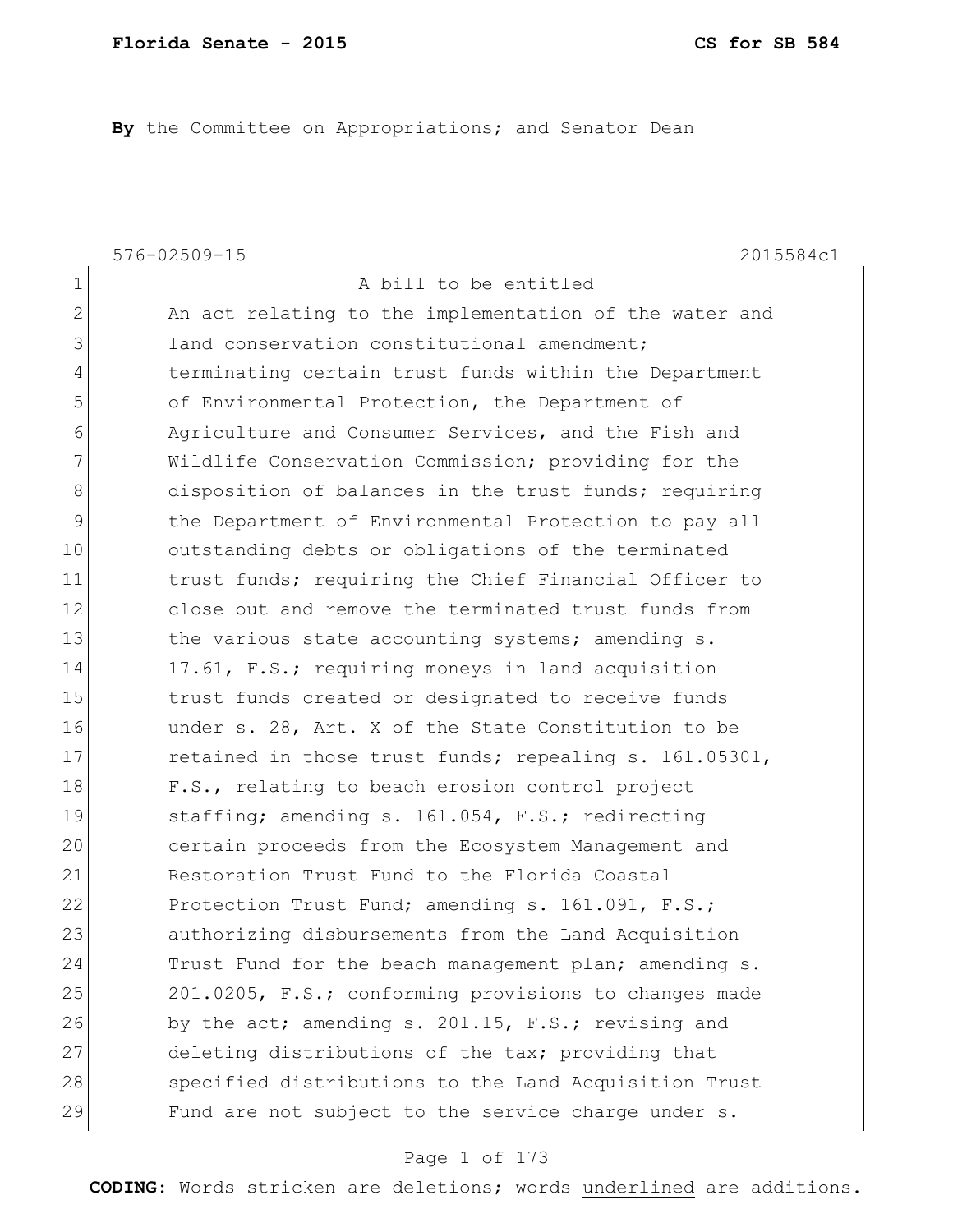|    | $576 - 02509 - 15$<br>2015584c1                           |
|----|-----------------------------------------------------------|
| 30 | 215.20, F.S.; revising the purposes for which             |
| 31 | distributions may be used; amending s. 211.3103, F.S.;    |
| 32 | authorizing a percentage of proceeds from the             |
| 33 | phosphate rock excise tax to be credited to the State     |
| 34 | Park Trust Fund; amending s. 215.20, F.S.; conforming     |
| 35 | provisions to changes made by the act; amending s.        |
| 36 | 215.618, F.S.; authorizing Florida Forever bonds to be    |
| 37 | issued to finance or refinance the acquisition and        |
| 38 | improvement of land, water areas, and related property    |
| 39 | interests; amending $ss. 215.619, 253.027,$ and $253.03,$ |
| 40 | F.S.; conforming provisions to changes made by the        |
| 41 | act; amending s. 253.034, F.S.; requiring proceeds        |
| 42 | from the sale of surplus conservation lands before a      |
| 43 | certain date to be deposited into the Florida Forever     |
| 44 | Trust Fund and after such date under certain              |
| 45 | circumstances into the Land Acquisition Trust Fund;       |
| 46 | prohibiting more than a certain amount of funds to be     |
| 47 | expended from the Land Acquisition Trust Fund for         |
| 48 | funding a certain contractual arrangement; amending s.    |
| 49 | 253.7824, F.S.; conforming provisions to changes made     |
| 50 | by the act; amending s. 258.435, F.S.; requiring          |
| 51 | moneys received in trust by the Department of             |
| 52 | Environmental Protection relating to aquatic preserves    |
| 53 | to be deposited into the Grants and Donations Trust       |
| 54 | Fund; amending s. 259.032, F.S.; conforming provisions    |
| 55 | affected by the termination of the Conservation and       |
| 56 | Recreation Lands Trust Fund; authorizing state            |
| 57 | agencies designated to manage lands acquired with         |
| 58 | funds deposited into the Land Acquisition Trust Fund      |

# Page 2 of 173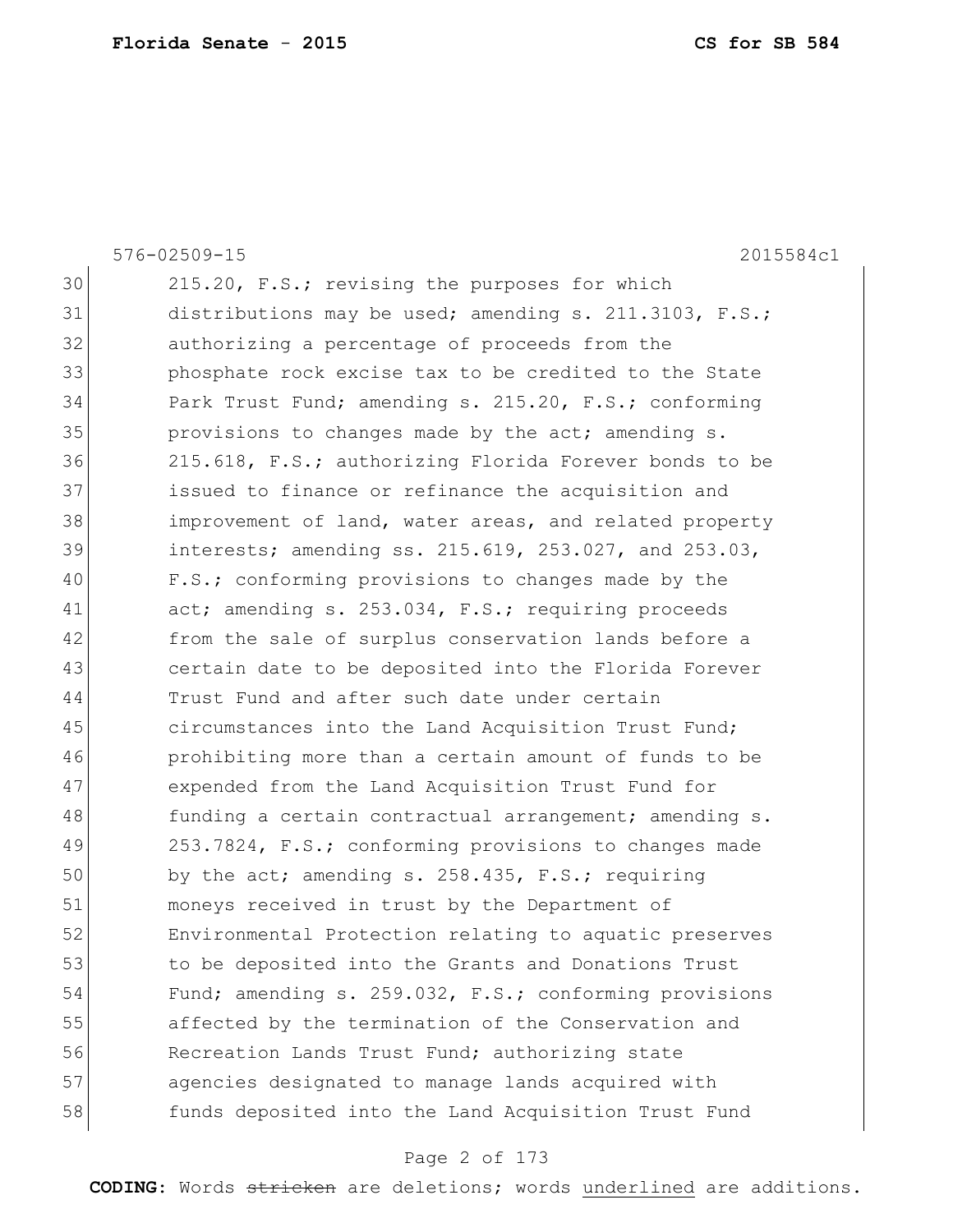|    | 576-02509-15<br>2015584c1                              |
|----|--------------------------------------------------------|
| 59 | to contract with local governments and soil and water  |
| 60 | conservation districts to assist in management         |
| 61 | activities; amending s. 259.035, F.S.; requiring the   |
| 62 | Acquisition and Restoration Council to develop rules   |
| 63 | defining specific criteria and numeric performance     |
| 64 | measures needed for lands acquired with funds          |
| 65 | deposited into the Land Acquisition Trust Fund         |
| 66 | pursuant to s. 28(a), Art. X of the State              |
| 67 | Constitution; requiring the proposed rules to be       |
| 68 | submitted to the Legislature for consideration;        |
| 69 | requiring recipients of funds from the Land            |
| 70 | Acquisition Trust Fund to annually report to the       |
| 71 | Division of State Lands; requiring the council to      |
| 72 | consider and evaluate in writing each project proposed |
| 73 | for acquisition using such funds and ensure that each  |
| 74 | proposed project meets the requirements of s. 28, Art. |
| 75 | X of the State Constitution; amending ss. 259.036,     |
| 76 | 259.037, 259.04, and 259.041, F.S.; conforming cross-  |
| 77 | references; amending s. 259.101, F.S.; conforming      |
| 78 | provisions affected by the termination of the          |
| 79 | Preservation 2000 Trust Fund; requiring agencies and   |
| 80 | water management districts that acquired lands using   |
| 81 | Preservation 2000 funds to make them available for     |
| 82 | public recreational use; requiring water management    |
| 83 | districts and the department to control the growth of  |
| 84 | nonnative invasive plant species on certain lands;     |
| 85 | amending s. 259.105, F.S.; deleting obsolete           |
| 86 | provisions; conforming cross-references; prohibiting   |
| 87 | more than a certain amount of funds to be expended     |
|    |                                                        |

# Page 3 of 173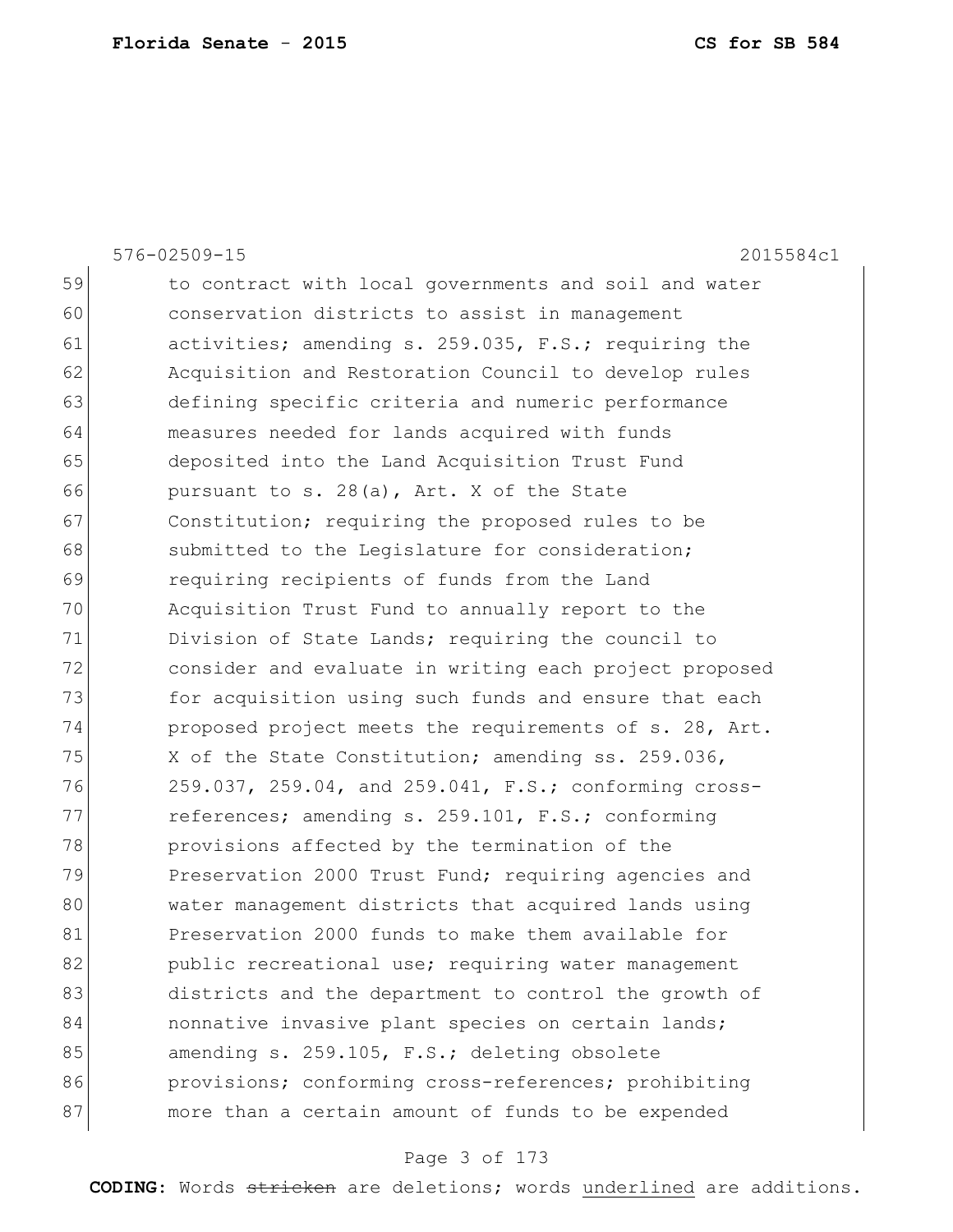|     | 576-02509-15<br>2015584c1                              |
|-----|--------------------------------------------------------|
| 88  | from the Land Acquisition Trust Fund for funding a     |
| 89  | certain contractual arrangement; amending s. 259.1051, |
| 90  | F.S.; conforming cross-references; amending ss.        |
| 91  | 338.250, 339.0801, 339.55, 341.303, 343.58, 369.252,   |
| 92  | 373.026, and 373.089, F.S.; conforming provisions to   |
| 93  | changes made by the act; amending s. $373.129$ , F.S.; |
| 94  | requiring certain civil penalties to be deposited into |
| 95  | the Water Quality Assurance Trust Fund; amending ss.   |
| 96  | 373.1391 and 373.199, F.S.; conforming provisions to   |
| 97  | changes made by the act; amending s. $373.430$ , F.S.; |
| 98  | requiring certain moneys to be deposited into the      |
| 99  | Florida Permit Fee Trust Fund rather than the          |
| 100 | Ecosystem Management and Restoration Trust Fund;       |
| 101 | amending ss. 373.459, 373.4592, 373.45926, 373.470,    |
| 102 | and 373.584, F.S.; conforming provisions to changes    |
| 103 | made by the act; amending s. 373.59, F.S.; conforming  |
| 104 | provisions affected by the termination of the Water    |
| 105 | Management Lands Trust Fund; amending s. 373.5905,     |
| 106 | F.S.; conforming a cross-reference; amending ss.       |
| 107 | 373.703 and 375.031, F.S.; conforming provisions to    |
| 108 | changes made by the act; amending s. $375.041$ , F.S.; |
| 109 | designating the Land Acquisition Trust Fund within the |
| 110 | Department of Environmental Protection for receipt of  |
| 111 | certain documentary stamp tax revenues for the         |
| 112 | prescribed uses of s. 28, Art. X of the State          |
| 113 | Constitution; providing priority for the use of moneys |
| 114 | in the trust fund; requiring agencies receiving        |
| 115 | transfers of moneys from the fund to maintain the      |
| 116 | integrity of such funds; amending s. 375.044, F.S.;    |
|     |                                                        |

# Page 4 of 173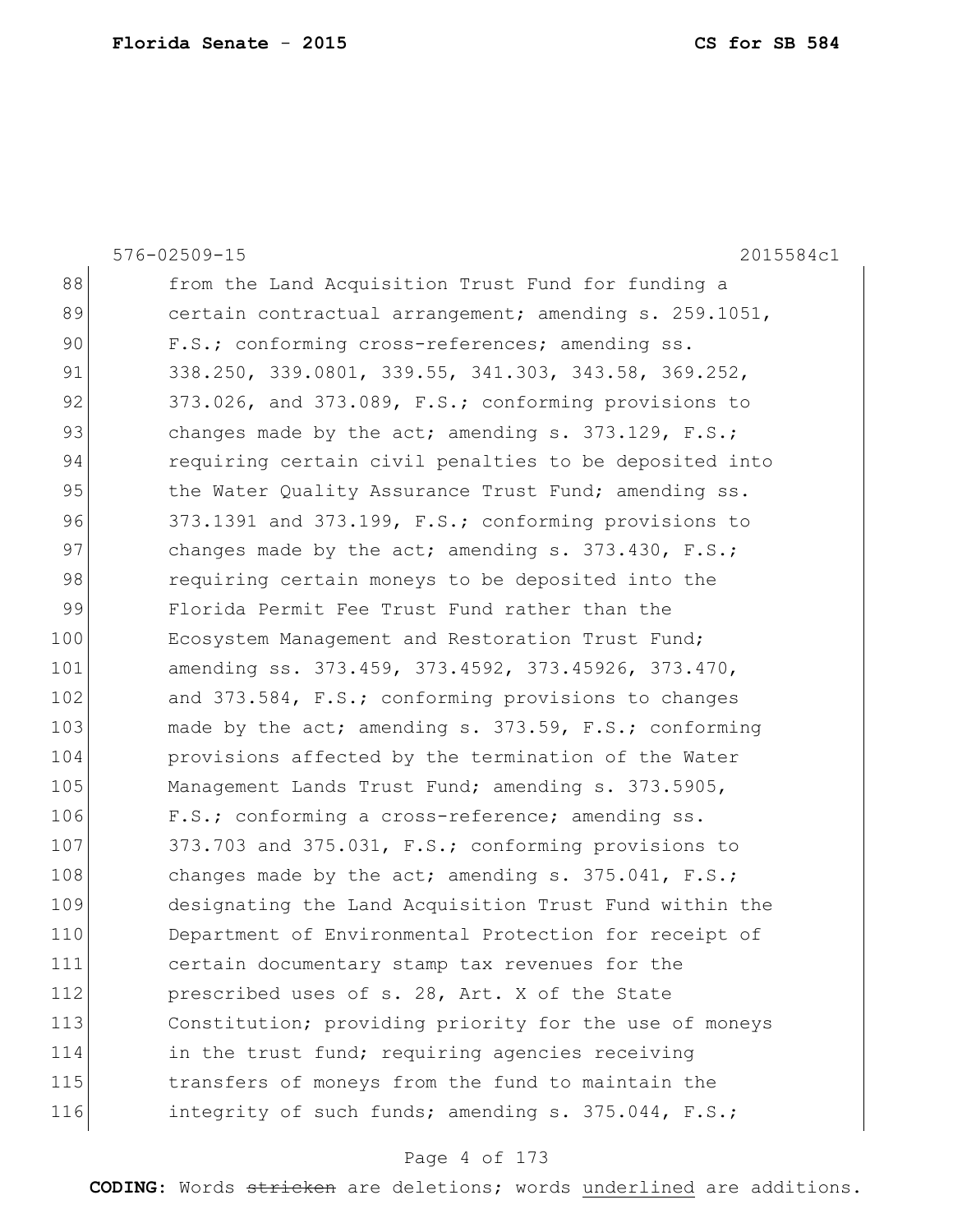|     | $576 - 02509 - 15$<br>2015584c1                        |
|-----|--------------------------------------------------------|
| 117 | conforming provisions to changes made by the act;      |
| 118 | repealing s. 375.045, F.S., relating to the Florida    |
| 119 | Preservation 2000 Trust Fund; amending s. 375.075,     |
| 120 | F.S.; conforming provisions to changes made by the     |
| 121 | act; amending s. 376.11, F.S.; revising the funds      |
| 122 | required to be deposited into the Florida Coastal      |
| 123 | Protection Trust Fund and the purposes for which such  |
| 124 | funds may be used; amending s. 376.123, F.S.;          |
| 125 | conforming a cross-reference; amending s. 376.307,     |
| 126 | F.S.; revising the funds required to be deposited into |
| 127 | the Water Quality Assurance Trust Fund and the         |
| 128 | purposes for which such funds may be used; amending s. |
| 129 | 376.40, F.S.; conforming a cross-reference; repealing  |
| 130 | s. 379.202, F.S., relating to the Conservation and     |
| 131 | Recreation Lands Program Trust Fund of the Fish and    |
| 132 | Wildlife Conservation Commission; amending s. 379.206, |
| 133 | F.S.; requiring grants and donations from development- |
| 134 | of-regional-impact wildlife mitigation contributions   |
| 135 | to be credited to the Grants and Donations Trust Fund; |
| 136 | amending s. 379.212, F.S.; providing that the Land     |
| 137 | Acquisition Trust Fund within the Fish and Wildlife    |
| 138 | Conservation Commission shall be used to implement s.  |
| 139 | 28, Art. X of the State Constitution; authorizing the  |
| 140 | department to transfer certain funds; requiring the    |
| 141 | commission to maintain the integrity of such funds;    |
| 142 | providing for the transfer of certain funds; amending  |
| 143 | s. 379.214, F.S.; conforming provisions to changes     |
| 144 | made by the act; amending s. 379.362, F.S.; requiring  |
| 145 | the Department of Agriculture and Consumer Services to |

# Page 5 of 173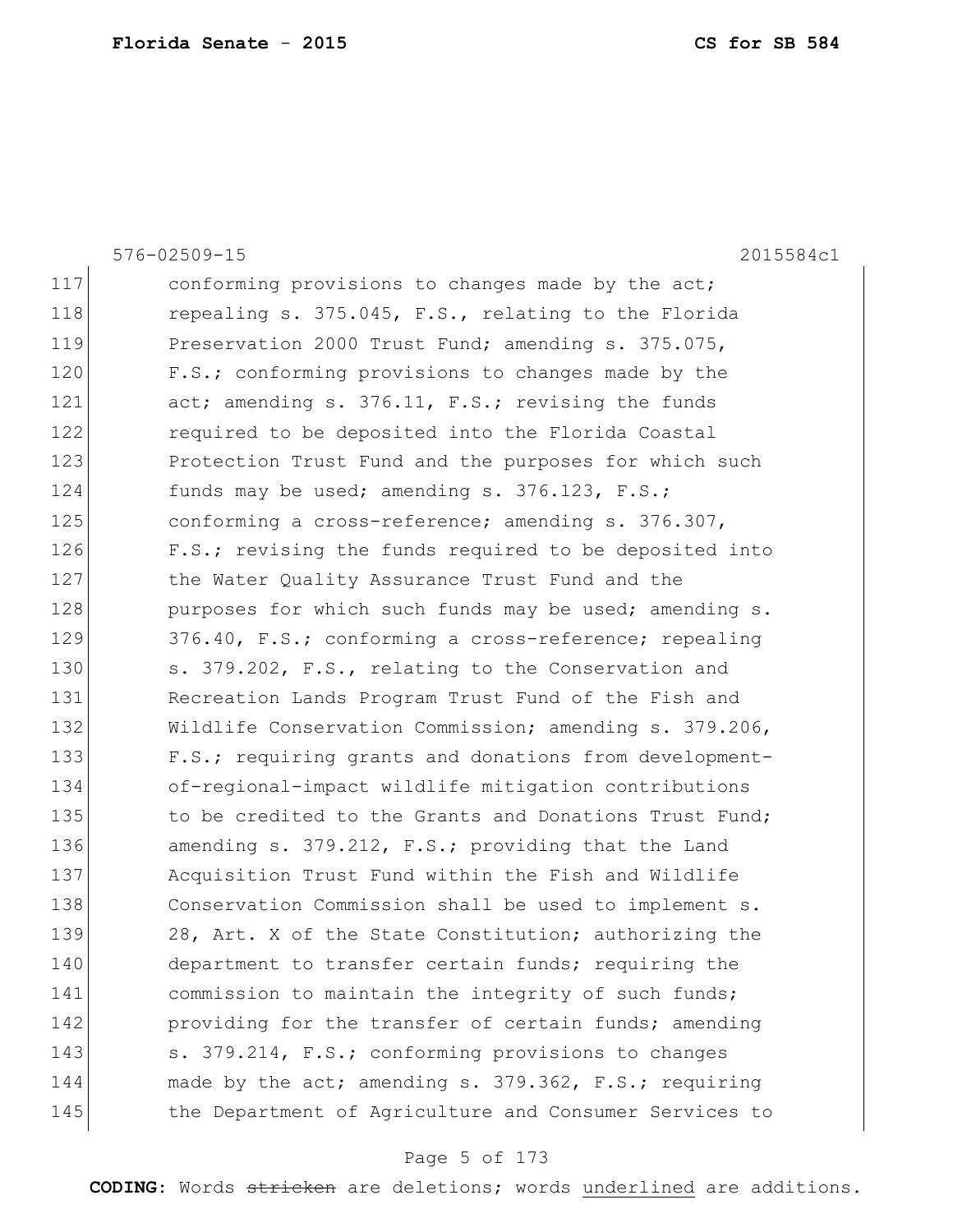|     | 2015584c1<br>576-02509-15                                  |
|-----|------------------------------------------------------------|
| 146 | use funds appropriated from the Land Acquisition Fund      |
| 147 | within the Department of Environmental Protection to       |
| 148 | fund certain oyster management and restoration             |
| 149 | programs; amending s. 380.0666, F.S.; conforming           |
| 150 | provisions to changes made by the act; repealing s.        |
| 151 | 380.0677, F.S., relating to the Green Swamp Land           |
| 152 | Authority; amending s. 380.507, F.S.; conforming           |
| 153 | provisions to changes made by the act; amending s.         |
| 154 | 380.508, F.S.; requiring certain funds to be credited      |
| 155 | to or deposited into the Internal Improvement Trust        |
| 156 | Fund; requiring funds over and above eligible project      |
| 157 | costs to be deposited into the Florida Forever Trust       |
| 158 | Fund rather than the Florida Communities Trust Fund;       |
| 159 | amending s. 380.510, F.S.; requiring certain funds         |
| 160 | collected under a grant or loan agreement to be            |
| 161 | deposited into the Internal Improvement Trust Fund         |
| 162 | rather than the Florida Communities Trust Fund;            |
| 163 | requiring the deed or lease of any real property           |
| 164 | acquired with certain funds to contain covenants and       |
| 165 | restrictions sufficient to ensure that the use of such     |
| 166 | real property complies with s. 28, Art. X of the State     |
| 167 | Constitution; repealing s. 380.511, F.S., relating to      |
| 168 | the Florida Communities Trust Fund; amending s.            |
| 169 | 403.0615, F.S.; conforming provisions to changes made      |
| 170 | by the act; amending ss. $403.08601$ and $403.121$ , F.S.; |
| 171 | requiring certain funds to be deposited into the Water     |
| 172 | Quality Assurance Trust Fund rather than the Ecosystem     |
| 173 | Management and Restoration Trust Fund; repealing s.        |
| 174 | 403.1651, F.S., relating to the Ecosystem Management       |

# Page 6 of 173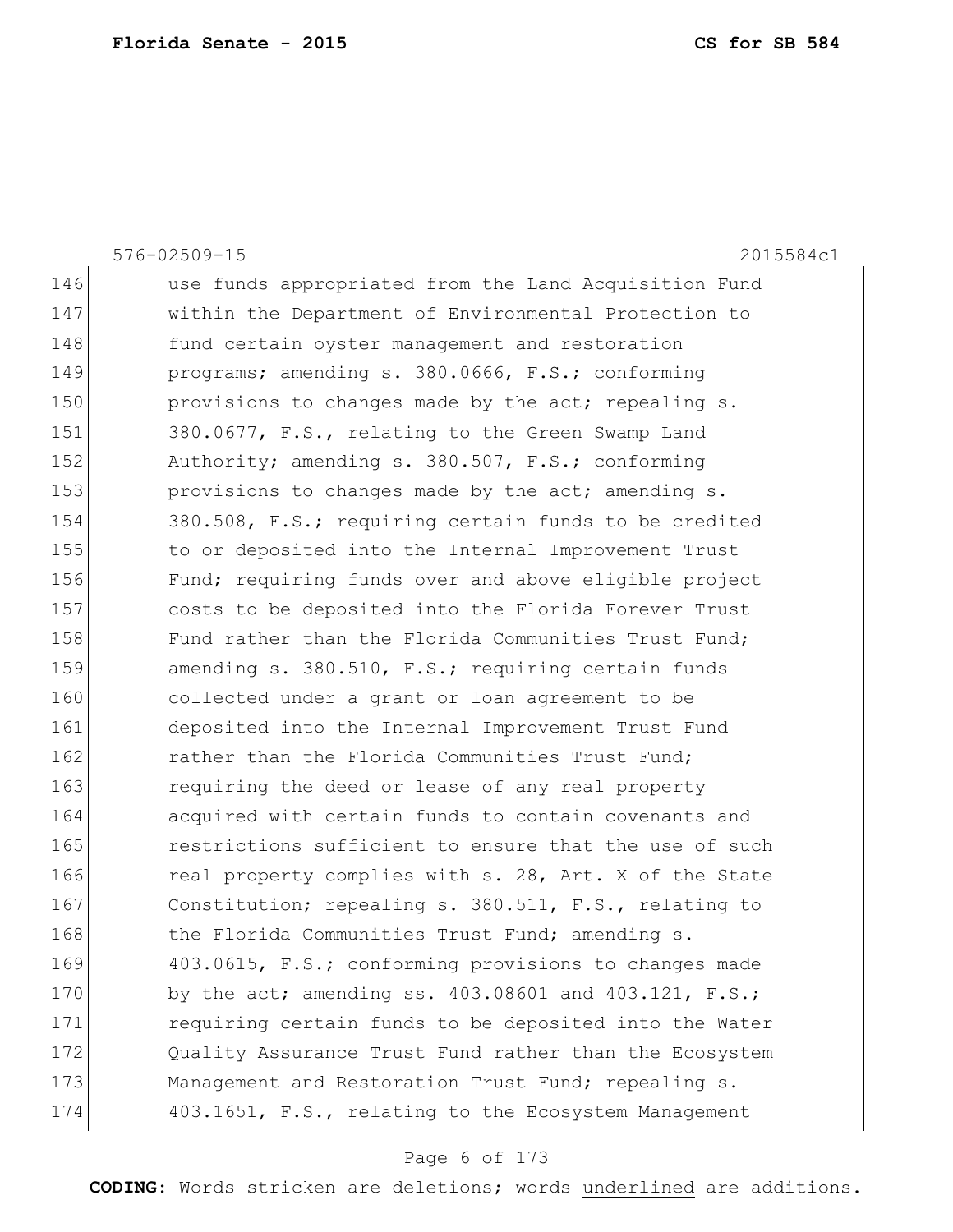|     | 576-02509-15<br>2015584c1                              |
|-----|--------------------------------------------------------|
| 175 | and Restoration Trust Fund; amending s. 403.885, F.S.; |
| 176 | conforming provisions to changes made by the act;      |
| 177 | repealing s. 403.8911, F.S., relating to the annual    |
| 178 | appropriation from the Water Protection and            |
| 179 | Sustainability Program Trust Fund; amending s.         |
| 180 | 403.9325, F.S.; redefining the term "public lands set  |
| 181 | aside for conservation or preservation" to include     |
| 182 | lands and interests acquired with funds deposited into |
| 183 | the Land Acquisition Trust Fund; amending s.           |
| 184 | 403.93345, F.S.; redefining the term "fund" to mean    |
| 185 | the Water Quality Assurance Trust Fund; requiring      |
| 186 | certain funds to be deposited into the Water Quality   |
| 187 | Assurance Trust Fund rather than the Ecosystem         |
| 188 | Management and Restoration Trust Fund; amending ss.    |
| 189 | 420.5092 and 420.9073, F.S.; conforming provisions to  |
| 190 | changes made by the act; repealing s. 570.207, F.S.,   |
| 191 | relating to the Conservation and Recreation Lands      |
| 192 | Program Trust Fund of the Department of Agriculture    |
| 193 | and Consumer Services; amending s. 570.321, F.S.;      |
| 194 | conforming provisions to changes made by the act;      |
| 195 | amending s. 570.71, F.S.; excluding funds from the     |
| 196 | Land Acquisition Trust Fund from being deposited into  |
| 197 | the Incidental Trust Fund under certain circumstances; |
| 198 | amending s. 895.09, F.S.; conforming provisions to     |
| 199 | changes made by the act; making technical changes;     |
| 200 | reenacting s. 339.2818(6), F.S., relating to the Small |
| 201 | County Outreach Program, s. 339.2819(5), F.S.,         |
| 202 | relating to the Transportation Regional Incentive      |
| 203 | Program, s. 339.61(3), F.S., relating to the Florida   |
|     |                                                        |

# Page 7 of 173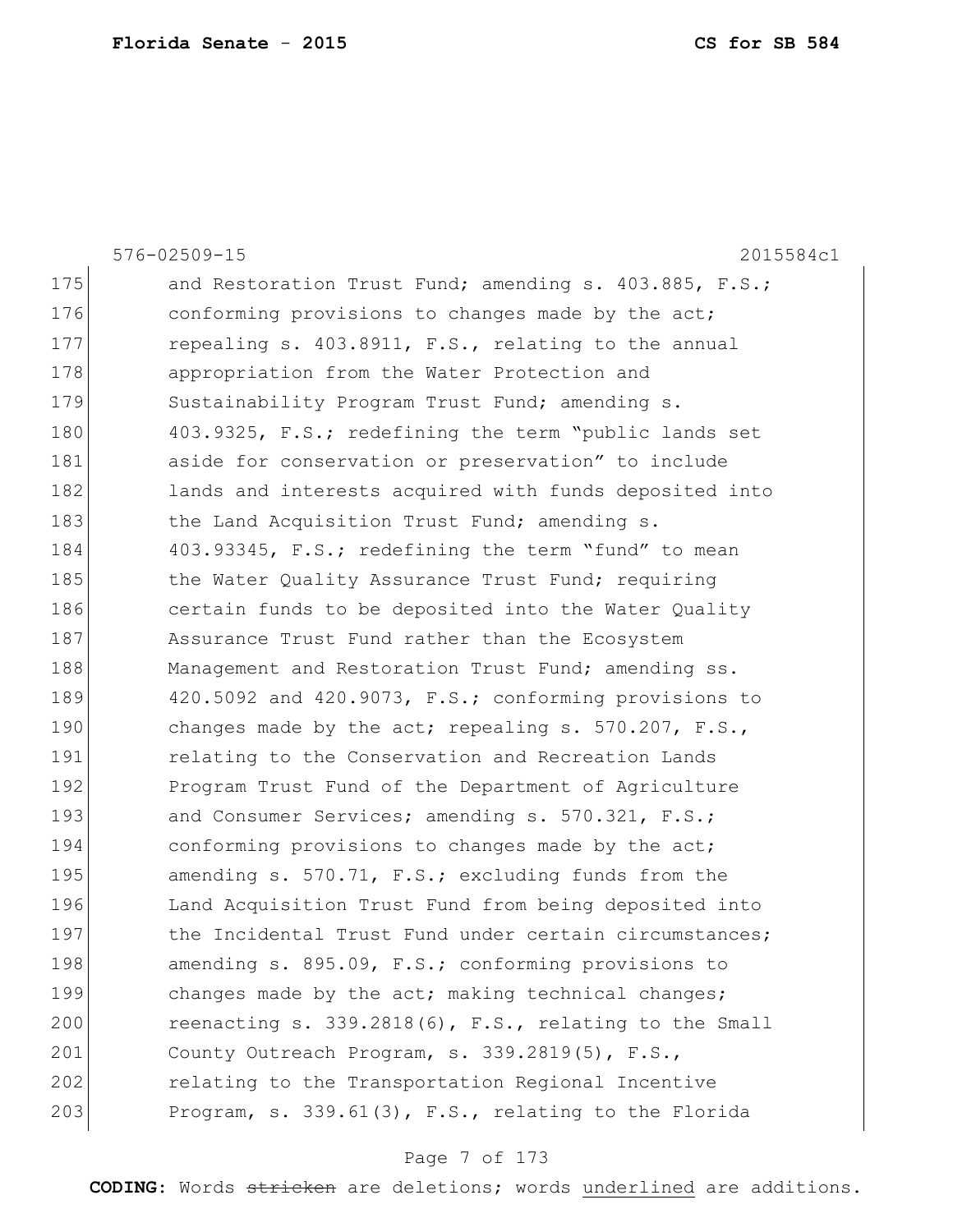|     | 576-02509-15<br>2015584c1                                      |
|-----|----------------------------------------------------------------|
| 204 | Strategic Intermodal System, s. 341.051(6), F.S.,              |
| 205 | relating to the New Starts Transit Program, s.                 |
| 206 | $373.470(4)$ (e), F.S., relating to debt service for           |
| 207 | Everglades restoration bonds, and s. $420.9079(1)$ ,           |
| 208 | F.S., relating to the Local Government Housing Trust           |
| 209 | Fund, to incorporate the amendment made by this act to         |
| 210 | s. 201.15, F.S., in references thereto; reenacting s.          |
| 211 | $258.015(3)$ (b), F.S., relating to funds available to         |
| 212 | citizen support organizations, to incorporate the              |
| 213 | amendment made by this act to s. 375.041, F.S., in a           |
| 214 | reference thereto; reenacting s. 287.0595(2), F.S.,            |
| 215 | relating to Department of Environmental Protection's           |
| 216 | authority to adopt certain pollution response rules,           |
| 217 | to incorporate the amendment made by this act to s.            |
| 218 | 376.307, F.S., in a reference thereto; providing               |
| 219 | effective dates.                                               |
| 220 |                                                                |
| 221 | Be It Enacted by the Legislature of the State of Florida:      |
| 222 |                                                                |
| 223 | Section 1. (1) The following trust funds within the            |
| 224 | Department of Environmental Protection are terminated:         |
| 225 | The Florida Preservation 2000 Trust Fund, FLAIR number<br>(a)  |
| 226 | 37-2-332.                                                      |
| 227 | (b) The Florida Communities Trust Fund, FLAIR number 37-2-     |
| 228 | 244.                                                           |
| 229 | The Ecosystem Management and Restoration Trust Fund,<br>(C)    |
| 230 | FLAIR number 37-2-193.                                         |
| 231 | The Water Management Lands Trust Fund, FLAIR number 37-<br>(d) |
| 232 | $2 - 776$ .                                                    |

# Page 8 of 173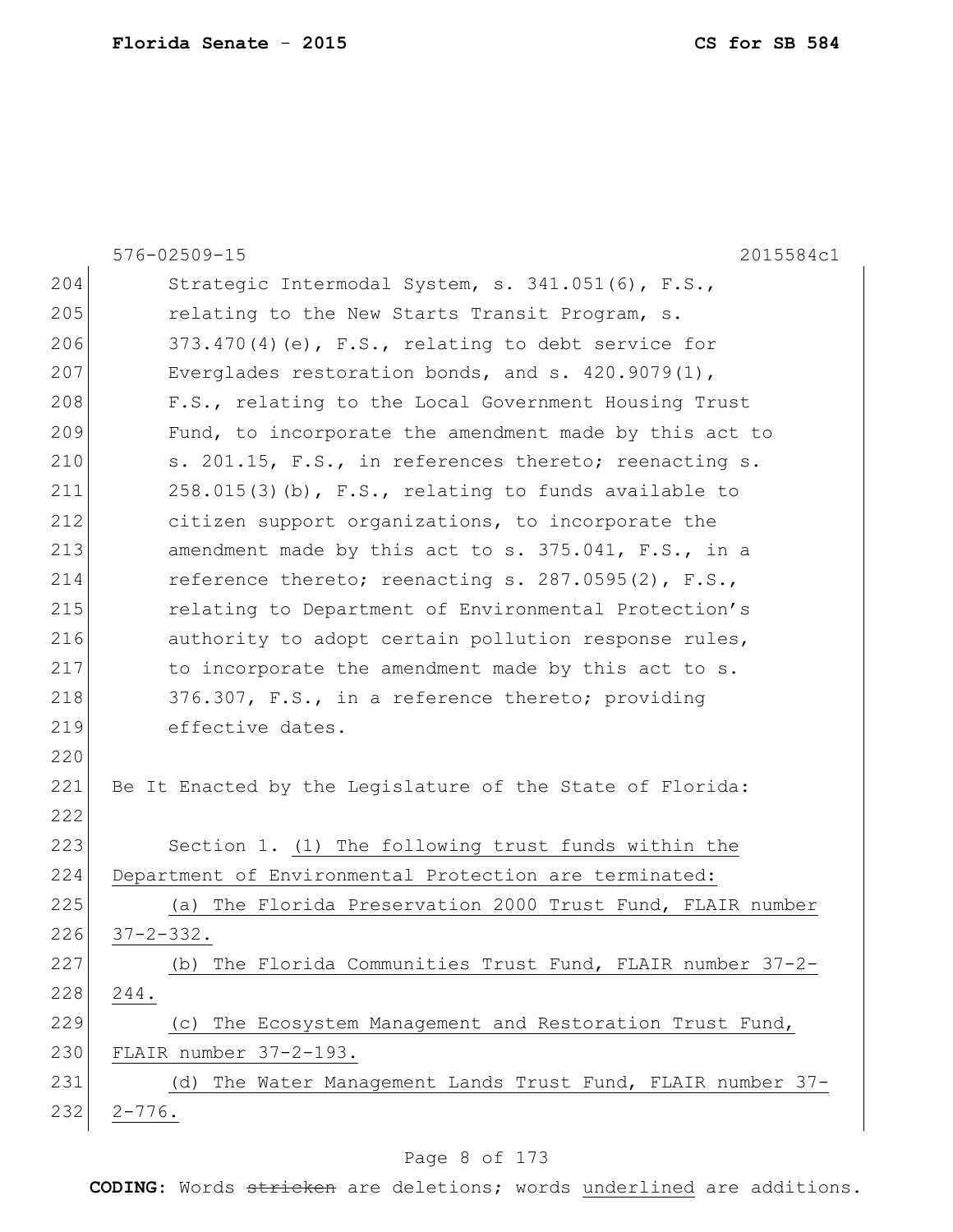|     | $576 - 02509 - 15$<br>2015584c1                                  |
|-----|------------------------------------------------------------------|
| 233 | (e) The Conservation and Recreation Lands Trust Fund, FLAIR      |
| 234 | number 37-2-131.                                                 |
| 235 | (2) (a) All current balances remaining in the Florida            |
| 236 | Communities Trust Fund and the Florida Preservation 2000 Trust   |
| 237 | Fund shall be transferred to the Florida Forever Trust Fund,     |
| 238 | FLAIR number 37-2-348.                                           |
| 239 | (b) All current balances remaining in the Ecosystem              |
| 240 | Management and Restoration Trust Fund, the Water Management      |
| 241 | Lands Trust Fund, and the Conservation and Recreation Lands      |
| 242 | Trust Fund shall be transferred to the Water Quality Assurance   |
| 243 | Trust Fund, FLAIR number 37-2-780.                               |
| 244 | (3) The Department of Environmental Protection shall pay         |
| 245 | all outstanding debts or obligations of the terminated trust     |
| 246 | funds as required, and the Chief Financial Officer shall close   |
| 247 | out and remove the terminated trust funds from the various state |
| 248 | accounting systems using generally accepted accounting           |
| 249 | principles concerning warrants outstanding, assets, and          |
| 250 | liabilities.                                                     |
| 251 | Section 2. (1) The Conservation and Recreation Lands             |
| 252 | Program Trust Fund, FLAIR number 42-2-931, within the Department |
| 253 | of Agriculture and Consumer Services is terminated.              |
| 254 | (2) The Department of Agriculture and Consumer Services          |
| 255 | shall pay any outstanding debts or obligations of the terminated |
| 256 | trust fund as soon as practicable, and the Chief Financial       |
| 257 | Officer shall close out and remove that terminated trust fund    |
| 258 | from the various state accounting systems using generally        |
| 259 | accepted accounting principles concerning warrants outstanding,  |
| 260 | assets, and liabilities.                                         |
| 261 | Section 3. (1) The Conservation and Recreation Lands             |

# Page 9 of 173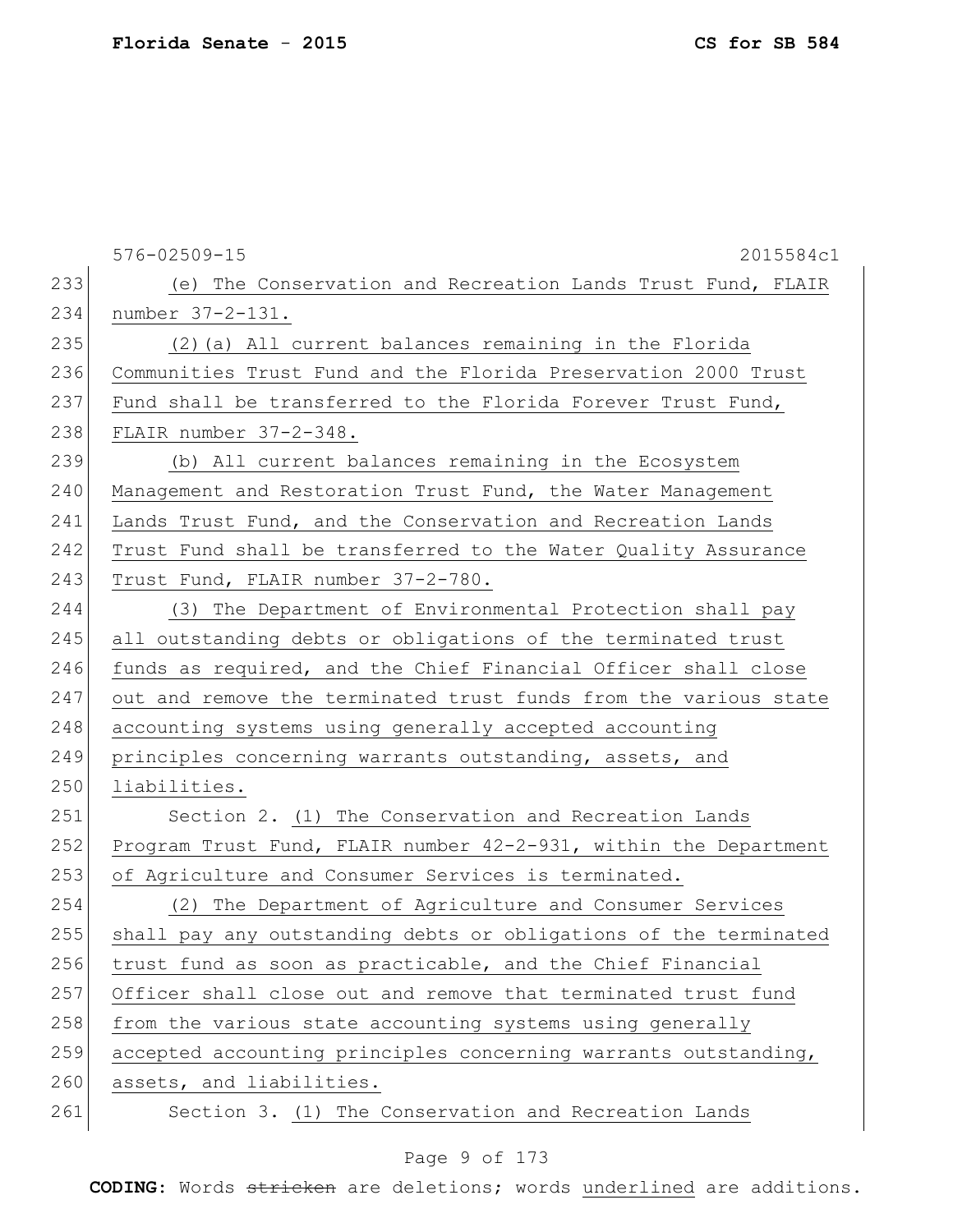|     | $576 - 02509 - 15$<br>2015584c1                                  |
|-----|------------------------------------------------------------------|
| 262 | Program Trust Fund, FLAIR number 72-2-931, within the Fish and   |
| 263 | Wildlife Conservation Commission is terminated.                  |
| 264 | (2) The Fish and Wildlife Conservation Commission shall pay      |
| 265 | any outstanding debts or obligations of the terminated trust     |
| 266 | fund as soon as practicable, and the Chief Financial Officer     |
| 267 | shall close out and remove that terminated trust fund from the   |
| 268 | various state accounting systems using generally accepted        |
| 269 | accounting principles concerning warrants outstanding, assets,   |
| 270 | and liabilities.                                                 |
| 271 | Section 4. Paragraph (e) is added to subsection (3) of           |
| 272 | section 17.61, Florida Statutes, to read:                        |
| 273 | 17.61 Chief Financial Officer; powers and duties in the          |
| 274 | investment of certain funds.-                                    |
| 275 | (3)                                                              |
| 276 | (e) Moneys in any land acquisition trust fund created or         |
| 277 | designated to receive funds under s. 28, Art. X of the State     |
| 278 | Constitution may not be invested as provided in this section,    |
| 279 | but shall be retained in those trust funds, with the interest    |
| 280 | appropriated to the General Revenue Fund, as provided in s.      |
| 281 | 17.57.                                                           |
| 282 | Section 5. Section 161.05301, Florida Statutes, is               |
| 283 | repealed.                                                        |
| 284 | Section 6. Subsection (3) of section 161.054, Florida            |
| 285 | Statutes, is amended to read:                                    |
| 286 | 161.054 Administrative fines; liability for damage; liens.-      |
| 287 | (3) The imposition of a fine or an award of damages              |
| 288 | pursuant to this section shall create a lien upon the real and   |
| 289 | personal property of the violator, enforceable by the department |
| 290 | as are statutory liens under chapter 85. The proceeds of such    |
|     | Page 10 of 173                                                   |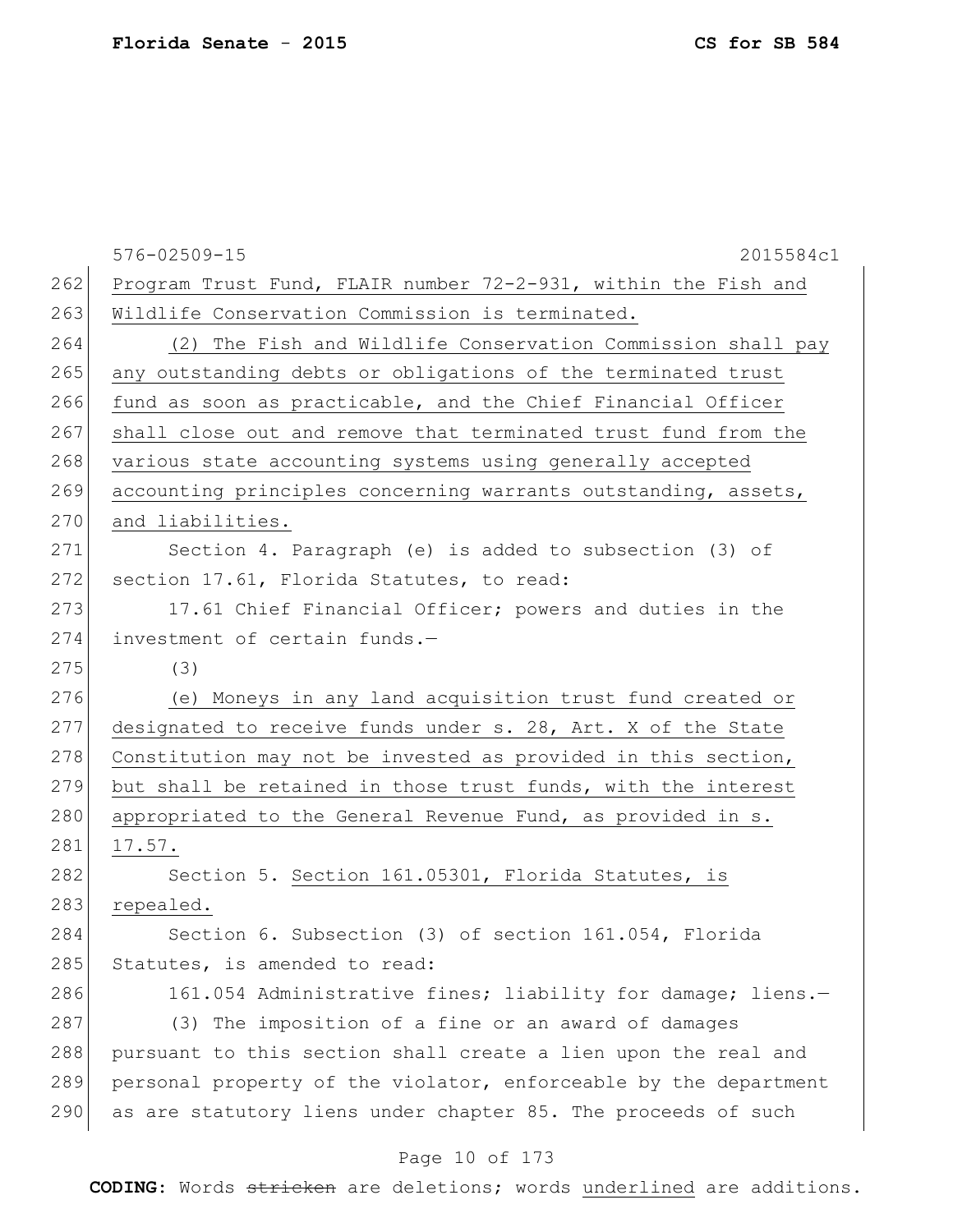576-02509-15 2015584c1 291 fines and awards of damages shall be deposited in the Florida 292 Coastal Protection Ecosystem Management and Restoration Trust 293 Fund. 294 Section 7. Subsections (1) and (3) of section 161.091, 295 Florida Statutes, are amended to read: 296 161.091 Beach management; funding; repair and maintenance 297 strategy.-298 (1) Subject to such appropriations as the Legislature may 299 make therefor from time to time, disbursements from the Land 300 Acquisition Ecosystem Management and Restoration Trust Fund may 301 be made by the department in order to carry out the proper state 302 responsibilities in a comprehensive, long-range, statewide beach 303 management plan for erosion control; beach preservation, 304 restoration, and nourishment; and storm and hurricane protection 305 and other activities authorized for beaches and shores pursuant 306 to s. 28, Art. X of the State Constitution. Legislative intent 307 in appropriating such funds is for the implementation of those 308 projects that contribute most significantly to addressing the 309 state's beach erosion problems. 310 (3) In accordance with the intent expressed in s. 161.088

311 and the legislative finding that erosion of the beaches of this  $312$  state is detrimental to tourism, the state's major industry, 313 further exposes the state's highly developed coastline to severe 314 storm damage, and threatens beach-related jobs, which, if not 315 stopped, may significantly reduce state sales tax revenues, 316 funds deposited into the State Treasury to the credit of the 317 Land Acquisition Ecosystem Management and Restoration Trust 318 Fund, in the annual amounts provided in  $s. 201.15$ , shall be 319 used, for a period of not less than 15 years, to fund the

#### Page 11 of 173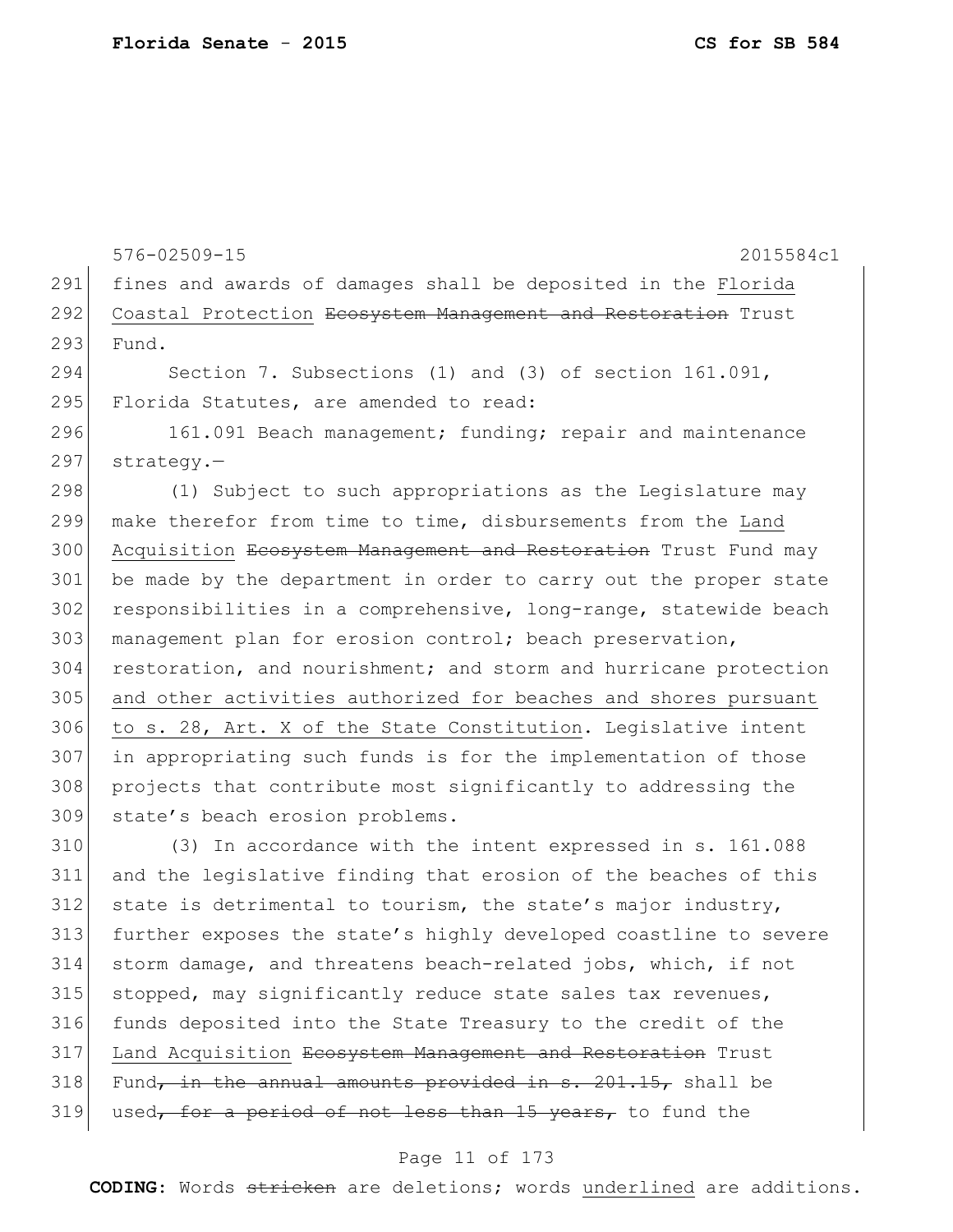576-02509-15 2015584c1 320 development, implementation, and administration of the state's 321 beach management plan, as provided in ss. 161.091-161.212 and as 322 authorized in s. 28, Art. X of the State Constitution, prior to 323 the use of such funds deposited pursuant to s. 201.15 in that 324 trust fund for any other purpose. 325 Section 8. Section 201.0205, Florida Statutes, is amended 326 to read: 327 201.0205 Counties that have implemented ch. 83-220; 328 inapplicability of 10-cent tax increase by s. 2, ch.  $92-317$ , 329 Laws of Florida.—The 10-cent tax increase in the documentary 330 stamp tax levied by s. 2, chapter  $92-317$ , does not apply to 331 deeds and other taxable instruments relating to real property 332 located in any county that has implemented the provisions of 333 chapter 83-220, Laws of Florida, as amended by chapters 84-270, 334 86-152, and 89-252, Laws of Florida. Each such county and each 335 eligible jurisdiction within such county may shall not be  $336$  eligible to participate in programs funded pursuant to s. 337 201.15(4)(c)  $\frac{1}{5}$   $\frac{201.15(9)}{15(9)}$ . However, each such county and each 338 eligible jurisdiction within such county may shall be eligible 339 to participate in programs funded pursuant to s. 201.15(4)(d)  $\epsilon$ .  $340$   $201.15(10)$ .

341 Section 9. Section 201.15, Florida Statutes, is amended to 342 read:

343 201.15 Distribution of taxes collected.—All taxes collected 344 under this chapter, except taxes distributed to the Land 345 Acquisition Trust Fund pursuant to subsections (1) and (2), are 346 subject to the service charge imposed in s.  $215.20(1)$ . Before 347 distribution pursuant to under this section, the Department of 348 Revenue shall deduct amounts necessary to pay the costs of the

#### Page 12 of 173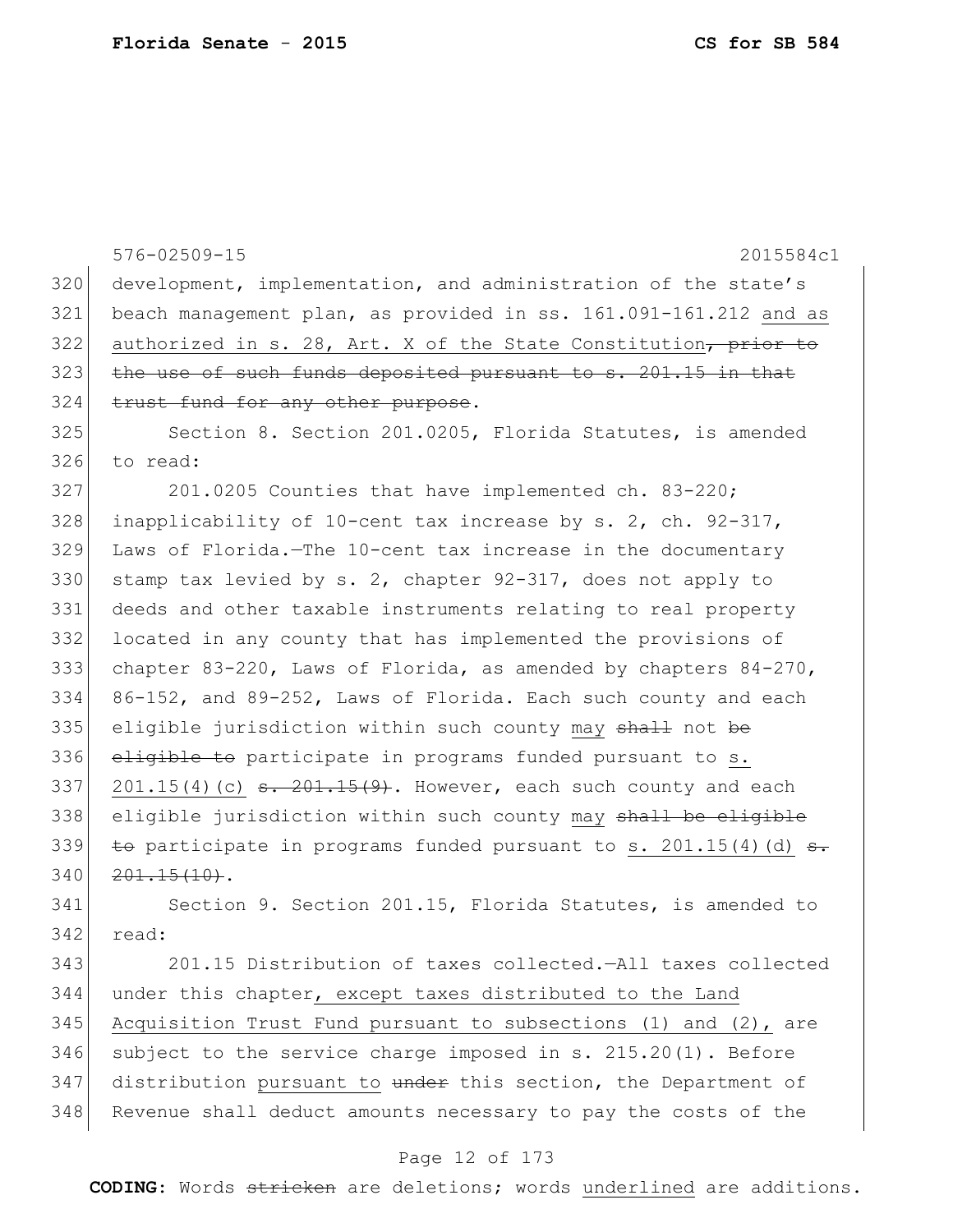|     | 576-02509-15<br>2015584c1                                         |
|-----|-------------------------------------------------------------------|
| 349 | collection and enforcement of the tax levied by this chapter.     |
| 350 | The Such costs and the service charge may not be levied against   |
| 351 | any portion of taxes pledged to debt service on bonds to the      |
| 352 | extent that the costs and service charge are required to pay any  |
| 353 | amounts relating to the bonds. After distributions are made       |
| 354 | pursuant to subsection $(1)$ , All of the costs of the collection |
| 355 | and enforcement of the tax levied by this chapter and the         |
| 356 | service charge shall be available and transferred to the extent   |
| 357 | necessary to pay debt service and any other amounts payable with  |
| 358 | respect to bonds authorized before January 1, 2015, secured by    |
| 359 | revenues distributed pursuant to this section $\frac{1}{1}$ .     |
| 360 | All taxes remaining after deduction of costs and the service      |
| 361 | charge shall be distributed as follows:                           |
| 362 | (1) All of the remaining taxes collected under this chapter       |
| 363 | are pledged and shall be first made available to make payments    |
| 364 | on bonds issued pursuant to s. 215.618 or s. 215.619, as          |
| 365 | provided under paragraphs (3) (a) and (b), or on any other bonds  |
| 366 | authorized to be issued on a parity basis with such bonds.        |
| 367 | Amounts necessary to make such payments shall be deposited in     |
| 368 | the Land Acquisition Trust Fund.                                  |
| 369 | If the amounts deposited pursuant to subsection (1) are<br>(2)    |
| 370 | less than 33 percent of all taxes collected after first           |
| 371 | deducting the costs of collection, an amount equal to 33 percent  |
| 372 | of all taxes collected after first deducting the costs of         |
| 373 | collection, minus the amounts deposited pursuant to subsection    |
| 374 | (1), shall be deposited in the Land Acquisition Trust Fund.       |
| 375 | (3) Amounts on deposit in the Land Acquisition Trust Fund         |
| 376 | Sixty-three and thirty-one hundredths percent of the remaining    |
| 377 | taxes shall be used in for the following order purposes:          |
|     |                                                                   |

### Page 13 of 173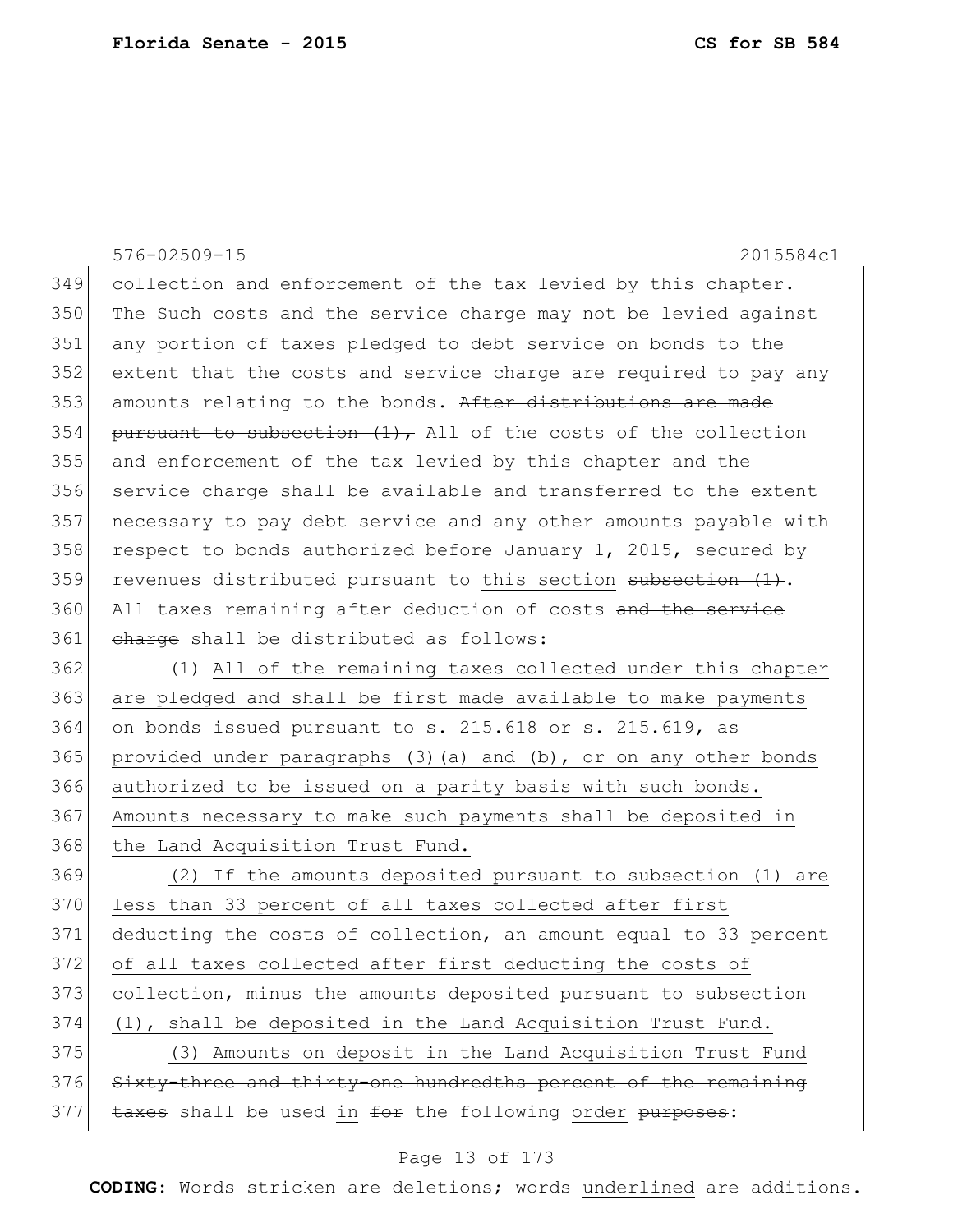576-02509-15 2015584c1 378 (a) Payment of Amounts necessary to pay the debt service 379  $\sigma$ , or funding of  $f$ und debt service reserve funds, rebate 380 obligations, or other amounts payable with respect to 381 Preservation 2000 bonds issued pursuant to s. 375.051 and 382 Florida Forever bonds issued pursuant to s.  $215.618$ , shall be 383 paid into the State Treasury to the credit of the Land 384 Acquisition Trust Fund to be used for such purposes. The amount 385 used for such purposes transferred to the Land Acquisition Trust 386 Fund may not exceed \$300 million in each fiscal year 1999-2000 387 and thereafter for Preservation 2000 bonds and bonds issued to 388 refund Preservation 2000 bonds, and \$300 million in fiscal year 389 2000-2001 and thereafter for Florida Forever bonds. The annual 390 amount transferred to the Land Acquisition Trust Fund for 391 Florida Forever bonds may not exceed \$30 million in the first 392 fiscal year in which bonds are issued. The limitation on the 393 amount transferred shall be increased by an additional \$30 394 million in each subsequent fiscal year, but may not exceed a 395 total of \$300 million in any fiscal year for all bonds issued. 396 It is the intent of the Legislature that all bonds issued to 397 fund the Florida Forever Act be retired by December 31, 2040. 398 Except for bonds issued to refund previously issued bonds, no 399 series of bonds may be issued pursuant to this paragraph unless 400 such bonds are approved and the debt service for the remainder 401 of the fiscal year in which the bonds are issued is specifically 402 appropriated in the General Appropriations Act. For purposes of 403 refunding Preservation 2000 bonds, amounts designated within 404 this section for Preservation 2000 and Florida Forever bonds may 405 be transferred between the two programs to the extent provided 406 for in the documents authorizing the issuance of the bonds. The

#### Page 14 of 173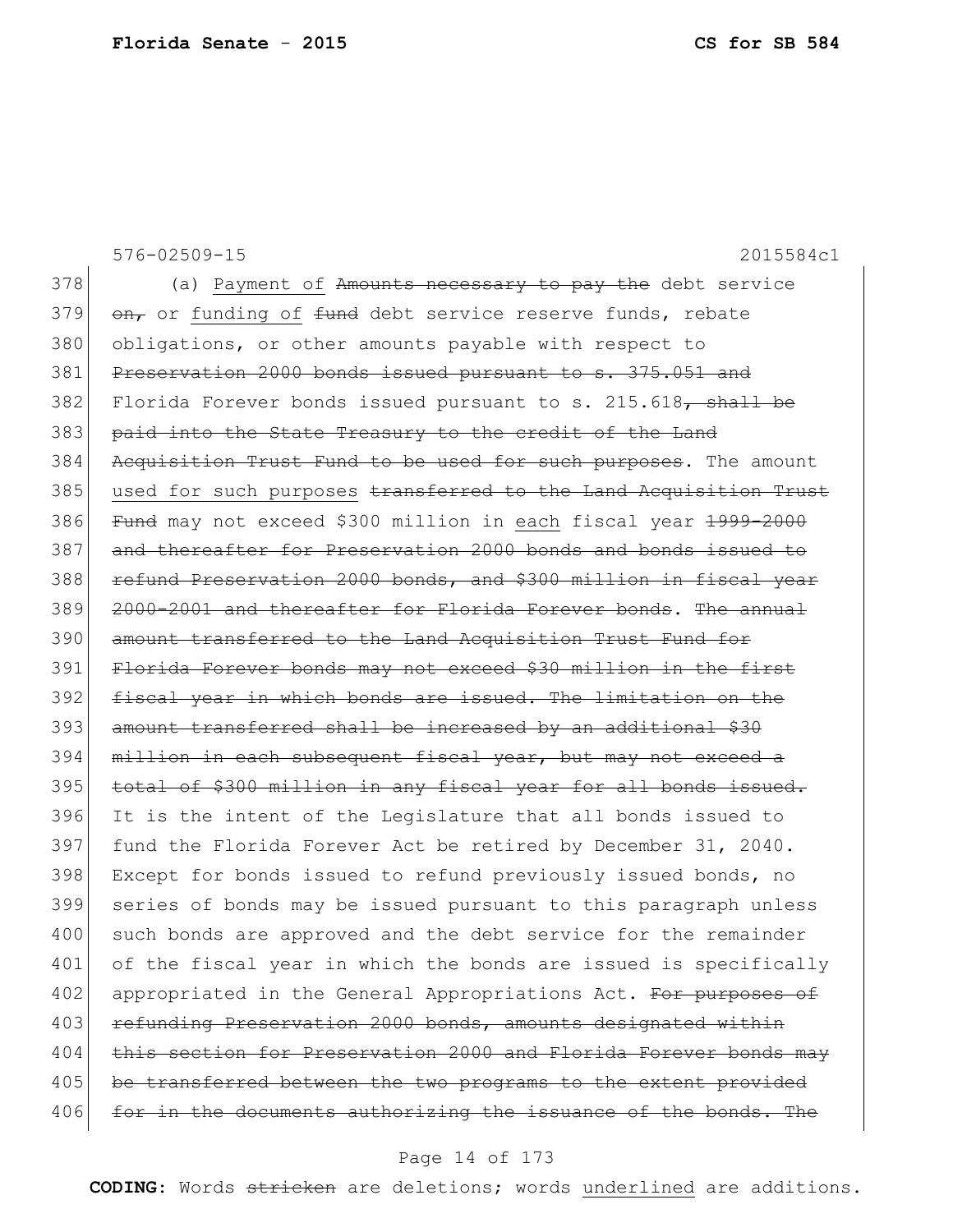|     | $576 - 02509 - 15$<br>2015584c1                                  |
|-----|------------------------------------------------------------------|
| 407 | Preservation 2000 bonds and Florida Forever bonds are equally    |
| 408 | and ratably secured by moneys distributable to the Land          |
| 409 | Acquisition Trust Fund pursuant to this section, except as       |
| 410 | specifically provided otherwise by the documents authorizing the |
| 411 | issuance of the bonds. Moneys transferred to the Land            |
| 412 | Acquisition Trust Fund pursuant to this paragraph, or earnings   |
| 413 | thereon, may not be used or made available to pay debt service   |
| 414 | on the Save Our Coast revenue bonds.                             |
| 415 | (b) Payment Moneys shall be paid into the State Treasury to      |
| 416 | the credit of the Save Our Everglades Trust Fund in amounts      |
| 417 | necessary to pay debt service, provide reserves, and pay rebate  |
| 418 | obligations and other amounts due with respect to bonds issued   |
| 419 | pursuant to under s. 215.619. Taxes distributed under paragraph  |
| 420 | (a) and this paragraph must be collectively distributed on a pro |
| 421 | rata basis when the available moneys under this subsection are   |
| 422 | not sufficient to cover the amounts required under paragraph (a) |
| 423 | and this paragraph.                                              |
| 424 |                                                                  |
| 425 | Bonds issued pursuant to s. 215.618 or s. 215.619 are equally    |
| 426 | and ratably secured by moneys distributable to the Land          |
| 427 | Acquisition Trust Fund.                                          |
| 428 | $(4)$ +e+ After the required distributions to the Land           |
| 429 | Acquisition Trust Fund pursuant to subsections (1) and (2) and   |
| 430 | deduction of the service charge imposed pursuant to s. 215.20(1) |
| 431 | payments under paragraphs (a) and (b), the remainder shall be    |
| 432 | distributed as follows paid into the State Treasury to the       |
| 433 | eredit of:                                                       |
| 434 | $(a)$ 1. The State Transportation Trust Fund in the Department   |
| 435 | of Transportation in the amount of The lesser of 24.18442 38.2   |
|     | Page 15 of 173                                                   |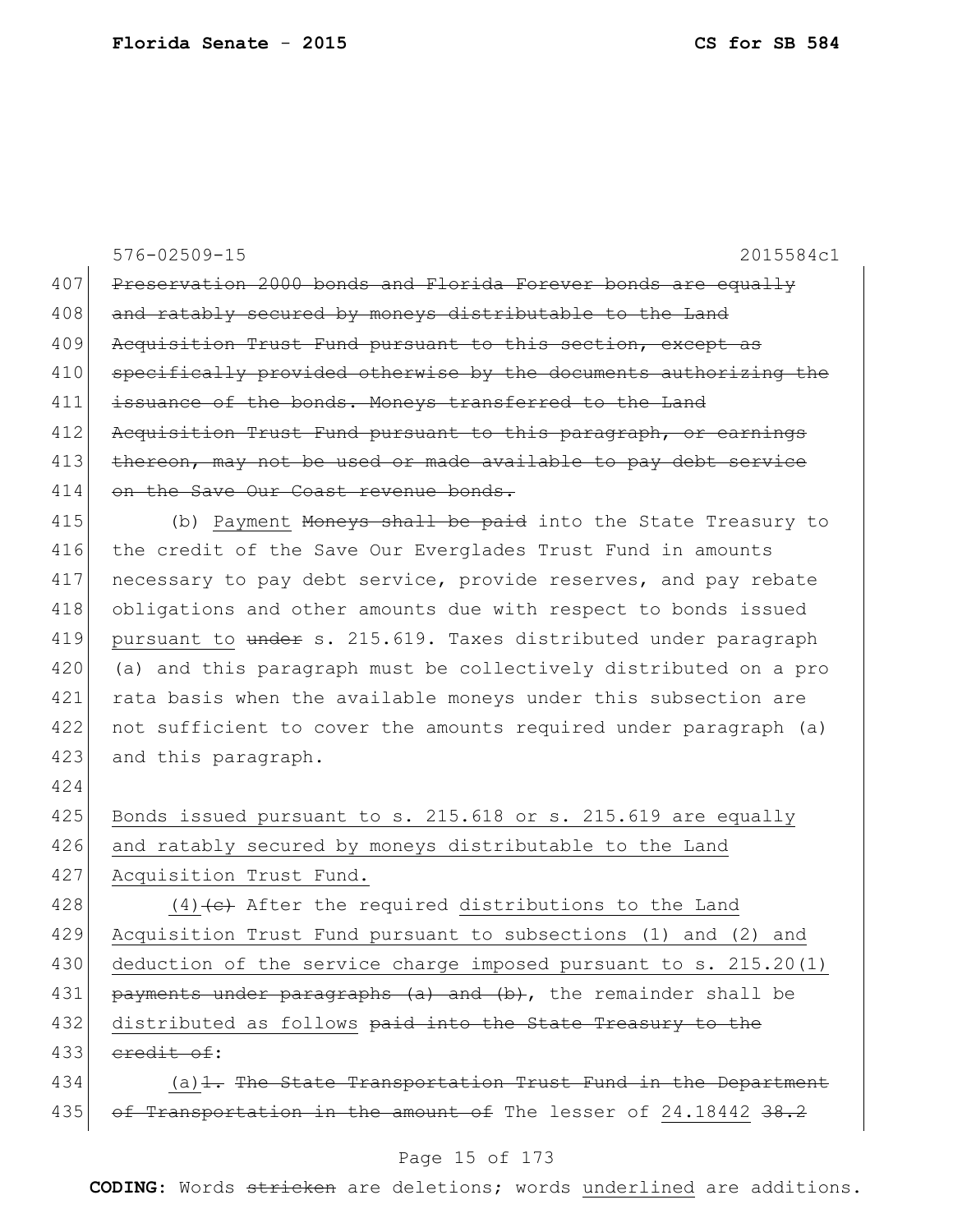576-02509-15 2015584c1 436 percent of the remainder or \$541.75 million in each fiscal year 437 shall be paid into the State Treasury to the credit of the State 438 Transportation Trust Fund. Out Of such funds, the first \$50 439 million for the 2012-2013 fiscal year; \$65 million for the 2013-440 2014 fiscal year; and \$75 million for each the 2014-2015 fiscal 441 year and all subsequent years, shall be transferred to the State 442 Economic Enhancement and Development Trust Fund within the 443 Department of Economic Opportunity. Notwithstanding any other 444 law, the remaining amount credited to the State Transportation 445 Trust Fund shall remainder is to be used for the following 446 specified purposes, notwithstanding any other law to the  $447$  contrary:

448 1.<del>a. For the purposes of</del> Capital funding for the New Starts 449 Transit Program, authorized by Title 49, U.S.C. s. 5309 and 450 specified in s. 341.051, in the amount of 10 percent of the  $451$  these funds;

452 2.b. For the purposes of The Small County Outreach Program 453 specified in s. 339.2818, in the amount of 10  $\frac{1}{2}$  percent of the 454 these funds. Effective July 1, 2014, the percentage allocated 455 under this sub-subparagraph shall be increased to 10 percent;

456 3.e. For the purposes of The Strategic Intermodal System 457 specified in ss. 339.61, 339.62, 339.63, and 339.64, in the 458 amount of 75 percent of the these funds after deduction of the 459 payments required pursuant to subparagraphs 1. and 2. allocating 460 for the New Starts Transit Program described in sub-subparagraph 461 a. and the Small County Outreach Program described in sub- $462$  subparagraph b.; and

463 4.<del>d. For the purposes of</del> The Transportation Regional 464 Incentive Program specified in s. 339.2819, in the amount of 25

#### Page 16 of 173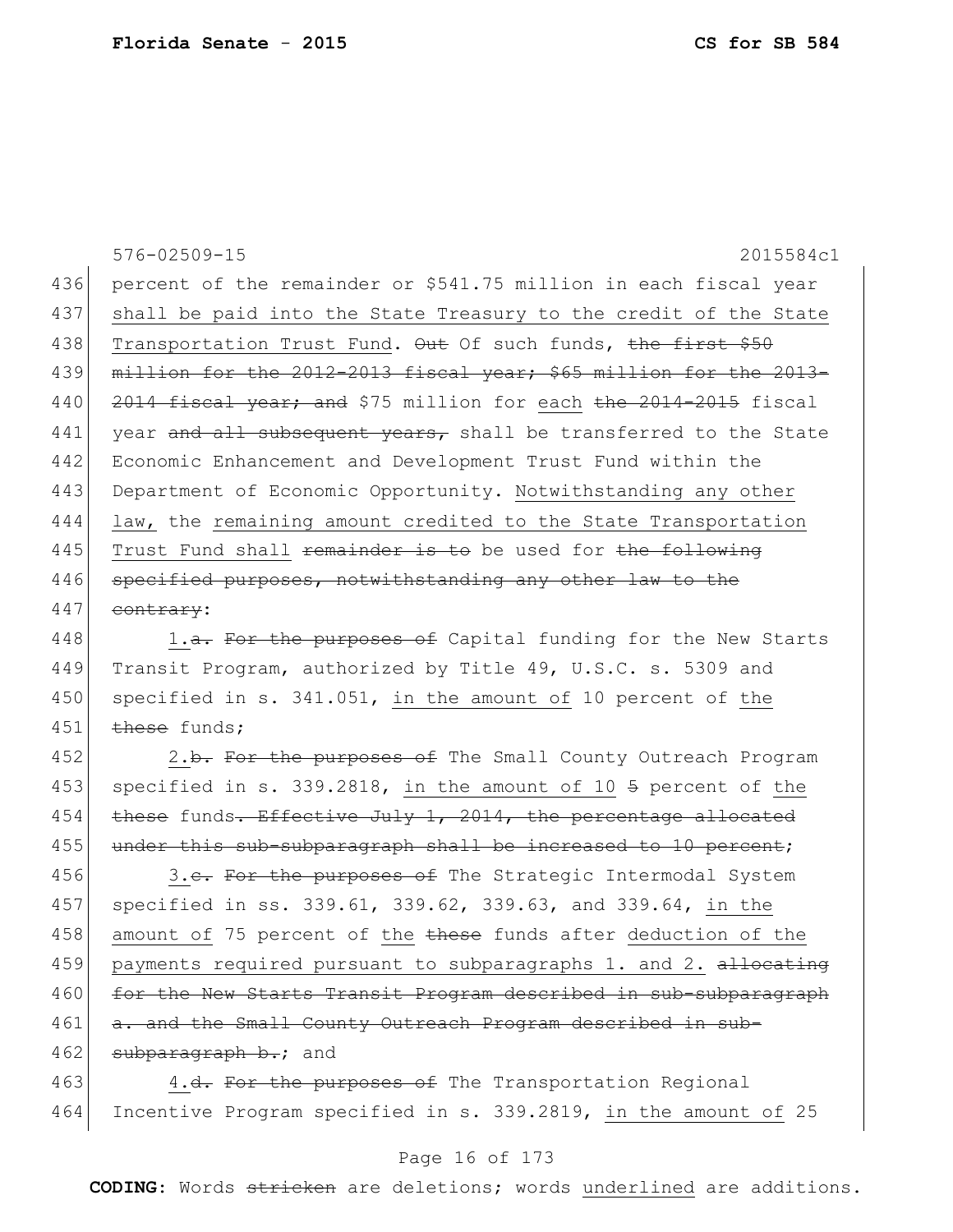|     | 576-02509-15<br>2015584c1                                          |
|-----|--------------------------------------------------------------------|
| 465 | percent of the these funds after deduction of the payments         |
| 466 | required pursuant to subparagraphs 1. and 2. allocating for the    |
| 467 | New Starts Transit Program described in sub-subparagraph a. and    |
| 468 | the Small County Outreach Program described in sub-subparagraph    |
| 469 | b. Effective July 1, 2014, The first \$60 million of the funds     |
| 470 | allocated pursuant to this subparagraph sub-subparagraph shall     |
| 471 | be allocated annually to the Florida Rail Enterprise for the       |
| 472 | purposes established in s. 341.303(5).                             |
| 473 | (b) $2$ . The Grants and Donations Trust Fund in the Department    |
| 474 | of Economic Opportunity in the amount of The lesser of .1456 .23   |
| 475 | percent of the remainder or \$3.25 million in each fiscal year     |
| 476 | shall be paid into the State Treasury to the credit of the         |
| 477 | Grants and Donations Trust Fund in the Department of Economic      |
| 478 | Opportunity to fund technical assistance to local governments.     |
| 479 | 3. The Ecosystem Management and Restoration Trust Fund in          |
| 480 | the amount of the lesser of 2.12 percent of the remainder or \$30  |
| 481 | million in each fiscal year, to be used for the preservation and   |
| 482 | repair of the state's beaches as provided in ss. 161.091-          |
| 483 | 161.212.                                                           |
| 484 | 4. General Inspection Trust Fund in the amount of the              |
| 485 | lesser of .02 percent of the remainder or \$300,000 in each        |
| 486 | fiscal year to be used to fund oyster management and restoration   |
| 487 | programs as provided in s. 379.362(3).                             |
| 488 |                                                                    |
| 489 | Moneys distributed pursuant to paragraphs (a) and (b) this         |
| 490 | paragraph may not be pledged for debt service unless such pledge   |
| 491 | is approved by referendum of the voters.                           |
| 492 | $(d)$ After the required payments under paragraphs $(a)$ , $(b)$ , |
| 493 | (c), the remainder shall be paid into the State Treasury to        |
|     | Page 17 of 173                                                     |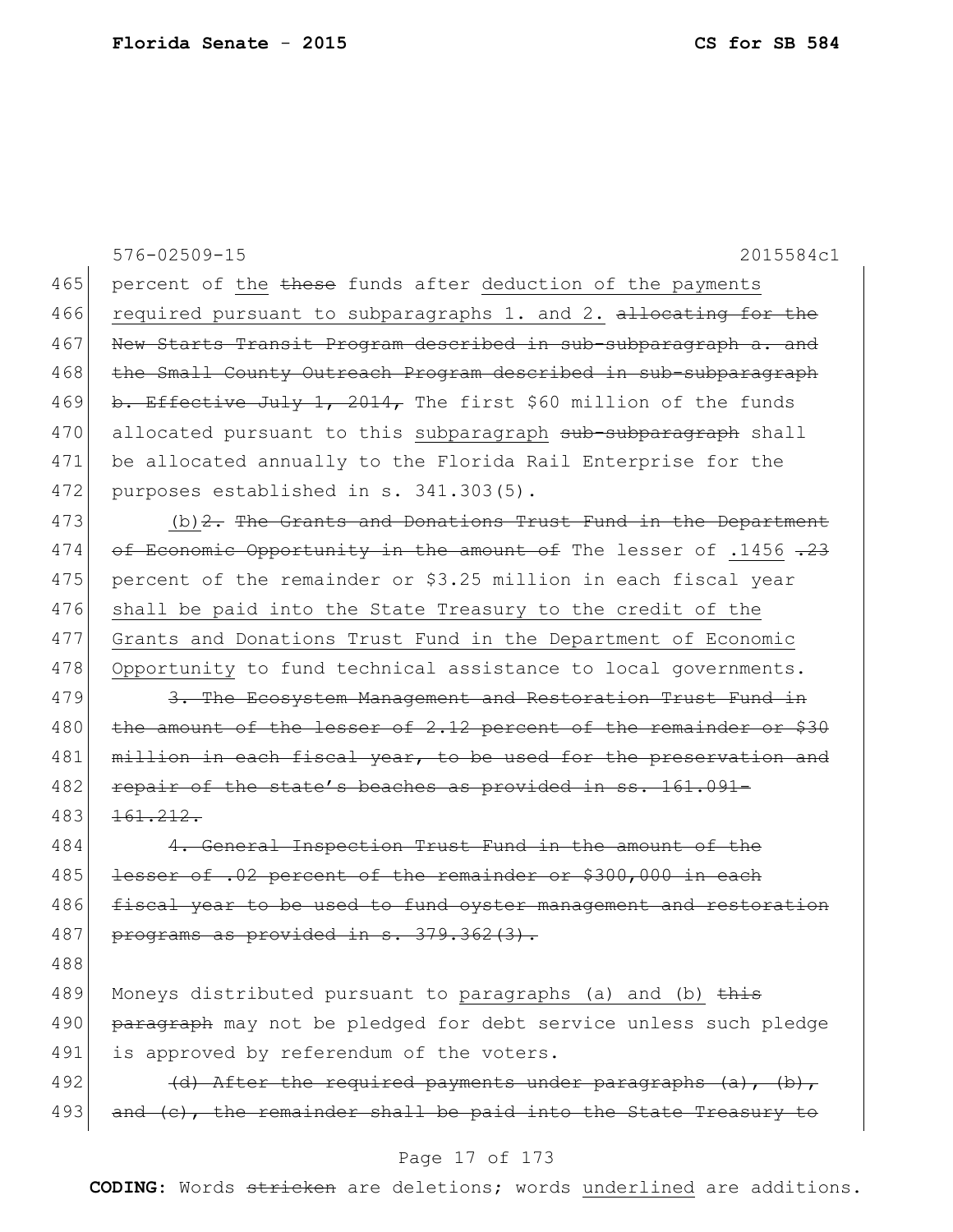576-02509-15 2015584c1 494 the credit of the General Revenue Fund to be used and expended 495 for the purposes for which the General Revenue Fund was created 496 and exists by law. 497 (2) The lesser of 7.56 percent of the remaining taxes or 498 \ \$84.9 million in each fiscal year shall be distributed as  $499$  follows:  $500$  (a) Six million and three hundred thousand dollars shall be 501 paid into the State Treasury to the credit of the General 502 Revenue Fund. 503 (b) The remainder shall be paid into the State Treasury to 504 the credit of the Land Acquisition Trust Fund. Sums deposited in 505 the fund pursuant to this subsection may be used for any purpose 506 for which funds deposited in the Land Acquisition Trust Fund may  $507$  <del>lawfully be used.</del> 508  $(3)$  (a) The lesser of 1.94 percent of the remaining taxes or 509 \$26 million in each fiscal year shall be distributed in the 510 following order: 511 1. Amounts necessary to pay debt service or to fund debt 512 service reserve funds, rebate obligations, or other amounts 513 payable with respect to bonds issued before February 1, 2009, 514 pursuant to this subsection shall be paid into the State 515 Treasury to the credit of the Land Acquisition Trust Fund.  $516$  2. Eleven million dollars shall be paid into the State 517 Treasury to the credit of the General Revenue Fund. 518 3. The remainder shall be paid into the State Treasury to 519 the credit of the Land Acquisition Trust Fund. 520 (b) Moneys deposited in the Land Acquisition Trust Fund 521 pursuant to this subsection shall be used to acquire coastal 522 lands or to pay debt service on bonds issued to acquire coastal

#### Page 18 of 173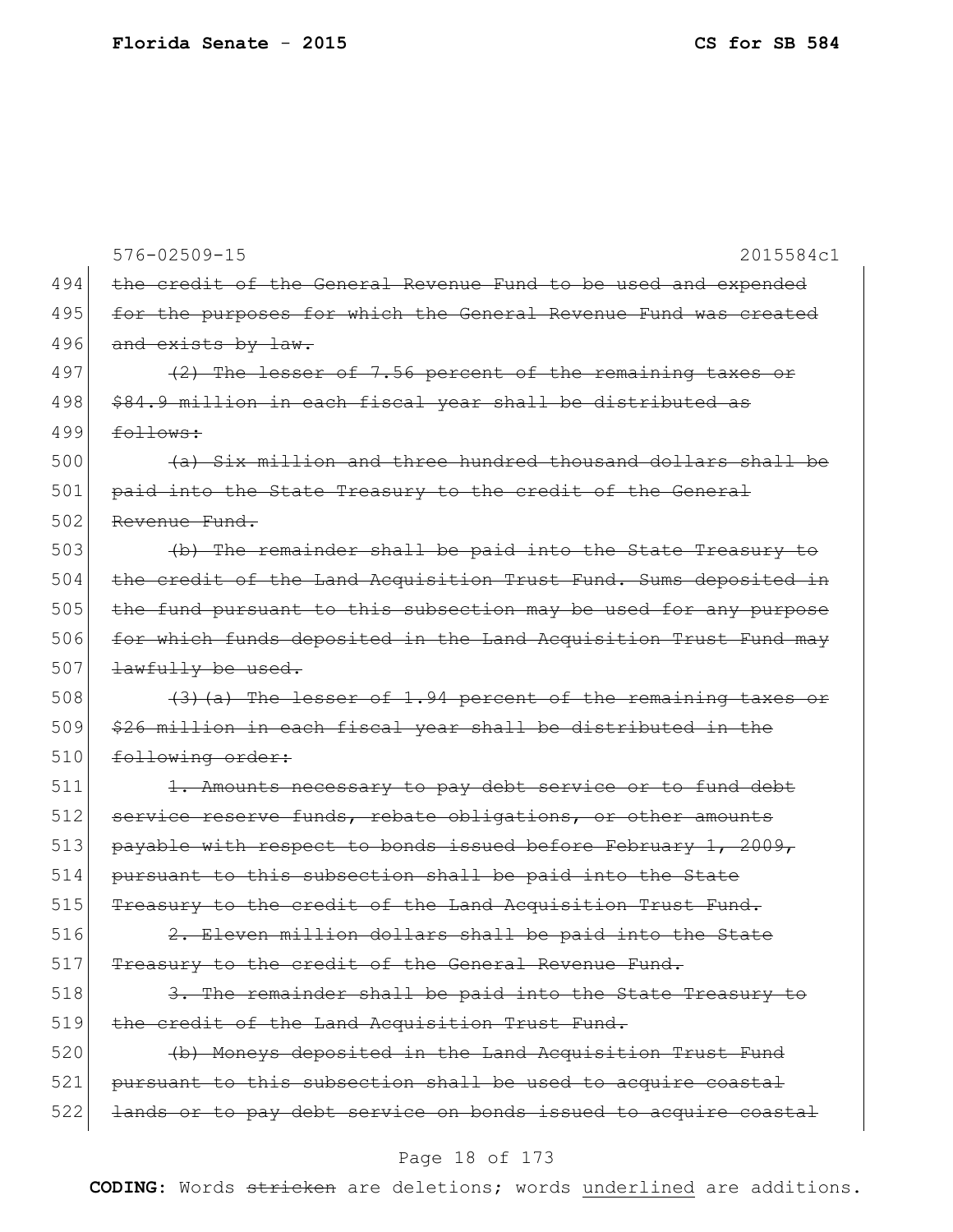576-02509-15 2015584c1 523 <del>lands and to develop and manage lands acquired with moneys from</del>  $524$  the trust fund.  $525$  (4) The lesser of 4.2 percent of the remaining taxes or 526 \$60.5 million in each fiscal year shall be paid into the State 527 Treasury to the credit of the Water Management Lands Trust Fund. 528 Sums deposited in that fund may be used for any purpose  $529$  authorized in s.  $373.59$ . An amount equal to the amounts 530 necessary to pay debt service or to fund debt service reserve 531 funds, rebate obligations, or other amounts payable with respect 532 to bonds authorized pursuant to  $s. 215.619(1)(a)2.$  and the 533 proviso associated with Specific Appropriation 1626A of the 534 2014-2015 General Appropriations Act shall be transferred 535 annually from the Water Management Lands Trust Fund to the 536 General Revenue Fund. 537  $(5)$  Of the remaining taxes, 3.52 percent shall be paid into 538 the State Treasury to the credit of the Conservation and 539 Recreation Lands Trust Fund to carry out the purposes set forth 540 in s. 259.032. Eleven and fifteen hundredths percent of the 541 amount credited to the Conservation and Recreation Lands Trust 542 Fund pursuant to this subsection shall be transferred to the 543 State Game Trust Fund and used for land management activities.  $544$  (6) The lesser of 2.28 percent of the remaining taxes or  $545$   $$34.1$  million in each fiscal year shall be paid into the State 546 Treasury to the credit of the Invasive Plant Control Trust Fund 547 to carry out the purposes set forth in ss. 369.22 and 369.252. 548  $(7)$  The lesser of .5 percent of the remaining taxes or \$9.3 549 million in each fiscal year shall be paid into the State 550 Treasury to the credit of the State Game Trust Fund to be used 551 exclusively for the purpose of implementing the Lake Restoration

#### Page 19 of 173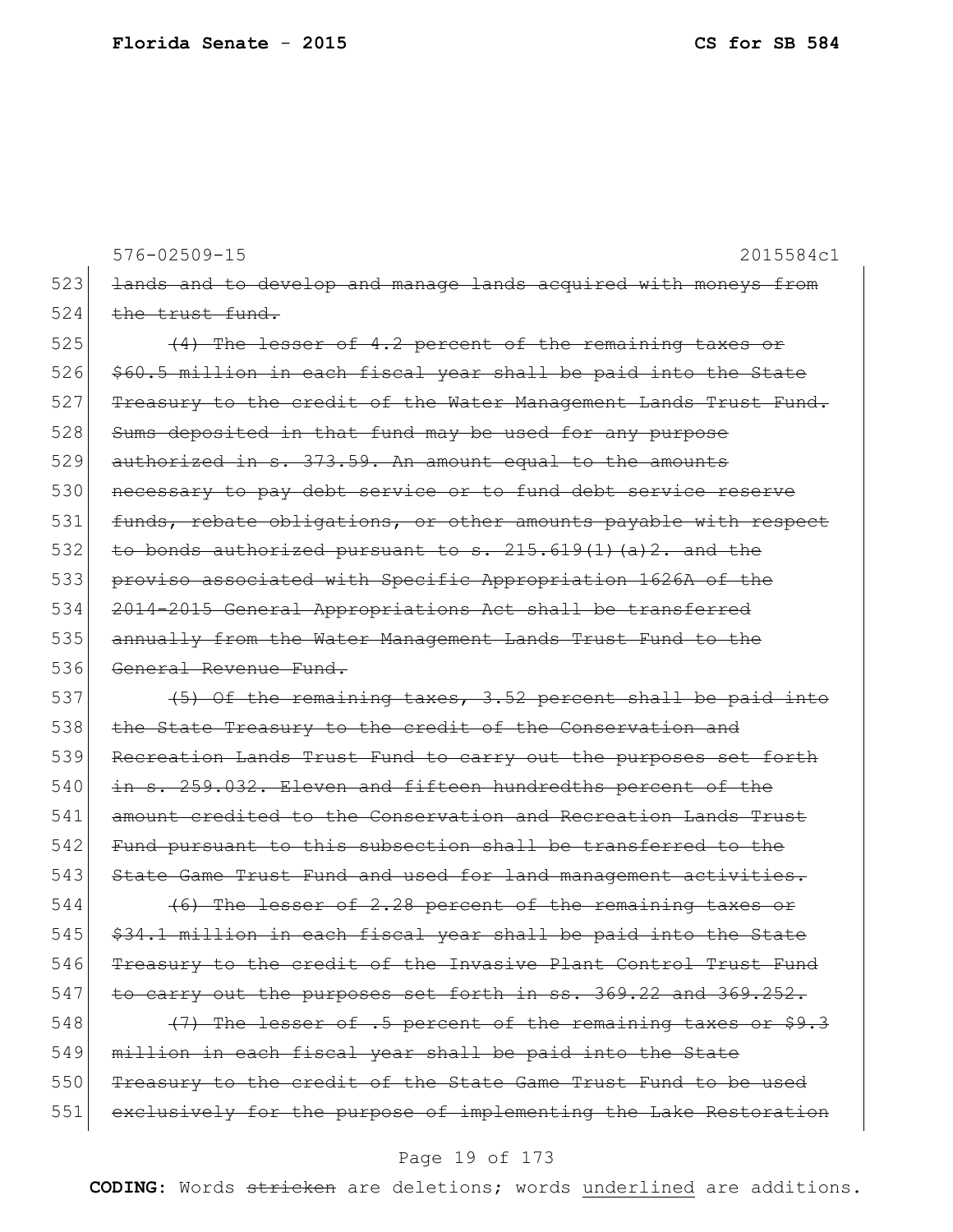576-02509-15 2015584c1 552 <del>2020 Program.</del> 553 (8) One-half of one percent of the remaining taxes shall be 554 paid into the State Treasury and divided equally to the credit 555 of the Department of Environmental Protection Water Quality 556 Assurance Trust Fund to address water quality impacts associated 557 with nonagricultural nonpoint sources and to the credit of the 558 Department of Agriculture and Consumer Services General 559 Inspection Trust Fund to address water quality impacts 560 associated with agricultural nonpoint sources, respectively. 561 These funds shall be used for research, development, 562 demonstration, and implementation of suitable best management 563 practices or other measures used to achieve water quality 564 standards in surface waters and water segments identified 565 pursuant to ss. 303(d) of the Clean Water Act, Pub. L. No. 92-566 500, 33 U.S.C. ss. 1251 et seq. Implementation of best 567 management practices and other measures may include cost-share 568 grants, technical assistance, implementation tracking, and 569 conservation leases or other agreements for water quality 570 improvement. The Department of Environmental Protection and the 571 Department of Agriculture and Consumer Services may adopt rules 572 governing the distribution of funds for implementation of best 573 management practices. The unobligated balance of funds received 574 from the distribution of taxes collected under this chapter to 575 address water quality impacts associated with nonagricultural 576 nonpoint sources must be excluded when calculating the 577 unobligated balance of the Water Quality Assurance Trust Fund as 578 it relates to the determination of the applicable excise tax  $579$  rate. 580 (c) $(9)$  Eleven and twenty-four Seven and fifty-three

### Page 20 of 173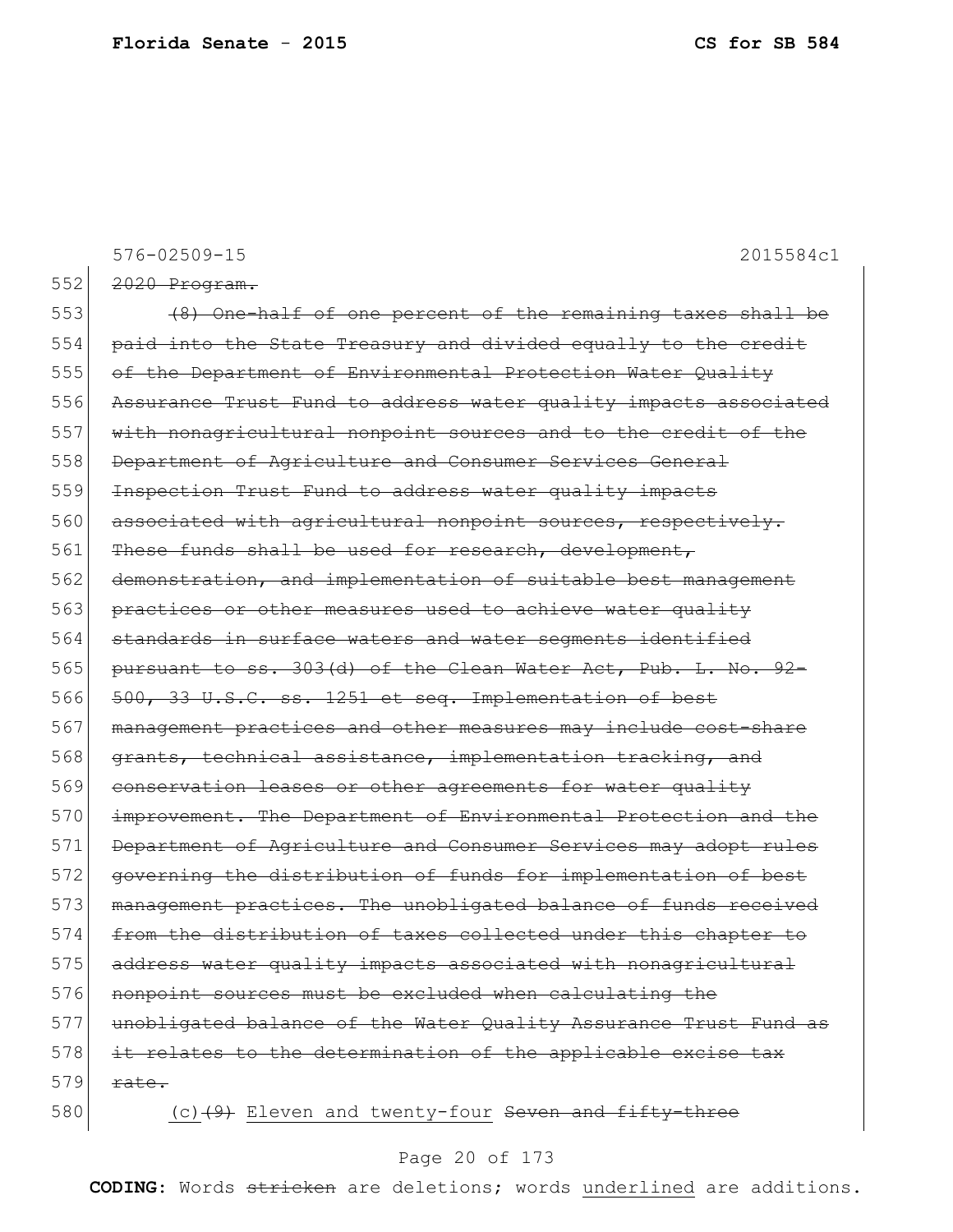576-02509-15 2015584c1 581 hundredths percent of the remainder remaining taxes in each 582 fiscal year shall be paid into the State Treasury to the credit 583 of the State Housing Trust Fund. Out Of such funds, beginning in 584  $\frac{1}{\pi}$  the 2012-2013 fiscal year, the first \$35 million shall be 585 transferred annually, subject to any distribution required 586 pursuant to under subsection (5)  $(15)$ , to the State Economic 587 Enhancement and Development Trust Fund within the Department of 588 Economic Opportunity. The remainder shall be used as follows: 589 1. $\frac{a}{a}$  Half of that amount shall be used for the purposes 590 for which the State Housing Trust Fund was created and exists by 591 law. 592 2.  $\left\langle b\right\rangle$  Half of that amount shall be paid into the State 593 Treasury to the credit of the Local Government Housing Trust 594 Fund and used for the purposes for which the Local Government 595 Housing Trust Fund was created and exists by law.

596 (d)  $(10)$  Twelve and ninety-three Eight and sixty-six 597 hundredths percent of the remainder remaining taxes in each 598 fiscal year shall be paid into the State Treasury to the credit 599 of the State Housing Trust Fund. Out Of such funds, beginning in 600 the 2012-2013 fiscal year, the first \$40 million shall be 601 transferred annually, subject to any distribution required 602 pursuant to  $\frac{1}{15}$  subsection (5)  $\frac{1}{15}$ , to the State Economic 603 Enhancement and Development Trust Fund within the Department of 604 Economic Opportunity. The remainder shall be used as follows:

605 1. $\leftarrow$  1. Twelve and one-half percent of that amount shall be 606 deposited into the State Housing Trust Fund and  $be$  expended by 607 the Department of Economic Opportunity and  $\frac{1}{2}$  the Florida 608 Housing Finance Corporation for the purposes for which the State 609 Housing Trust Fund was created and exists by law.

#### Page 21 of 173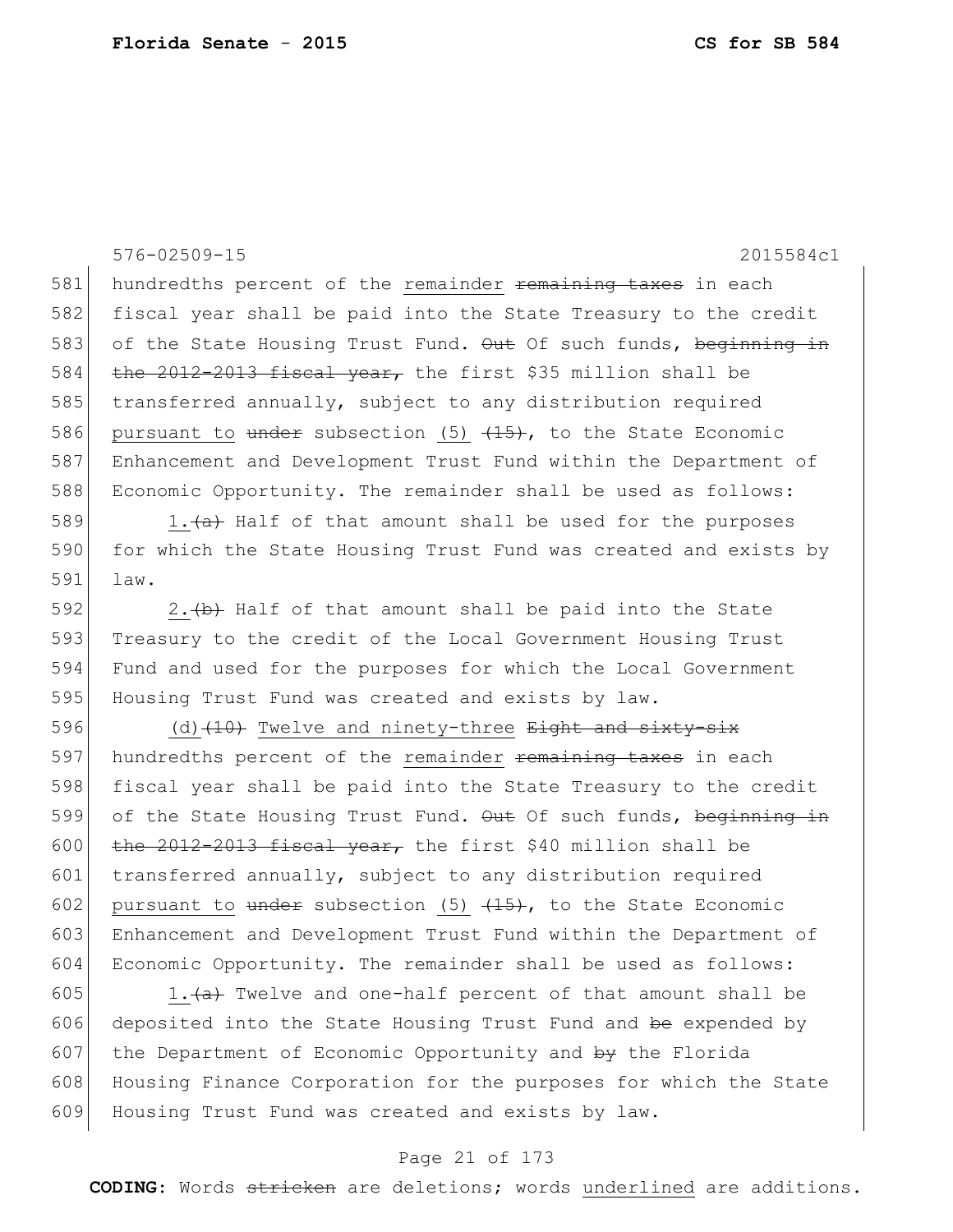|     | $576 - 02509 - 15$<br>2015584c1                                         |
|-----|-------------------------------------------------------------------------|
| 610 | 2. (b) Eighty-seven and one-half percent of that amount                 |
| 611 | shall be distributed to the Local Government Housing Trust Fund         |
| 612 | and used for the purposes for which the Local Government Housing        |
| 613 | Trust Fund was created and exists by law. Funds from this               |
| 614 | category may also be used to provide for state and local                |
| 615 | services to assist the homeless.                                        |
| 616 | (e) The sum of \$1.16 million in each fiscal year shall be              |
| 617 | paid into the State Treasury to the credit of the Internal              |
| 618 | Improvement Trust Fund for the purpose of making payment in lieu        |
| 619 | of taxes under s. 259.032(12)(b).                                       |
| 620 | (11) The distribution of proceeds deposited into the Water              |
| 621 | Management Lands Trust Fund and the Conservation and Recreation         |
| 622 | Lands Trust Fund, pursuant to subsections (4) and (5), may not          |
| 623 | be used for land acquisition but may be used for preacquisition         |
| 624 | costs associated with land purchases. The Legislature intends           |
| 625 | that the Florida Forever program supplant the acquisition               |
| 626 | programs formerly authorized under ss. 259.032 and 373.59.              |
| 627 | (12) Amounts distributed pursuant to subsections (5), (6),              |
| 628 | (7), and (8) are subject to the payment of debt service on              |
| 629 | outstanding Conservation and Recreation Lands revenue bonds.            |
| 630 | (13) In each fiscal year that the remaining taxes exceed                |
| 631 | collections in the prior fiscal year, the stated maximum dollar         |
| 632 | amounts provided in subsections $(2)$ , $(4)$ , $(6)$ , and $(7)$ shall |
| 633 | each be increased by an amount equal to 10 percent of the               |
| 634 | increase in the remaining taxes collected under this chapter            |
| 635 | multiplied by the applicable percentage provided in those               |
| 636 | subsections.                                                            |
| 637 | (14) If the payment requirements in any year for bonds                  |
| 638 | outstanding on July 1, 2007, or bonds issued to refund such             |

# Page 22 of 173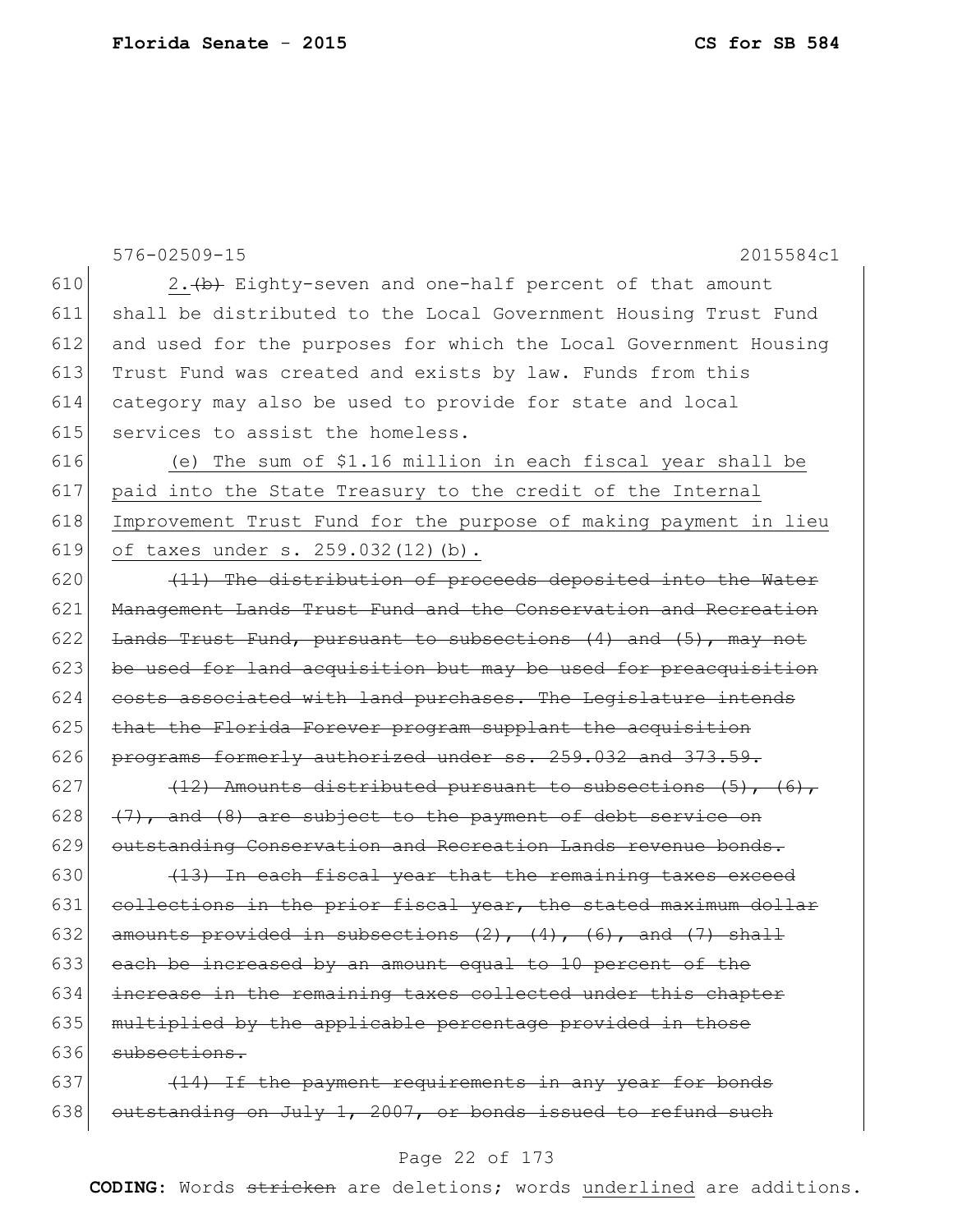576-02509-15 2015584c1 639 bonds, exceed the limitations of this section, distributions to  $640$  the trust fund from which the bond payments are made must be 641 increased to the lesser of the amount needed to pay bond 642 obligations or the limit of the applicable percentage 643 distribution provided in subsections  $(1) - (10)$ . 644 (5)  $(15)$  Distributions to the State Housing Trust Fund 645 pursuant to paragraphs (4)(c) and (d) subsections  $(9)$  and  $(10)$ 646 must be sufficient to cover amounts required to be transferred 647 to the Florida Affordable Housing Guarantee Program's annual  $648$  debt service reserve and guarantee fund pursuant to s. 649  $\mid$  420.5092(6)(a) and (b) up to the amount required to be 650 transferred to such reserve and fund based on the percentage 651 distribution of documentary stamp tax revenues to the State 652 Housing Trust Fund which is in effect in the 2004-2005 fiscal 653 year.

654  $(16)$  If amounts necessary to pay debt service or any other 655 amounts payable with respect to Preservation 2000 bonds, Florida 656 Forever bonds, or Everglades Restoration bonds authorized before 657 January 1, 2015, exceed the amounts distributable pursuant to 658 subsection  $(1)$ , all moneys distributable pursuant to this 659 section are available for such obligations and transferred in 660 the amounts necessary to pay such obligations when due. However, 661 amounts distributable pursuant to subsection  $(2)$ , subsection 662  $(3)$ , subsection  $(4)$ , subsection  $(5)$ , paragraph  $(9)$   $(a)$ , or 663 paragraph (10)(a) are not available to pay such obligations to  $664$  the extent that such moneys are necessary to pay debt service on 665 bonds secured by revenues pursuant to those provisions.

666  $(6)$  (6)  $(17)$  After the distributions provided in the preceding 667 subsections, any remaining taxes shall be paid into the State

### Page 23 of 173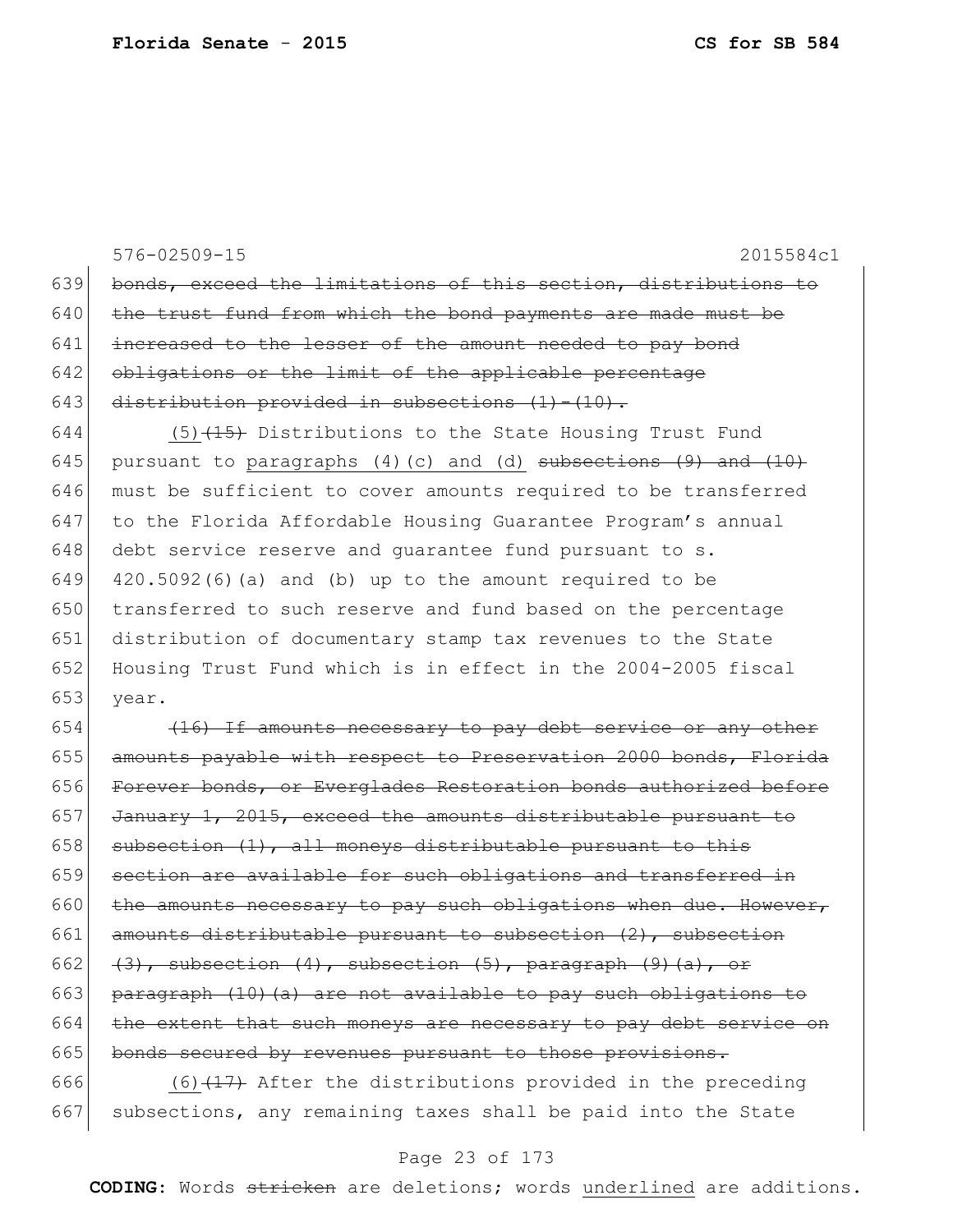|     | 576-02509-15<br>2015584c1                                             |
|-----|-----------------------------------------------------------------------|
| 668 | Treasury to the credit of the General Revenue Fund.                   |
| 669 | Section 10. Paragraphs (a) and (b) of subsection (6) of               |
| 670 | section 211.3103, Florida Statutes, are amended to read:              |
| 671 | 211.3103 Levy of tax on severance of phosphate rock; rate,            |
| 672 | basis, and distribution of tax.-                                      |
| 673 | (6) (a) Beginning January 1, 2023 $J^{\text{uly}}$ 1 of the 2011-2012 |
| 674 | fiscal year, the proceeds of all taxes, interest, and penalties       |
| 675 | imposed under this section are exempt from the general revenue        |
| 676 | service charge provided in s. 215.20, and such proceeds shall be      |
| 677 | paid into the State Treasury as follows:                              |
| 678 | 1. To the credit of the State Park Conservation and                   |
| 679 | Recreation Lands Trust Fund, 25.5 percent.                            |
| 680 | 2. To the credit of the General Revenue Fund of the state,            |
| 681 | 35.7 percent.                                                         |
| 682 | 3. For payment to counties in proportion to the number of             |
| 683 | tons of phosphate rock produced from a phosphate rock matrix          |
| 684 | located within such political boundary, 12.8 percent. The             |
| 685 | department shall distribute this portion of the proceeds              |
| 686 | annually based on production information reported by the              |
| 687 | producers on the annual returns for the taxable year. Any such        |
| 688 | proceeds received by a county shall be used only for phosphate-       |
| 689 | related expenses.                                                     |
| 690 | 4. For payment to counties that have been designated as a             |
| 691 | rural area of opportunity pursuant to s. 288.0656 in proportion       |
| 692 | to the number of tons of phosphate rock produced from a               |
| 693 | phosphate rock matrix located within such political boundary,         |
| 694 | 10.0 percent. The department shall distribute this portion of         |
| 695 | the proceeds annually based on production information reported        |
| 696 | by the producers on the annual returns for the taxable year.          |

# Page 24 of 173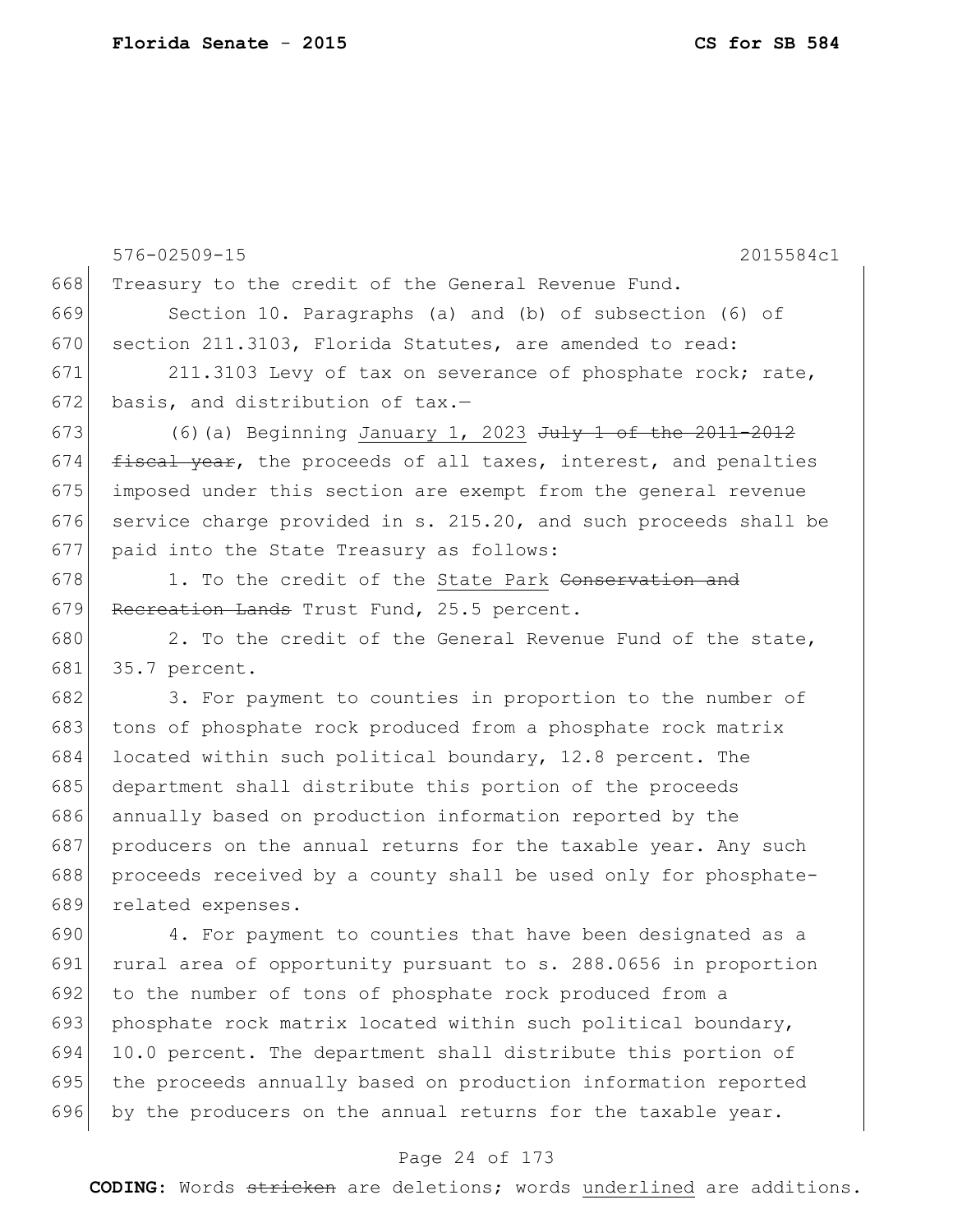|     | 576-02509-15<br>2015584c1                                        |
|-----|------------------------------------------------------------------|
| 697 | Payments under this subparagraph shall be made to the counties   |
| 698 | unless the Legislature by special act creates a local authority  |
| 699 | to promote and direct the economic development of the county. If |
| 700 | such authority exists, payments shall be made to that authority. |
| 701 | 5. To the credit of the Nonmandatory Land Reclamation Trust      |
| 702 | Fund, 6.2 percent.                                               |
| 703 | 6. To the credit of the Phosphate Research Trust Fund in         |
| 704 | the Division of Universities of the Department of Education, 6.2 |
| 705 | percent.                                                         |
| 706 | 7. To the credit of the Minerals Trust Fund, 3.6 percent.        |
| 707 | (b) Notwithstanding paragraph (a), from January 1, 2015,         |
| 708 | until December 31, 2022, the proceeds of all taxes, interest,    |
| 709 | and penalties imposed under this section are exempt from the     |
| 710 | general revenue service charge provided in s. 215.20, and such   |
| 711 | proceeds shall be paid to the State Treasury as follows:         |
| 712 | 1. To the credit of the State Park Conservation and              |
| 713 | Recreation Lands Trust Fund, 22.8 percent.                       |
| 714 | 2. To the credit of the General Revenue Fund of the state,       |
| 715 | 31.9 percent.                                                    |
| 716 | 3. For payment to counties pursuant to subparagraph $(a) 3.$ ,   |
| 717 | 11.5 percent.                                                    |
| 718 | 4. For payment to counties pursuant to subparagraph (a) 4.,      |
| 719 | 8.9 percent.                                                     |
| 720 | 5. To the credit of the Nonmandatory Land Reclamation Trust      |
| 721 | Fund, 16.1 percent.                                              |
| 722 | 6. To the credit of the Phosphate Research Trust Fund in         |
| 723 | the Division of Universities of the Department of Education, 5.6 |
| 724 | percent.                                                         |
| 725 | 7. To the credit of the Minerals Trust Fund, 3.2 percent.        |
|     |                                                                  |

# Page 25 of 173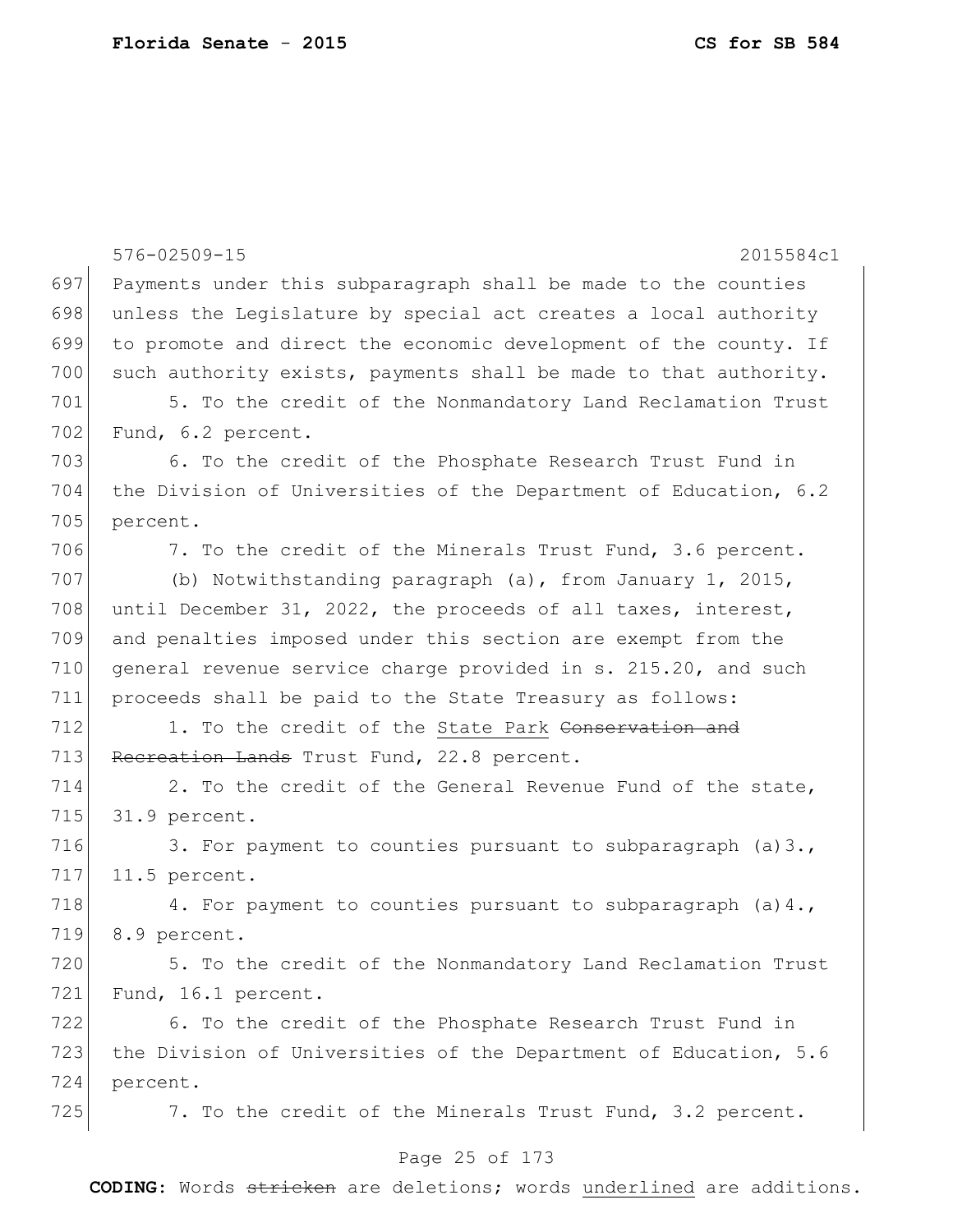576-02509-15 2015584c1 726 Section 11. Subsection (2) of section 215.20, Florida 727 Statutes, is amended to read: 728 215.20 Certain income and certain trust funds to contribute 729 to the General Revenue Fund.-730 (2) Notwithstanding the provisions of subsection (1), the 731 trust funds of the Department of Citrus and the Department of 732 Agriculture and Consumer Services, including funds collected in 733 the General Inspection Trust Fund for marketing orders and in 734 the Florida Citrus Advertising Trust Fund, shall be subject to a 735 4 percent service charge, which is hereby appropriated to the 736 General Revenue Fund. This subsection paragraph does not apply 737 to the Conservation and Recreation Lands Program Trust Fund, the 738 Citrus Inspection Trust Fund, the Florida Forever Program Trust 739 Fund, the Market Improvements Working Capital Trust Fund, the 740 Pest Control Trust Fund, the Plant Industry Trust Fund, or other 741 funds collected in the General Inspection Trust Fund in the 742 Department of Agriculture and Consumer Services.

743 Section 12. Paragraph (a) of subsection (1) and subsections  $744$  (2), (3), and (6) of section 215.618, Florida Statutes, are 745 amended to read:

746 215.618 Bonds for acquisition and improvement of land, 747 water areas, and related property interests and resources.-

748 (1)(a) The issuance of Florida Forever bonds, not to exceed  $749$  \$5.3 billion, to finance or refinance the cost of acquisition 750 and improvement of land, water areas, and related property 751 interests and resources, in urban and rural settings, for the 752 purposes of restoration, conservation, recreation, water 753 resource development, or historical preservation, and for 754 capital improvements to lands and water areas that accomplish

#### Page 26 of 173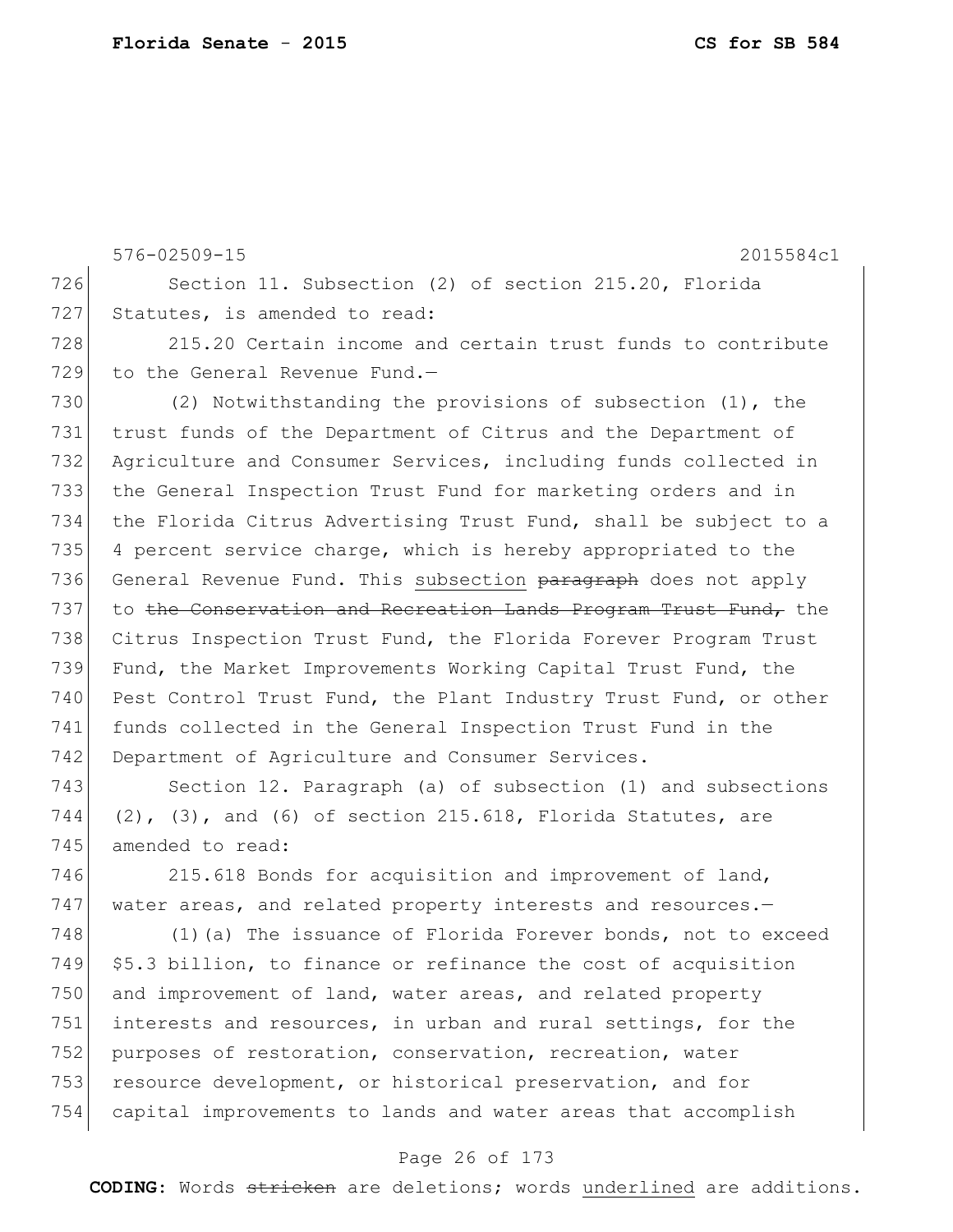576-02509-15 2015584c1 755 environmental restoration, enhance public access and 756 recreational enjoyment, promote long-term management goals, and 757 facilitate water resource development is hereby authorized, 758 subject to the provisions of s. 259.105 and pursuant to s. 759 11(e), Art. VII of the State Constitution and, on or after July  $760$  1, 2015, to also finance or refinance the acquisition and 761 improvement of land, water areas, and related property interests 762 as provided in s. 28, Art. X of the State Constitution. Florida 763 Forever bonds may also be issued to refund Preservation 2000 764 bonds issued pursuant to s. 375.051. The \$5.3 billion limitation 765 on the issuance of Florida Forever bonds does not apply to 766 refunding bonds. The duration of each series of Florida Forever 767 bonds issued may not exceed 20 annual maturities. Preservation 768 2000 bonds and Florida Forever bonds shall be equally and 769 ratably secured by moneys distributable to the Land Acquisition 770  $Trust$  Fund pursuant to s. 201.15(1)(a), except to the extent 771 specifically provided otherwise by the documents authorizing the  $772$  issuance of the bonds. 773 (2) The state covenants does hereby covenant with the

774 holders of Florida Forever bonds and Preservation 2000 bonds 775 that it will not take any action which will materially and 776 adversely affect the rights of such holders so long as such  $777$  bonds are outstanding, including, but not limited to, a 778 reduction in the portion of documentary stamp taxes 779 distributable to the Land Acquisition Trust Fund for payment of 780 debt service on Preservation 2000 bonds or Florida Forever 781 bonds.

782 (3) Bonds issued pursuant to this section are shall be 783 payable from taxes distributable to the Land Acquisition Trust

### Page 27 of 173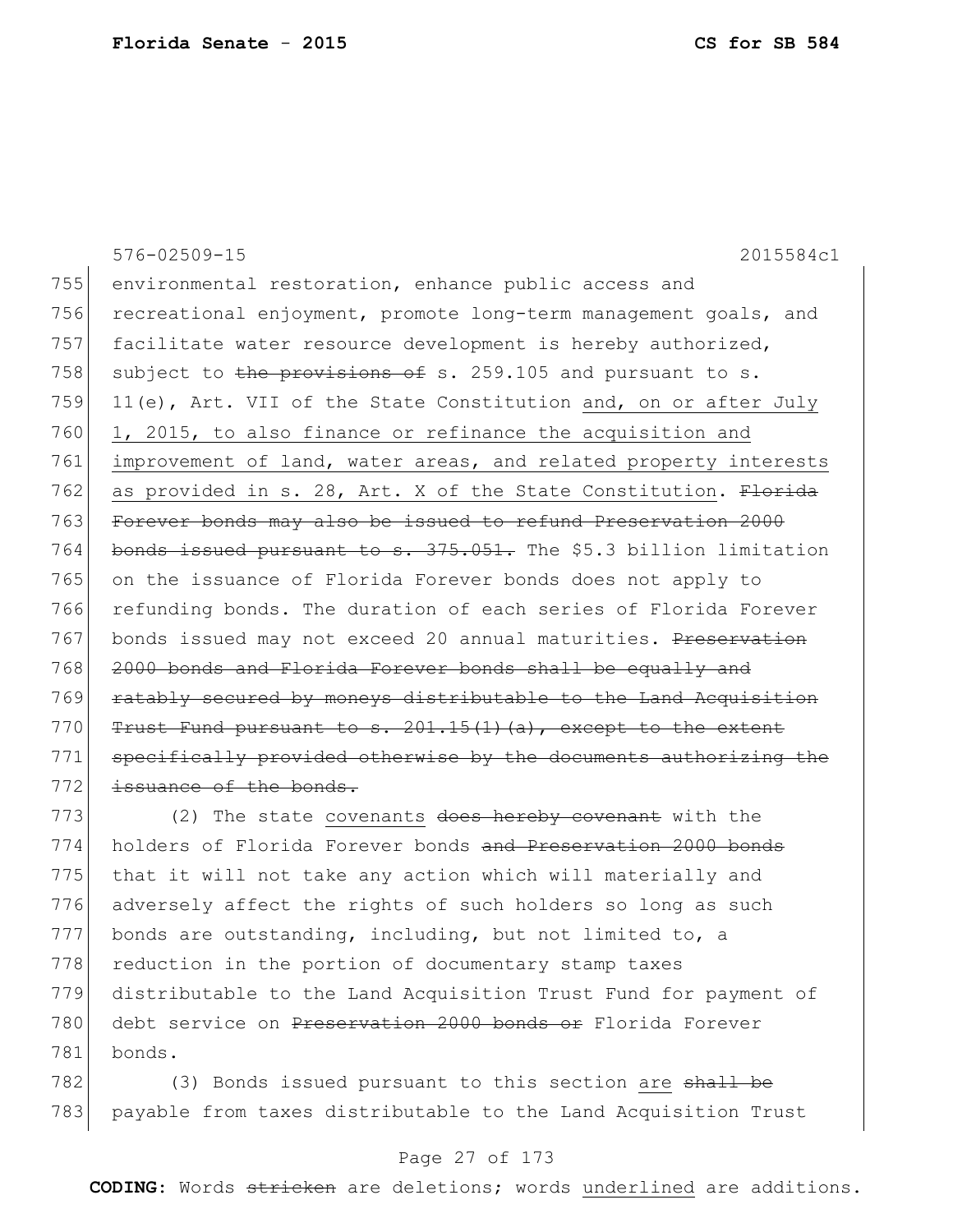576-02509-15 2015584c1 784 Fund pursuant to s. 201.15(1) $\leftrightarrow$ . Bonds issued pursuant to this 785 section do shall not constitute a general obligation of, or a 786 pledge of the full faith and credit of, the state. 787 (6) Pursuant to authority granted under  $\frac{1}{2}$  s. 11(e), Art. 788 VII of the State Constitution, there is hereby continued and re-789 created the Land Acquisition Trust Fund which shall be a 790 continuation of the Land Acquisition Trust Fund which exists for 791 purposes of s.  $9(a)$  (1), Art. XII of the State Constitution. The 792 Land Acquisition Trust Fund shall continue beyond the 793 termination of bonding authority provided for in s.  $9(a)(1)$ , 794 Art. XII of the State Constitution, pursuant to the authority 795 provided by  $s. 11(e)$ , Art. VII of the State Constitution and 796 shall continue for so long as Preservation 2000 bonds or Florida 797 Forever bonds are outstanding and secured by taxes distributable 798 thereto or until the requirement of s. 28(a), Art. X of the 799 State Constitution expires, whichever is later. 800 Section 13. Subsections (2) and (3) of section 215.619,

801 Florida Statutes, are amended to read:

802 215.619 Bonds for Everglades restoration.

803 (2) The state covenants with the holders of Everglades 804 restoration bonds that it will not take any action that will 805 materially and adversely affect the rights of the holders so  $806$  long as the bonds are outstanding, including, but not limited 807 to, a reduction in the portion of documentary stamp taxes 808 distributable under s. 201.15(1) for payment of debt service on 809 Preservation 2000 bonds, Florida Forever bonds, or Everglades 810 restoration bonds.

811 (3) Everglades restoration bonds are payable from, and 812 secured by a first lien on, taxes distributable under s.

#### Page 28 of 173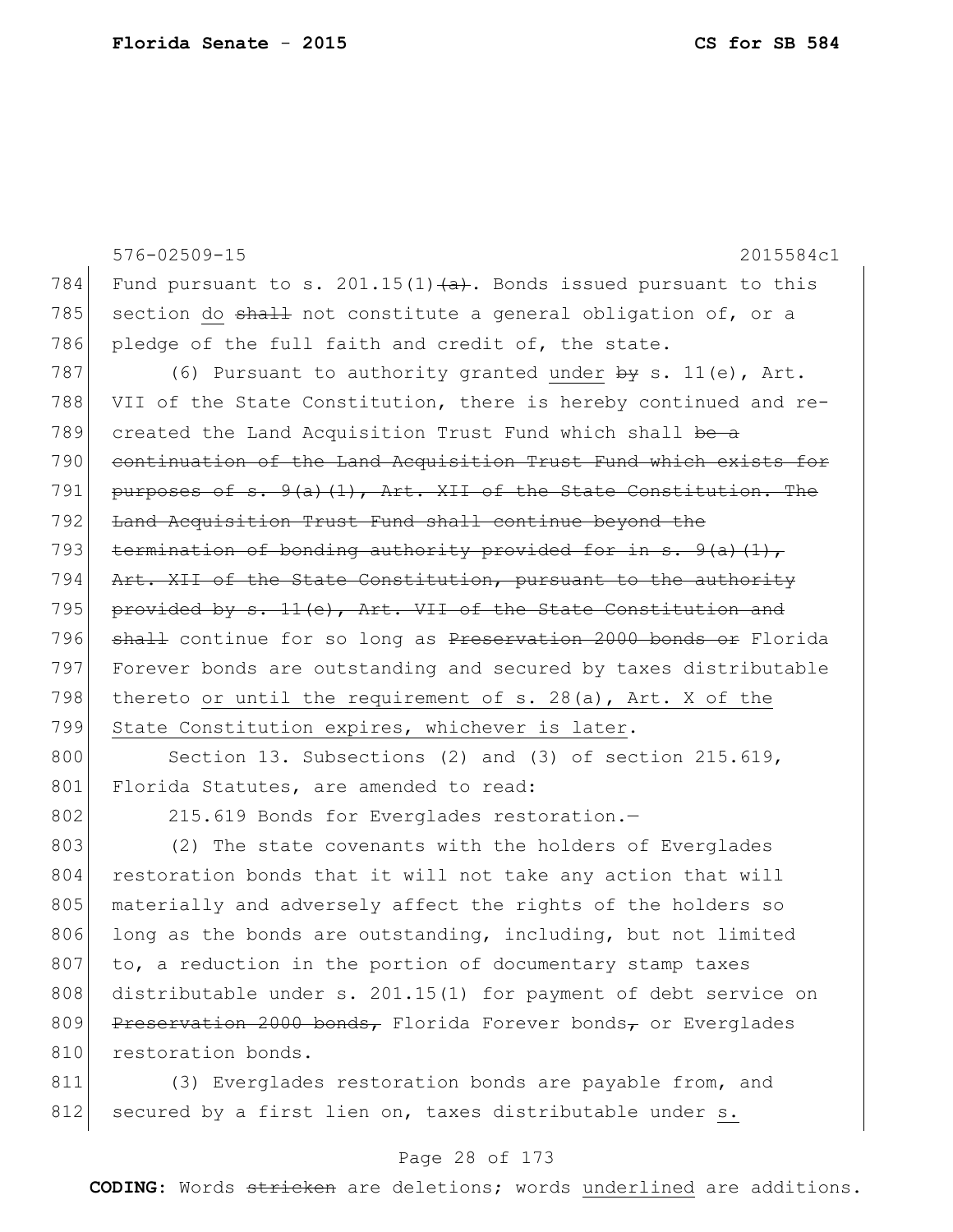|     | $576 - 02509 - 15$<br>2015584c1                                                      |
|-----|--------------------------------------------------------------------------------------|
| 813 | $201.15(1)$ <del>s. <math>201.15(1)</math> (b)</del> and do not constitute a general |
| 814 | obligation of, or a pledge of the full faith and credit of, the                      |
| 815 | state. Everglades restoration bonds shall be secured on a parity                     |
| 816 | basis with bonds secured by moneys distributable under s.                            |
| 817 | $201.15(1)$ <del>s. <math>201.15(1)</math> (a).</del>                                |
| 818 | Section 14. Subsection (5) of section 253.027, Florida                               |
| 819 | Statutes, is amended to read:                                                        |
| 820 | 253.027 Emergency archaeological property acquisition.-                              |
| 821 | (5) ACCOUNT EXPENDITURES.-                                                           |
| 822 | (a) No moneys shall be spent for the acquisition of any                              |
| 823 | property, including title works, appraisal fees, and survey                          |
| 824 | costs, unless:                                                                       |
| 825 | 1. The property is an archaeological property of major                               |
| 826 | statewide significance.                                                              |
| 827 | 2. The structures, artifacts, or relics, or their historic                           |
| 828 | significance, will be irretrievably lost if the state cannot                         |
| 829 | acquire the property.                                                                |
| 830 | 3. The site is presently on an acquisition list for                                  |
| 831 | Conservation and Recreation Lands or for Florida Forever lands,                      |
| 832 | or complies with the criteria for inclusion on any such list,                        |
| 833 | but has yet to be included on the list.                                              |
| 834 | 4. No other source of immediate funding is available to                              |
| 835 | purchase or otherwise protect the property.                                          |
| 836 | 5. The site is not otherwise protected by local, state, or                           |
| 837 | federal laws.                                                                        |
| 838 | 6. The acquisition is not inconsistent with the state                                |
| 839 | comprehensive plan and the state land acquisition program.                           |
| 840 | (b) No moneys shall be spent from the account for                                    |
| 841 | excavation or restoration of the properties acquired. Funds may                      |

# Page 29 of 173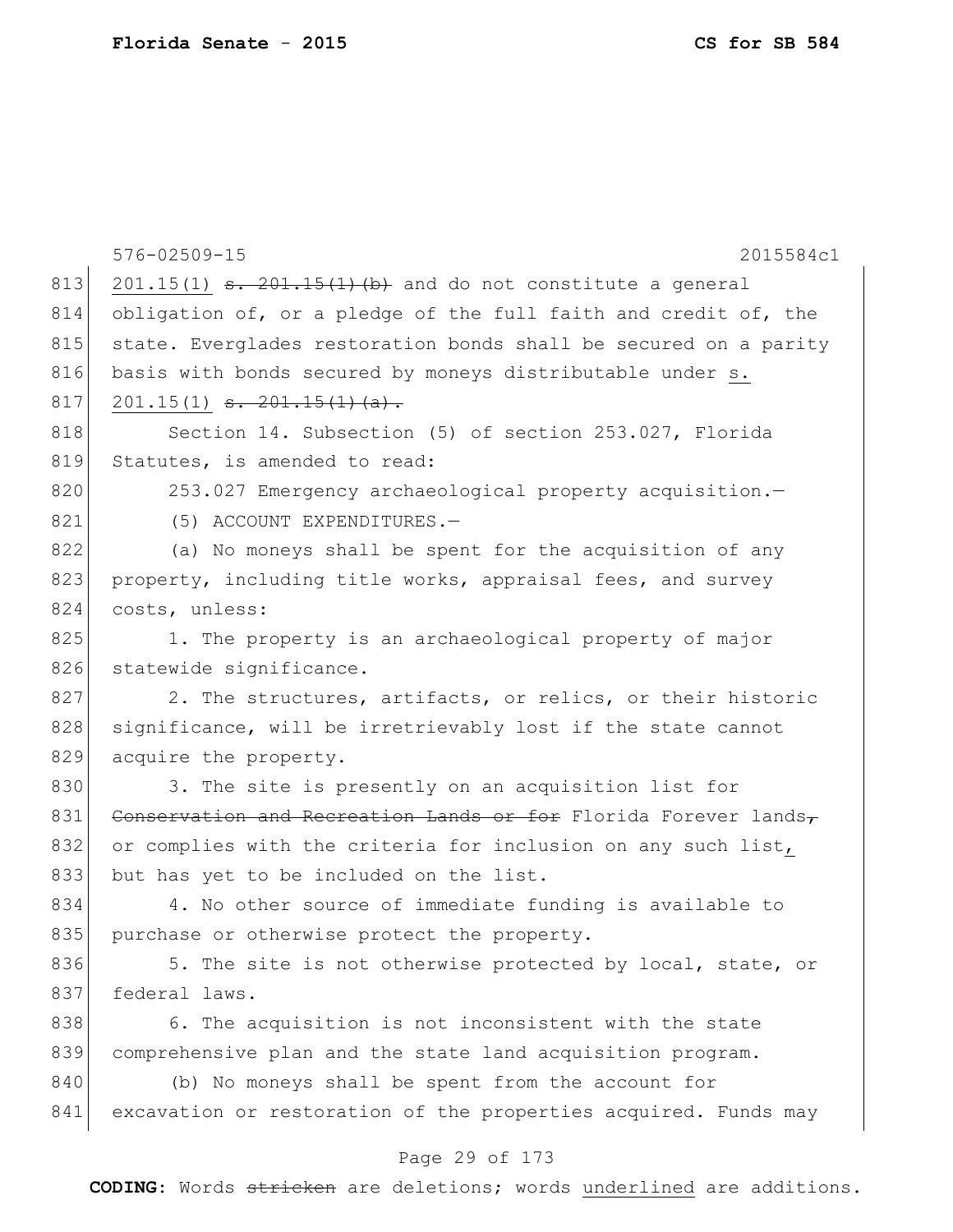576-02509-15 2015584c1 842 be spent for preliminary surveys to determine if the sites meet 843 the criteria of this section. An amount not to exceed \$100,000 844 may also be spent from the account to inventory and evaluate 845 archaeological and historic resources on properties purchased, 846 or proposed for purchase, pursuant to s. 259.105(3)(b)  $\theta$ . 847 <del>259.032</del>. 848 Section 15. Subsection (12) of section 253.03, Florida 849 Statutes, is amended to read: 850 253.03 Board of trustees to administer state lands; lands 851 enumerated.— 852 (12) The Board of Trustees of the Internal Improvement 853 Trust Fund is hereby authorized to administer, manage, control, 854 conserve, protect, and sell all real property forfeited to the 855 state pursuant to ss. 895.01-895.09 or acquired by the state 856 pursuant to s. 607.0505 or former s. 620.192. The board is 857 directed to immediately determine the value of all such property 858 and shall ascertain whether the property is in any way 859 encumbered. If the board determines that it is in the best 860 interest of the state to do so, funds from the Internal 861 Improvement Trust Fund may be used to satisfy any such 862 encumbrances. If forfeited property receipts are not sufficient 863 to satisfy encumbrances on the property and expenses permitted 864 under this section, funds from another appropriate the Land 865 Acquisition trust fund may be used to satisfy any such 866 encumbrances and expenses. All property acquired by the board 867 pursuant to s. 607.0505, former s. 620.192, or ss. 895.01-895.09 868 shall be sold as soon as commercially feasible unless the 869 Attorney General recommends and the board determines that 870 retention of the property in public ownership would effectuate

#### Page 30 of 173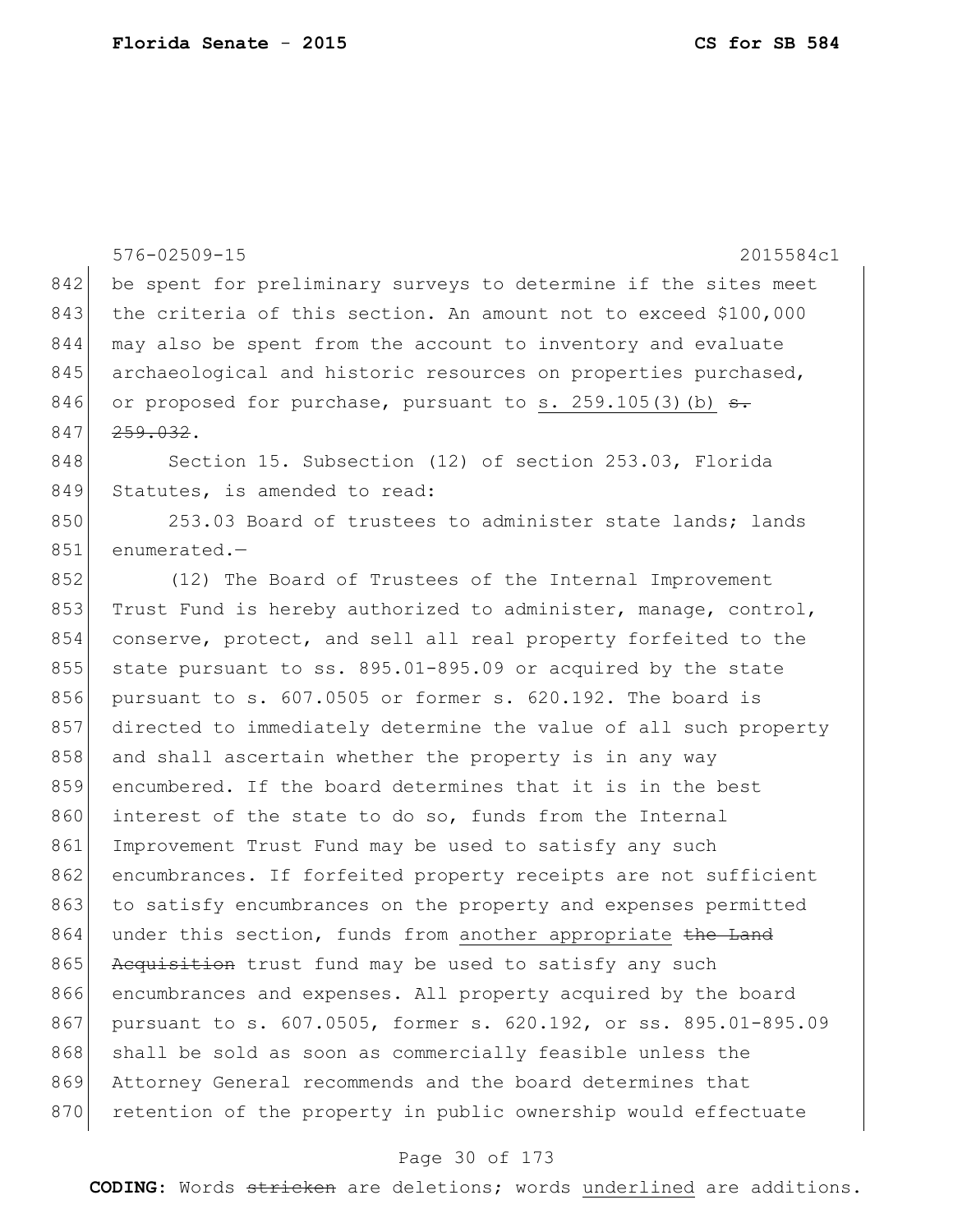|     | $576 - 02509 - 15$<br>2015584c1                                  |
|-----|------------------------------------------------------------------|
| 871 | one or more of the following policies of statewide significance: |
| 872 | protection or enhancement of floodplains, marshes, estuaries,    |
| 873 | lakes, rivers, wilderness areas, wildlife areas, wildlife        |
| 874 | habitat, or other environmentally sensitive natural areas or     |
| 875 | ecosystems; or preservation of significant archaeological or     |
| 876 | historical sites identified by the Secretary of State. In such   |
| 877 | event the property shall remain in the ownership of the board,   |
| 878 | to be controlled, managed, and disposed of in accordance with    |
| 879 | this chapter, and the Internal Improvement Trust Fund shall be   |
| 880 | reimbursed from the Land Acquisition Trust Fund, or other        |
| 881 | appropriate fund designated by the board, for any funds expended |
| 882 | from the Internal Improvement Trust Fund pursuant to this        |
| 883 | subsection in regard to such property. Upon the recommendation   |
| 884 | of the Attorney General, the board may reimburse the             |
| 885 | investigative agency for its investigative expenses, costs, and  |
| 886 | attorneys' fees, and may reimburse law enforcement agencies for  |
| 887 | actual expenses incurred in conducting investigations leading to |
| 888 | the forfeiture of such property from funds deposited in the      |
| 889 | Internal Improvement Trust Fund of the Department of             |
| 890 | Environmental Protection. The proceeds of the sale of property   |
| 891 | acquired under s. 607.0505, former s. 620.192, or ss. 895.01-    |
| 892 | 895.09 shall be distributed as follows:                          |
| 893 | (a) After satisfaction of any valid claims arising under         |

894  $the$  provisions of s. 895.09(1)(a) or (b), any moneys used to 895 satisfy encumbrances and expended as costs of administration, 896 appraisal, management, conservation, protection, sale, and real 897 estate sales services and any interest earnings lost to the Land 898 Acquisition trust fund that was used as of a date certified by the Department of Environmental Protection shall be replaced

### Page 31 of 173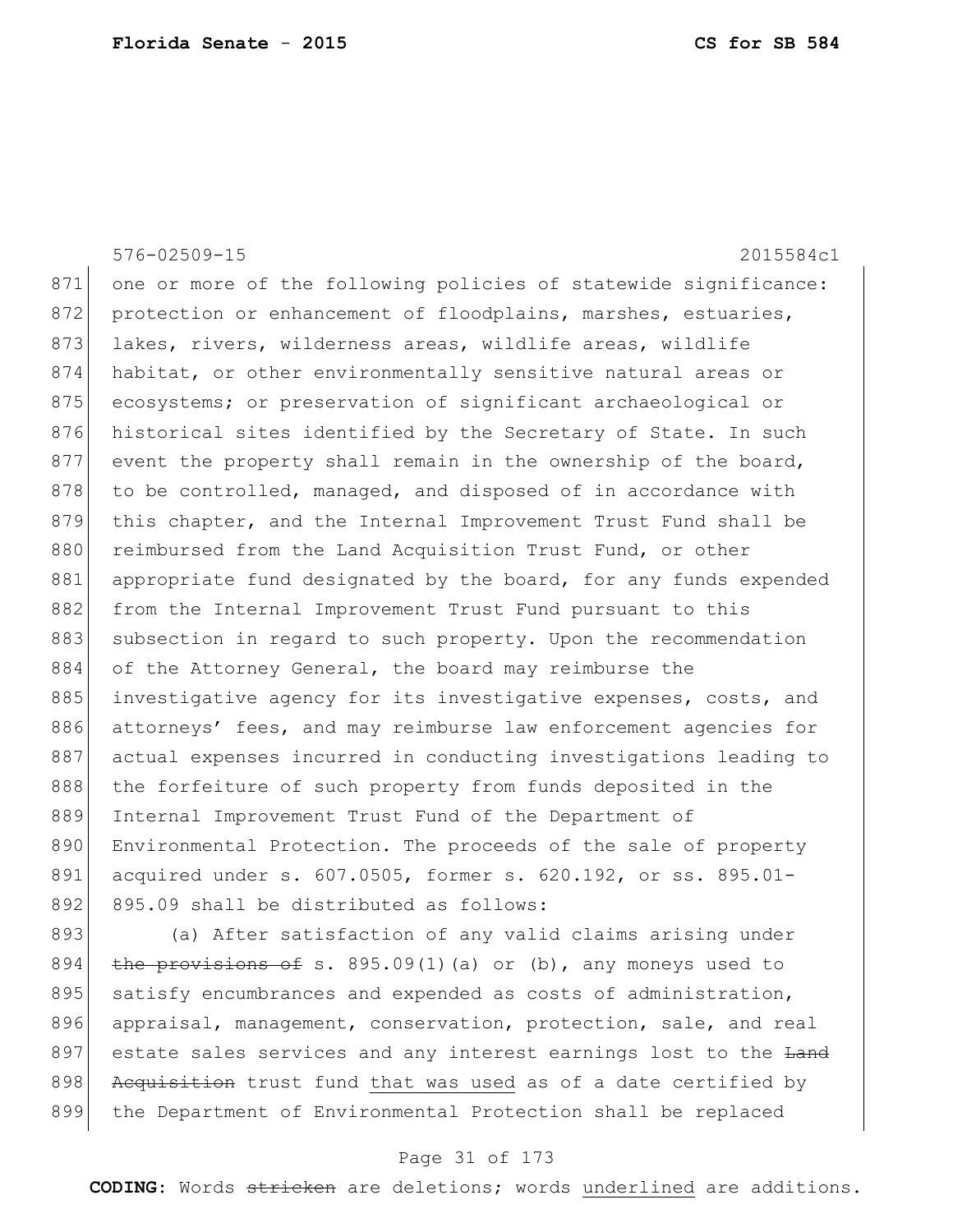576-02509-15 2015584c1 900 first in the Land Acquisition trust fund that was used to 901 satisfy any such encumbrance or expense, if those funds were 902 used, and then in the Internal Improvement Trust Fund; and 903 (b) The remainder shall be distributed as set forth in s. 904 895.09. 905 Section 16. Subsection (3), paragraphs (a) and (k) through 906 (n) of subsection (6), and subsections (10) and (11) of section 907 253.034, Florida Statutes, are amended to read: 908 253.034 State-owned lands; uses.-909  $(3)$  Recognizing <del>In recognition</del> that recreational trails 910 purchased with rails-to-trails funds pursuant to former s. 911 259.101(3)(g), Florida Statutes 2014, or s. 259.105(3)(h) have 912 had historic transportation uses and that their linear character 913 may extend many miles, the Legislature intends that if when the 914 necessity arises to serve public needs, after balancing the need 915 to protect trail users from collisions with automobiles and a 916 preference for the use of overpasses and underpasses to the 917 greatest extent feasible and practical, transportation uses 918 shall be allowed to cross recreational trails purchased pursuant 919 to former s. 259.101(3)(g), Florida Statutes 2014, or s. 920 259.105(3)(h). When these crossings are needed, the location and 921 design should consider and mitigate the impact on humans and 922 environmental resources, and the value of the land shall be paid 923 based on fair market value.

924 (6) The Board of Trustees of the Internal Improvement Trust 925 Fund shall determine which lands, the title to which is vested  $926$  in the board, may be surplused. For conservation lands, the 927 board shall determine whether the lands are no longer needed for 928 conservation purposes and may dispose of them by an affirmative

#### Page 32 of 173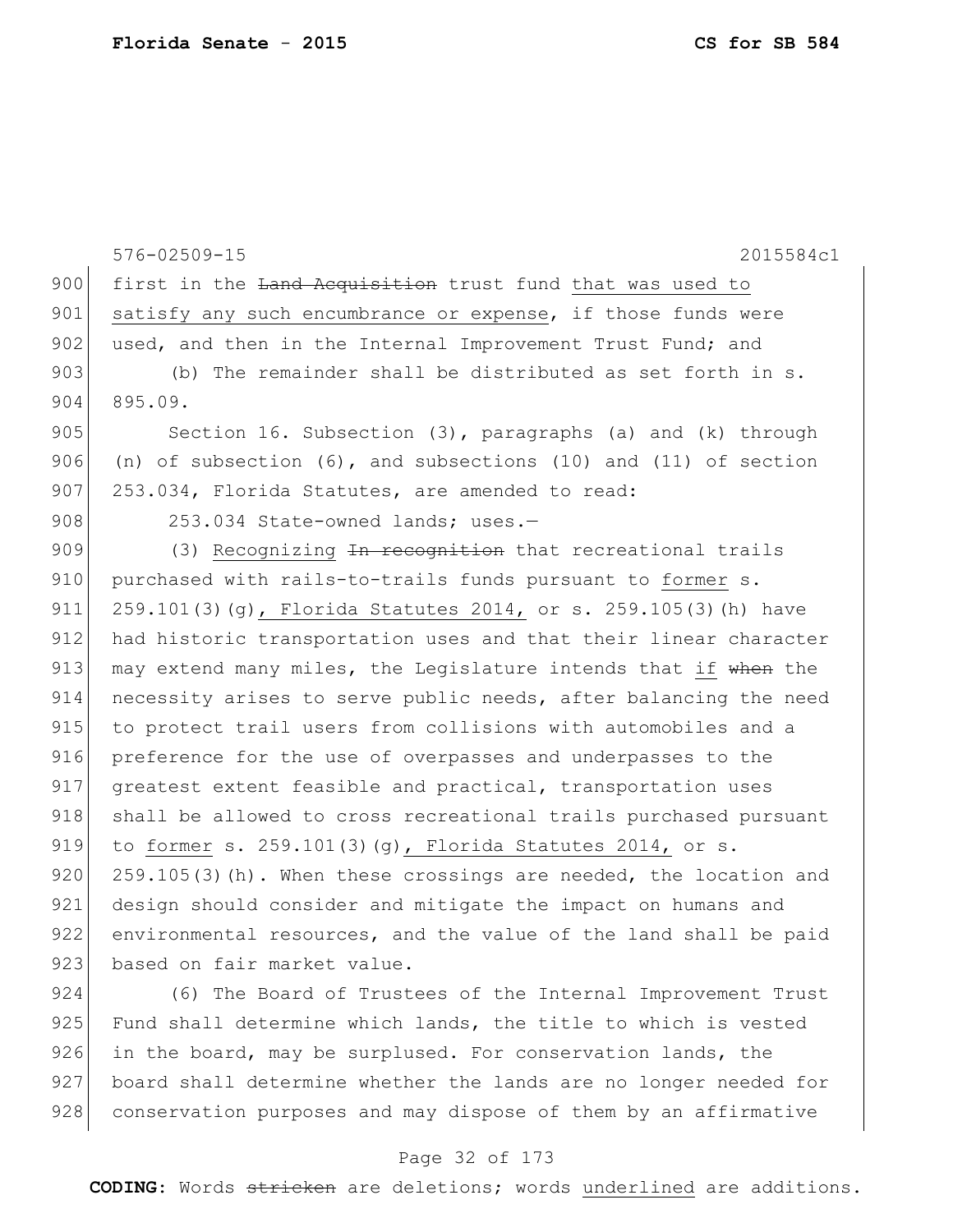|     | $576 - 02509 - 15$<br>2015584c1                                  |
|-----|------------------------------------------------------------------|
| 929 | vote of at least three members. In the case of a land exchange   |
| 930 | involving the disposition of conservation lands, the board must  |
| 931 | determine by an affirmative vote of at least three members that  |
| 932 | the exchange will result in a net positive conservation benefit. |
| 933 | For all other lands, the board shall determine whether the lands |
| 934 | are no longer needed and may dispose of them by an affirmative   |
| 935 | vote of at least three members.                                  |
| 936 | (a) For the purposes of this subsection, all lands acquired      |
| 937 | by the state before July 1, 1999, using proceeds from            |
| 938 | Preservation 2000 bonds, the former Conservation and Recreation  |
| 939 | Lands Trust Fund, the former Water Management Lands Trust Fund,  |
| 940 | Environmentally Endangered Lands Program, and the Save Our Coast |
| 941 | Program and titled to the board which are identified as core     |
| 942 | parcels or within original project boundaries are deemed to have |
| 943 | been acquired for conservation purposes.                         |
| 944 | (k) Proceeds from the any sale of surplus conservation           |
| 945 | lands purchased before July 1, 2015, pursuant to this subsection |
| 946 | shall be deposited into the Florida Forever Trust Fund from      |
| 947 | which such lands were acquired.                                  |
| 948 | (1) Proceeds from the sale of surplus conservation lands         |
| 949 | purchased on or after July 1, 2015, shall be deposited into the  |
| 950 | Land Acquisition Trust Fund or, if required by bond covenants,   |
| 951 | into the trust fund from which the lands were purchased However, |
| 952 | if the fund from which the lands were originally acquired no     |
| 953 | longer exists, such proceeds shall be deposited into an          |
| 954 | appropriate account to be used for land management by the lead   |
| 955 | managing agency assigned the lands before the lands were         |
| 956 | declared surplus.                                                |
| 957 | (m) Funds received from the sale of surplus nonconservation      |

# Page 33 of 173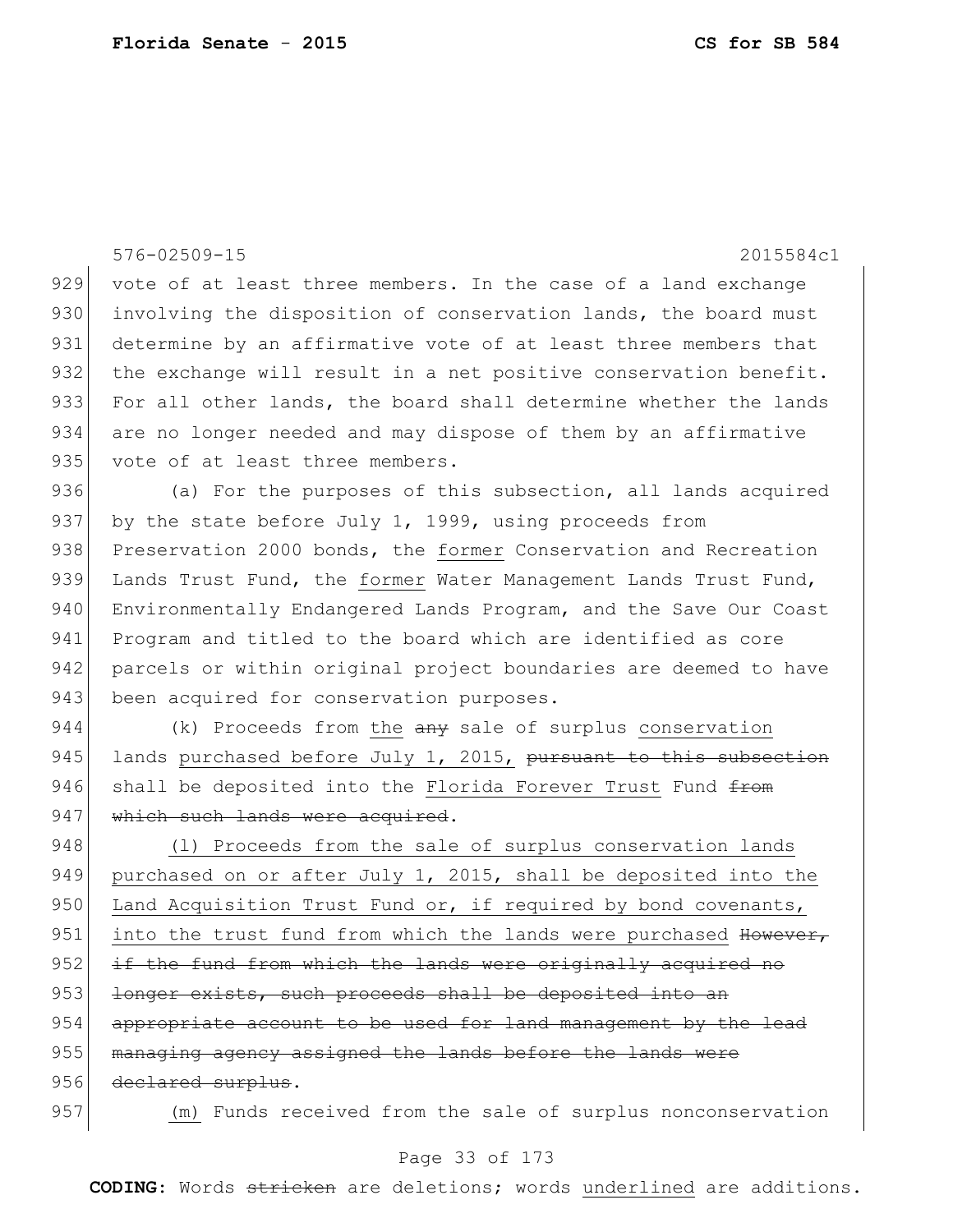576-02509-15 2015584c1 958 lands<sub>7</sub> or lands that were acquired by gift, by donation, or for 959 no consideration, shall be deposited into the Internal 960 Improvement Trust Fund. 961  $(n)$   $(1)$  Notwithstanding this subsection, such disposition of 962 land may not be made if it would have the effect of causing all 963 or any portion of the interest on any revenue bonds issued to 964 lose the exclusion from gross income for federal income tax 965 purposes. 966 (o) $\frac{m}{m}$  The sale of filled, formerly submerged land that 967 does not exceed 5 acres in area is not subject to review by the 968 council or its successor. 969 (p) $\left( n \right)$  The board may adopt rules to administer this section 970 which may include procedures for administering surplus land 971 requests and criteria for when the division may approve requests 972 to surplus nonconservation lands on behalf of the board. 973 (10) The following additional uses of conservation lands 974 acquired pursuant to the Florida Forever program and other 975 state-funded conservation land purchase programs shall be 976 authorized, upon a finding by the board of trustees, if they 977 meet the criteria specified in paragraphs  $(a) - (e)$ : water 978 resource development projects, water supply development 979 projects, stormwater management projects, linear facilities, and 980 sustainable agriculture and forestry. Such additional uses are 981 authorized where: 982 (a) Not inconsistent with the management plan for such 983 lands; 984 (b) Compatible with the natural ecosystem and resource

985 values of such lands;

986 (c) The proposed use is appropriately located on such lands

#### Page 34 of 173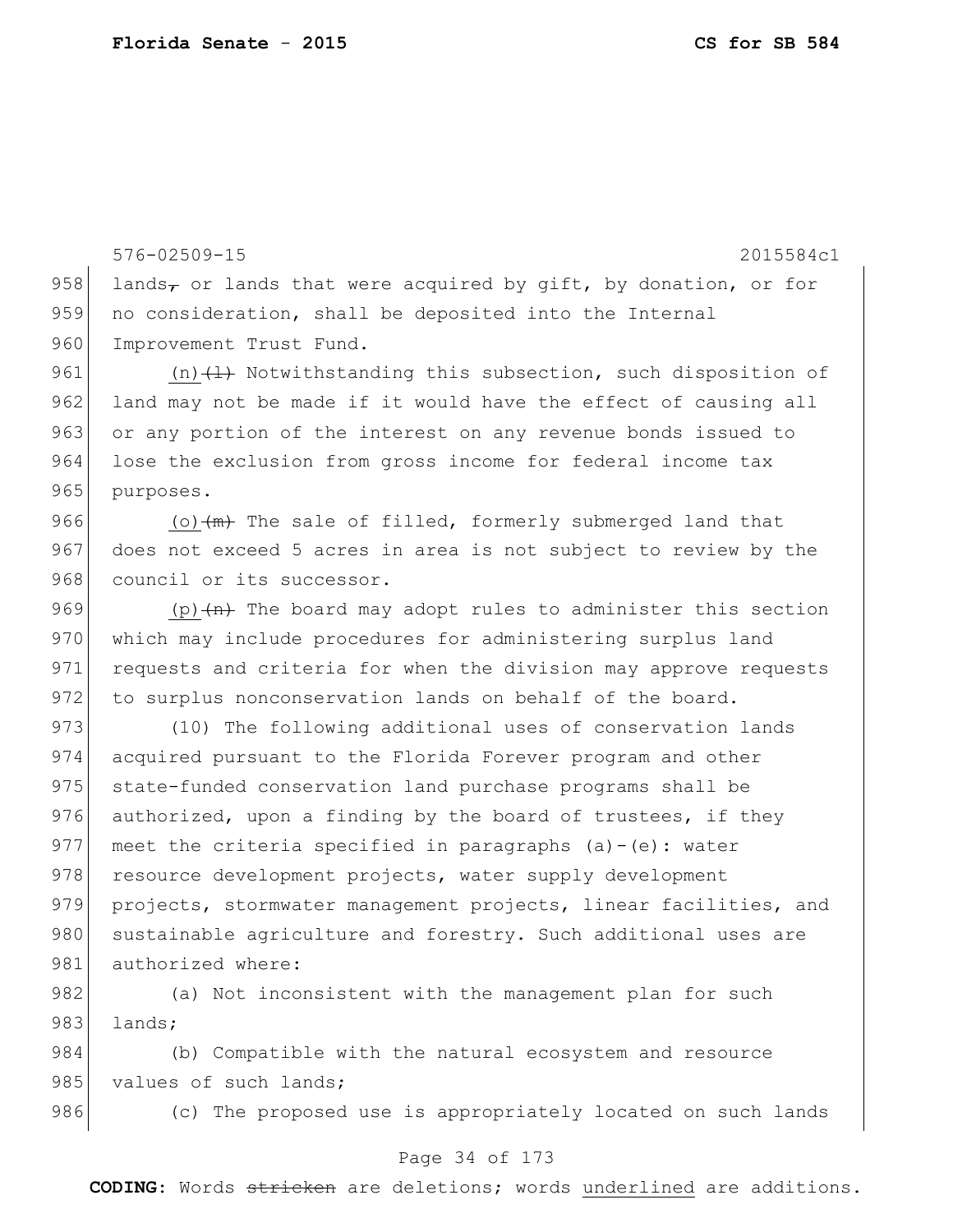576-02509-15 2015584c1 987 and where due consideration is given to the use of other 988 available lands; 989 (d) The using entity reasonably compensates the titleholder 990 for such use based upon an appropriate measure of value; and 991 (e) The use is consistent with the public interest. 992 993 A decision by the board of trustees pursuant to this section 994 shall be given a presumption of correctness. Moneys received 995 from the use of state lands pursuant to this section shall be  $996$  returned to the lead managing entity in accordance with  $s$ . 997 259.032(9)(c) the provisions of s.  $259.032(11)(e)$ . 998 (11) Lands listed as projects for acquisition may be 999 managed for conservation pursuant to s. 259.032, on an interim 1000 basis by a private party in anticipation of a state purchase in 1001 accordance with a contractual arrangement between the acquiring 1002 agency and the private party that may include management service 1003 contracts, leases, cost-share arrangements or resource 1004 conservation agreements. Lands designated as eligible under this 1005 subsection shall be managed to maintain or enhance the resources 1006 the state is seeking to protect by acquiring the land. Funding 1007 for these contractual arrangements may originate from the 1008 documentary stamp tax revenue deposited into the Land 1009 Acquisition Conservation and Recreation Lands Trust Fund and 1010 Water Management Lands Trust Fund. No more than \$6.2 million may 1011 be expended from the Land Acquisition Trust Fund 5 percent of 1012 funds allocated under the trust funds shall be expended for this 1013 purpose. 1014 Section 17. Section 253.7824, Florida Statutes, is amended 1015 to read:

#### Page 35 of 173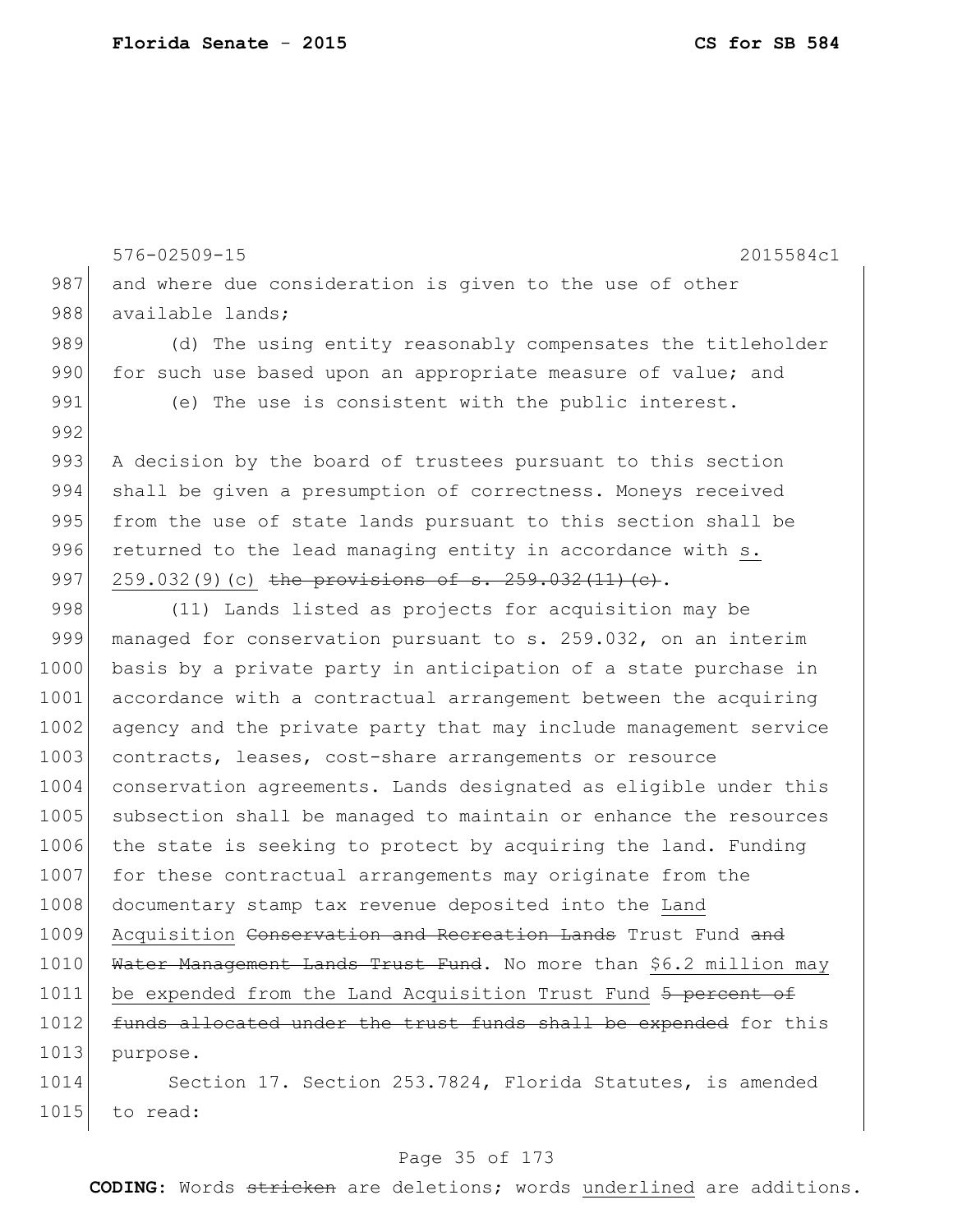|      | $576 - 02509 - 15$<br>2015584c1                                  |
|------|------------------------------------------------------------------|
| 1016 | 253.7824 Sale of products; proceeds. The department may          |
| 1017 | authorize the removal and sale of products from the land where   |
| 1018 | environmentally appropriate, the proceeds from which shall be    |
| 1019 | deposited into the appropriate in the Land Acquisition trust     |
| 1020 | fund pursuant to s. $253.034(6)(k)$ , $(l)$ , or $(m)$ .         |
| 1021 | Section 18. Subsection (1) of section 258.435, Florida           |
| 1022 | Statutes, is amended to read:                                    |
| 1023 | 258.435 Use of aquatic preserves for the accommodation of        |
| 1024 | visitors.-                                                       |
| 1025 | (1) The Department of Environmental Protection shall             |
| 1026 | promote the public use of aquatic preserves and their associated |
| 1027 | uplands. The department may receive gifts and donations to carry |
| 1028 | out the purpose of this part. Moneys received in trust by the    |
| 1029 | department by gift, devise, appropriation, or otherwise, subject |
| 1030 | to the terms of such trust, shall be deposited into the Grants   |
| 1031 | and Donations Land Acquisition Trust Fund and appropriated to    |
| 1032 | the department for the administration, development, improvement, |
| 1033 | promotion, and maintenance of aquatic preserves and their        |
| 1034 | associated uplands and for any future acquisition or development |
| 1035 | of aquatic preserves and their associated uplands.               |
| 1036 | Section 19. Section 259.032, Florida Statutes, is amended        |
| 1037 | to read:                                                         |
| 1038 | 259.032 Conservation and recreation lands Trust Fund,            |
| 1039 | purpose.-                                                        |
| 1040 | (1) It is the policy of the state that the citizens of this      |
| 1041 | state shall be assured public ownership of natural areas for     |
| 1042 | purposes of maintaining this state's unique natural resources;   |
| 1043 | protecting air, land, and water quality; promoting water         |
| 1044 | resource development to meet the needs of natural systems and    |

# Page 36 of 173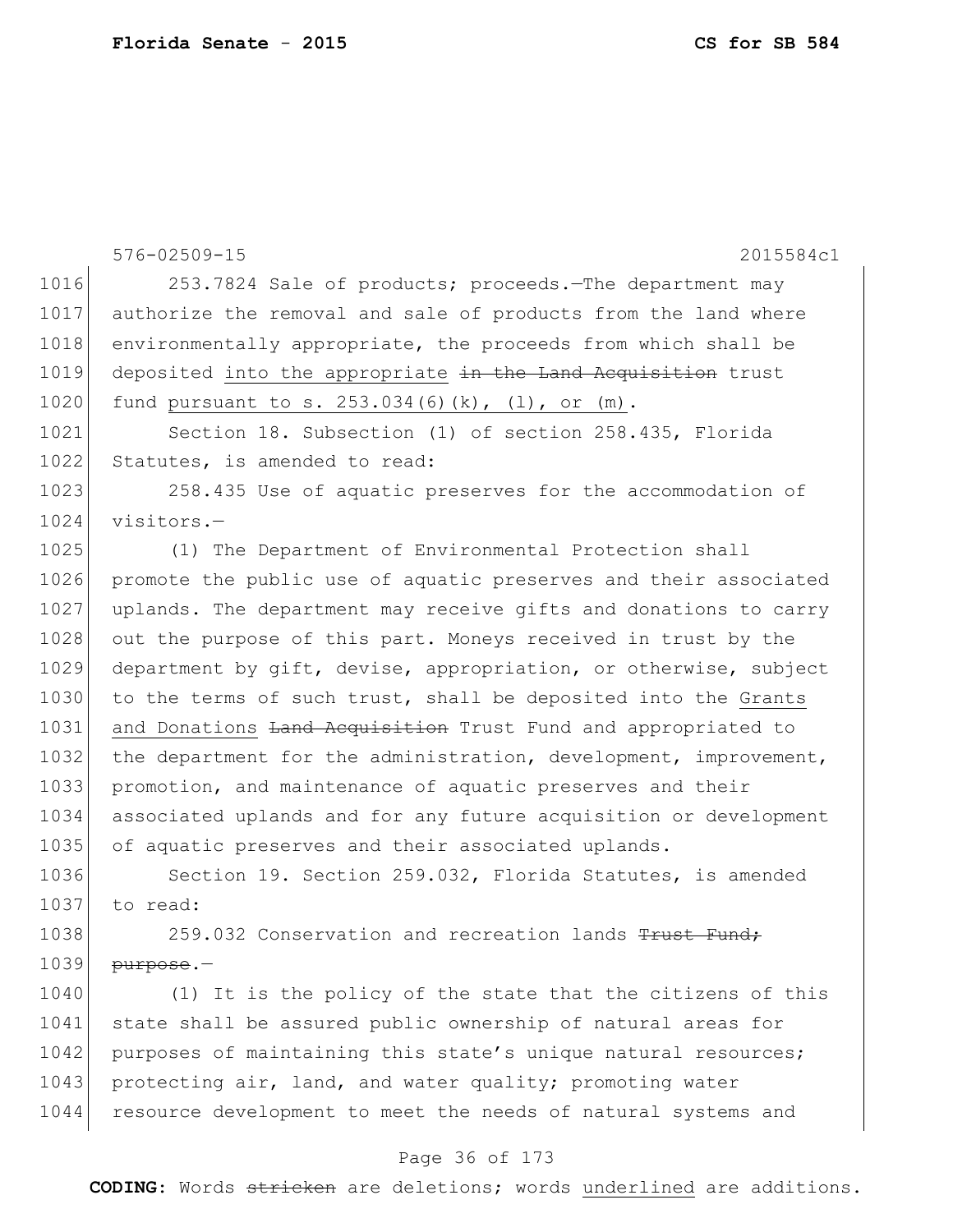|      | $576 - 02509 - 15$<br>2015584c1                                   |
|------|-------------------------------------------------------------------|
| 1045 | citizens of this state; promoting restoration activities on       |
| 1046 | public lands; and providing lands for natural resource based      |
| 1047 | recreation. In recognition of this policy, it is the intent of    |
| 1048 | the Legislature to provide such public lands for the people       |
| 1049 | residing in urban and metropolitan areas of the state, as well    |
| 1050 | as those residing in less populated, rural areas. It is the       |
| 1051 | further intent of the Legislature, with regard to the lands       |
| 1052 | described in paragraph (2)(c) $(3)$ (e), that a high priority be  |
| 1053 | given to the acquisition, restoration, and management of such     |
| 1054 | lands in or near counties exhibiting the greatest concentration   |
| 1055 | of population and, with regard to the lands described in          |
| 1056 | subsection (2) $(3)$ , that a high priority be given to acquiring |
| 1057 | lands or rights or interests in lands that advance the goals and  |
| 1058 | objectives of the Fish and Wildlife Conservation Commission's     |
| 1059 | approved species or habitat recovery plans, or lands within any   |
| 1060 | area designated as an area of critical state concern under s.     |
| 1061 | 380.05 which, in the judgment of the advisory council             |
| 1062 | established pursuant to s. 259.035, or its successor, cannot be   |
| 1063 | adequately protected by application of land development           |
| 1064 | regulations adopted pursuant to s. 380.05. Finally, it is the     |
| 1065 | Legislature's intent that lands acquired for conservation and     |
| 1066 | recreation purposes through this program and any successor        |
| 1067 | programs be managed in such a way as to protect or restore their  |
| 1068 | natural resource values, and provide the greatest benefit,        |
| 1069 | including public access, to the citizens of this state.           |
| 1070 | $(2)$ (a) The Conservation and Recreation Lands Trust Fund is     |
| 1071 | established within the Department of Environmental Protection.    |

1071 established within the Department of Environmental Protection. 1072 The fund shall be used as a nonlapsing, revolving fund 1073 exclusively for the purposes of this section. The fund shall be

### Page 37 of 173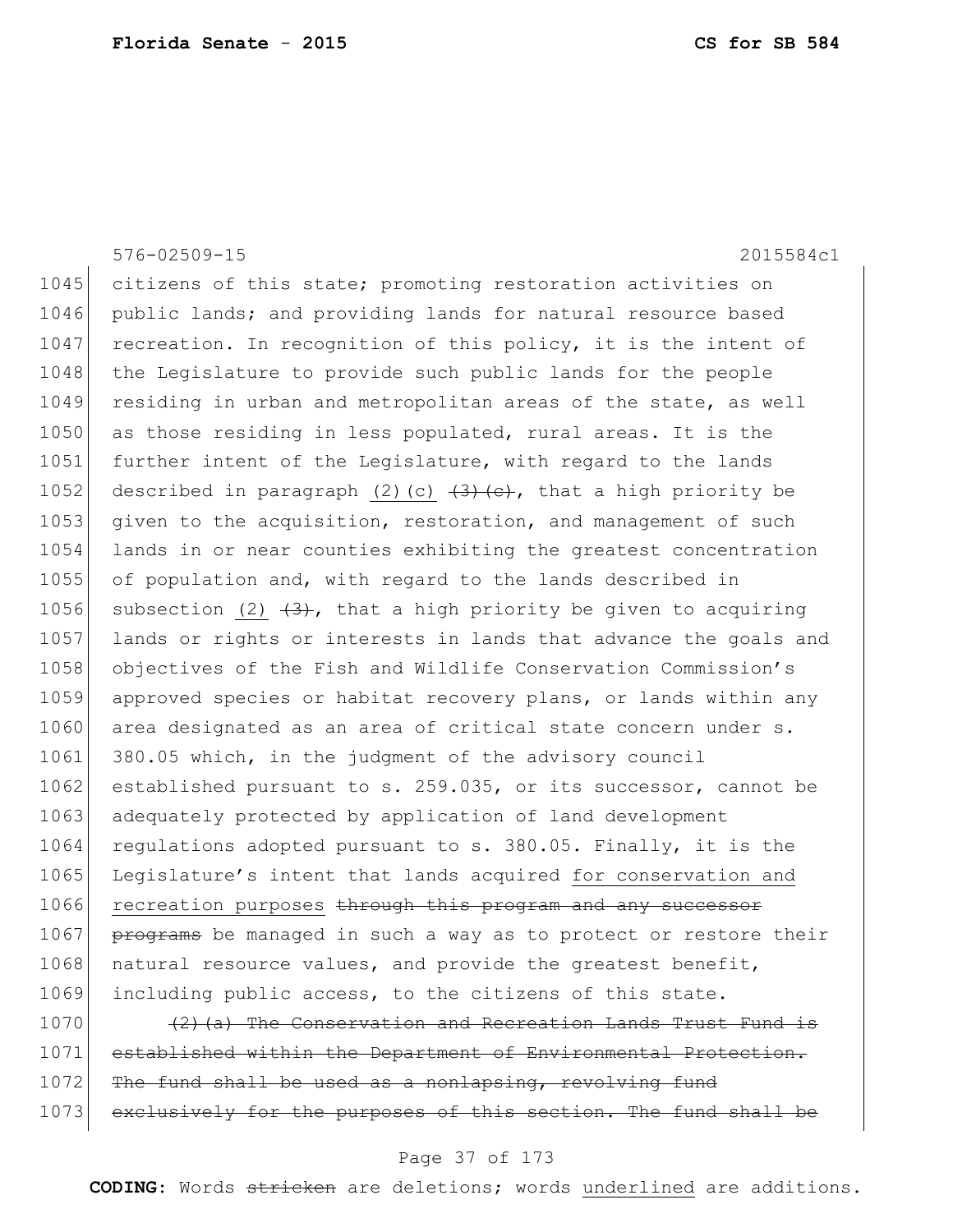576-02509-15 2015584c1 1074 credited with proceeds from the following excise taxes:  $1075$  1. The excise taxes on documents as provided in s. 201.15; 1076 and 1077 2. The excise tax on the severance of phosphate rock as 1078 provided in s. 211.3103. 1079 1080 The Department of Revenue shall credit to the fund each month 1081 the proceeds from such taxes as provided in this paragraph. 1082  $\left| \right|$  (b) There shall annually be transferred from the 1083 Conservation and Recreation Lands Trust Fund to the Land 1084 Acquisition Trust Fund that amount, not to exceed \$20 million 1085 annually, as shall be necessary to pay the debt service on, or 1086 fund debt service reserve funds, rebate obligations, or other 1087 amounts with respect to bonds issued pursuant to s. 375.051 to 1088 acquire lands on the established priority list developed 1089 pursuant to ss.  $259.101(4)$  and  $259.105$ ; however, no moneys 1090 transferred to the Land Acquisition Trust Fund pursuant to this 1091 paragraph, or earnings thereon, shall be used or made available 1092 to pay debt service on the Save Our Coast revenue bonds. Amounts 1093 transferred annually from the Conservation and Recreation Lands 1094 Trust Fund to the Land Acquisition Trust Fund pursuant to this 1095 paragraph shall have the highest priority over other payments or 1096 transfers from the Conservation and Recreation Lands Trust Fund, 1097 and no other payments or transfers shall be made from the 1098 Conservation and Recreation Lands Trust Fund until such 1099 transfers to the Land Acquisition Trust Fund have been made. 1100 Moneys in the Conservation and Recreation Lands Trust Fund also 1101 shall be used to manage lands and to pay for related costs, 1102 activities, and functions pursuant to the provisions of this

#### Page 38 of 173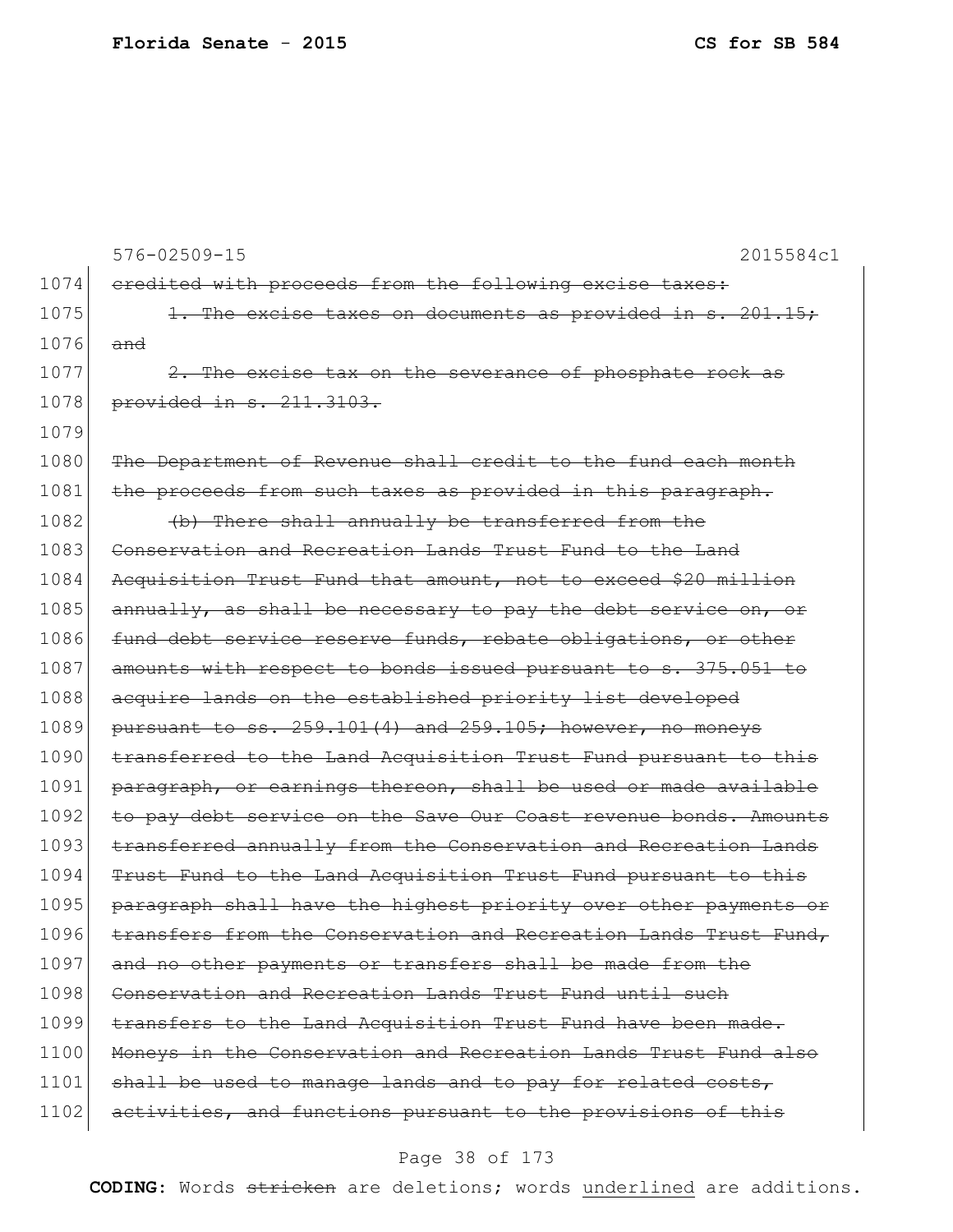576-02509-15 2015584c1

 $1103$  section.

1104  $(2)$   $(3)$  The Governor and Cabinet, sitting as the Board of 1105 Trustees of the Internal Improvement Trust Fund, may expend 1106 allocate moneys appropriated by the Legislature from the fund in 1107 any one year to acquire the fee or any lesser interest in lands 1108 for the following public purposes:

1109 (a) To conserve and protect environmentally unique and 1110 irreplaceable lands that contain native, relatively unaltered 1111 flora and fauna representing a natural area unique to, or scarce 1112 within, a region of this state or a larger geographic area;

1113 (b) To conserve and protect lands within designated areas 1114 of critical state concern, if the proposed acquisition relates 1115 to the natural resource protection purposes of the designation;

 (c) To conserve and protect native species habitat or endangered or threatened species, emphasizing long-term protection for endangered or threatened species designated G-1 or G-2 by the Florida Natural Areas Inventory, and especially 1120 those areas that are special locations for breeding and 1121 reproduction;

1122 (d) To conserve, protect, manage, or restore important 1123 ecosystems, landscapes, and forests, if the protection and 1124 conservation of such lands is necessary to enhance or protect 1125 significant surface water, groundwater, coastal, recreational, 1126 timber, or fish or wildlife resources which cannot otherwise be 1127 accomplished through local and state regulatory programs;

1128 (e) To promote water resource development that benefits 1129 natural systems and citizens of the state;

1130 (f) To facilitate the restoration and subsequent health and 1131 vitality of the Florida Everglades;

### Page 39 of 173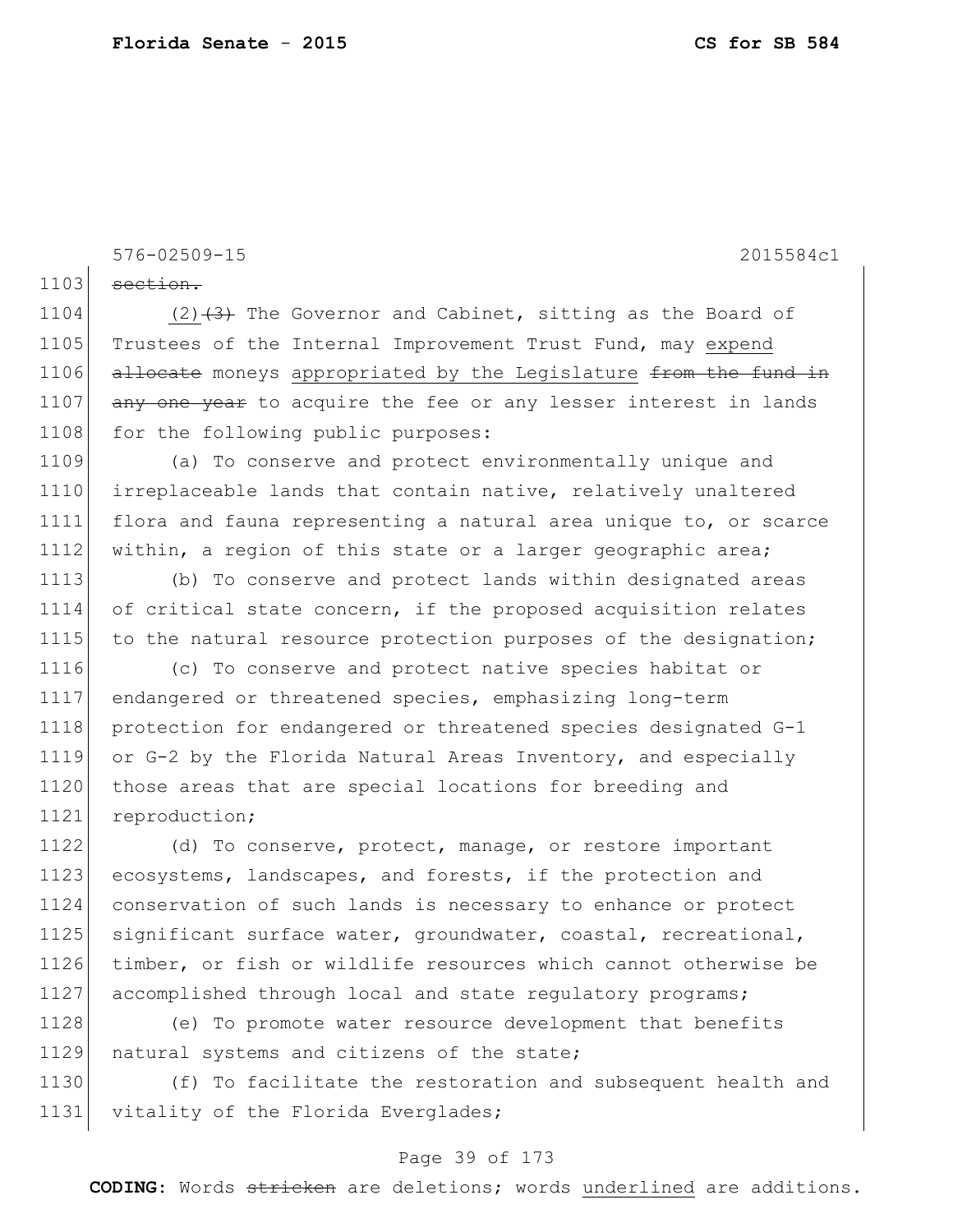576-02509-15 2015584c1 1132 (g) To provide areas, including recreational trails, for 1133 natural resource based recreation and other outdoor recreation 1134 on any part of any site compatible with conservation purposes; 1135 (h) To preserve significant archaeological or historic 1136 sites; 1137 (i) To conserve urban open spaces suitable for greenways or 1138 outdoor recreation which are compatible with conservation 1139 purposes; or 1140 (j) To preserve agricultural lands under threat of 1141 conversion to development through less-than-fee acquisitions. 1142  $(3)$   $(4)$  Lands acquired for conservation and recreation 1143 purposes under this section shall be for use as state-designated 1144 parks, recreation areas, preserves, reserves, historic or 1145 archaeological sites, geologic or botanical sites, recreational 1146 trails, forests, wilderness areas, wildlife management areas, 1147 urban open space, or other state-designated recreation or 1148 conservation lands; or they shall qualify for such state 1149 designation and use if they are to be managed by other 1150 governmental agencies or nonstate entities as provided for in 1151 this section. 1152  $(4)$   $\leftarrow$  (4) $\leftarrow$  The board of trustees may expend appropriated funds

1153 allocate, in any year, an amount not to exceed 5 percent of the 1154 money credited to the fund in that year, such allocation to be 1155 used for the initiation and maintenance of a natural areas 1156 inventory to aid in the identification of areas to be acquired 1157 for conservation and recreation purposes pursuant to this  $1158$  section.

1159 **(6)** Moneys in the fund not needed to meet obligations 1160 incurred under this section shall be deposited with the Chief

#### Page 40 of 173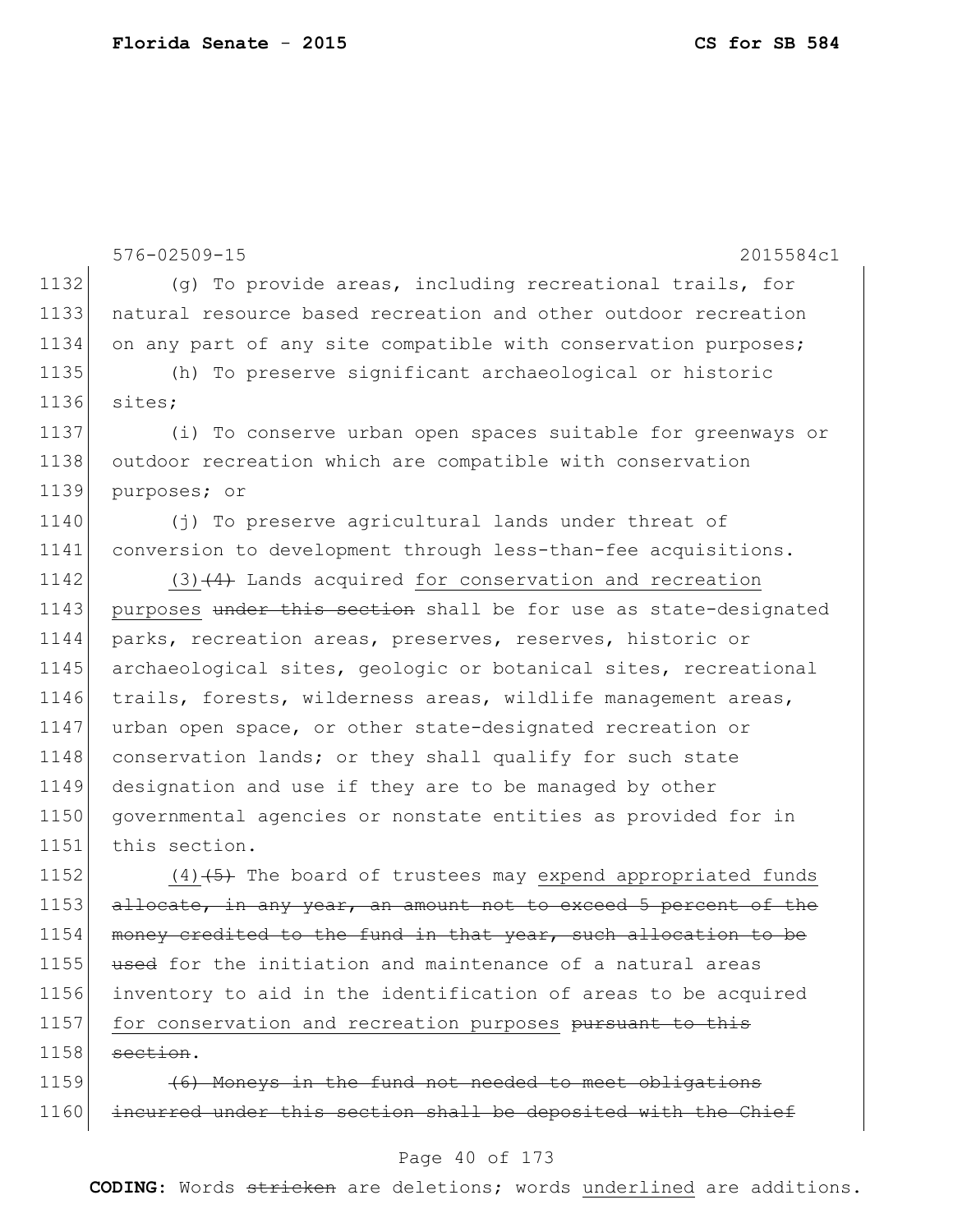576-02509-15 2015584c1 1164 Lands Trust Fund. 1165  $(5)$   $(7)$  The board of trustees may enter into any contract 1176  $(6)$  (6) (8) Conservation and recreation lands to be considered

1161 Financial Officer to the credit of the fund and may be invested 1162 in the manner provided by law. Interest received on such 1163 investments shall be credited to the Conservation and Recreation

1166 necessary to accomplish the purposes of this section. The lead 1167 land managing agencies designated by the board of trustees also 1168 are directed by the Legislature to enter into contracts or 1169 interagency agreements with other governmental entities, 1170 including local soil and water conservation districts, or 1171 private land managers who have the expertise to perform specific 1172 management activities which a lead agency lacks, or which would 1173 cost more to provide in-house. Such activities shall include, 1174 but not be limited to, controlled burning, road and ditch 1175 maintenance, mowing, and wildlife assessments.

1177 for purchase under this section are subject to the selection 1178 procedures of s. 259.035 and related rules and shall be acquired 1179 in accordance with acquisition procedures for state lands 1180 provided for in s. 259.041, except as otherwise provided by the 1181 Legislature. An inholding or an addition to conservation and 1182 recreation lands a project selected for purchase pursuant to 1183 this chapter is not subject to the selection procedures of s. 1184 259.035 if the estimated value of such inholding or addition 1185 does not exceed \$500,000. When at least 90 percent of the 1186 acreage of a project has been purchased for conservation and 1187 recreation purposes pursuant to this chapter, the project may be 1188 removed from the list and the remaining acreage may continue to 1189 be purchased. Funds appropriated to acquire conservation and

### Page 41 of 173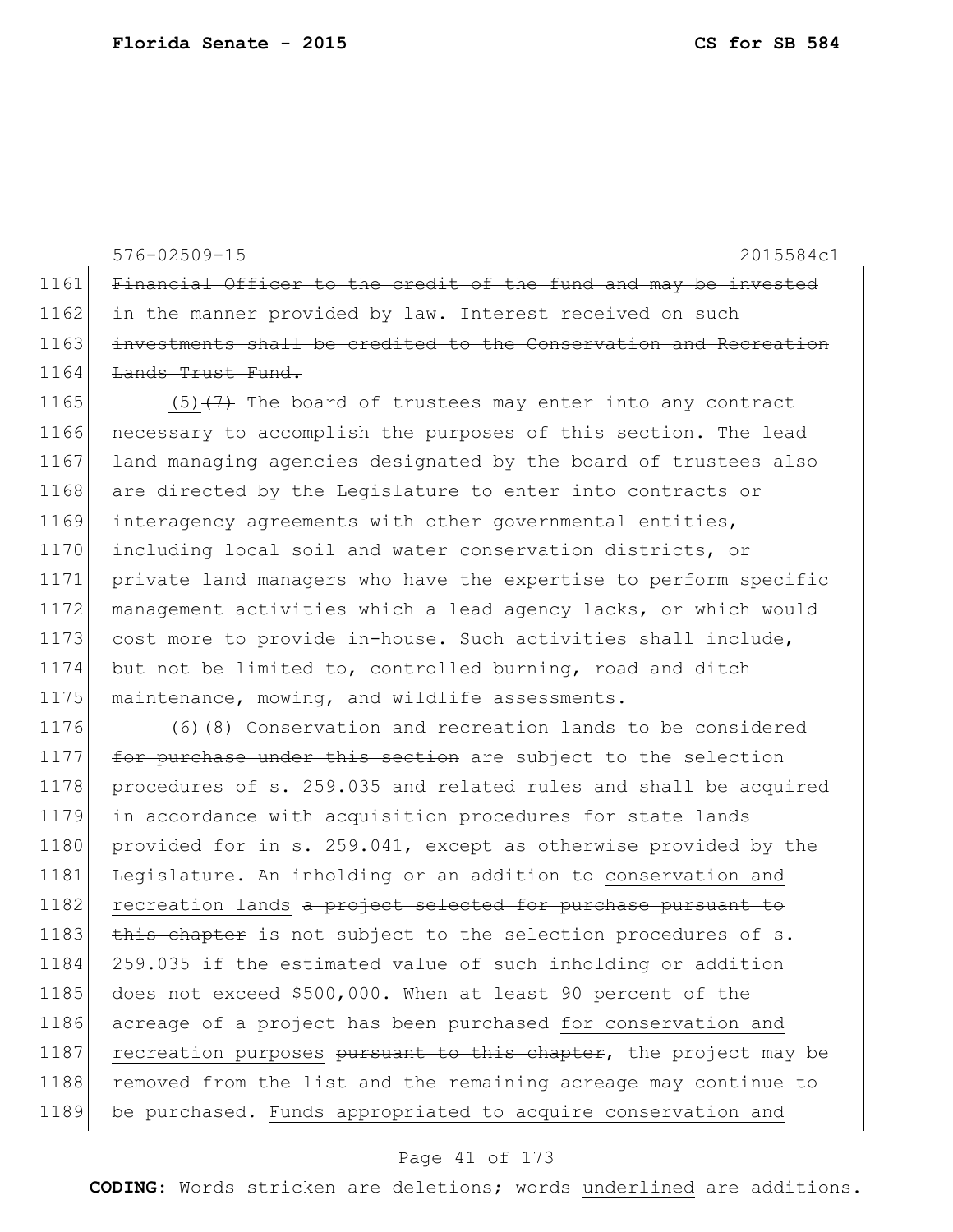576-02509-15 2015584c1 1190 recreation lands Moneys from the fund may be used for title 1191 work, appraisal fees, environmental audits, and survey costs 1192 related to acquisition expenses for lands to be acquired, 1193 donated, or exchanged which qualify under the categories of this 1194 section, at the discretion of the board. When the Legislature 1195 has authorized the Department of Environmental Protection to 1196 condemn a specific parcel of land and such parcel has already 1197 been approved for acquisition under this section, the land may 1198 be acquired in accordance with the provisions of chapter 73 or 1199 chapter 74, and the funds appropriated to acquire conservation 1200 and recreation lands  $f$ und may be used to pay the condemnation  $1201$  award and all costs, including a reasonable attorney's fee, 1202 associated with condemnation.

1203  $(7)$   $(9)$  All lands managed under this chapter and s. 253.034 1204 shall be:

1205 (a) Managed in a manner that will provide the greatest 1206 combination of benefits to the public and to the resources.

1207 (b) Managed for public outdoor recreation which is 1208 compatible with the conservation and protection of public lands. 1209 Such management may include, but not be limited to, the 1210 following public recreational uses: fishing, hunting, camping, 1211 bicycling, hiking, nature study, swimming, boating, canoeing, 1212 horseback riding, diving, model hobbyist activities, birding, 1213 sailing, jogging, and other related outdoor activities 1214 compatible with the purposes for which the lands were acquired. 1215 (c) Managed for the purposes for which the lands were

1216 acquired, consistent with paragraph (9)(a)  $\frac{(11)(a)}{(a)}$ .

1217 (d) Concurrent with its adoption of the annual Conservation 1218 and Recreation Lands list of acquisition projects pursuant to s.

### Page 42 of 173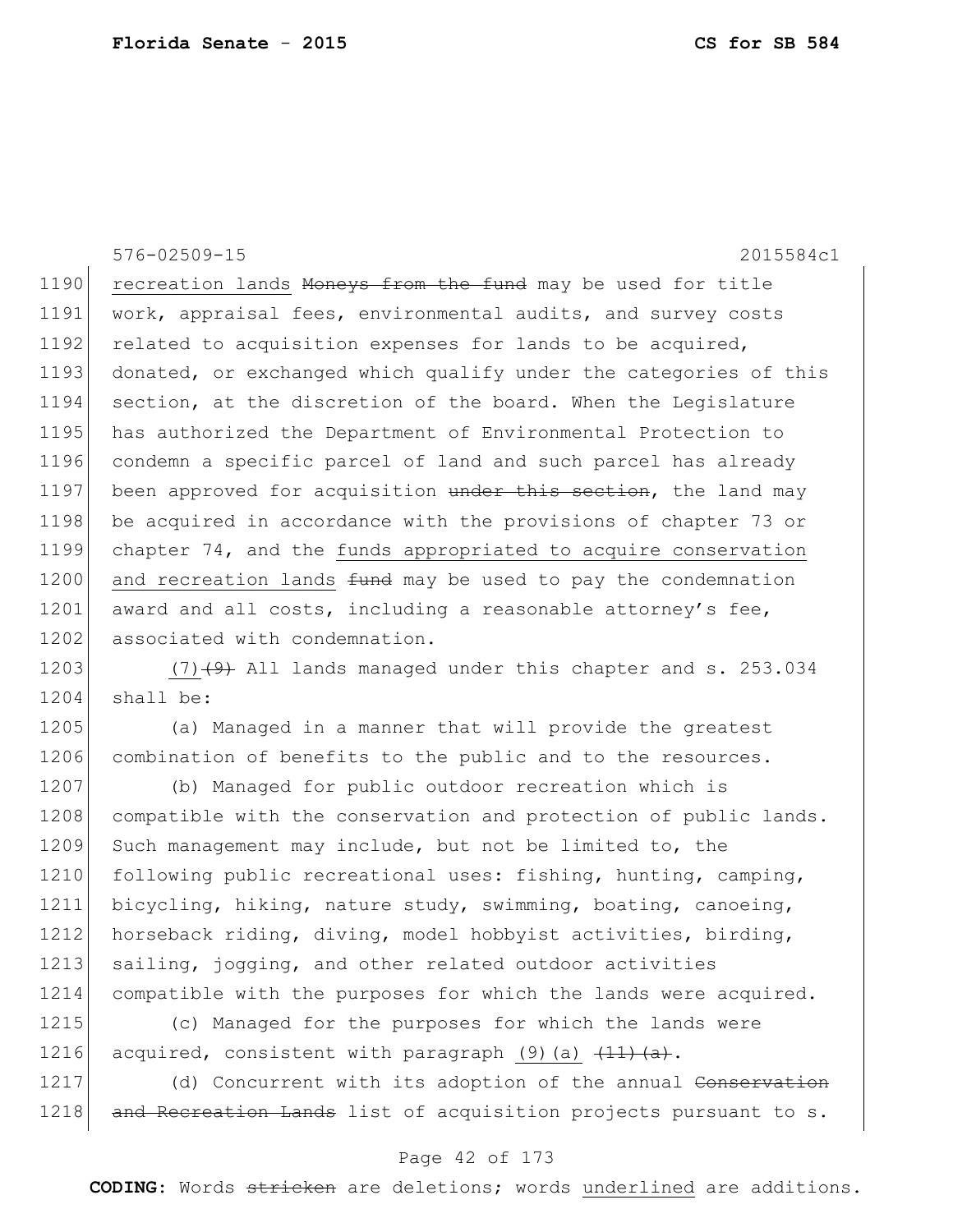576-02509-15 2015584c1 1219 259.035, the board of trustees shall adopt a management 1220 prospectus for each project. The management prospectus shall 1221 delineate: 1222 1. The management goals for the property; 1223 2. The conditions that will affect the intensity of 1224 management; 1225 3. An estimate of the revenue-generating potential of the 1226 property, if appropriate; 1227 4. A timetable for implementing the various stages of 1228 management and for providing access to the public, if 1229 applicable; 1230 5. A description of potential multiple-use activities as 1231 described in this section and s. 253.034; 1232 6. Provisions for protecting existing infrastructure and 1233 for ensuring the security of the project upon acquisition; 1234 7. The anticipated costs of management and projected 1235 sources of revenue, including legislative appropriations, to 1236 fund management needs; and 1237 8. Recommendations as to how many employees will be needed 1238 to manage the property, and recommendations as to whether local 1239 governments, volunteer groups, the former landowner, or other 1240 interested parties can be involved in the management. 1241 (e) Concurrent with the approval of the acquisition 1242 contract pursuant to s.  $259.041(3)(c)$  for any interest in lands 1243 except those lands being acquired under the provisions of s. 1244 259.1052, the board of trustees shall designate an agency or 1245 agencies to manage such lands. The board shall evaluate and 1246 amend, as appropriate, the management policy statement for the

### Page 43 of 173

1247 project as provided by s. 259.035, consistent with the purposes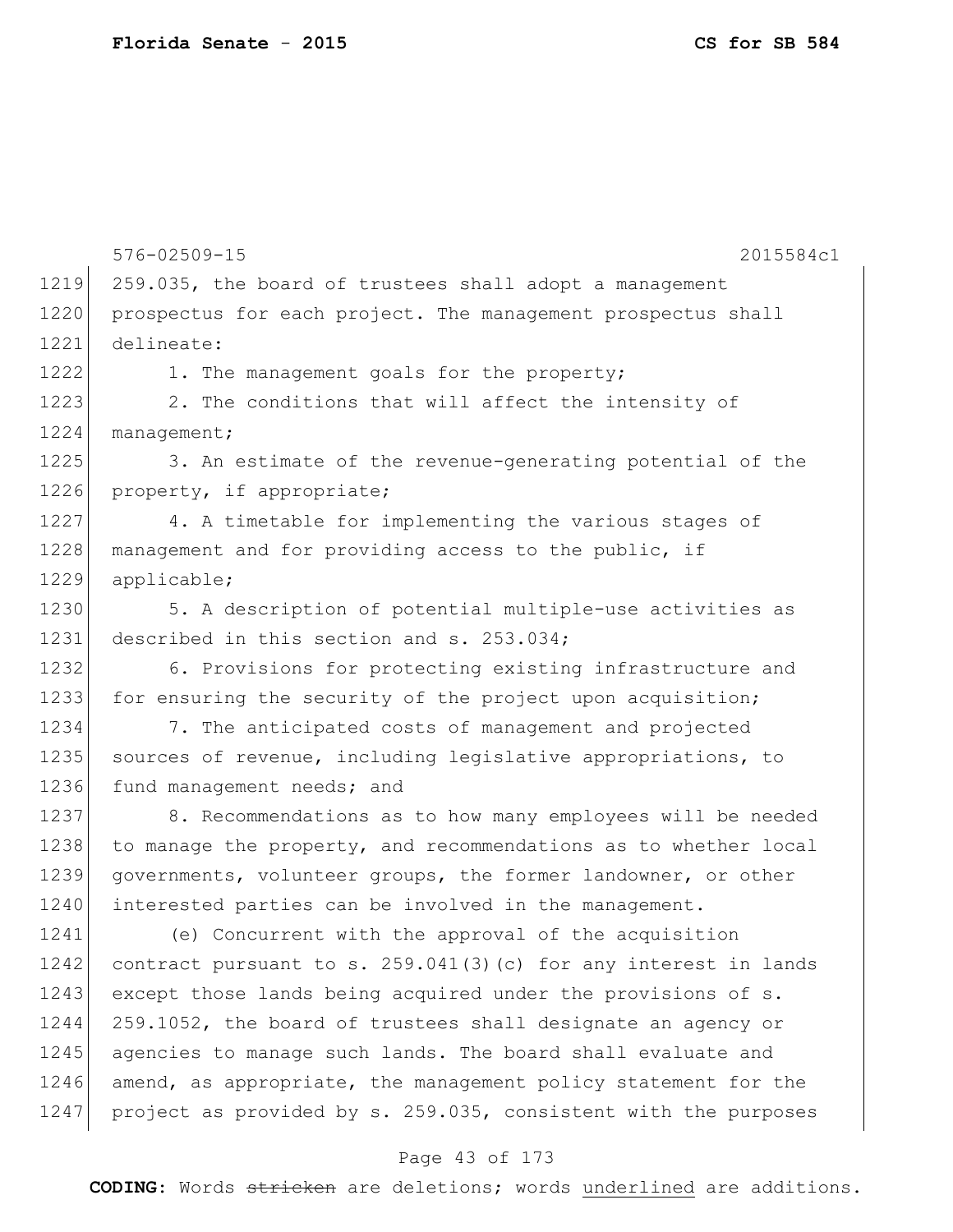|      | $576 - 02509 - 15$<br>2015584c1                                  |
|------|------------------------------------------------------------------|
| 1248 | for which the lands are acquired. For any fee simple acquisition |
| 1249 | of a parcel which is or will be leased back for agricultural     |
| 1250 | purposes, or any acquisition of a less-than-fee interest in land |
| 1251 | that is or will be used for agricultural purposes, the Board of  |
| 1252 | Trustees of the Internal Improvement Trust Fund shall first      |
| 1253 | consider having a soil and water conservation district, created  |
| 1254 | pursuant to chapter 582, manage and monitor such interests.      |
| 1255 | (f) State agencies designated to manage lands acquired           |
| 1256 | under this chapter or with funds deposited into the Land         |
| 1257 | Acquisition Trust Fund pursuant to s. 28(a), Art. X of the State |
| 1258 | Constitution, except those lands acquired under s. 259.1052, may |
| 1259 | contract with local governments and soil and water conservation  |
| 1260 | districts to assist in management activities, including the      |
| 1261 | responsibility of being the lead land manager. Such land         |
| 1262 | management contracts may include a provision for the transfer of |
| 1263 | management funding to the local government or soil and water     |
| 1264 | conservation district from the land acquisition Conservation and |
| 1265 | Recreation Lands trust fund of the lead land managing agency in  |
| 1266 | an amount adequate for the local government or soil and water    |
| 1267 | conservation district to perform its contractual land management |
| 1268 | responsibilities and proportionate to its responsibilities, and  |
| 1269 | which otherwise would have been expended by the state agency to  |
| 1270 | manage the property.                                             |
| 1271 | (q) Immediately following the acquisition of any interest        |
| 1272 | in conservation and recreation lands under this chapter, the     |

1273 Department of Environmental Protection, acting on behalf of the board of trustees, may issue to the lead managing entity an 1275 interim assignment letter to be effective until the execution of a formal lease.

### Page 44 of 173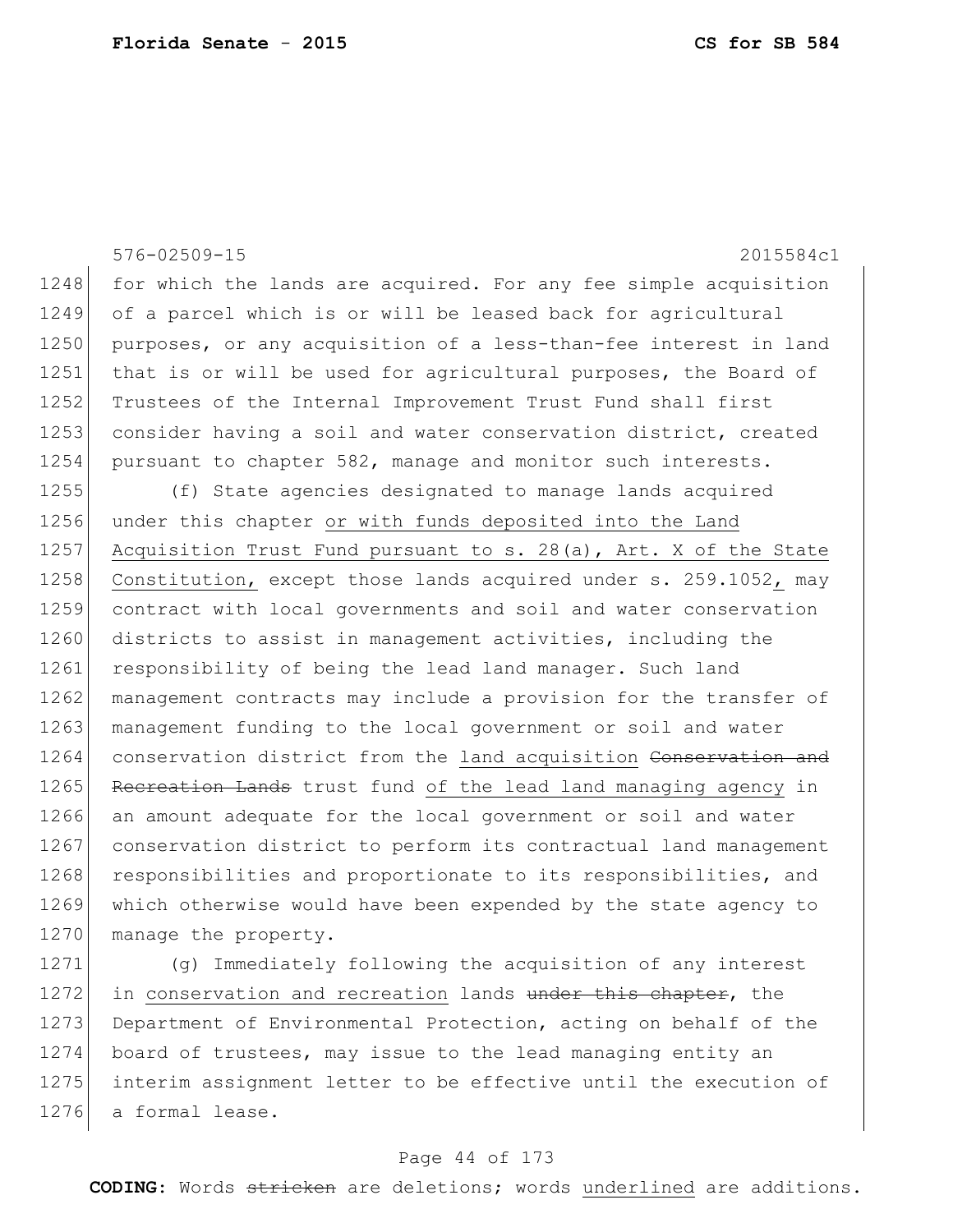576-02509-15 2015584c1

1277  $(8)$   $(10)$  (a) State, regional, or local governmental agencies 1278 or private entities designated to manage lands under this 1279 section shall develop and adopt, with the approval of the board 1280 of trustees, an individual management plan for each project 1281 designed to conserve and protect such lands and their associated 1282 natural resources. Private sector involvement in management plan 1283 development may be used to expedite the planning process.

1284 (b) Individual management plans required by s. 253.034(5), 1285 for parcels over 160 acres, shall be developed with input from 1286 an advisory group. Members of this advisory group shall include, 1287 at a minimum, representatives of the lead land managing agency, 1288 comanaging entities, local private property owners, the 1289 appropriate soil and water conservation district, a local 1290 conservation organization, and a local elected official. The 1291 advisory group shall conduct at least one public hearing within 1292 the county in which the parcel or project is located. For those 1293 parcels or projects that are within more than one county, at 1294 least one areawide public hearing shall be acceptable and the 1295 lead managing agency shall invite a local elected official from 1296 each county. The areawide public hearing shall be held in the 1297 county in which the core parcels are located. Notice of such 1298 public hearing shall be posted on the parcel or project 1299 designated for management, advertised in a paper of general 1300 circulation, and announced at a scheduled meeting of the local 1301 governing body before the actual public hearing. The management 1302 prospectus required pursuant to paragraph (7)(d)  $\left(4\right)$  shall be 1303 available to the public for a period of 30 days prior to the 1304 public hearing.

1305 (c) Once a plan is adopted, the managing agency or entity

### Page 45 of 173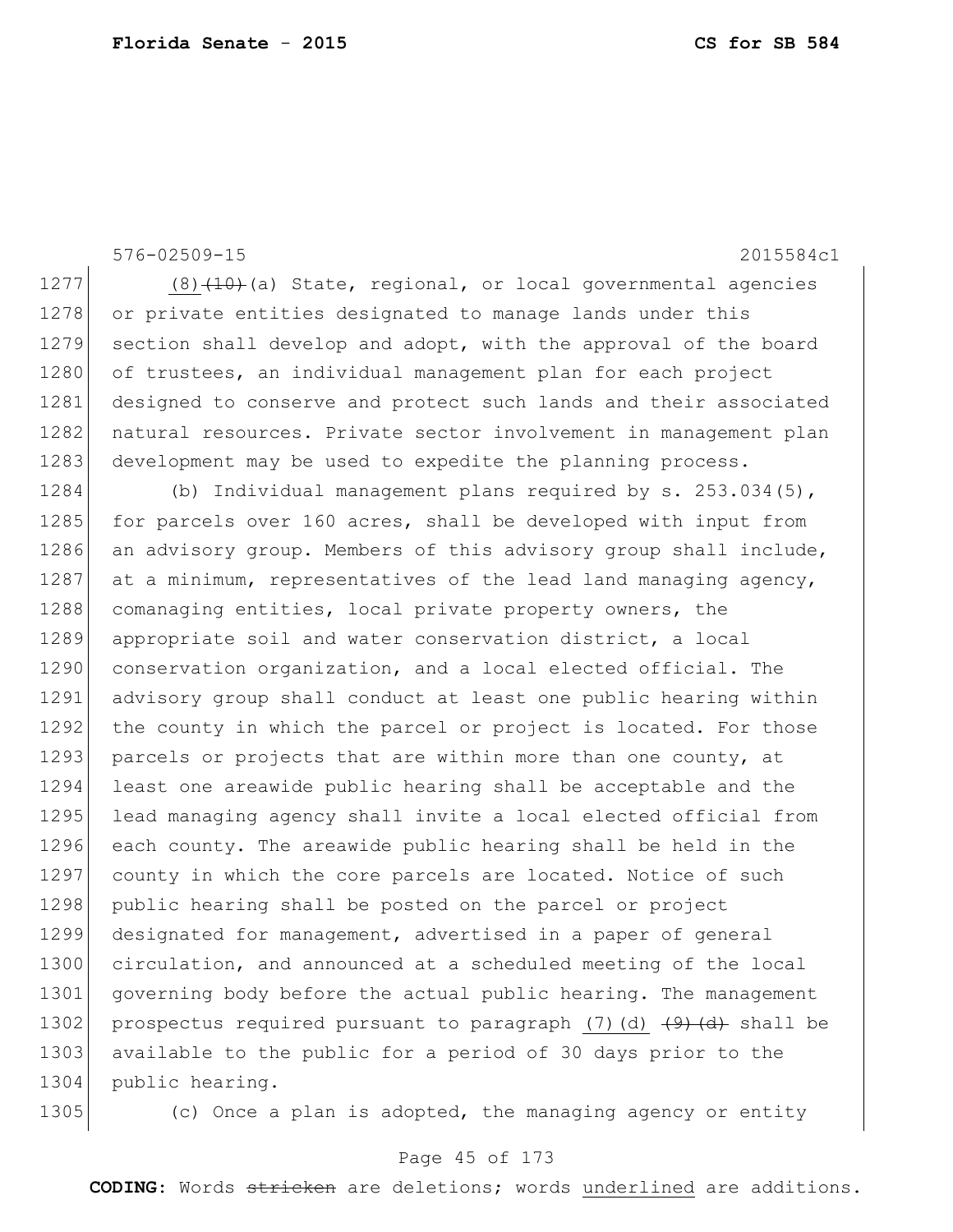576-02509-15 2015584c1 1306 shall update the plan at least every 10 years in a form and 1307 manner prescribed by rule of the board of trustees. Such 1308 updates, for parcels over 160 acres, shall be developed with 1309 input from an advisory group. Such plans may include transfers 1310 of leasehold interests to appropriate conservation organizations 1311 or governmental entities designated by the Land Acquisition and 1312 Management Advisory Council or its successor, for uses 1313 consistent with the purposes of the organizations and the 1314 protection, preservation, conservation, restoration, and proper 1315 management of the lands and their resources. Volunteer 1316 management assistance is encouraged, including, but not limited 1317 to, assistance by youths participating in programs sponsored by 1318 state or local agencies, by volunteers sponsored by 1319 environmental or civic organizations, and by individuals 1320 participating in programs for committed delinquents and adults. 1321 (d) 1. For each project for which lands are acquired after 1322 July 1, 1995, an individual management plan shall be adopted and

1323 in place no later than 1 year after the essential parcel or 1324 parcels identified in the priority list developed pursuant to s. 1325 259.105 ss. 259.101(4) and 259.105 have been acquired. The 1326 Department of Environmental Protection shall distribute only 75 1327 percent of the acquisition funds to which a budget entity or 1328 water management district would otherwise be entitled from the 1329 Preservation 2000 Trust Fund to any budget entity or any water 1330 management district that has more than one-third of its 1331 management plans overdue.

1332 2. The requirements of subparagraph 1. do not apply to the 1333 individual management plan for the Babcock Crescent B Ranch 1334 being acquired pursuant to s. 259.1052. The management plan for

### Page 46 of 173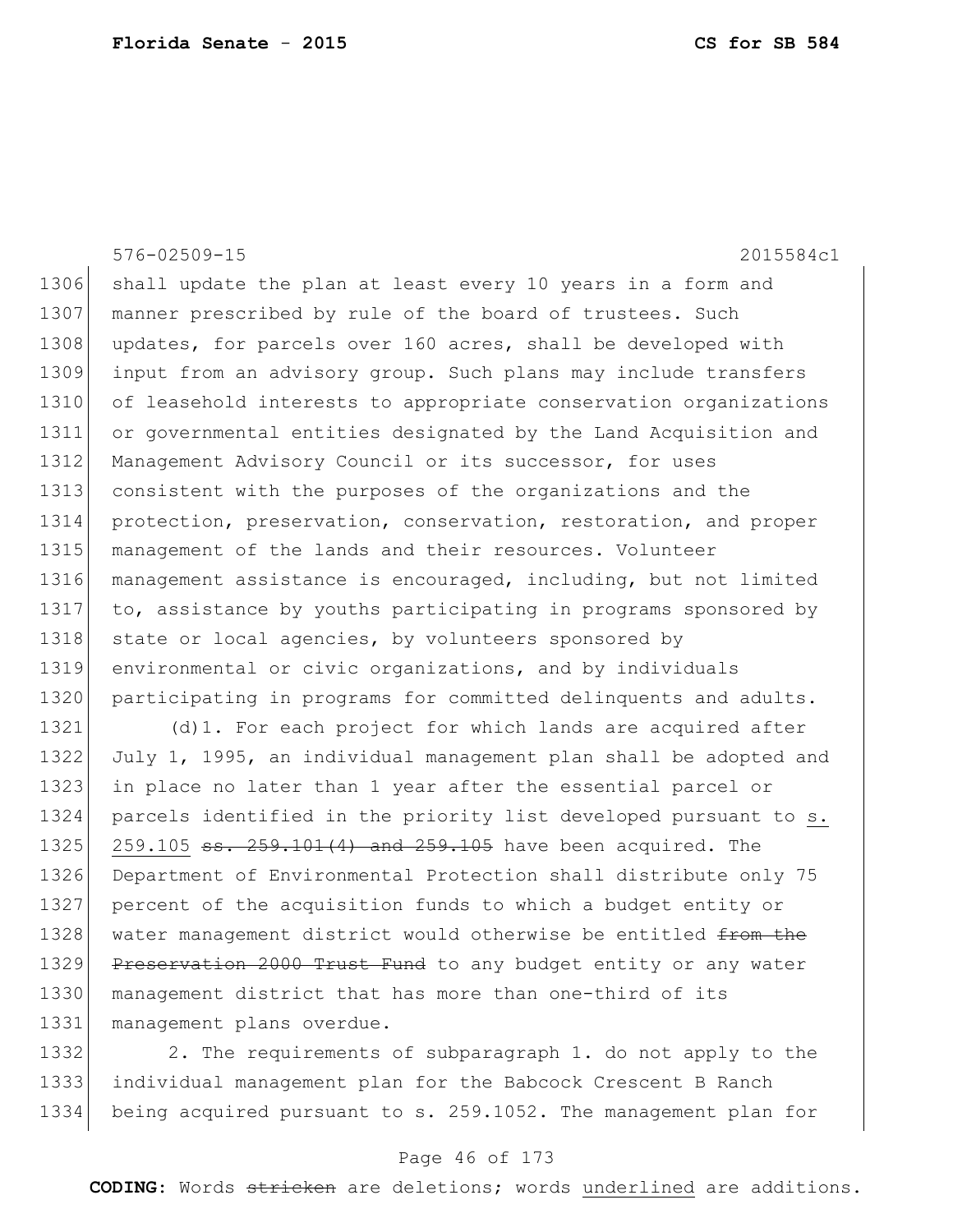576-02509-15 2015584c1 1335 the ranch shall be adopted and in place no later than 2 years 1336 following the date of acquisition by the state. 1337 (e) Individual management plans shall conform to the 1338 appropriate policies and guidelines of the state land management 1339 plan and shall include, but not be limited to: 1340 1. A statement of the purpose for which the lands were 1341 acquired, the projected use or uses as defined in s. 253.034, 1342 and the statutory authority for such use or uses. 1343 2. Key management activities necessary to achieve the 1344 desired outcomes, including, but not limited to, providing 1345 public access, preserving and protecting natural resources, 1346 protecting cultural and historical resources, restoring habitat, 1347 | protecting threatened and endangered species, controlling the 1348 spread of nonnative plants and animals, performing prescribed 1349 fire activities, and other appropriate resource management. 1350 3. A specific description of how the managing agency plans 1351 to identify, locate, protect, and preserve, or otherwise use 1352 fragile, nonrenewable natural and cultural resources. 1353 4. A priority schedule for conducting management 1354 activities, based on the purposes for which the lands were 1355 acquired. 1356 5. A cost estimate for conducting priority management 1357 activities, to include recommendations for cost-effective 1358 methods of accomplishing those activities. 1359 6. A cost estimate for conducting other management 1360 activities which would enhance the natural resource value or 1361 public recreation value for which the lands were acquired. The 1362 cost estimate shall include recommendations for cost-effective 1363 methods of accomplishing those activities.

### Page 47 of 173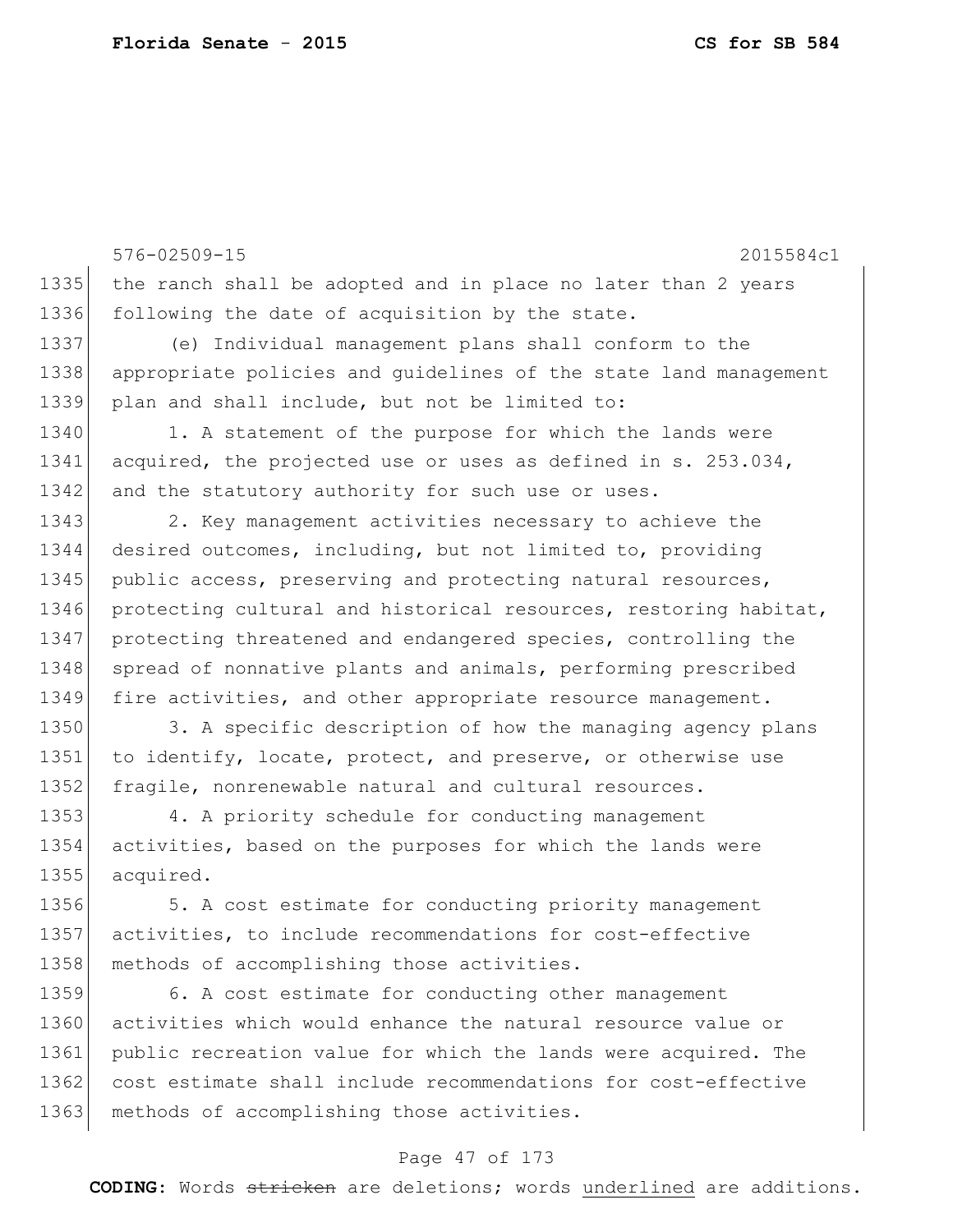576-02509-15 2015584c1 1364 7. A determination of the public uses and public access 1365 that would be consistent with the purposes for which the lands 1366 were acquired. 1367 (f) The Division of State Lands shall submit a copy of each 1368 individual management plan for parcels which exceed 160 acres in 1369 size to each member of the Acquisition and Restoration Council, 1370 which shall: 1371 1. Within 60 days after receiving a plan from the division, 1372 review each plan for compliance with the requirements of this 1373 subsection and with the requirements of the rules established by 1374 the board pursuant to this subsection. 1375 2. Consider the propriety of the recommendations of the 1376 managing agency with regard to the future use or protection of 1377 the property. 1378 3. After its review, submit the plan, along with its 1379 recommendations and comments, to the board of trustees, with 1380 recommendations as to whether to approve the plan as submitted, 1381 approve the plan with modifications, or reject the plan. 1382 (q) The board of trustees shall consider the individual 1383 management plan submitted by each state agency and the 1384 recommendations of the Acquisition and Restoration Council and 1385 the Division of State Lands and shall approve the plan with or 1386 without modification or reject such plan. The use or possession 1387 of any lands owned by the board of trustees which is not in 1388 accordance with an approved individual management plan is 1389 subject to termination by the board of trustees. 1390 1391 By July 1 of each year, each governmental agency and each 1392 private entity designated to manage lands shall report to the

### Page 48 of 173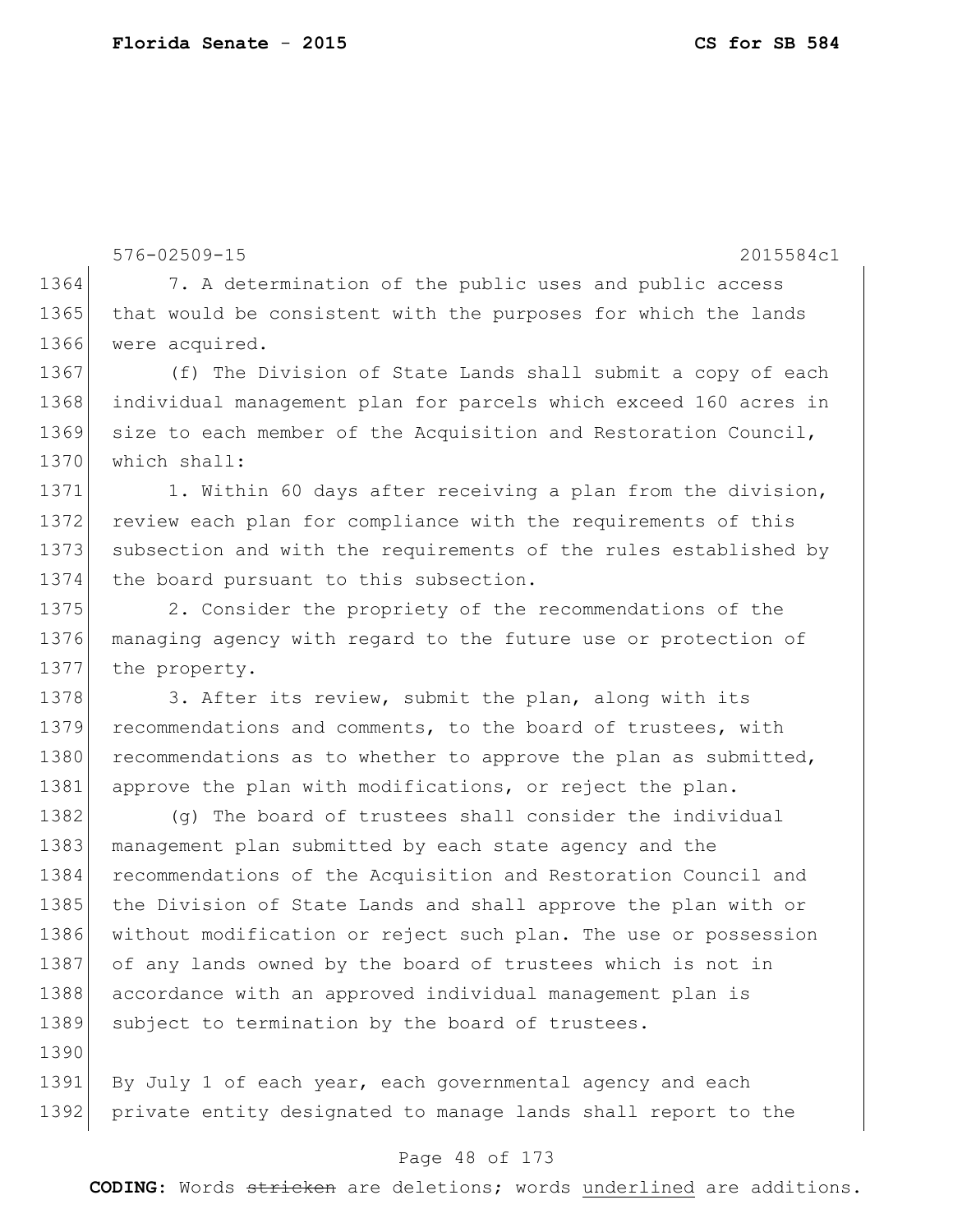576-02509-15 2015584c1 1393 Secretary of Environmental Protection on the progress of 1394 funding, staffing, and resource management of every project for 1395 which the agency or entity is responsible. 1396 (9) $(11)$  (a) The Legislature recognizes that acquiring lands 1397 pursuant to this chapter serves the public interest by 1398 protecting land, air, and water resources which contribute to 1399 the public health and welfare, providing areas for natural 1400 resource based recreation, and ensuring the survival of unique 1401 and irreplaceable plant and animal species. The Legislature 1402 intends for these lands to be managed and maintained for the 1403 purposes for which they were acquired and for the public to have 1404 access to and use of these lands where it is consistent with 1405 acquisition purposes and would not harm the resources the state 1406 is seeking to protect on the public's behalf. 1407 (b) An amount of not less than 1.5 percent of the 1408 cumulative total of funds ever deposited into the Florida 1409 Preservation 2000 Trust Fund and the Florida Forever Trust Fund 1410 shall be made available for the purposes of management, 1411 maintenance, and capital improvements not eligible for funding 1412 pursuant to s.  $11(e)$ , Art. VII of the State Constitution, and 1413 for associated contractual services, for conservation and 1414 recreation lands acquired with funds deposited into the Land 1415 Acquisition Trust Fund pursuant to s. 28(a), Art. X of the State 1416 Constitution or pursuant to former s. 259.032, Florida Statutes 1417 2014 this section, former s. 259.101, Florida Statutes 2014, s. 1418 259.105, s. 259.1052, or previous programs for the acquisition 1419 of lands for conservation and recreation, including state 1420 forests, to which title is vested in the board of trustees and 1421 other conservation and recreation lands managed by a state

#### Page 49 of 173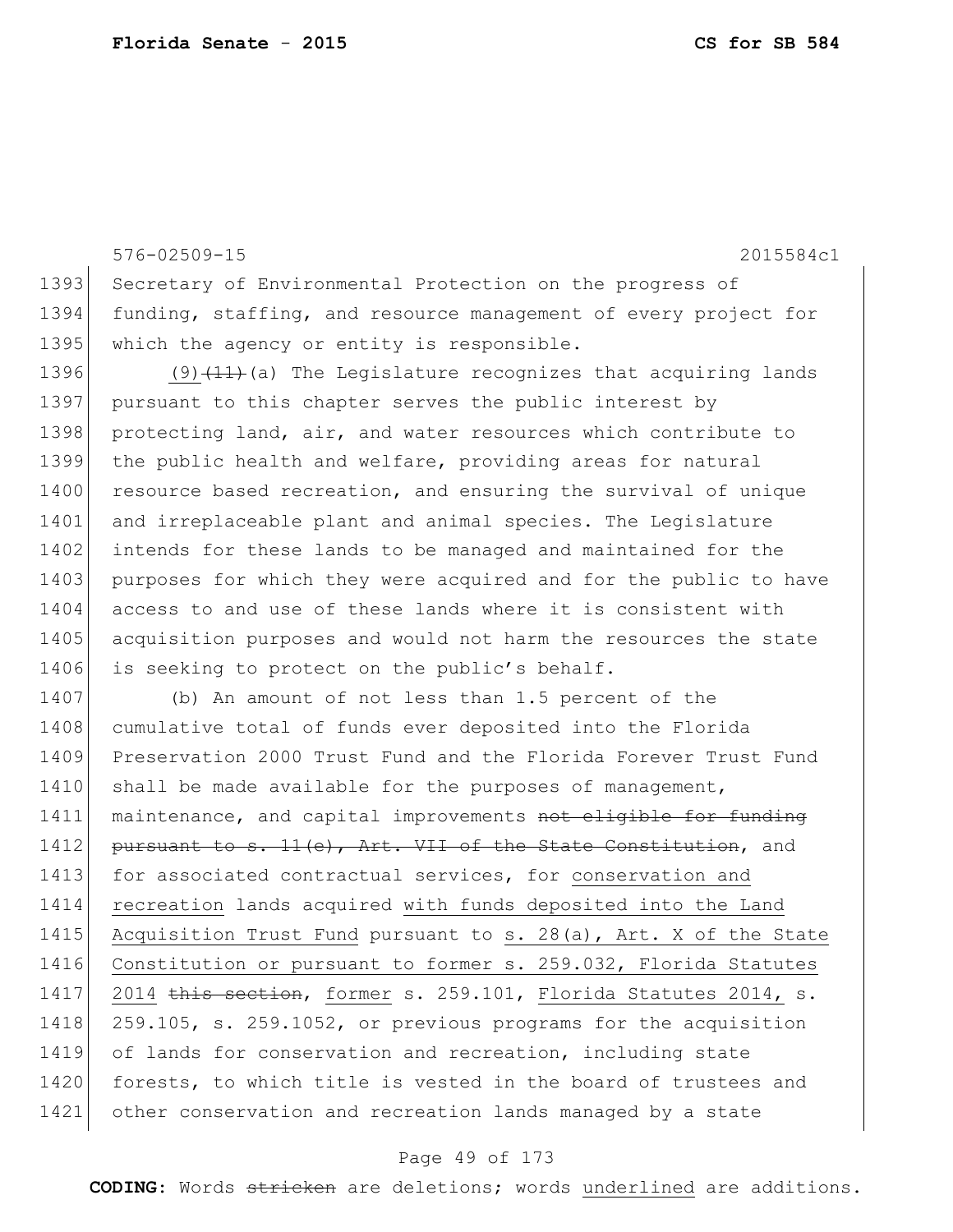|        | $576 - 02509 - 15$<br>2015584c1                                  |
|--------|------------------------------------------------------------------|
| 1422   | agency. Of this amount, \$250,000 shall be transferred annually  |
| 1423   | to the Plant Industry Trust Fund within the Department of        |
| 1424   | Agriculture and Consumer Services for the purpose of             |
| 1425   | implementing the Endangered or Threatened Native Flora           |
| 1426   | Conservation Grants Program pursuant to s. 581.185(11). Each     |
| 1427   | agency with management responsibilities shall annually request   |
| 1428   | from the Legislature funds sufficient to fulfill such            |
| 1429   | responsibilities to implement individual management plans. For   |
| 1430   | the purposes of this paragraph, capital improvements shall       |
| 1431   | include, but need not be limited to, perimeter fencing, signs,   |
| 1432   | firelanes, access roads and trails, and minimal public           |
| 1433   | accommodations, such as primitive campsites, garbage             |
| 1434   | receptacles, and toilets. Any equipment purchased with funds     |
| 1435   | provided pursuant to this paragraph may be used for the purposes |
| 1436   | described in this paragraph on any conservation and recreation   |
| 1437   | lands managed by a state agency. The funding requirement created |
| 1438   | in this paragraph is subject to an annual evaluation by the      |
| 1439   | Legislature in order to ensure that such requirement does not    |
| 1440   | impact the respective trust fund in a manner that would prevent  |
| 1441   | the trust fund from meeting other minimum requirements.          |
| 1442   | (c) All revenues generated through multiple-use management       |
| $1111$ |                                                                  |

 or compatible secondary-use management shall be returned to the lead agency responsible for such management and shall be used to 1445 pay for management activities on all conservation, preservation, 1446 and recreation lands under the agency's jurisdiction. In 1447 addition, such revenues shall be segregated in an agency trust 1448 fund and shall remain available to the agency in subsequent fiscal years to support land management appropriations. For the 1450 purposes of this paragraph, compatible secondary-use management

### Page 50 of 173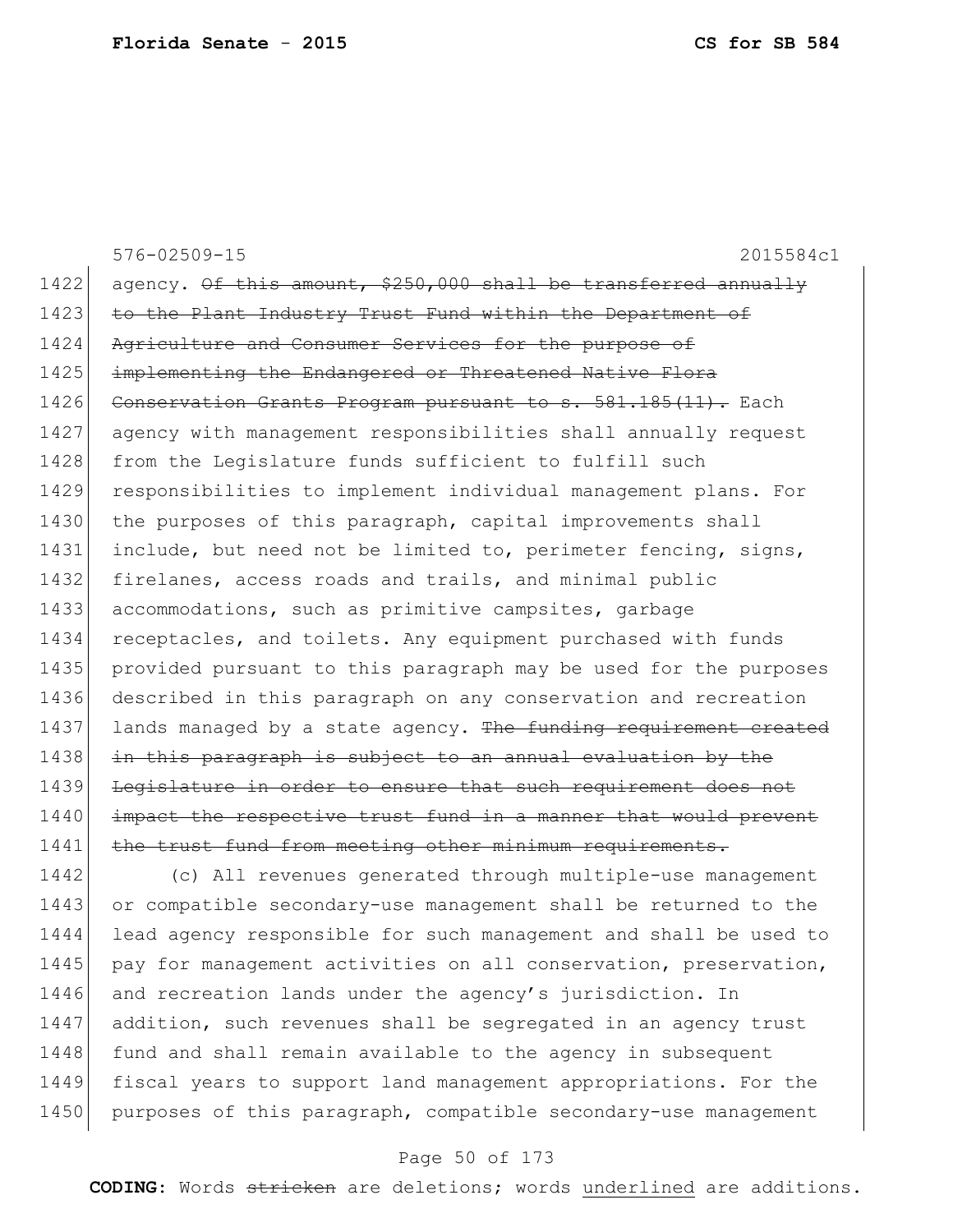1466 available immediately upon purchase.

576-02509-15 2015584c1 1451 shall be those activities described in subsection (7)  $\left(9\right)$ 1452 undertaken on parcels designated as single use pursuant to s. 1453 253.034(2)(b). 1454 (d) Up to one-fifth of the funds appropriated for the 1455 purposes identified provided for in paragraph (b) shall be 1456 reserved by the board of trustees for interim management of 1457 acquisitions and for associated contractual services, to ensure 1458 the conservation and protection of natural resources on project 1459 sites and to allow limited public recreational use of lands. 1460 Interim management activities may include, but not be limited 1461 to, resource assessments, control of invasive, nonnative 1462 species, habitat restoration, fencing, law enforcement, 1463 controlled burning, and public access consistent with 1464 preliminary determinations made pursuant to paragraph  $(7)(q)$ 1465  $(9)$   $(9)$   $(9)$ . The board of trustees shall make these interim funds

1467 (e) The department shall set long-range and annual goals 1468 for the control and removal of nonnative, invasive plant species 1469 on public lands. Such goals shall differentiate between aquatic 1470 plant species and upland plant species. In setting such goals, 1471 the department may rank, in order of adverse impact, species 1472 that impede or destroy the functioning of natural systems. 1473 Notwithstanding paragraph (a), up to one-fourth of the funds 1474 provided for in paragraph (b) may be used by the agencies 1475 receiving those funds for control and removal of nonnative, 1476 invasive species on public lands.

1477  $(f)$  For the 2014-2015 fiscal year only, moneys in the 1478 Conservation and Recreation Lands Trust Fund may be transferred 1479 to the Florida Forever Trust Fund for the Florida Forever

### Page 51 of 173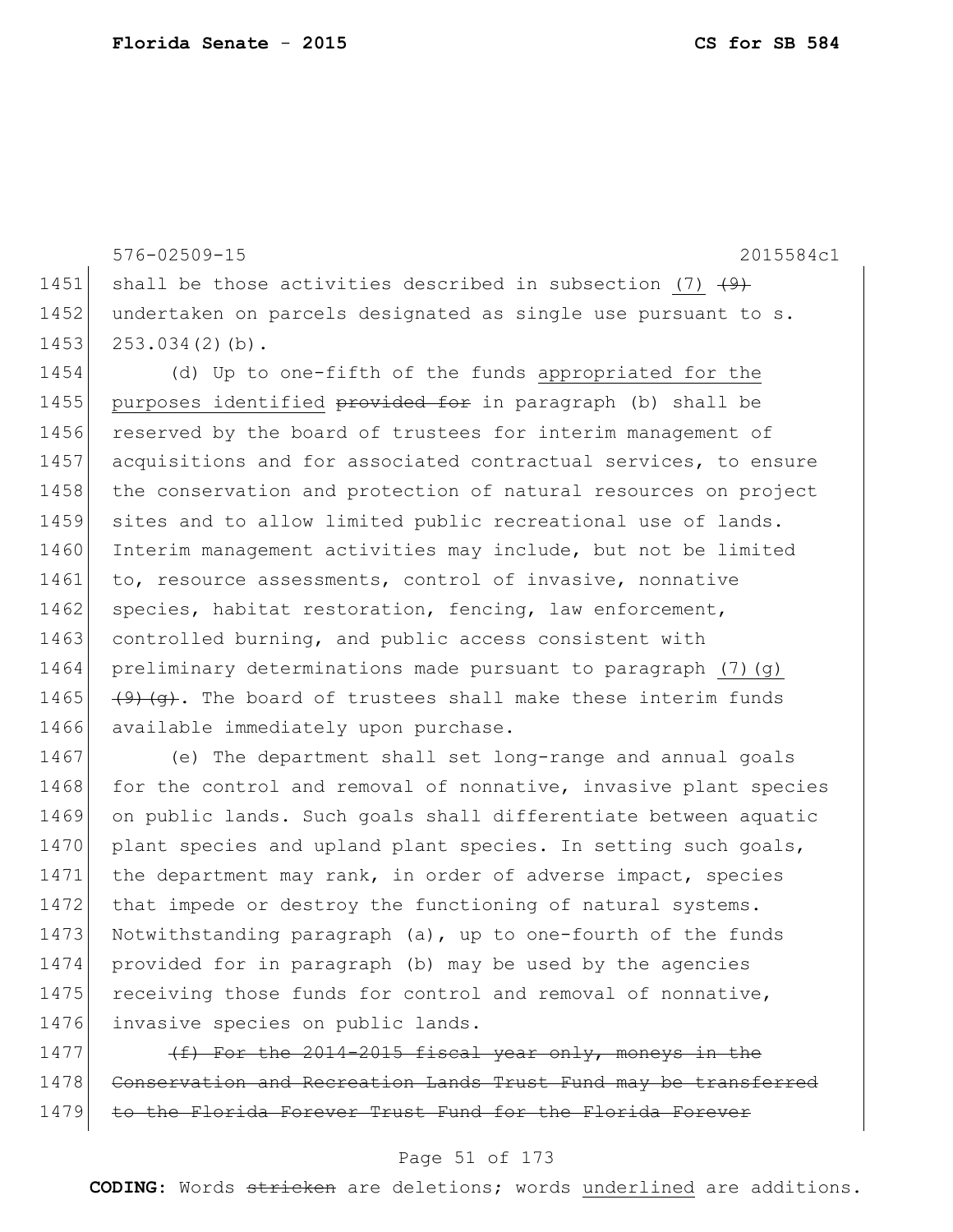|      | $576 - 02509 - 15$<br>2015584c1                                 |
|------|-----------------------------------------------------------------|
| 1480 | program and to the Save Our Everglades Trust Fund to support    |
| 1481 | Everglades restoration projects included in the final report of |
| 1482 | the Select Committee on Indian River Lagoon and Lake Okeechobee |
| 1483 | Basin, dated November 8, 2013, pursuant to nonoperating budget  |
| 1484 | authority under s. 216.181(12). This subsection expires July 1, |
| 1485 | 2015.                                                           |
| 1486 | $(10)$ $(12)$ (a) Beginning July 1, 1999, The Legislature may   |
| 1487 | expend shall make available sufficient funds annually from an   |
| 1488 | appropriate the Conservation and Recreation Lands trust fund to |
| 1489 | the department for payment in lieu of taxes to qualifying       |
| 1490 | counties and local governments as defined in paragraph (b) for  |
| 1491 | all actual tax losses incurred as a result of board of trustees |
| 1492 | acquisitions for state agencies under the Florida Forever       |
| 1493 | program or the former Florida Preservation 2000 program during  |
| 1494 | any year. Reserved funds not used for payments in lieu of taxes |
| 1495 | in any year shall revert to the fund to be used for land        |
| 1496 | management in accordance with the provisions of this section.   |
| 1497 | (b) Payment in lieu of taxes shall be available:                |
| 1498 | 1. To all counties that have a population of 150,000 or         |
| 1499 | fewer. Population levels shall be determined pursuant to s.     |
| 1500 | 11.031.                                                         |
| 1501 | 2. To all local governments located in eligible counties.       |
| 1502 | 3. To Glades County, where a privately owned and operated       |
| 1503 | prison leased to the state has recently been opened and where   |
| 1504 | privately owned and operated juvenile justice facilities leased |
| 1505 | to the state have recently been constructed and opened, a       |
| 1506 | payment in lieu of taxes, in an amount that offsets the loss of |

1507 property tax revenue, which funds have already been appropriated 1508 and allocated from the Department of Correction's budget for the

### Page 52 of 173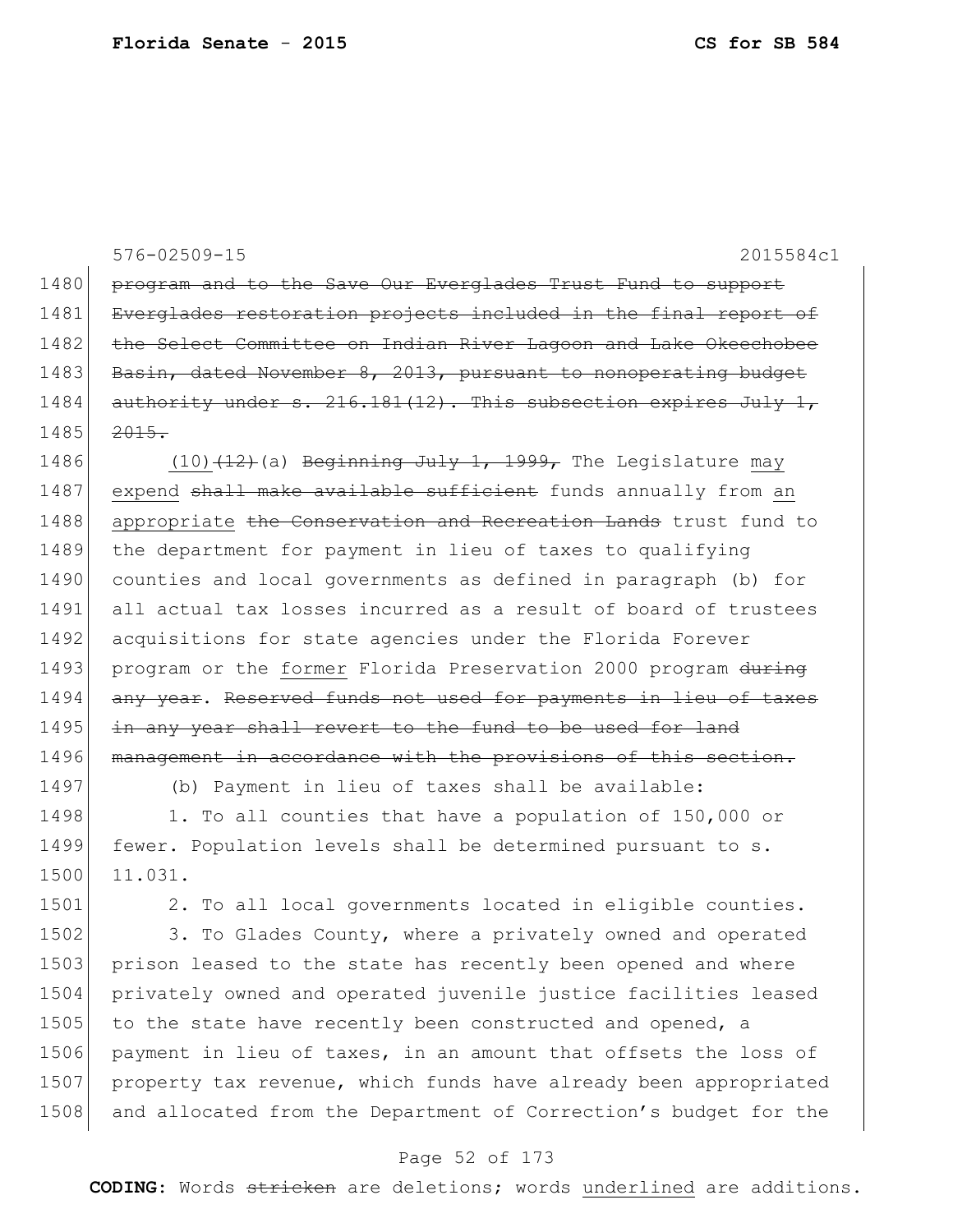576-02509-15 2015584c1 purpose of reimbursing amounts equal to lost ad valorem taxes. (c) If insufficient funds are available in any year to make full payments to all qualifying counties and local governments, such counties and local governments shall receive a pro rata 1513 share of the moneys available. (d) The payment amount shall be based on the average amount of actual taxes paid on the property for the 3 years preceding acquisition. Applications for payment in lieu of taxes shall be made no later than January 31 of the year following acquisition. 1518 No payment in lieu of taxes shall be made for properties which were exempt from ad valorem taxation for the year immediately 1520 preceding acquisition. (e) If property which was subject to ad valorem taxation was acquired by a tax-exempt entity for ultimate conveyance to 1523 the state under this chapter, payment in lieu of taxes shall be made for such property based upon the average amount of taxes paid on the property for the 3 years prior to its being removed from the tax rolls. The department shall certify to the Department of Revenue those properties that may be eligible 1528 under this provision. Once eligibility has been established, that county or local government shall receive annual payments 1530 for each tax loss until the qualifying county or local government exceeds the population threshold pursuant to this

section.

 (f) Payment in lieu of taxes pursuant to this subsection shall be made annually to qualifying counties and local governments after certification by the Department of Revenue 1536 that the amounts applied for are reasonably appropriate, based on the amount of actual taxes paid on the eligible property.

### Page 53 of 173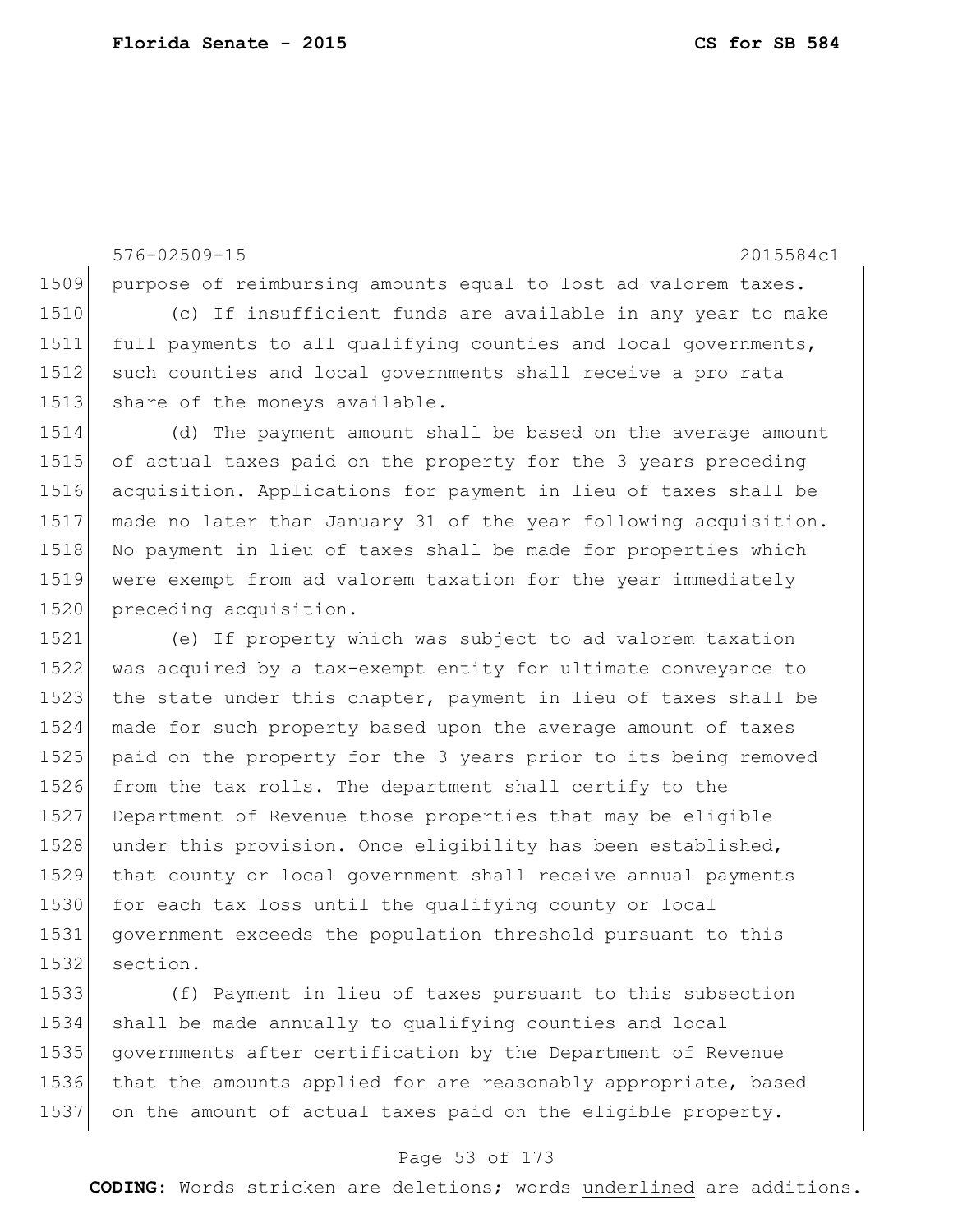|      | 576-02509-15<br>2015584c1                                          |
|------|--------------------------------------------------------------------|
| 1538 | With the assistance of the local government requesting payment     |
| 1539 | in lieu of taxes, the state agency that acquired the land is       |
| 1540 | responsible for preparing and submitting application requests      |
| 1541 | for payment to the Department of Revenue for certification.        |
| 1542 | (g) If the board of trustees conveys to a local government         |
| 1543 | title to any land owned by the board, any payments in lieu of      |
| 1544 | taxes on the land made to the local government shall be            |
| 1545 | discontinued as of the date of the conveyance.                     |
| 1546 |                                                                    |
| 1547 | For the purposes of this subsection, "local government" includes   |
| 1548 | municipalities, the county school board, mosquito control          |
| 1549 | districts, and any other local government entity which levies ad   |
| 1550 | valorem taxes, with the exception of a water management            |
| 1551 | district.                                                          |
| 1552 | (13) Moneys credited to the fund each year which are not           |
| 1553 | used for management, maintenance, or capital improvements          |
| 1554 | pursuant to subsection (11); for payment in lieu of taxes          |
| 1555 | pursuant to subsection $(12)$ ; or for the purposes of subsection  |
| 1556 | $(5)$ , shall be available for the acquisition of land pursuant to |
| 1557 | this section.                                                      |
| 1558 | $(11)$ $(14)$ The board of trustees may adopt rules to further     |
| 1559 | define the categories of land for acquisition under this           |
| 1560 | chapter.                                                           |
| 1561 | $(12)$ $(15)$ Within 90 days after receiving a certified letter    |
| 1562 | from the owner of a property on the Conservation and Recreation    |
| 1563 | Lands list or the priority list established pursuant to s.         |
| 1564 | 259.105 objecting to the property being included in an             |
| 1565 | acquisition project, where such property is a project or part of   |
| 1566 | a project which has not been listed for purchase in the current    |

# Page 54 of 173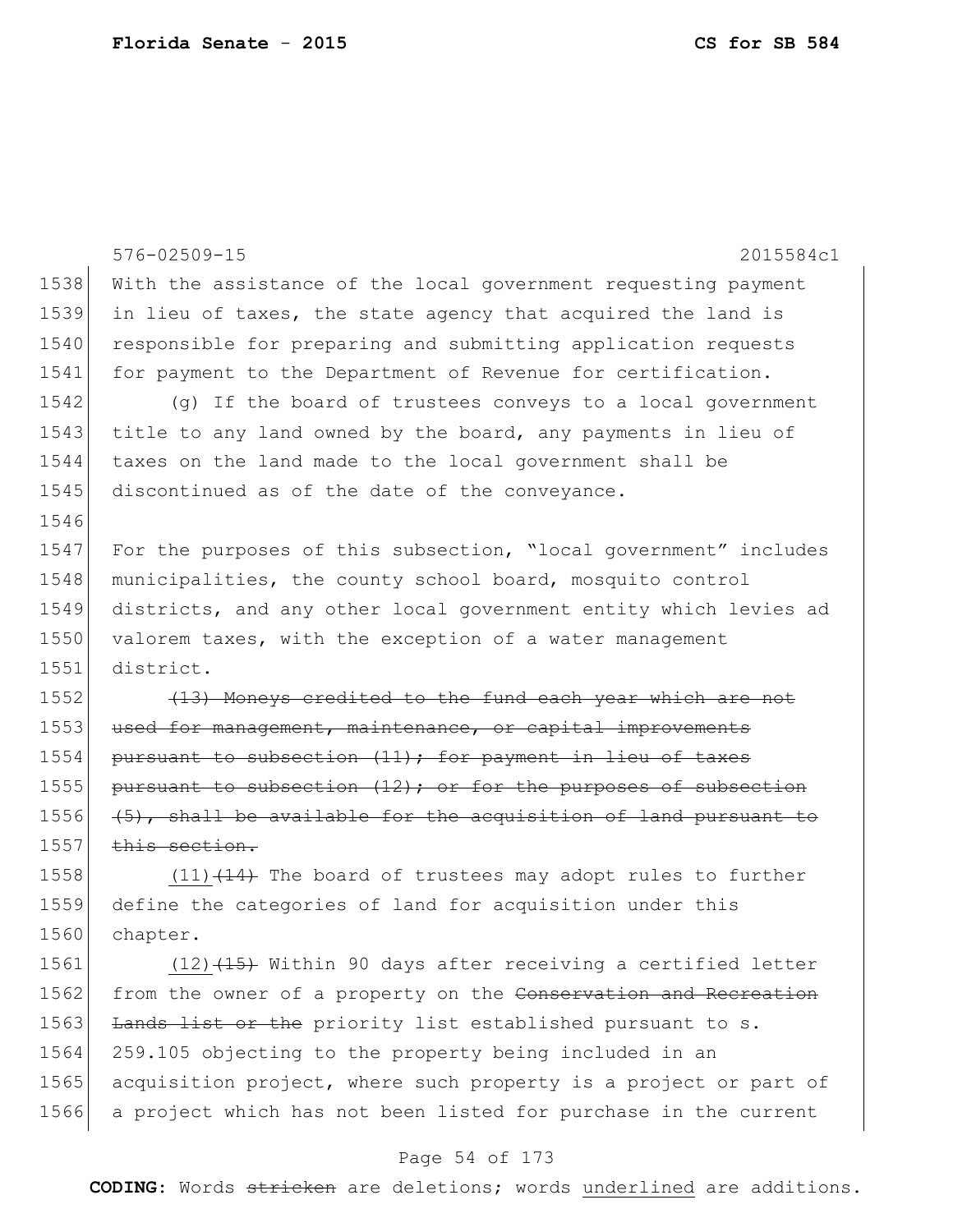|      | $576 - 02509 - 15$<br>2015584c1                                              |
|------|------------------------------------------------------------------------------|
| 1567 | year's land acquisition work plan, the board of trustees shall               |
| 1568 | delete the property from the list or from the boundary of an                 |
| 1569 | acquisition project on the list.                                             |
| 1570 | Section 20. Subsections $(3)$ , $(4)$ , and $(6)$ of section                 |
| 1571 | 259.035, Florida Statutes, are amended to read:                              |
| 1572 | 259.035 Acquisition and Restoration Council.-                                |
| 1573 | (3) The council shall provide assistance to the board of                     |
| 1574 | trustees in reviewing the recommendations and plans for state-               |
| 1575 | owned lands required under s. 253.034 and this chapter ss.                   |
| 1576 | 253.034 and 259.032. The council shall, in reviewing such                    |
| 1577 | recommendations and plans, consider the optimization of                      |
| 1578 | multiple-use and conservation strategies to accomplish the                   |
| 1579 | provisions funded pursuant to former s. 259.101(3)(a), Florida               |
| 1580 | Statutes 2014, and to s. 259.105(3)(b) $\frac{35.259.101(3)}{10.259.101(3)}$ |
| 1581 | $259.105(3)$ (b).                                                            |
| 1582 | $(4)$ (a) The council may use existing rules adopted by the                  |
| 1583 | board of trustees, until it develops and recommends amendments               |
| 1584 | to those rules, to competitively evaluate, select, and rank                  |
| 1585 | projects eligible for the Conservation and Recreation Lands list             |
| 1586 | pursuant to ss. 259.032(3) and 259.101(4).                                   |
| 1587 | (a) $(b)$ By January 1, 2017 December 1, 2009, the Acquisition               |
| 1588 | and Restoration Council shall develop rules defining specific                |
| 1589 | criteria and numeric performance measures needed for lands that              |
| 1590 | are to be acquired for public purpose with funds deposited into              |
| 1591 | the Land Acquisition Trust Fund pursuant to s. 28(a), Art. X of              |
| 1592 | the State Constitution under the Florida Forever program                     |
| 1593 | pursuant to s. 259.105. Each recipient of Florida Forever funds              |
| 1594 | shall assist the council in the development of such rules. These             |
| 1595 | rules shall be reviewed and adopted by the board, then submitted             |
|      |                                                                              |

## Page 55 of 173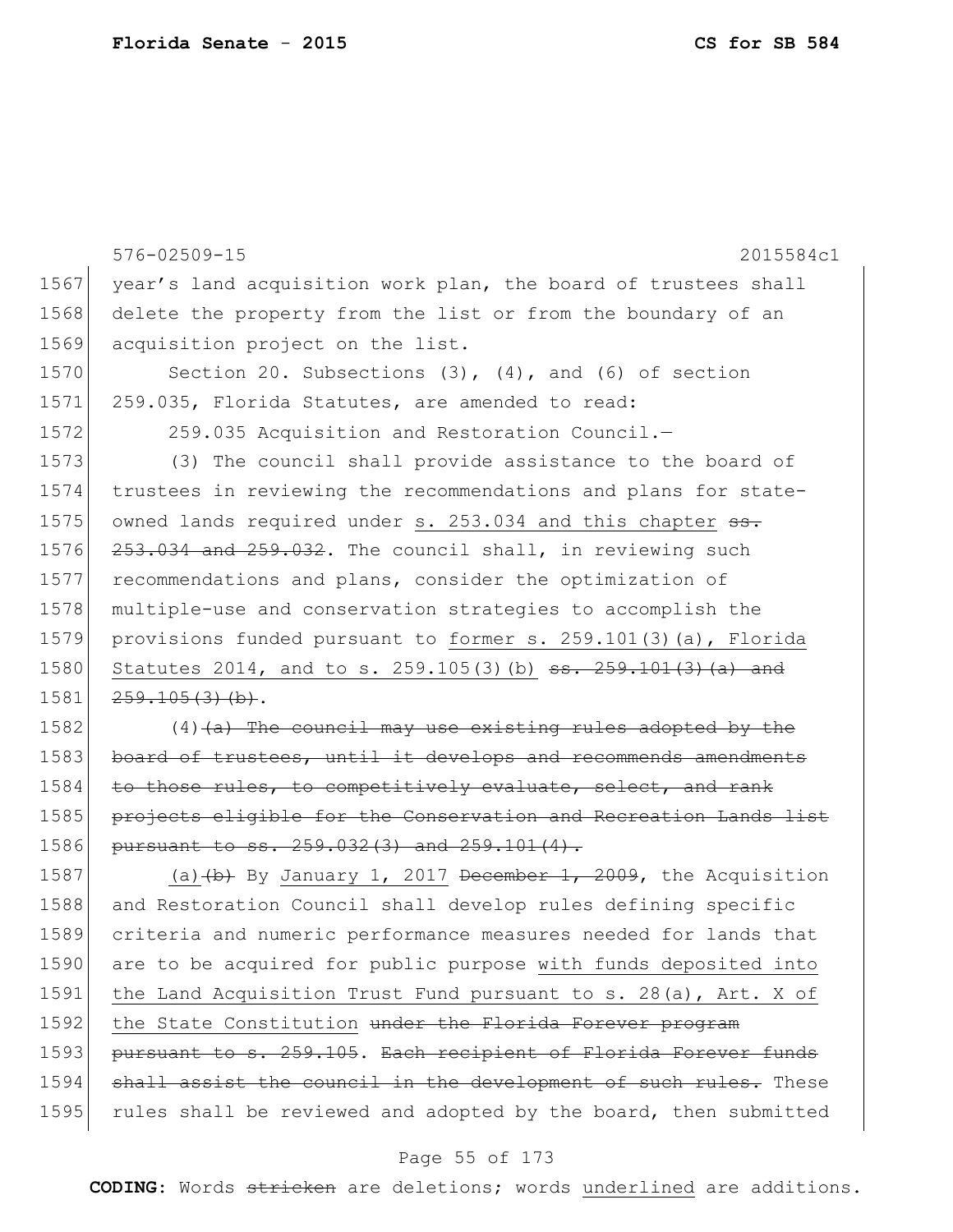|      | $576 - 02509 - 15$<br>2015584c1                                                  |
|------|----------------------------------------------------------------------------------|
| 1596 | to the Legislature for consideration by February 1, 2017 2010.                   |
| 1597 | The Legislature may reject, modify, or take no action relative                   |
| 1598 | to the proposed rules. If no action is taken, the rules shall be                 |
| 1599 | implemented. Subsequent to their approval, each recipient of                     |
| 1600 | Florida Forever funds from the Land Acquisition Trust Fund shall                 |
| 1601 | annually report to the Division of State Lands on each of the                    |
| 1602 | numeric performance measures accomplished during the previous                    |
| 1603 | fiscal year.                                                                     |
| 1604 | (b) $\left\{\text{e}\right\}$ In developing or amending rules, the council shall |
| 1605 | give weight to the criteria included in s. 259.105(10). The                      |
| 1606 | board of trustees shall review the recommendations and shall                     |
| 1607 | adopt rules necessary to administer this section.                                |
| 1608 | (6) The proposal for a project pursuant to this section or                       |
| 1609 | s. 259.105(3) (b) may be implemented only if adopted by the                      |
| 1610 | council and approved by the board of trustees. The council shall                 |
| 1611 | consider and evaluate in writing the merits and demerits of each                 |
| 1612 | project that is proposed for acquisition using funds available                   |
| 1613 | pursuant to s. 28, Art. X of the State Constitution Conservation                 |
| 1614 | and Recreation Lands, Florida Preservation 2000, or Florida                      |
| 1615 | Forever funding and shall ensure that each proposed project                      |
| 1616 | meets the requirements of s. 28, Art. X of the State                             |
| 1617 | Constitution will meet a stated public purpose for the                           |
| 1618 | restoration, conservation, or preservation of environmentally                    |
| 1619 | sensitive lands and water areas or for providing outdoor                         |
| 1620 | recreational opportunities. The council also shall determine                     |
| 1621 | whether the project conforms, where applicable, with the                         |
| 1622 | comprehensive plan developed pursuant to s. $259.04(1)(a)$ , the                 |
| 1623 | comprehensive multipurpose outdoor recreation plan developed                     |
| 1624 | pursuant to s. 375.021, the state lands management plan adopted                  |

# Page 56 of 173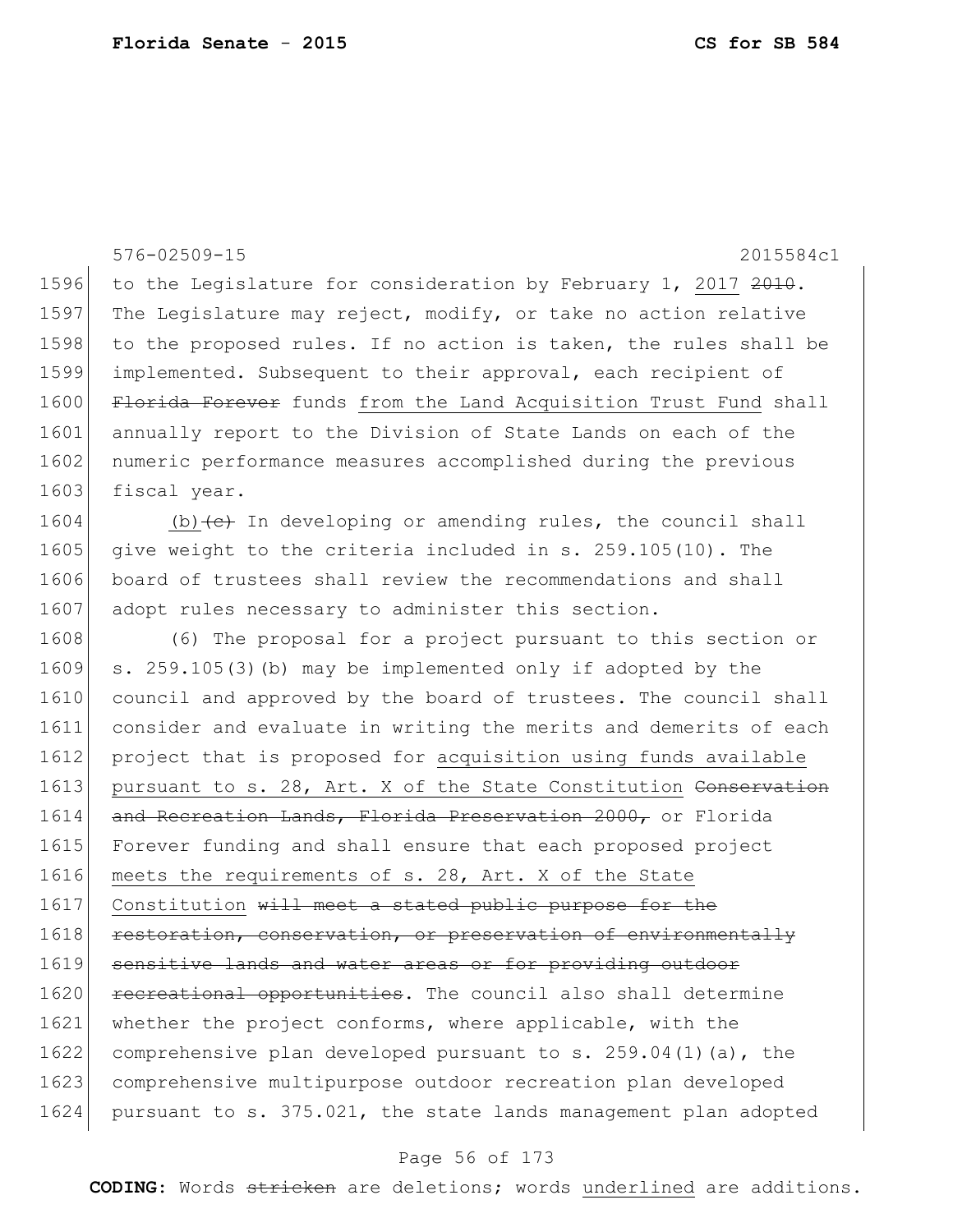|      | 576-02509-15<br>2015584c1                                                |
|------|--------------------------------------------------------------------------|
| 1625 | pursuant to s. 253.03(7), the water resources work plans                 |
| 1626 | developed pursuant to s. 373.199, and the provisions of s.               |
| 1627 | 259.032, s. 259.101, or s. 259.105, whichever is applicable.             |
| 1628 | Section 21. Subsection (4) of section 259.036, Florida                   |
| 1629 | Statutes, is amended to read:                                            |
| 1630 | 259.036 Management review teams.-                                        |
| 1631 | (4) In the event a land management plan has not been                     |
| 1632 | adopted within the timeframes specified in s. 259.032(8) $\frac{1}{100}$ |
| 1633 | $259.032(10)$ , the department may direct a management review of         |
| 1634 | the property, to be conducted by the land management review              |
| 1635 | team. The review shall consider the extent to which the land is          |
| 1636 | being managed for the purposes for which it was acquired and the         |
| 1637 | degree to which actual management practices are in compliance            |
| 1638 | with the management policy statement and management prospectus           |
| 1639 | for that property.                                                       |
| 1640 | Section 22. Paragraph (b) of subsection (3) of section                   |
| 1641 | 259.037, Florida Statutes, is amended to read:                           |
| 1642 | 259.037 Land Management Uniform Accounting Council.-                     |
| 1643 | (3)                                                                      |
| 1644 | (b) Each reporting agency shall also:                                    |
| 1645 | 1. Include a report of the available public use                          |
| 1646 | opportunities for each management unit of state land, the total          |
| 1647 | management cost for public access and public use, and the cost           |
| 1648 | associated with each use option.                                         |
| 1649 | 2. List the acres of land requiring minimal management                   |
| 1650 | effort, moderate management effort, and significant management           |
| 1651 | effort pursuant to s. $259.032(9)(c)$ former s. $259.032(11)(e)$ .       |
| 1652 | For each category created in paragraph $(a)$ , the reporting agency      |
| 1653 | shall include the amount of funds requested, the amount of funds         |

# Page 57 of 173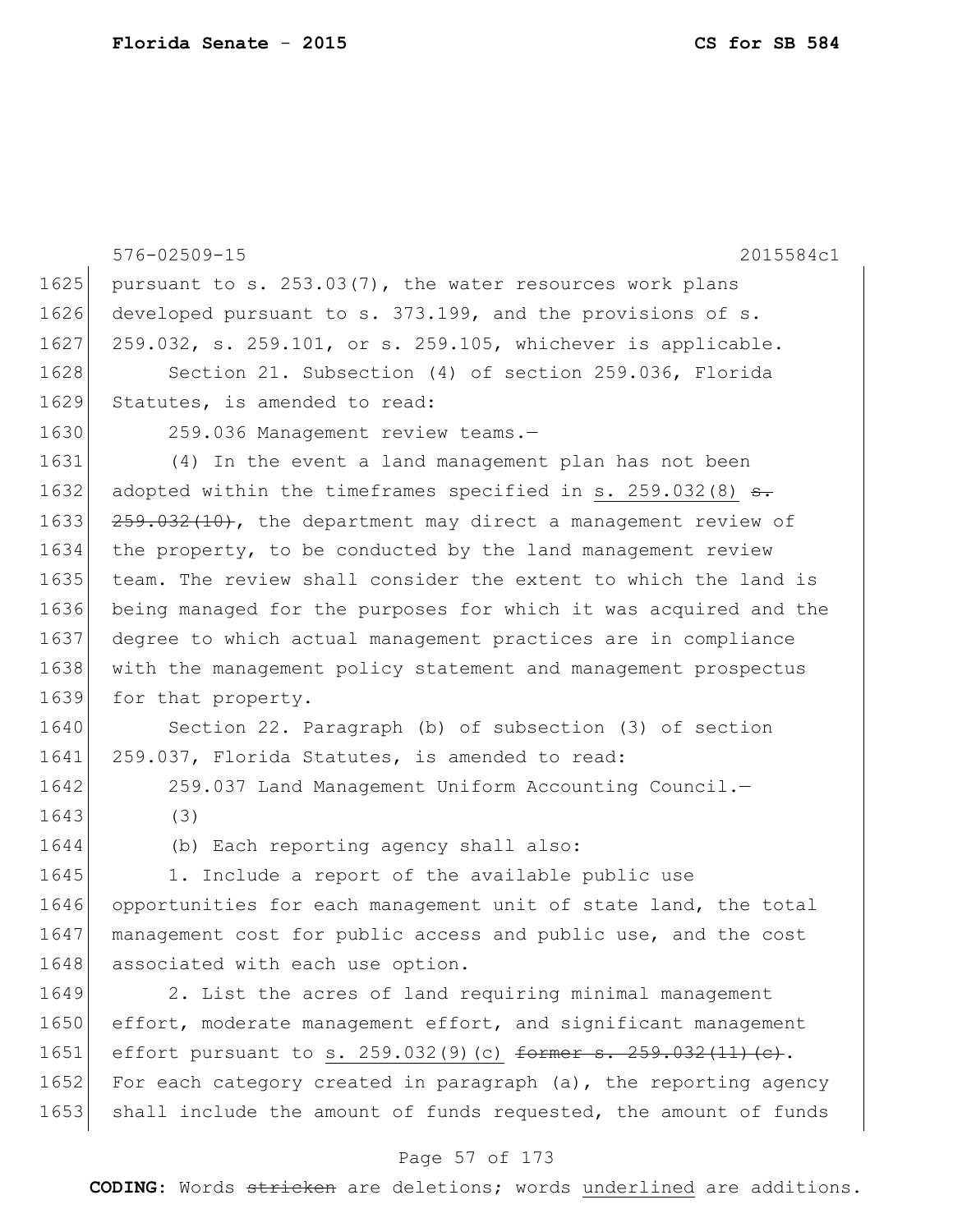576-02509-15 2015584c1 1654 received, and the amount of funds expended for land management. 1655 3. List acres managed and cost of management for each park, 1656 preserve, forest, reserve, or management area. 1657 4. List acres managed, cost of management, and lead manager 1658 for each state lands management unit for which secondary 1659 management activities were provided. 1660 5. Include a report of the estimated calculable financial 1661 benefits to the public for the ecosystem services provided by 1662 conservation lands, based on the best readily available 1663 information or science that provides a standard measurement 1664 methodology to be consistently applied by the land managing 1665 agencies. Such information may include, but need not be limited 1666 to, the value of natural lands for protecting the quality and 1667 quantity of drinking water through natural water filtration and 1668 recharge, contributions to protecting and improving air quality, 1669 benefits to agriculture through increased soil productivity and 1670 preservation of biodiversity, and savings to property and lives 1671 through flood control. 1672 Section 23. Subsection (1) of section 259.04, Florida 1673 Statutes, is amended to read: 1674 259.04 Board; powers and duties.-1675 (1) For projects and acquisitions selected for purchase 1676 pursuant to ss. 259.035, 259.101, and 259.105:

1677 (a) The board is given the responsibility, authority, and 1678 power to develop and execute a comprehensive, statewide 5-year 1679 plan to conserve, restore, and protect environmentally 1680 endangered lands, ecosystems, lands necessary for outdoor 1681 recreational needs, and other lands as identified in ss. 1682 259.032,  $259.101$ , and 259.105. This plan shall be kept current

### Page 58 of 173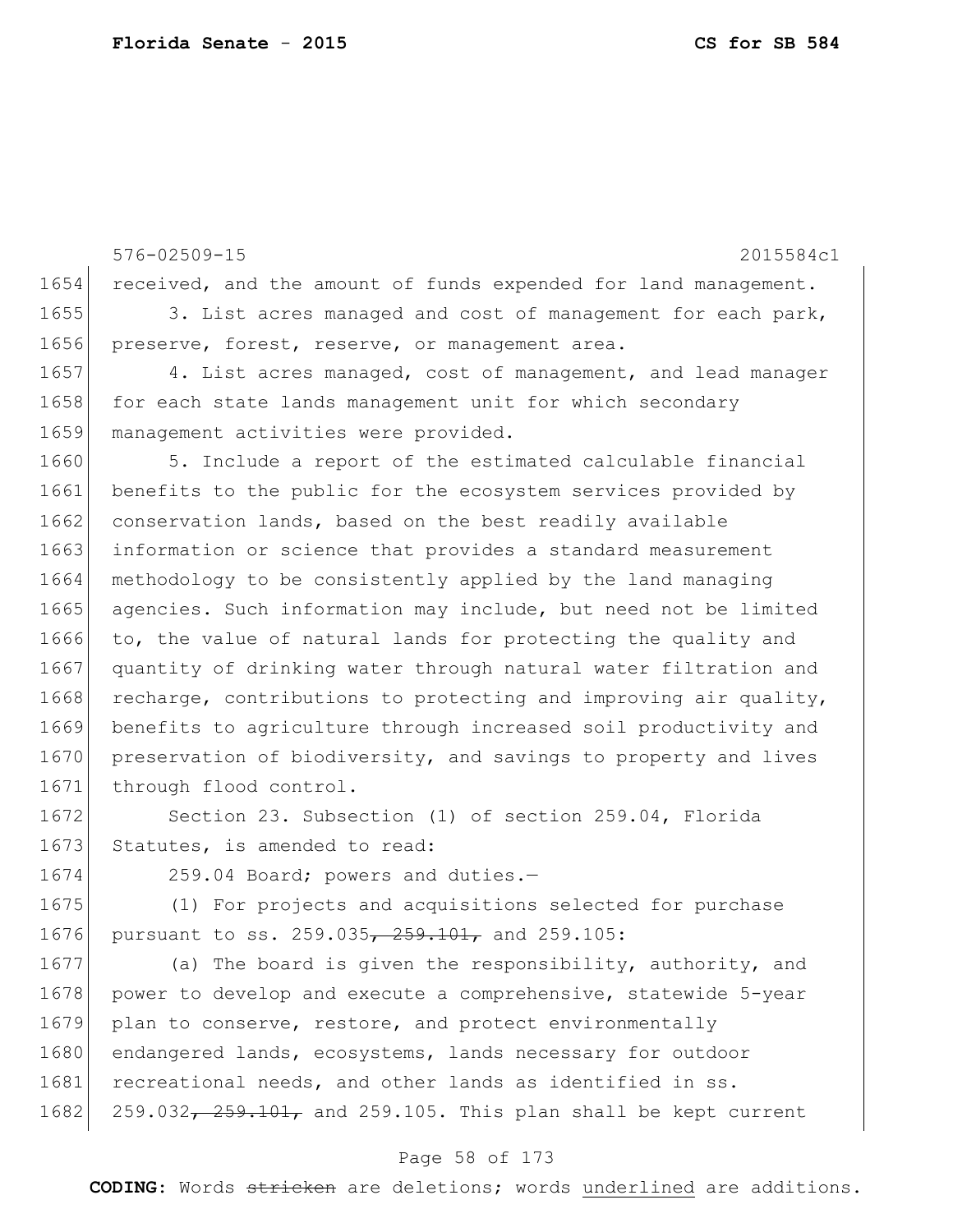576-02509-15 2015584c1 1683 through continual reevaluation and revision. The advisory 1684 council or its successor shall assist the board in the 1685 development, reevaluation, and revision of the plan. 1686 (b) The board may enter into contracts with the government 1687 of the United States or any agency or instrumentality thereof; 1688 the state or any county, municipality, district authority, or 1689 political subdivision; or any private corporation, partnership, 1690 association, or person providing for or relating to the 1691 conservation or protection of certain lands in accomplishing the 1692 purposes of this chapter. 1693 (c) Within 45 days after the advisory council or its 1694 successor submits the lists of projects to the board, the board

1695 shall approve, in whole or in part, the lists of projects in the 1696 order of priority in which such projects are presented. To the 1697 greatest extent practicable, projects on the lists shall be 1698 acquired in their approved order of priority.

1699 (d) The board is authorized to acquire, by purchase, gift, 1700 or devise or otherwise, the fee title or any lesser interest of 1701 lands, water areas, and related resources for environmentally 1702 endangered lands.

1703 Section 24. Paragraphs (a) and (b) of subsection (11) and 1704 subsection (15) of section 259.041, Florida Statutes, are 1705 amended to read:

1706 259.041 Acquisition of state-owned lands for preservation, 1707 conservation, and recreation purposes.-

1708 (11) (a) The Legislature finds that, with the increasing 1709 pressures on the natural areas of this state and on open space 1710 suitable for recreational use, the state must develop creative 1711 techniques to maximize the use of acquisition and management

### Page 59 of 173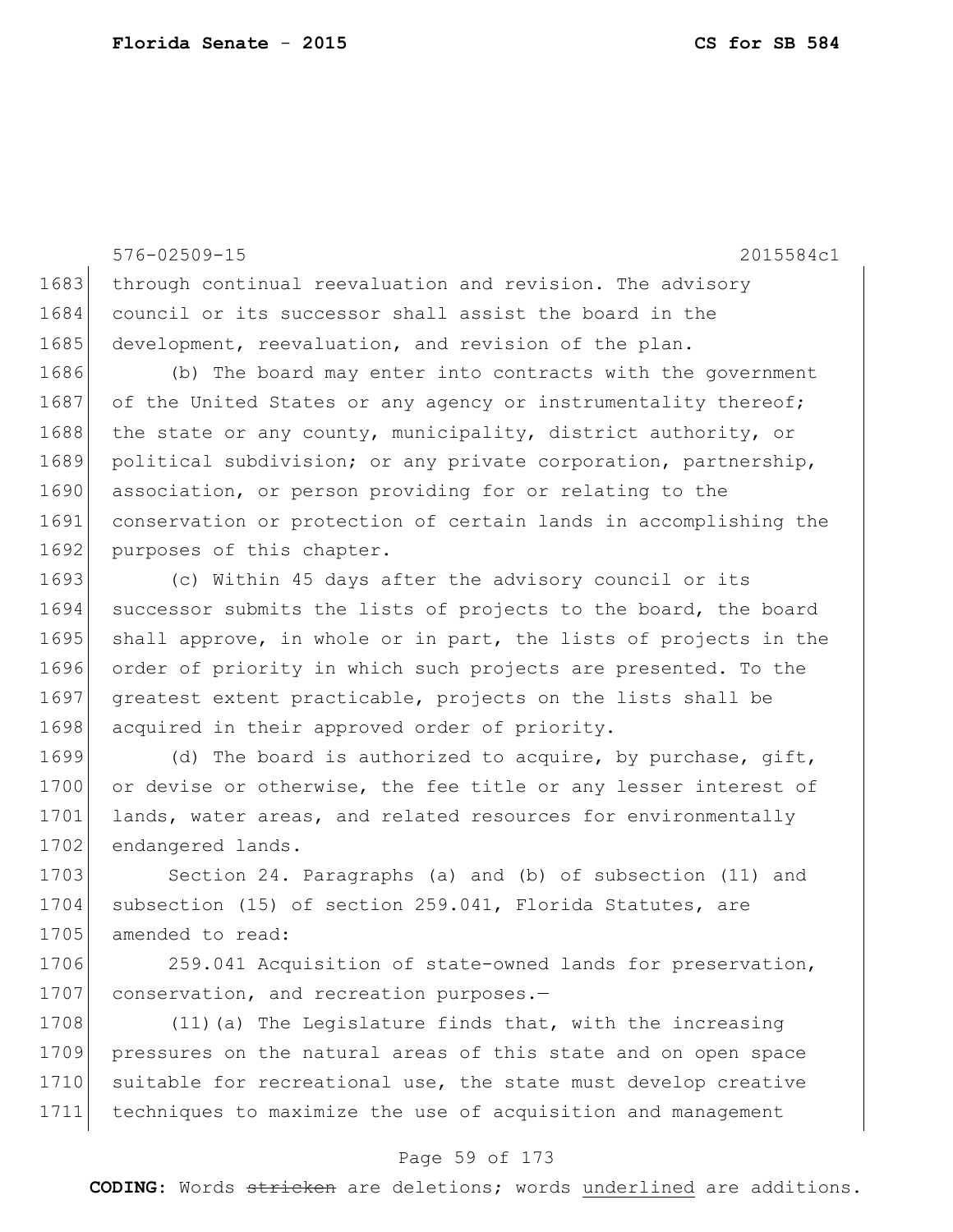576-02509-15 2015584c1 1712 funds. The Legislature also finds that the state's conservation 1713 and recreational land acquisition agencies should be encouraged 1714 to augment their traditional, fee simple acquisition programs 1715 with the use of alternatives to fee simple acquisition 1716 techniques. Additionally, the Legislature finds that generations 1717 of private landowners have been good stewards of their land, 1718 protecting or restoring native habitats and ecosystems to the 1719 benefit of the natural resources of this state, its heritage, 1720 and its citizens. The Legislature also finds that using 1721 alternatives to fee simple acquisition by public land 1722 acquisition agencies will achieve the following public policy  $1723$  goals: 1724 1. Allow more lands to be brought under public protection 1725 for preservation, conservation, and recreational purposes with 1726 less expenditure of public funds. 1727 2. Retain, on local government tax rolls, some portion of 1728 or interest in lands which are under public protection. 1729 3. Reduce long-term management costs by allowing private 1730 property owners to continue acting as stewards of their land, 1731 where appropriate. 1732 1733 Therefore, it is the intent of the Legislature that public land 1734 acquisition agencies develop programs to pursue alternatives to 1735 fee simple acquisition and to educate private landowners about 1736 such alternatives and the benefits of such alternatives. It is 1737 also the intent of the Legislature that a portion of the shares 1738 of Preservation 2000 and Florida Forever bond proceeds be used 1739 to purchase eligible properties using alternatives to fee simple 1740 acquisition.

### Page 60 of 173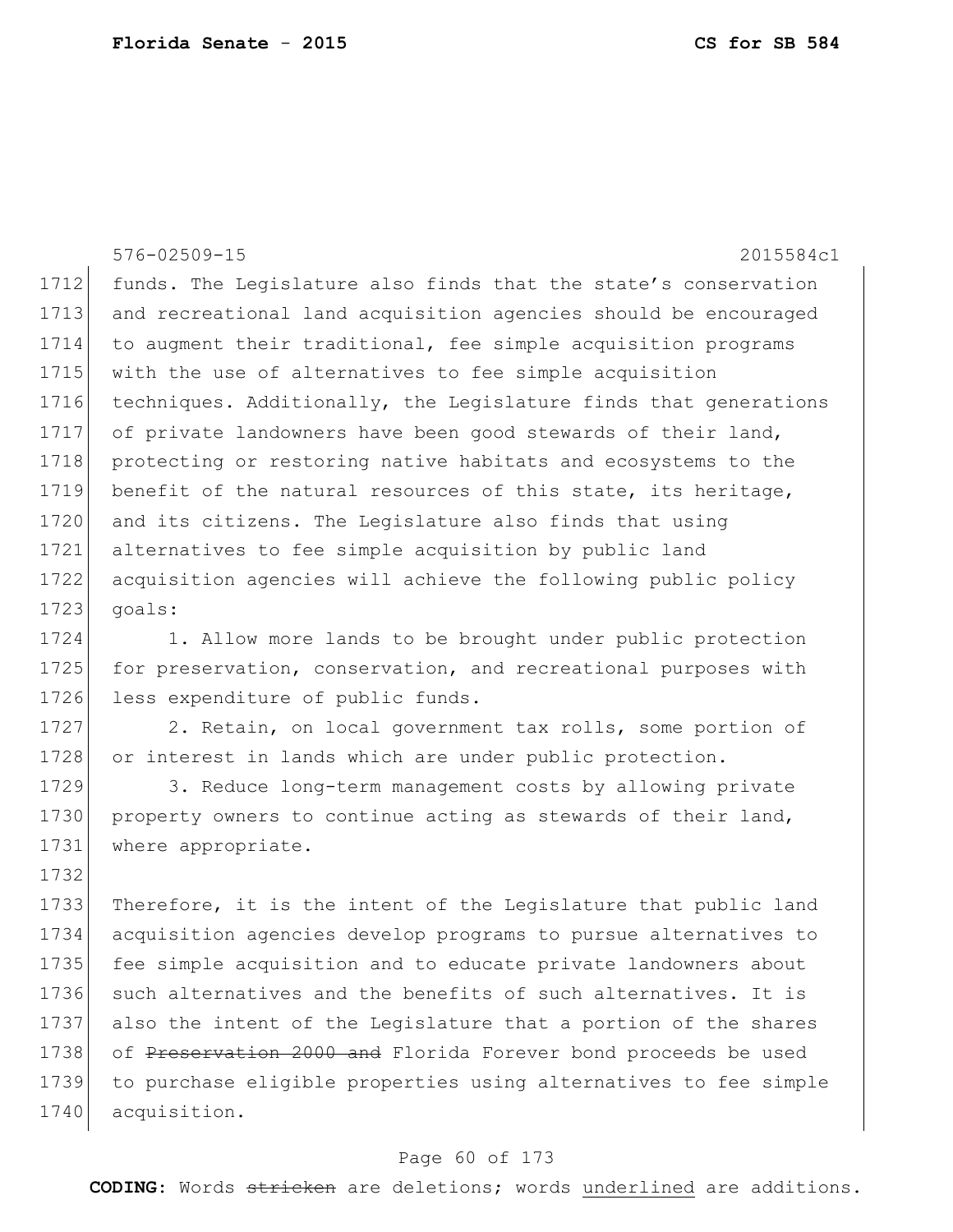|      | $576 - 02509 - 15$<br>2015584c1                                     |
|------|---------------------------------------------------------------------|
| 1741 | (b) All project applications shall identify, within their           |
| 1742 | acquisition plans, projects that require a full fee simple          |
| 1743 | interest to achieve the public policy goals, together with the      |
| 1744 | reasons full title is determined to be necessary. The state         |
| 1745 | agencies and the water management districts may use alternatives    |
| 1746 | to fee simple acquisition to bring the remaining projects in        |
| 1747 | their acquisition plans under public protection. For the            |
| 1748 | purposes of this subsection, the term "alternatives to fee          |
| 1749 | simple acquisition" includes, but is not limited to: purchase of    |
| 1750 | development rights; obtaining conservation easements; obtaining     |
| 1751 | flowage easements; purchase of timber rights, mineral rights, or    |
| 1752 | hunting rights; purchase of agricultural interests or               |
| 1753 | silvicultural interests; entering into land protection              |
| 1754 | $a$ greements as defined in s. 380.0677(3); fee simple acquisitions |
| 1755 | with reservations; creating life estates; or any other              |
| 1756 | acquisition technique that achieves the public policy goals         |
| 1757 | listed in paragraph (a). It is presumed that a private landowner    |
| 1758 | retains the full range of uses for all the rights or interests      |
| 1759 | in the landowner's land which are not specifically acquired by      |
| 1760 | the public agency. The lands upon which hunting rights are          |
| 1761 | specifically acquired pursuant to this paragraph shall be           |
| 1762 | available for hunting in accordance with the management plan or     |
| 1763 | hunting regulations adopted by the Florida Fish and Wildlife        |
| 1764 | Conservation Commission, unless the hunting rights are purchased    |
| 1765 | specifically to protect activities on adjacent lands.               |
| 1766 | (15) The board of trustees, by an affirmative vote of at            |

1767 least three of its members, may direct the department to 1768 purchase lands on an immediate basis using up to 15 percent of 1769 the funds allocated to the department pursuant to s. 259.105 ss.

### Page 61 of 173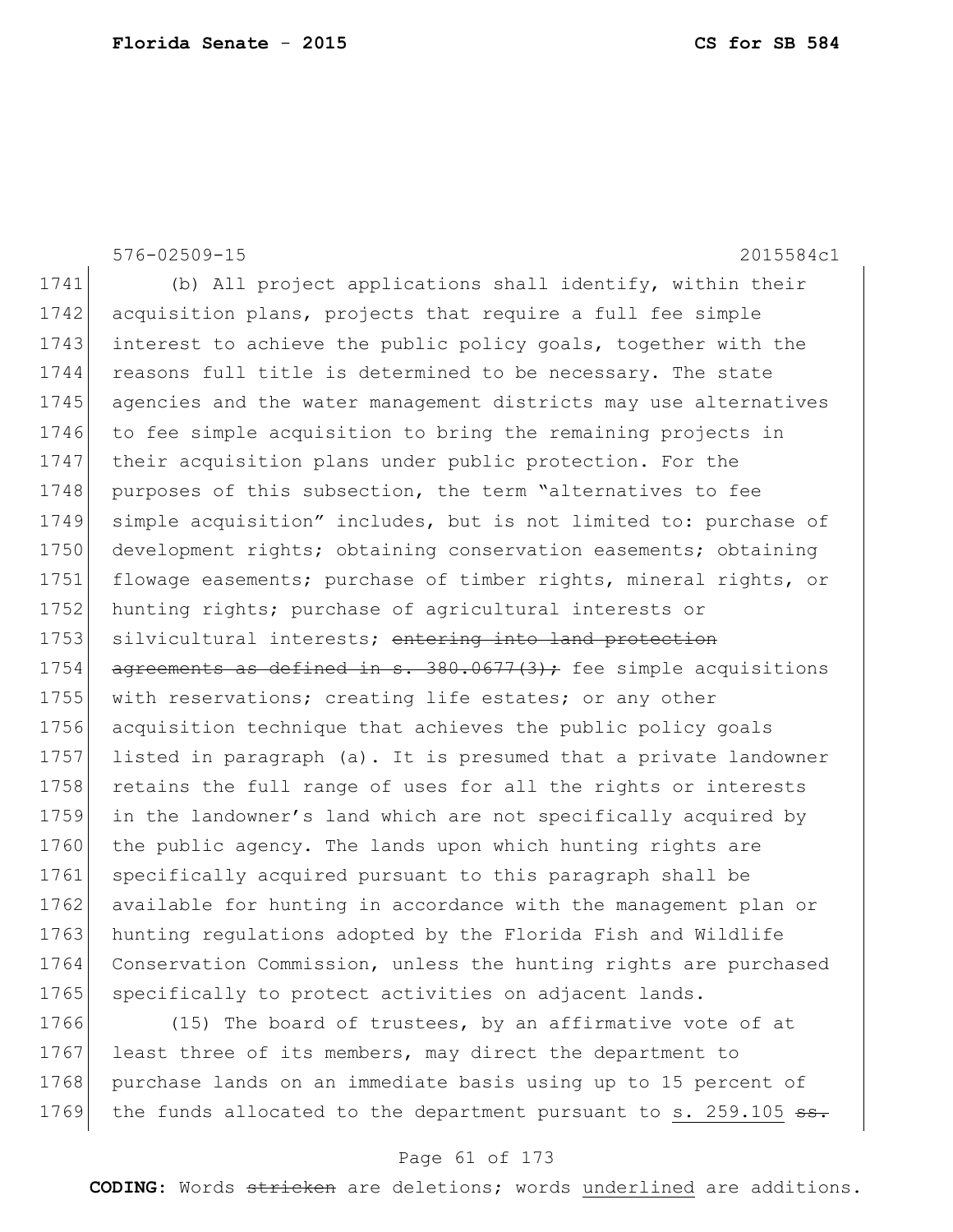576-02509-15 2015584c1 1770  $259.101(3)$  (a) and  $259.105$  for the acquisition of lands that: 1771 (a) Are listed or placed at auction by the Federal 1772 Government as part of the Resolution Trust Corporation sale of 1773 lands from failed savings and loan associations; 1774 (b) Are listed or placed at auction by the Federal 1775 Government as part of the Federal Deposit Insurance Corporation 1776 sale of lands from failed banks; or 1777 (c) Will be developed or otherwise lost to potential public 1778 ownership, or for which federal matching funds will be lost, by 1779 the time the land can be purchased under the program within 1780 which the land is listed for acquisition. 1781 1782 For such acquisitions, the board of trustees may waive or modify 1783 all procedures required for land acquisition pursuant to this 1784 chapter and all competitive bid procedures required pursuant to 1785 chapters 255 and 287. Lands acquired pursuant to this subsection 1786 must, at the time of purchase, be on one of the acquisition 1787 lists established pursuant to this chapter $\tau$  or be essential for 1788 water resource development, protection, or restoration, or a 1789 significant portion of the lands must contain natural 1790 communities or plant or animal species that which are listed by 1791 the Florida Natural Areas Inventory as critically imperiled, 1792 imperiled, or rare, or as excellent quality occurrences of 1793 natural communities. 1794 Section 25. Section 259.101, Florida Statutes, is amended

1795 to read:

1796 259.101 Florida Preservation 2000 Act.—

1797 (1) SHORT TITLE.—This section may be cited as the "Florida 1798 Preservation 2000 Act."

### Page 62 of 173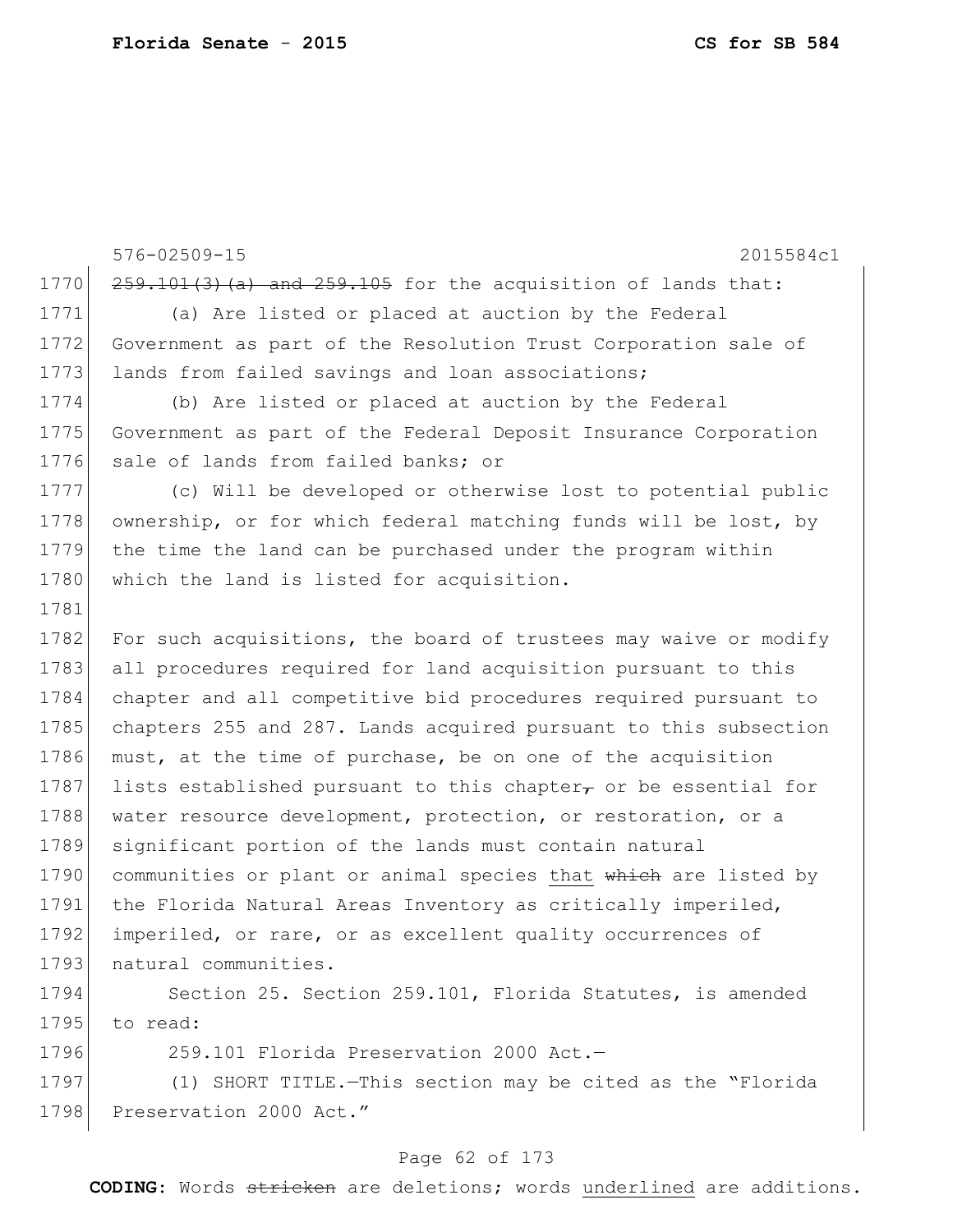1799 (2) LEGISLATIVE FINDINGS.—The Legislature finds and 1800 declares that: 1801 (a) The alteration and development of Florida's natural 1802 areas to accommodate its rapidly growing population have 1803 contributed to the degradation of water resources, the 1804 fragmentation and destruction of wildlife habitats, the loss of 1805 recreation space, and the diminishment of wetlands and forests. 1806 (b) Imminent development of Florida's remaining natural 1807 areas and continuing increases in land values necessitate an 1808 aggressive program of public land acquisition during the next 1809 decade to preserve the quality of life that attracts so many 1810 people to Florida. 1811 (c) Acquisition of public lands, in fee simple or in any 1812 lesser interest, should be based on a comprehensive assessment 1813 of Florida's natural resources and planned so as to protect the 1814 integrity of ecological systems and to provide multiple 1815 benefits, including preservation of fish and wildlife habitat, 1816 recreation space, and water recharge areas. Governmental 1817 agencies responsible for public land acquisition should work 1818 together to purchase lands jointly and to coordinate individual 1819 purchases within ecological systems. 1820 (d) One of the purposes of the Florida Communities Trust 1821 program is to acquire, protect, and preserve open space and 1822 recreation properties within urban areas where pristine animal 1823 and plant communities no longer exist. These areas are often 1824 overlooked in other programs because of their smaller size and 1825 proximity to developed property. These smaller parcels are, 1826 however, critically important to the quality of life in these

576-02509-15 2015584c1

### Page 63 of 173

1827 urban areas for the residents who live there as well as to the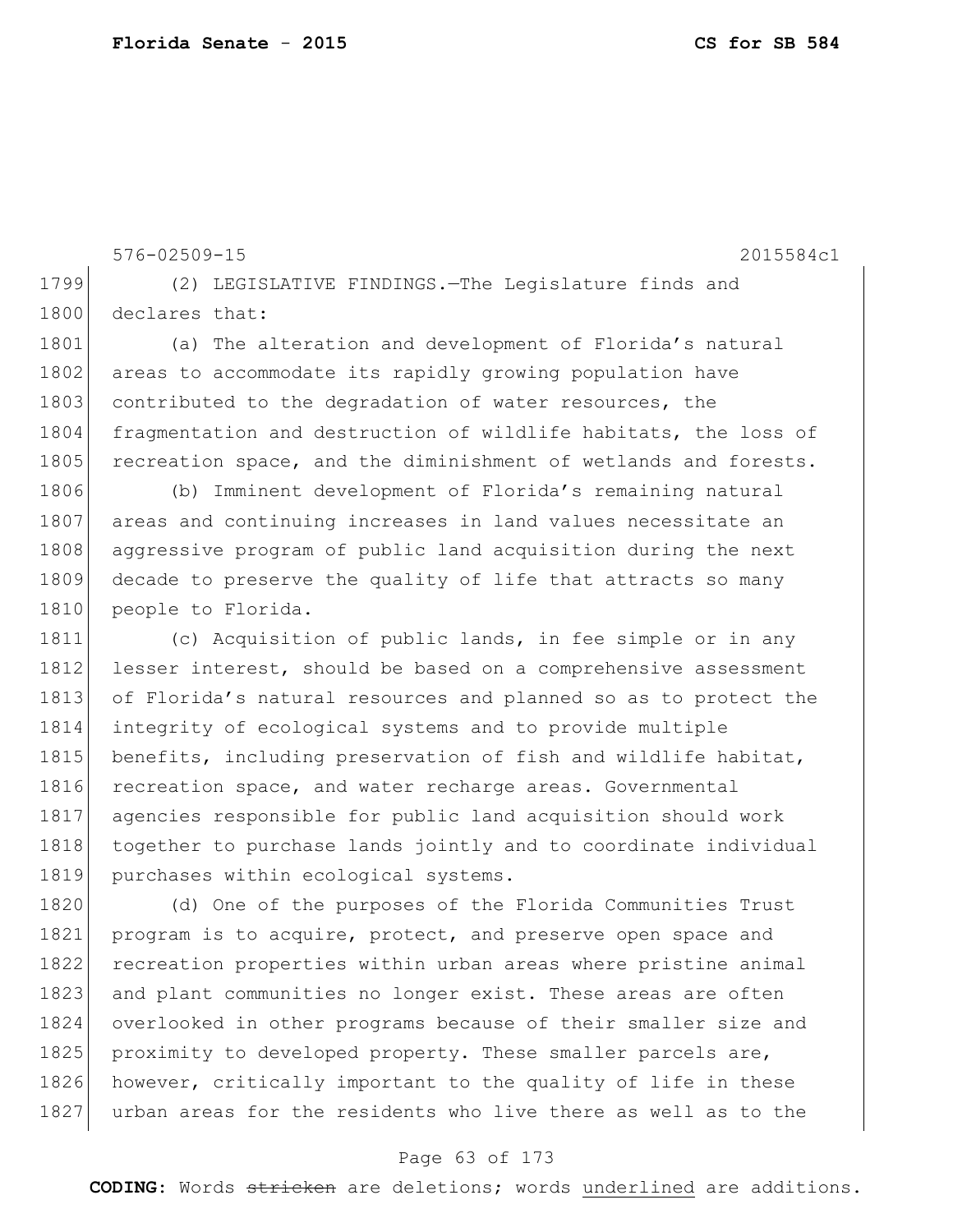|      | 576-02509-15<br>2015584c1                                                |
|------|--------------------------------------------------------------------------|
| 1828 | many visitors to the state. The trust shall consider projects            |
| 1829 | submitted by local governments which further the goals,                  |
| 1830 | objectives, and policies of the conservation, recreation and             |
| 1831 |                                                                          |
|      | open space, or coastal elements of their local comprehensive             |
| 1832 | plans or which serve to conserve natural resources or resolve            |
| 1833 | land use conflicts.                                                      |
| 1834 | (e) South Florida's water supply and unique natural                      |
| 1835 | environment depend on the protection of lands buffering the East         |
| 1836 | Everglades and the Everglades water conservation areas.                  |
| 1837 |                                                                          |
| 1838 | In addition, the Legislature recognizes the conflicting desires          |
| 1839 | of the citizens of this state to prosper through economic                |
| 1840 | development and to preserve the natural areas of Florida that            |
| 1841 | development threatens to claim. The Legislature further                  |
| 1842 | recognizes the urgency of acquiring natural areas in the state           |
| 1843 | for preservation, yet acknowledges the difficulty of ensuring            |
| 1844 | adequate funding for accelerated acquisition in light of other           |
| 1845 | equally critical financial needs of the state. It is the                 |
| 1846 | Legislature's desire and intent to fund the implementation of            |
| 1847 | the Florida Preservation 2000 Act for each of the 10 years of            |
| 1848 | the program's duration and to do so in a fiscally responsible            |
| 1849 | manner.                                                                  |
| 1850 | (3) TITLE TO CERTAIN PROPERTY ACQUIRED WITH PRESERVATION                 |
| 1851 | 2000 BONDS <del>LAND ACQUISITION PROGRAMS SUPPLEMENTED</del> . -Less the |
| 1852 | costs of issuance, the costs of funding reserve accounts, and            |
| 1853 | other costs with respect to the bonds, the proceeds of bonds             |
| 1854 | issued pursuant to this act shall be deposited into the Florida          |
| 1855 | Preservation 2000 Trust Fund created by s. 375.045. In fiscal            |

year 2000-2001, for each Florida Preservation 2000 program

## Page 64 of 173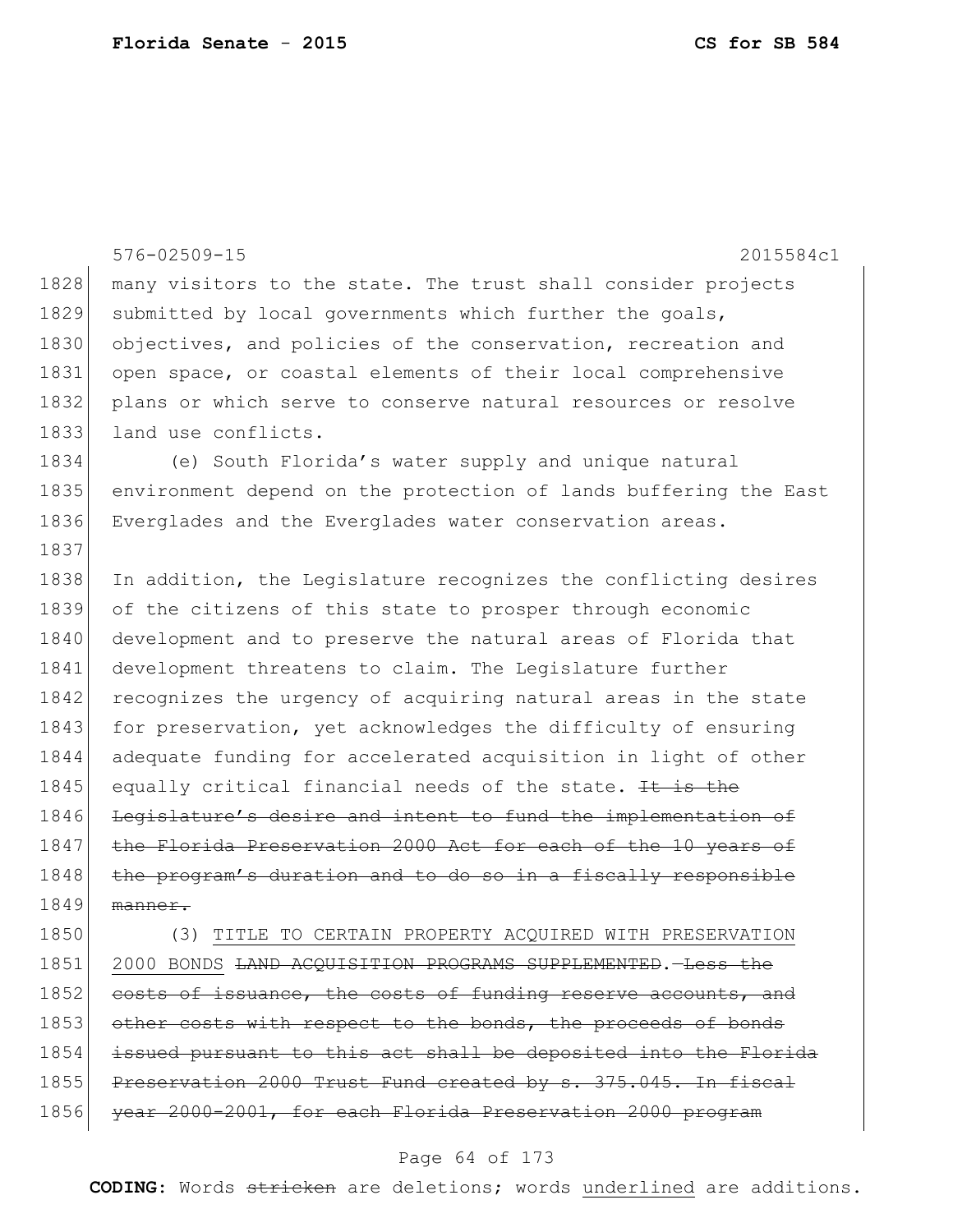| $576 - 02509 - 15$<br>2015584c1                                      |
|----------------------------------------------------------------------|
| described in paragraphs $(a) - (g)$ , that portion of each program's |
| total remaining cash balance which, as of June 30, 2000, is in       |
| excess of that program's total remaining appropriation balances      |
| shall be redistributed by the department and deposited into the      |
| Save Our Everglades Trust Fund for land acquisition. For             |
| purposes of calculating the total remaining cash balances for        |
| this redistribution, the Florida Preservation 2000 Series 2000       |
| bond proceeds, including interest thereon, and the fiscal year       |
| 1999-2000 General Appropriations Act amounts shall be deducted       |
| from the remaining cash and appropriation balances,                  |
| respectively. The remaining proceeds shall be distributed by the     |
| Department of Environmental Protection in the following manner:      |
| (a) Fifty percent to the Department of Environmental                 |
| Protection for the purchase of public lands as described in s.       |
| 259.032. Of this 50 percent, at least one-fifth shall be used        |
| for the acquisition of coastal lands.                                |
| (b) Thirty percent to the Department of Environmental                |
| Protection for the purchase of water management lands pursuant       |
| to s. 373.59, to be distributed among the water management           |
| districts as provided in that section. Funds received by each        |
| district may also be used for acquisition of lands necessary to      |
| implement surface water improvement and management plans or for      |
| acquisition of lands necessary to implement the Everglades           |
| Construction Project authorized by s. 373.4592.                      |
| (c) Ten percent to the Department of Environmental                   |
| Protection to provide land acquisition grants and loans to local     |
| governments through the Florida Communities Trust pursuant to        |
| part III of chapter 380. From funds allocated to the trust, \$3      |
| million annually shall be used by the Division of State Lands        |
|                                                                      |

# Page 65 of 173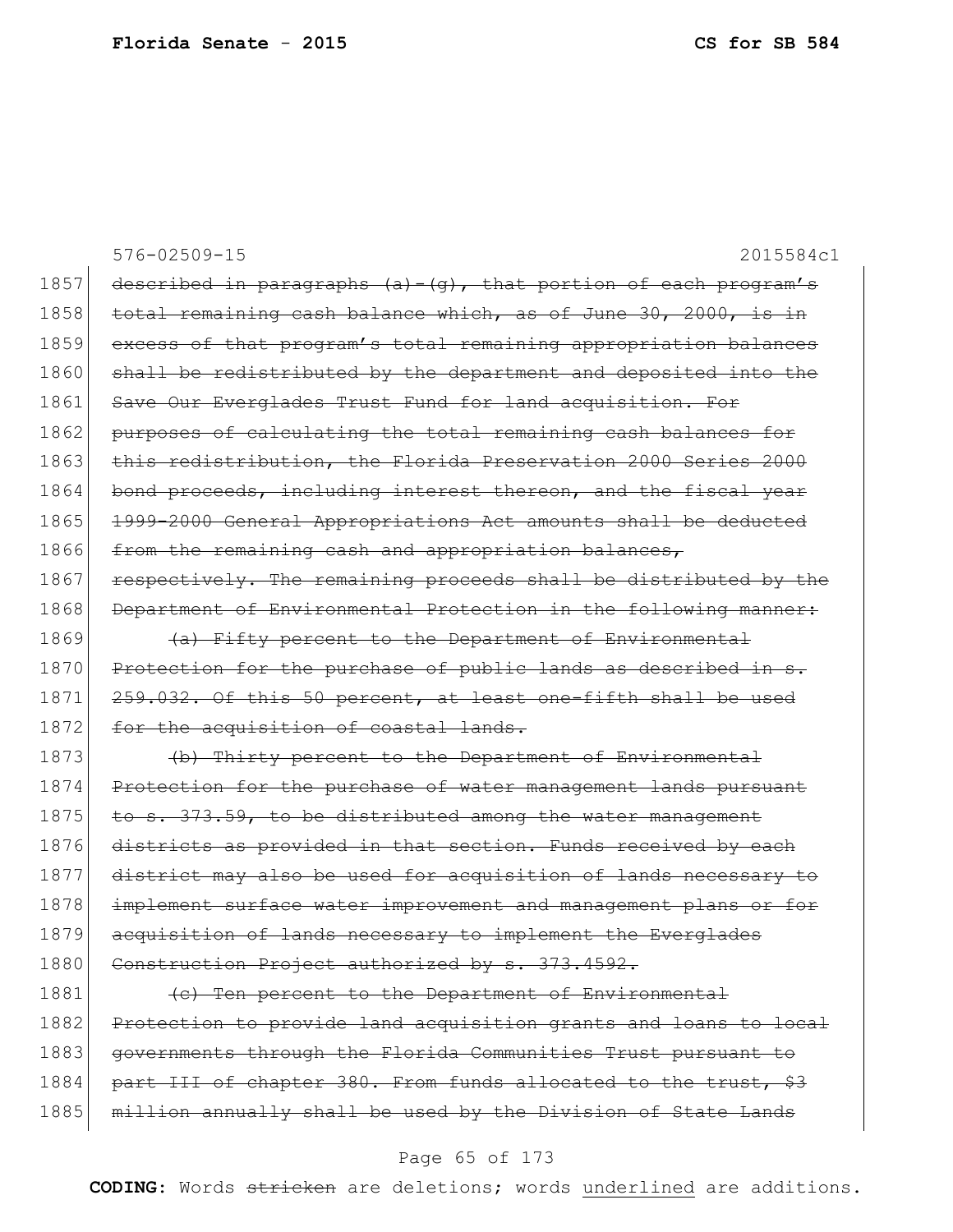|      | $576 - 02509 - 15$<br>2015584c1                                  |
|------|------------------------------------------------------------------|
| 1886 | within the Department of Environmental Protection to implement   |
| 1887 | the Green Swamp Land Protection Initiative specifically for the  |
| 1888 | purchase of conservation easements, as defined in s.             |
| 1889 | 380.0677(3), of lands, or severable interests or rights in       |
| 1890 | lands, in the Green Swamp Area of Critical State Concern. From   |
| 1891 | funds allocated to the trust, \$3 million annually shall be used |
| 1892 | by the Monroe County Comprehensive Plan Land Authority           |
| 1893 | specifically for the purchase of a real property interest in     |
| 1894 | those lands subject to the Rate of Growth Ordinances adopted by  |
| 1895 | local governments in Monroe County or those lands within the     |
| 1896 | boundary of an approved Conservation and Recreation Lands        |
| 1897 | project located within the Florida Keys or Key West Areas of     |
| 1898 | Critical State Concern; however, title to lands acquired within  |
| 1899 | the boundary of an approved Conservation and Recreation Lands    |
| 1900 | project may, in accordance with an approved joint acquisition    |
| 1901 | agreement, vest in the Board of Trustees of the Internal         |
| 1902 | Improvement Trust Fund. Of the remaining funds, one-half shall   |
| 1903 | be matched by local governments on a dollar-for-dollar basis. To |
| 1904 | the extent allowed by federal requirements for the use of bond   |
| 1905 | proceeds, the trust shall expend Preservation 2000 funds to      |
| 1906 | earry out the purposes of part III of chapter 380.               |
| 1907 | (d) Two and nine-tenths percent to the Department of             |
| 1908 | Environmental Protection for the purchase of inholdings and      |
| 1909 | additions to state parks. For the purposes of this paragraph,    |
| 1910 | "state park" means all real property in the state under the      |
| 1911 | jurisdiction of the Division of Recreation and Parks of the      |
| 1912 | department, or which may come under its jurisdiction.            |
| 1913 | (e) Two and nine-tenths percent to the Florida Forest            |
| 1914 | Service of the Department of Agriculture and Consumer Services   |
|      |                                                                  |

# Page 66 of 173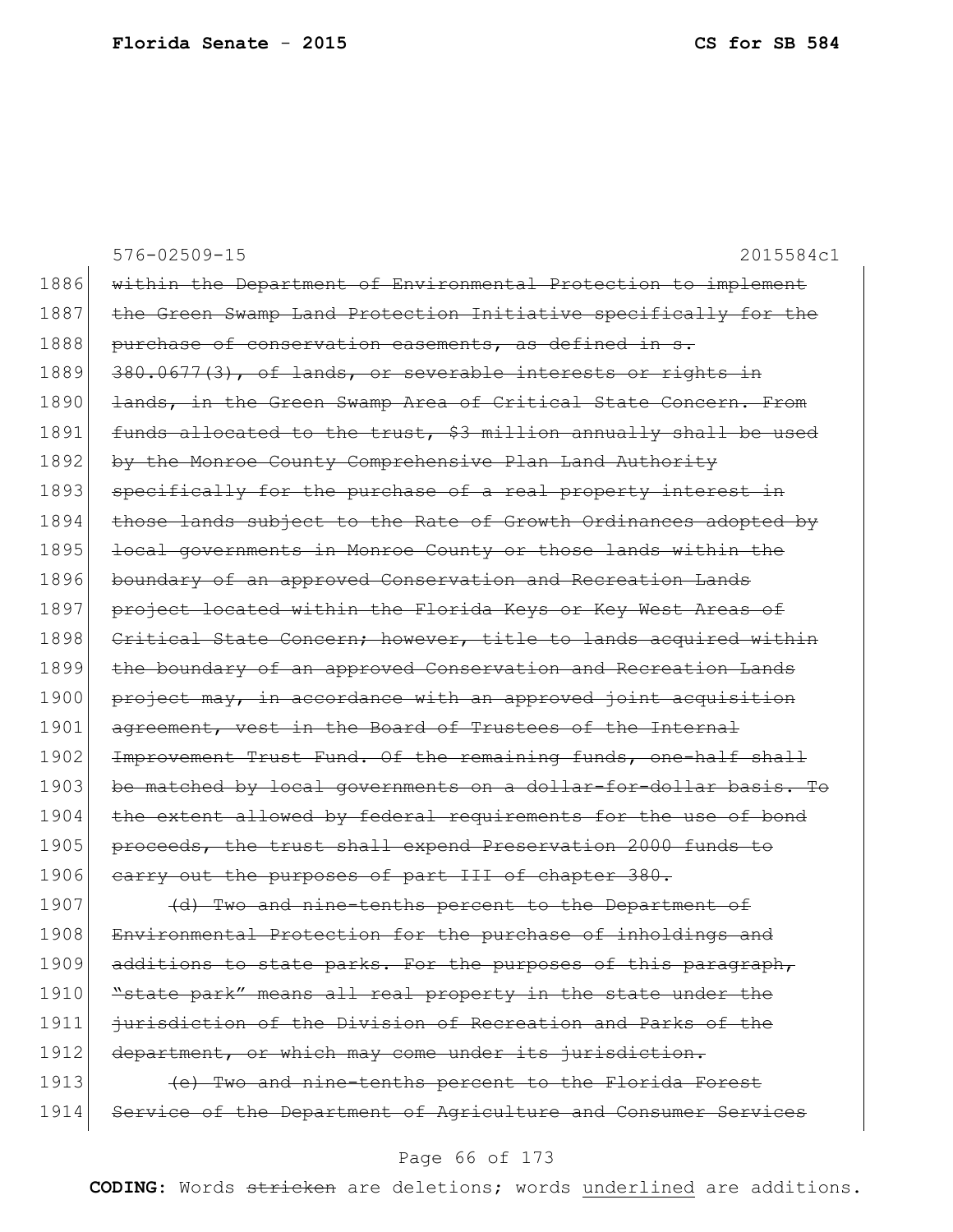576-02509-15 2015584c1 1915 to fund the acquisition of state forest inholdings and additions 1916 pursuant to s. 589.07. 1917  $(f)$  Two and nine-tenths percent to the Fish and Wildlife 1918 Conservation Commission to fund the acquisition of inholdings 1919 and additions to lands managed by the commission which are 1920 | important to the conservation of fish and wildlife. 1921 (g) One and three-tenths percent to the Department of 1922 Environmental Protection for the Florida Greenways and Trails 1923 Program, to acquire greenways and trails or greenways and trails  $1924$  systems pursuant to chapter 260, including, but not limited to, 1925 abandoned railroad rights-of-way and the Florida National Scenic  $1926$  Trail. 1927 1928 Local governments may use federal grants or loans, private 1929 donations, or environmental mitigation funds, including 1930 environmental mitigation funds required pursuant to s. 338.250, 1931 for any part or all of any local match required for the purposes 1932 described in this subsection. Bond proceeds allocated pursuant 1933 to paragraph (c) may be used to purchase lands on the priority 1934 <del>lists developed pursuant to s. 259.035.</del> Title to lands purchased 1935 pursuant to former paragraphs (a), (d), (e), (f), or  $\frac{1}{3}$  (g) of 1936 this subsection, Florida Statutes 2014, shall be vested in the 1937 Board of Trustees of the Internal Improvement Trust Fund. Title 1938 to lands purchased pursuant to former paragraph (c) of this 1939 subsection, Florida Statutes 2014, may be vested in the Board of 1940 Trustees of the Internal Improvement Trust Fund. The board of 1941 trustees shall hold title to land protection agreements and 1942 conservation easements that were  $\frac{1}{2}$  be acquired pursuant to 1943 former s. 380.0677, Florida Statutes 2014, and the Southwest

### Page 67 of 173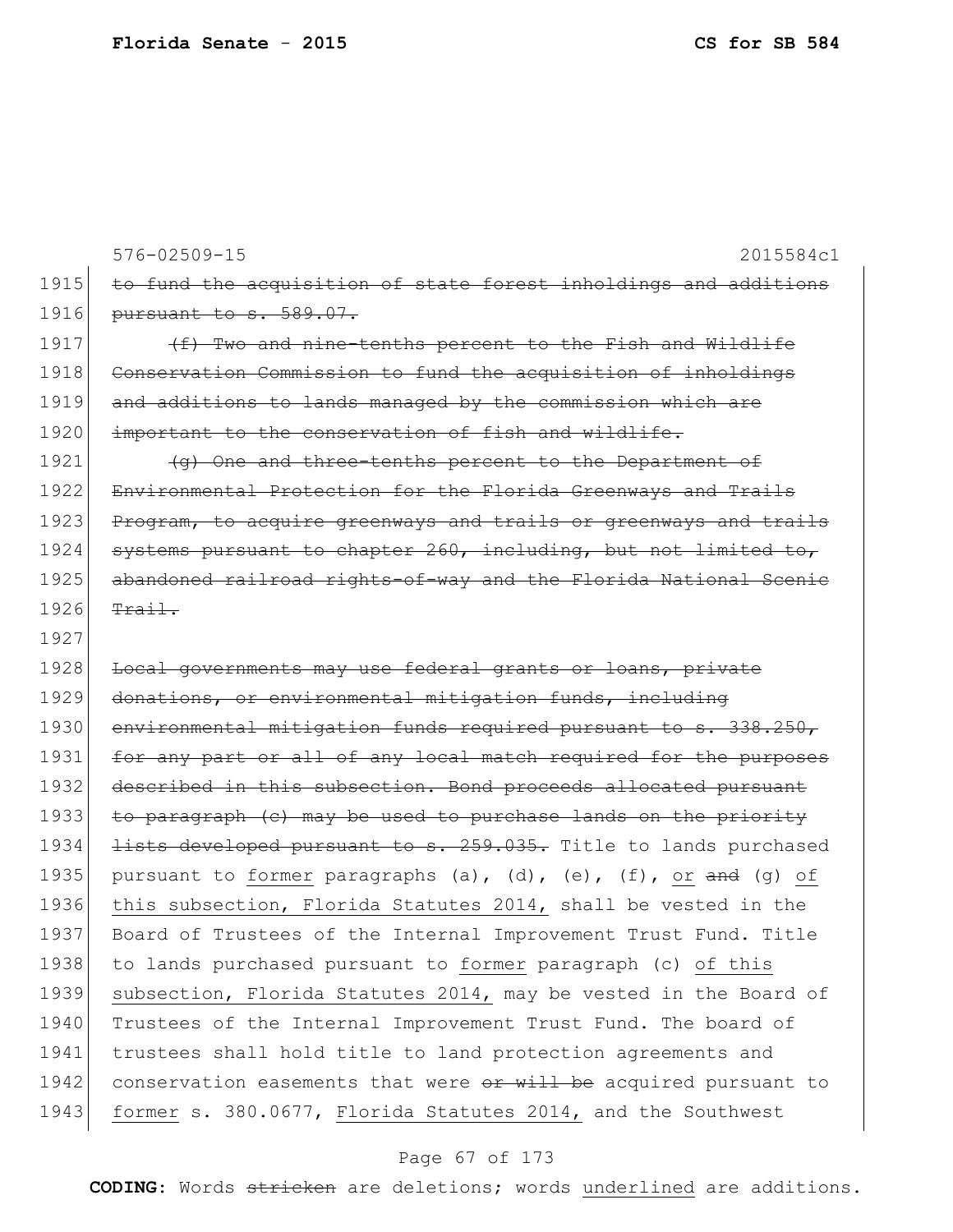576-02509-15 2015584c1 1944 Florida Water Management District and the St. Johns River Water 1945 Management District shall monitor such agreements and easements 1946 within their respective districts until the state assumes this 1947 responsibility. 1948 (4) PROJECT CRITERIA. 1949  $\left( \frac{a}{b} \right)$  Proceeds of bonds issued pursuant to this act and 1950 distributed pursuant to paragraphs (3)(a) and (b) shall be spent 1951 only on projects which meet at least one of the following 1952 criteria, as determined pursuant to paragraphs (b) and  $(e)$ : 1953  $\vert$  1. A significant portion of the land in the project is in 1954 imminent danger of development, in imminent danger of loss of 1955 its significant natural attributes, or in imminent danger of 1956 subdivision which will result in multiple ownership and may make 1957 acquisition of the project more costly or less likely to be 1958 accomplished; 1959 2. Compelling evidence exists that the land is likely to be 1960 developed during the next 12 months, or appraisals made during 1961 the past 5 years indicate an escalation in land value at an 1962 average rate that exceeds the average rate of interest likely to 1963 be paid on the bonds; 1964 3. A significant portion of the land in the project serves 1965 to protect or recharge groundwater and to protect other valuable 1966 natural resources or provide space for natural resource based 1967 recreation; 1968 4. The project can be purchased at 80 percent of appraised 1969 value or less; 1970 5. A significant portion of the land in the project serves 1971 as habitat for endangered, threatened, or rare species or serves

### Page 68 of 173

1972 to protect natural communities which are listed by the Florida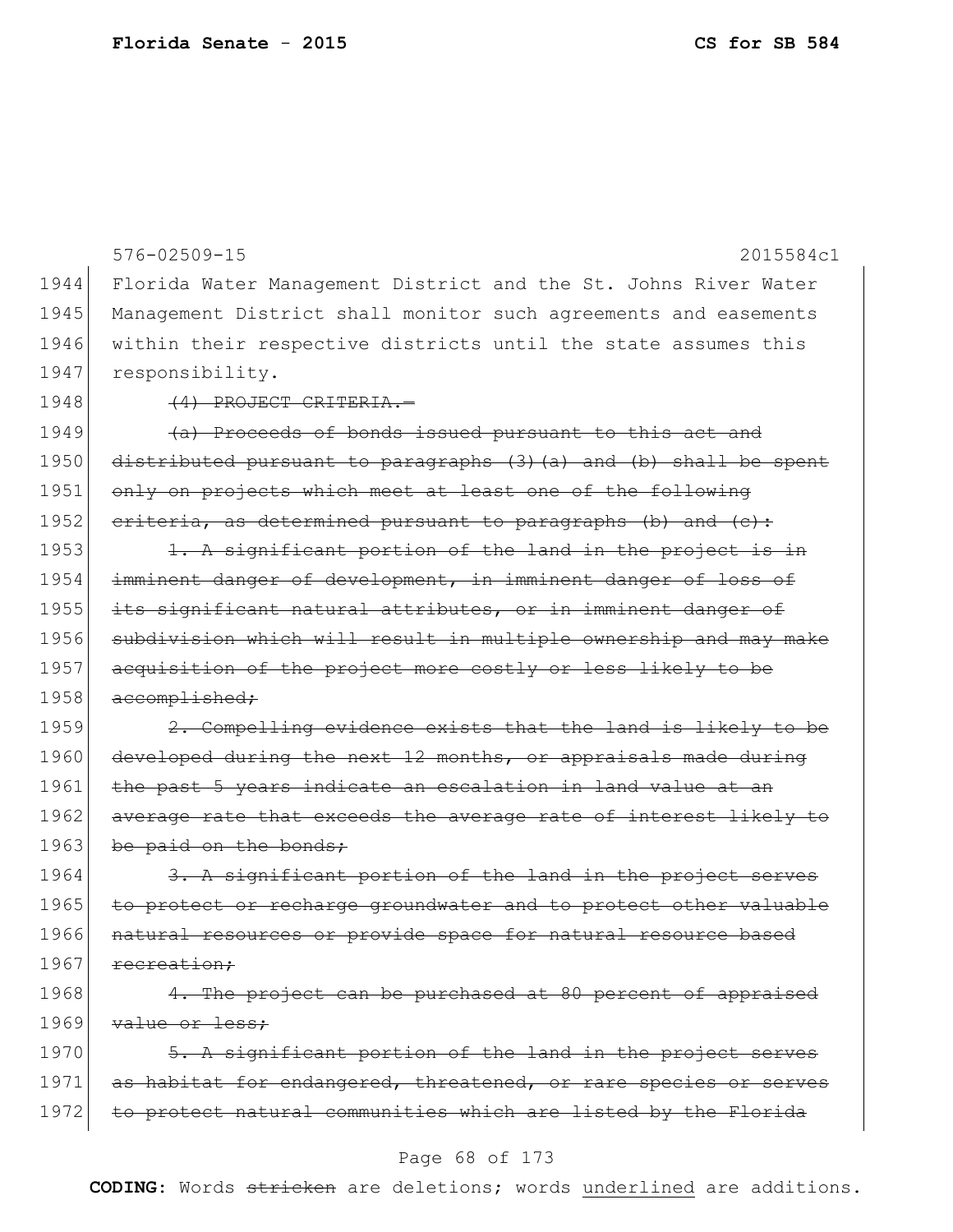576-02509-15 2015584c1 1973 Natural Areas Inventory as critically imperiled, imperiled, or 1974 rare, or as excellent quality occurrences of natural 1975 communities; or 1976 6. A significant portion of the land serves to preserve 1977 important archaeological or historical sites. 1978  $\left| \right|$  (b) Each year that bonds are to be issued pursuant to this 1979 act, the Land Acquisition and Management Advisory Council shall 1980 review that year's approved Conservation and Recreation Lands 1981 priority list and shall, by the first board meeting in February, 1982 present to the Board of Trustees of the Internal Improvement 1983 Trust Fund for approval a listing of projects on the list which 1984 meet one or more of the criteria listed in paragraph (a). The 1985 board may remove projects from the list developed pursuant to 1986 this paragraph, but may not add projects.  $1987$  (c) Each year that bonds are to be issued pursuant to this 1988 act, each water management district governing board shall review 1989 the lands on its current year's Save Our Rivers 5-year plan and 1990 shall, by January 15, adopt a listing of projects from the plan 1991 which meet one or more of the criteria listed in paragraph (a). 1992 (d) In the acquisition of coastal lands pursuant to 1993 paragraph (3)(a), the following additional criteria shall also 1994 be considered:  $1995$  1. The value of acquiring coastal high-hazard parcels, 1996 consistent with hazard mitigation and postdisaster redevelopment 1997 policies, in order to minimize the risk to life and property and 1998 to reduce the need for future disaster assistance. 1999 2. The value of acquiring beachfront parcels, irrespective 2000 of size, to provide public access and recreational opportunities 2001 in highly developed urban areas.

### Page 69 of 173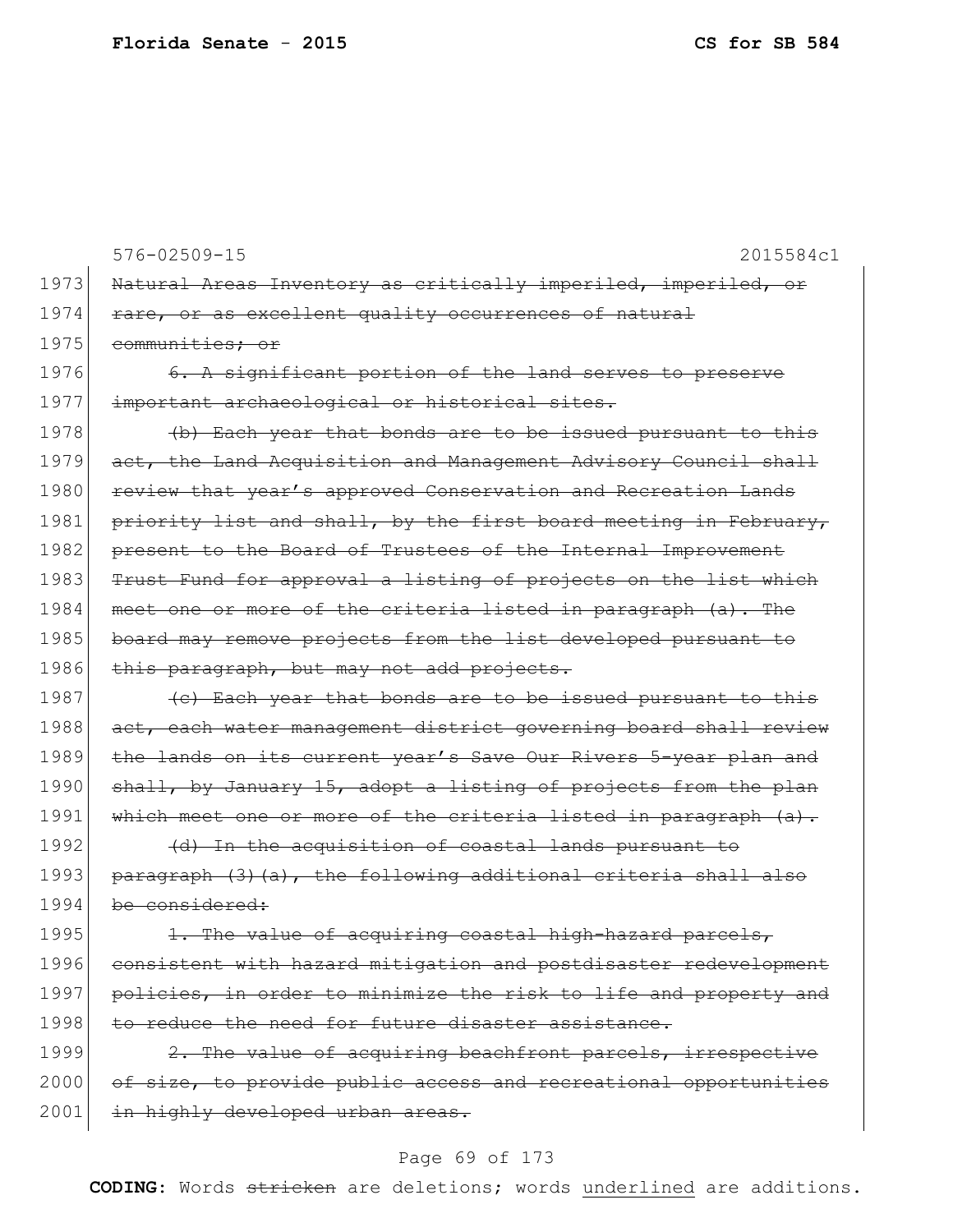576-02509-15 2015584c1  $2002$  3. The value of acquiring identified parcels the 2003 development of which would adversely affect coastal resources. 2004 2005 When a nonprofit environmental organization which is tax-exempt 2006 pursuant to s.  $501(c)$  (3) of the United States Internal Revenue 2007 Code sells land to the state, such land at the time of such sale 2008 shall be deemed to meet one or more of the criteria listed in 2009 paragraph (a) if such land meets one or more of the criteria at 2010 the time the organization purchases it. Listings of projects 2011 compiled pursuant to paragraphs (b) and (c) may be revised to 2012 include projects on the Conservation and Recreation Lands 2013 priority list or in a water management district's 5-year plan 2014 which come under the criteria in paragraph (a) after the dates 2015 specified in paragraph (b) or paragraph (c). The requirement of  $2016$  paragraph  $(3)$   $(a)$  regarding coastal lands is met as long as an 2017 average of one-fifth of the cumulative proceeds allocated 2018 through fiscal year 1999-2000 pursuant to that paragraph is used 2019 to purchase coastal lands. 2020 **(e)** The Legislature finds that the Florida Preservation 2021 2000 Program has provided financial resources that have enabled 2022 the acquisition of significant amounts of land for public 2023 ownership in the first 7 years of the program's existence. In 2024 the remaining years of the Florida Preservation 2000 Program, 2025 agencies that receive funds are encouraged to better coordinate  $2026$  their expenditures so that future acquisitions, when combined 2027 with previous acquisitions, will form more complete patterns of 2028 protection for natural areas and functioning ecosystems to 2029 better accomplish the intent of paragraph  $(2)$   $(c)$ . 2030  $(f)$  The Legislature intends that, in the remaining years of

### Page 70 of 173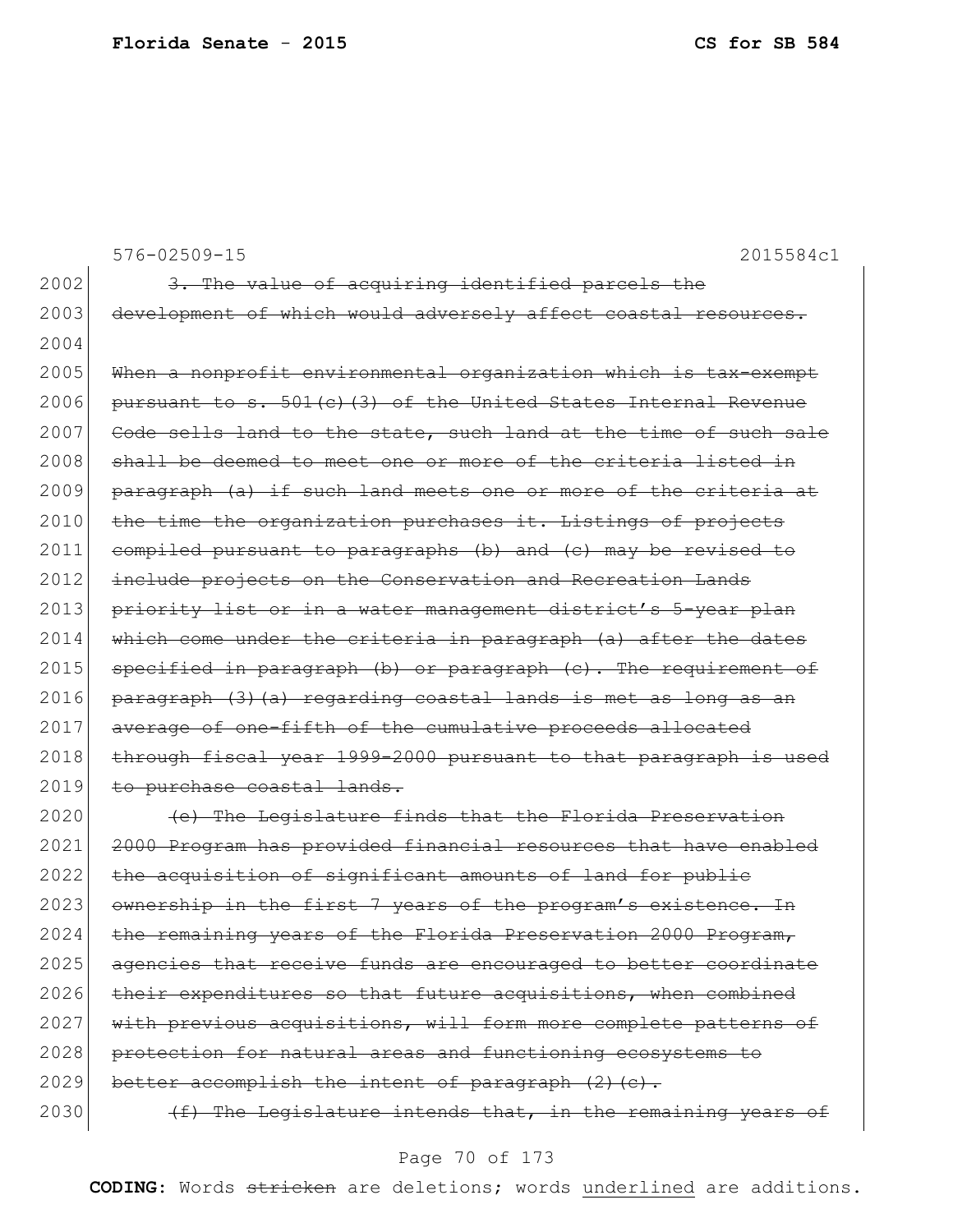576-02509-15 2015584c1 2031 the Florida Preservation 2000 Program, emphasis be given to the 2032 completion of projects in which one or more parcels have already 2033 been acquired and to the acquisition of lands containing 2034 ecological resources which are either not represented or 2035 underrepresented on lands currently in public ownership. The 2036 Legislature also intends that future acquisitions under the 2037 Florida Preservation 2000 Program be limited to projects on the 2038 current project lists, or any additions to the list as 2039 determined and prioritized by the study, or those projects that  $2040$  can reasonably be expected to be acquired by the end of the 2041 Florida Preservation 2000 Program. 2042 (4) FLORIDA FOREST SERVICE FUND USE.  $\left(-\frac{5}{7}\right)$  Any funds received 2043 by the Florida Forest Service from the Preservation 2000 Trust  $2044$  Fund pursuant to paragraph (3)(e) shall be used only to pay the 2045 cost of the acquisition of lands in furtherance of outdoor 2046 recreation and natural resources conservation in this state. The 2047 administration and use of any funds received by the Florida 2048 Forest Service from the Preservation 2000 Trust Fund will be 2049 subject to such terms and conditions imposed thereon by the 2050 agency of the state responsible for the issuance of the revenue 2051 bonds, the proceeds of which are deposited in the Preservation 2052 2000 Trust Fund, including restrictions imposed to ensure that 2053 the interest on any such revenue bonds issued by the state as 2054 tax-exempt revenue bonds will not be included in the gross 2055 income of the holders of such bonds for federal income tax 2056 purposes. All deeds or leases with respect to any real property 2057 acquired with Preservation 2000 funds must received by the 2058 Florida Forest Service from the Preservation 2000 Trust Fund

2059 shall contain sufficient such covenants and restrictions as are

#### Page 71 of 173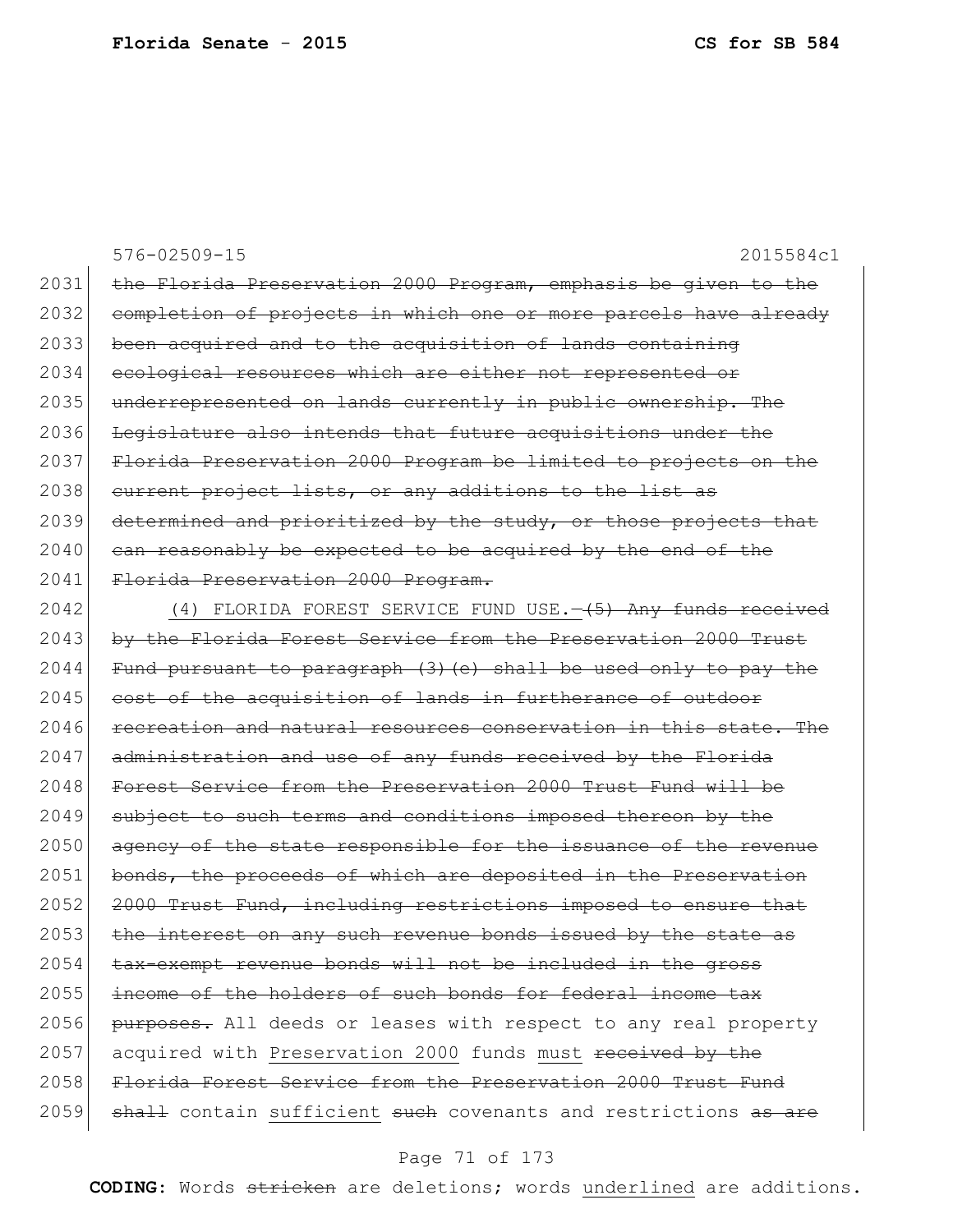|      | $576 - 02509 - 15$<br>2015584c1                                                                                                                                                                                                                                                                                       |
|------|-----------------------------------------------------------------------------------------------------------------------------------------------------------------------------------------------------------------------------------------------------------------------------------------------------------------------|
| 2060 | sufficient to ensure that the use of such real property at all                                                                                                                                                                                                                                                        |
| 2061 | times complies with s. 375.051 and s. 9, Art. XII of the 1968                                                                                                                                                                                                                                                         |
| 2062 | Constitution of Florida <sub>r</sub> and shall contain reverter clauses                                                                                                                                                                                                                                               |
| 2063 | providing for the reversion of title to such property to the                                                                                                                                                                                                                                                          |
| 2064 | Board of Trustees of the Internal Improvement Trust Fund or, in                                                                                                                                                                                                                                                       |
| 2065 | the case of a lease of such property, providing for termination                                                                                                                                                                                                                                                       |
| 2066 | of the lease upon a failure to use the property conveyed thereby                                                                                                                                                                                                                                                      |
| 2067 | for such purposes.                                                                                                                                                                                                                                                                                                    |
| 2068 | $(5)$ $(6)$ DISPOSITION OF LANDS. -                                                                                                                                                                                                                                                                                   |
| 2069 | (a) Any lands acquired pursuant to former paragraphs                                                                                                                                                                                                                                                                  |
| 2070 | paragraph (3)(a), paragraph (3)(c), paragraph (3)(d), paragraph                                                                                                                                                                                                                                                       |
| 2071 | (3)(e), $\frac{1}{2}$ $\frac{1}{2}$ $\frac{1}{2}$ $\frac{1}{2}$ $\frac{1}{2}$ $\frac{1}{2}$ $\frac{1}{2}$ $\frac{1}{2}$ $\frac{1}{2}$ $\frac{1}{2}$ $\frac{1}{2}$ $\frac{1}{2}$ $\frac{1}{2}$ $\frac{1}{2}$ $\frac{1}{2}$ $\frac{1}{2}$ $\frac{1}{2}$ $\frac{1}{2}$ $\frac{1}{2}$ $\frac{1}{2}$ $\frac{1}{2}$ $\frac$ |
| 2072 | Florida Statutes 2014, if title to such lands is vested in the                                                                                                                                                                                                                                                        |
| 2073 | Board of Trustees of the Internal Improvement Trust Fund, may be                                                                                                                                                                                                                                                      |
| 2074 | disposed of by the Board of Trustees of the Internal Improvement                                                                                                                                                                                                                                                      |
| 2075 | Trust Fund in accordance with the provisions and procedures set                                                                                                                                                                                                                                                       |
| 2076 | forth in s. 253.034(6), and lands acquired pursuant to former                                                                                                                                                                                                                                                         |
| 2077 | paragraph (3) (b) of this section, Florida Statutes 2014, may be                                                                                                                                                                                                                                                      |
| 2078 | disposed of by the owning water management district in                                                                                                                                                                                                                                                                |
| 2079 | accordance with the procedures and provisions set forth in ss.                                                                                                                                                                                                                                                        |
| 2080 | 373.056 and 373.089 provided such disposition also shall satisfy                                                                                                                                                                                                                                                      |
| 2081 | the requirements of paragraphs (b) and (c).                                                                                                                                                                                                                                                                           |
| 2082 | (b) Before land acquired with Preservation 2000 funds may                                                                                                                                                                                                                                                             |
| 2083 | be surplused as required by s. 253.034(6) $\tau$ or determined to be                                                                                                                                                                                                                                                  |

2084 no longer required for its purposes under s. 373.056(4), as 2085 whichever may be applicable, there shall first be a 2086 determination by the Board of Trustees of the Internal Improvement Trust Fund, or, in the case of water management 2088 district lands, by the owning water management district, that

# Page 72 of 173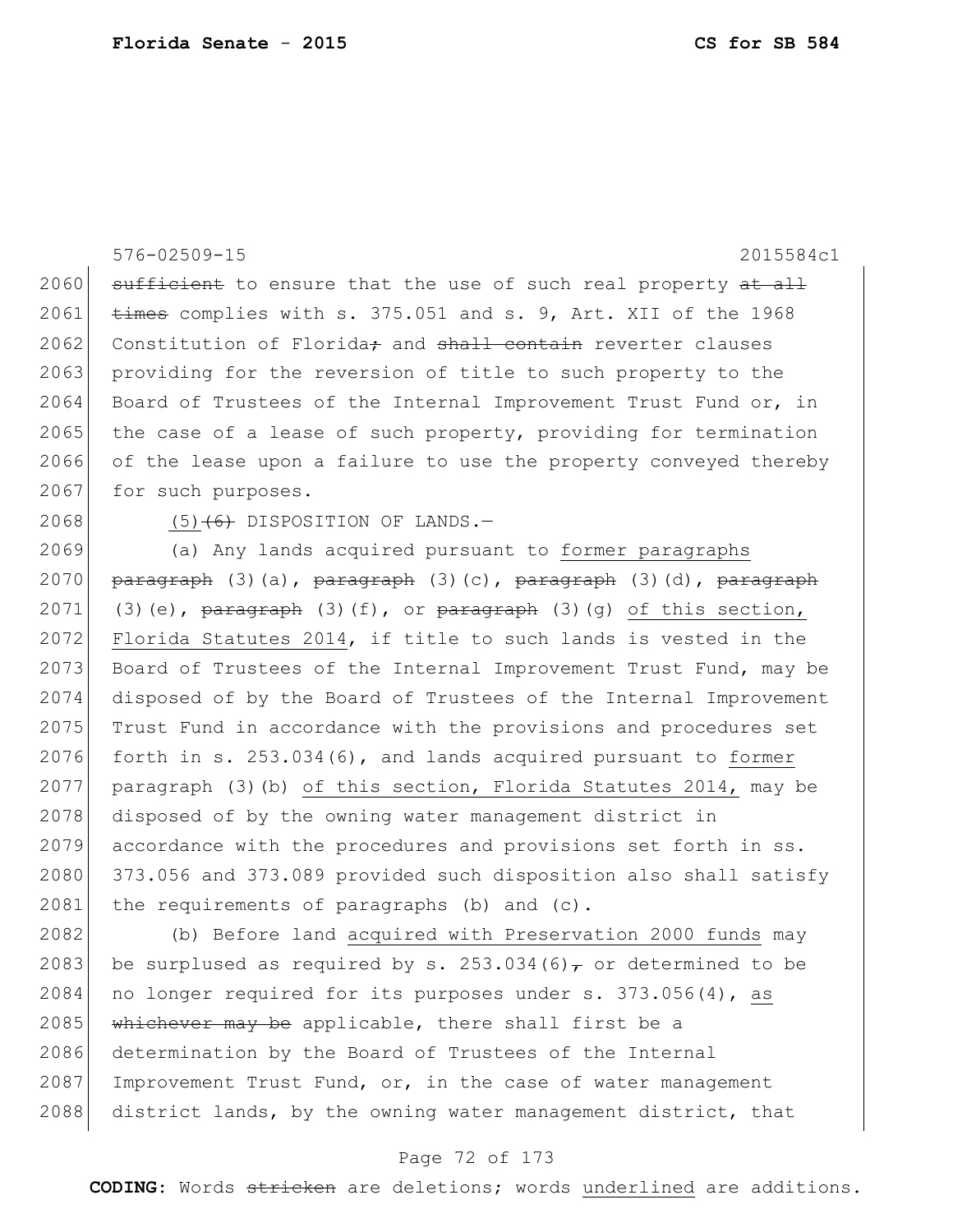|      | 576-02509-15<br>2015584c1                                        |
|------|------------------------------------------------------------------|
| 2089 | such land no longer needs to be preserved in furtherance of the  |
| 2090 | intent of the Florida Preservation 2000 Act. Any lands eligible  |
| 2091 | to be disposed of under this procedure also may be used to       |
| 2092 | acquire other lands through an exchange of lands if, provided    |
| 2093 | such lands obtained in an exchange are described in the same     |
| 2094 | paragraph of former subsection (3) of this section, Florida      |
| 2095 | Statutes 2014, as the lands disposed.                            |
| 2096 | (c) Notwithstanding paragraphs $(a)$ and $(b)$ , no such         |
| 2097 | disposition of land shall be made if such disposition would have |
| 2098 | the effect of causing all or any portion of the interest on any  |
| 2099 | revenue bonds issued to fund the Florida Preservation 2000 Act   |
| 2100 | to lose their exclusion from gross income for purposes of        |
| 2101 | federal income taxation. Any Revenue derived from the disposal   |
| 2102 | of such lands acquired with Preservation 2000 funds may not be   |
| 2103 | used for any purpose except for deposit into the Florida         |
| 2104 | Preservation 2000 Trust Fund, or the Florida Forever Trust Fund  |
| 2105 | within the Department of Environmental Protection, for recredit  |
| 2106 | to the share held under former subsection (3) of this section,   |
| 2107 | Florida Statutes 2014, in which such disposed land is described. |
| 2108 | $(6)$ $(7)$ ALTERNATE USES OF ACQUIRED LANDS. -                  |
| 2109 | (a) The Board of Trustees of the Internal Improvement Trust      |
| 2110 | Fund, or, in the case of water management district lands, the    |
| 2111 | owning water management district, may authorize the granting of  |
| 2112 | a lease, easement, or license for the use of any lands acquired  |
| 2113 | pursuant to former subsection (3) of this section, Florida       |
| 2114 | Statutes 2014, for any governmental use permitted by s. 17, Art. |
| 2115 | IX of the State Constitution of 1885, as adopted by s. $9(a)$ ,  |
| 2116 | Art. XII of the State Constitution, and any other incidental     |
| 2117 | public or private use that is determined by the board or the     |

# Page 73 of 173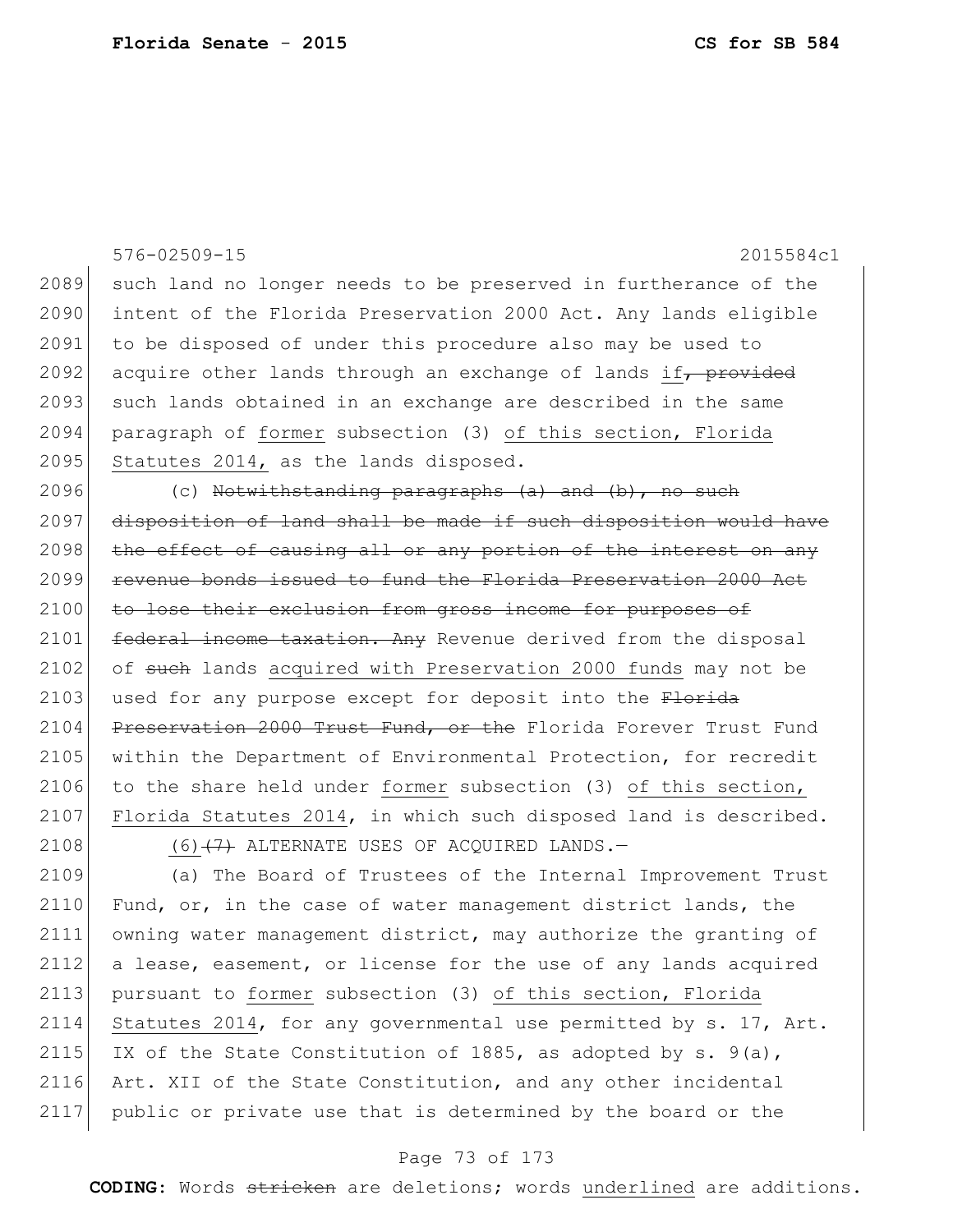576-02509-15 2015584c1 2118 owning water management district to be compatible with the 2119 purposes for which such lands were acquired. 2120 (b) Any existing lease, easement, or license acquired for 2121 incidental public or private use on, under, or across any lands 2122 acquired pursuant to former subsection (3) of this section, 2123 Florida Statutes 2014, shall be presumed not to be incompatible 2124 with the purposes for which such lands were acquired. 2125  $\vert$  (c) Notwithstanding the provisions of paragraph (a), no 2126 such lease, easement, or license shall be entered into by the 2127 Department of Environmental Protection or other appropriate 2128 state agency if the granting of such lease, easement, or license 2129 would adversely affect the exclusion of the interest on any 2130 revenue bonds issued to fund the acquisition of the affected 2131 <del>lands from gross income for federal income tax purposes, as</del> 2132 described in s. 375.045(4). 2133 (7) ALTERNATIVES TO FEE SIMPLE ACQUISITION. -  $(8)$ 

2134 (a) The Legislature finds that, with the increasing 2135 pressures on the natural areas of this state, the state must 2136 develop creative techniques to maximize the use of acquisition 2137 and management moneys. The Legislature also finds that the 2138 state's environmental land-buying agencies should be encouraged 2139 to augment their traditional, fee simple acquisition programs 2140 with the use of alternatives to fee simple acquisition 2141 techniques. The Legislature also finds that using alternatives 2142 to fee simple acquisition by public land-buying agencies will 2143 achieve the following public policy goals:

2144 1. Allow more lands to be brought under public protection 2145 for preservation, conservation, and recreational purposes at 2146 less expense using public funds.

# Page 74 of 173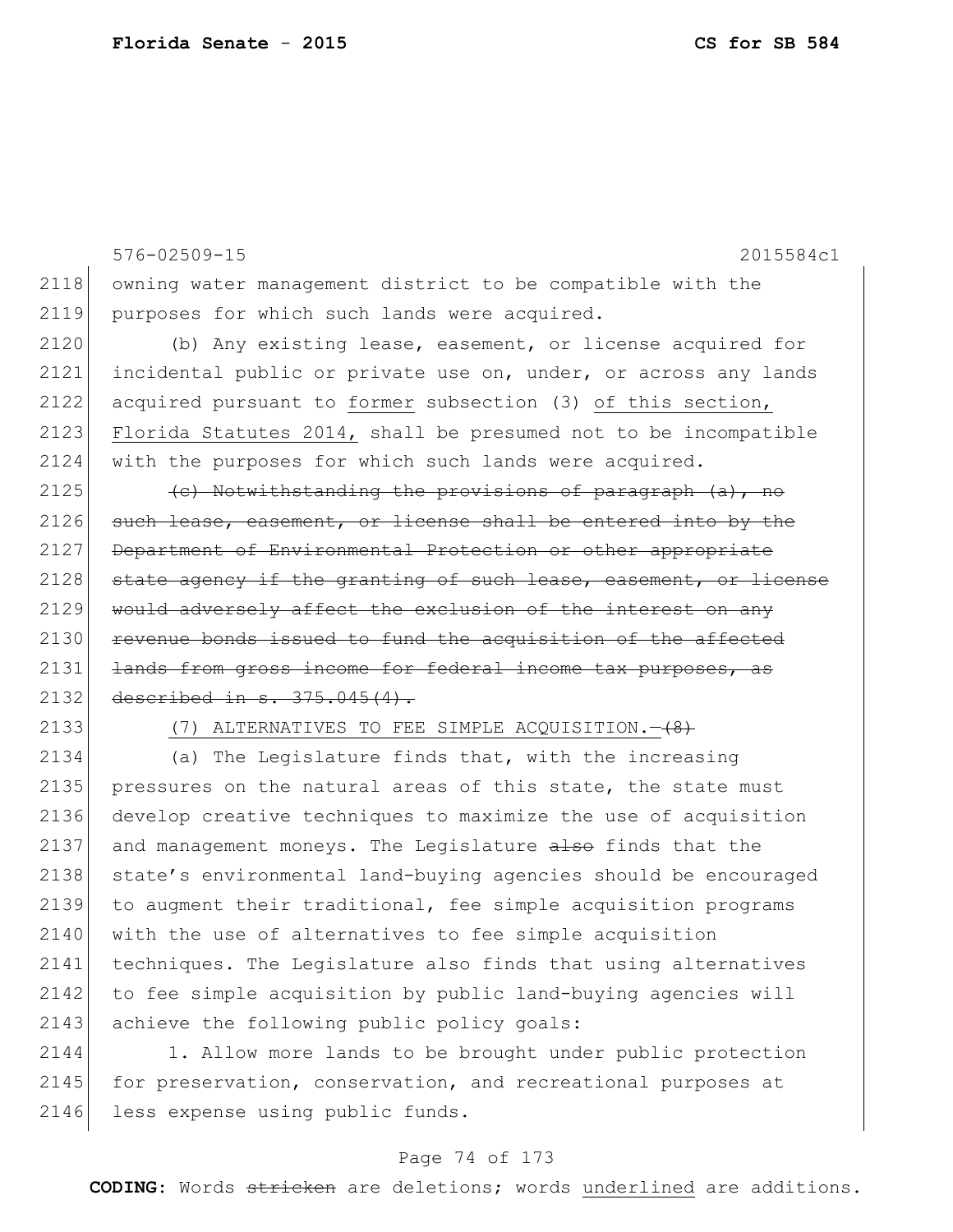576-02509-15 2015584c1 2147 2. Retain, on local government tax rolls, some portion of 2148 or interest in lands that  $\frac{1}{2}$  which are under public protection. 2149 3. Reduce long-term management costs by allowing private 2150 property owners to continue acting as stewards of the land, as 2151 where appropriate. 2152 2153 Therefore, it is the intent of the Legislature that public land-2154 buying agencies develop programs to pursue alternatives to fee 2155 simple acquisition and to educate private landowners about such 2156 alternatives and the benefits of such alternatives. It also is 2157 the intent of the Legislature that the department and the water 2158 management districts spend a portion of their shares of 2159 Preservation 2000 bond proceeds to purchase eligible properties 2160 using alternatives to fee simple acquisition. Finally, it is the 2161 intent of the Legislature that public agencies acquire lands in 2162 fee simple for public access and recreational activities. Lands 2163 protected using alternatives to fee simple acquisition  $2164$  techniques may shall not be accessible to the public unless such 2165 access is negotiated with and agreed to by the private 2166 landowners who retain interests in such lands. 2167 (b) The Land Acquisition Advisory Council and the water 2168 management districts shall identify, within their 1997 2169 acquisition plans, those projects that which require a full fee 2170 simple interest to achieve the public policy goals, along with 2171 the reasons why full title is determined to be necessary. The 2172 council and the water management districts may use alternatives 2173 to fee simple acquisition to bring the remaining projects in 2174 their acquisition plans under public protection. For the 2175 purposes of this subsection, the term "alternatives to fee

#### Page 75 of 173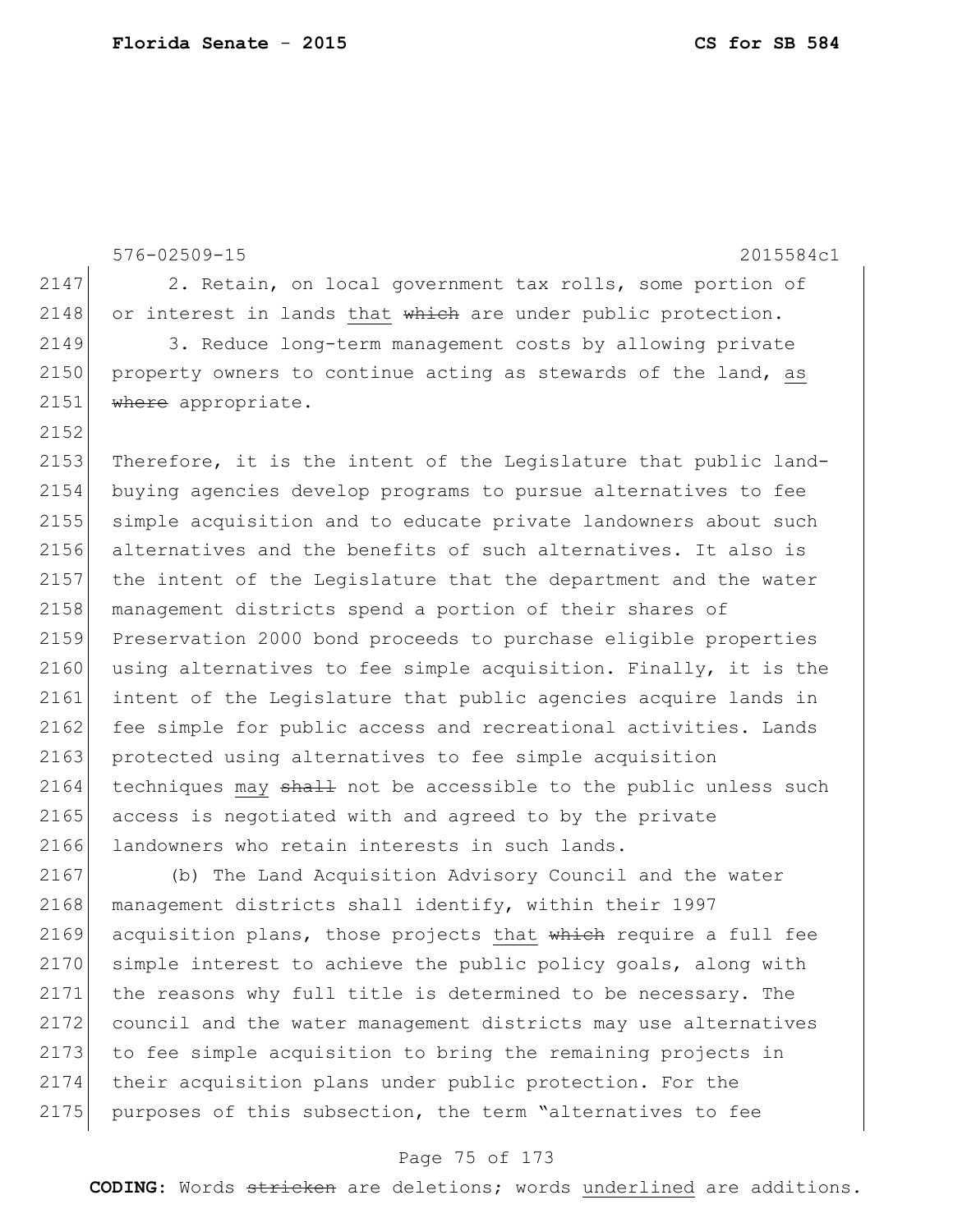576-02509-15 2015584c1 2176 simple acquisition" includes the, but is not limited to: 2177 purchase of development rights; conservation easements; flowage 2178 easements; the purchase of timber rights, mineral rights, or 2179 hunting rights; the purchase of agricultural interests or 2180 silvicultural interests; land protection agreements; fee simple 2181 acquisitions with reservations; or any other acquisition 2182 technique that  $whieh$  achieves the public policy goals identified 2183  $\rightarrow$  1isted in paragraph (a). It is presumed that a private landowner 2184 retains the full range of uses for all the rights or interests 2185 in the landowner's land which are not specifically acquired by 2186 the public agency. Life estates and fee simple acquisitions with 2187 leaseback provisions do  $shath$  not qualify as an alternative to 2188 fee simple acquisition under this subsection, although the 2189 department and the districts are encouraged to use such 2190 techniques if where appropriate.

2191 (c) The department and each water management district shall 2192 implement initiatives to use alternatives to fee simple 2193 acquisition and to educate private landowners about such 2194 alternatives. These initiatives must shall include at least two 2195 acquisitions a year by the department and each water management 2196 district utilizing alternatives to fee simple.

2197 (d) The Legislature finds that the lack of direct sales 2198 comparison information has served as an impediment to successful 2199 implementation of alternatives to fee simple acquisition. It is 2200 the intent of the Legislature that, in the absence of direct 2201 comparable sales information, appraisals of alternatives to fee 2202 simple acquisitions be based on the difference between the full 2203 fee simple valuation and the value of the interests remaining 2204 with the seller after acquisition.

# Page 76 of 173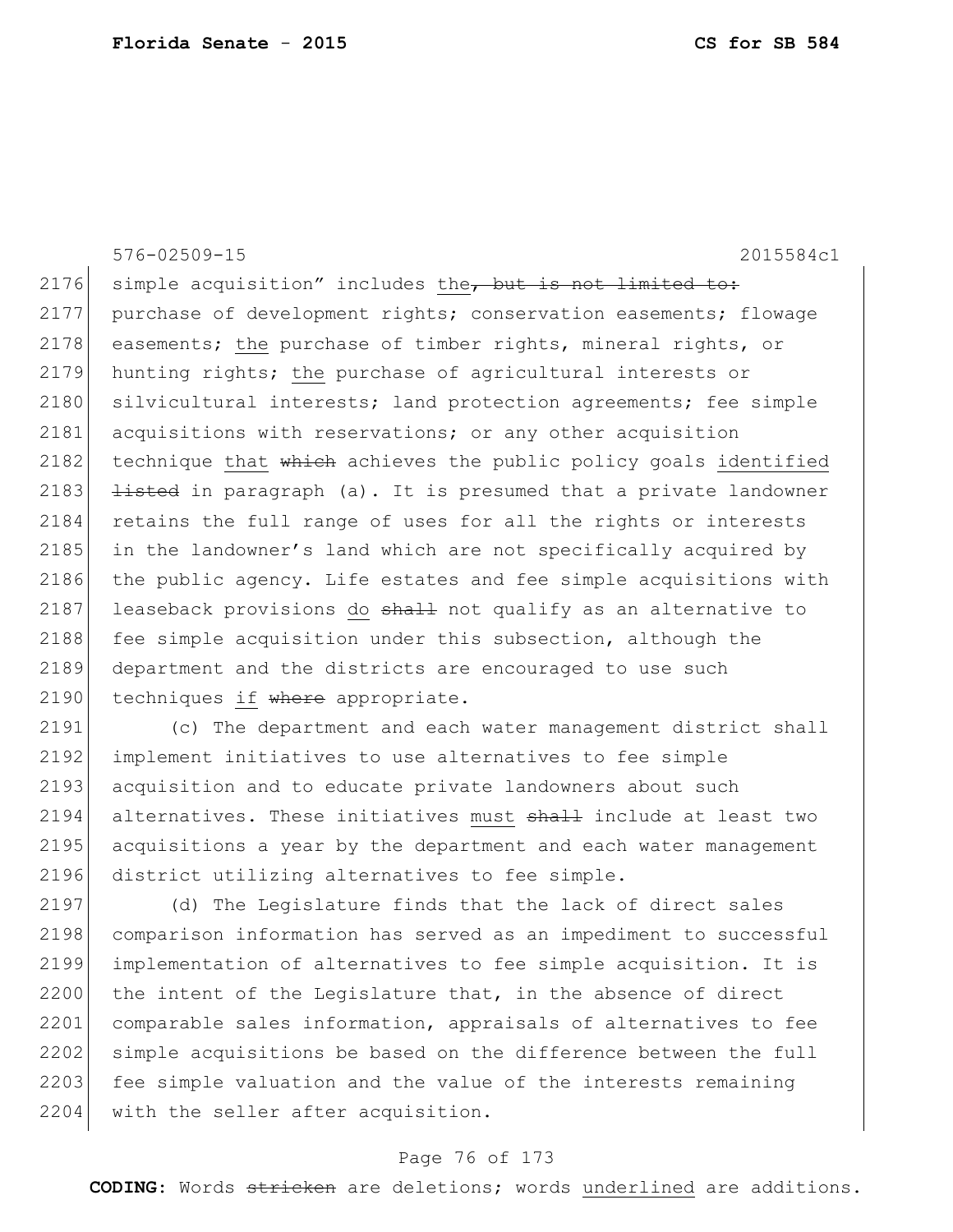576-02509-15 2015584c1 2205 (e) The public agency that  $whieh$  has been assigned 2206 management responsibility shall inspect and monitor any less- $2207$  than-fee-simple interest according to the terms of the purchase 2208 agreement relating to such interest. 2209 (f) The department and the water management districts may 2210 enter into joint acquisition agreements to jointly fund the 2211 purchase of lands using alternatives to fee simple techniques. 2212 (8) PUBLIC RECREATIONAL USE.—An agency or water management 2213 district that acquired lands using Preservation 2000 funds 2214 distributed pursuant to former subsection (3) of this section, 2215 Florida Statutes 2014, shall manage such lands to make them 2216 available for public recreational use if the recreational use 2217 does not interfere with the protection of natural resource 2218 values. The agency or district may enter into an agreement with 2219 the department or another appropriate state agency to transfer 2220 management authority or lease to such agencies lands purchased 2221 with Preservation 2000 funds for the purpose of managing the 2222 lands to make them available for public recreational use. The 2223 water management districts and the department shall take action 2224 to control the growth of nonnative invasive plant species on 2225 lands they manage which were purchased with Preservation 2000 2226 funds. 2227 Section 26. Section 259.105, Florida Statutes, is amended 2228 to read:  $2229$  259.105 The Florida Forever Act.  $-$ 2230 (1) This section may be cited as the "Florida Forever Act." 2231 (2)(a) The Legislature finds and declares that: 2232 1. Land acquisition programs have provided tremendous 2233 financial resources for purchasing environmentally significant

# Page 77 of 173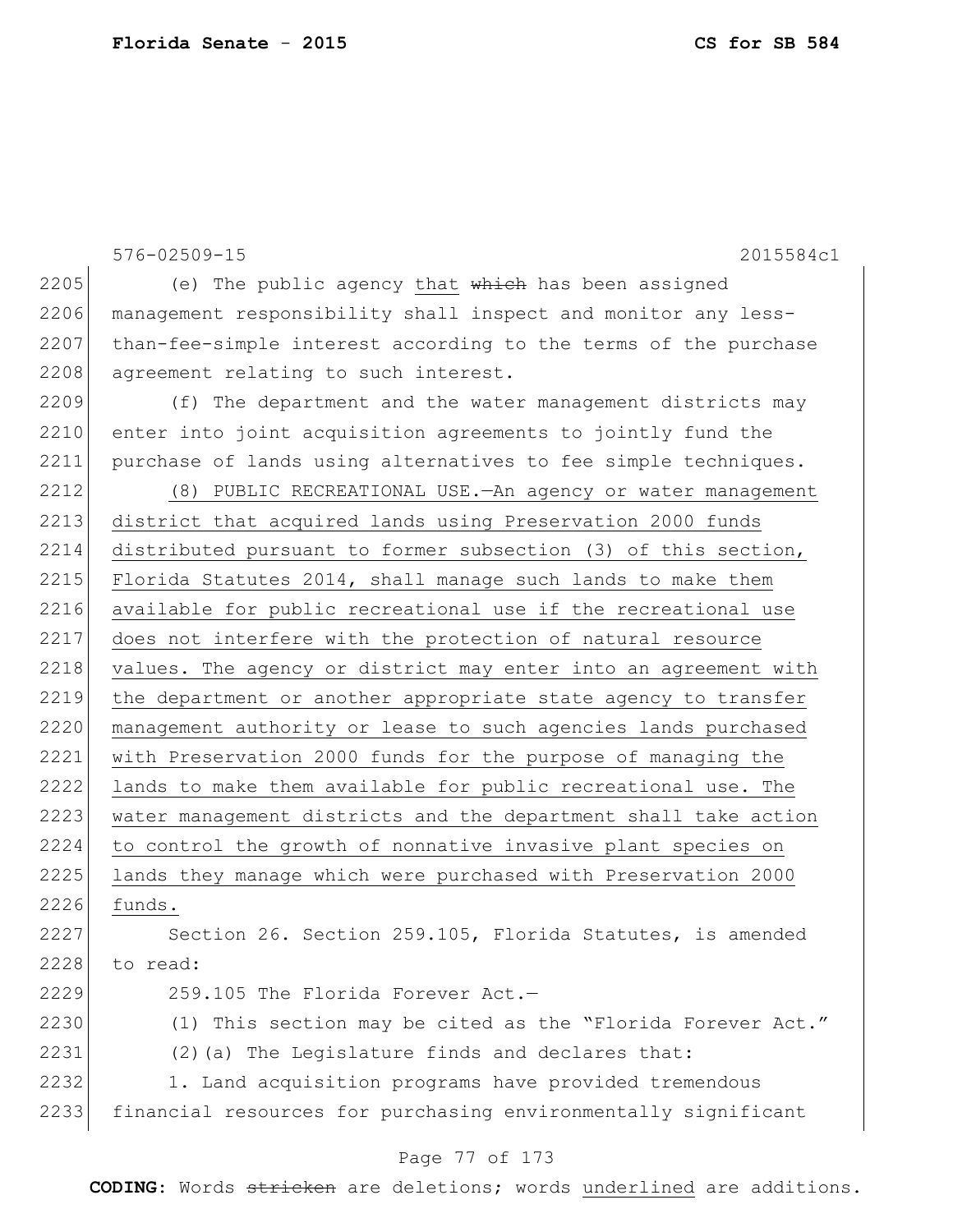576-02509-15 2015584c1 2234 lands to protect those lands from imminent development or 2235 alteration, thereby ensuring present and future generations' 2236 access to important waterways, open spaces, and recreation and 2237 conservation lands. 2238 2. The continued alteration and development of Florida's 2239 natural and rural areas to accommodate the state's growing 2240 population have contributed to the degradation of water 2241 resources, the fragmentation and destruction of wildlife 2242 habitats, the loss of outdoor recreation space, and the 2243 diminishment of wetlands, forests, working landscapes, and 2244 coastal open space. 2245 3. The potential development of Florida's remaining natural 2246 areas and escalation of land values require government efforts 2247 to restore, bring under public protection, or acquire lands and 2248 water areas to preserve the state's essential ecological

2249 functions and invaluable quality of life. 2250 4. It is essential to protect the state's ecosystems by

2251 promoting a more efficient use of land, to ensure opportunities 2252 for viable agricultural activities on working lands, and to 2253 promote vital rural and urban communities that support and 2254 produce development patterns consistent with natural resource 2255 protection.

2256 5. Florida's groundwater, surface waters, and springs are 2257 under tremendous pressure due to population growth and economic 2258 expansion and require special protection and restoration 2259 efforts, including the protection of uplands and springsheds 2260 that provide vital recharge to aquifer systems and are critical 2261 to the protection of water quality and water quantity of the 2262 aquifers and springs. To ensure that sufficient quantities of

# Page 78 of 173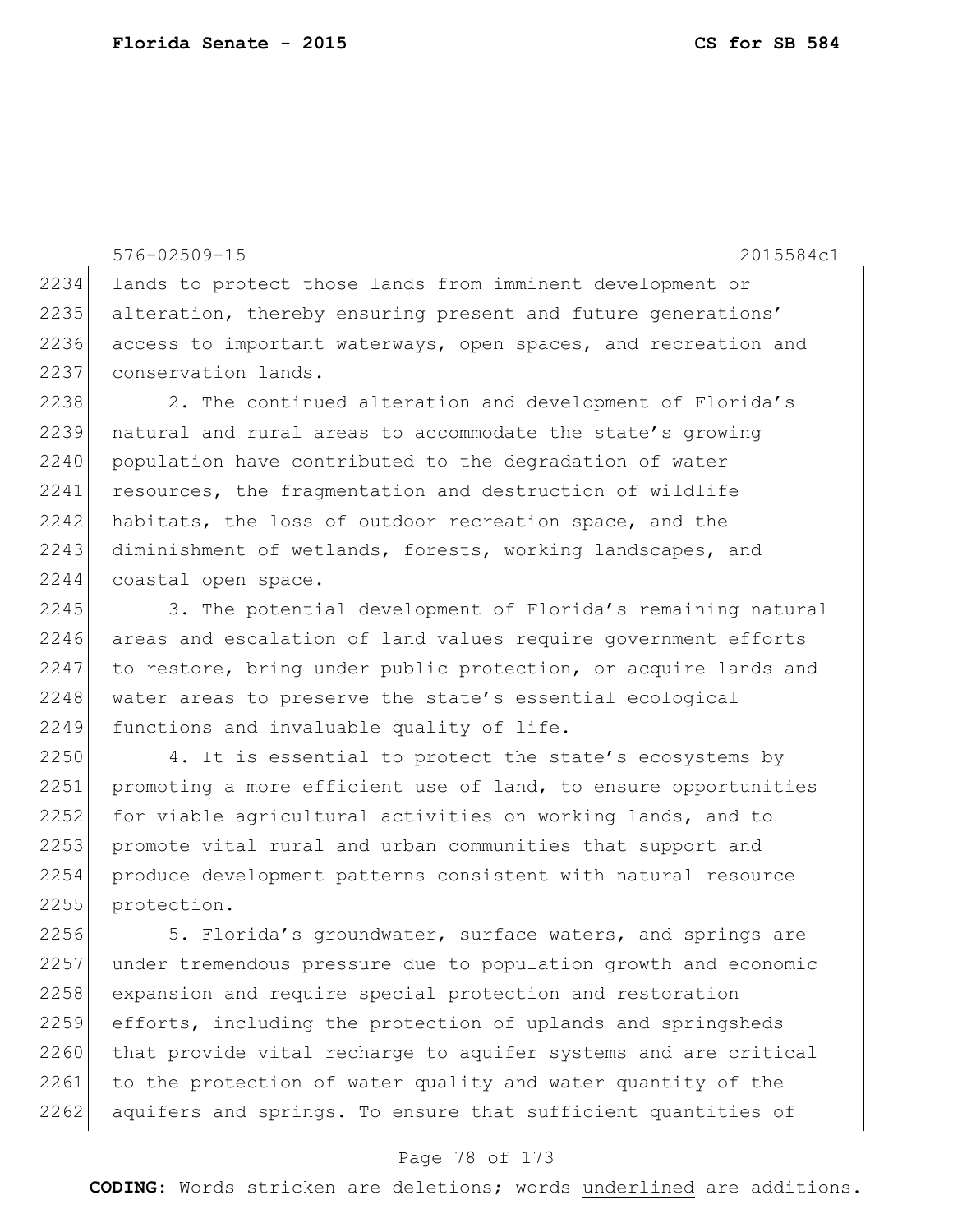576-02509-15 2015584c1 2263 water are available to meet the current and future needs of the 2264 natural systems and citizens of the state, and assist in 2265 achieving the planning goals of the department and the water 2266 management districts, water resource development projects on 2267 public lands, where compatible with the resource values of and 2268 management objectives for the lands, are appropriate. 2269 6. The needs of urban, suburban, and small communities in  $2270$  Florida for high-quality outdoor recreational opportunities, 2271 greenways, trails, and open space have not been fully met by 2272 previous acquisition programs. Through such programs as the

2273 Florida Communities Trust and the Florida Recreation Development 2274 Assistance Program, the state shall place additional emphasis on 2275 acquiring, protecting, preserving, and restoring open space, 2276 ecological greenways, and recreation properties within urban, 2277 suburban, and rural areas where pristine natural communities or 2278 water bodies no longer exist because of the proximity of 2279 developed property.

2280 7. Many of Florida's unique ecosystems, such as the Florida 2281 Everglades, are facing ecological collapse due to Florida's 2282 burgeoning population growth and other economic activities. To 2283 preserve these valuable ecosystems for future generations, 2284 essential parcels of land must be acquired to facilitate 2285 ecosystem restoration.

2286 8. Access to public lands to support a broad range of 2287 outdoor recreational opportunities and the development of 2288 necessary infrastructure, where compatible with the resource 2289 values of and management objectives for such lands, promotes an 2290 appreciation for Florida's natural assets and improves the 2291 quality of life.

# Page 79 of 173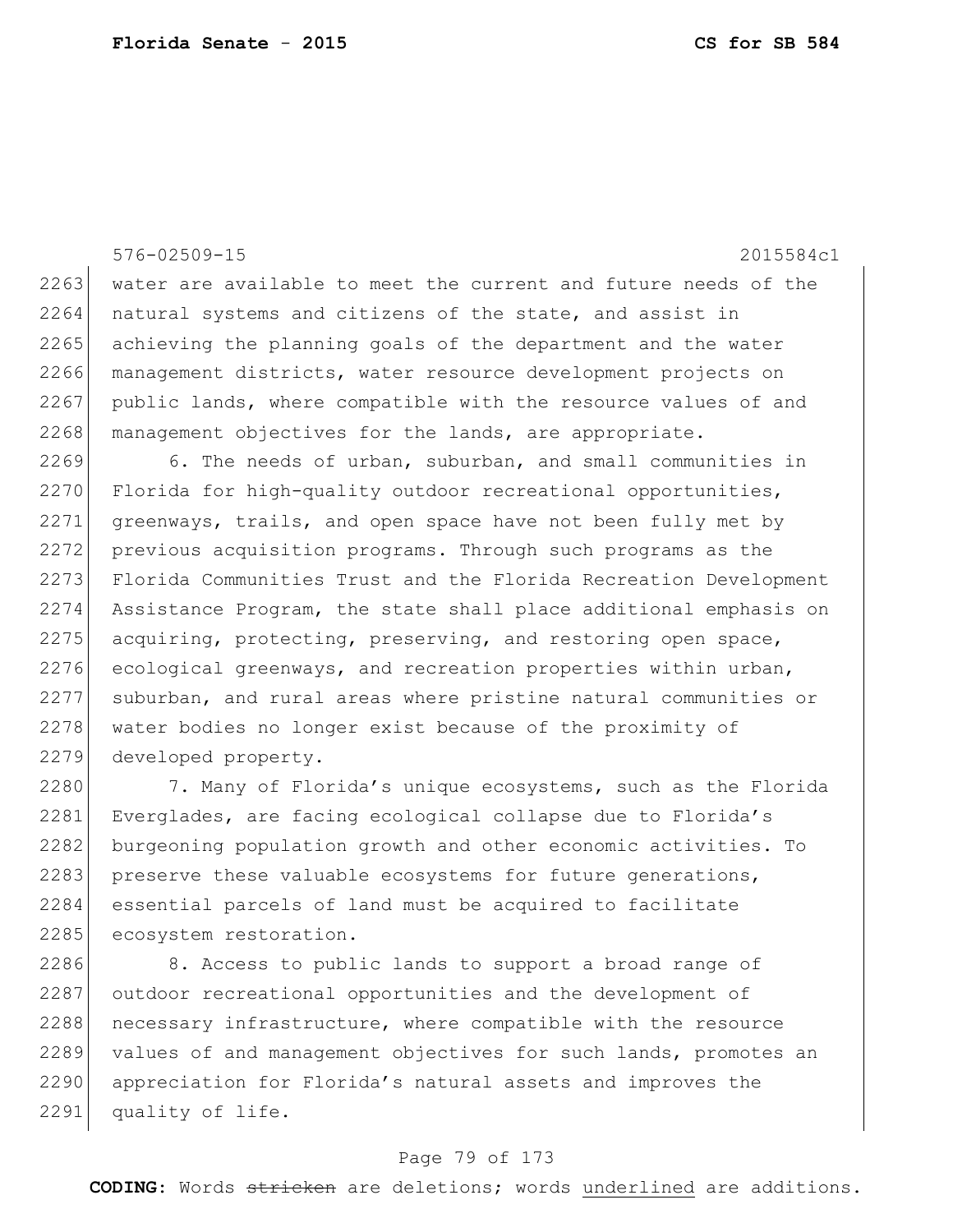576-02509-15 2015584c1

2292 9. Acquisition of lands, in fee simple, less-than-fee 2293 interest, or other techniques shall be based on a comprehensive 2294 science-based assessment of Florida's natural resources which 2295 targets essential conservation lands by prioritizing all current 2296 and future acquisitions based on a uniform set of data and 2297 planned so as to protect the integrity and function of 2298 ecological systems and working landscapes, and provide multiple 2299 benefits, including preservation of fish and wildlife habitat, 2300 recreation space for urban and rural areas, and the restoration 2301 of natural water storage, flow, and recharge.

2302 10. The state has embraced performance-based program 2303 budgeting as a tool to evaluate the achievements of publicly 2304 funded agencies, build in accountability, and reward those 2305 agencies which are able to consistently achieve quantifiable 2306 goals. While previous and existing state environmental programs 2307 have achieved varying degrees of success, few of these programs 2308 can be evaluated as to the extent of their achievements, 2309 primarily because performance measures, standards, outcomes, and 2310 goals were not established at the outset. Therefore, the Florida 2311 Forever program shall be developed and implemented in the 2312 context of measurable state goals and objectives.

2313 11. The state must play a major role in the recovery and 2314 management of its imperiled species through the acquisition, 2315 restoration, enhancement, and management of ecosystems that can 2316 support the major life functions of such species. It is the 2317 intent of the Legislature to support local, state, and federal 2318 programs that result in net benefit to imperiled species habitat 2319 by providing public and private land owners meaningful 2320 incentives for acquiring, restoring, managing, and repopulating

# Page 80 of 173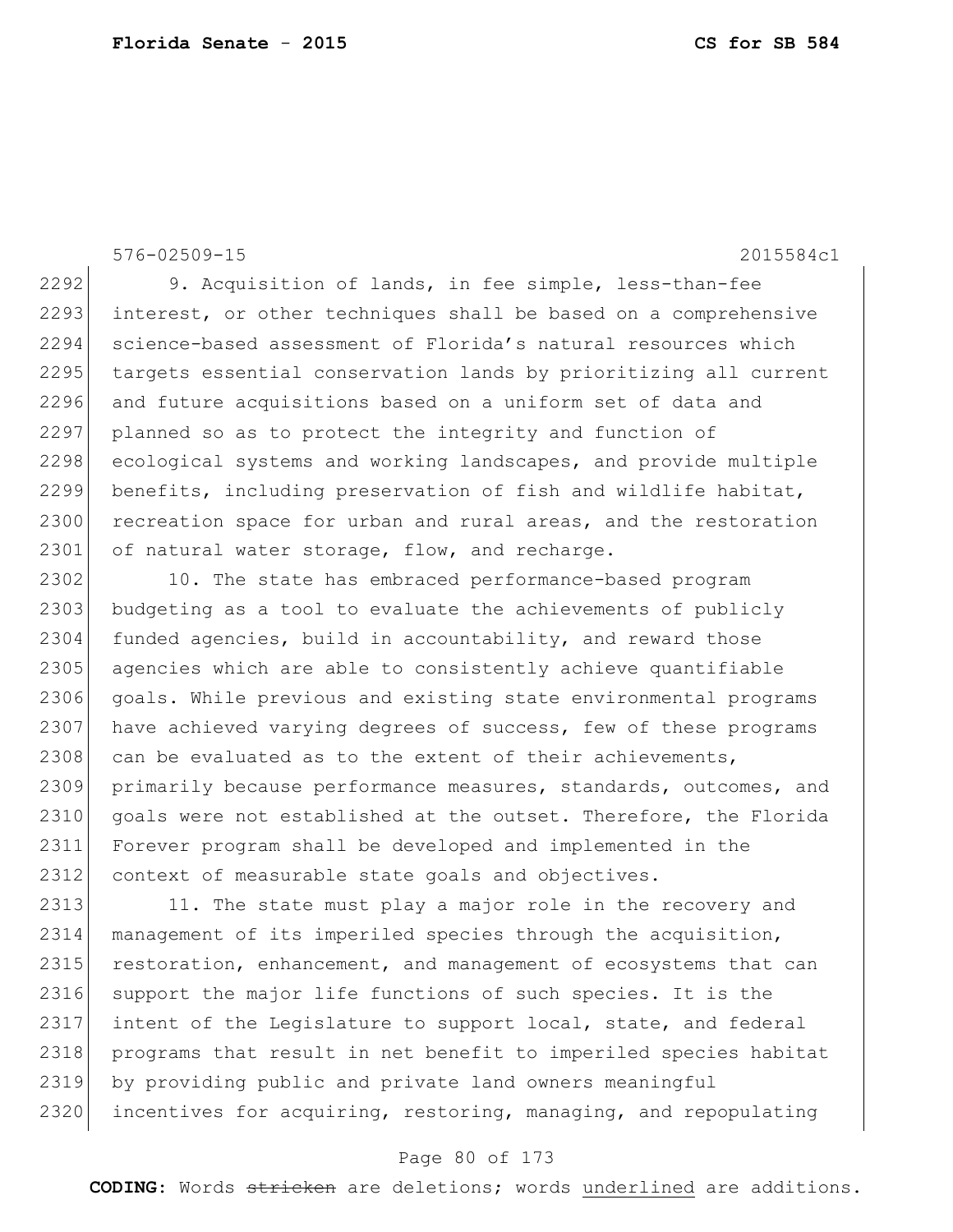|      | $576 - 02509 - 15$<br>2015584c1                                  |
|------|------------------------------------------------------------------|
| 2321 | habitats for imperiled species. It is the further intent of the  |
| 2322 | Legislature that public lands, both existing and to be acquired, |
| 2323 | identified by the lead land managing agency, in consultation     |
| 2324 | with the Florida Fish and Wildlife Conservation Commission for   |
| 2325 | animals or the Department of Agriculture and Consumer Services   |
| 2326 | for plants, as habitat or potentially restorable habitat for     |
| 2327 | imperiled species, be restored, enhanced, managed, and           |
| 2328 | repopulated as habitat for such species to advance the goals and |
| 2329 | objectives of imperiled species management consistent with the   |
| 2330 | purposes for which such lands are acquired without restricting   |
| 2331 | other uses identified in the management plan. It is also the     |
| 2332 | intent of the Legislature that of the proceeds distributed       |
| 2333 | pursuant to subsection (3), additional consideration be given to |
| 2334 | acquisitions that achieve a combination of conservation goals,   |
| 2335 | including the restoration, enhancement, management, or           |
| 2336 | repopulation of habitat for imperiled species. The Acquisition   |
| 2337 | and Restoration Council, in addition to the criteria in          |
| 2338 | subsection (9), shall give weight to projects that include       |
| 2339 | acquisition, restoration, management, or repopulation of habitat |
| 2340 | for imperiled species. The term "imperiled species" as used in   |
| 2341 | this chapter and chapter 253, means plants and animals that are  |
| 2342 | federally listed under the Endangered Species Act, or state-     |
| 2343 | listed by the Fish and Wildlife Conservation Commission or the   |
| 2344 | Department of Agriculture and Consumer Services.                 |
| つつハち | a le nart of the state's role all state lands that have          |

2345 a. As part of the state's role, all state lands that have imperiled species habitat shall include as a consideration in 2347 management plan development the restoration, enhancement, 2348 management, and repopulation of such habitats. In addition, the lead land managing agency of such state lands may use fees

# Page 81 of 173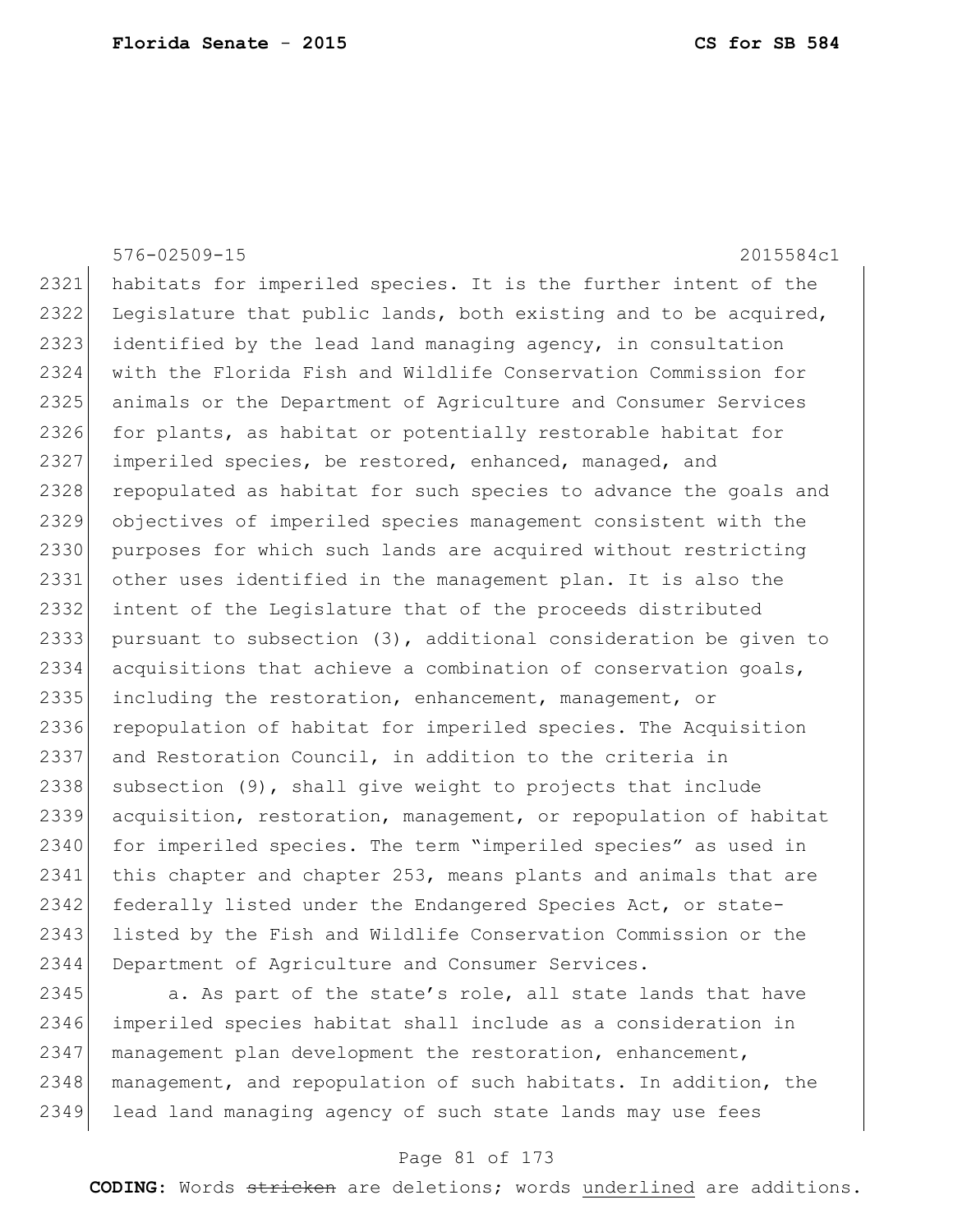# 576-02509-15 2015584c1

2350 received from public or private entities for projects to offset 2351 adverse impacts to imperiled species or their habitat in order 2352 to restore, enhance, manage, repopulate, or acquire land and to 2353 implement land management plans developed under s. 253.034 or a 2354 land management prospectus developed and implemented under this 2355 chapter. Such fees shall be deposited into a foundation or fund 2356 created by each land management agency under s. 379.223, s. 2357 589.012, or s. 259.032(9)(c) <del>s. 259.032(11)(c)</del>, to be used  $2358$  solely to restore, manage, enhance, repopulate, or acquire 2359 imperiled species habitat.

2360 b. Where habitat or potentially restorable habitat for 2361 imperiled species is located on state lands, the Fish and 2362 Wildlife Conservation Commission and the Department of 2363 Agriculture and Consumer Services shall be included on any 2364 advisory group required under chapter 253, and the short-term 2365 and long-term management goals required under chapter 253 must 2366 advance the goals and objectives of imperiled species management 2367 consistent with the purposes for which the land was acquired 2368 without restricting other uses identified in the management 2369 plan.

2370 12. There is a need to change the focus and direction of 2371 the state's major land acquisition programs and to extend 2372 funding and bonding capabilities, so that future generations may 2373 enjoy the natural resources of this state.

2374 (b) The Legislature recognizes that acquisition of lands in 2375 fee simple is only one way to achieve the aforementioned goals 2376 and encourages the use of less-than-fee interests, other 2377 techniques, and the development of creative partnerships between 2378 governmental agencies and private landowners. Such partnerships

#### Page 82 of 173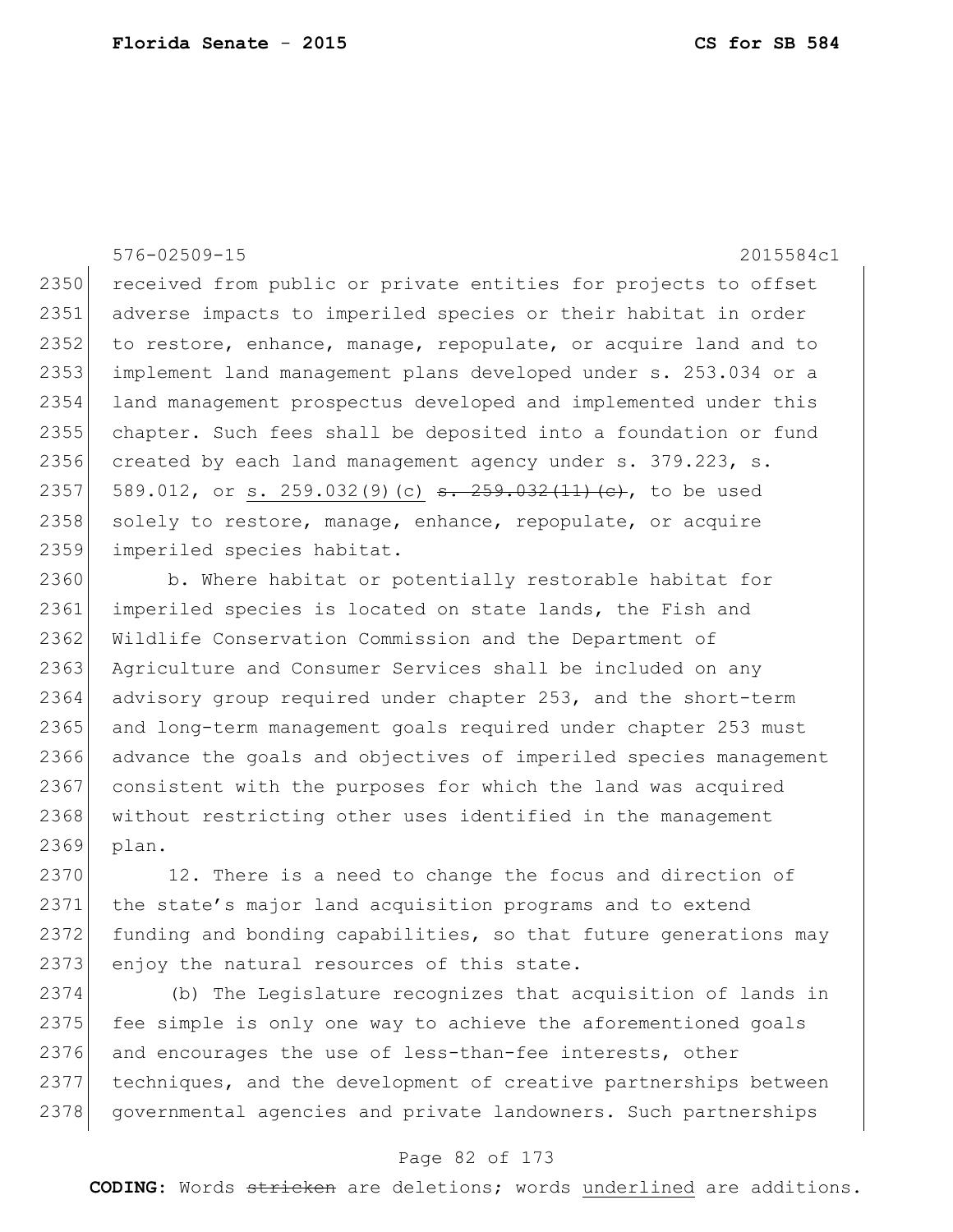# 576-02509-15 2015584c1

 $2379$  may include those that advance the restoration, enhancement, 2380 management, or repopulation of imperiled species habitat on 2381 state lands as provided for in subparagraph  $(a)$  11. Easements 2382 acquired pursuant to s.  $570.71(2)$  (a) and (b), land protection 2383 agreements, and nonstate funded tools such as rural land 2384 stewardship areas, sector planning, and mitigation should be 2385 used, where appropriate, to bring environmentally sensitive 2386 tracts under an acceptable level of protection at a lower 2387 financial cost to the public, and to provide private landowners 2388 with the opportunity to enjoy and benefit from their property.

2389 (c) Public agencies or other entities that receive funds 2390 under this section shall coordinate their expenditures so that 2391 project acquisitions, when combined with acquisitions under 2392 Florida Forever, Preservation 2000, Save Our Rivers, the Florida 2393 Communities Trust, other public land acquisition programs, and 2394 the techniques, partnerships, and tools referenced in 2395 subparagraph (a) 11. and paragraph (b), are used to form more 2396 complete patterns of protection for natural areas, ecological 2397 greenways, and functioning ecosystems, to better accomplish the 2398 intent of this section.

2399 (d) A long-term financial commitment to restoring, 2400 enhancing, and managing Florida's public lands in order to 2401 implement land management plans developed under s. 253.034 or a 2402 land management prospectus developed and implemented under this 2403 chapter must accompany any land acquisition program to ensure 2404 that the natural resource values of such lands are restored,  $2405$  enhanced, managed, and protected; that the public enjoys the  $2406$  lands to their fullest potential; and that the state achieves 2407 the full benefits of its investment of public dollars.

# Page 83 of 173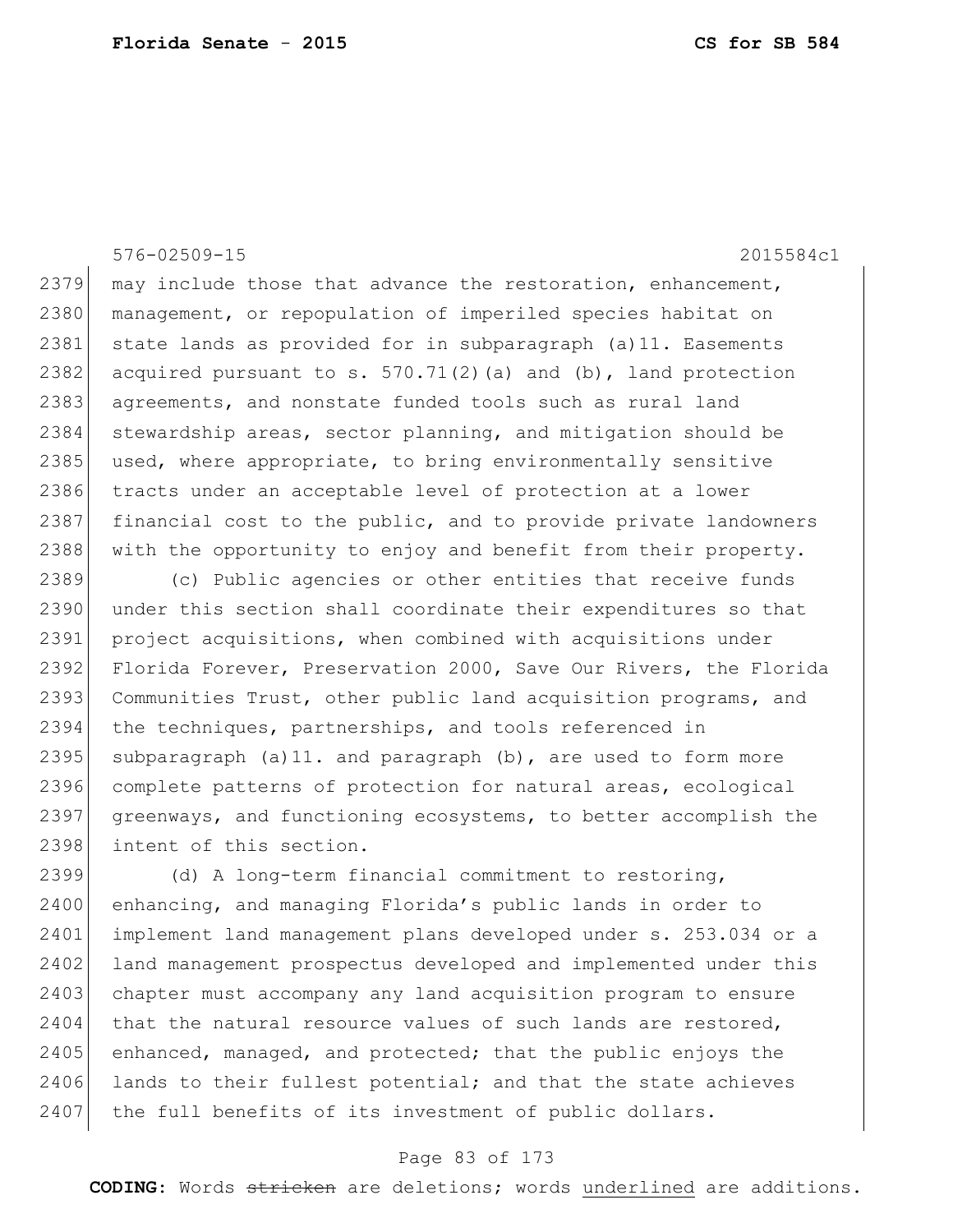576-02509-15 2015584c1 2408 Innovative strategies such as public-private partnerships and 2409 interagency planning and sharing of resources shall be used to 2410 achieve the state's management goals. 2411 (e) With limited dollars available for restoration, 2412 enhancement, management, and acquisition of land and water areas 2413 and for providing long-term management and capital improvements, 2414 a competitive selection process shall select those projects best 2415 able to meet the goals of Florida Forever and maximize the 2416 efficient use of the program's funding. 2417 (f) To ensure success and provide accountability to the 2418 citizens of this state, it is the intent of the Legislature that 2419 any cash or bond proceeds used pursuant to this section be used 2420 to implement the goals and objectives recommended by a 2421 comprehensive science-based assessment and approved by the Board 2422 of Trustees of the Internal Improvement Trust Fund and the 2423 Legislature.

2424 (g) As it has with previous land acquisition programs, the 2425 Legislature recognizes the desires of the residents of this 2426 state to prosper through economic development and to preserve, 2427 restore, and manage the state's natural areas and recreational 2428 open space. The Legislature further recognizes the urgency of 2429 restoring the natural functions, including wildlife and 2430 imperiled species habitat functions, of public lands or water 2431 bodies before they are degraded to a point where recovery may 2432 never occur, yet acknowledges the difficulty of ensuring 2433 adequate funding for restoration, enhancement, and management 2434 efforts in light of other equally critical financial needs of 2435 the state. It is the Legislature's desire and intent to fund the 2436 implementation of this section and to do so in a fiscally

# Page 84 of 173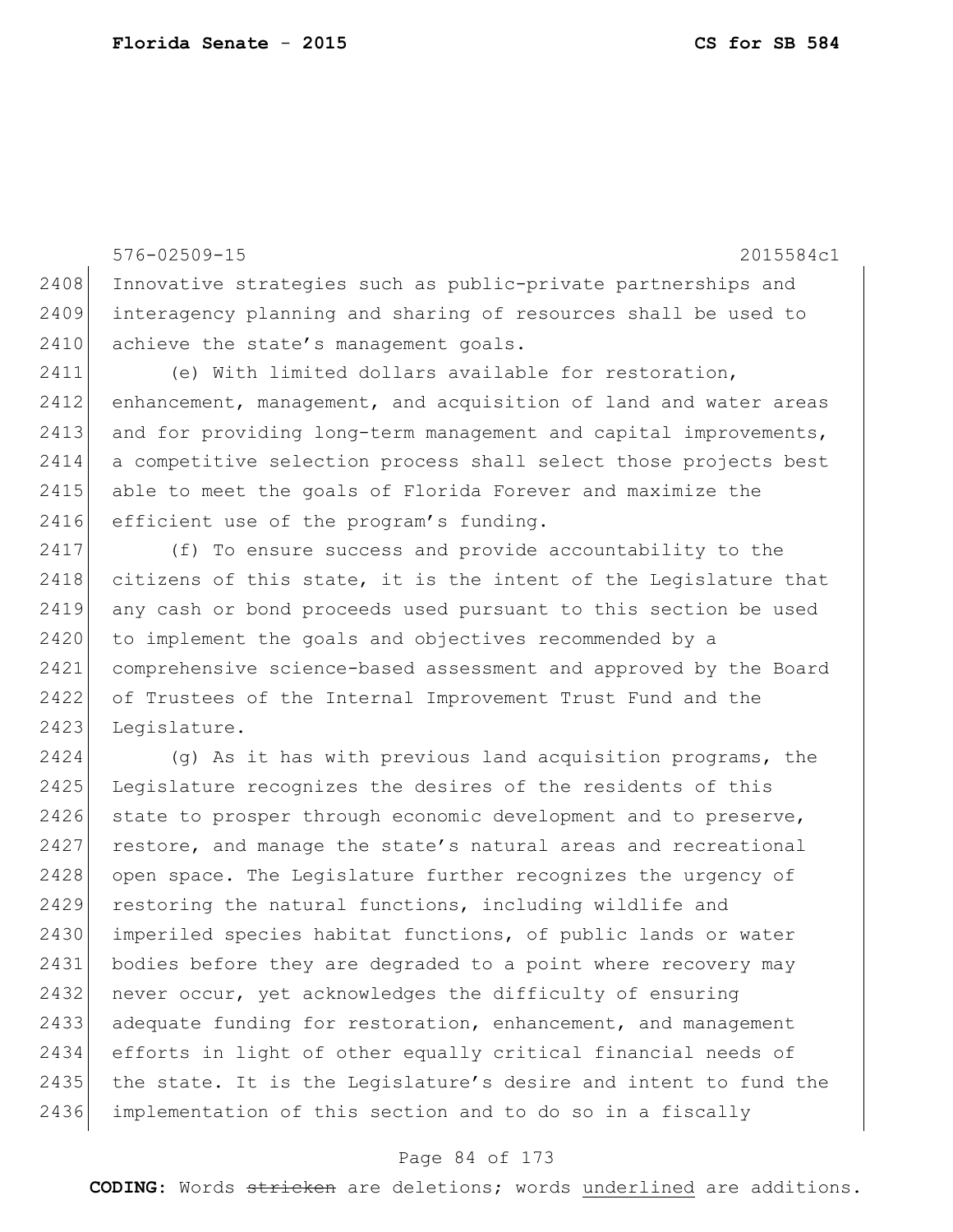576-02509-15 2015584c1 2437 responsible manner, by issuing bonds to be repaid with 2438 documentary stamp tax or other revenue sources, including those 2439 identified in subparagraph (a)11. 2440 (h) The Legislature further recognizes the important role 2441 that many of our state and federal military installations 2442 contribute to protecting and preserving Florida's natural 2443 resources as well as our economic prosperity. Where the state's 2444 land conservation plans overlap with the military's need to 2445 protect lands, waters, and habitat to ensure the sustainability 2446 of military missions, it is the Legislature's intent that 2447 agencies receiving funds under this program cooperate with our 2448 military partners to protect and buffer military installations 2449 and military airspace, by: 2450 1. Protecting habitat on nonmilitary land for any species 2451 found on military land that is designated as threatened or

2452 endangered, or is a candidate for such designation under the 2453 Endangered Species Act or any Florida statute;

2454 2. Protecting areas underlying low-level military air 2455 corridors or operating areas;

2456 3. Protecting areas identified as clear zones, accident 2457 potential zones, and air installation compatible use buffer 2458 zones delineated by our military partners; and

2459 4. Providing the military with technical assistance to 2460 restore, enhance, and manage military land as habitat for 2461 imperiled species or species designated as threatened or 2462 endangered, or a candidate for such designation, and for the 2463 recovery or reestablishment of such species.

2464 (3) Less the costs of issuing and the costs of funding 2465 reserve accounts and other costs associated with bonds, the

# Page 85 of 173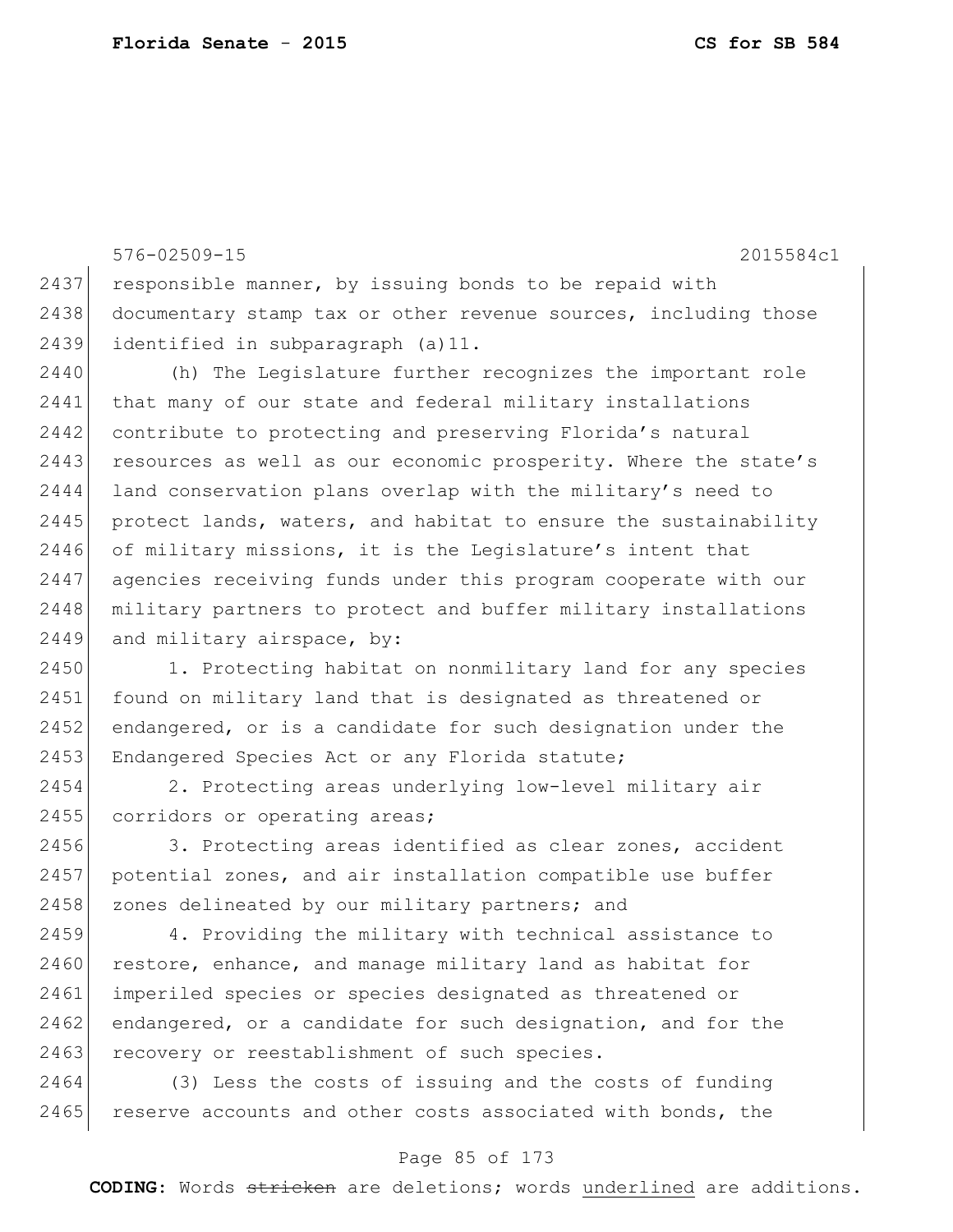576-02509-15 2015584c1 2466 proceeds of cash payments or bonds issued pursuant to this 2467 section shall be deposited into the Florida Forever Trust Fund 2468 created by s. 259.1051. The proceeds shall be distributed by the 2469 Department of Environmental Protection in the following manner: 2470 (a) Thirty percent to the Department of Environmental 2471 Protection for the acquisition of lands and capital project 2472 expenditures necessary to implement the water management 2473 districts' priority lists developed pursuant to s. 373.199. The 2474 funds are to be distributed to the water management districts as 2475 provided in subsection (11). A minimum of 50 percent of the 2476 total funds provided over the life of the Florida Forever 2477 program pursuant to this paragraph shall be used for the 2478 acquisition of lands. 2479 (b) Thirty-five percent to the Department of Environmental 2480 Protection for the acquisition of lands and capital project 2481 expenditures described in this section. Of the proceeds 2482 distributed pursuant to this paragraph, it is the intent of the 2483 Legislature that an increased priority be given to those 2484 acquisitions which achieve a combination of conservation goals,

2485 including protecting Florida's water resources and natural 2486 groundwater recharge. At a minimum, 3 percent, and no more than 2487 10 percent, of the funds allocated pursuant to this paragraph 2488 shall be spent on capital project expenditures identified during 2489 the time of acquisition which meet land management planning 2490 activities necessary for public access.

2491 (c) Twenty-one percent to the Department of Environmental 2492 Protection for use by the Florida Communities Trust for the 2493 purposes of part III of chapter 380, as described and limited by 2494 this subsection, and grants to local governments or nonprofit

# Page 86 of 173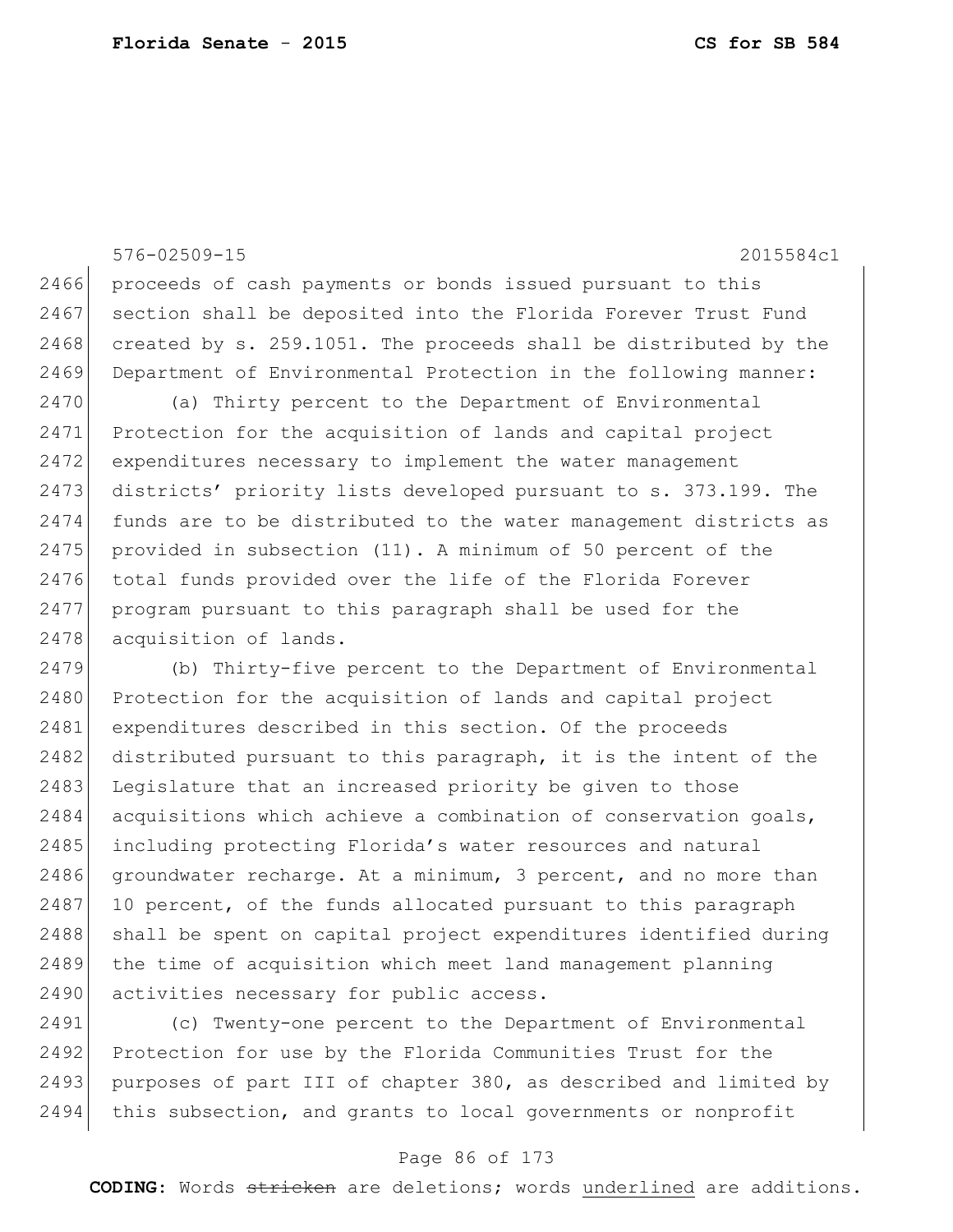|      | 576-02509-15<br>2015584c1                                        |
|------|------------------------------------------------------------------|
| 2495 | environmental organizations that are tax-exempt under s.         |
| 2496 | 501(c)(3) of the United States Internal Revenue Code for the     |
| 2497 | acquisition of community-based projects, urban open spaces,      |
| 2498 | parks, and greenways to implement local government comprehensive |
| 2499 | plans. From funds available to the trust and used for land       |
| 2500 | acquisition, 75 percent shall be matched by local governments on |
| 2501 | a dollar-for-dollar basis. The Legislature intends that the      |
| 2502 | Florida Communities Trust emphasize funding projects in low-     |
| 2503 | income or otherwise disadvantaged communities and projects that  |
| 2504 | provide areas for direct water access and water-dependent        |
| 2505 | facilities that are open to the public and offer public access   |
| 2506 | by vessels to waters of the state, including boat ramps and      |
| 2507 | associated parking and other support facilities. At least 30     |
| 2508 | percent of the total allocation provided to the trust shall be   |
| 2509 | used in Standard Metropolitan Statistical Areas, but one-half of |
| 2510 | that amount shall be used in localities in which the project     |
| 2511 | site is located in built-up commercial, industrial, or mixed-use |
| 2512 | areas and functions to intersperse open spaces within congested  |
| 2513 | urban core areas. From funds allocated to the trust, no less     |
| 2514 | than 5 percent shall be used to acquire lands for recreational   |
| 2515 | trail systems, provided that in the event these funds are not    |
| 2516 | needed for such projects, they will be available for other trust |
| 2517 | projects. Local governments may use federal grants or loans,     |
| 2518 | private donations, or environmental mitigation funds, including  |
| 2519 | environmental mitigation funds required pursuant to s. 338.250,  |
| 2520 | for any part or all of any local match required for acquisitions |
| 2521 | funded through the Florida Communities Trust. Any lands          |
| 2522 | purchased by nonprofit organizations using funds allocated under |
| 2523 | this paragraph must provide for such lands to remain permanently |

# Page 87 of 173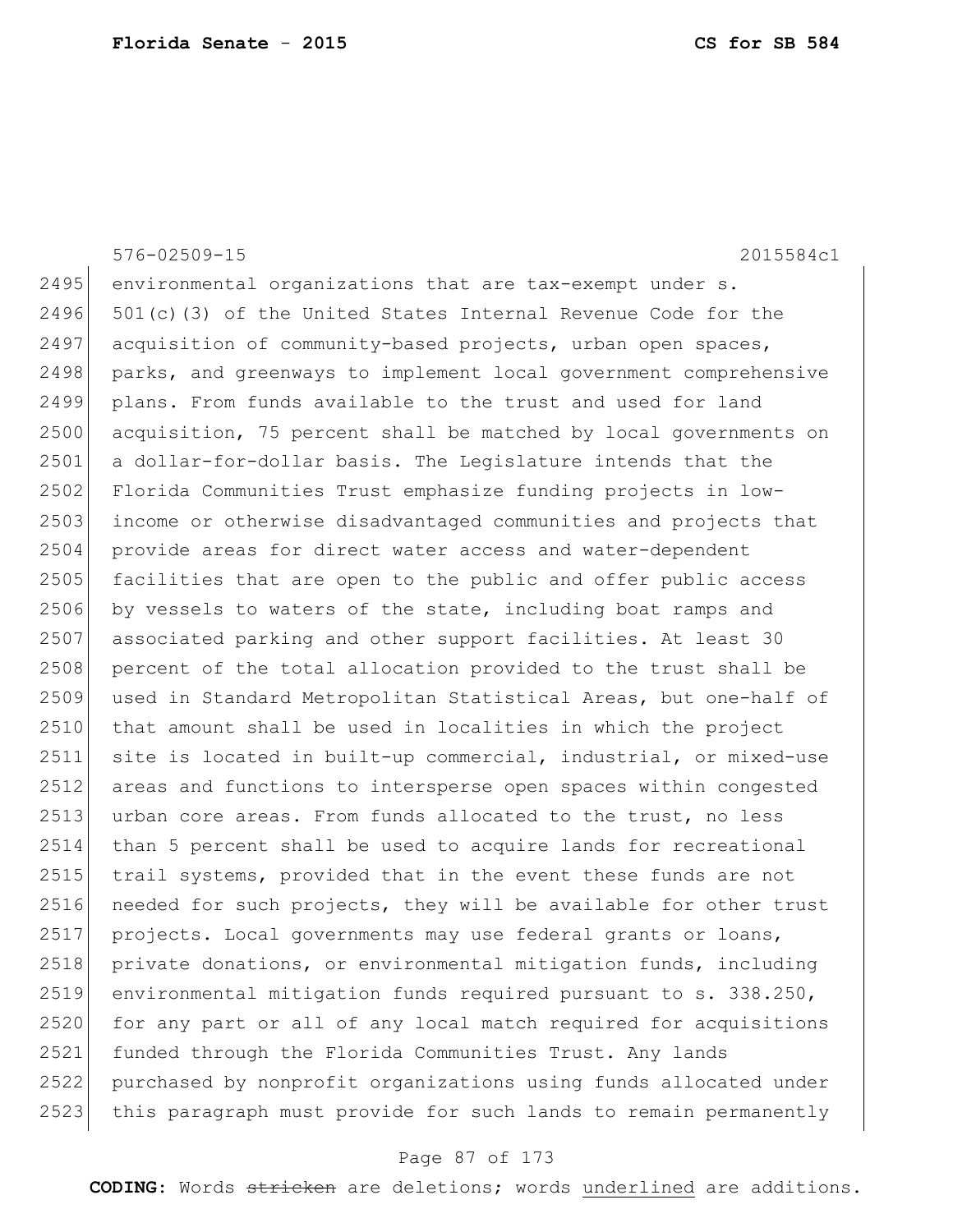|      | 576-02509-15<br>2015584c1                                        |
|------|------------------------------------------------------------------|
| 2524 | in public use through a reversion of title to local or state     |
| 2525 | government, conservation easement, or other appropriate          |
| 2526 | mechanism. Projects funded with funds allocated to the trust     |
| 2527 | shall be selected in a competitive process measured against      |
| 2528 | criteria adopted in rule by the trust.                           |
| 2529 | (d) Two percent to the Department of Environmental               |
| 2530 | Protection for grants pursuant to s. 375.075.                    |
| 2531 | (e) One and five-tenths percent to the Department of             |
| 2532 | Environmental Protection for the purchase of inholdings and      |
| 2533 | additions to state parks and for capital project expenditures as |
| 2534 | described in this section. At a minimum, 1 percent, and no more  |
| 2535 | than 10 percent, of the funds allocated pursuant to this         |
| 2536 | paragraph shall be spent on capital project expenditures         |
| 2537 | identified during the time of acquisition which meet land        |
| 2538 | management planning activities necessary for public access. For  |
| 2539 | the purposes of this paragraph, "state park" means any real      |
| 2540 | property in the state which is under the jurisdiction of the     |
| 2541 | Division of Recreation and Parks of the department, or which may |
| 2542 | come under its jurisdiction.                                     |
| 2543 | (f) One and five-tenths percent to the Florida Forest            |
| 2544 | Service of the Department of Agriculture and Consumer Services   |
| 2545 | to fund the acquisition of state forest inholdings and additions |
| 2546 | pursuant to s. 589.07, the implementation of reforestation plans |
| 2547 | or sustainable forestry management practices, and for capital    |
| 2548 | project expenditures as described in this section. At a minimum, |
| 2549 | 1 percent, and no more than 10 percent, of the funds allocated   |
| 2550 | for the acquisition of inholdings and additions pursuant to this |
| 2551 | paragraph shall be spent on capital project expenditures         |
| 2552 | identified during the time of acquisition which meet land        |

# Page 88 of 173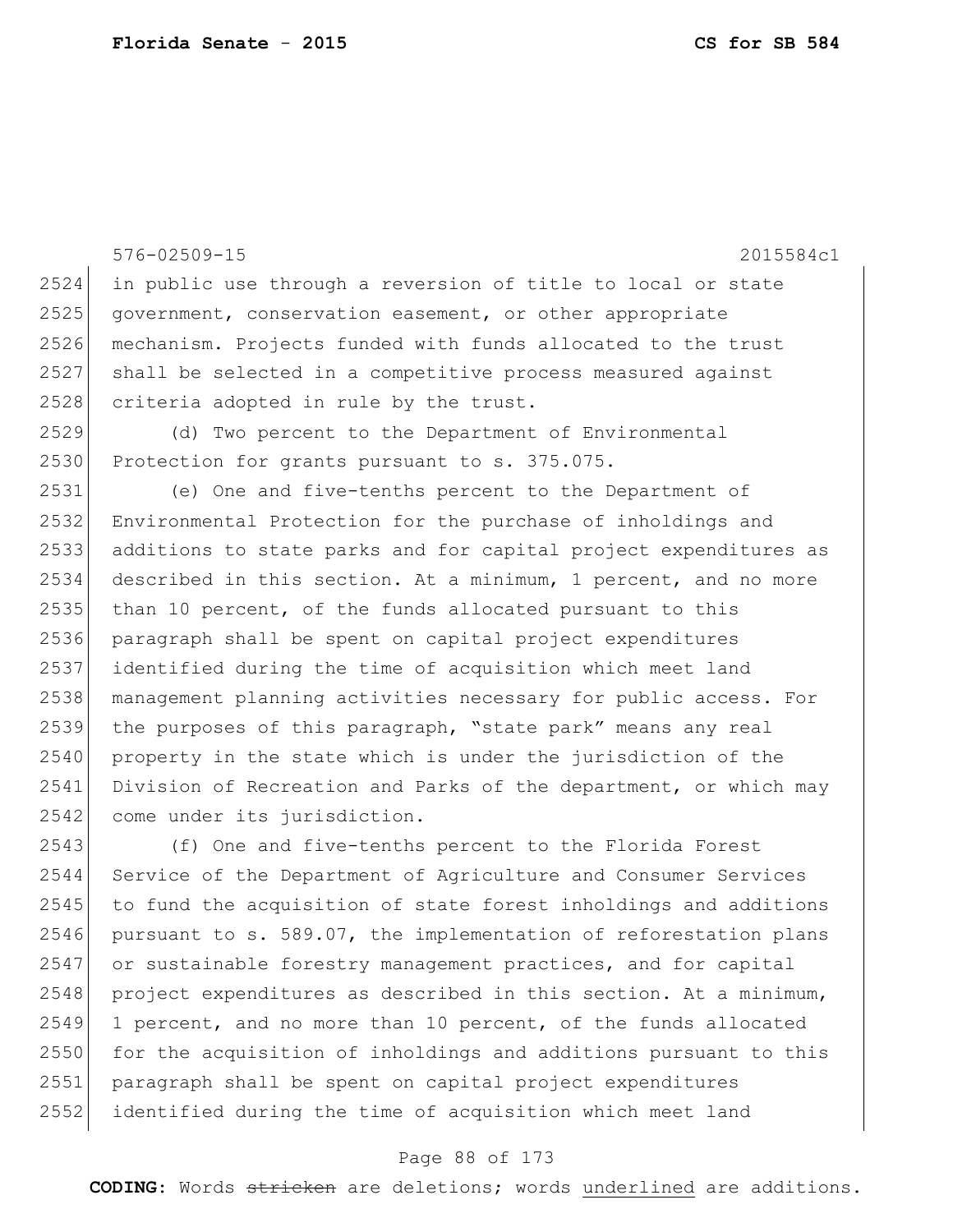# 576-02509-15 2015584c1

2553 management planning activities necessary for public access.

 (g) One and five-tenths percent to the Fish and Wildlife Conservation Commission to fund the acquisition of inholdings and additions to lands managed by the commission which are important to the conservation of fish and wildlife and for 2558 capital project expenditures as described in this section. At a minimum, 1 percent, and no more than 10 percent, of the funds allocated pursuant to this paragraph shall be spent on capital project expenditures identified during the time of acquisition 2562 which meet land management planning activities necessary for 2563 public access.

 (h) One and five-tenths percent to the Department of Environmental Protection for the Florida Greenways and Trails Program, to acquire greenways and trails or greenways and trail 2567 systems pursuant to chapter 260, including, but not limited to, abandoned railroad rights-of-way and the Florida National Scenic Trail and for capital project expenditures as described in this section. At a minimum, 1 percent, and no more than 10 percent, of the funds allocated pursuant to this paragraph shall be spent on capital project expenditures identified during the time of acquisition which meet land management planning activities 2574 necessary for public access.

 (i) Three and five-tenths percent to the Department of Agriculture and Consumer Services for the acquisition of agricultural lands, through perpetual conservation easements and 2578 other perpetual less-than-fee techniques, which will achieve the objectives of Florida Forever and s. 570.71. Rules concerning 2580 the application, acquisition, and priority ranking process for 2581 such easements shall be developed pursuant to  $s. 570.71(10)$  and

# Page 89 of 173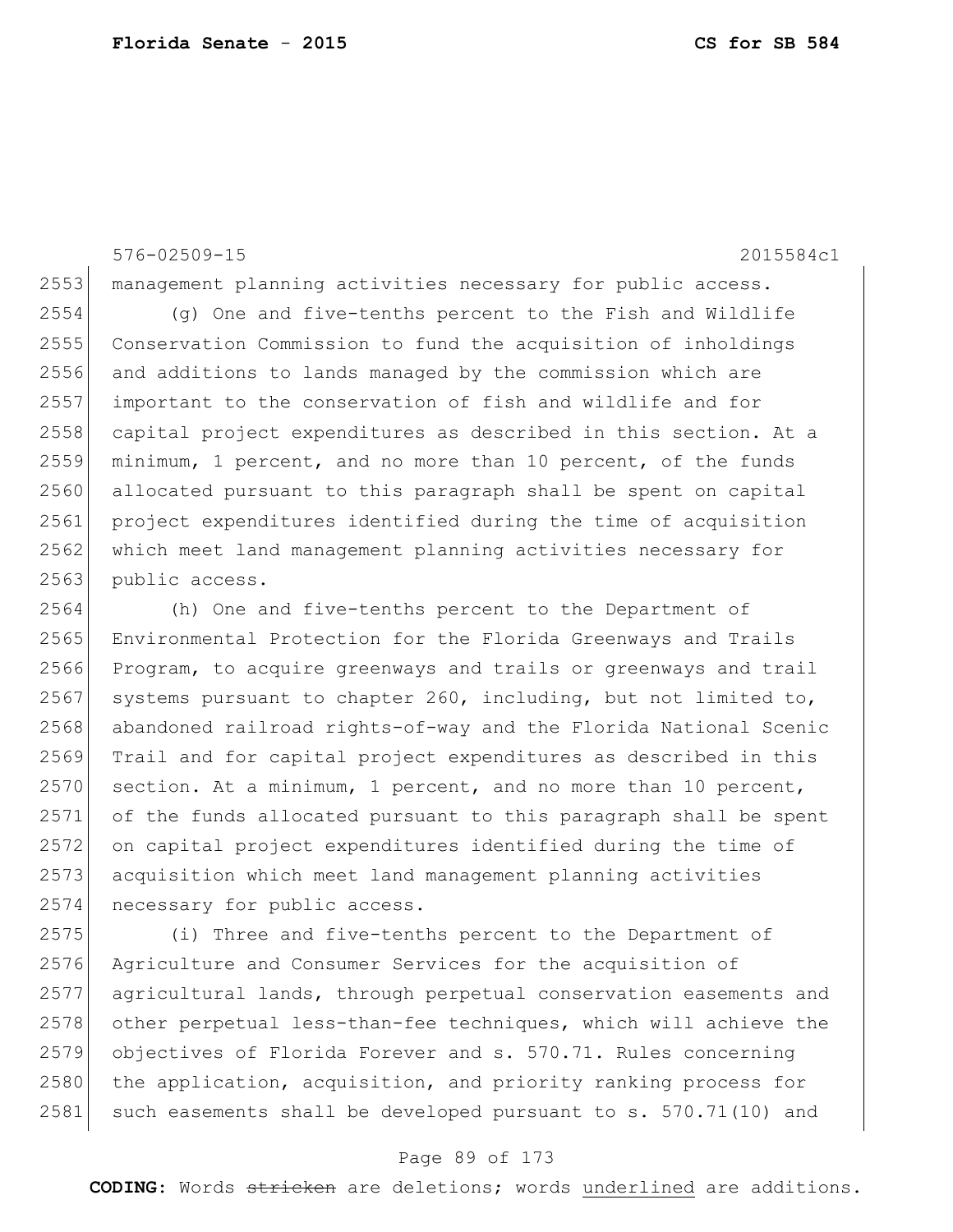|      | 576-02509-15<br>2015584c1                                        |
|------|------------------------------------------------------------------|
| 2582 | as provided by this paragraph. The board shall ensure that such  |
| 2583 | rules are consistent with the acquisition process provided for   |
| 2584 | in s. 259.041. Provisions of the rules developed pursuant to s.  |
| 2585 | 570.71(10), shall also provide for the following:                |
| 2586 | 1. An annual priority list shall be developed pursuant to        |
| 2587 | s. 570.71(10), submitted to the Acquisition and Restoration      |
| 2588 | Council for review, and approved by the board pursuant to s.     |
| 2589 | 259.04.                                                          |
| 2590 | 2. Terms of easements and acquisitions proposed pursuant to      |
| 2591 | this paragraph shall be approved by the board and shall not be   |
| 2592 | delegated by the board to any other entity receiving funds under |
| 2593 | this section.                                                    |
| 2594 | 3. All acquisitions pursuant to this paragraph shall             |
| 2595 | contain a clear statement that they are subject to legislative   |
| 2596 | appropriation.                                                   |
| 2597 |                                                                  |
| 2598 | No funds provided under this paragraph shall be expended until   |
| 2599 | final adoption of rules by the board pursuant to s. 570.71.      |
| 2600 | (j) Two and five-tenths percent to the Department of             |
| 2601 | Environmental Protection for the acquisition of land and capital |
| 2602 | project expenditures necessary to implement the Stan Mayfield    |
| 2603 | Working Waterfronts Program within the Florida Communities Trust |
| 2604 | pursuant to s. 380.5105.                                         |
| 2605 | (k) It is the intent of the Legislature that cash payments       |
| 2606 | or proceeds of Florida Forever bonds distributed under this      |
| 2607 | section shall be expended in an efficient and fiscally           |
| 2608 | responsible manner. An agency that receives proceeds from        |
| 2609 | Florida Forever bonds under this section may not maintain a      |
| 2610 | balance of unencumbered funds in its Florida Forever subaccount  |
|      |                                                                  |

# Page 90 of 173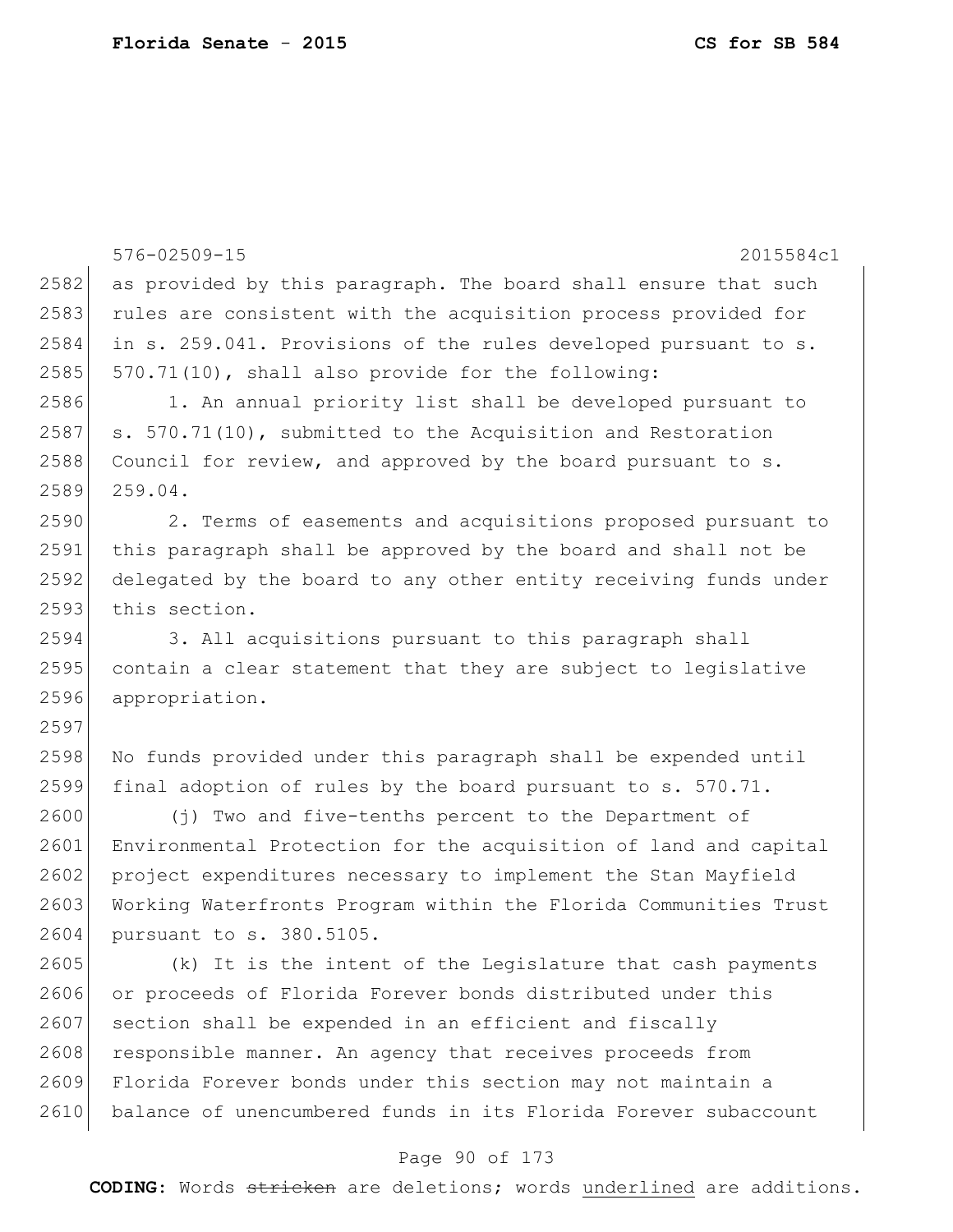|      | $576 - 02509 - 15$<br>2015584c1                                           |
|------|---------------------------------------------------------------------------|
| 2611 | beyond 3 fiscal years from the date of deposit of funds from              |
| 2612 | each bond issue. Any funds that have not been expended or                 |
| 2613 | encumbered after 3 fiscal years from the date of deposit shall            |
| 2614 | be distributed by the Legislature at its next regular session             |
| 2615 | for use in the Florida Forever program.                                   |
| 2616 | (1) For the purposes of paragraphs (e), $(f)$ , $(g)$ , and $(h)$ ,       |
| 2617 | the agencies that receive the funds shall develop their                   |
| 2618 | individual acquisition or restoration lists in accordance with            |
| 2619 | specific criteria and numeric performance measures developed              |
| 2620 | pursuant s. 259.035(4). Proposed additions may be acquired if             |
| 2621 | they are identified within the original project boundary, the             |
| 2622 | management plan required pursuant to s. 253.034(5), or the                |
| 2623 | management prospectus required pursuant to s. 259.032(7)(d) <del>s.</del> |
| 2624 | $259.032(9)$ (d). Proposed additions not meeting the requirements         |
| 2625 | of this paragraph shall be submitted to the Acquisition and               |
| 2626 | Restoration Council for approval. The council may only approve            |
| 2627 | the proposed addition if it meets two or more of the following            |
| 2628 | criteria: serves as a link or corridor to other publicly owned            |
| 2629 | property; enhances the protection or management of the property;          |
| 2630 | would add a desirable resource to the property; would create a            |
| 2631 | more manageable boundary configuration; has a high resource               |
| 2632 | value that otherwise would be unprotected; or can be acquired at          |
| 2633 | less than fair market value.                                              |
| 2634 | $(m)$ Notwithstanding paragraphs $(a) - (i)$ and for the 2014-            |
| 2635 | 2015 fiscal year only:                                                    |

2636 1. Five million dollars to the Department of Agriculture 2637 and Consumer Services for the acquisition of agricultural lands 2638 through perpetual conservation easements and other perpetual 2639 less-than-fee techniques, which will achieve the objectives of

# Page 91 of 173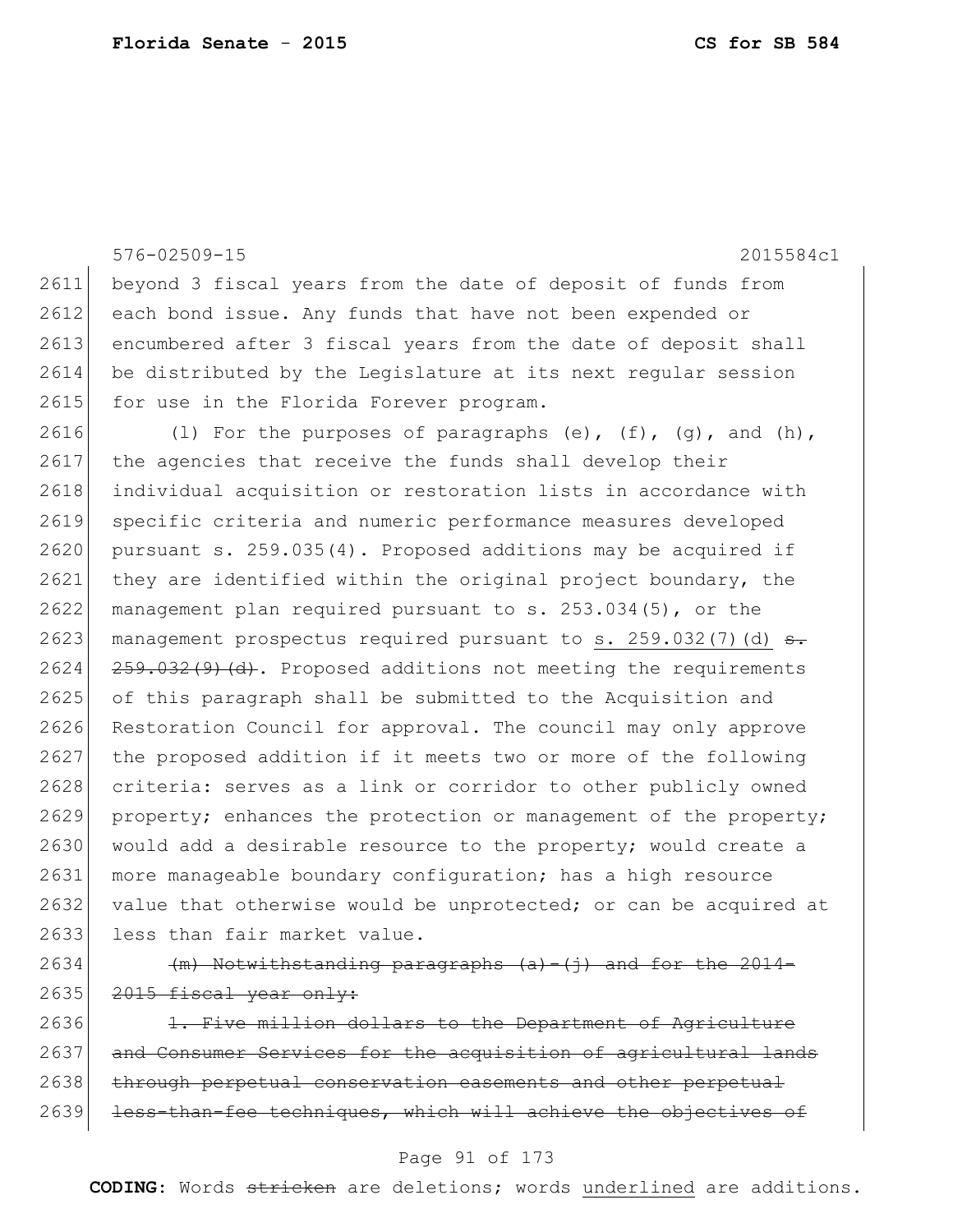|      | $576 - 02509 - 15$<br>2015584c1                                  |
|------|------------------------------------------------------------------|
| 2640 | Florida Forever and s. 570.71.                                   |
| 2641 | 2. The remaining moneys appropriated from the Florida            |
| 2642 | Forever Trust Fund shall be distributed only to the Division of  |
| 2643 | State Lands within the Department of Environmental Protection    |
| 2644 | for land acquisitions that are less-than-fee interest, for       |
| 2645 | partnerships in which the state's portion of the acquisition     |
| 2646 | cost is no more than 50 percent, or for conservation lands       |
| 2647 | needed for military buffering or springs or water resources      |
| 2648 | protection.                                                      |
| 2649 |                                                                  |
| 2650 | This paragraph expires July 1, 2015.                             |
| 2651 | (4) Notwithstanding subsection (3) and for the 2014-2015         |
| 2652 | fiscal year only, the funds appropriated in section 56 of the    |
| 2653 | 2014-2015 General Appropriations Act may be provided to water    |
| 2654 | management districts for land acquisitions, including less-than- |
| 2655 | fee interest, identified by water management districts as being  |
| 2656 | needed for water resource protection or ecosystem restoration.   |
| 2657 | This subsection expires July 1, 2015.                            |
| 2658 | $(4)$ $(5)$ It is the intent of the Legislature that projects or |

 acquisitions funded pursuant to paragraphs (3)(a) and (b) 2660 contribute to the achievement of the following goals, which 2661 shall be evaluated in accordance with specific criteria and 2662 numeric performance measures developed pursuant s. 259.035(4):

2663 (a) Enhance the coordination and completion of land 2664 acquisition projects, as measured by:

2665 1. The number of acres acquired through the state's land acquisition programs that contribute to the enhancement of 2667 essential natural resources, ecosystem service parcels, and 2668 connecting linkage corridors as identified and developed by the

# Page 92 of 173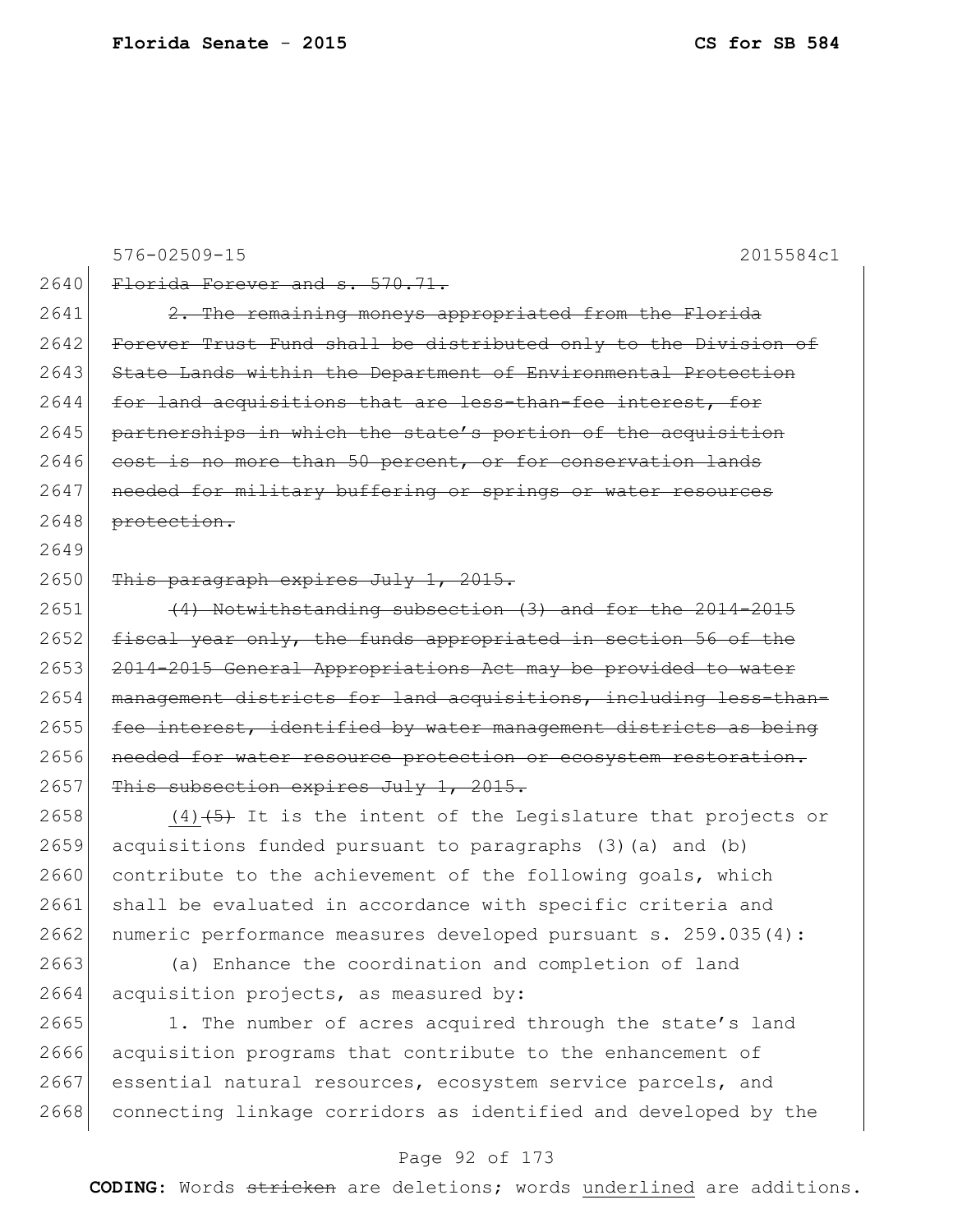576-02509-15 2015584c1 2669 best available scientific analysis; 2670 2. The number of acres protected through the use of 2671 alternatives to fee simple acquisition; or 2682 3. The number of acres acquired of significant landscapes, 2683 landscape linkages, and conservation corridors, giving priority 2684 to completing linkages; 2687 5. The number of landscape-sized protection areas of at 2688 least 50,000 acres that exhibit a mosaic of predominantly intact 2691 6. The percentage increase in the number of occurrences of 2693 (c) Protect, restore, and maintain the quality and natural 2694 functions of land, water, and wetland systems of the state, as 2695 measured by:

2696 1. The number of acres of publicly owned land identified as 2697 needing restoration, enhancement, and management, acres

# Page 93 of 173

**CODING**: Words stricken are deletions; words underlined are additions.

2672 3. The number of shared acquisition projects among Florida 2673 Forever funding partners and partners with other funding 2674 sources, including local governments and the Federal Government.

2675 (b) Increase the protection of Florida's biodiversity at 2676 the species, natural community, and landscape levels, as 2677 measured by:

2678 1. The number of acres acquired of significant strategic 2679 habitat conservation areas;

2680 2. The number of acres acquired of highest priority 2681 conservation areas for Florida's rarest species;

2685 4. The number of acres acquired of underrepresented native 2686 ecosystems;

2689 or restorable natural communities established through new 2690 acquisition projects or augmentations to previous projects; or

2692 imperiled species on publicly managed conservation areas.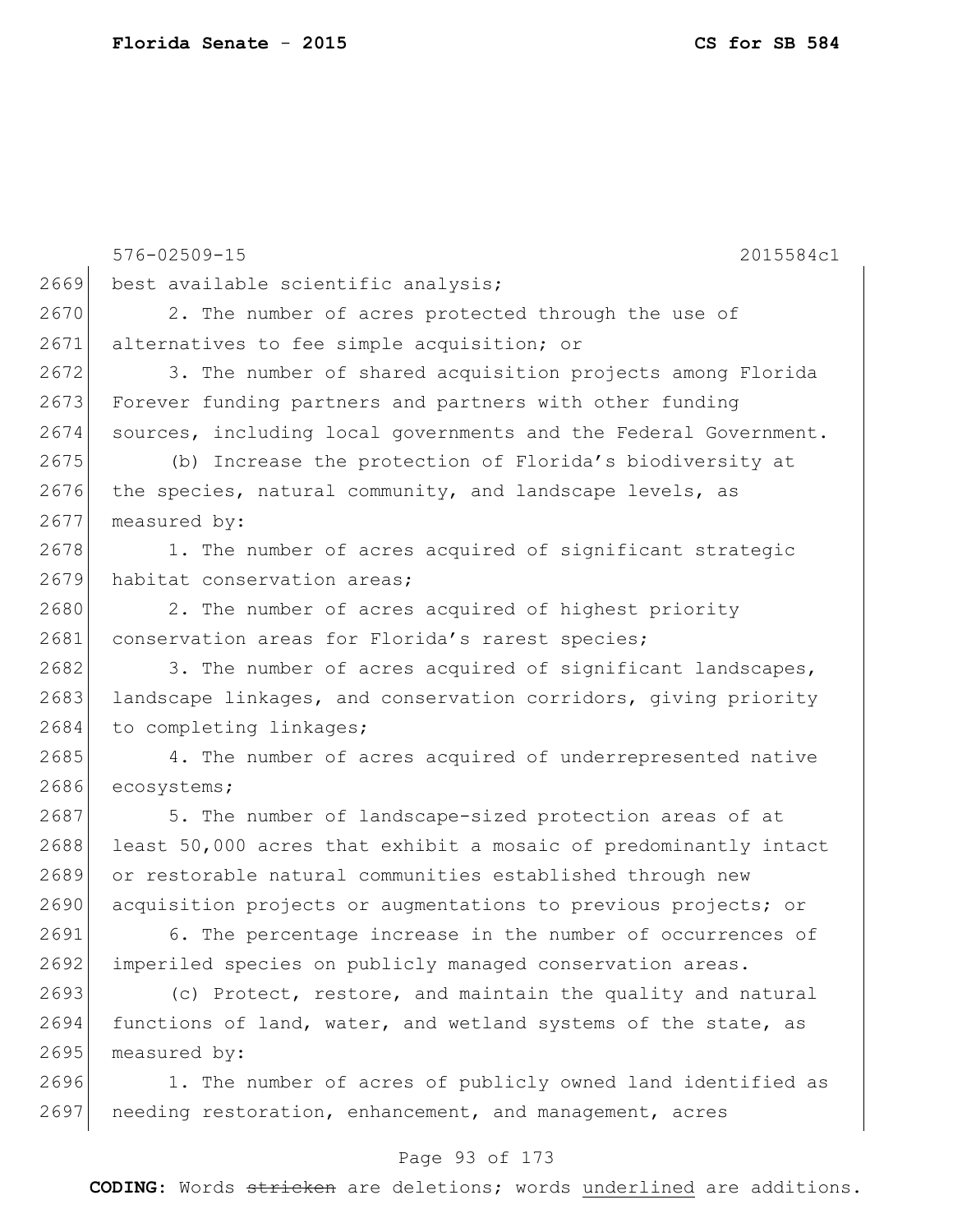|      | $576 - 02509 - 15$<br>2015584c1                                  |
|------|------------------------------------------------------------------|
| 2698 | undergoing restoration or enhancement, acres with restoration    |
| 2699 | activities completed, and acres managed to maintain such         |
| 2700 | restored or enhanced conditions; the number of acres which       |
| 2701 | represent actual or potential imperiled species habitat; the     |
| 2702 | number of acres which are available pursuant to a management     |
| 2703 | plan to restore, enhance, repopulate, and manage imperiled       |
| 2704 | species habitat; and the number of acres of imperiled species    |
| 2705 | habitat managed, restored, enhanced, repopulated, or acquired;   |
| 2706 | 2. The percentage of water segments that fully meet,             |
| 2707 | partially meet, or do not meet their designated uses as reported |
| 2708 | in the Department of Environmental Protection's State Water      |
| 2709 | Quality Assessment 305(b) Report;                                |
| 2710 | 3. The percentage completion of targeted capital                 |
| 2711 | improvements in surface water improvement and management plans   |
| 2712 | created under s. $373.453(2)$ , regional or master stormwater    |
| 2713 | management system plans, or other adopted restoration plans;     |
| 2714 | 4. The number of acres acquired that protect natural             |
| 2715 | floodplain functions;                                            |
| 2716 | 5. The number of acres acquired that protect surface waters      |
| 2717 | of the state;                                                    |
| 2718 | 6. The number of acres identified for acquisition to             |
| 2719 | minimize damage from flooding and the percentage of those acres  |
| 2720 | acquired;                                                        |
| 2721 | 7. The number of acres acquired that protect fragile             |
| 2722 | coastal resources;                                               |
| 2723 | 8. The number of acres of functional wetland systems             |
| 2724 | protected;                                                       |
| 2725 | 9. The percentage of miles of critically eroding beaches         |
| 2726 | contiguous with public lands that are restored or protected from |
|      |                                                                  |

# Page 94 of 173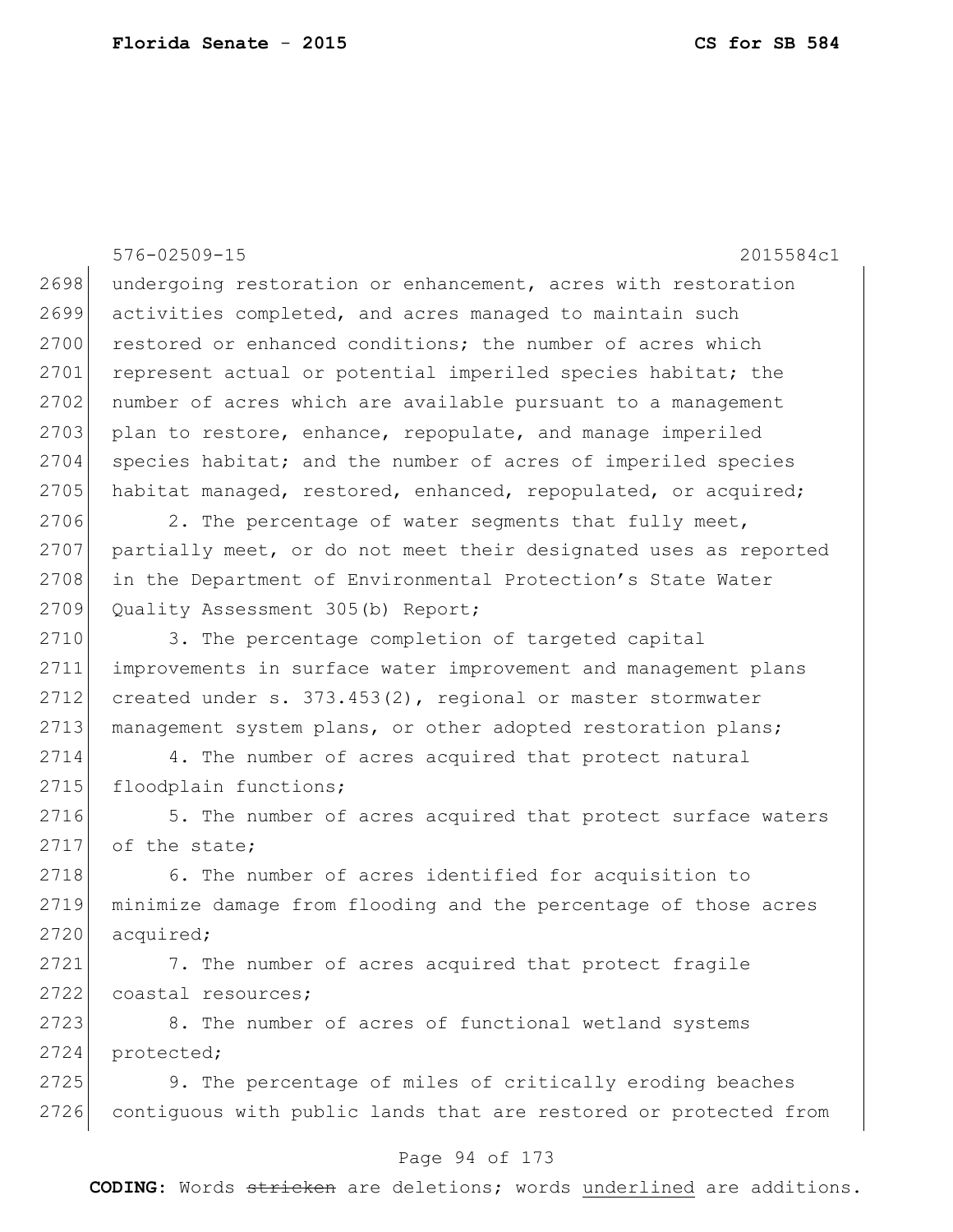576-02509-15 2015584c1 2727 further erosion; 2728 10. The percentage of public lakes and rivers in which 2729 invasive, nonnative aquatic plants are under maintenance 2730 control; or 2731 11. The number of acres of public conservation lands in 2732 which upland invasive, exotic plants are under maintenance 2733 control. 2734 (d) Ensure that sufficient quantities of water are 2735 available to meet the current and future needs of natural  $2736$  systems and the citizens of the state, as measured by: 2737 1. The number of acres acquired which provide retention and 2738 storage of surface water in naturally occurring storage areas, 2739 such as lakes and wetlands, consistent with the maintenance of 2740 water resources or water supplies and consistent with district 2741 water supply plans;  $2742$  2. The quantity of water made available through the water 2743 resource development component of a district water supply plan 2744 for which a water management district is responsible; or 2745 3. The number of acres acquired of groundwater recharge 2746 areas critical to springs, sinks, aquifers, other natural 2747 systems, or water supply. 2748 (e) Increase natural resource-based public recreational and  $2749$  educational opportunities, as measured by: 2750 1. The number of acres acquired that are available for 2751 | natural resource-based public recreation or education; 2752 2. The miles of trails that are available for public 2753 recreation, giving priority to those that provide significant 2754 connections including those that will assist in completing the 2755 Florida National Scenic Trail; or

### Page 95 of 173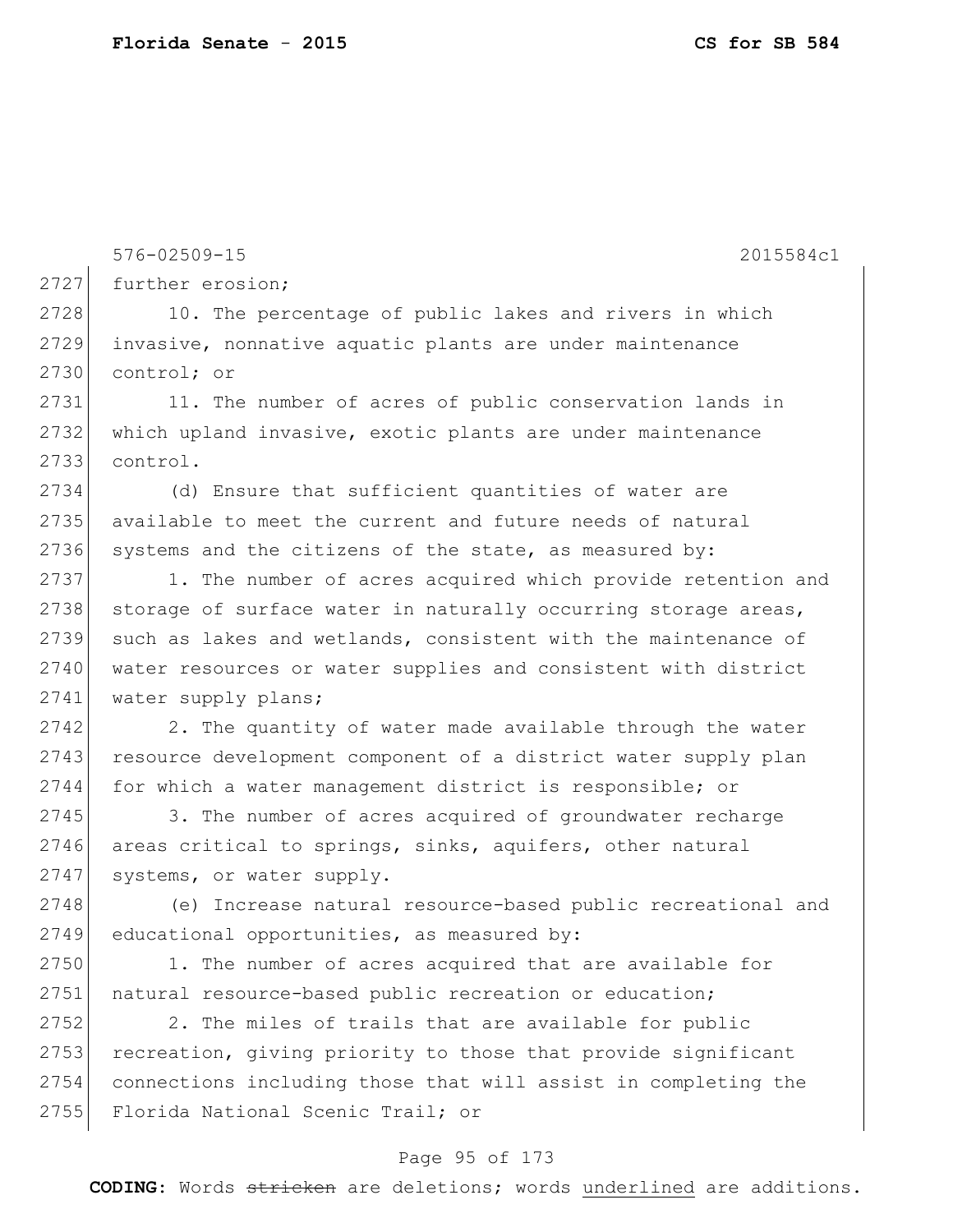576-02509-15 2015584c1 2756 3. The number of new resource-based recreation facilities, 2757 by type, made available on public land. 2758 (f) Preserve significant archaeological or historic sites, 2759 as measured by: 2760 1. The increase in the number of and percentage of historic 2761 and archaeological properties listed in the Florida Master Site 2762 File or National Register of Historic Places which are protected 2763 or preserved for public use; or 2764 2. The increase in the number and percentage of historic 2765 and archaeological properties that are in state ownership. 2766 (g) Increase the amount of forestland available for  $2767$  sustainable management of natural resources, as measured by: 2768 1. The number of acres acquired that are available for 2769 sustainable forest management; 2770 2. The number of acres of state-owned forestland managed 2771 for economic return in accordance with current best management 2772 practices; 2773 3. The number of acres of forestland acquired that will 2774 serve to maintain natural groundwater recharge functions; or 2775 4. The percentage and number of acres identified for 2776 restoration actually restored by reforestation. 2777 (h) Increase the amount of open space available in urban 2778 areas, as measured by: 2779 1. The percentage of local governments that participate in 2780 land acquisition programs and acquire open space in urban cores; 2781 or 2782 2. The percentage and number of acres of purchases of open 2783 space within urban service areas. 2784

# Page 96 of 173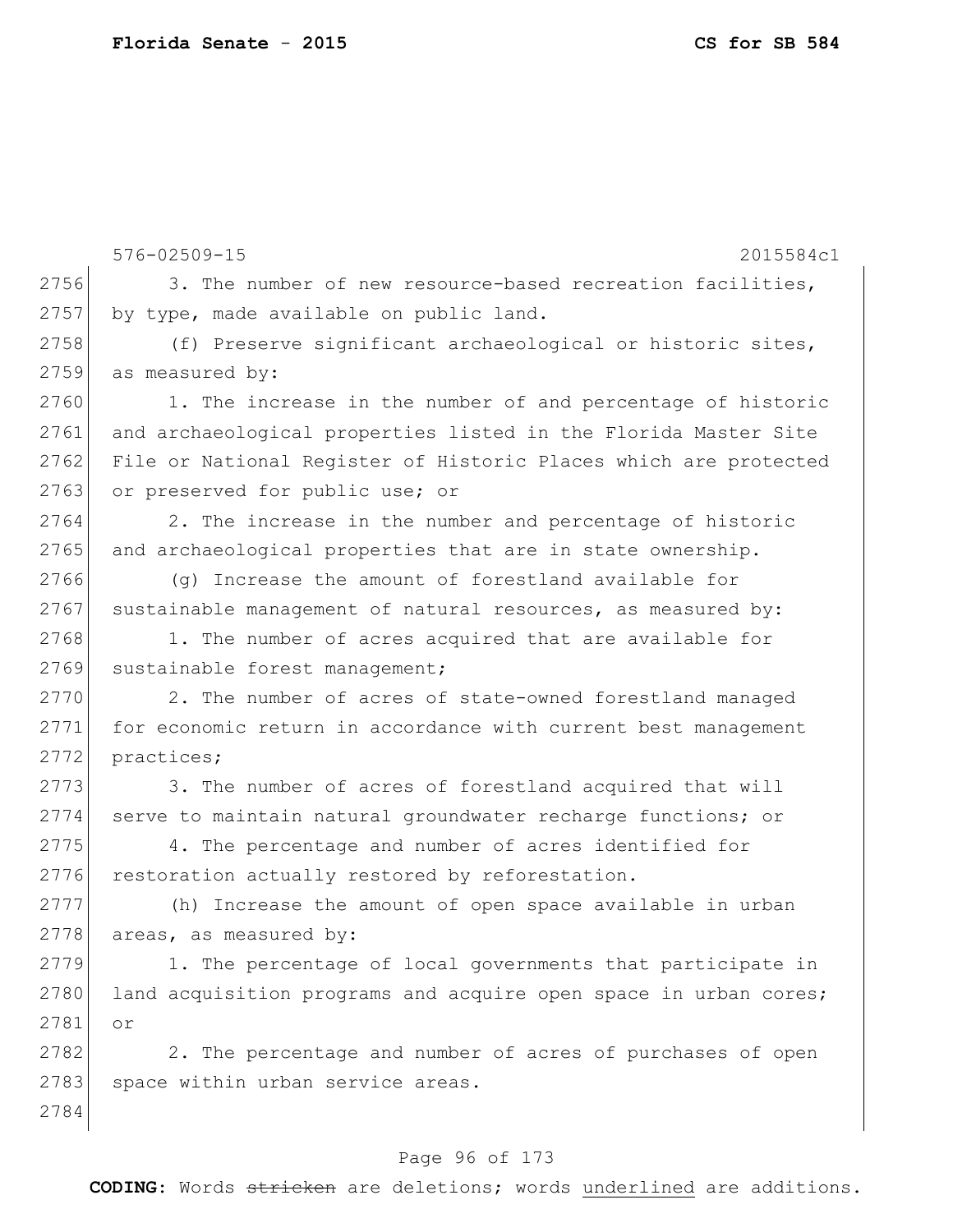```
576-02509-15 2015584c1
2785 Florida Forever projects and acquisitions funded pursuant to
2786 paragraph (3)(c) shall be measured by goals developed by rule by
2787 the Florida Communities Trust Governing Board created in s.
2788 380.504.
2789 (5) (6) (a) All lands acquired pursuant to this section shall
2790 be managed for multiple-use purposes, where compatible with the
2791 resource values of and management objectives for such lands. As
2792 used in this section, "multiple-use" includes, but is not
2793 limited to, outdoor recreational activities as described in ss.
2794 253.034 and 259.032(7)(b) 259.032(9)(b), water resource
2795 development projects, sustainable forestry management, carbon
2796 sequestration, carbon mitigation, or carbon offsets.
2797 (b) Upon a decision by the entity in which title to lands 
2798 acquired pursuant to this section has vested, such lands may be
2799 designated single use as defined in s. 253.034(2)(b).
2800 (c) For purposes of this section, the Board of Trustees of
2801 the Internal Improvement Trust Fund shall adopt rules that
2802 pertain to the use of state lands for carbon sequestration,
2803 carbon mitigation, or carbon offsets and that provide for
2804 climate-change-related benefits.
2805 (6)(7) As provided in this section, a water resource or
2806 water supply development project may be allowed only if the
2807 following conditions are met: minimum flows and levels have been
2808 established for those waters, if any, which may reasonably be
2809 expected to experience significant harm to water resources as a 
2810 result of the project; the project complies with all applicable
2811 permitting requirements; and the project is consistent with the 
2812 regional water supply plan, if any, of the water management
2813 district and with relevant recovery or prevention strategies if
```
#### Page 97 of 173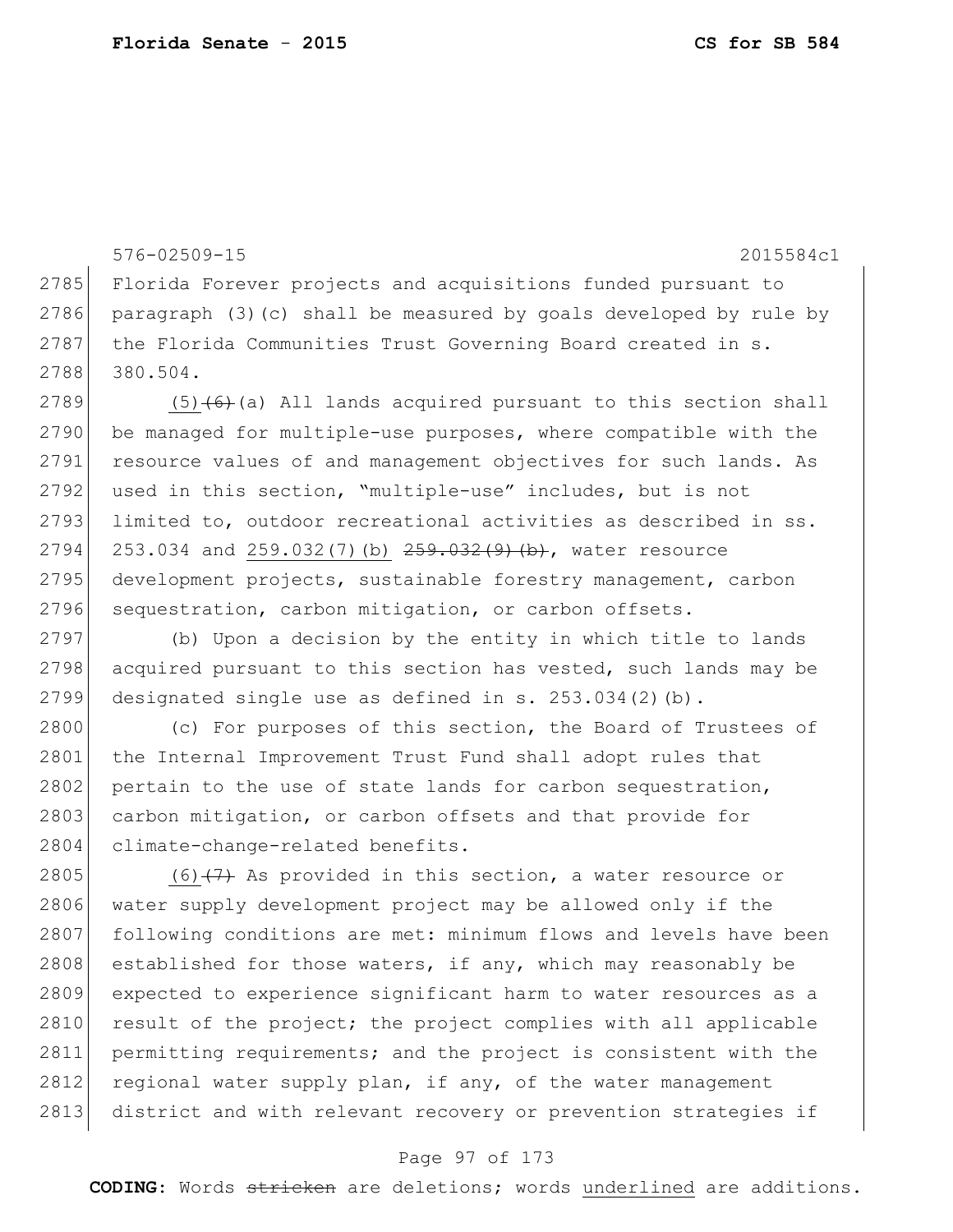576-02509-15 2015584c1 2814 required pursuant to s. 373.0421(2). 2815 (7) $(8)$  (a) Beginning no later than July 1, 2001, and every 2816 year thereafter, the Acquisition and Restoration Council shall 2817 accept applications from state agencies, local governments, 2818 nonprofit and for-profit organizations, private land trusts, and 2819 individuals for project proposals eligible for funding pursuant 2820 to paragraph (3)(b). The council shall evaluate the proposals 2821 received pursuant to this subsection to ensure that they meet at 2822 least one of the criteria under subsection (9). 2823 (b) Project applications shall contain, at a minimum, the 2824 following: 2825 1. A minimum of two numeric performance measures that 2826 directly relate to the overall goals adopted by the council. 2827 Each performance measure shall include a baseline measurement, 2828 which is the current situation; a performance standard which the 2829 project sponsor anticipates the project will achieve; and the 2830 performance measurement itself, which should reflect the 2831 incremental improvements the project accomplishes towards 2832 achieving the performance standard. 2833 2. Proof that property owners within any proposed 2834 acquisition have been notified of their inclusion in the 2835 proposed project. Any property owner may request the removal of 2836 such property from further consideration by submitting a request 2837 to the project sponsor or the Acquisition and Restoration 2838 Council by certified mail. Upon receiving this request, the 2839 council shall delete the property from the proposed project; 2840 however, the board of trustees, at the time it votes to approve 2841 the proposed project lists pursuant to subsection (16), may add

#### Page 98 of 173

2842 the property back on to the project lists if it determines by a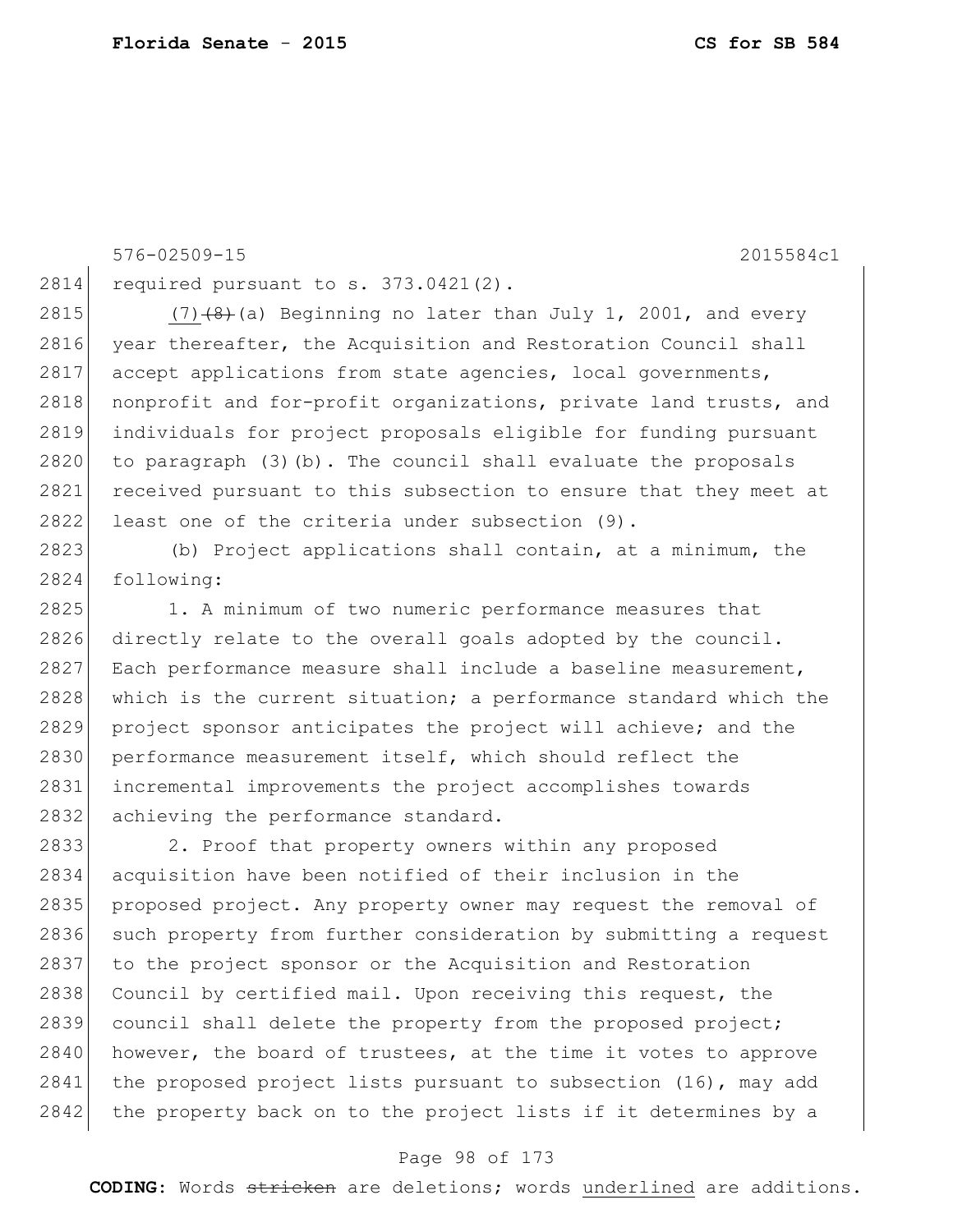576-02509-15 2015584c1 2843 super majority of its members that such property is critical to 2844 achieve the purposes of the project. 2845 (c) The title to lands acquired under this section shall 2846 vest in the Board of Trustees of the Internal Improvement Trust 2847 Fund, except that title to lands acquired by a water management 2848 district shall vest in the name of that district and lands 2849 acquired by a local government shall vest in the name of the 2850 purchasing local government. 2851 (8) $(9)$  The Acquisition and Restoration Council shall 2852 develop a project list that shall represent those projects 2853 submitted pursuant to subsection (7).  $2854$  (9)  $\left(10\right)$  The Acquisition and Restoration Council shall 2855 recommend rules for adoption by the board of trustees to 2856 competitively evaluate, select, and rank projects eligible for 2857 Florida Forever funds pursuant to paragraph  $(3)$  (b) and for 2858 additions to the Conservation and Recreation Lands list pursuant 2859 to ss.  $259.032$  and  $259.101(4)$ . In developing these proposed 2860 rules, the Acquisition and Restoration Council shall give weight 2861 to the following criteria: 2862 (a) The project meets multiple goals described in  $2863$  subsection  $(4)$ . 2864 (b) The project is part of an ongoing governmental effort 2865 to restore, protect, or develop land areas or water resources. 2866 (c) The project enhances or facilitates management of 2867 properties already under public ownership. 2868 (d) The project has significant archaeological or historic 2869 value. 2870 (e) The project has funding sources that are identified and 2871 assured through at least the first 2 years of the project.

# Page 99 of 173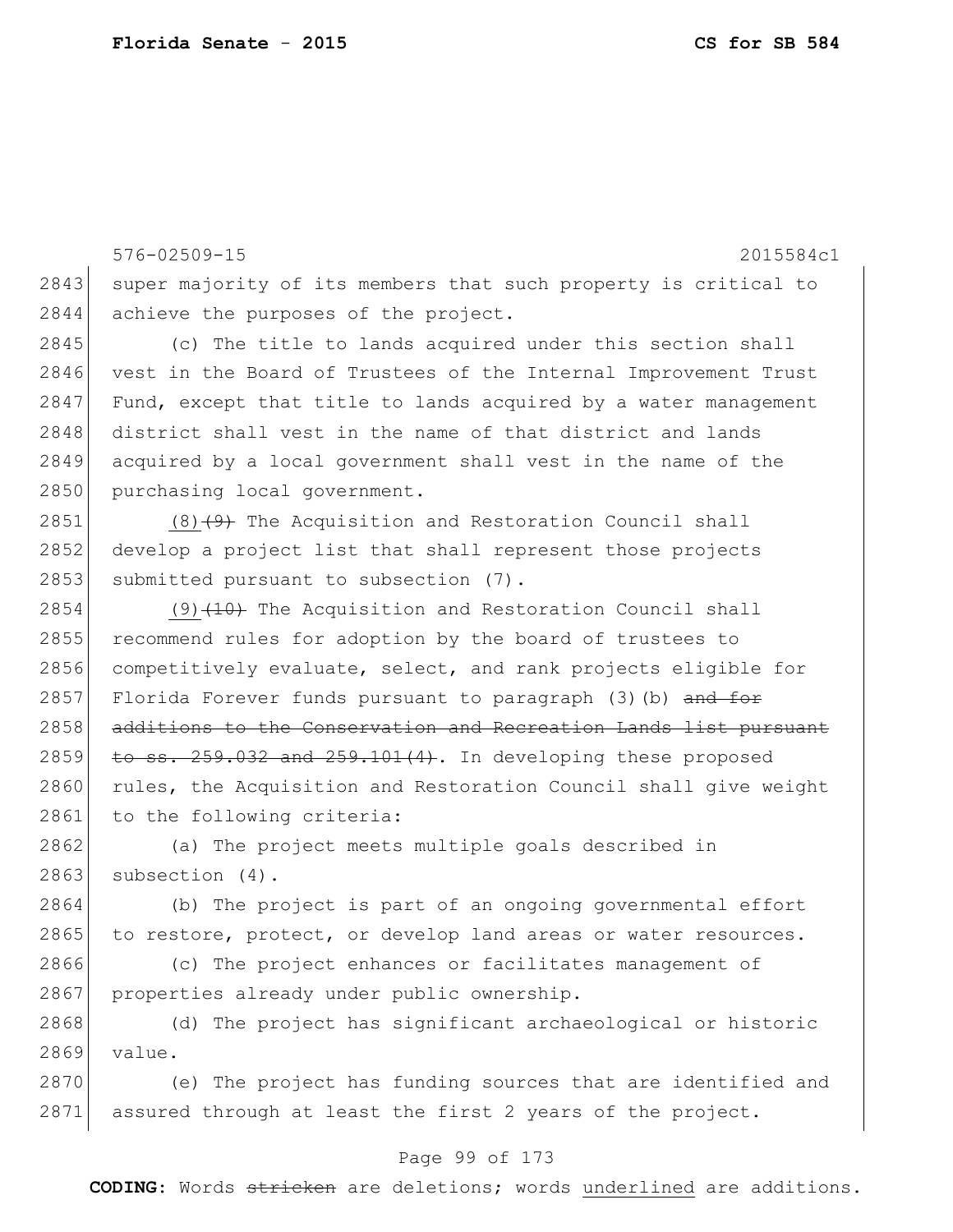576-02509-15 2015584c1 2872 (f) The project contributes to the solution of water 2873 resource problems on a regional basis. 2874 (g) The project has a significant portion of its land area 2875 in imminent danger of development, in imminent danger of losing 2876 its significant natural attributes or recreational open space, 2877 or in imminent danger of subdivision which would result in 2878 multiple ownership and make acquisition of the project costly or 2879 less likely to be accomplished. 2880 (h) The project implements an element from a plan developed 2881 by an ecosystem management team. 2882 (i) The project is one of the components of the Everglades 2883 restoration effort. 2884 (j) The project may be purchased at 80 percent of appraised 2885 value. 2886 (k) The project may be acquired, in whole or in part, using 2887 alternatives to fee simple, including but not limited to, tax 2888 incentives, mitigation funds, or other revenues; the purchase of 2889 development rights, hunting rights, agricultural or 2890 silvicultural rights, or mineral rights; or obtaining 2891 conservation easements or flowage easements. 2892 (l) The project is a joint acquisition, either among public 2893 agencies, nonprofit organizations, or private entities, or by a 2894 public-private partnership. 2895 (10) $(11)$  The Acquisition and Restoration Council shall give 2896 increased priority to those projects for which matching funds 2897 are available and to project elements previously identified on 2898 an acquisition list pursuant to this section that can be 2899 acquired at 80 percent or less of appraised value. The council

### Page 100 of 173

2900 shall also give increased priority to those projects where the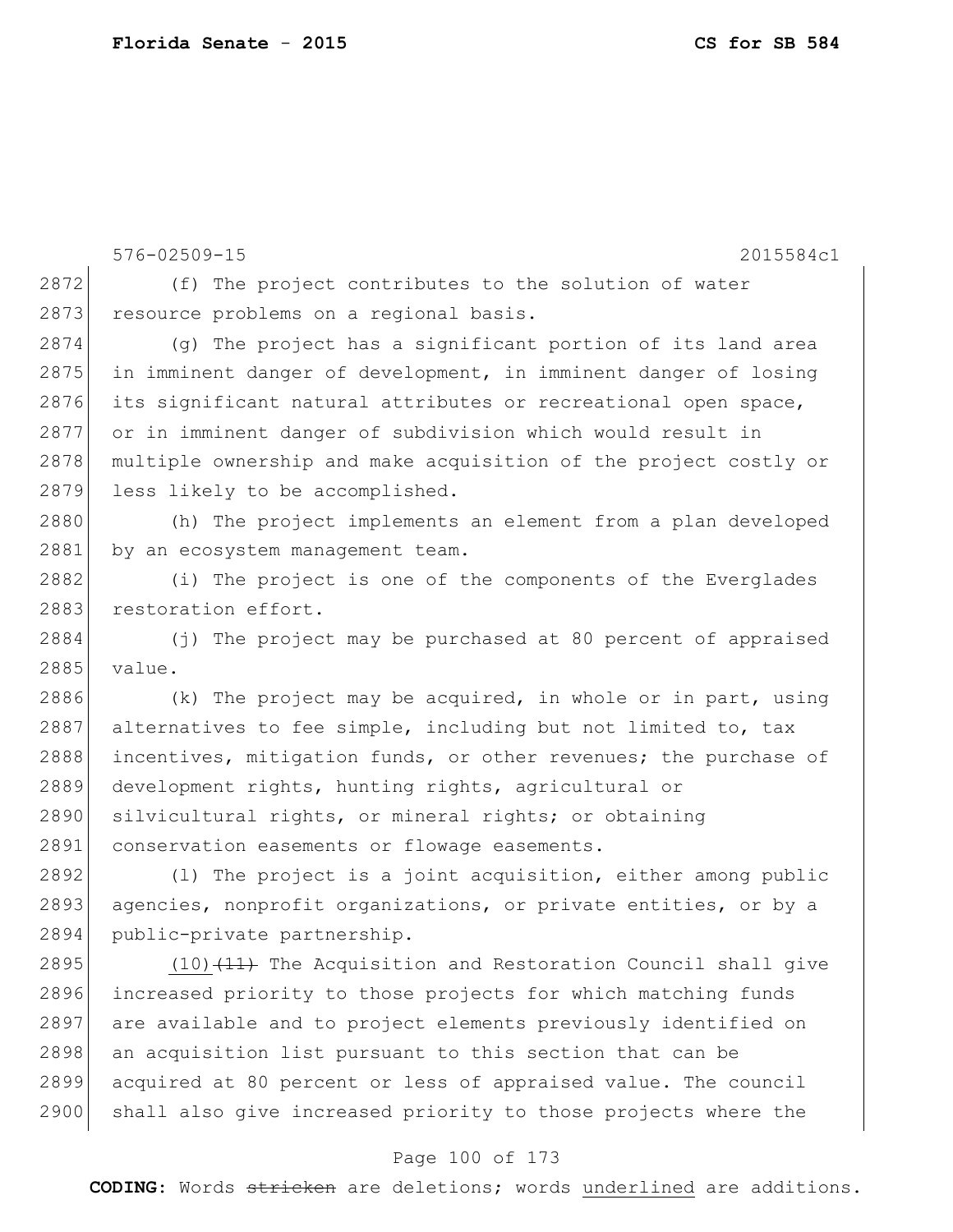2929 Management District.

576-02509-15 2015584c1 2901 state's land conservation plans overlap with the military's need  $2902$  to protect lands, water, and habitat to ensure the 2903 sustainability of military missions including: 2904 (a) Protecting habitat on nonmilitary land for any species 2905 found on military land that is designated as threatened or 2906 endangered, or is a candidate for such designation under the 2907 Endangered Species Act or any Florida statute; 2908 (b) Protecting areas underlying low-level military air 2909 corridors or operating areas; and 2910 (c) Protecting areas identified as clear zones, accident 2911 potential zones, and air installation compatible use buffer 2912 zones delineated by our military partners, and for which federal 2913 or other funding is available to assist with the project. 2914  $(11)$   $(12)$  For the purposes of funding projects pursuant to 2915 paragraph  $(3)(a)$ , the Secretary of Environmental Protection 2916 shall ensure that each water management district receives the 2917 following percentage of funds annually: 2918 (a) Thirty-five percent to the South Florida Water 2919 Management District, of which amount \$25 million for 2 years 2920 beginning in fiscal year 2000-2001 shall be transferred by the 2921 Department of Environmental Protection into the Save Our 2922 Everglades Trust Fund and shall be used exclusively to implement 2923 the comprehensive plan under s. 373.470. 2924 (b) Twenty-five percent to the Southwest Florida Water 2925 Management District. 2926 (c) Twenty-five percent to the St. Johns River Water 2927 Management District. 2928 (d) Seven and one-half percent to the Suwannee River Water

### Page 101 of 173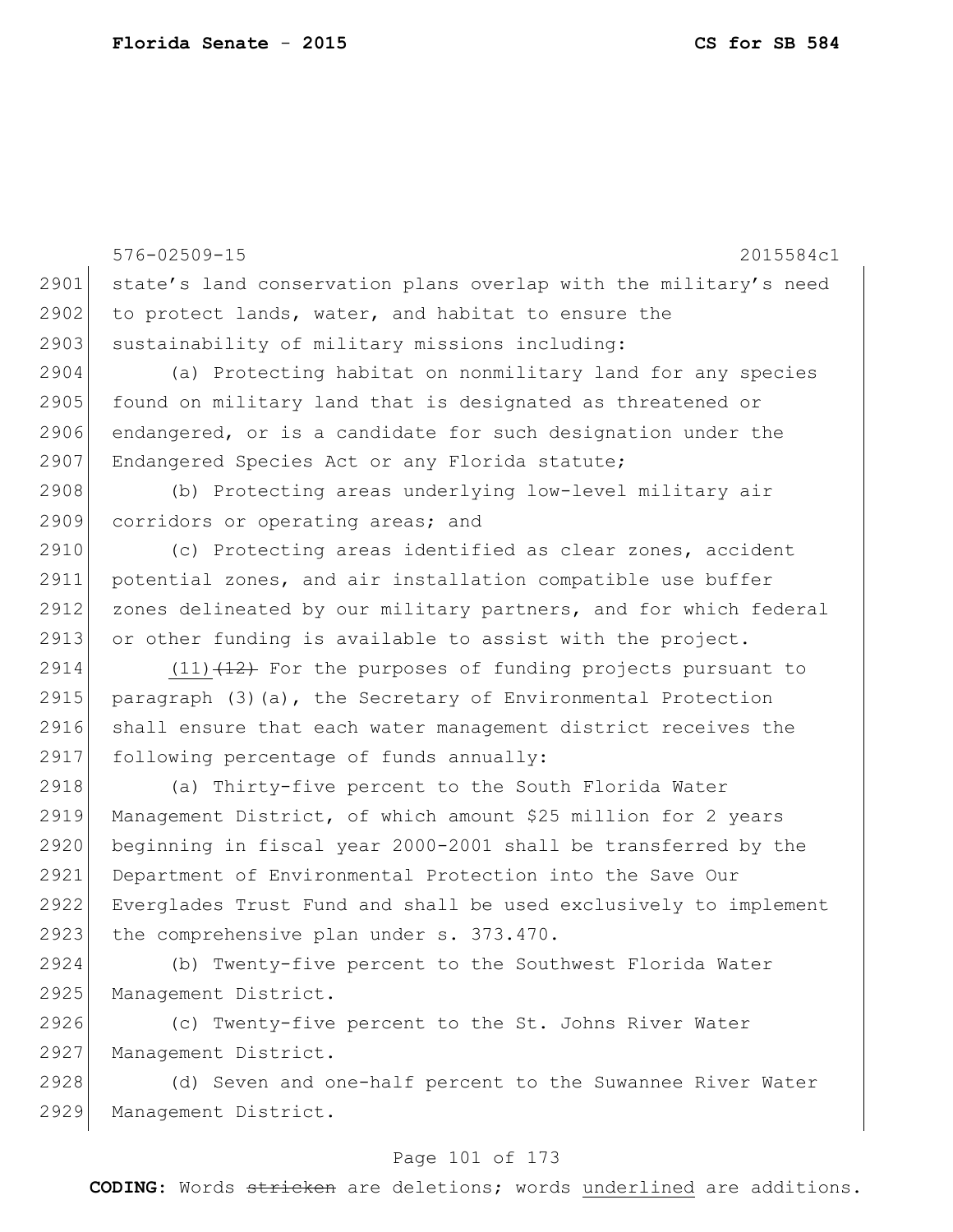576-02509-15 2015584c1 2930 (e) Seven and one-half percent to the Northwest Florida 2931 Water Management District. 2932  $(12)$   $(13)$  It is the intent of the Legislature that in 2933 developing the list of projects for funding pursuant to 2934 paragraph (3)(a), that these funds not be used to abrogate the 2935 financial responsibility of those point and nonpoint sources 2936 that have contributed to the degradation of water or land areas. 2937 Therefore, an increased priority shall be given by the water 2938 management district governing boards to those projects that have 2939 secured a cost-sharing agreement allocating responsibility for 2940 the cleanup of point and nonpoint sources.

2941  $(13)$   $(14)$  An affirmative vote of five members of the 2942 Acquisition and Restoration Council shall be required in order 2943 to place a proposed project on the list developed pursuant to 2944 subsection (8). Any member of the council who by family or a 2945 business relationship has a connection with any project proposed 2946 to be ranked shall declare such interest prior to voting for a 2947 project's inclusion on the list.

2948  $(14)$   $(15)$  Each year that cash disbursements or bonds are to 2949 be issued pursuant to this section, the Acquisition and 2950 Restoration Council shall review the most current approved 2951 project list and shall, by the first board meeting in May, 2952 present to the Board of Trustees of the Internal Improvement 2953 Trust Fund for approval a listing of projects developed pursuant  $2954$  to subsection  $(8)$ . The board of trustees may remove projects 2955 from the list developed pursuant to this subsection, but may not 2956 add projects or rearrange project rankings.

2957 (15) (16) The Acquisition and Restoration Council shall 2958 submit to the board of trustees, with its list of projects, a

# Page 102 of 173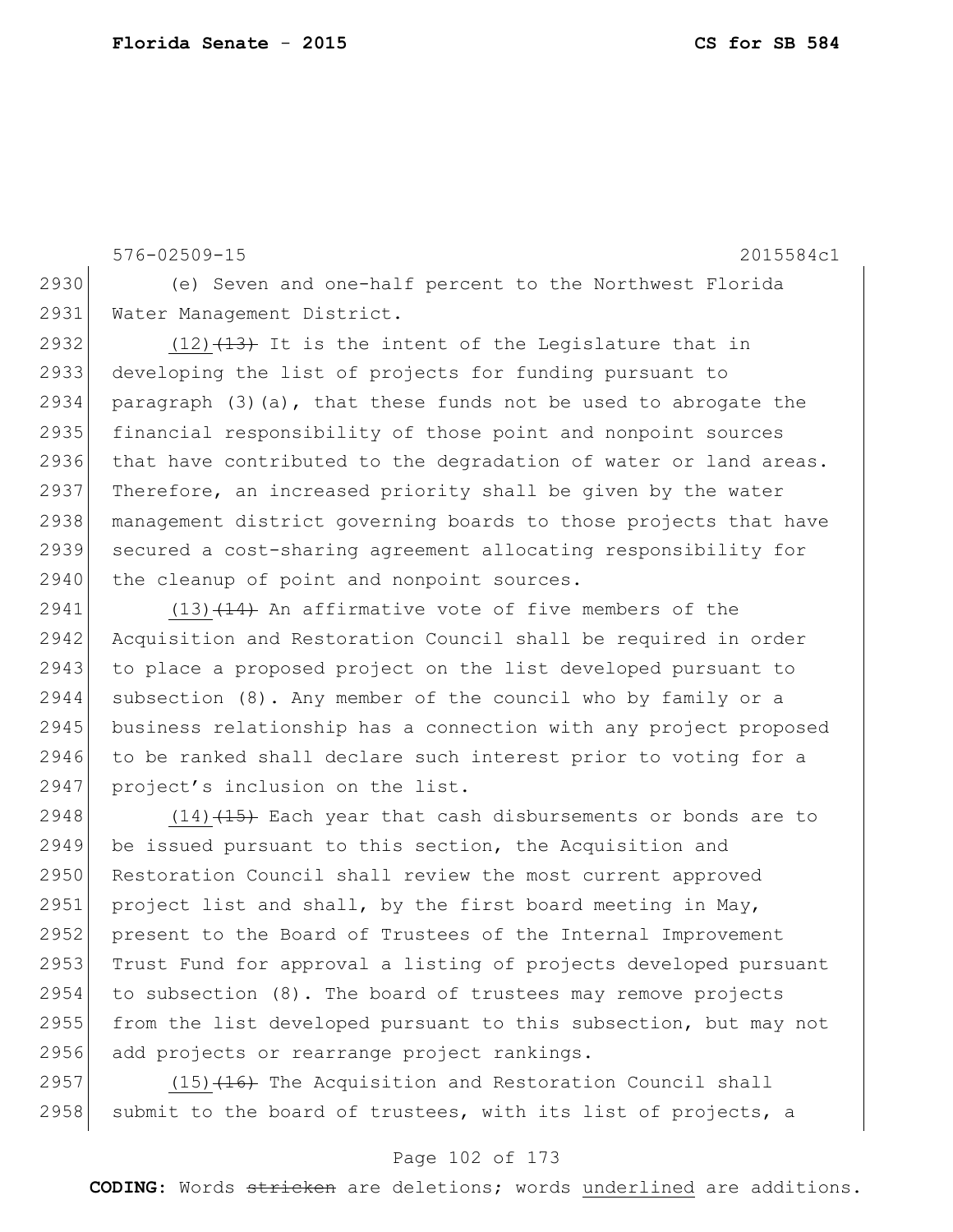|      | 576-02509-15<br>2015584c1                                        |
|------|------------------------------------------------------------------|
| 2959 | report that includes, but shall not be limited to, the following |
| 2960 | information for each project listed:                             |
| 2961 | (a) The stated purpose for inclusion.                            |
| 2962 | (b) Projected costs to achieve the project goals.                |
| 2963 | (c) An interim management budget that includes all costs         |
| 2964 | associated with immediate public access.                         |
| 2965 | (d) Specific performance measures.                               |
| 2966 | (e) Plans for public access.                                     |
| 2967 | (f) An identification of the essential parcel or parcels         |
| 2968 | within the project without which the project cannot be properly  |
| 2969 | managed.                                                         |
| 2970 | (q) Where applicable, an identification of those projects        |
| 2971 | or parcels within projects which should be acquired in fee       |
| 2972 | simple or in less than fee simple.                               |
| 2973 | (h) An identification of those lands being purchased for         |
| 2974 | conservation purposes.                                           |
| 2975 | (i) A management policy statement for the project and a          |
| 2976 | management prospectus pursuant to s. $259.032(7)$ (d) $\theta$ . |
| 2977 | 259.032(9)(d).                                                   |
| 2978 | (j) An estimate of land value based on county tax assessed       |
| 2979 | values.                                                          |
| 2980 | (k) A map delineating project boundaries.                        |
| 2981 | (1) An assessment of the project's ecological value,             |
| 2982 | outdoor recreational value, forest resources, wildlife           |
| 2983 | resources, ownership pattern, utilization, and location.         |
| 2984 | (m) A discussion of whether alternative uses are proposed        |
| 2985 | for the property and what those uses are.                        |
| 2986 | (n) A designation of the management agency or agencies.          |
| 2987 | $(16)$ $(17)$ All proposals for projects pursuant to paragraph   |
|      | Page 103 of 173                                                  |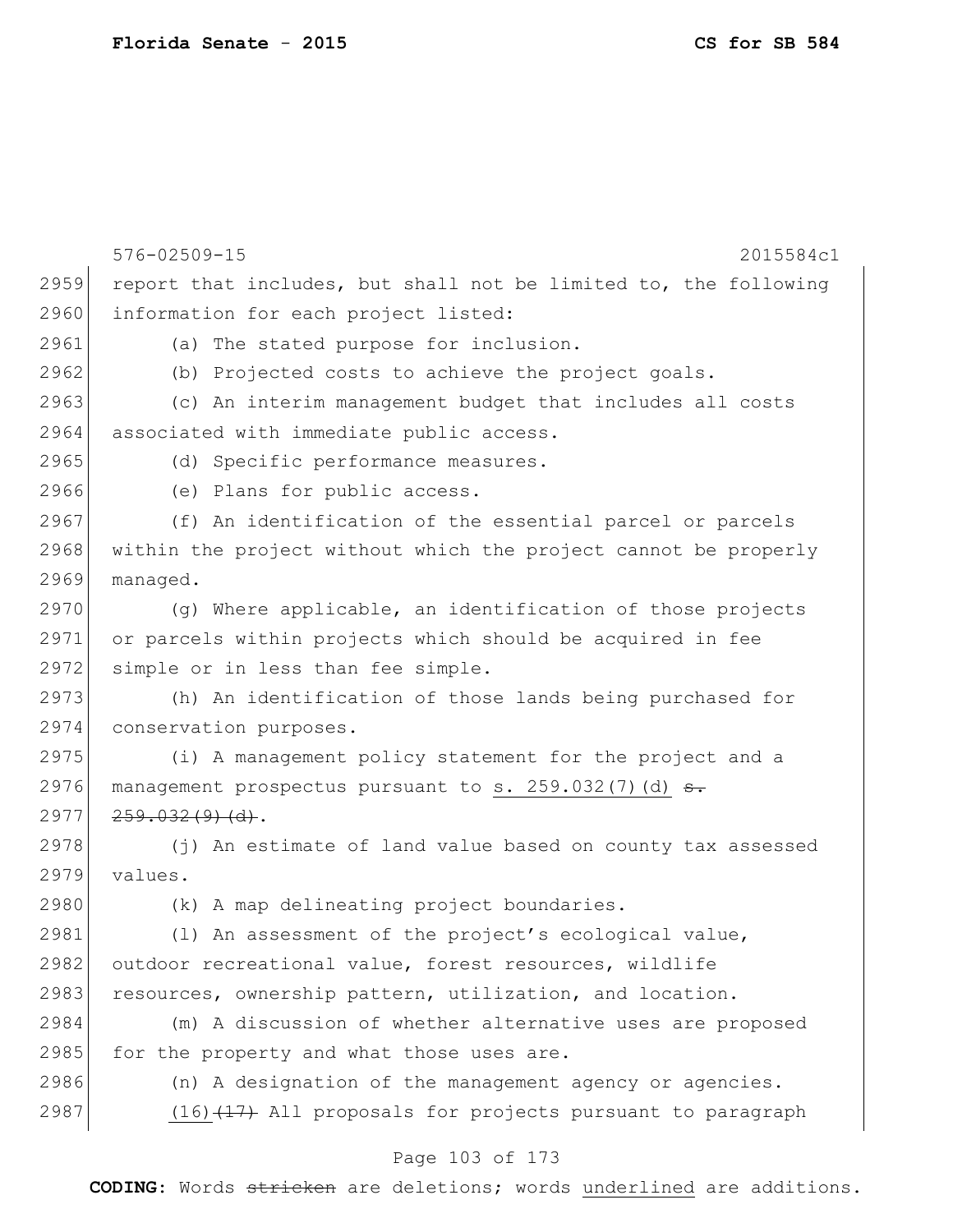|      | 576-02509-15<br>2015584c1                                           |
|------|---------------------------------------------------------------------|
| 2988 | (3) (b) shall be implemented only if adopted by the Acquisition     |
| 2989 | and Restoration Council and approved by the board of trustees.      |
| 2990 | The council shall consider and evaluate in writing the merits       |
| 2991 | and demerits of each project that is proposed for Florida           |
| 2992 | Forever funding and each proposed addition to the Conservation      |
| 2993 | and Recreation Lands list program. The council shall ensure that    |
| 2994 | each proposed project will meet a stated public purpose for the     |
| 2995 | restoration, conservation, or preservation of environmentally       |
| 2996 | sensitive lands and water areas or for providing outdoor            |
| 2997 | recreational opportunities and that each proposed addition to       |
| 2998 | the Conservation and Recreation Lands list will meet the public     |
| 2999 | purposes under s. 259.032(3) and, when applicable, s.               |
| 3000 | $259.101(4)$ . The council also shall determine whether the project |
| 3001 | or addition conforms, where applicable, with the comprehensive      |
| 3002 | plan developed pursuant to s. $259.04(1)(a)$ , the comprehensive    |
| 3003 | multipurpose outdoor recreation plan developed pursuant to s.       |
| 3004 | 375.021, the state lands management plan adopted pursuant to s.     |
| 3005 | 253.03(7), the water resources work plans developed pursuant to     |
| 3006 | s. 373.199, and the provisions of this section.                     |
| 3007 | $(17)$ $(18)$ On an annual basis, the Division of State Lands       |

3008 shall prepare an annual work plan that prioritizes projects on the Florida Forever list and sets forth the funding available in 3010 the fiscal year for land acquisition. The work plan shall consider the following categories of expenditure for land conservation projects already selected for the Florida Forever 3013 list pursuant to subsection (8):

 (a) A critical natural lands category, including functional landscape-scale natural systems, intact large hydrological 3016 systems, lands that have significant imperiled natural

# Page 104 of 173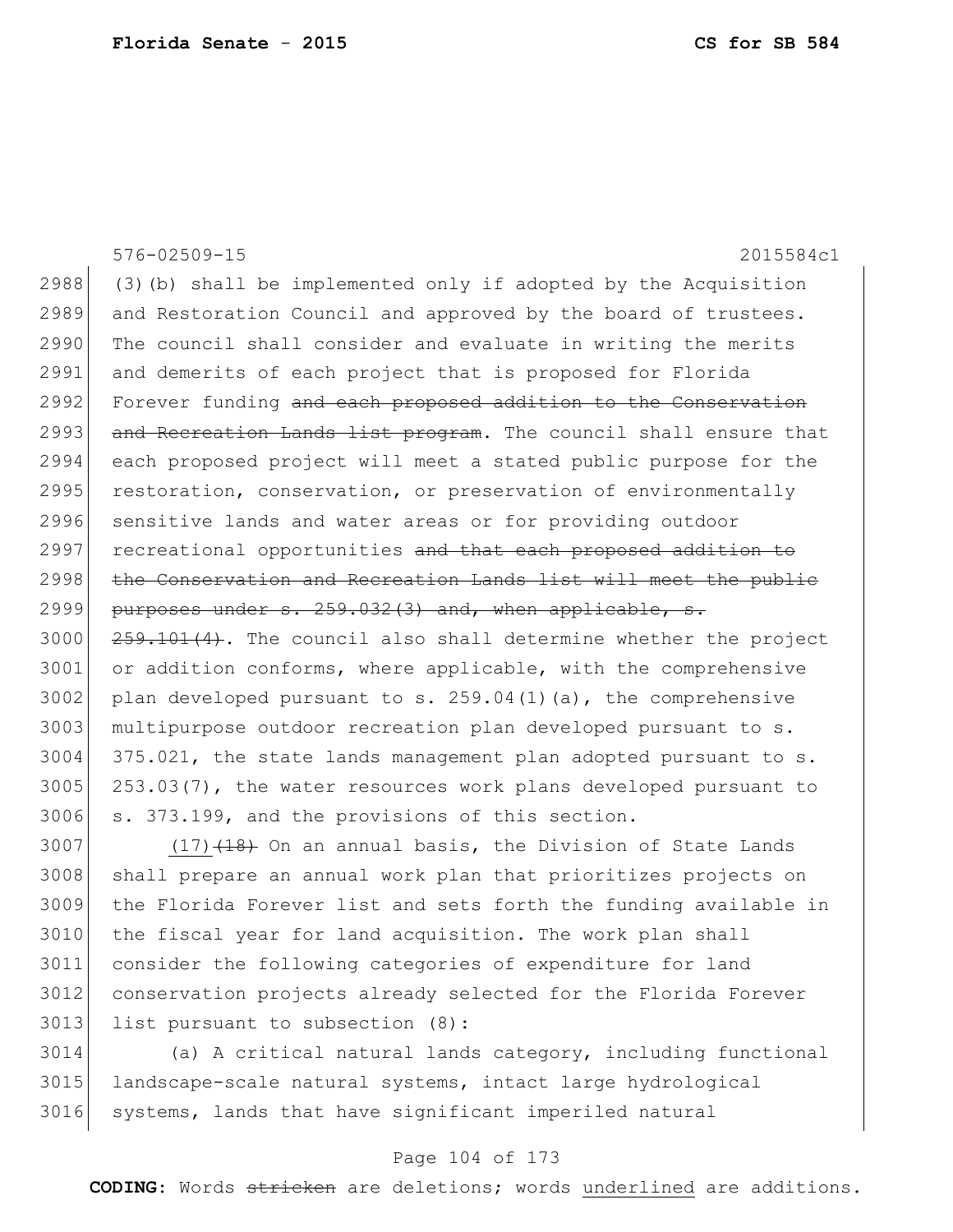576-02509-15 2015584c1 communities, and corridors linking large landscapes, as identified and developed by the best available scientific analysis. (b) A partnerships or regional incentive category, including: 1. Projects where local and regional cost-share agreements 3023 provide a lower cost and greater conservation benefit to the people of the state. Additional consideration shall be provided under this category where parcels are identified as part of a local or regional visioning process and are supported by scientific analysis; and 2. Bargain and shared projects where the state will receive a significant reduction in price for public ownership of land as a result of the removal of development rights or other interests in lands or receives alternative or matching funds. (c) A substantially complete category of projects where mainly inholdings, additions, and linkages between preserved areas will be acquired and where 85 percent of the project is complete. (d) A climate-change category list of lands where acquisition or other conservation measures will address the 3038 challenges of global climate change, such as through protection, restoration, mitigation, and strengthening of Florida's land, 3040 water, and coastal resources. This category includes lands that provide opportunities to sequester carbon, provide habitat, protect coastal lands or barrier islands, and otherwise mitigate 3043 and help adapt to the effects of sea-level rise and meet other objectives of the program.

(e) A less-than-fee category for working agricultural lands

#### Page 105 of 173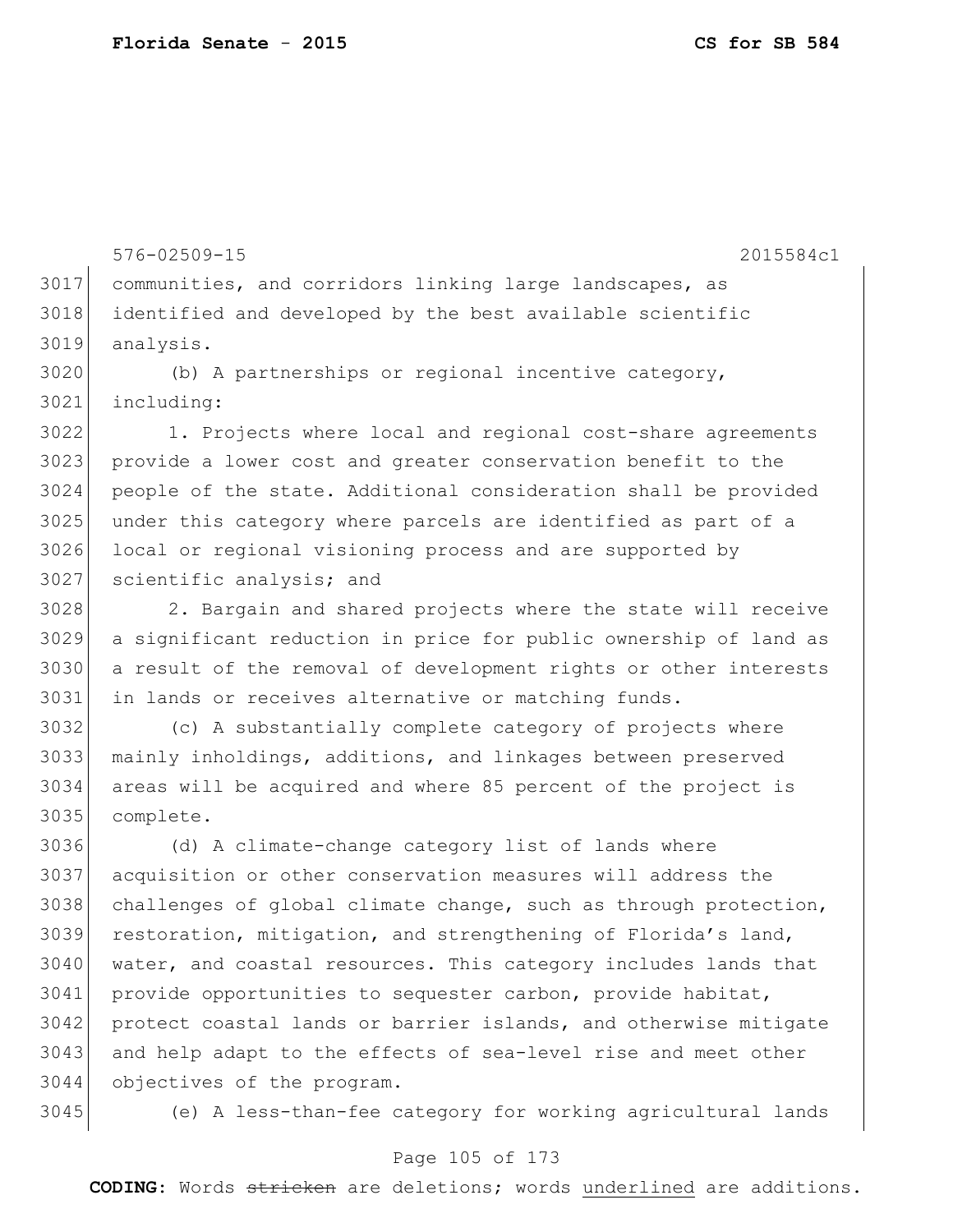576-02509-15 2015584c1 3046 that significantly contribute to resource protection through conservation easements and other less-than-fee techniques, tax incentives, life estates, landowner agreements, and other partnerships, including conservation easements acquired in partnership with federal conservation programs, which will achieve the objectives of Florida Forever while allowing the continuation of compatible agricultural uses on the land. Terms of easements proposed for acquisition under this category shall be developed by the Division of State Lands in coordination with the Department of Agriculture and Consumer Services. 

 Projects within each category shall be ranked by order of priority. The work plan shall be adopted by the Acquisition and Restoration Council after at least one public hearing. A copy of 3060 the work plan shall be provided to the board of trustees of the Internal Improvement Trust Fund no later than October 1 of each year.

3063 (18) $(18)$   $(19)$  (a) The Board of Trustees of the Internal Improvement Trust Fund, or, in the case of water management 3065 district lands, the owning water management district, may authorize the granting of a lease, easement, or license for the 3067 use of certain lands acquired pursuant to this section, for 3068 certain uses that are determined by the appropriate board to be compatible with the resource values of and management objectives 3070 for such lands.

 (b) Any existing lease, easement, or license acquired for incidental public or private use on, under, or across any lands acquired pursuant to this section shall be presumed to be compatible with the purposes for which such lands were acquired.

# Page 106 of 173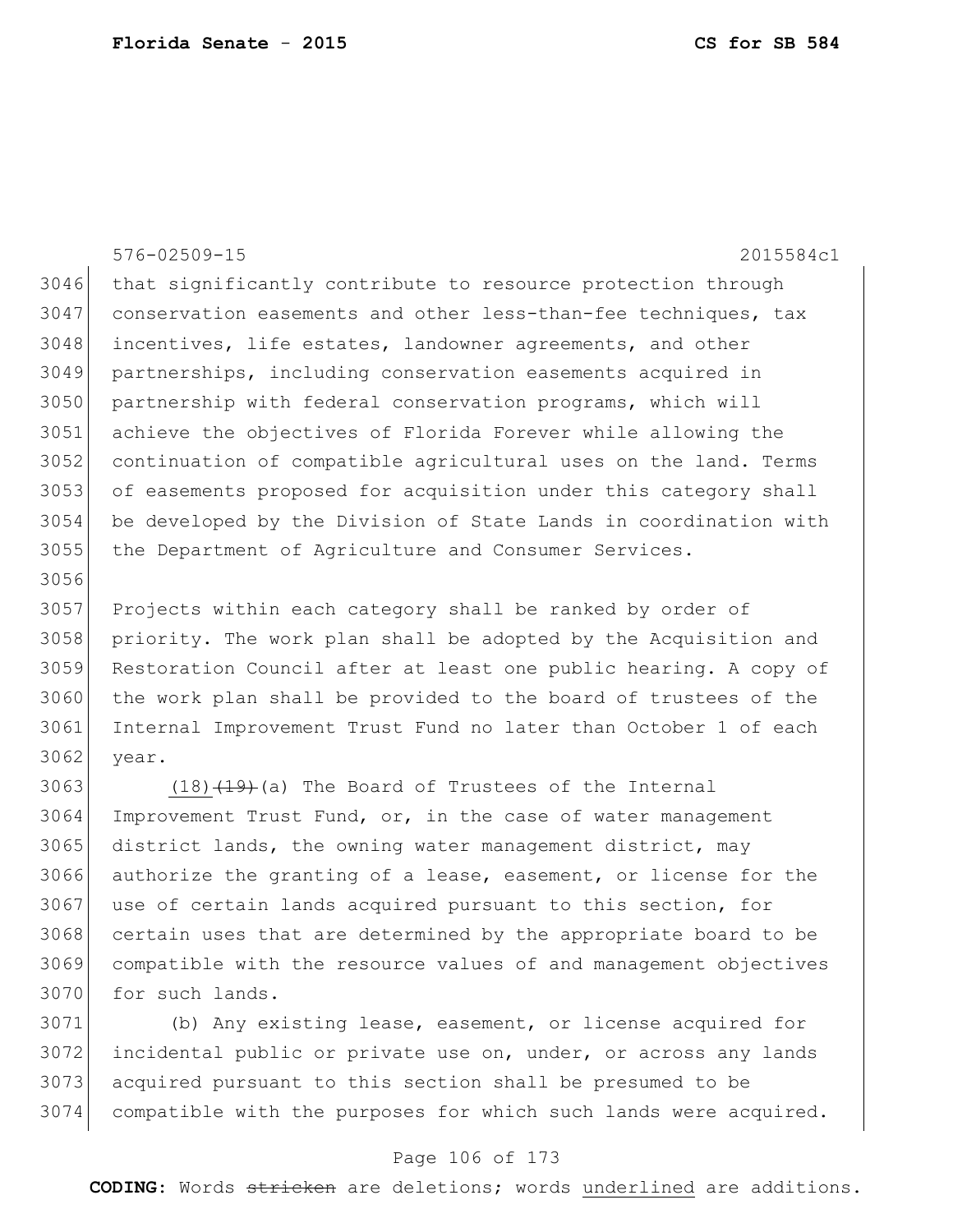576-02509-15 2015584c1

3075 (c) Notwithstanding the provisions of paragraph (a), no 3076 such lease, easement, or license shall be entered into by the 3077 Department of Environmental Protection or other appropriate 3078 state agency if the granting of such lease, easement, or license 3079 would adversely affect the exclusion of the interest on any 3080 revenue bonds issued to fund the acquisition of the affected 3081 lands from gross income for federal income tax purposes, 3082 pursuant to Internal Revenue Service regulations.

3083 (19) $(20)$  The Acquisition and Restoration Council shall 3084 recommend adoption of rules by the board of trustees necessary 3085 to implement the provisions of this section relating to: 3086 solicitation, scoring, selecting, and ranking of Florida Forever 3087 project proposals; disposing of or leasing lands or water areas 3088 selected for funding through the Florida Forever program; and 3089 the process of reviewing and recommending for approval or 3090 rejection the land management plans associated with publicly 3091 owned properties. Rules promulgated pursuant to this subsection 3092 shall be submitted to the President of the Senate and the 3093 Speaker of the House of Representatives, for review by the 3094 Legislature, no later than 30 days prior to the 2010 Regular 3095 Session and shall become effective only after legislative 3096 review. In its review, the Legislature may reject, modify, or 3097 take no action relative to such rules. The board of trustees 3098 shall conform such rules to changes made by the Legislature, or, 3099 if no action was taken by the Legislature, such rules shall 3100 become effective.

3101 (20) $(21)$  Lands listed as projects for acquisition under the 3102 Florida Forever program may be managed for conservation pursuant  $3103$  to s. 259.032, on an interim basis by a private party in

# Page 107 of 173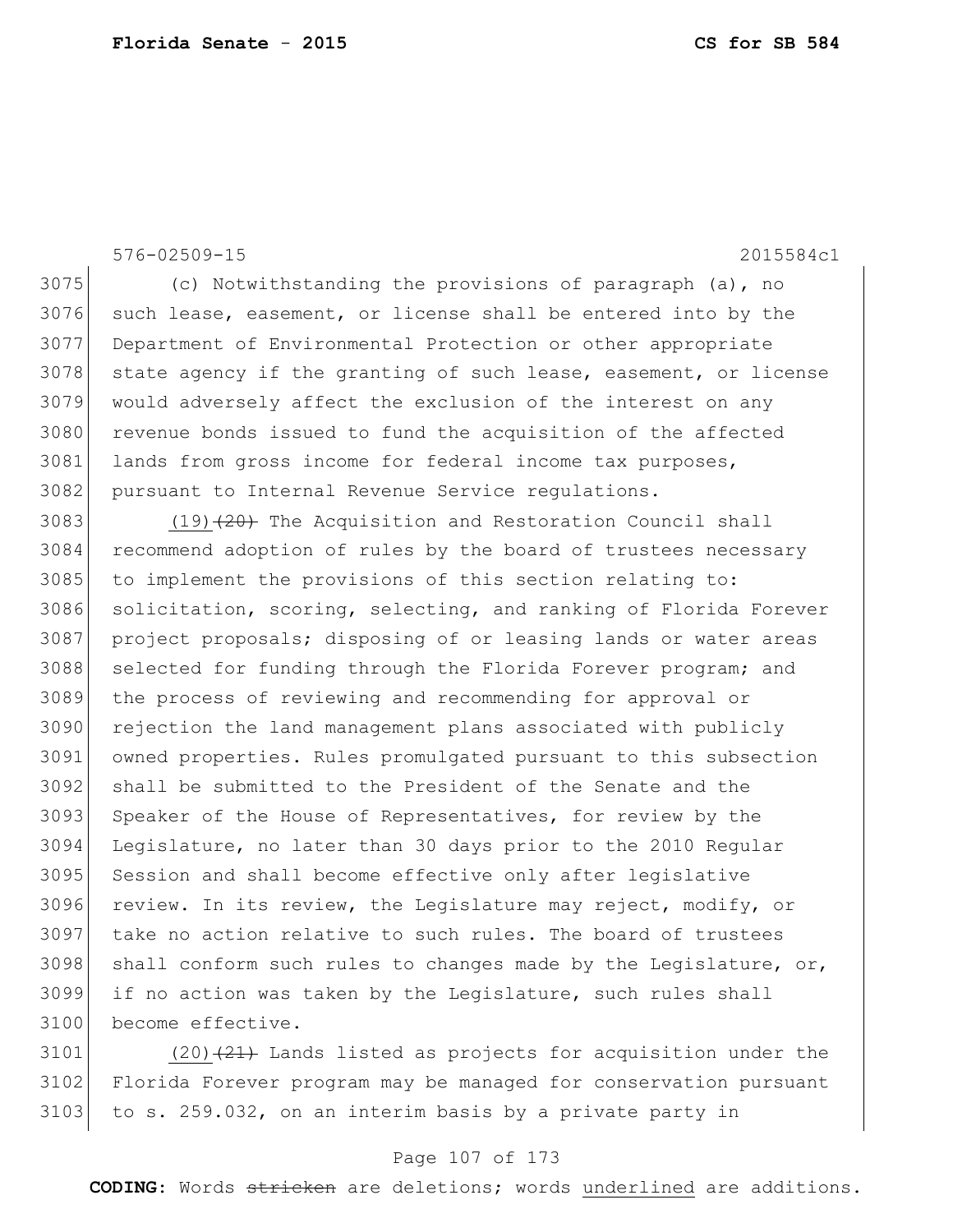|      | $576 - 02509 - 15$<br>2015584c1                                   |
|------|-------------------------------------------------------------------|
| 3104 | anticipation of a state purchase in accordance with a             |
| 3105 | contractual arrangement between the acquiring agency and the      |
| 3106 | private party that may include management service contracts,      |
| 3107 | leases, cost-share arrangements, or resource conservation         |
| 3108 | agreements. Lands designated as eligible under this subsection    |
| 3109 | shall be managed to maintain or enhance the resources the state   |
| 3110 | is seeking to protect by acquiring the land and to accelerate     |
| 3111 | public access to the lands as soon as practicable. Funding for    |
| 3112 | these contractual arrangements may originate from the             |
| 3113 | documentary stamp tax revenue deposited into the Land             |
| 3114 | Acquisition Conservation and Recreation Lands Trust Fund and      |
| 3115 | Water Management Lands Trust Fund. No more than \$6.2 million may |
| 3116 | be expended from the Land Acquisition Trust Fund 5 percent of     |
| 3117 | funds allocated under the trust funds shall be expended for this  |
| 3118 | purpose.                                                          |
| 3119 | Section 27. Subsections (1) and (3) of section 259.1051,          |
| 3120 | Florida Statutes, are amended to read:                            |

259.1051 Florida Forever Trust Fund.—

 (1) There is created the Florida Forever Trust Fund to carry out the purposes of ss. 259.032, 259.105, 259.1052, and 375.031. The Florida Forever Trust Fund shall be held and administered by the Department of Environmental Protection. Proceeds from the sale of bonds, except proceeds of refunding bonds, issued under s. 215.618 and payable from moneys 3128 transferred to the Land Acquisition Trust Fund under s. 3129 201.15(1)  $\frac{1}{15(1)}$   $\frac{1}{15(1)}$   $\frac{1}{2}$ , not to exceed \$5.3 billion, must be deposited into this trust fund to be distributed and used as provided in s. 259.105(3). The bond resolution adopted by the governing board of the Division of Bond Finance of the State

# Page 108 of 173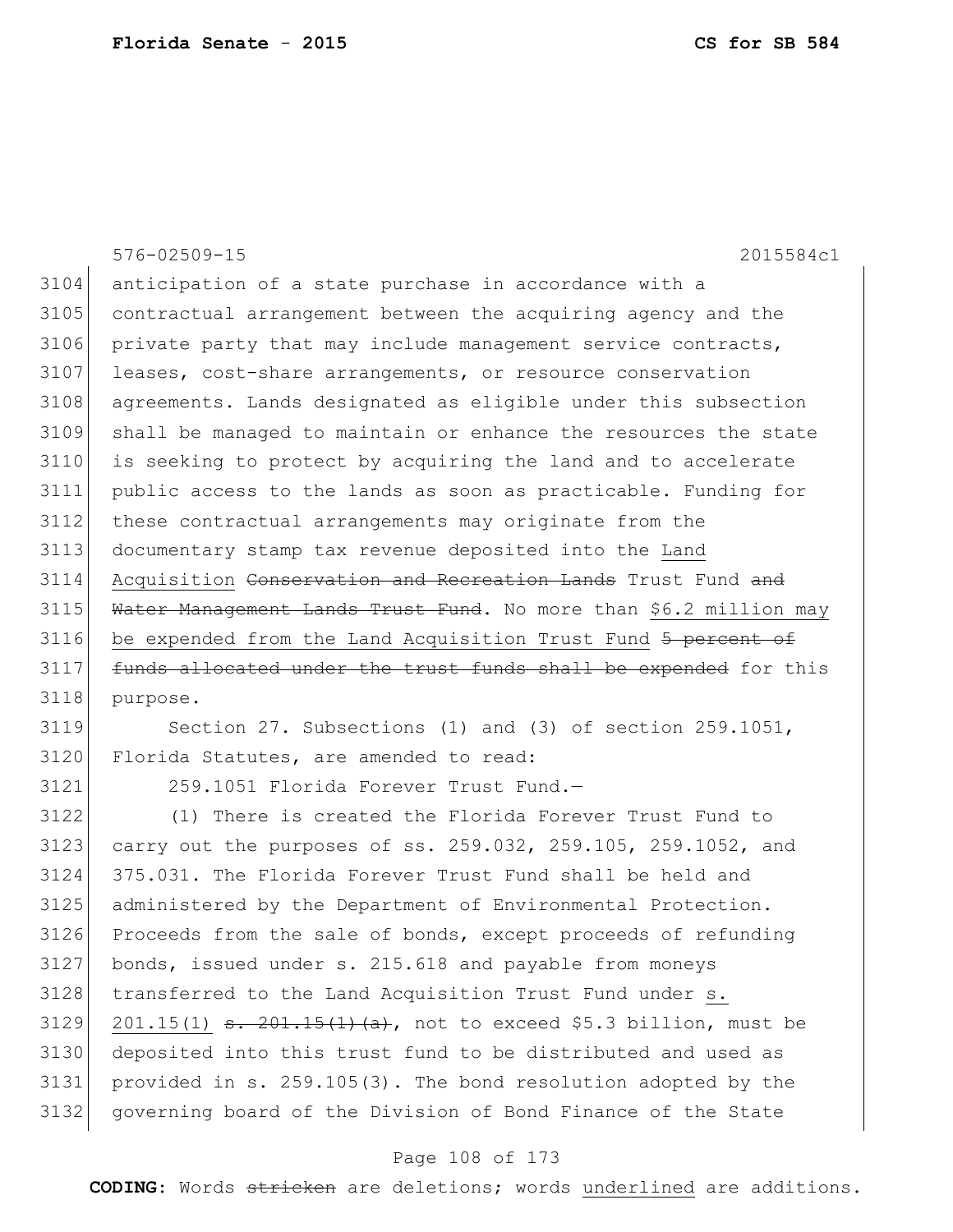576-02509-15 2015584c1 Board of Administration may provide for additional provisions that govern the disbursement of the bond proceeds. (3) The Department of Environmental Protection shall ensure that the proceeds from the sale of bonds issued under s. 215.618 and payable from moneys transferred to the Land Acquisition 3138 Trust Fund under s.  $201.15(1)$   $\overline{\phantom{0}3138}$   $\overline{\phantom{0}4136}$  shall be administered and expended in a manner that ensures compliance of each issue of bonds that are issued on the basis that interest thereon will be excluded from gross income for federal income 3142 tax purposes, with the applicable provisions of the United 3143 States Internal Revenue Code and the regulations promulgated thereunder, to the extent necessary to preserve the exclusion of interest on the bonds from gross income for federal income tax purposes. The Department of Environmental Protection shall administer the use and disbursement of the proceeds of such bonds or require that the use and disbursement thereof be administered in a manner to implement strategies to maximize any available benefits under the applicable provisions of the United States Internal Revenue Code or regulations promulgated 3152 thereunder, to the extent not inconsistent with the purposes identified in s. 259.105(3). Section 28. Paragraph (a) of subsection (2) of section 338.250, Florida Statutes, is amended to read:

3156 338.250 Central Florida Beltway Mitigation.-

 (2) Environmental mitigation required as a result of construction of the beltway, or portions thereof, shall be satisfied in the following manner:

 (a) For those projects which the Department of 3161 Transportation is authorized to construct, funds for

## Page 109 of 173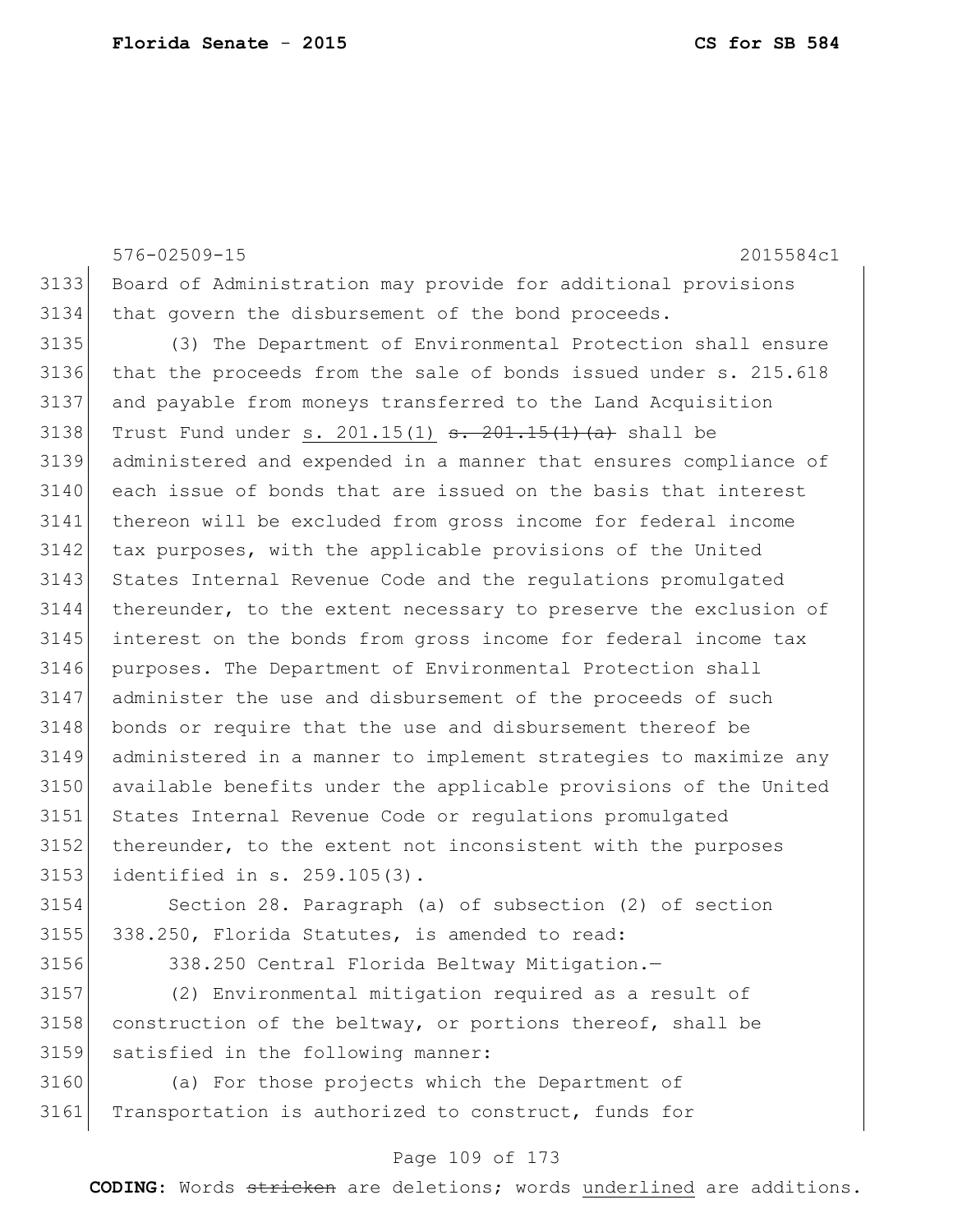|      | 576-02509-15<br>2015584c1                                        |
|------|------------------------------------------------------------------|
| 3162 | environmental mitigation shall be deposited in the Central       |
| 3163 | Florida Beltway Trust Fund created within the department at the  |
| 3164 | time bonds for the specific project are sold. If a road building |
| 3165 | authority other than the department is authorized to construct   |
| 3166 | the project, funds for environmental mitigation shall be         |
| 3167 | deposited in a mitigation fund account established in the        |
| 3168 | construction fund for the bond issues. Said account shall be     |
| 3169 | established at the time bond proceeds are deposited into the     |
| 3170 | construction fund for the specific project. These funds shall be |
| 3171 | provided from bond proceeds, and the use of such funds from bond |
| 3172 | proceeds for mitigation shall be deemed a public purpose. The    |
| 3173 | amount to be provided for mitigation for the Eastern Beltway in  |
| 3174 | Seminole County shall be up to \$4 million, the amount to be     |
| 3175 | provided for mitigation for the Western Beltway shall be up to   |
| 3176 | \$30.5 million, the amount to be provided for mitigation for the |
| 3177 | Southern Connector shall be up to \$14.28 million, the amount to |
| 3178 | be provided for mitigation for the Turnpike/Southern Connector   |
| 3179 | Interchange shall be up to \$1.46 million, and the amount to be  |
| 3180 | provided for mitigation for the Southern Connector Extension     |
| 3181 | shall be in proportion to the amount provided for the Southern   |
| 3182 | Connector based upon the amount of wetlands displaced. To the    |
| 3183 | extent allowed by law, the interest on said funds as earned,     |
| 3184 | after deposit into the Central Florida Beltway Trust Fund, or in |
| 3185 | a mitigation fund account shall accrue and be paid to the agency |
| 3186 | responsible for the construction of the appropriate project.     |
| 3187 | Where feasible, mitigation funds shall be used in coordination   |
| 3188 | with funds from the Conservation and Recreation Lands Trust      |
| 3189 | Fund, Save Our Rivers Land Acquisition Program, or from other    |
| 3190 | appropriate sources.                                             |

# Page 110 of 173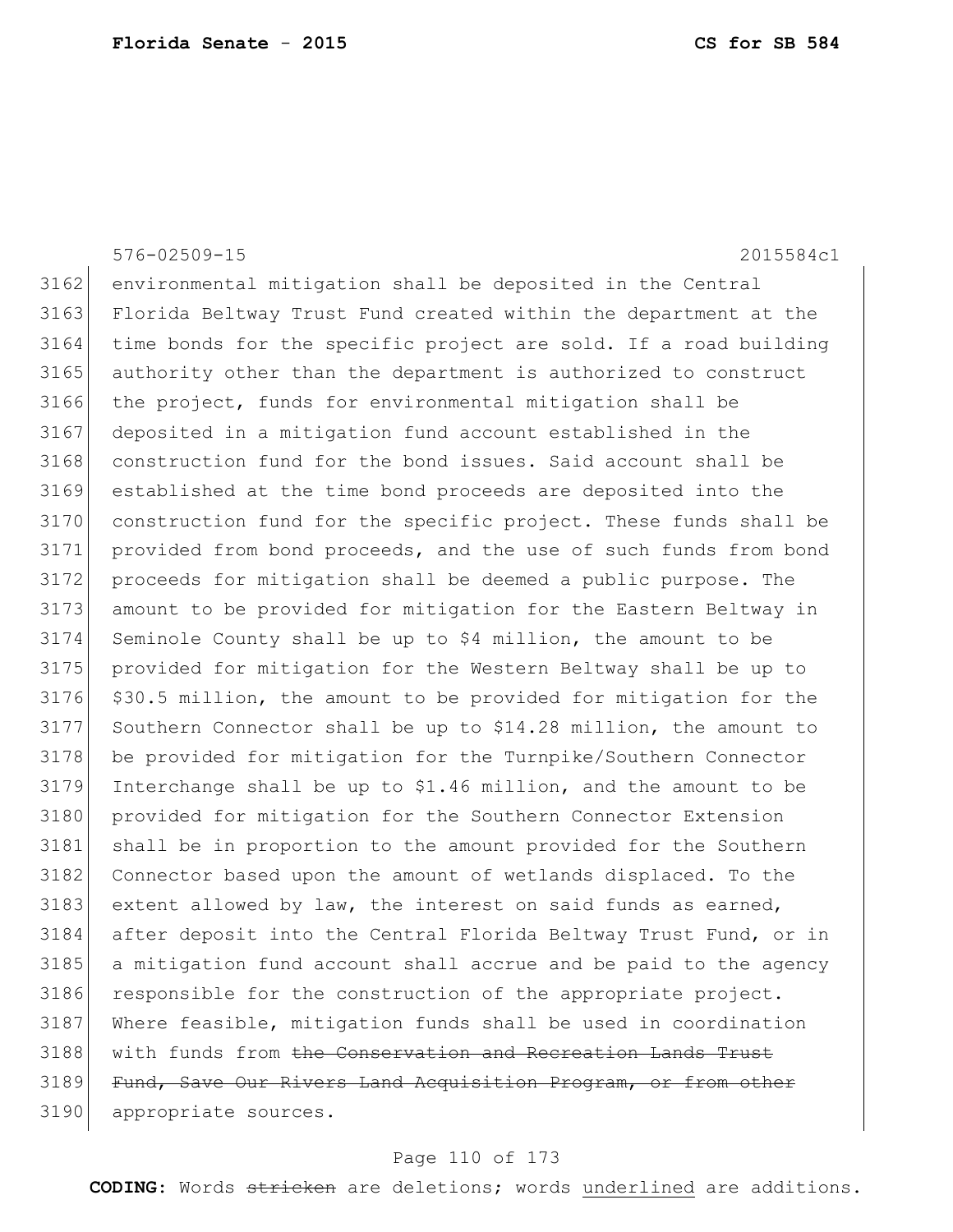576-02509-15 2015584c1 Page 111 of 173 Section 29. Subsection (4) of section 339.0801, Florida Statutes, is amended to read: 339.0801 Allocation of increased revenues derived from amendments to s.  $319.32(5)$  (a) by ch.  $2012-128$ . Funds that result from increased revenues to the State Transportation Trust Fund derived from the amendments to s. 319.32(5)(a) made by this act must be used annually, first as set forth in subsection (1) and 3198 then as set forth in subsections  $(2)-(5)$ , notwithstanding any other provision of law: (4) Beginning in the 2013-2014 fiscal year and annually thereafter, \$10 million shall be allocated to the Small County Outreach Program, to be used as specified in s. 339.2818. These 3203 funds are in addition to the funds provided for the program 3204 pursuant to s. 201.15 in s. 201.15(1)(c)1.b. Section 30. Subsection (9) of section 339.55, Florida 3206 Statutes, is amended to read: 339.55 State-funded infrastructure bank.— (9) Funds paid into the State Transportation Trust Fund 3209 pursuant to s. 201.15  $\frac{1}{2}$   $\frac{1}{2}$   $\frac{1}{2}$   $\frac{1}{2}$  (e) for the purposes of the State Infrastructure Bank are hereby annually appropriated for expenditure to support that program. Section 31. Subsection (5) of section 341.303, Florida 3213 Statutes, is amended to read: 341.303 Funding authorization and appropriations; 3215 eligibility and participation.- (5) FUND PARTICIPATION; FLORIDA RAIL ENTERPRISE.—  $\leftarrow$   $\leftarrow$  The department, through the Florida Rail Enterprise, is authorized to use funds provided pursuant to s. 201.15(4)(a)4. under s.  $201.15(1)(e)1.d.$  to fund: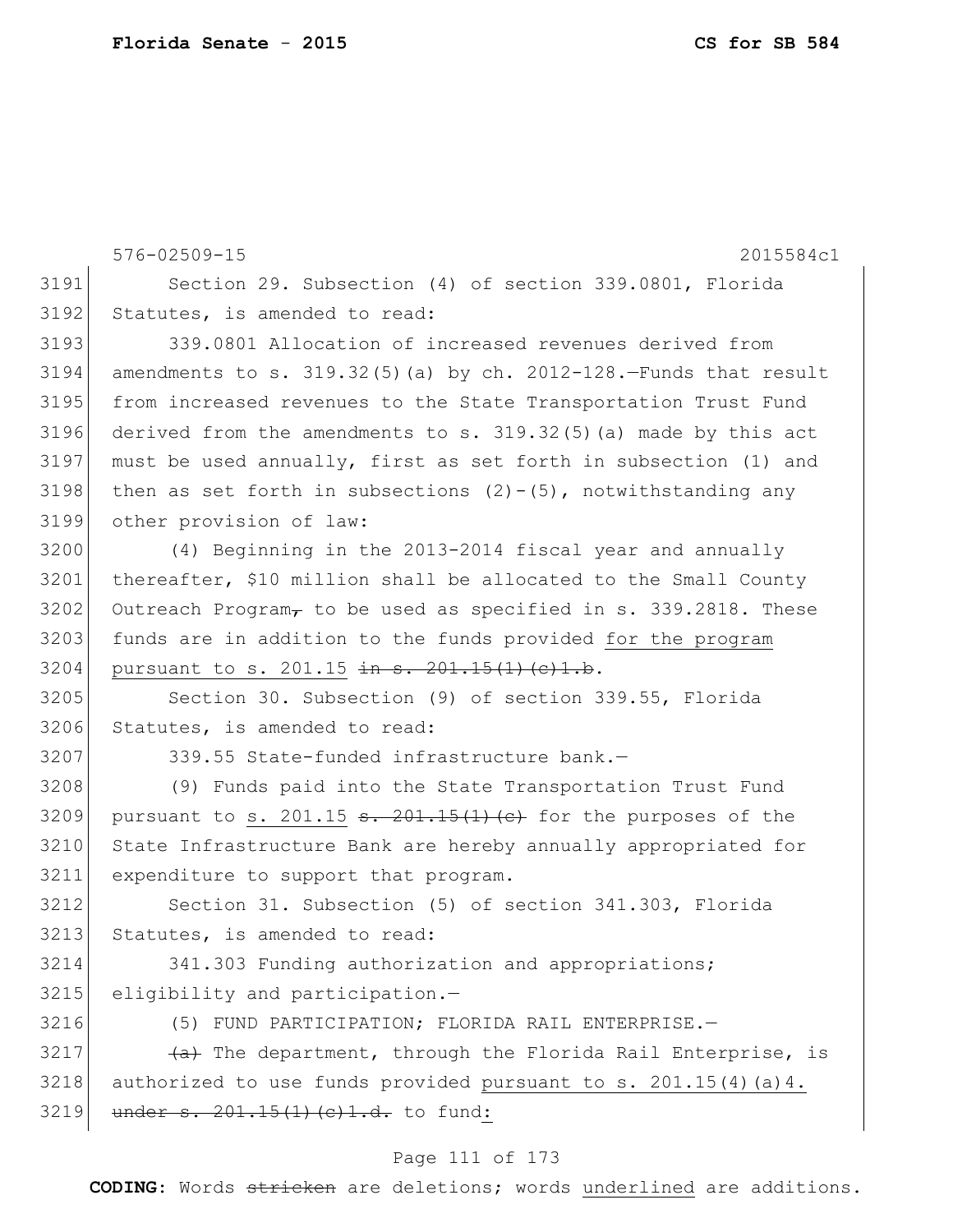576-02509-15 2015584c1 (a) Up to 50 percent of the nonfederal share of the costs of any eligible passenger rail capital improvement project. (b) The department, through the Florida Rail Enterprise, is authorized to use funds provided under  $s. 201.15(1)(c)1.d.$  to fund Up to 100 percent of planning and development costs related to the provision of a passenger rail system, including, but not 3226 limited to, preliminary engineering, revenue studies, 3227 environmental impact studies, financial advisory services, 3228 engineering design, and other appropriate professional services. 3229 (c) The department, through the Florida Rail Enterprise, is authorized to use funds provided under s.  $201.15(1)(c)1.d.$  to 3231 fund The high-speed rail system. 3232 (d) The department, through the Florida Rail Enterprise, authorized to use funds provided under s.  $201.15(1)(c)1.d.$  to **fund** Projects necessary to identify or address anticipated impacts of increased freight rail traffic resulting from the implementation of passenger rail systems as provided in s.  $341.302(3)(b)$ . 3238 Section 32. Paragraph (b) of subsection (4) of section 343.58, Florida Statutes, is amended to read: 343.58 County funding for the South Florida Regional 3241 Transportation Authority.-(4) Notwithstanding any other provision of law to the

 contrary and effective July 1, 2010, until as provided in paragraph (d), the department shall transfer annually from the 3245 State Transportation Trust Fund to the South Florida Regional Transportation Authority the amounts specified in subparagraph (a)1. or subparagraph (a)2.

(b) Funding required by this subsection may not be provided

## Page 112 of 173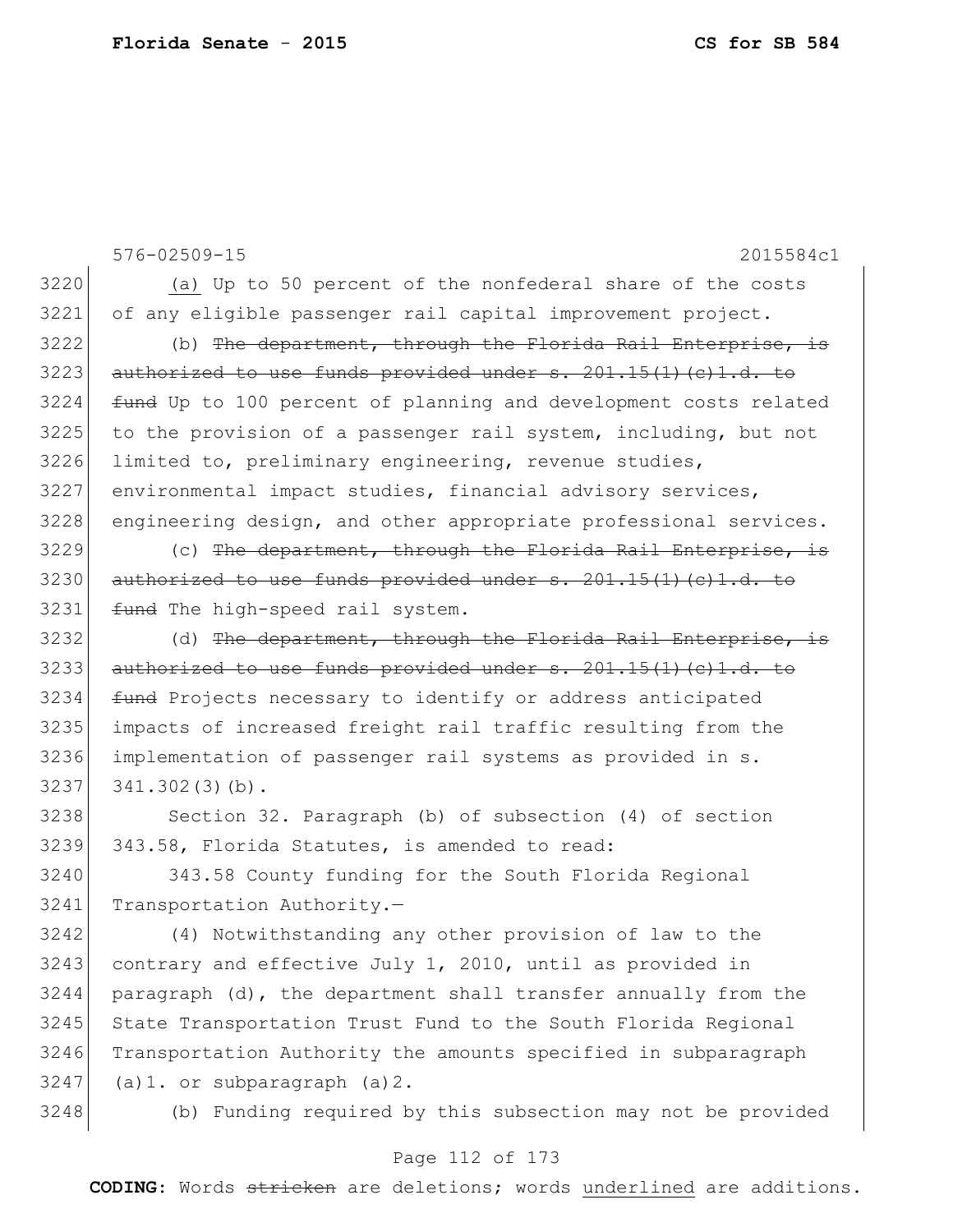576-02509-15 2015584c1 from the funds dedicated to the Florida Rail Enterprise pursuant 3250 to s. 201.15(4)(a) 4 under s.  $201.15(1)(c)1.d.$  Section 33. Section 369.252, Florida Statutes, is amended to read: 3253 369.252 Invasive plant control on public lands.—The Fish and Wildlife Conservation Commission shall establish a program that will accomplish all of the following  $\pm \omega$ : (1) Achieve eradication or maintenance control of invasive exotic plants on public lands when the scientific data indicate 3258 that they are detrimental to the state's natural environment or when the Commissioner of Agriculture finds that such plants or 3260 specific populations thereof are a threat to the agricultural productivity of the state. (2) Assist state and local government agencies in the development and implementation of coordinated management plans for the eradication or maintenance control of invasive exotic plant species on public lands. 3266 (3) Contract, or enter into agreements, with entities in 3267 the State University System or other governmental or private 3268 sector entities for research concerning control agents; production and growth of biological control agents; and development of workable methods for the eradication or maintenance control of invasive exotic plants on public lands.; and (4) Use funds in the Invasive Plant Control Trust Fund as authorized by the Legislature for carrying out activities under this section on public lands. A minimum of 20 percent of the amount credited to the Invasive Plant Control Trust Fund

# pursuant to s.  $201.15(6)$  shall be used for the purpose of

#### Page 113 of 173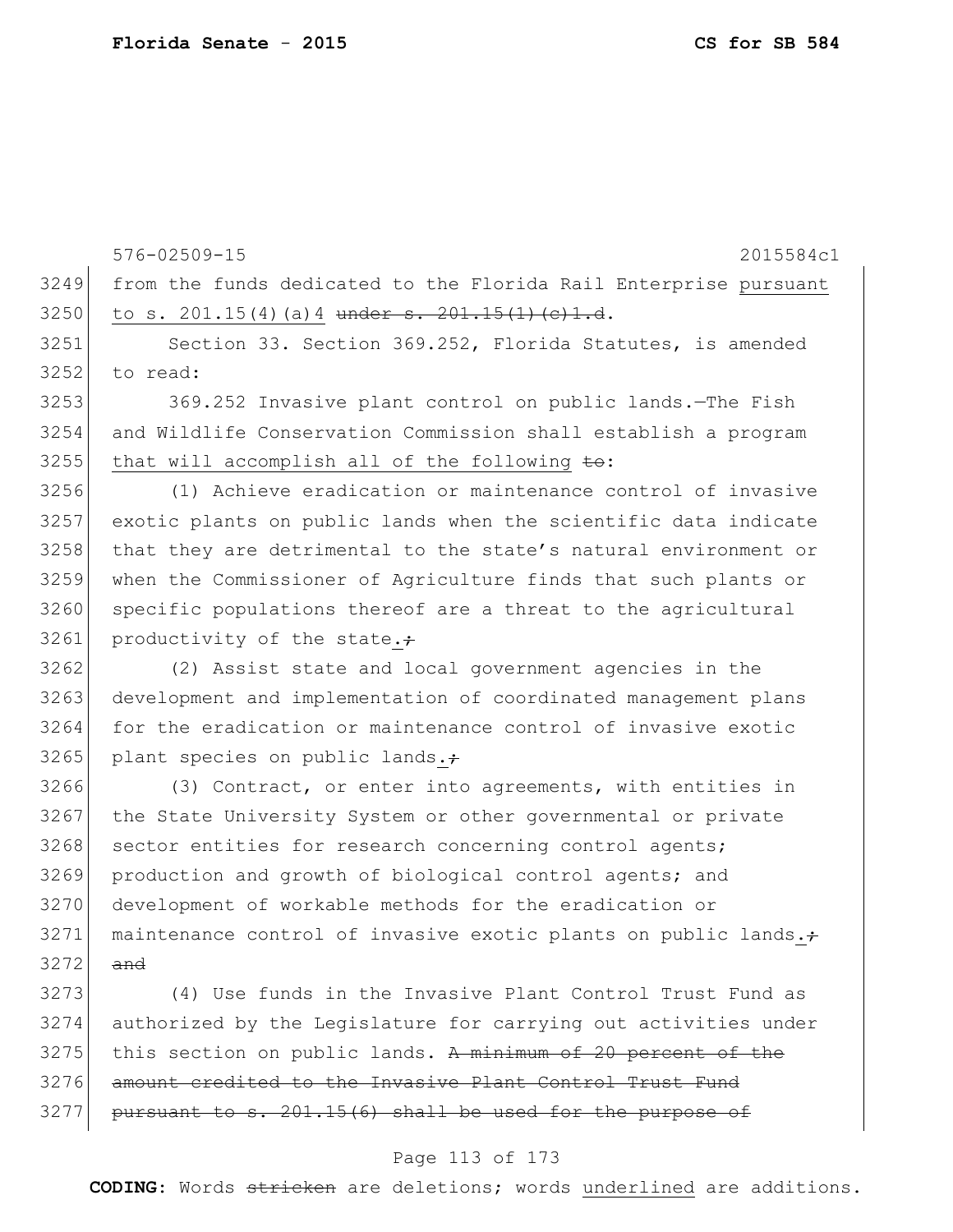576-02509-15 2015584c1 3278 controlling nonnative, upland, invasive plant species on public  $3279$   $\frac{1}{2}$ 3280 Section 34. Paragraph (c) of subsection (8) of section 3281 373.026, Florida Statutes, is amended to read: 3282 373.026 General powers and duties of the department. The 3283 department, or its successor agency, shall be responsible for 3284 the administration of this chapter at the state level. However, 3285 it is the policy of the state that, to the greatest extent 3286 possible, the department may enter into interagency or 3287 interlocal agreements with any other state agency, any water 3288 management district, or any local government conducting programs 3289 related to or materially affecting the water resources of the 3290 state. All such agreements shall be subject to the provisions of 3291 s. 373.046. In addition to its other powers and duties, the 3292 department shall, to the greatest extent possible: 3293 (8) 3294 (c) Notwithstanding paragraph (b), the use of state funds 3295 for land purchases from willing sellers is authorized for 3296 projects within the South Florida Water Management District's 3297 approved 5-year plan of acquisition pursuant to s. 373.59 or 3298 within the South Florida Water Management District's approved 3299 Florida Forever water management district work plan pursuant to 3300 s. 373.199. 3301 Section 35. Subsection (4) of section 373.089, Florida 3302 Statutes, is amended to read: 3303 373.089 Sale or exchange of lands, or interests or rights 3304 in lands.—The governing board of the district may sell lands, or 3305 interests or rights in lands, to which the district has acquired

#### Page 114 of 173

3306 title or to which it may hereafter acquire title in the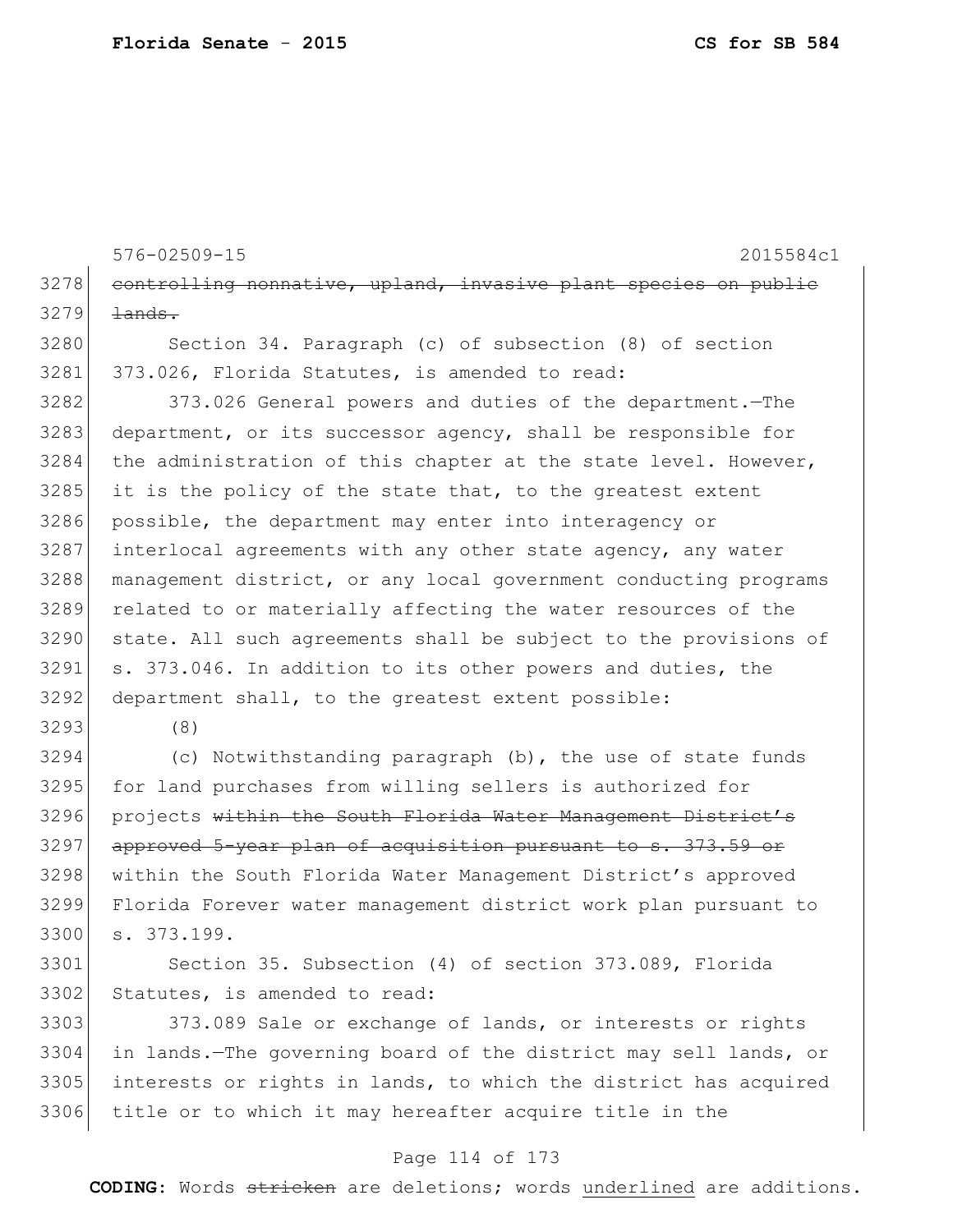576-02509-15 2015584c1 following manner: 3308 (4) The governing board of a district may exchange lands, or interests or rights in lands, owned by, or lands, or interests or rights in lands, for which title is otherwise vested in, the district for other lands, or interests or rights in lands, within the state owned by any person. The governing board shall fix the terms and conditions of any such exchange and may pay or receive any sum of money that the board considers 3315 necessary to equalize the values of exchanged properties. Land, 3316 or interests or rights in land, acquired under former s. 373.59, Florida Statutes 2014, may be exchanged only for lands, or interests or rights in lands, that otherwise meet the requirements of that section for acquisition. Section 36. Paragraph (a) of subsection (5) of section 373.129, Florida Statutes, is amended to read: 373.129 Maintenance of actions.—The department, the governing board of any water management district, any local board, or a local government to which authority has been delegated pursuant to s.  $373.103(8)$ , is authorized to commence and maintain proper and necessary actions and proceedings in any court of competent jurisdiction for any of the following purposes: (5) To recover a civil penalty for each offense in an amount not to exceed \$10,000 per offense. Each date during which 3331 such violation occurs constitutes a separate offense. (a) A civil penalty recovered by a water management

3333 district pursuant to this subsection shall be retained deposited 3334 in the Water Management Lands Trust Fund established under s. 3335 373.59 and used exclusively by the water management district

## Page 115 of 173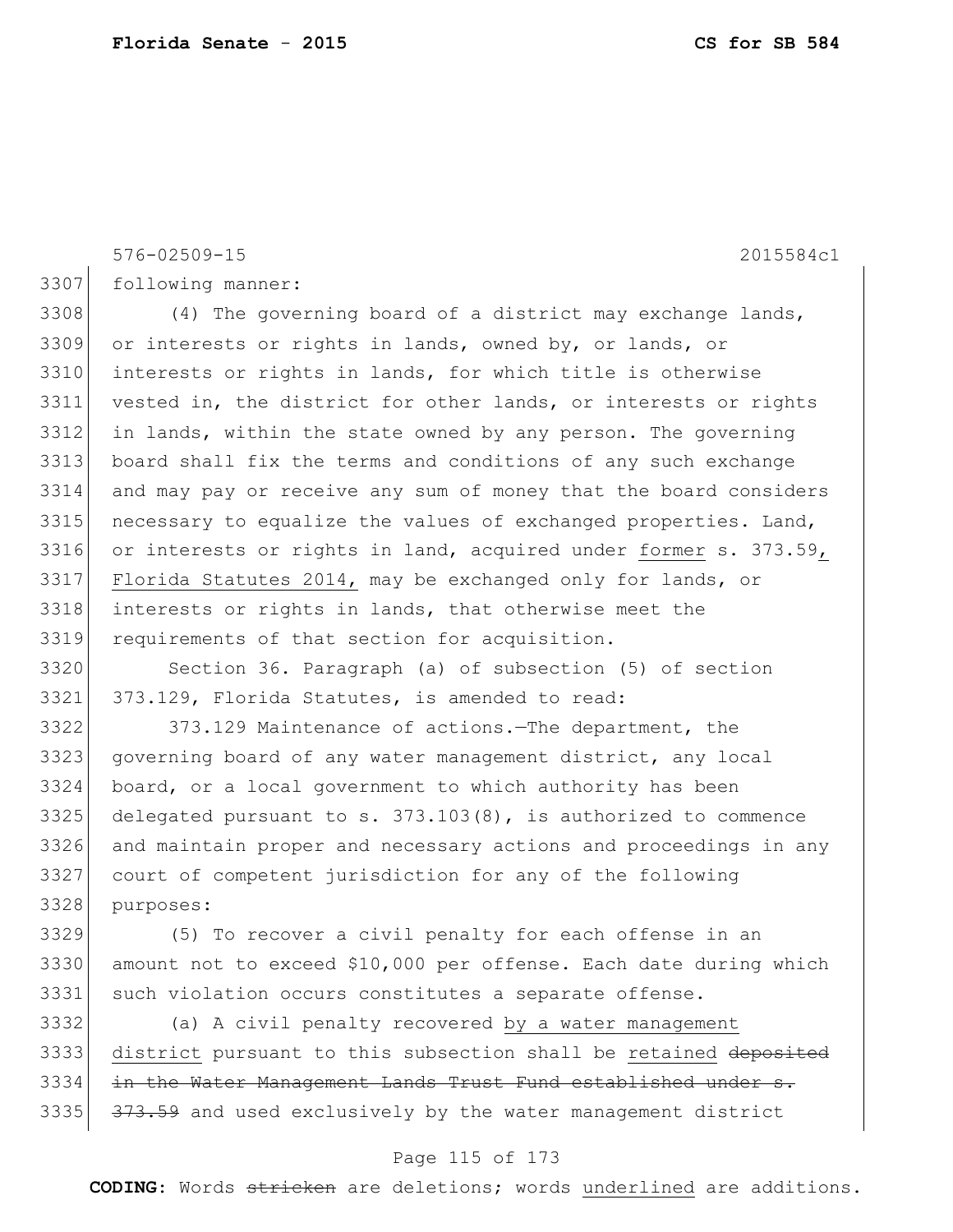| 3336<br>that collected deposits the money into the fund. A civil penalty<br>3337<br>recovered by the department pursuant to this subsection shall be<br>3338<br>deposited into the Water Quality Assurance Trust Fund<br>3339<br>established under s. 376.307 Any such civil penalty recovered<br>3340<br>after the expiration of such fund shall be deposited in the<br>3341<br>Ecosystem Management and Restoration Trust Fund and used<br>3342<br>exclusively within the water management district that deposits<br>3343<br>the money into the fund.<br>3344<br>Section 37. Subsection (5) of section 373.1391, Florida<br>3345<br>Statutes, is amended to read:<br>3346<br>373.1391 Management of real property.-<br>3347<br>(5) The following additional uses of lands acquired<br>3348<br>pursuant to the Florida Forever program and other state-funded<br>3349<br>land purchase programs shall be authorized, upon a finding by<br>3350<br>the governing board, if they meet the criteria specified in<br>3351<br>paragraphs (a)-(e): water resource development projects, water<br>3352<br>supply development projects, stormwater management projects,<br>3353<br>linear facilities, and sustainable agriculture and forestry.<br>3354<br>Such additional uses are authorized where:<br>3355<br>(a) Not inconsistent with the management plan for such<br>3356<br>lands;<br>3357<br>(b) Compatible with the natural ecosystem and resource<br>3358<br>values of such lands;<br>3359<br>(c) The proposed use is appropriately located on such lands<br>3360<br>and where due consideration is given to the use of other<br>3361<br>available lands;<br>3362<br>(d) The using entity reasonably compensates the titleholder<br>3363<br>for such use based upon an appropriate measure of value; and | 576-02509-15<br>2015584c1                           |
|-------------------------------------------------------------------------------------------------------------------------------------------------------------------------------------------------------------------------------------------------------------------------------------------------------------------------------------------------------------------------------------------------------------------------------------------------------------------------------------------------------------------------------------------------------------------------------------------------------------------------------------------------------------------------------------------------------------------------------------------------------------------------------------------------------------------------------------------------------------------------------------------------------------------------------------------------------------------------------------------------------------------------------------------------------------------------------------------------------------------------------------------------------------------------------------------------------------------------------------------------------------------------------------------------------------------------------------------------------------------------------------------------------------------------------------------------------------------------------------------------------------------------------------------------------------------------------------------------------------------------------------------------------------------------------------------------------------------------------------------------------------------------------------------------------------|-----------------------------------------------------|
|                                                                                                                                                                                                                                                                                                                                                                                                                                                                                                                                                                                                                                                                                                                                                                                                                                                                                                                                                                                                                                                                                                                                                                                                                                                                                                                                                                                                                                                                                                                                                                                                                                                                                                                                                                                                             |                                                     |
|                                                                                                                                                                                                                                                                                                                                                                                                                                                                                                                                                                                                                                                                                                                                                                                                                                                                                                                                                                                                                                                                                                                                                                                                                                                                                                                                                                                                                                                                                                                                                                                                                                                                                                                                                                                                             |                                                     |
|                                                                                                                                                                                                                                                                                                                                                                                                                                                                                                                                                                                                                                                                                                                                                                                                                                                                                                                                                                                                                                                                                                                                                                                                                                                                                                                                                                                                                                                                                                                                                                                                                                                                                                                                                                                                             |                                                     |
|                                                                                                                                                                                                                                                                                                                                                                                                                                                                                                                                                                                                                                                                                                                                                                                                                                                                                                                                                                                                                                                                                                                                                                                                                                                                                                                                                                                                                                                                                                                                                                                                                                                                                                                                                                                                             |                                                     |
|                                                                                                                                                                                                                                                                                                                                                                                                                                                                                                                                                                                                                                                                                                                                                                                                                                                                                                                                                                                                                                                                                                                                                                                                                                                                                                                                                                                                                                                                                                                                                                                                                                                                                                                                                                                                             |                                                     |
|                                                                                                                                                                                                                                                                                                                                                                                                                                                                                                                                                                                                                                                                                                                                                                                                                                                                                                                                                                                                                                                                                                                                                                                                                                                                                                                                                                                                                                                                                                                                                                                                                                                                                                                                                                                                             |                                                     |
|                                                                                                                                                                                                                                                                                                                                                                                                                                                                                                                                                                                                                                                                                                                                                                                                                                                                                                                                                                                                                                                                                                                                                                                                                                                                                                                                                                                                                                                                                                                                                                                                                                                                                                                                                                                                             |                                                     |
|                                                                                                                                                                                                                                                                                                                                                                                                                                                                                                                                                                                                                                                                                                                                                                                                                                                                                                                                                                                                                                                                                                                                                                                                                                                                                                                                                                                                                                                                                                                                                                                                                                                                                                                                                                                                             |                                                     |
|                                                                                                                                                                                                                                                                                                                                                                                                                                                                                                                                                                                                                                                                                                                                                                                                                                                                                                                                                                                                                                                                                                                                                                                                                                                                                                                                                                                                                                                                                                                                                                                                                                                                                                                                                                                                             |                                                     |
|                                                                                                                                                                                                                                                                                                                                                                                                                                                                                                                                                                                                                                                                                                                                                                                                                                                                                                                                                                                                                                                                                                                                                                                                                                                                                                                                                                                                                                                                                                                                                                                                                                                                                                                                                                                                             |                                                     |
|                                                                                                                                                                                                                                                                                                                                                                                                                                                                                                                                                                                                                                                                                                                                                                                                                                                                                                                                                                                                                                                                                                                                                                                                                                                                                                                                                                                                                                                                                                                                                                                                                                                                                                                                                                                                             |                                                     |
|                                                                                                                                                                                                                                                                                                                                                                                                                                                                                                                                                                                                                                                                                                                                                                                                                                                                                                                                                                                                                                                                                                                                                                                                                                                                                                                                                                                                                                                                                                                                                                                                                                                                                                                                                                                                             |                                                     |
|                                                                                                                                                                                                                                                                                                                                                                                                                                                                                                                                                                                                                                                                                                                                                                                                                                                                                                                                                                                                                                                                                                                                                                                                                                                                                                                                                                                                                                                                                                                                                                                                                                                                                                                                                                                                             |                                                     |
|                                                                                                                                                                                                                                                                                                                                                                                                                                                                                                                                                                                                                                                                                                                                                                                                                                                                                                                                                                                                                                                                                                                                                                                                                                                                                                                                                                                                                                                                                                                                                                                                                                                                                                                                                                                                             |                                                     |
|                                                                                                                                                                                                                                                                                                                                                                                                                                                                                                                                                                                                                                                                                                                                                                                                                                                                                                                                                                                                                                                                                                                                                                                                                                                                                                                                                                                                                                                                                                                                                                                                                                                                                                                                                                                                             |                                                     |
|                                                                                                                                                                                                                                                                                                                                                                                                                                                                                                                                                                                                                                                                                                                                                                                                                                                                                                                                                                                                                                                                                                                                                                                                                                                                                                                                                                                                                                                                                                                                                                                                                                                                                                                                                                                                             |                                                     |
|                                                                                                                                                                                                                                                                                                                                                                                                                                                                                                                                                                                                                                                                                                                                                                                                                                                                                                                                                                                                                                                                                                                                                                                                                                                                                                                                                                                                                                                                                                                                                                                                                                                                                                                                                                                                             |                                                     |
|                                                                                                                                                                                                                                                                                                                                                                                                                                                                                                                                                                                                                                                                                                                                                                                                                                                                                                                                                                                                                                                                                                                                                                                                                                                                                                                                                                                                                                                                                                                                                                                                                                                                                                                                                                                                             |                                                     |
|                                                                                                                                                                                                                                                                                                                                                                                                                                                                                                                                                                                                                                                                                                                                                                                                                                                                                                                                                                                                                                                                                                                                                                                                                                                                                                                                                                                                                                                                                                                                                                                                                                                                                                                                                                                                             |                                                     |
|                                                                                                                                                                                                                                                                                                                                                                                                                                                                                                                                                                                                                                                                                                                                                                                                                                                                                                                                                                                                                                                                                                                                                                                                                                                                                                                                                                                                                                                                                                                                                                                                                                                                                                                                                                                                             |                                                     |
|                                                                                                                                                                                                                                                                                                                                                                                                                                                                                                                                                                                                                                                                                                                                                                                                                                                                                                                                                                                                                                                                                                                                                                                                                                                                                                                                                                                                                                                                                                                                                                                                                                                                                                                                                                                                             |                                                     |
|                                                                                                                                                                                                                                                                                                                                                                                                                                                                                                                                                                                                                                                                                                                                                                                                                                                                                                                                                                                                                                                                                                                                                                                                                                                                                                                                                                                                                                                                                                                                                                                                                                                                                                                                                                                                             |                                                     |
|                                                                                                                                                                                                                                                                                                                                                                                                                                                                                                                                                                                                                                                                                                                                                                                                                                                                                                                                                                                                                                                                                                                                                                                                                                                                                                                                                                                                                                                                                                                                                                                                                                                                                                                                                                                                             |                                                     |
|                                                                                                                                                                                                                                                                                                                                                                                                                                                                                                                                                                                                                                                                                                                                                                                                                                                                                                                                                                                                                                                                                                                                                                                                                                                                                                                                                                                                                                                                                                                                                                                                                                                                                                                                                                                                             |                                                     |
|                                                                                                                                                                                                                                                                                                                                                                                                                                                                                                                                                                                                                                                                                                                                                                                                                                                                                                                                                                                                                                                                                                                                                                                                                                                                                                                                                                                                                                                                                                                                                                                                                                                                                                                                                                                                             |                                                     |
|                                                                                                                                                                                                                                                                                                                                                                                                                                                                                                                                                                                                                                                                                                                                                                                                                                                                                                                                                                                                                                                                                                                                                                                                                                                                                                                                                                                                                                                                                                                                                                                                                                                                                                                                                                                                             |                                                     |
|                                                                                                                                                                                                                                                                                                                                                                                                                                                                                                                                                                                                                                                                                                                                                                                                                                                                                                                                                                                                                                                                                                                                                                                                                                                                                                                                                                                                                                                                                                                                                                                                                                                                                                                                                                                                             |                                                     |
|                                                                                                                                                                                                                                                                                                                                                                                                                                                                                                                                                                                                                                                                                                                                                                                                                                                                                                                                                                                                                                                                                                                                                                                                                                                                                                                                                                                                                                                                                                                                                                                                                                                                                                                                                                                                             |                                                     |
| 3364                                                                                                                                                                                                                                                                                                                                                                                                                                                                                                                                                                                                                                                                                                                                                                                                                                                                                                                                                                                                                                                                                                                                                                                                                                                                                                                                                                                                                                                                                                                                                                                                                                                                                                                                                                                                        | (e) The use is consistent with the public interest. |

# Page 116 of 173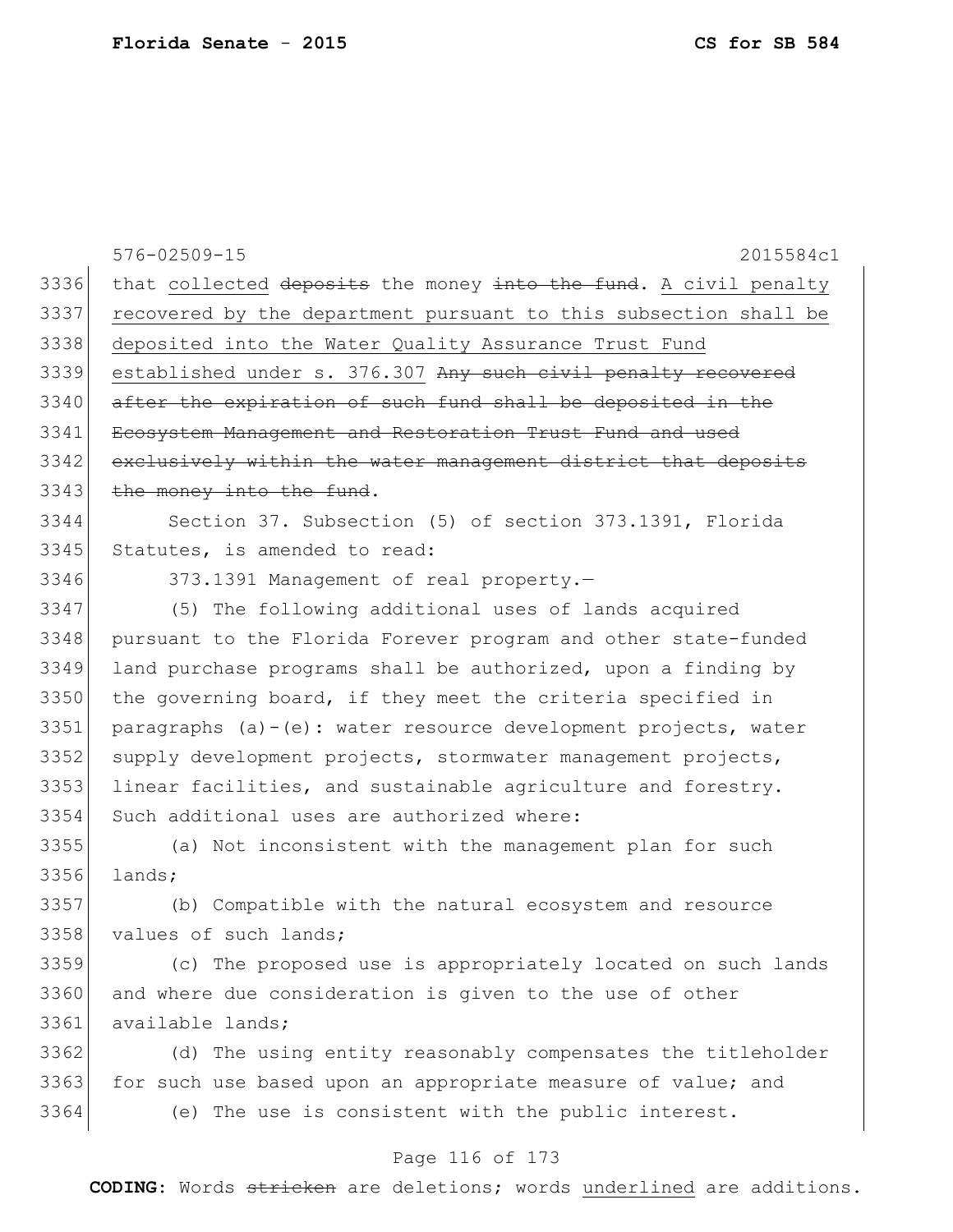|      | $576 - 02509 - 15$<br>2015584c1                                             |
|------|-----------------------------------------------------------------------------|
| 3365 |                                                                             |
| 3366 | A decision by the governing board pursuant to this subsection               |
| 3367 | shall be given a presumption of correctness. Moneys received                |
| 3368 | from the use of state lands pursuant to this subsection shall be            |
| 3369 | returned to the lead managing agency in accordance with the                 |
| 3370 | provisions of s. 373.59.                                                    |
| 3371 | Section 38. Subsection (7) of section 373.199, Florida                      |
| 3372 | Statutes, is amended to read:                                               |
| 3373 | 373.199 Florida Forever Water Management District Work                      |
| 3374 | $Plan. -$                                                                   |
| 3375 | (7) By June 1, 2001, each district shall file with the                      |
| 3376 | President of the Senate, the Speaker of the House of                        |
| 3377 | Representatives, and the Secretary of Environmental Protection              |
| 3378 | the initial 5-year work plan as required under subsection $(2)$ .           |
| 3379 | By March 1 of each year thereafter, as part of the consolidated             |
| 3380 | annual report required by s. 373.036(7), each district shall                |
| 3381 | report on acquisitions completed during the year together with              |
| 3382 | modifications or additions to its 5-year work plan. Included in             |
| 3383 | the report shall be:                                                        |
| 3384 | (a) A description of land management activity for each                      |
| 3385 | property or project area owned by the water management district.            |
| 3386 | (b) A list of any lands surplused and the amount of                         |
| 3387 | compensation received.                                                      |
| 3388 | (c) The progress of funding, staffing, and resource                         |
| 3389 | management of every project funded pursuant to former s.                    |
| 3390 | 259.101(3), Florida Statutes 2014 <del>s. 259.101</del> , s. 259.105, or    |
| 3391 | former s. $373.59(2)$ , Florida Statutes 2014, $\frac{1}{373.59}$ for which |
| 3392 | the district is responsible.                                                |
| 3393 |                                                                             |

# Page 117 of 173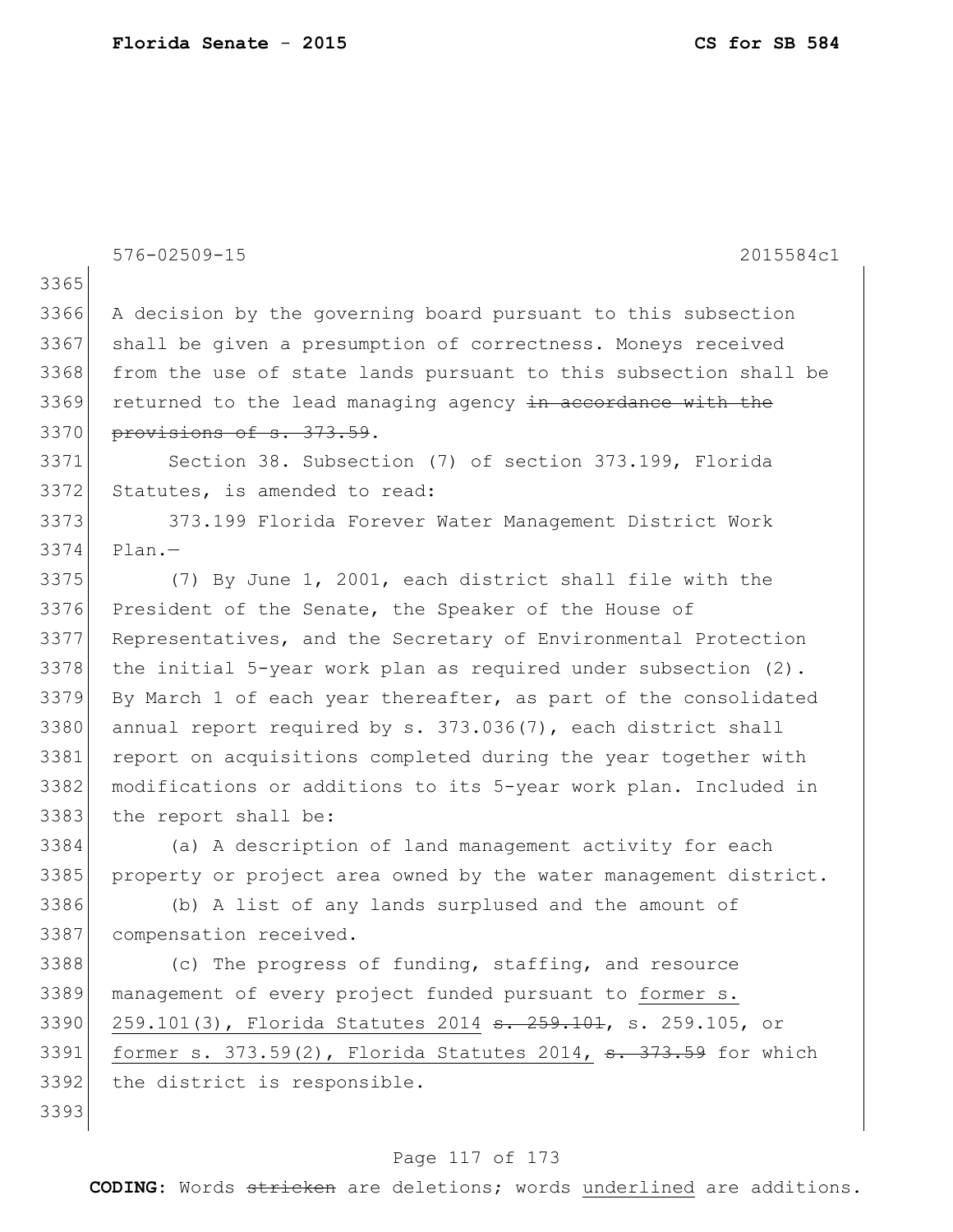576-02509-15 2015584c1 3394 The secretary shall submit the report referenced in this 3395 subsection to the Board of Trustees of the Internal Improvement 3396 Trust Fund together with the Acquisition and Restoration 3397 Council's project list as required under s. 259.105. 3398 Section 39. Subsection (7) of section 373.430, Florida 3399 Statutes, is amended to read: 3400 373.430 Prohibitions, violation, penalty, intent. 3401 (7) All moneys recovered under the provisions of this 3402 section shall be allocated to the use of the water management 3403 district, the department, or the local government, whichever 3404 undertook and maintained the enforcement action. All monetary 3405 penalties and damages recovered by the department or the state 3406 under the provisions of this section shall be deposited into  $\frac{1}{2}$ 3407 the Florida Permit Fee Ecosystem Management and Restoration 3408 Trust Fund. All monetary penalties and damages recovered 3409 pursuant to this section by a water management district shall be 3410 retained deposited in the Water Management Lands Trust Fund 3411 established under s. 373.59 and used exclusively within the 3412 territory of the water management district which collected 3413 deposits the money into the fund. Any such monetary penalties 3414 and damages recovered after the expiration of such fund shall be 3415 deposited in the Ecosystem Management and Restoration Trust Fund 3416 and used exclusively within the territory of the water 3417 management district which deposits the money into the fund. All 3418 monetary penalties and damages recovered pursuant to this 3419 subsection by a local government to which authority has been 3420 delegated pursuant to s. 373.103(8) shall be used to enhance 3421 surface water improvement or pollution control activities. 3422 Section 40. Subsections (3) through (6) of section 373.459,

## Page 118 of 173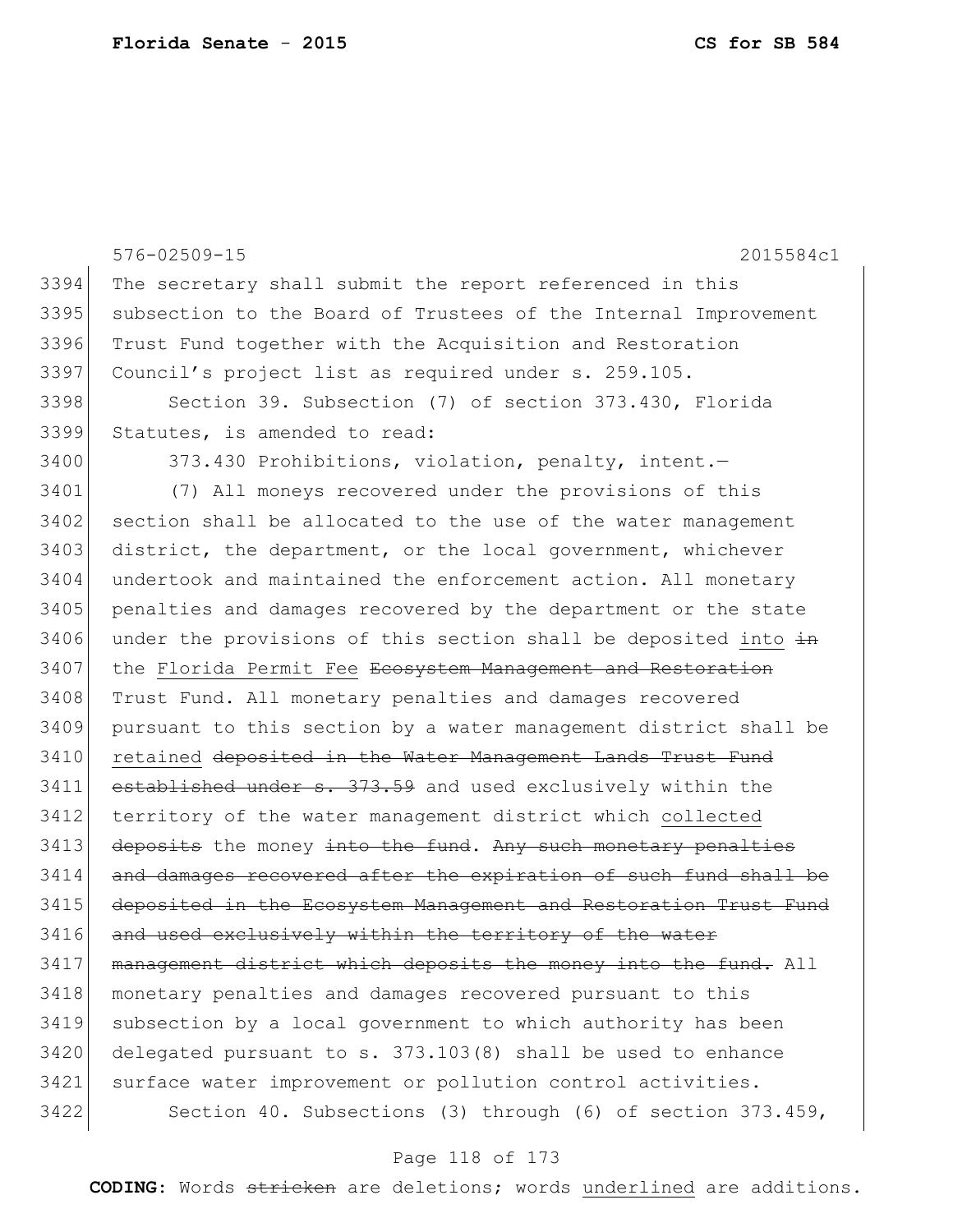576-02509-15 2015584c1 3423 Florida Statutes, are amended to read: 3424 373.459 Funds for surface water improvement and 3425 management.— 3426 (3) The Ecosystem Management and Restoration Trust Fund 3427 shall be used for the deposit of funds appropriated by the 3428 Legislature for the purposes of ss. 373.451-373.4595. The 3429 department shall administer all funds appropriated to or 3430 received for surface water improvement and management 3431 activities. Expenditure of the moneys shall be limited to the 3432 costs of detailed planning and plan and program implementation 3433 for priority surface water bodies. Moneys may from the fund 3434 shall not be expended for planning for, or construction or 3435 expansion of, treatment facilities for domestic or industrial 3436 waste disposal. 3437 (4) The department shall authorize the release of money 3438  $f$  from the fund in accordance with the provisions of s. 373.501(2)  $3439$  and procedures in s.  $373.59(4)$  and  $(5)$ .  $3440$  (5) Moneys in the fund which are not needed to meet current

3441 obligations incurred under this section shall be transferred to 3442 the State Board of Administration, to the credit of the trust  $3443$  fund, to be invested in the manner provided by law. Interest 3444 received on such investments shall be credited to the trust  $3445$  fund.

3446 (5) $(6)$  The match requirement of subsection (2) does  $\frac{11}{2}$ 3447 not apply to the Suwannee River Water Management District, the 3448 Northwest Florida Water Management District, or a financially 3449 disadvantaged small local government as defined in former s. 3450 403.885(3).

3451 Section 41. Paragraph (a) of subsection (3) of section

## Page 119 of 173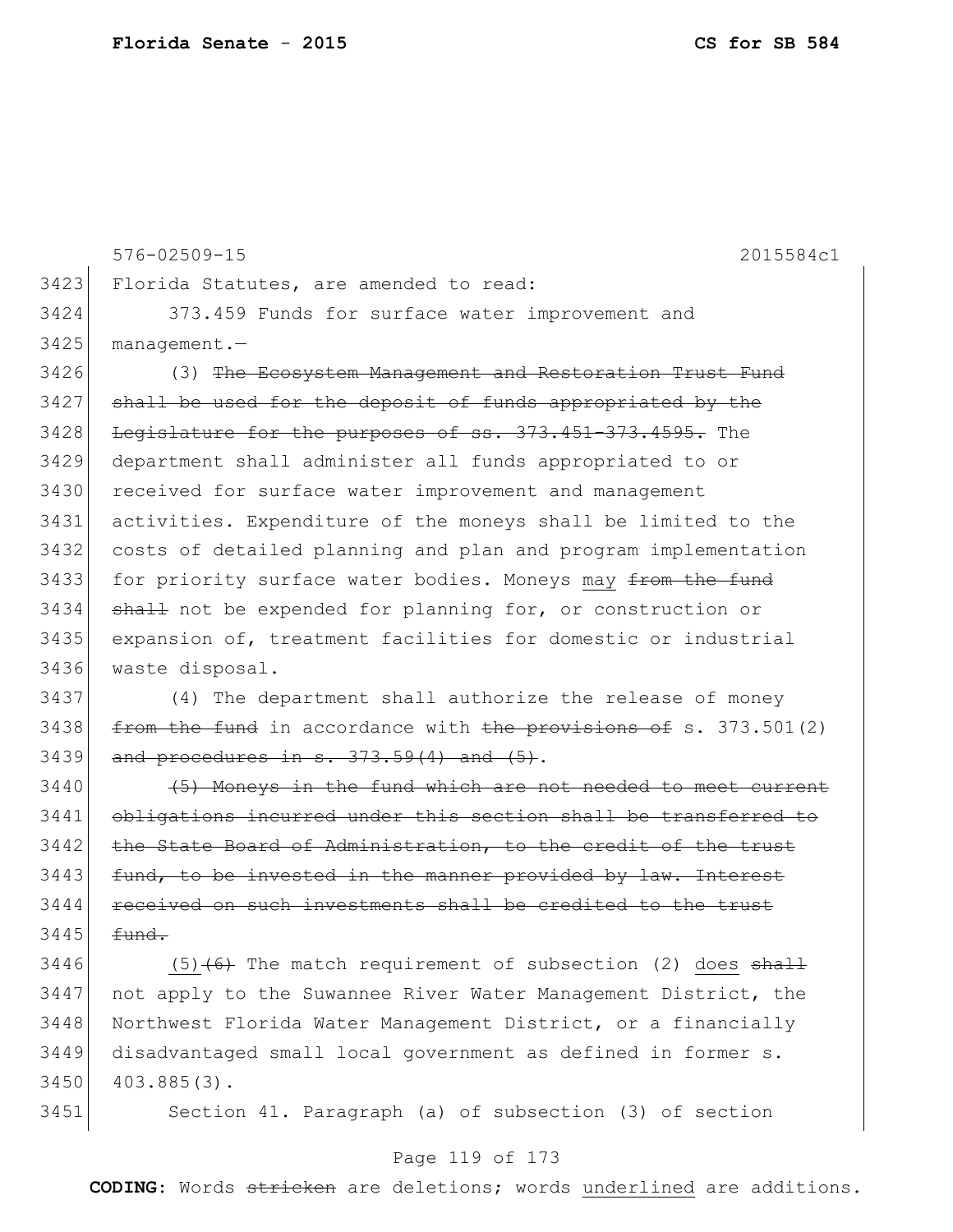|      | $576 - 02509 - 15$<br>2015584c1                                  |
|------|------------------------------------------------------------------|
| 3452 | 373.4592, Florida Statutes, is amended to read:                  |
| 3453 | 373.4592 Everglades improvement and management.-                 |
| 3454 | (3) EVERGLADES LONG-TERM PLAN.-                                  |
| 3455 | (a) The Legislature finds that the Everglades Program            |
| 3456 | required by this section establishes more extensive and          |
| 3457 | comprehensive requirements for surface water improvement and     |
| 3458 | management within the Everglades than the SWIM plan requirements |
| 3459 | provided in ss. 373.451 and 373.453. In order to avoid           |
| 3460 | duplicative requirements, and in order to conserve the resources |
| 3461 | available to the district, the SWIM plan requirements of those   |
| 3462 | sections shall not apply to the Everglades Protection Area and   |
| 3463 | the EAA during the term of the Everglades Program, and the       |
| 3464 | district will neither propose, nor take final agency action on,  |
| 3465 | any Everglades SWIM plan for those areas until the Everglades    |
| 3466 | Program is fully implemented. Funds identified under former s.   |
| 3467 | 259.101(3)(b), Florida Statutes 2014, may be used for            |
| 3468 | acquisition of lands necessary to implement the Everglades       |
| 3469 | Construction Project, to the extent these funds are identified   |
| 3470 | in the Statement of Principles of July 1993. The district's      |
| 3471 | actions in implementing the Everglades Construction Project      |
| 3472 | relating to the responsibilities of the EAA and C-139 Basin for  |
| 3473 | funding and water quality compliance in the EAA and the          |
| 3474 | Everglades Protection Area shall be governed by this section.    |
| 3475 | Other strategies or activities in the March 1992 Everglades SWIM |
| 3476 | plan may be implemented if otherwise authorized by law.          |
| 3477 | Section 42. Subsection (4) of section 373.45926, Florida         |
| 3478 | Statutes, is amended to read:                                    |
| 3479 | 373.45926 Everglades Trust Fund; allocation of revenues and      |
| 3480 | expenditure of funds for conservation and protection of natural  |

# Page 120 of 173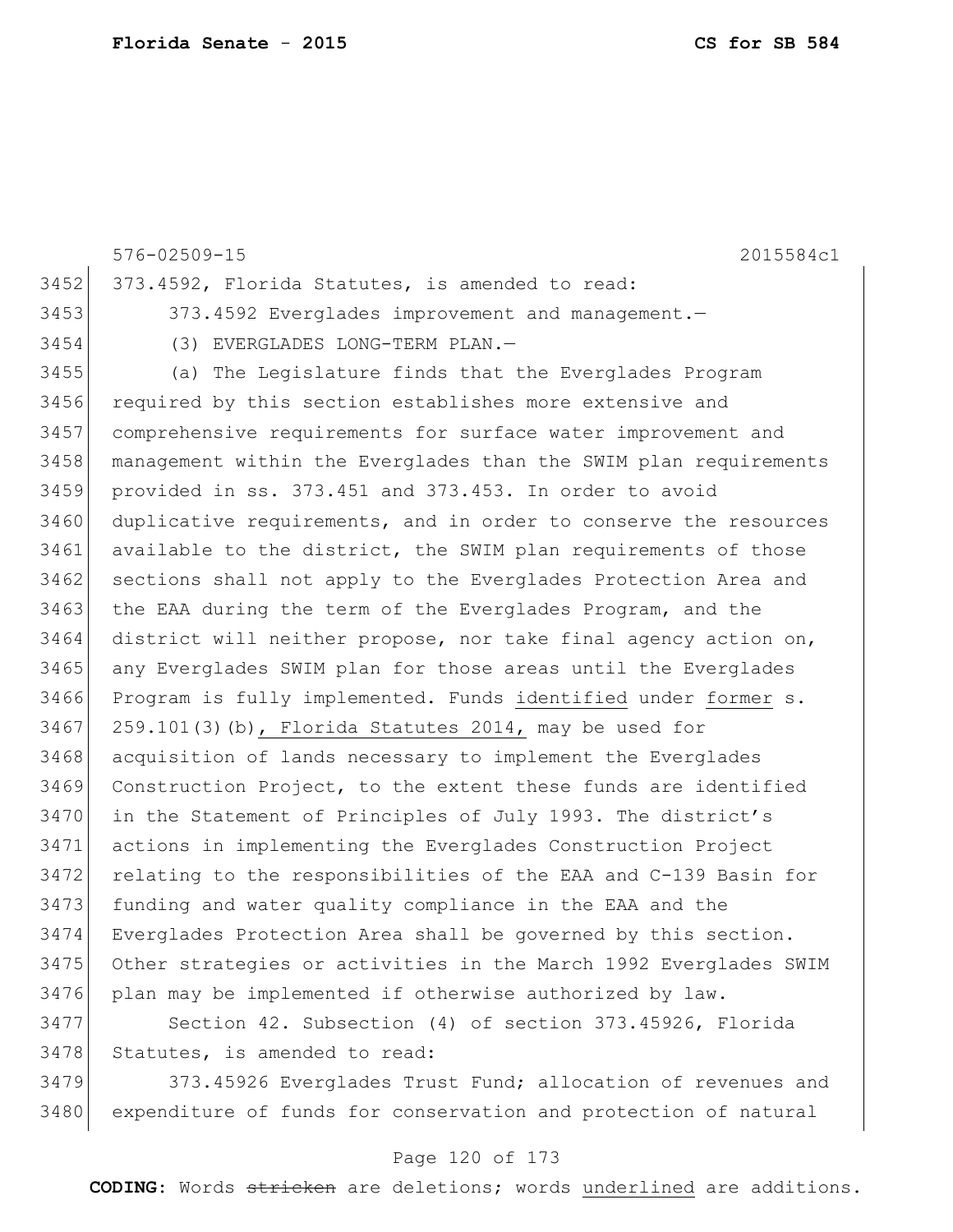576-02509-15 2015584c1 3481 resources and abatement of water pollution.-3482 (4) The following funds shall be deposited into the 3483 Everglades Trust Fund specifically for the implementation of the 3484 Everglades Forever Act. 3485 (a) Alligator Alley toll revenues pursuant to s. 338.26(3). 3486 (b) Everglades agricultural privilege tax revenues pursuant 3487 to s. 373.4592(6). 3488 (c) C-139 agricultural privilege tax revenues pursuant to  $3489$  s.  $373.4592(7)$ . 3490 (d) Special assessment revenues pursuant to s. 373.4592(8).  $3491$  (e) Ad valorem revenues pursuant to s.  $373.4592(4)(a)$ . 3492 (f) Federal funds appropriated by the United States 3493 Congress for any component of the Everglades Construction 3494 Project. 3495 (g) Preservation 2000 funds for acquisition of lands 3496 necessary for implementation of the Everglades Forever Act as 3497 prescribed in an annual appropriation. 3498 (g) $\left(\theta\right)$  Any additional funds specifically appropriated by 3499 the Legislature for this purpose. 3500 (h) $\leftrightarrow$  Gifts designated for implementation of the 3501 Everglades Forever Act from individuals, corporations, and other 3502 entities. 3503 (i) $\leftrightarrow$  Any additional funds that become available for this 3504 purpose from any other source. 3505 Section 43. Paragraph (a) of subsection (6) and paragraph 3506 (b) of subsection (7) of section 373.470, Florida Statutes, are 3507 amended to read: 3508 373.470 Everglades restoration.-3509 (6) DISTRIBUTIONS FROM SAVE OUR EVERGLADES TRUST FUND.

## Page 121 of 173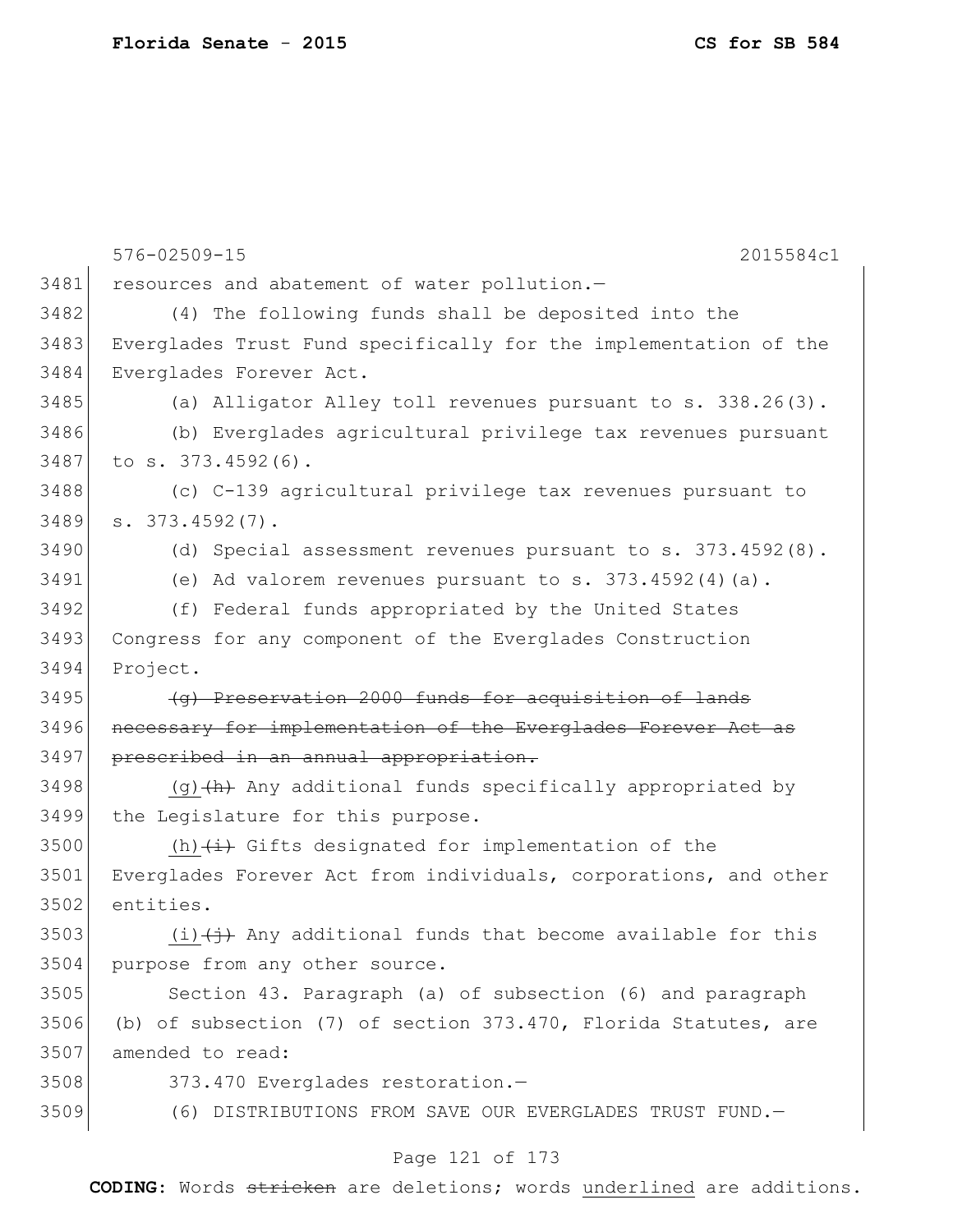576-02509-15 2015584c1

 (a) Except as provided in paragraphs (d) and (e) and for funds appropriated for debt service, the department shall distribute funds in the Save Our Everglades Trust Fund to the district in accordance with a legislative appropriation and s. 373.026(8)(b) and  $(e)$ . Distribution of funds to the district from the Save Our Everglades Trust Fund shall be equally matched by the cumulative contributions from the district by fiscal year 2019-2020 by providing funding or credits toward project components. The dollar value of in-kind project design and construction work by the district in furtherance of the comprehensive plan and existing interest in public lands needed for a project component are credits towards the district's contributions.

 (7) ANNUAL REPORT.—To provide enhanced oversight of and accountability for the financial commitments established under this section and the progress made in the implementation of the comprehensive plan, the following information must be prepared annually as part of the consolidated annual report required by s. 373.036(7):

 (b) The department shall prepare a detailed report on all 3530 funds expended by the state and credited toward the state's share of funding for implementation of the comprehensive plan. The report shall include:

3533 1. A description of all expenditures, by source and amount, 3534 from the Conservation and Recreation Lands Trust Fund, the Land 3535 Acquisition Trust Fund, the Preservation 2000 Trust Fund, the Florida Forever Trust Fund, the Save Our Everglades Trust Fund, and other named funds or accounts for the acquisition or construction of project components or other features or

## Page 122 of 173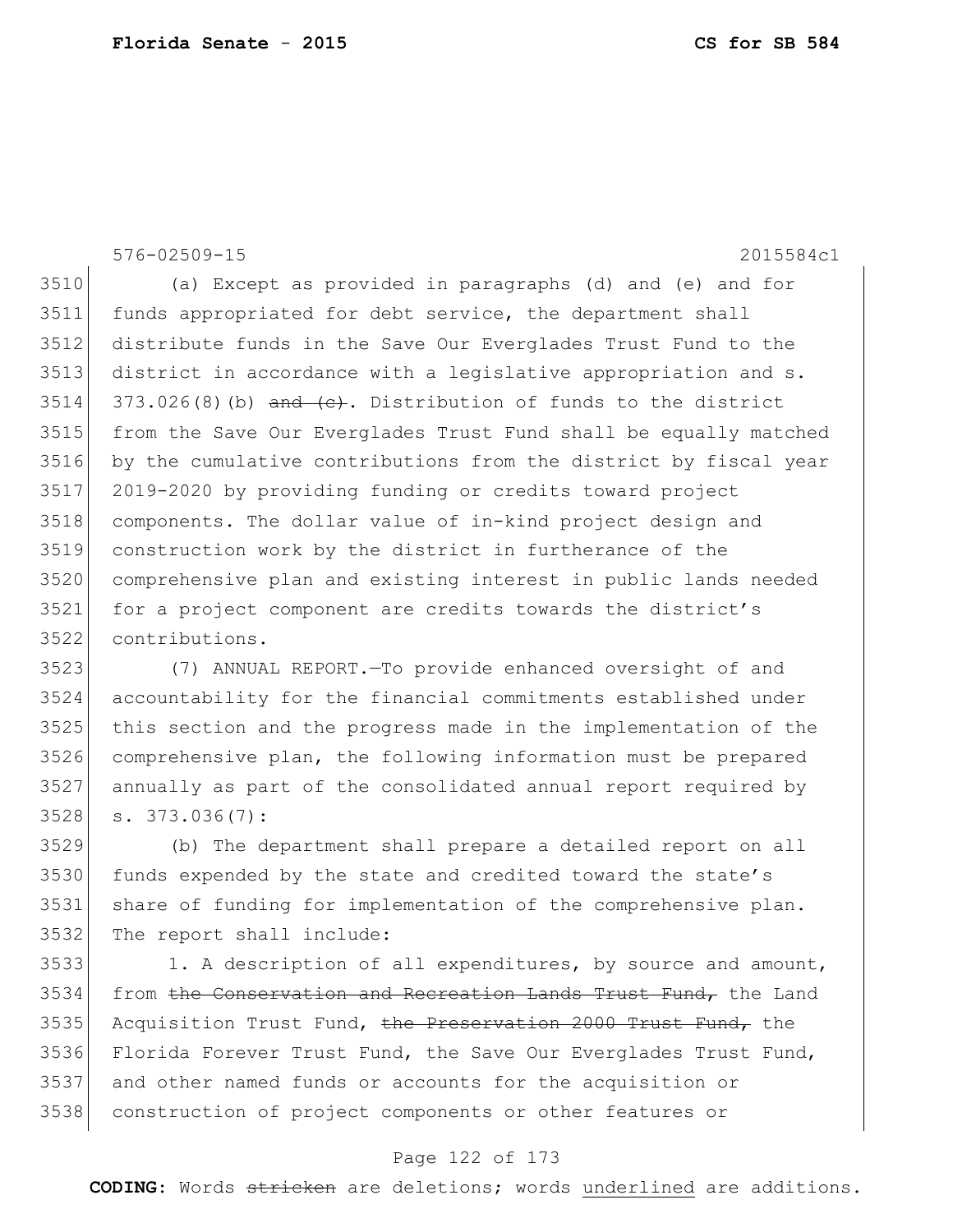3539 facilities that benefit the comprehensive plan. 3540 2. A description of the purposes for which the funds were 3541 expended. 3542 3. The unencumbered fiscal-year-end balance that remains in 3543 each trust fund or account identified in subparagraph 1. 3544 3545 The information required in paragraphs (a), (b), and (c) shall 3546 be provided as part of the consolidated annual report required 3547 by s. 373.036(7). The initial report is due by November 30,  $3548$  2000, and each annual report thereafter is due by March 1. 3549 Section 44. Subsection (2) of section 373.584, Florida 3550 Statutes, is amended to read: 3551 373.584 Revenue bonds.— 3552 (2) Revenues derived by the district from the Water 3553 Management Lands Trust Fund as provided in s. 373.59 or any 3554 other revenues of the district may be pledged to the payment of 3555 such revenue bonds; however, the ad valorem taxing powers of the 3556 district may not be pledged to the payment of such revenue bonds 3557 without prior compliance with the requirements of the State 3558 Constitution as to the affirmative vote of the electors of the  $3559$  district and with the requirements of s. 373.563, and bonds 3560 payable from the Water Management Lands Trust Fund shall be 3561 issued solely for the purposes set forth in s. 373.59. Revenue 3562 bonds and notes shall be, and shall be deemed to be, for all 3563 purposes, negotiable instruments, subject only to the provisions 3564 of the revenue bonds and notes for registration. The powers and 3565 authority of districts to issue revenue bonds, including, but 3566 not limited to, bonds to finance a stormwater management system

576-02509-15 2015584c1

#### Page 123 of 173

 $3567$  as defined by s.  $373.403$ , and to enter into contracts incidental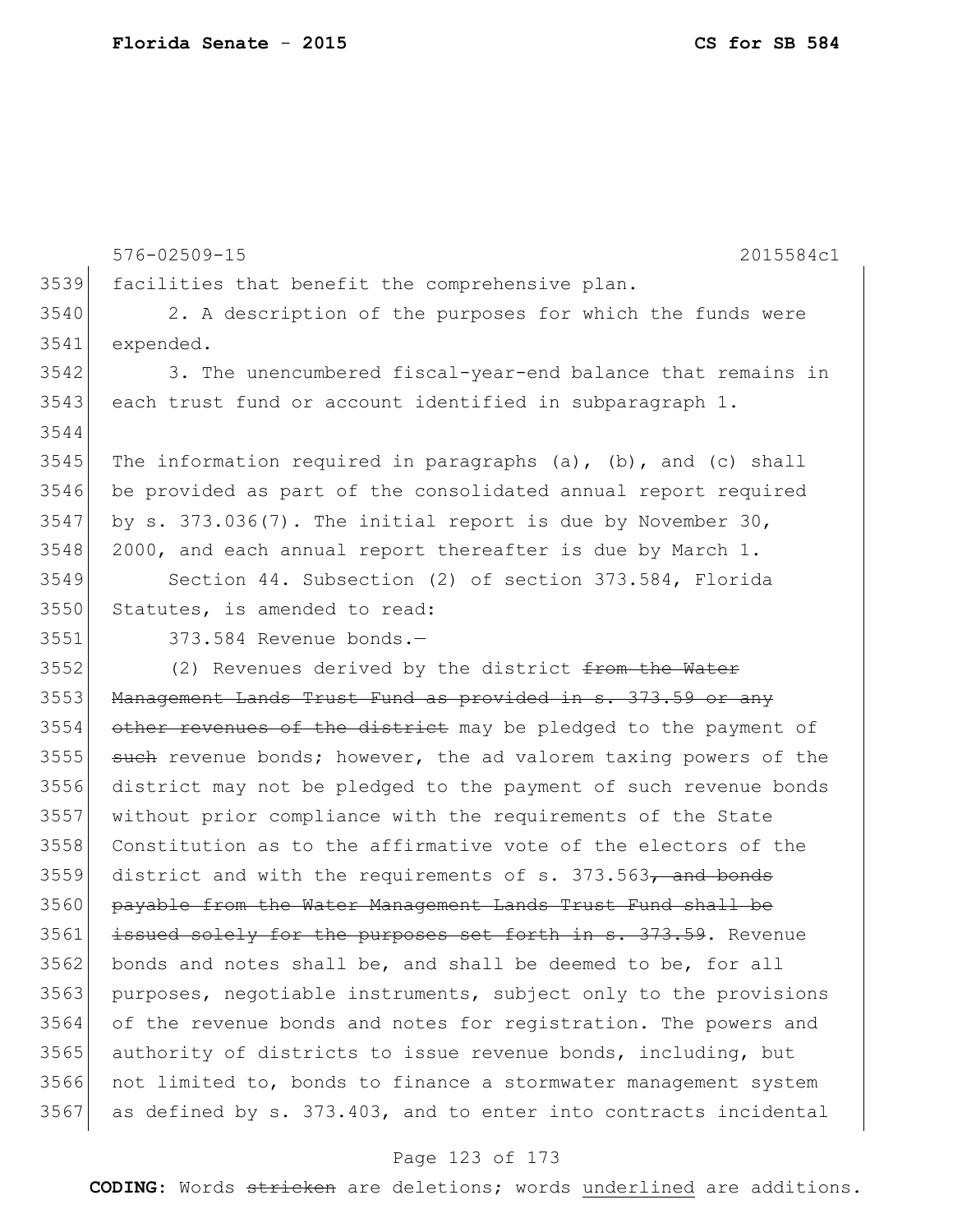|      | 576-02509-15<br>2015584c1                                        |
|------|------------------------------------------------------------------|
| 3568 | thereto, and to do all things necessary and desirable in         |
| 3569 | connection with the issuance of revenue bonds, shall be          |
| 3570 | coextensive with the powers and authority of municipalities to   |
| 3571 | issue bonds under state law. The provisions of this section      |
| 3572 | constitute full and complete authority for the issuance of       |
| 3573 | revenue bonds and shall be liberally construed to effectuate its |
| 3574 | purpose.                                                         |
| 3575 | Section 45. Section 373.59, Florida Statutes, is amended to      |
| 3576 | read:                                                            |
| 3577 | 373.59 Payment in lieu of taxes for lands acquired for           |
| 3578 | water management district purposes Water Management Lands Trust  |
| 3579 | $Fund.$ -                                                        |
| 3580 | (1) There is established within the Department of                |
| 3581 | Environmental Protection the Water Management Lands Trust Fund   |
| 3582 | to be used as a nonlapsing fund for the purposes of this         |
| 3583 | section. The moneys in this fund are hereby continually          |
| 3584 | appropriated for the purposes of land acquisition, management,   |
| 3585 | maintenance, capital improvements of land titled to the          |
| 3586 | districts, payments in lieu of taxes, debt service on bonds      |
| 3587 | issued prior to July 1, 1999, debt service on bonds issued on or |
| 3588 | after July 1, 1999, which are issued to refund bonds issued      |
| 3589 | before July 1, 1999, preacquisition costs associated with land   |
| 3590 | purchases, and the department's costs of administration of the   |
| 3591 | fund. No refunding bonds may be issued which mature after the    |
| 3592 | final maturity date of the bonds being refunded or which provide |
| 3593 | for higher debt service in any year than is payable on such      |
| 3594 | bonds as of February 1, 2009. The department's costs of          |
| 3595 | administration shall be charged proportionally against each      |
| 3596 | district's allocation using the formula provided in subsection   |

# Page 124 of 173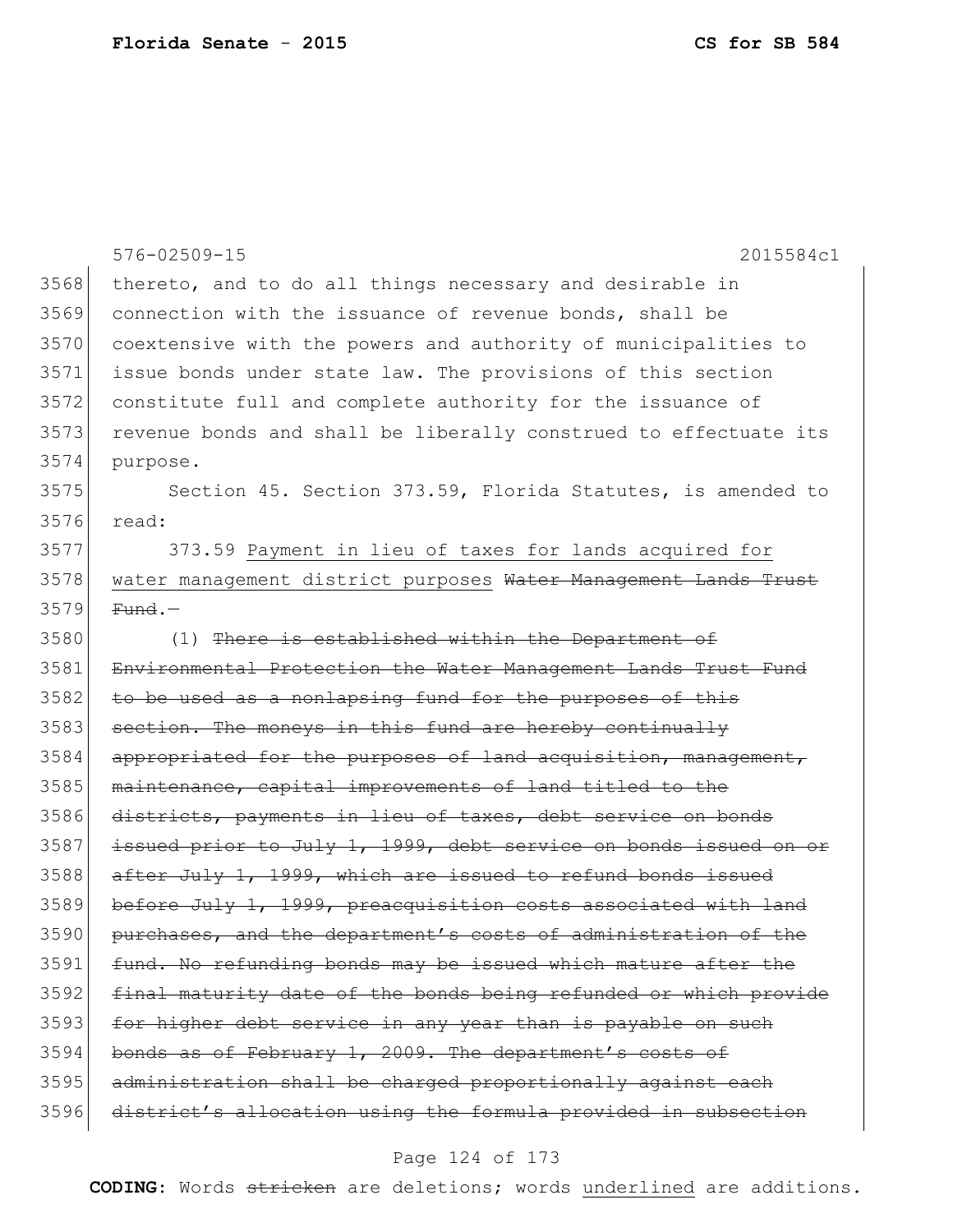|      | $576 - 02509 - 15$<br>2015584c1                                  |
|------|------------------------------------------------------------------|
| 3597 | (8). Capital improvements shall include, but need not be limited |
| 3598 | to, perimeter fencing, signs, firelanes, control of invasive     |
| 3599 | exotic species, controlled burning, habitat inventory and        |
| 3600 | restoration, law enforcement, access roads and trails, and       |
| 3601 | minimal public accommodations, such as primitive campsites,      |
| 3602 | garbage receptacles, and toilets. The moneys in the fund may     |
| 3603 | also be appropriated to supplement operational expenditures at   |
| 3604 | the Northwest Florida Water Management District and the Suwannee |
| 3605 | River Water Management District, with such appropriations        |
| 3606 | allocated prior to the allocations set out in subsection (8) to  |
| 3607 | the five water management districts.                             |
| 3608 | (2) Until the Preservation 2000 Program is concluded, each       |
| 3609 | district shall file with the Legislature and the Secretary of    |
| 3610 | Environmental Protection a report of acquisition activity, by    |
| 3611 | January 15 of each year, together with modifications or          |
| 3612 | additions to its 5-year plan of acquisition. Included in the     |
| 3613 | report shall be an identification of those lands which require a |
| 3614 | full fee simple interest to achieve water management goals and   |
| 3615 | those lands which can be acquired using alternatives to fee      |
| 3616 | simple acquisition techniques and still achieve such goals. In   |
| 3617 | their evaluation of which lands would be appropriate for         |
| 3618 | acquisition through alternatives to fee simple, district staff   |
| 3619 | shall consider criteria including, but not limited to,           |
| 3620 | acquisition costs, the net present value of future land          |
| 3621 | management costs, the net present value of ad valorem revenue    |
| 3622 | loss to the local government, and the potential for revenue      |
| 3623 | generated from activities compatible with acquisition            |
| 3624 | objectives. The report shall also include a description of land  |
| 3625 | management activity. However, no acquisition of lands shall      |

# Page 125 of 173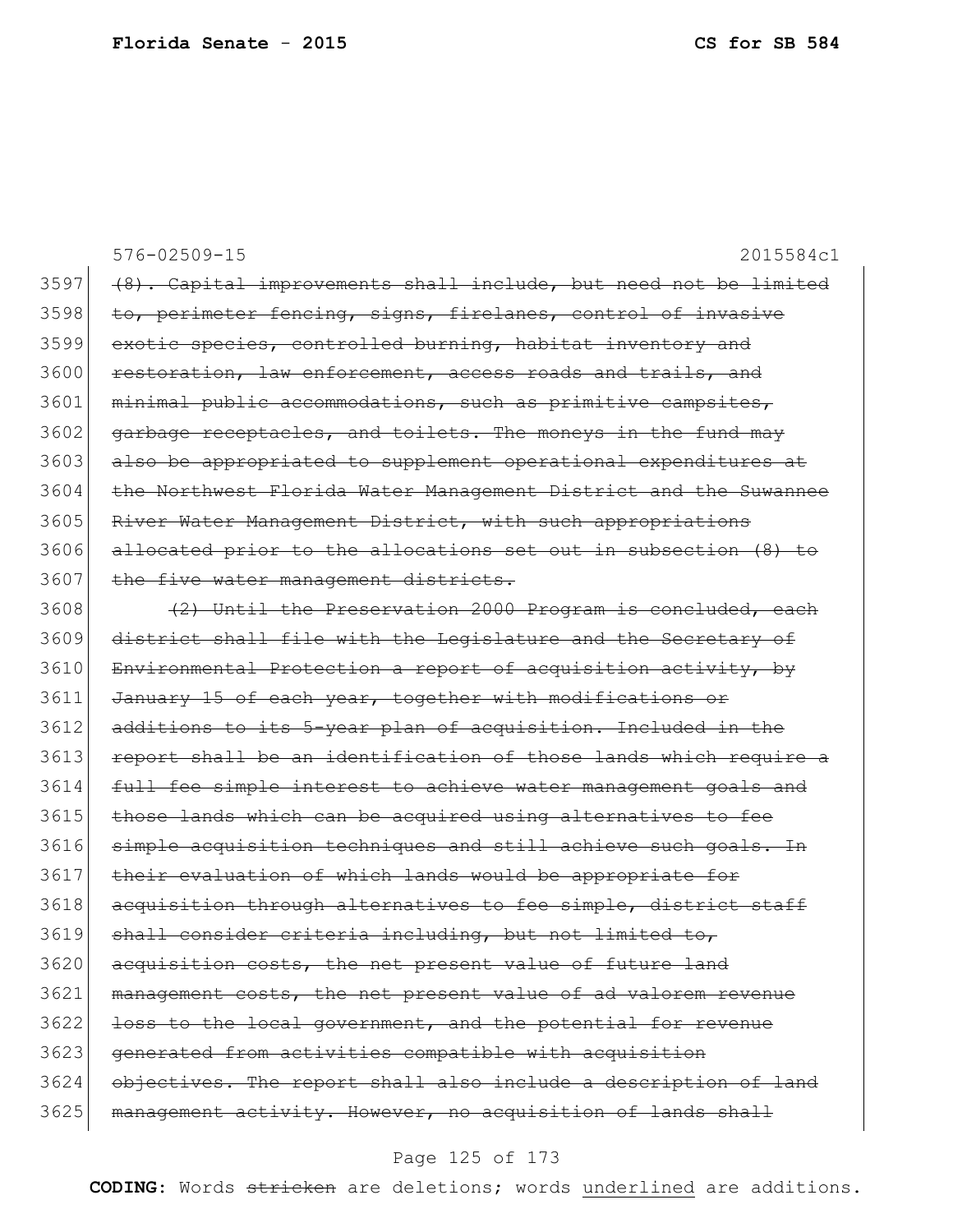576-02509-15 2015584c1 3626 occur without a public hearing similar to those held pursuant to 3627 the provisions set forth in s. 120.54. In the annual update of 3628 its 5-year plan for acquisition, each district shall identify 3629 <del>lands needed to protect or recharge groundwater and shall</del> 3630 establish a plan for their acquisition as necessary to protect 3631 potable water supplies. Lands which serve to protect or recharge 3632 groundwater identified pursuant to this paragraph shall also 3633 serve to protect other valuable natural resources or provide 3634 space for natural resource based recreation. Once all 3635 Preservation 2000 funds allocated to the water management 3636 districts have been expended or committed, this subsection shall 3637 be repealed. 3638 (3) Each district shall remove the property of an unwilling 3639 seller from its plan of acquisition at the next scheduled update  $3640$  of the plan, if in receipt of a request to do so by the property 3641 owner. This subsection shall be repealed at the conclusion of 3642 the Preservation 2000 program. 3643 (4) The Secretary of Environmental Protection shall release 3644 moneys from the Water Management Lands Trust Fund to a district 3645 for preacquisition costs within 30 days after receipt of a 3646 resolution adopted by the district's governing board which 3647 identifies and justifies any such preacquisition costs necessary 3648 for the purchase of any lands listed in the district's 5-year 3649 plan. The district shall return to the department any funds not 3650 used for the purposes stated in the resolution, and the 3651 department shall deposit the unused funds into the Water 3652 Management Lands Trust Fund. 3653 (5) The Secretary of Environmental Protection shall release 3654 to the districts moneys for management, maintenance, and capital

#### Page 126 of 173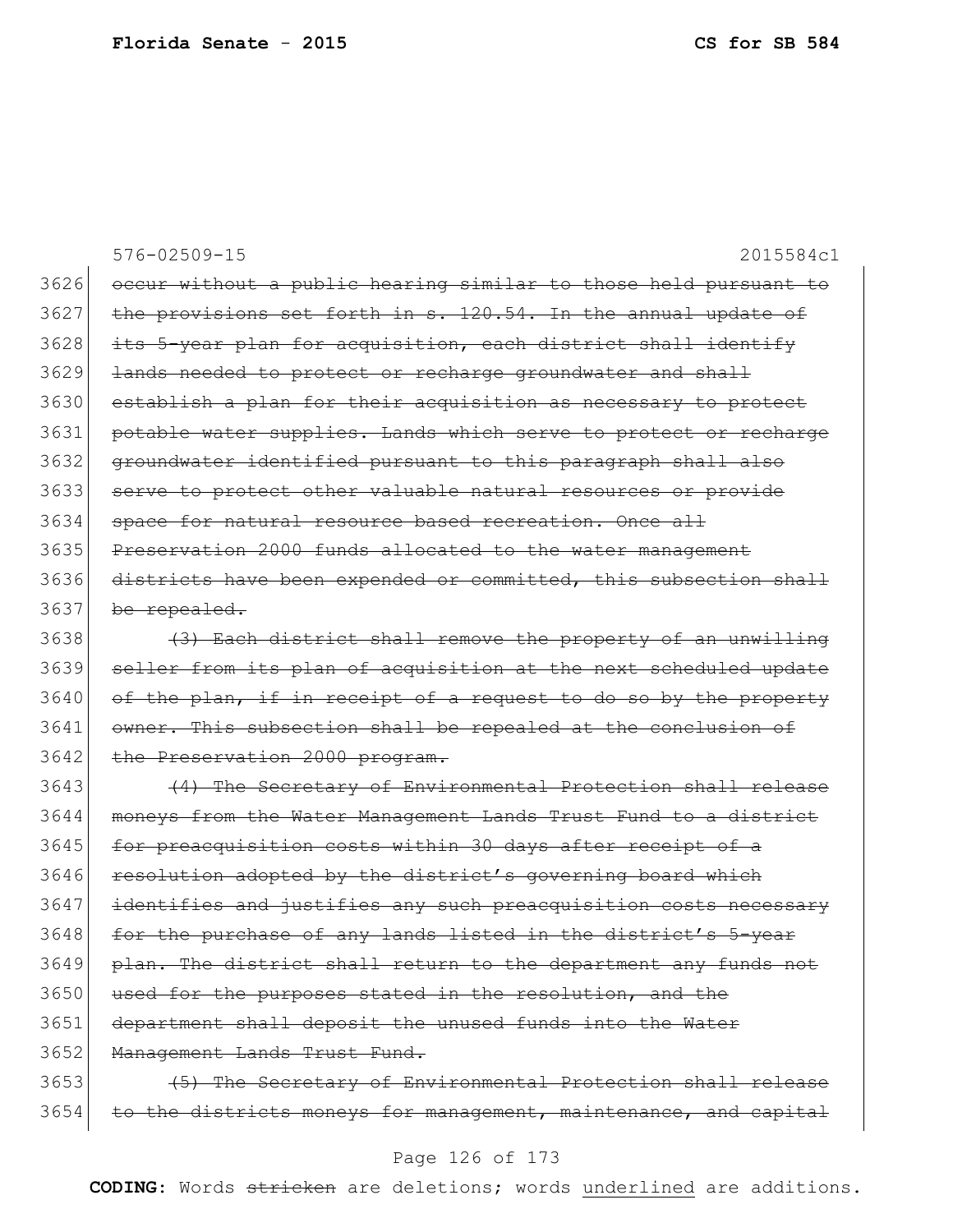|      | $576 - 02509 - 15$<br>2015584c1                                  |
|------|------------------------------------------------------------------|
| 3655 | improvements following receipt of a resolution and request       |
| 3656 | adopted by the governing board which specifies the designated    |
| 3657 | managing agency, specific management activities, public use,     |
| 3658 | estimated annual operating costs, and other acceptable           |
| 3659 | documentation to justify release of moneys.                      |
| 3660 | (6) If a district issues revenue bonds or notes under s.         |
| 3661 | 373.584 prior to July 1, 1999, the district may pledge its share |
| 3662 | of the moneys in the Water Management Lands Trust Fund as        |
| 3663 | security for such bonds or notes. The Department of              |
| 3664 | Environmental Protection shall pay moneys from the trust fund to |
| 3665 | a district or its designee sufficient to pay the debt service,   |
| 3666 | as it becomes due, on the outstanding bonds and notes of the     |
| 3667 | district; however, such payments shall not exceed the district's |
| 3668 | eumulative portion of the trust fund. However, any moneys        |
| 3669 | remaining after payment of the amount due on the debt service    |
| 3670 | shall be released to the district pursuant to subsection $(5)$ . |
| 3671 | (7) Any unused portion of a district's share of the fund         |
| 3672 | shall accumulate in the trust fund to the credit of that         |
| 3673 | district. Interest earned on such portion shall also accumulate  |
| 3674 | to the credit of that district to be used for management,        |
| 3675 | maintenance, and capital improvements as provided in this        |
| 3676 | section. The total moneys over the life of the fund available to |
| 3677 | any district under this section shall not be reduced except by   |
| 3678 | resolution of the district governing board stating that the need |
| 3679 | for the moneys no longer exists. Any water management district   |
| 3680 | with fund balances in the Water Management Lands Trust Fund as   |
| 3681 | of March 1, 1999, may expend those funds for land acquisitions   |
| 3682 | pursuant to s. 373.139, or for the purpose specified in this     |
| 3683 | subsection.                                                      |

# Page 127 of 173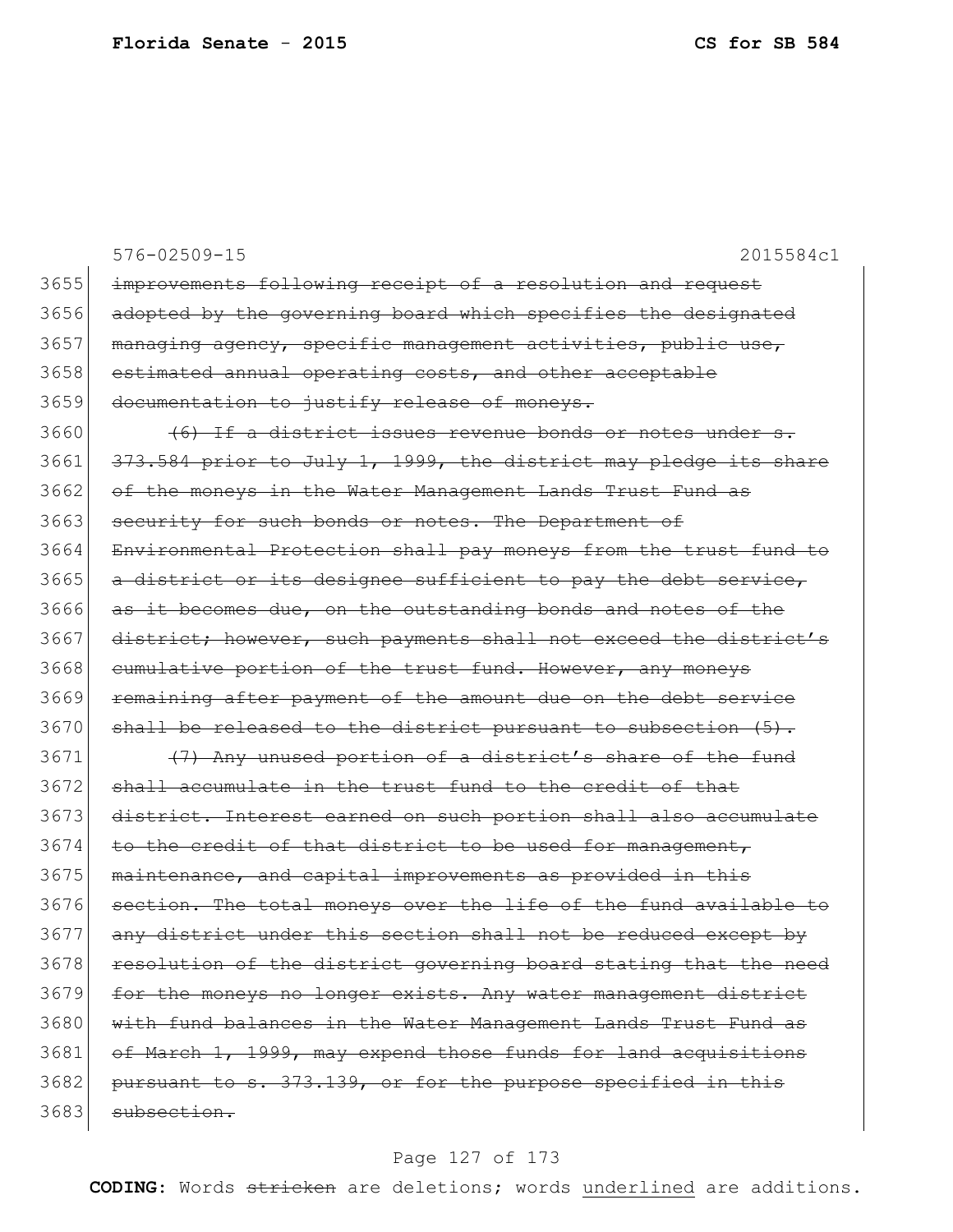576-02509-15 2015584c1 3684 (8) Moneys from the Water Management Lands Trust Fund shall 3685 be allocated as follows: 3686 (a) Beginning with the 2009-2010 fiscal year, thirty 3687 percent shall be used first to pay debt service on bonds issued 3688 before February 1, 2009, by the South Florida Water Management 3689 District which are secured by revenues provided by this section 3690 or to fund debt service reserve funds, rebate obligations, or 3691 other amounts payable with respect to such bonds, then to 3692 transfer \$3,000,000 to the credit of the General Revenue Fund in 3693 each fiscal year, and lastly to distribute the remainder to the 3694 South Florida Water Management District. 3695 (b) Beginning with the 2009-2010 fiscal year, twenty-five 3696 percent shall be used first to transfer \$2,500,000 to the credit 3697 of the General Revenue Fund in each fiscal year and then to 3698 distribute the remainder to the Southwest Florida Water 3699 Management District. 3700 (c) Beginning with the 2009-2010 fiscal year, twenty-five 3701 percent shall be used first to pay debt service on bonds issued 3702 before February 1, 2009, by the St. Johns River Water Management 3703 District which are secured by revenues provided by this section 3704 or to fund debt service reserve funds, rebate obligations, or 3705 other amounts payable with respect to such bonds, then to 3706 transfer \$2,500,000 to the credit of the General Revenue Fund in  $3707$  each fiscal year, and to distribute the remainder to the St. 3708 Johns River Water Management District. 3709 (d) Ten percent to the Suwannee River Water Management  $3710$  District. 3711 (e) Ten percent to the Northwest Florida Water Management 3712 District.

## Page 128 of 173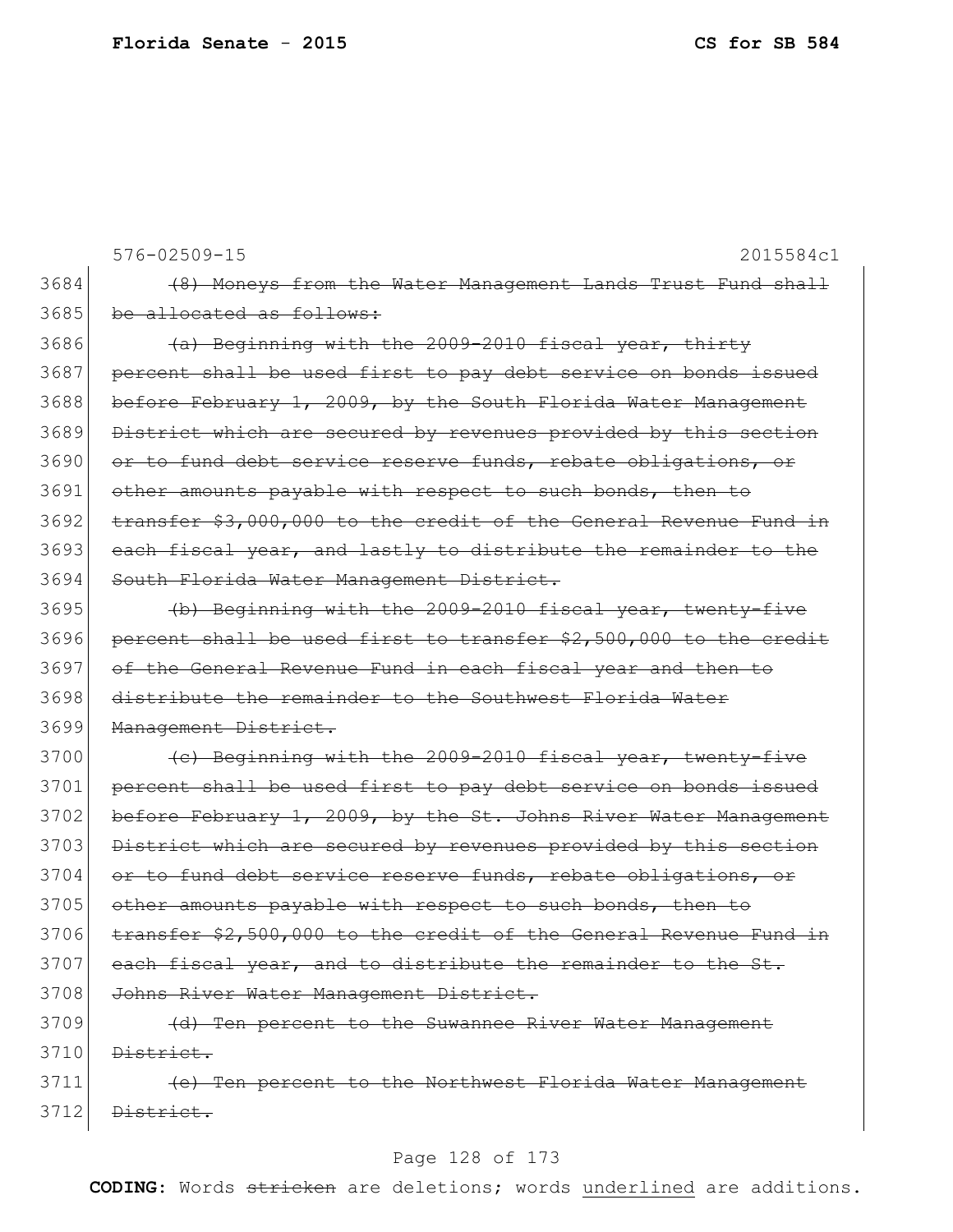576-02509-15 2015584c1 3713 (9) Moneys in the fund not needed to meet current 3714 obligations incurred under this section shall be transferred to 3715 the State Board of Administration, to the credit of the fund, to 3716 be invested in the manner provided by law. Interest received on 3717 such investments shall be credited to the fund. 3718  $(10)(a)$  Beginning July 1, 1999, not more than one-fourth of 3719 the Funds provided for in subsections (1) and (8) in any year 3720 shall be reserved annually by a governing board, during the 3721 development of its annual operating budget, for payments in lieu 3722 of taxes for all actual ad valorem tax losses incurred as a 3723 result of all governing board acquisitions for water management 3724 district purposes. Reserved funds not used for payments in lieu 3725 of taxes in any year shall revert to the Water Management Lands 3726 Trust Fund to be used in accordance with the provisions of this  $3727$  section.  $3728$  (2)  $\leftrightarrow$  Payment in lieu of taxes shall be available: 3729 (a) $\pm$  To all counties that have a population of 150,000 or 3730 fewer. Population levels shall be determined pursuant to s. 3731 186.901. The population estimates published April 1 and used in 3732 the revenue-sharing formula pursuant to s. 186.901 shall be used 3733 to determine eligibility under this subsection and shall apply 3734 to payments made for the subsequent fiscal year.  $3735$  (b)  $2$ . To all local governments located in eligible counties 3736 and whose lands are bought and taken off the tax rolls. 3737 3738 For properties acquired after January 1, 2000, in the event that 3739 such properties otherwise eligible for payment in lieu of taxes 3740 under this subsection are leased or reserved and remain subject

#### Page 129 of 173

3741 to ad valorem taxes, payments in lieu of taxes shall commence or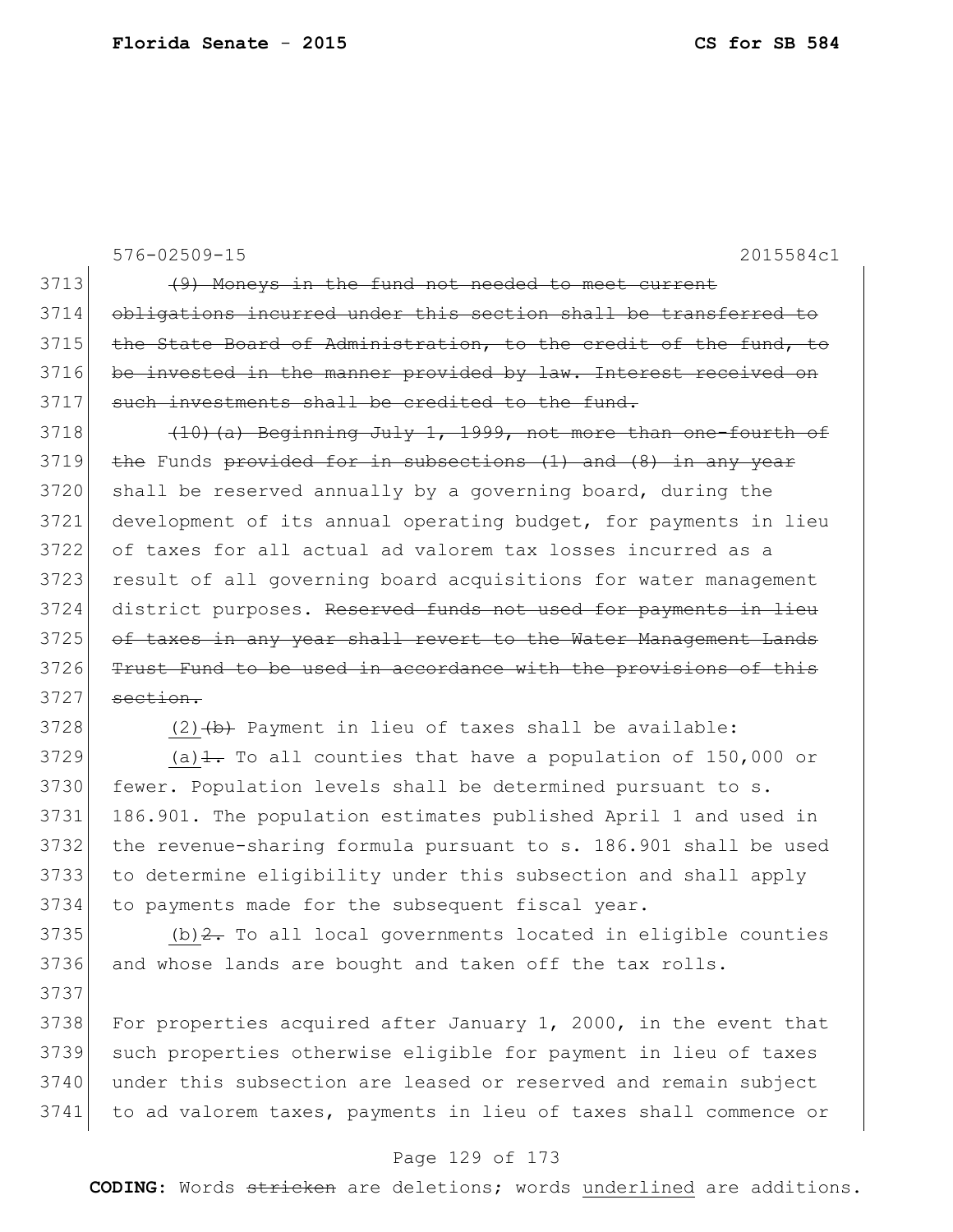576-02509-15 2015584c1 3742 recommence upon the expiration or termination of the lease or 3743 reservation. If the lease is terminated for only a portion of 3744 the lands at any time, the annual payments shall be made for 3745 that portion only commencing the year after such termination, 3746 without limiting the requirement that annual payments shall be 3747 made on the remaining portion or portions of the land as the 3748 lease on each expires. For the purposes of this subsection, 3749 "local government" includes municipalities and the county school 3750 board.

3751 (3)  $\left\{ \left. \right\{ \epsilon\right\}$  If sufficient funds are unavailable in any year to 3752 make full payments to all qualifying counties and local 3753 governments, such counties and local governments shall receive a 3754 pro rata share of the moneys available.

 $(4)$   $(d)$  The payment amount shall be based on the average amount of actual ad valorem taxes paid on the property for the 3 years preceding acquisition. Applications for payment in lieu of 3758 taxes shall be made no later than May 31 of the year for which payment is sought. No payment in lieu of taxes shall be made for properties which were exempt from ad valorem taxation for the year immediately preceding acquisition.

 (5) (e) If property that was subject to ad valorem taxation 3763 was acquired by a tax-exempt entity for ultimate conveyance to 3764 the state under this chapter, payment in lieu of taxes shall be made for such property based upon the average amount of ad valorem taxes paid on the property for the 3 years prior to its being removed from the tax rolls. The water management districts 3768 shall certify to the Department of Revenue those properties that may be eligible under this provision. Once eligibility has been established, that governmental entity shall receive annual

# Page 130 of 173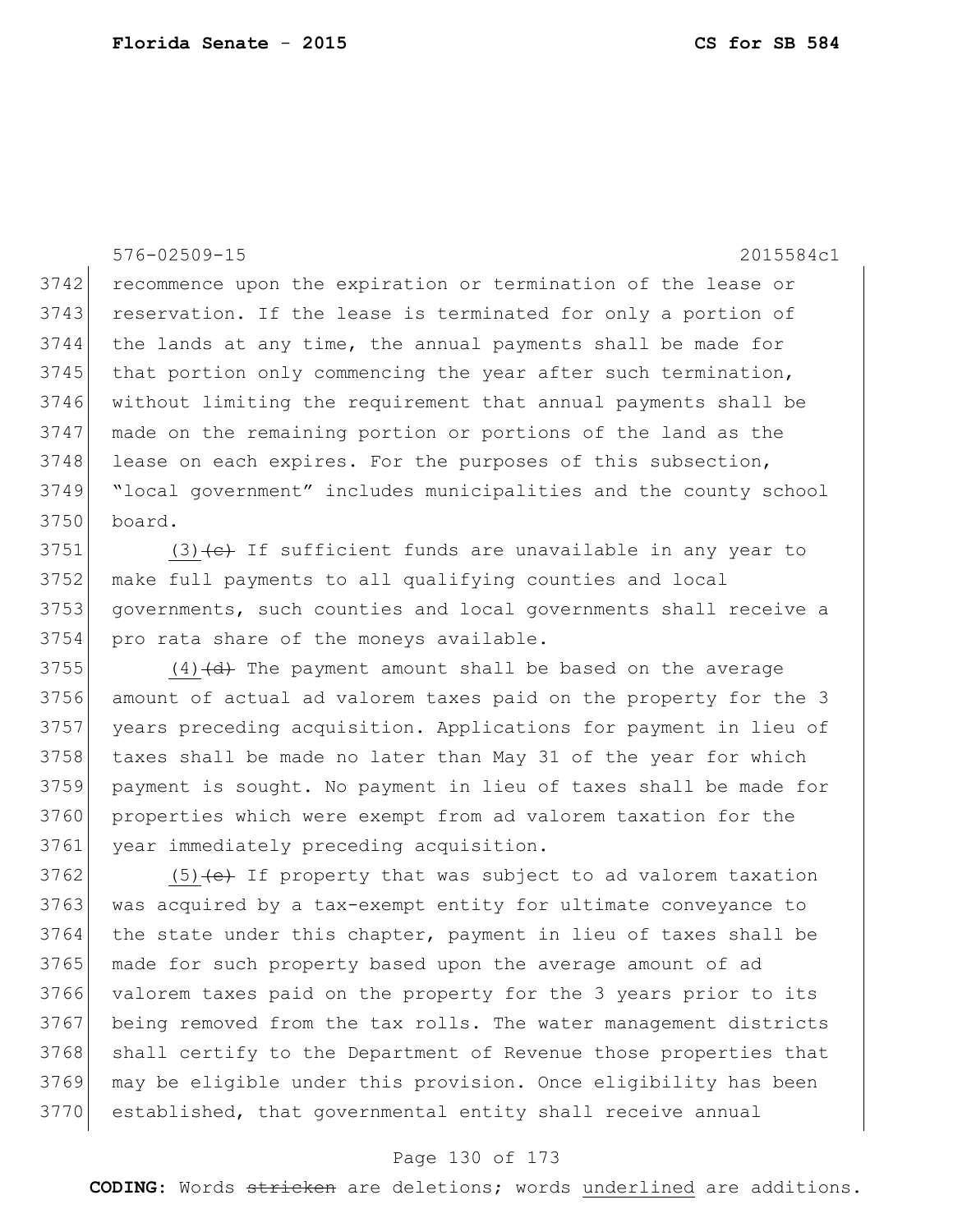3791 conveyance.

576-02509-15 2015584c1 3771 payments for each tax loss until the qualifying governmental 3772 entity exceeds the population threshold pursuant to subsection  $3773$  (2) paragraph (b).  $3774$  (6)<del>(f)</del> Payment in lieu of taxes pursuant to this subsection 3775 shall be made annually to qualifying counties and local 3776 governments after certification by the Department of Revenue 3777 that the amounts applied for are reasonably appropriate, based 3778 on the amount of actual ad valorem taxes paid on the eligible 3779 property, and after the water management districts have provided 3780 supporting documents to the Chief Financial Officer and have 3781 requested that payment be made in accordance with the 3782 requirements of this section. With the assistance of the local 3783 government requesting payment in lieu of taxes, the water 3784 management district that acquired the land is responsible for 3785 preparing and submitting application requests for payment to the 3786 Department of Revenue for certification. 3787 (7) $\left(4\right)$  If a water management district conveys to a county 3788 or local government title to any land owned by the district, any 3789 payments in lieu of taxes on the land made to the county or

3792 (11) Notwithstanding any provision of this section 3793 contrary, the governing board of a water management district may 3794 request, and the Secretary of Environmental Protection shall 3795 release upon such request, moneys allocated to the districts 3796 pursuant to subsection (8) for purposes consistent with the 3797 provisions of s. 373.709, s. 373.705, s. 373.139, or ss. 3798 373.451-373.4595 and for legislatively authorized land 3799 acquisition and water restoration initiatives. No funds may be

3790 local government shall be discontinued as of the date of the

## Page 131 of 173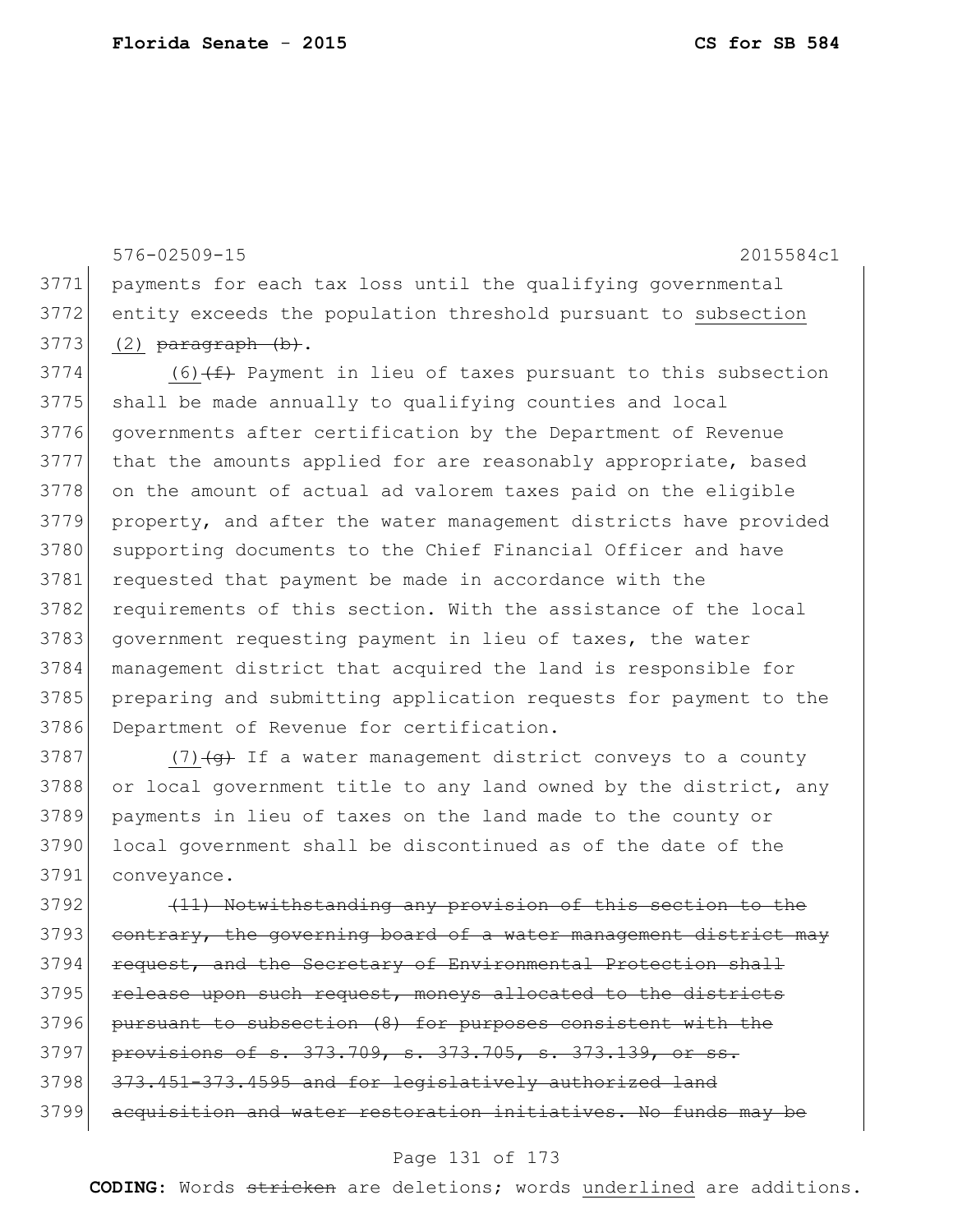576-02509-15 2015584c1 3800 used pursuant to this subsection until necessary debt service 3801 obligations, requirements for payments in lieu of taxes, and 3802 <del>land management obligations that may be required by this chapter</del> 3803 are provided for.  $3804$  (12) Notwithstanding subsection  $(8)$ , and for the 2014-2015 3805 fiscal year only, the moneys from the Water Management Lands 3806 Trust Fund are allocated as follows:  $3807$  (a) An amount necessary to pay debt service on bonds issued 3808 before February 1, 2009, by the South Florida Water Management 3809 District and the St. Johns River Water Management District, 3810 which are secured by revenues provided pursuant to this section, 3811 or to fund debt service reserve funds, rebate obligations, or 3812 other amounts payable with respect to such bonds. 3813 (b) Eight million dollars to be transferred to the General 3814 Revenue Fund. 3815 (c) Seven million seven hundred thousand dollars to be 3816 transferred to the Save Our Everglades Trust Fund to support 3817 Everglades restoration projects included in the final report of 3818 the Select Committee on Indian River Lagoon and Lake Okeechobee 3819 Basin, dated November 8, 2013. 3820 (d) Any remaining funds to be provided in accordance with 3821 the General Appropriations Act. 3822 3823 This subsection expires July 1, 2015. 3824 Section 46. Section 373.5905, Florida Statutes, is amended 3825 to read: 3826 373.5905 Reinstatement of payments in lieu of taxes; 3827 duration.—If a water management district has made a payment in 3828 lieu of taxes to a governmental entity and subsequently

# Page 132 of 173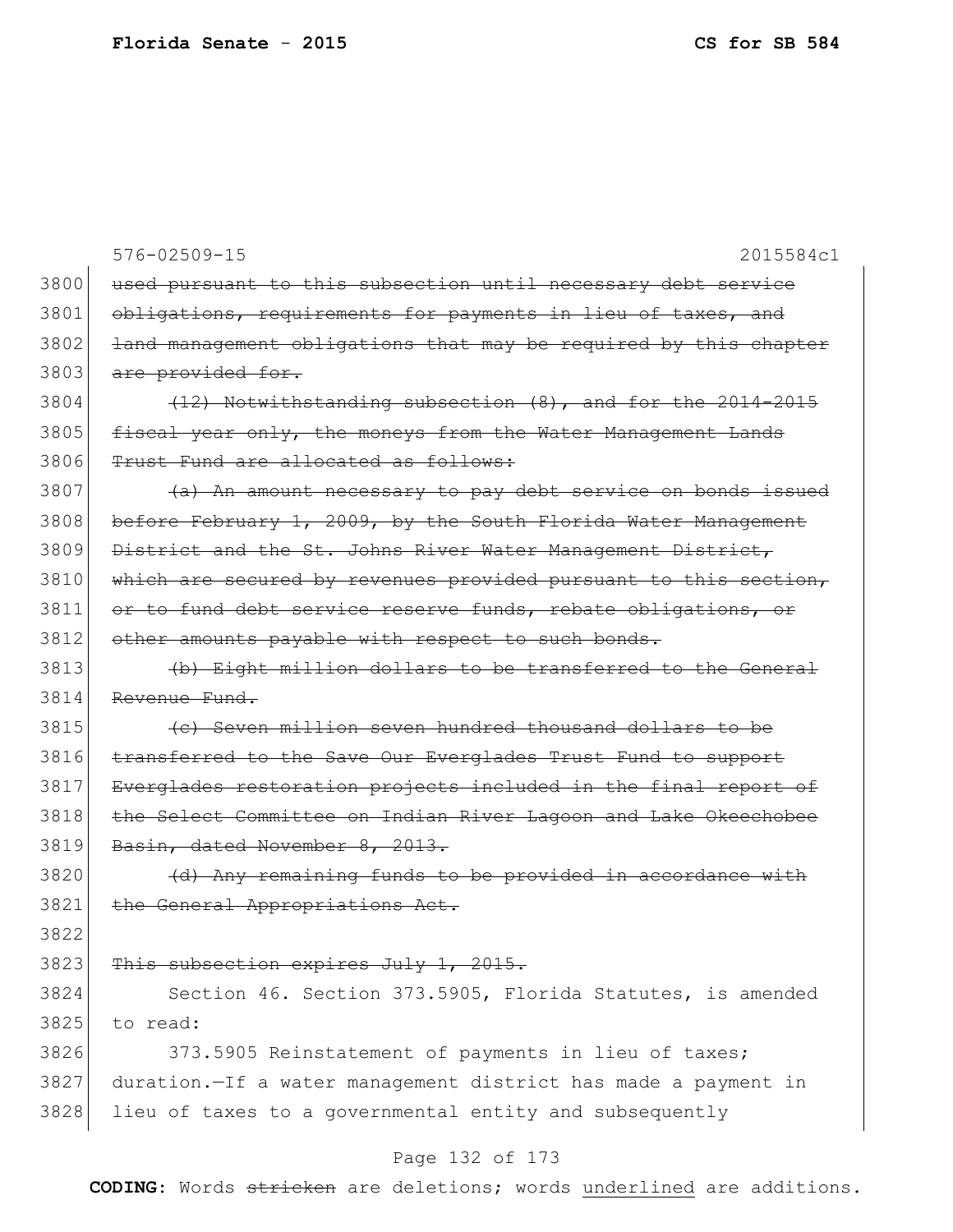|      | $576 - 02509 - 15$<br>2015584c1                                                             |
|------|---------------------------------------------------------------------------------------------|
| 3829 | suspended such payment, beginning July 1, 2009, the water                                   |
| 3830 | management district shall reinstate appropriate payments and                                |
| 3831 | continue the payments for as long as the county population                                  |
| 3832 | remains below the population threshold pursuant to s.                                       |
| 3833 | $373.59(2)$ (a) $\frac{1}{3}$ . $\frac{1}{373.59(10)(b)}$ . This section does not authorize |
| 3834 | or provide for payments in arrears.                                                         |
| 3835 | Section 47. Subsection (8) of section 373.703, Florida                                      |
| 3836 | Statutes, is amended to read:                                                               |
| 3837 | 373.703 Water production; general powers and duties. - In the                               |
| 3838 | performance of, and in conjunction with, its other powers and                               |
| 3839 | duties, the governing board of a water management district                                  |
| 3840 | existing pursuant to this chapter:                                                          |
| 3841 | (8) In addition to the power to issue revenue bonds                                         |
| 3842 | pursuant to s. 373.584, may issue revenue bonds for the purposes                            |
| 3843 | of paying the costs and expenses incurred in carrying out the                               |
| 3844 | purposes of this chapter or refunding obligations of the                                    |
| 3845 | district issued pursuant to this section. Such revenue bonds                                |
| 3846 | shall be secured by, and be payable from, revenues derived from                             |
| 3847 | the operation, lease, or use of its water production and                                    |
| 3848 | transmission facilities and other water-related facilities and                              |
| 3849 | from the sale of water or services relating thereto. Such                                   |
| 3850 | revenue bonds may not be secured by, or be payable from, moneys                             |
| 3851 | derived by the district from the Water Management Lands Trust                               |
| 3852 | Fund or from ad valorem taxes received by the district or from                              |
| 3853 | moneys appropriated by the Legislature, unless otherwise                                    |
| 3854 | specifically authorized by law. All provisions of s. 373.584                                |
| 3855 | relating to the issuance of revenue bonds which are not                                     |
| 3856 | inconsistent with this section shall apply to the issuance of                               |
| 3857 | revenue bonds pursuant to this section. The district may also                               |

# Page 133 of 173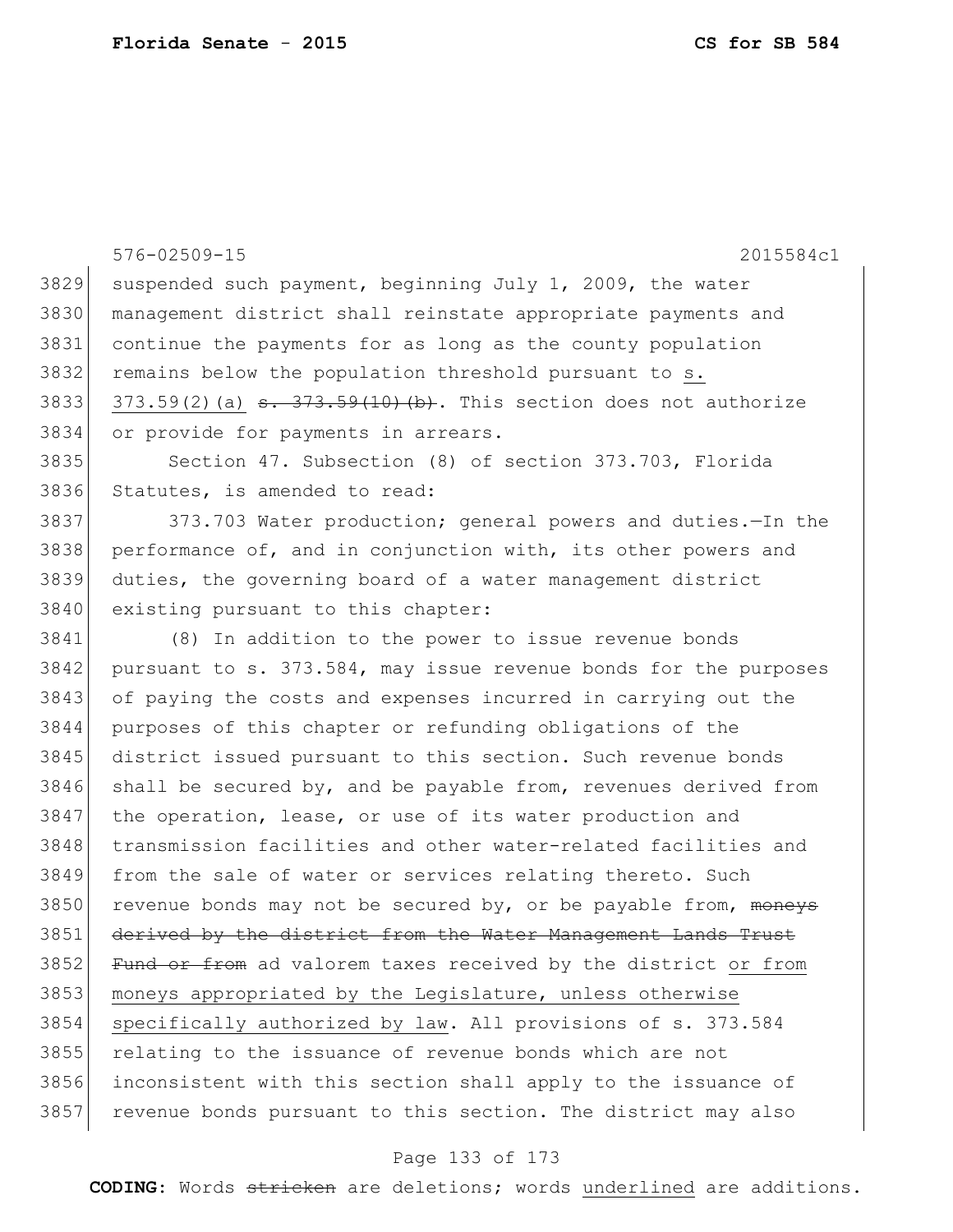576-02509-15 2015584c1 3858 issue bond anticipation notes in accordance with the provisions 3859 of s. 373.584. 3860 Section 48. Subsection (8) of section 375.031, Florida 3861 Statutes, is amended to read: 3862 375.031 Acquisition of land; procedures. 3863 (8) The department may, if it deems it desirable and in the 3864 best interest of the program, request the board of trustees to 3865 sell or otherwise dispose of any lands or water storage areas 3866 acquired under this act. The board of trustees, when so 3867 requested, shall offer the lands or water storage areas, on such 3868 terms as the department may determine, first to other state 3869 agencies and then, if still available, to the county or 3870 municipality in which the lands or water storage areas lie. If 3871 not acquired by another state agency or local governmental body 3872 for beneficial public purposes, the lands or water storage areas  $3873$  shall then be offered by the board of trustees at public sale, 3874 after first giving notice of such sale by publication in a 3875 newspaper published in the county or counties in which such 3876 lands or water storage areas lie not less than once a week for 3 3877 consecutive weeks. All proceeds from the sale or disposition of 3878 any lands or water storage areas pursuant to this section shall 3879 be deposited into the appropriate trust fund pursuant to s. 3880 253.034(6)(k), (1), or (m) in the Land Acquisition Trust Fund. 3881 Section 49. Section 375.041, Florida Statutes, is amended 3882 to read: 3883 375.041 Land Acquisition Trust Fund.-3884 (1) There is created a Land Acquisition Trust Fund within

3885 the Department of Environmental Protection. The Land Acquisition 3886 Trust Fund is designated by  $s. 28$ , Art. X of the State

#### Page 134 of 173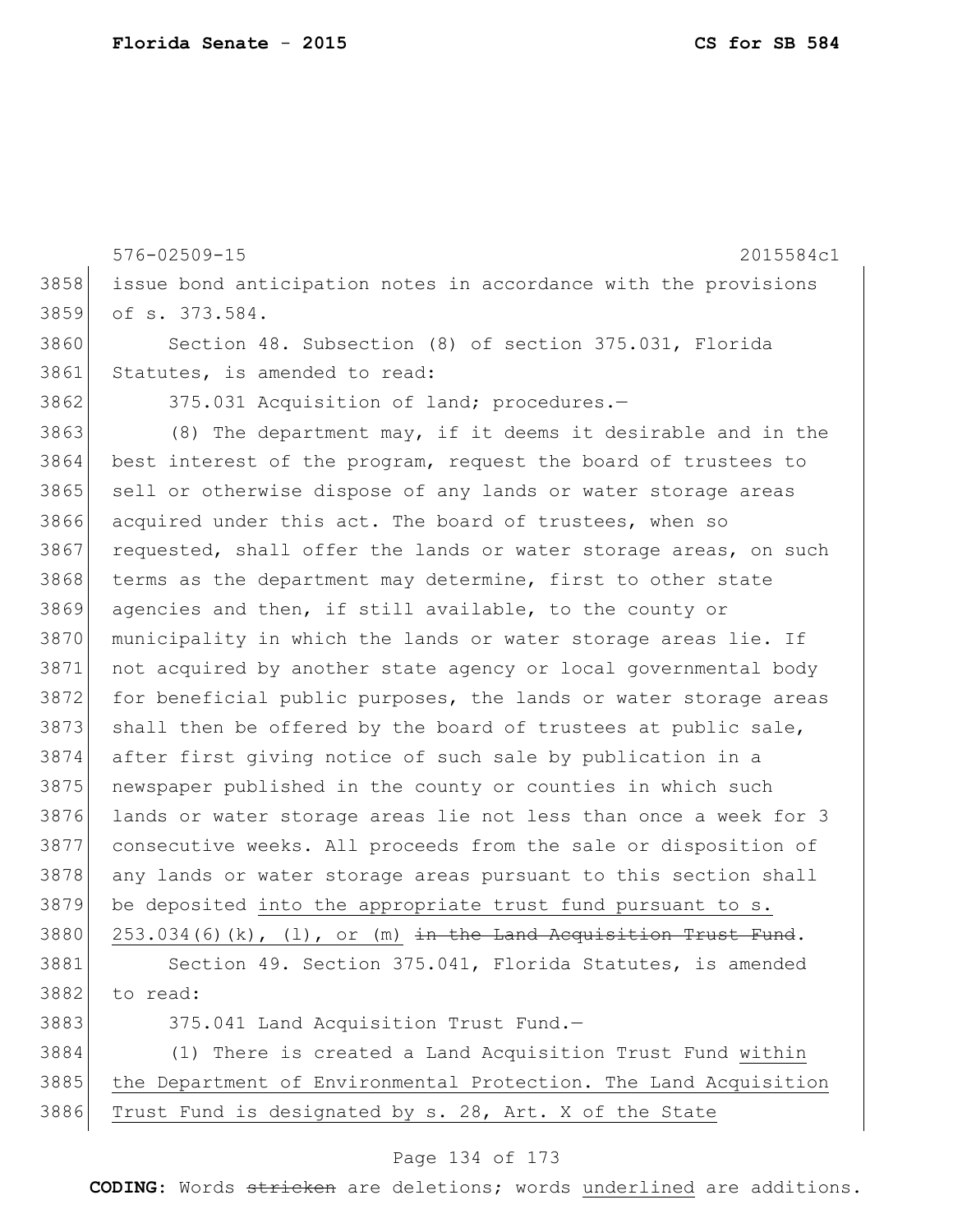576-02509-15 2015584c1 3887 Constitution for receipt of certain documentary stamp tax 3888 revenue for the uses prescribed therein to facilitate and 3889 expedite the acquisition of land, water areas, and related 3890 resources required to accomplish the purposes of this act. The 3891 Land Acquisition Trust Fund shall be held and administered by 3892 the department. All moneys and revenue from the operation, 3893 management, sale, lease, or other disposition of land, water 3894 areas, or related resources acquired on or after July 1, 2015, 3895 under the Florida Forever Program, and the facilities thereon 3896 acquired or constructed under this act shall be deposited into 3897  $\frac{1}{2}$  in or credited to the Land Acquisition Trust Fund or, if 3898 required by bond covenants, into the trust fund from which the 3899 lands were purchased. Moneys accruing to any agency for the 3900 purposes enumerated in this act may be deposited in this fund. 3901 There shall also be deposited into the Land Acquisition Trust 3902 Fund other moneys as authorized by appropriate act of the 3903 Legislature. All moneys so deposited into the Land Acquisition 3904 Trust Fund shall be trust funds for the uses and purposes herein 3905 set forth, within the meaning of s. 215.32(1)(b); and such 3906 moneys shall not become or be commingled with the General 3907 Revenue Fund of the state, as defined by s.  $215.32(1)(a)$ . 3908 (2) Funds distributed into The moneys on deposit in the 3909 Land Acquisition Trust Fund pursuant to s. 201.15(1) shall be 3910 first applied first to: 3911 (a) Pay debt service or to fund debt service reserve funds, 3912 rebate obligations, or other amounts payable with respect to 3913 Florida Forever bonds issued under s. 215.63; pay into the State 3914 Treasury to the credit of the Save Our Everglades Trust Fund 3915 amounts necessary to pay debt service, provide reserves, and pay

## Page 135 of 173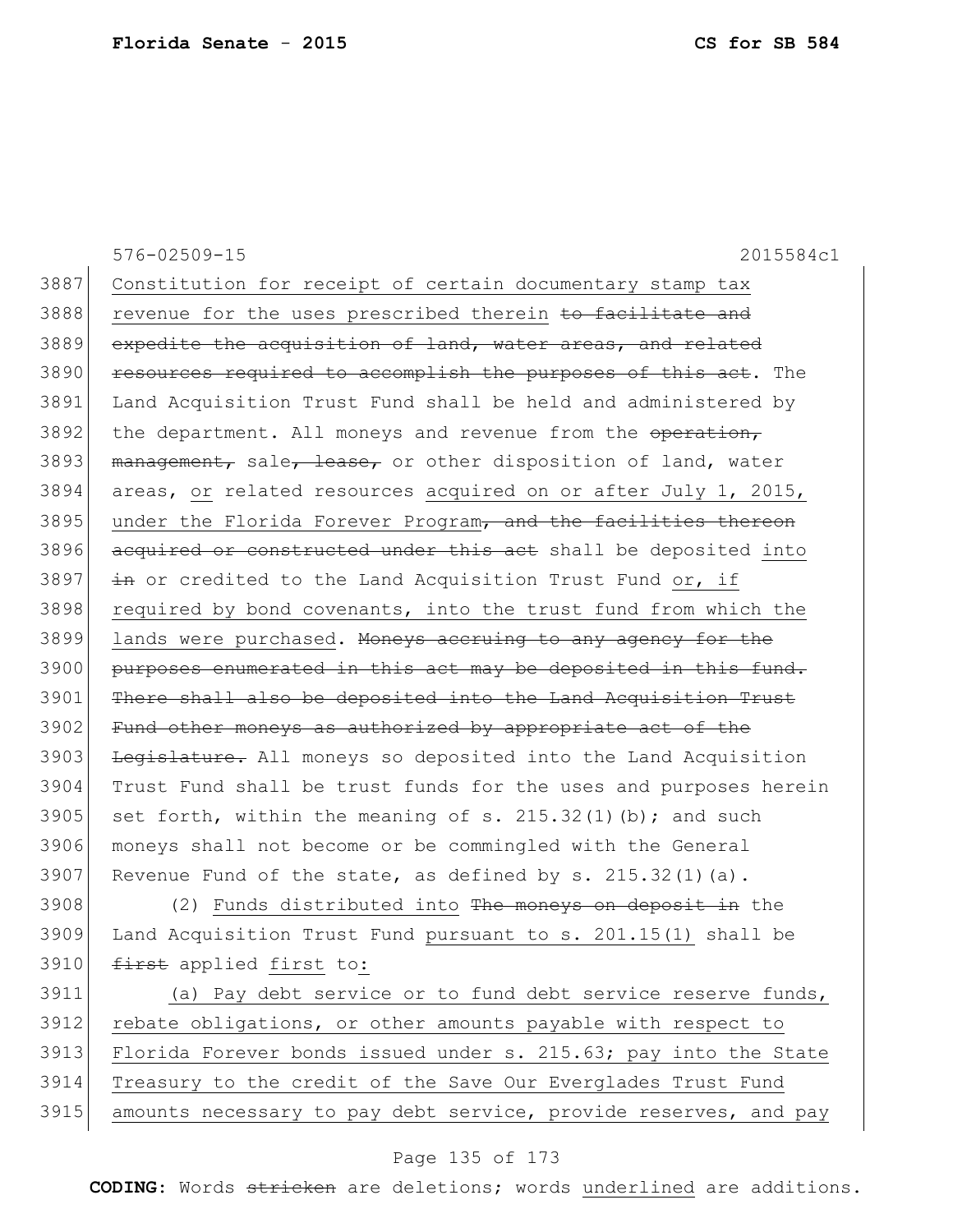|      | 576-02509-15<br>2015584c1                                                   |
|------|-----------------------------------------------------------------------------|
| 3916 | rebate obligations and other amounts due with respect to bonds              |
| 3917 | issued under s. 215.619; and pay debt service or funding of debt            |
| 3918 | service reserve funds, rebate obligations, or other amounts                 |
| 3919 | payable with respect to the bonds issued under s. 373.584; and              |
| 3920 | (b) Distribute \$32 million to the South Florida Water                      |
| 3921 | Management District for the Long-Term Plan as defined in s.                 |
| 3922 | 373.4592(2). This paragraph expires July 1, 2024 pay the rentals            |
| 3923 | due under lease-purchase agreements or to meet debt service                 |
| 3924 | requirements of revenue bonds issued pursuant to s. 375.051;                |
| 3925 | provided, however, that debt service on Save Our Coast bonds                |
| 3926 | shall not be paid from moneys transferred to the Land                       |
| 3927 | Acquisition Trust Fund pursuant to s. 259.032(2)(b).                        |
| 3928 | (3) (a) Any remaining moneys in the Land Acquisition Trust                  |
| 3929 | Fund which are not distributed pledged for rentals or debt                  |
| 3930 | service as provided in subsection (2) may be expended from time             |
| 3931 | to time for the purposes set forth in s. 28, Art. X of the State            |
| 3932 | Constitution <del>to acquire land, water areas, and related resources</del> |
| 3933 | and to construct, improve, enlarge, extend, operate, and                    |
| 3934 | maintain capital improvements and facilities in accordance with             |
| 3935 | the plan. Moneys accruing to other agencies for the purposes                |
| 3936 | designated in subsection (1) shall be transferred pursuant to               |
| 3937 | nonoperating budget authority under s. 216.181(12). Agencies                |
| 3938 | shall maintain the integrity of such transferred moneys. Any                |
| 3939 | transferred moneys available from reversions or reductions of               |
| 3940 | budget authority in the other agencies shall be transferred back            |
| 3941 | to the Land Acquisition Trust Fund in the Department of                     |
| 3942 | Environmental Protection within 15 days after such reversion or             |
| 3943 | reduction and must be available for future appropriation                    |
| 3944 | pursuant to s. 28, Art. X of the State Constitution.                        |

# Page 136 of 173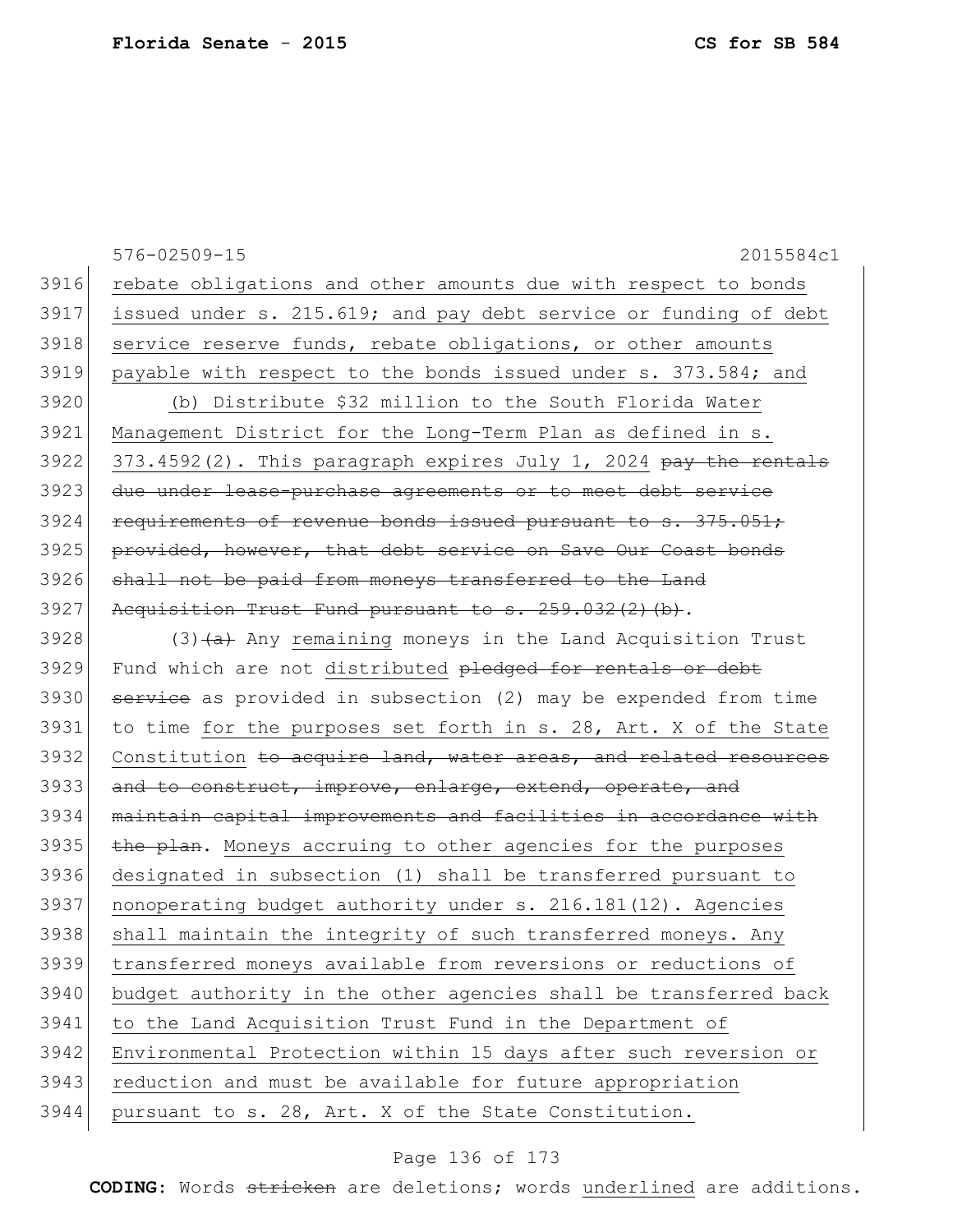576-02509-15 2015584c1 3945  $\vert$  (b) In addition to the uses allowed under paragraph (a), 3946 for the 2014-2015 fiscal year, moneys in the Land Acquisition 3947 Trust Fund may be transferred to support the Total Maximum Daily 3948 Loads Program as provided in the General Appropriations Act. 3949 This paragraph expires July 1, 2015.  $3950$  (c) For the 2014-2015 fiscal year only, moneys in the Land 3951 Acquisition Trust Fund may be transferred to the Save Our 3952 Everglades Trust Fund to support Everglades restoration projects 3953 included in the final report of the Select Committee on Indian 3954 River Lagoon and Lake Okeechobee Basin, dated November 8, 2013, 3955 and to the Florida Forever Trust Fund for the Florida Forever 3956 program pursuant to nonoperating budget authority under s.  $3957$   $216.181(12)$ . This paragraph expires July 1, 2015.  $3958$  (4) The department may disburse moneys in the Land 3959 Acquisition Trust Fund to pay all necessary expenses to carry 3960 out the purposes of this act. The department shall disburse 3961 moneys from the Land Acquisition Trust Fund to the Fish and 3962 Wildlife Conservation Commission for the purpose of funding law 3963 enforcement services on state lands. 3964  $(4)$   $(5)$  When the Legislature has authorized the Department 3965 of Environmental Protection to condemn a specific parcel of land 3966 and such parcel already has been approved for acquisition  $3967$  through the fund, the land may be acquired in accordance with 3968 the provisions of chapter 73 or chapter 74, and the fund may be 3969 used to pay the condemnation award and all costs, including a 3970 reasonable attorney attorney's fee, associated with 3971 condemnation. 3972 Section 50. Subsection (2) of section 375.044, Florida

3973 Statutes, is amended to read:

# Page 137 of 173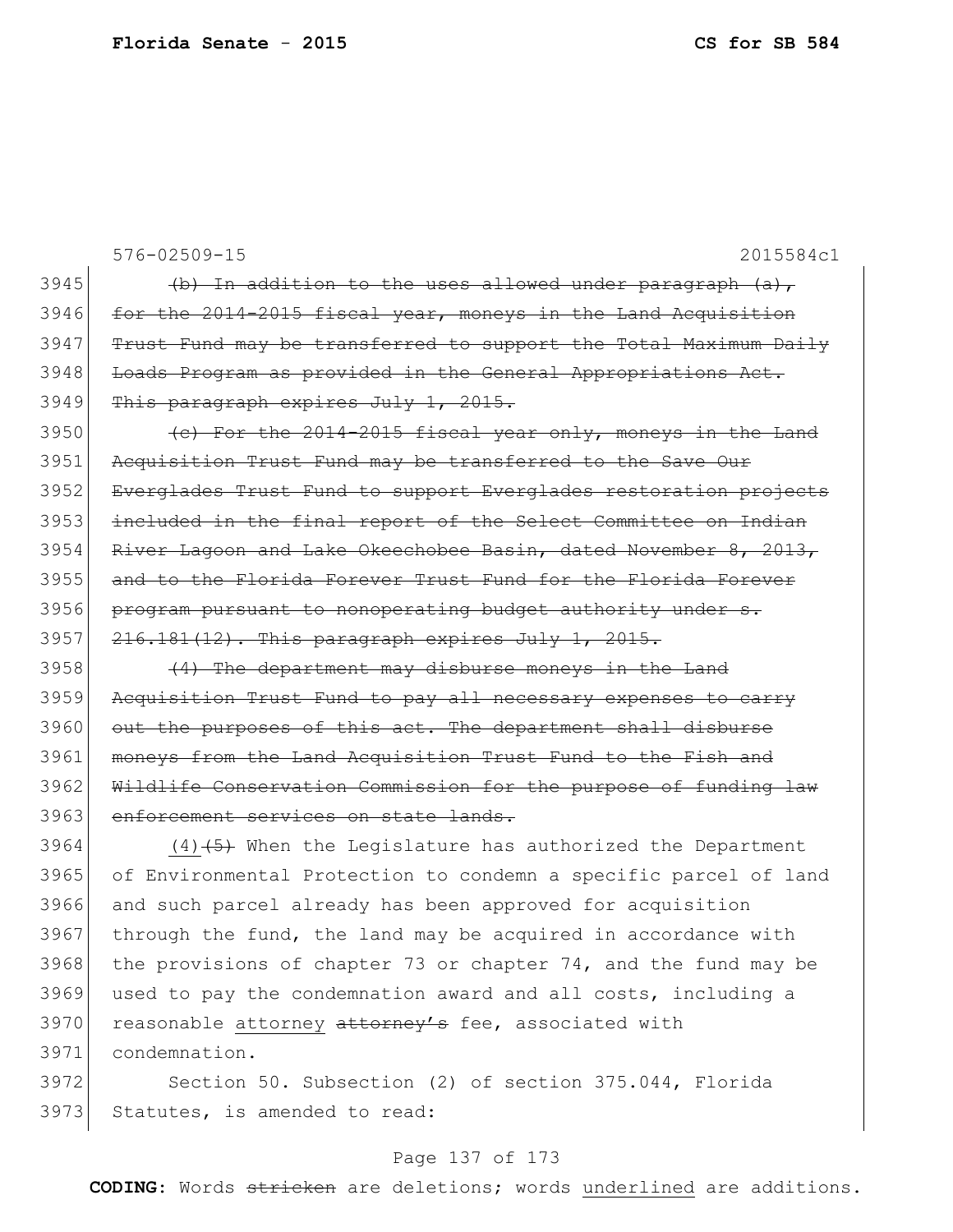|      | 576-02509-15<br>2015584c1                                                        |
|------|----------------------------------------------------------------------------------|
| 3974 | 375.044 Land Acquisition Trust Fund budget request.-                             |
| 3975 | (2) The legislative budget request shall be submitted to                         |
| 3976 | the Executive Office of the Governor and the Legislature in                      |
| 3977 | conjunction with the provisions of ss. 216.023, 216.031, and                     |
| 3978 | 216.043. The 10-year request shall include, but need shall not                   |
| 3979 | be limited to:                                                                   |
| 3980 | (a) A 10-year annual cash-flow analysis of the Land                              |
| 3981 | Acquisition Trust Fund.                                                          |
| 3982 | (b) The requested schedule of the agency for issuance of                         |
| 3983 | Save Our Coasts bonds.                                                           |
| 3984 | (b) $\left\{e\right\}$ Forecasts of anticipated revenues to the Land             |
| 3985 | Acquisition Trust Fund.                                                          |
| 3986 | (c) $\left(\text{d}\right)$ The estimate of the agency of Land Acquisition Trust |
| 3987 | Fund encumbrances and commitments for each year and the                          |
| 3988 | corresponding estimates of expenditures.                                         |
| 3989 | Section 51. Section 375.045, Florida Statutes, is repealed.                      |
| 3990 | Section 52. Subsection (1) and paragraph (c) of subsection                       |
| 3991 | (2) of section 375.075, Florida Statutes, are amended to read:                   |
| 3992 | 375.075 Outdoor recreation; financial assistance to local                        |
| 3993 | qovernments.-                                                                    |
| 3994 | (1) The Department of Environmental Protection is                                |
| 3995 | authorized to establish the Florida Recreation Development                       |
| 3996 | Assistance Program to provide grants subject to legislative                      |
| 3997 | appropriation to qualified local governmental entities to                        |
| 3998 | acquire or develop land for public outdoor recreation purposes.                  |
| 3999 | To the extent not needed for debt service on bonds issued                        |
| 4000 | pursuant to s. 375.051, each year the department shall develop                   |
| 4001 | and plan a program which shall be based upon funding of not less                 |
| 4002 | than 5 percent of the money credited to the Land Acquisition                     |

# Page 138 of 173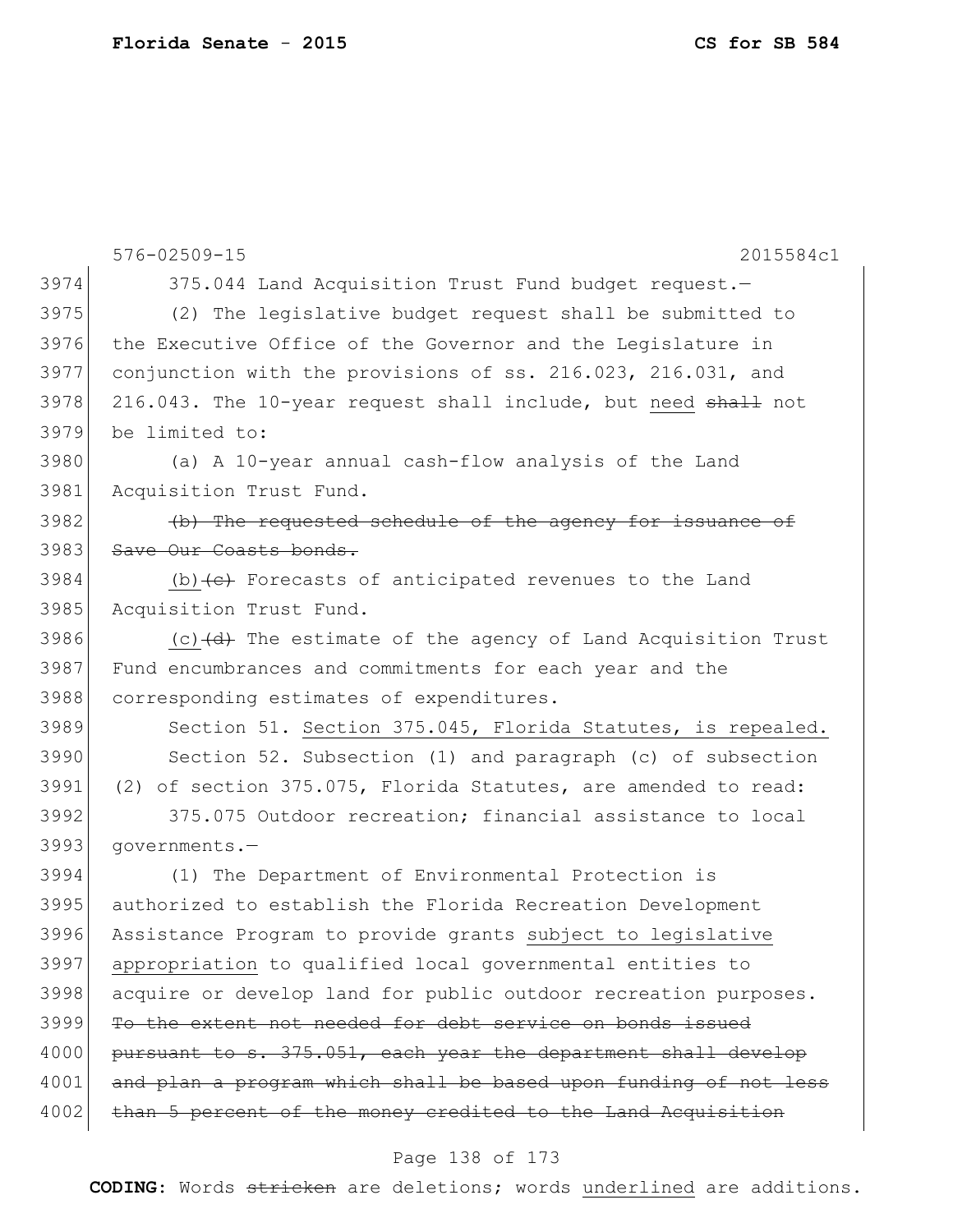576-02509-15 2015584c1 4003 Trust Fund pursuant to s.  $201.15(2)$  and  $(3)$  in that year. The 4004 department shall develop and plan a program that must which  $4005$  shall be based upon the cumulative total funding appropriated by 4006 the Legislature for such purpose <del>provided from this section and</del> 4007 from the Florida Forever Trust Fund pursuant to s.  $4008$   $259.105(3)(d)$ . 4009 (2) 4010 (c) Funds may not be released under No release of funds 4011 from the Land Acquisition Trust Fund, or from the Florida 4012 Forever Trust Fund beginning in fiscal year 2001-2002, for this 4013 program may be made for these public recreation projects until 4014 the projects have been selected through the competitive 4015 selection process provided for in this section. 4016 Section 53. Section 376.11, Florida Statutes, is amended to 4017 read: 4018 376.11 Florida Coastal Protection Trust Fund.— 4019 (1) The purpose of this section is to provide a mechanism 4020 to have financial resources immediately available for prevention 4021 of, and cleanup and rehabilitation after, a pollutant discharge, 4022 to prevent further damage by the pollutant, and to pay for 4023 damages. It is the legislative intent that this section be 4024 liberally construed to effect the purposes set forth, such 4025 interpretation being especially imperative in light of the 4026 danger to the environment and resources. 4027 (2) The Florida Coastal Protection Trust Fund is 4028 established, to be used by the department and the Fish and 4029 Wildlife Conservation Commission as a nonlapsing revolving fund 4030 for carrying out the purposes of ss. 376.011-376.21. 4031 (3) The following funds shall be deposited into the Florida

## Page 139 of 173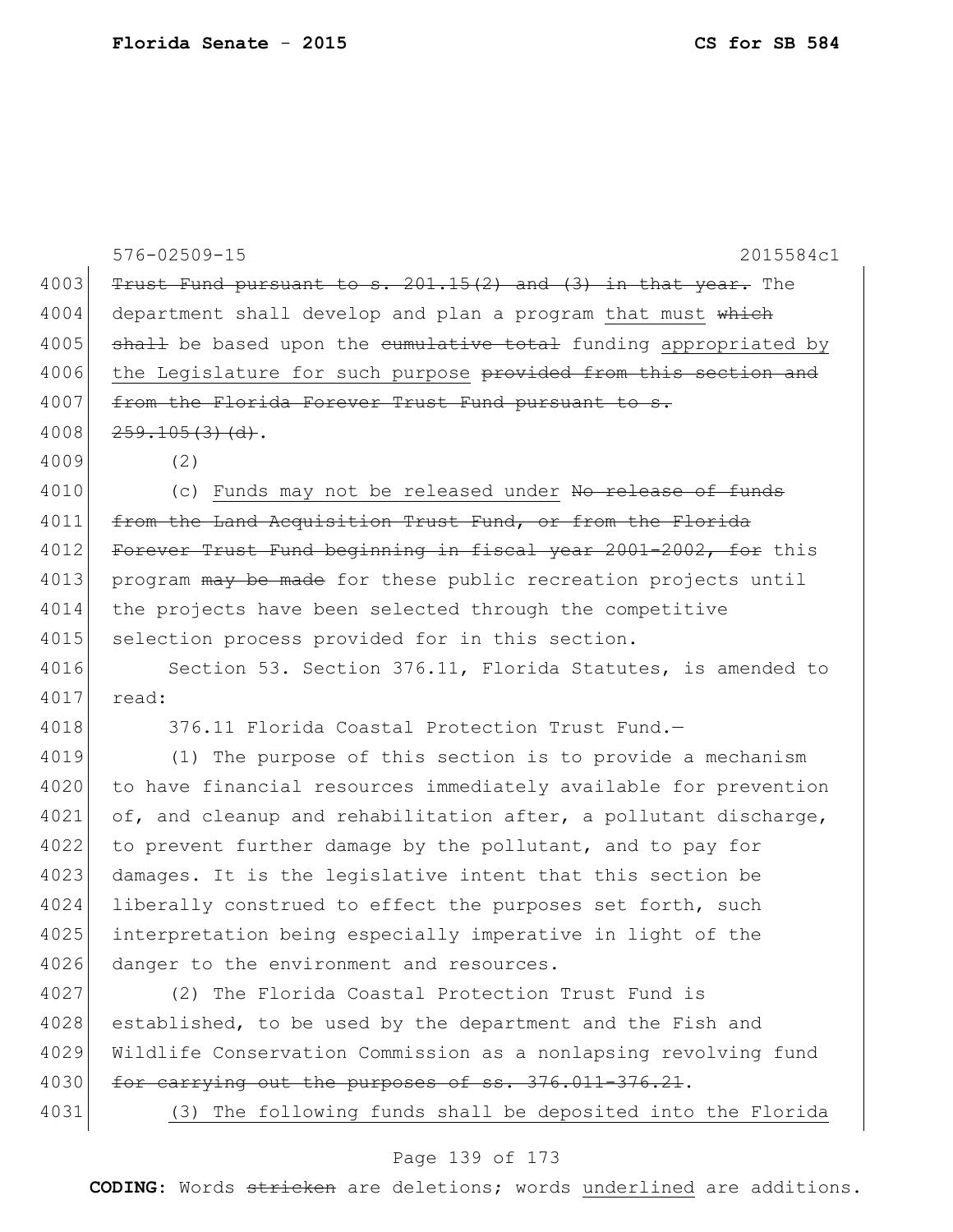576-02509-15 2015584c1 4032 Coastal Protection Trust Fund: To this fund shall be credited 4033 (a) All registration fees, penalties, judgments, damages 4034 recovered pursuant to s. 376.121, other fees and charges related 4035 to ss.  $376.011 - 376.21$ , and the excise tax revenues levied, 4036 collected, and credited pursuant to ss. 206.9935(1) and 4037 206.9945(1)(a); 4038 (b) Proceeds of fines and awards of damages pursuant to s. 4039 161.054; and 4040 (c) Funds from other sources otherwise specified by law. 4041 (4) Charges against the fund shall be in accordance with 4042 this section. 4043  $(5)$  (3) Moneys in the fund that are not needed currently to 4044 meet the obligations of the department in the exercise of its 4045 responsibilities under ss. 376.011-376.21 shall be deposited 4046 with the Chief Financial Officer to the credit of the fund and 4047 may be invested in such manner as is provided for by statute. 4048 Interest received on such investment shall be credited to the 4049 fund, except as otherwise specified herein. 4050 (6) (4) Moneys in the Florida Coastal Protection Trust Fund 4051 may shall be used disbursed for the following purposes and no  $4052$  others: 4053 (a) Carrying out the purposes of ss. 376.011-376.21. 4054 (b) $(a)$  Administrative expenses, personnel expenses, and 4055 equipment costs of the department and the Fish and Wildlife 4056 Conservation Commission related to the enforcement of ss. 4057 376.011-376.21. 4058  $\vert$  (c)  $\vert$  b) All costs involved in the prevention and abatement 4059 of pollution related to the discharge of pollutants covered by

# Page 140 of 173

4060 ss. 376.011-376.21 and the abatement of other potential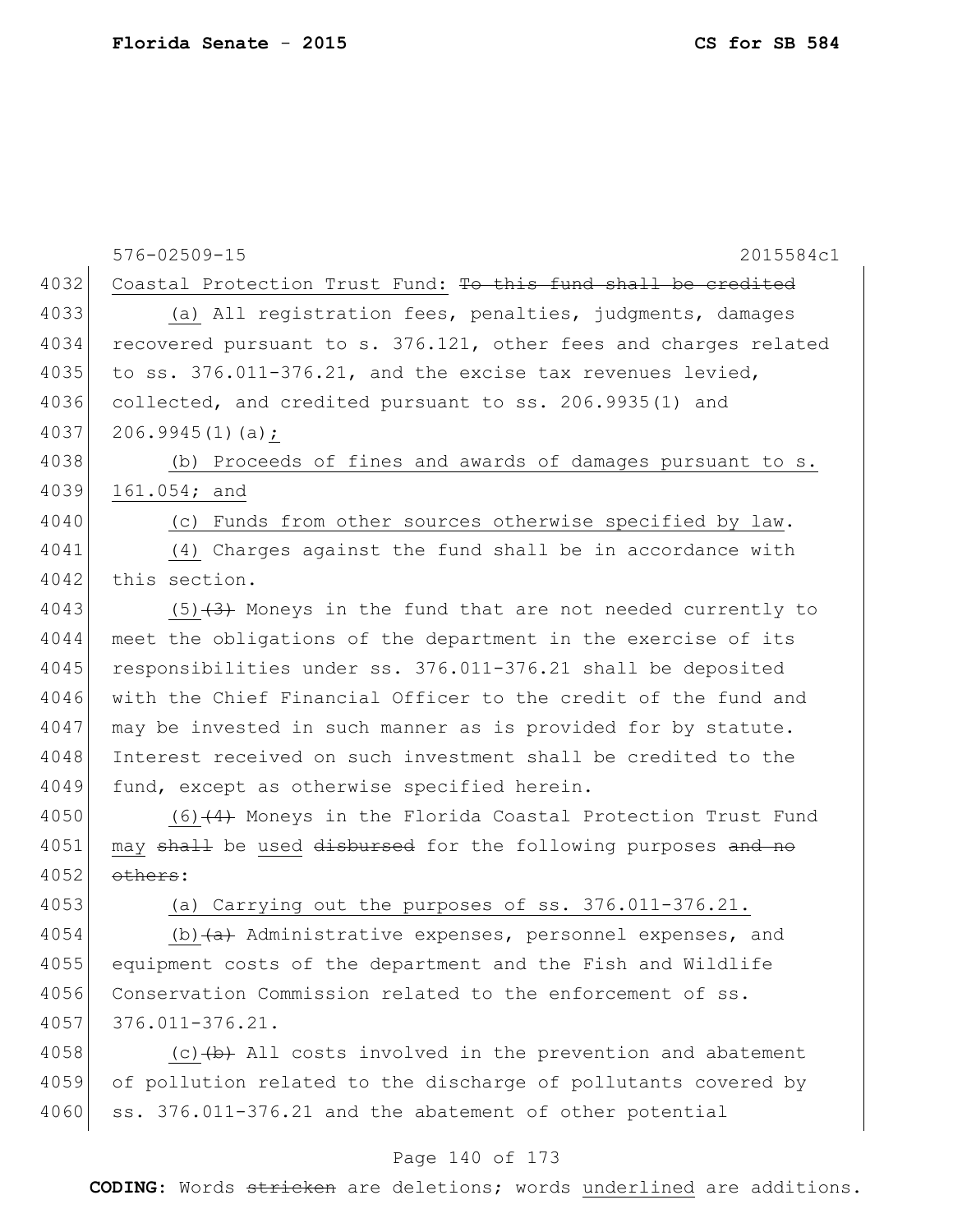```
576-02509-15 2015584c1
4061 pollution hazards as authorized herein.
4062 (d) \left(\text{e}\right) All costs and expenses of the cleanup, restoration,
4063 and rehabilitation of waterfowl, wildlife, and all other natural
4064 resources damaged by the discharge of pollutants, including the
4065 costs of assessing and recovering damages to natural resources,
4066 whether performed or authorized by the department or any other
4067 state or local agency.
4068 (e) (d) All provable costs and damages which are the
4069 proximate results of the discharge of pollutants covered by ss.
4070 376.011-376.21.
4071 (f) (f) (e) Loans to the Inland Protection Trust Fund created in
4072 s. 376.3071.
4073 (g)(f) The interest earned from investments of the balance
4074 in the Florida Coastal Protection Trust Fund shall be used for 
4075 funding the administrative expenses, personnel expenses, and
4076 equipment costs of the department relating to the enforcement of 
4077 ss. 376.011-376.21.
4078 (h)\left\{ \Theta \right\} The funding of a grant program to local governments,
4079 pursuant to s. 376.15(3)(d) and (e), for the removal of derelict
4080 vessels from the public waters of the state.
4081 (i) (h) The department may spend up to $1 million per year
4082 from the principal of the fund to acquire, design, train, and
4083 maintain emergency cleanup response teams and equipment located
4084 at appropriate ports throughout the state for the purpose of
4085 cleaning oil and other toxic materials from coastal waters. When
4086 the teams and equipment are not needed for these purposes they
4087 may be used for any other valid purpose of the department.
4088 (j) \leftrightarrow To provide a temporary transfer of funds in an
4089 amount not to exceed $10 million to the Minerals Trust Fund as
```
#### Page 141 of 173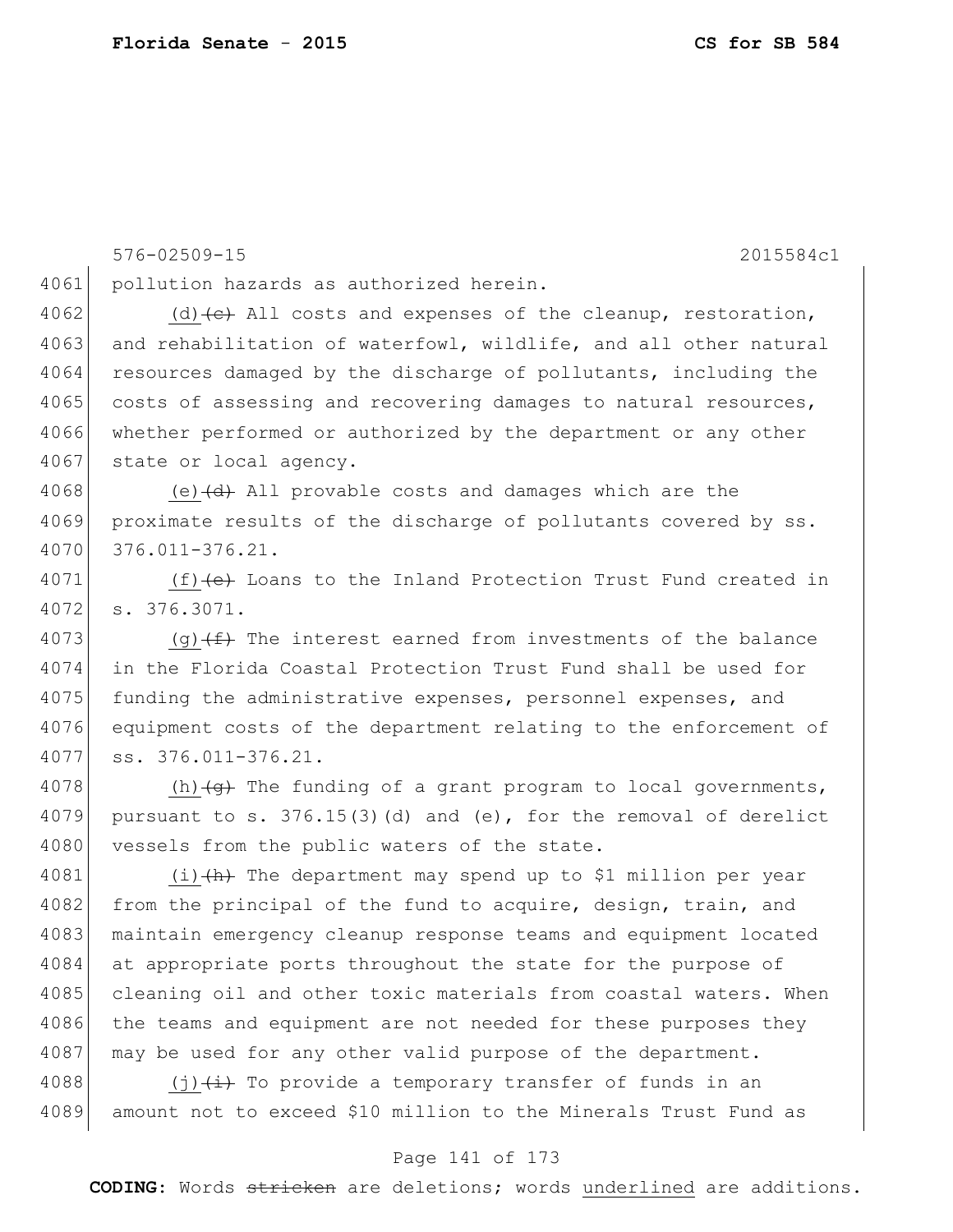576-02509-15 2015584c1 4090 set forth in s. 376.40. 4091 (k) $\left\langle +\right\rangle$  Funding for marine law enforcement. 4092  $(7)$   $(5)$  Any interest in lands acquired using moneys in the 4093 Florida Coastal Protection Trust Fund shall be held by the 4094 Trustees of the Internal Improvement Trust Fund, and such lands  $4095$  shall be acquired pursuant to the procedures set forth in s. 4096 253.025. 4097 (8) $(6)$  The department shall recover to the use of the fund 4098 from the person or persons causing the discharge or from the 4099 Federal Government, jointly and severally, all sums owed or 4100 expended from the fund, pursuant to  $s. 376.123(10)$ , except that 4101 recoveries resulting from damage due to a discharge of a 4102 pollutant or other similar disaster shall be apportioned between 4103 the Florida Coastal Protection Trust Fund and the General 4104 Revenue Fund so as to repay the full costs to the General 4105 Revenue Fund of any sums disbursed therefrom as a result of such 4106 disaster. Requests for reimbursement to the fund for the above 4107 costs, if not paid within 30 days of demand, shall be turned 4108 over to the Department of Legal Affairs for collection. 4109 Section 54. Subsection (8) of section 376.123, Florida 4110 Statutes, is amended to read: 4111 376.123 Claims against the Florida Coastal Protection Trust 4112 Fund.-4113 (8) If a person chooses to make a claim against the fund 4114 and accepts payment from, or a judgment against, the fund, then 4115 the department shall be subrogated to any cause of action that

4116 the claimant may have had, to the extent of such payment or 4117 judgment, and shall diligently pursue recovery on that cause of 4118 action pursuant to subsection  $(10)$  and s. 376.11 $(8)$  <del>s.</del>

#### Page 142 of 173

**CODING**: Words stricken are deletions; words underlined are additions.

**Florida Senate** - **2015 CS for SB 584**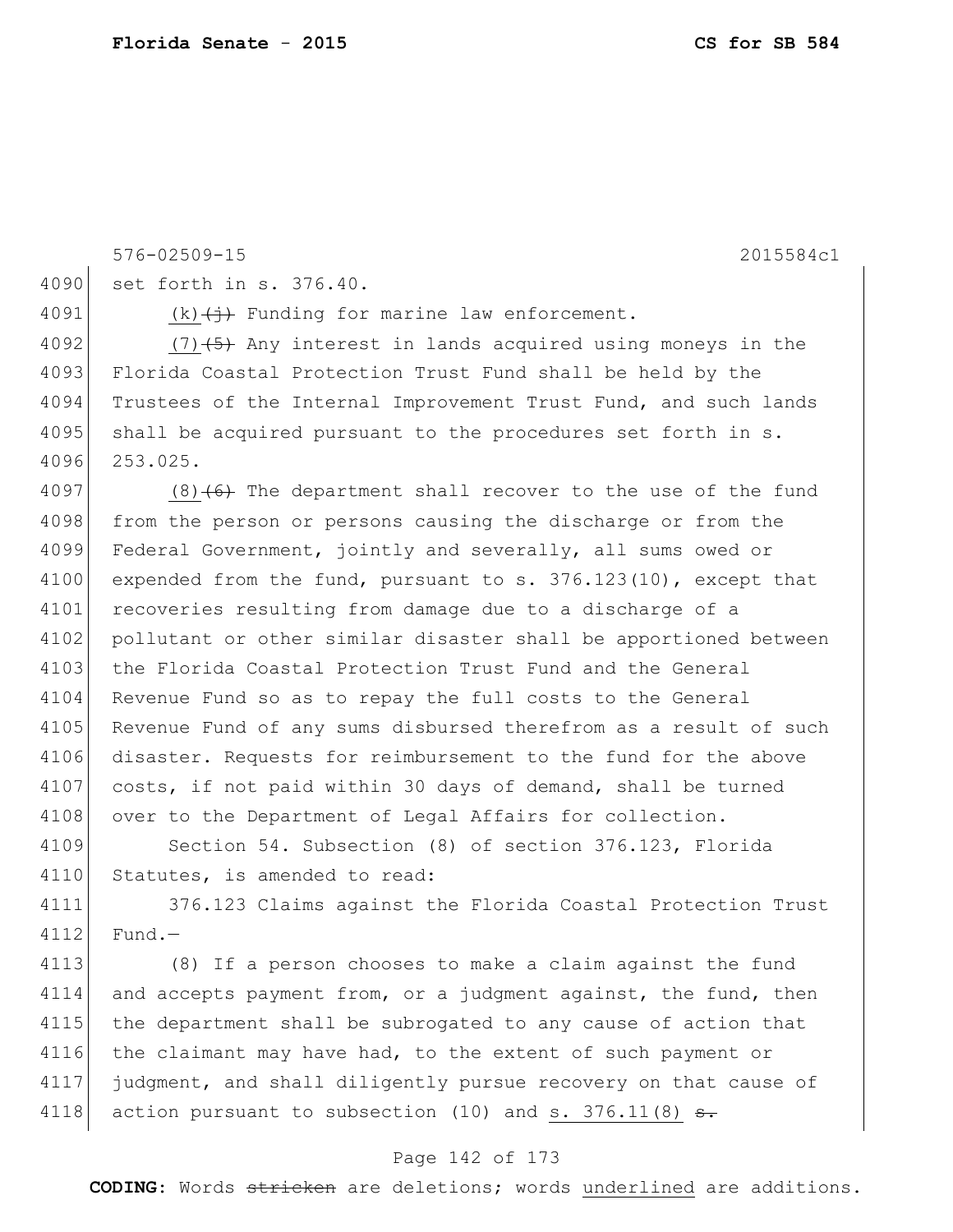|      | $576 - 02509 - 15$<br>2015584c1                                    |
|------|--------------------------------------------------------------------|
| 4119 | $376.11(6)$ . In any such action, the amount of damages shall be   |
| 4120 | proved by the department by submitting to the court a written      |
| 4121 | report of the amounts paid or owed from the fund to claimants.     |
| 4122 | Such written report shall be admissible as evidence, and the       |
| 4123 | amounts paid from or owed by the fund to the claimants stated      |
| 4124 | therein shall be irrebuttably presumed to be the amount of         |
| 4125 | damages.                                                           |
| 4126 | Section 55. Paragraphs (g) through (m) are added to                |
| 4127 | subsection (1) of section 376.307, Florida Statutes, subsection    |
| 4128 | $(4)$ of that section is amended, and subsection $(8)$ is added to |
| 4129 | that section, to read:                                             |
| 4130 | 376.307 Water Quality Assurance Trust Fund.-                       |
| 4131 | (1) The Water Quality Assurance Trust Fund is intended to          |
| 4132 | serve as a broad-based fund for use in responding to incidents     |
| 4133 | of contamination that pose a serious danger to the quality of      |
| 4134 | groundwater and surface water resources or otherwise pose a        |
| 4135 | serious danger to the public health, safety, or welfare. Moneys    |
| 4136 | in this fund may be used:                                          |
| 4137 | (g) For detailed planning for and implementation of                |
| 4138 | programs for the management and restoration of ecosystems.         |
| 4139 | For development and implementation of surface water<br>(h)         |
| 4140 | improvement and management plans and programs under ss. 373.451-   |
| 4141 | 373.4595.                                                          |
| 4142 | (i) For activities to restore polluted areas of the state,         |
| 4143 | as defined by the department, to their condition before            |
| 4144 | pollution occurred or to otherwise enhance pollution control       |
| 4145 | activities.                                                        |
| 4146 | (j) For activities undertaken by the department to recover         |
| 4147 | moneys as a result of actions against a person for a violation     |
|      |                                                                    |

# Page 143 of 173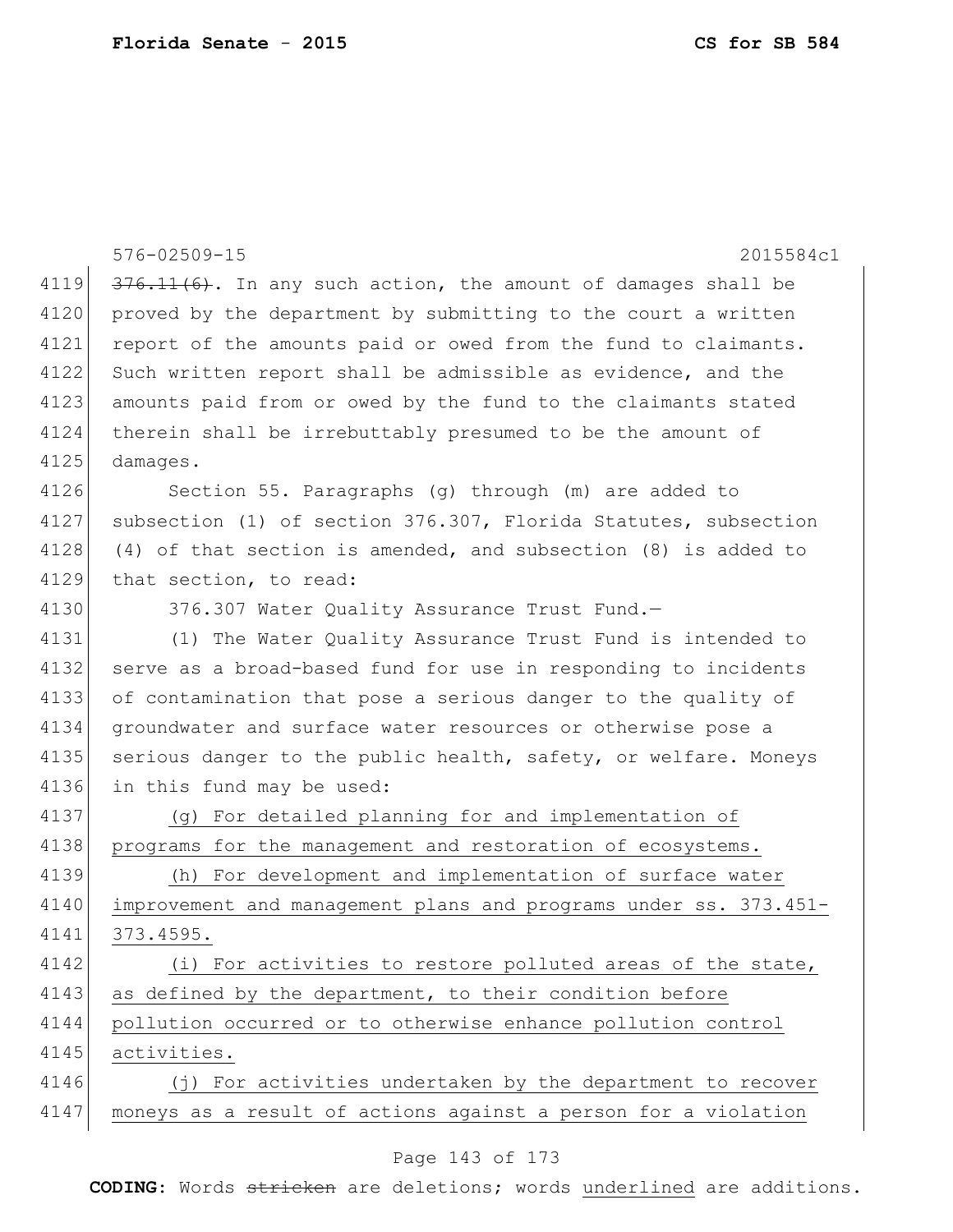|      | 576-02509-15<br>2015584c1                                              |
|------|------------------------------------------------------------------------|
| 4148 | of chapter 373.                                                        |
| 4149 | (k) Funding activities described in s. 403.086(9) which are            |
| 4150 | authorized for implementation under the Leah Schad Memorial            |
| 4151 | Ocean Outfall Program.                                                 |
| 4152 | (1) Funding activities to restore or rehabilitate injured              |
| 4153 | or destroyed coral reefs.                                              |
| 4154 | (m) For paying the outstanding and final debt service on               |
| 4155 | bonds issued before February 1, 2009, by the South Florida Water       |
| 4156 | Management District and the St. Johns River Water Management           |
| 4157 | District which are secured by revenues provided pursuant to            |
| 4158 | former s. 373.59, Florida Statutes 2014, or to fund debt service       |
| 4159 | reserve funds, rebate obligations, or other amounts payable with       |
| 4160 | respect to such bonds. This paragraph expires August 1, 2016.          |
| 4161 | (4) The trust fund shall be funded as follows:                         |
| 4162 | (a) An annual transfer of interest funds from the Florida              |
| 4163 | Coastal Protection Trust Fund pursuant to s. 376.11(6)(g) $\epsilon$ . |
| 4164 | $376.11(4)$ (f).                                                       |
| 4165 | (b) All excise taxes levied, collected, and credited to the            |
| 4166 | Water Quality Assurance Trust Fund in accordance with the              |
| 4167 | provisions of ss. 206.9935(2) and 206.9945(1)(b).                      |
| 4168 | (c) All penalties, judgments, recoveries, reimbursements,              |
| 4169 | and other fees and charges related to the enforcement of ss.           |
| 4170 | 376.30-376.317, other than penalties, judgments, and other fees        |
| 4171 | and charges related to the enforcement of ss. 376.3071 and             |
| 4172 | 376.3073.                                                              |
| 4173 | (d) The fee on the retail sale of lead-acid batteries                  |
| 4174 | credited to the Water Quality Assurance Trust Fund under s.            |
| 4175 | 403.7185.                                                              |
| 4176 | (e) All penalties, judgments, recoveries, reimbursements,              |
|      | Page 144 of 173                                                        |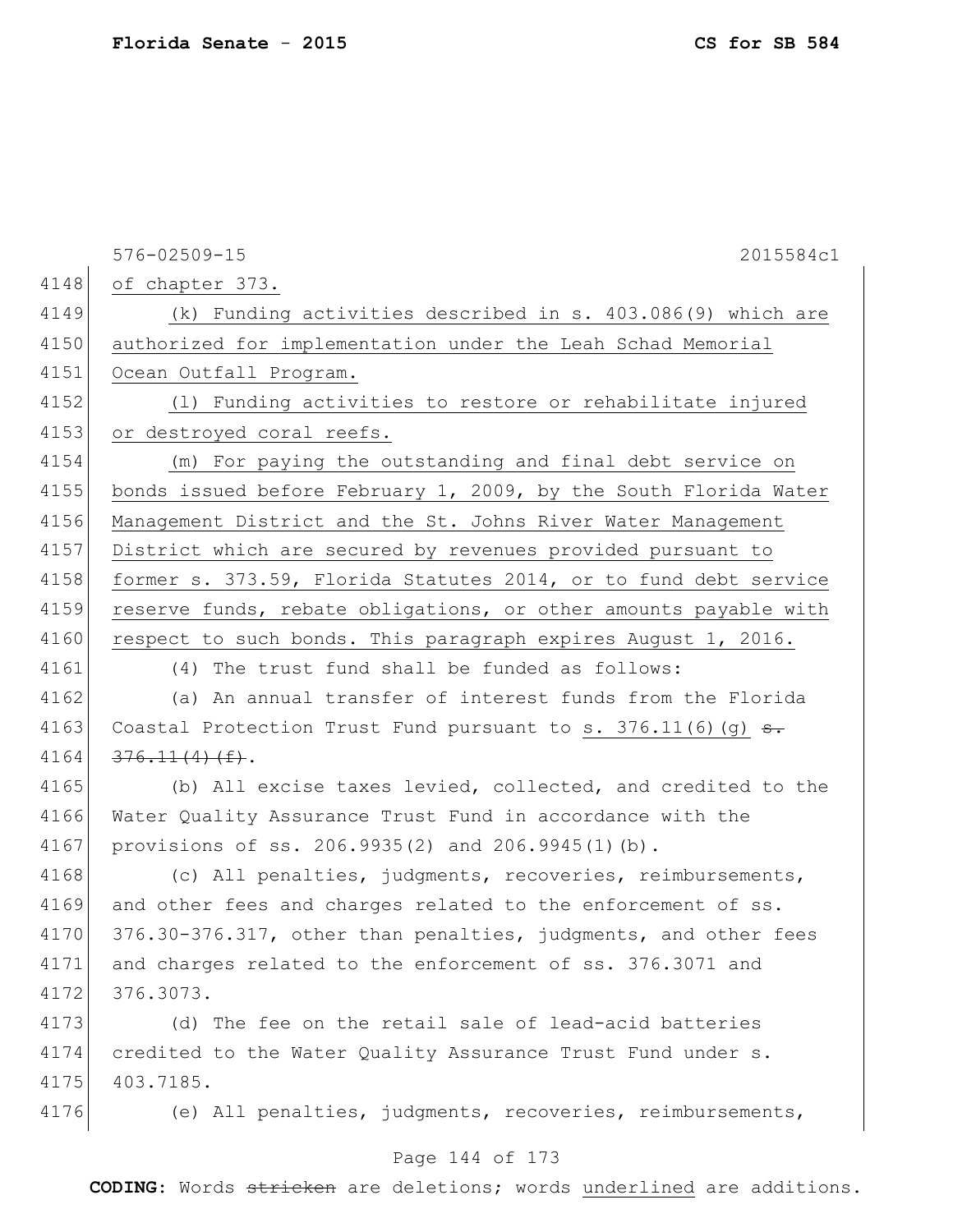|      | 576-02509-15<br>2015584c1                                        |
|------|------------------------------------------------------------------|
| 4177 | loans, and other fees and charges collected under s. 376.3078;   |
| 4178 | tax revenues levied, collected, and credited under ss. 376.70    |
| 4179 | and 376.75; and registration fees collected under s.             |
| 4180 | $376.303(1)(d)$ .                                                |
| 4181 | (f) All civil penalties recovered pursuant to s.                 |
| 4182 | $373.129(5)(a)$ .                                                |
| 4183 | (g) Funds appropriated by the Legislature for the purposes       |
| 4184 | of ss. 373.451-373.4595.                                         |
| 4185 | (h) Moneys collected pursuant to s. 403.121 and designated       |
| 4186 | for deposit into the Water Quality Assurance Trust Fund.         |
| 4187 | (i) Moneys recovered by the state as a result of actions         |
| 4188 | against a person for a violation of chapter 373 or chapter 403   |
| 4189 | initiated by the department.                                     |
| 4190 | (j) Damages recovered for coral reef protection pursuant to      |
| 4191 | s. 403.93345.                                                    |
| 4192 | (k) Funds available for the Leah Schad Memorial Ocean            |
| 4193 | Outfall Program pursuant to s. 403.08601.                        |
| 4194 | (1) Funds received by the state for injury to or                 |
| 4195 | destruction of coral reefs, which moneys would otherwise be      |
| 4196 | deposited into the General Revenue Fund or the Internal          |
| 4197 | Improvement Trust Fund. The department may enter into settlement |
| 4198 | agreements that require responsible parties to pay a third party |
| 4199 | to fund projects related to the restoration of a coral reef, to  |
| 4200 | accomplish mitigation for injury to a coral reef, or to support  |
| 4201 | the activities of law enforcement agencies related to coral reef |
| 4202 | injury response, investigation, and assessment. Participation of |
| 4203 | a law enforcement agency in the receipt of funds through this    |
| 4204 | mechanism shall be at the law enforcement agency's discretion.   |
| 4205 | (m) Moneys from sources otherwise specified by law.              |

# Page 145 of 173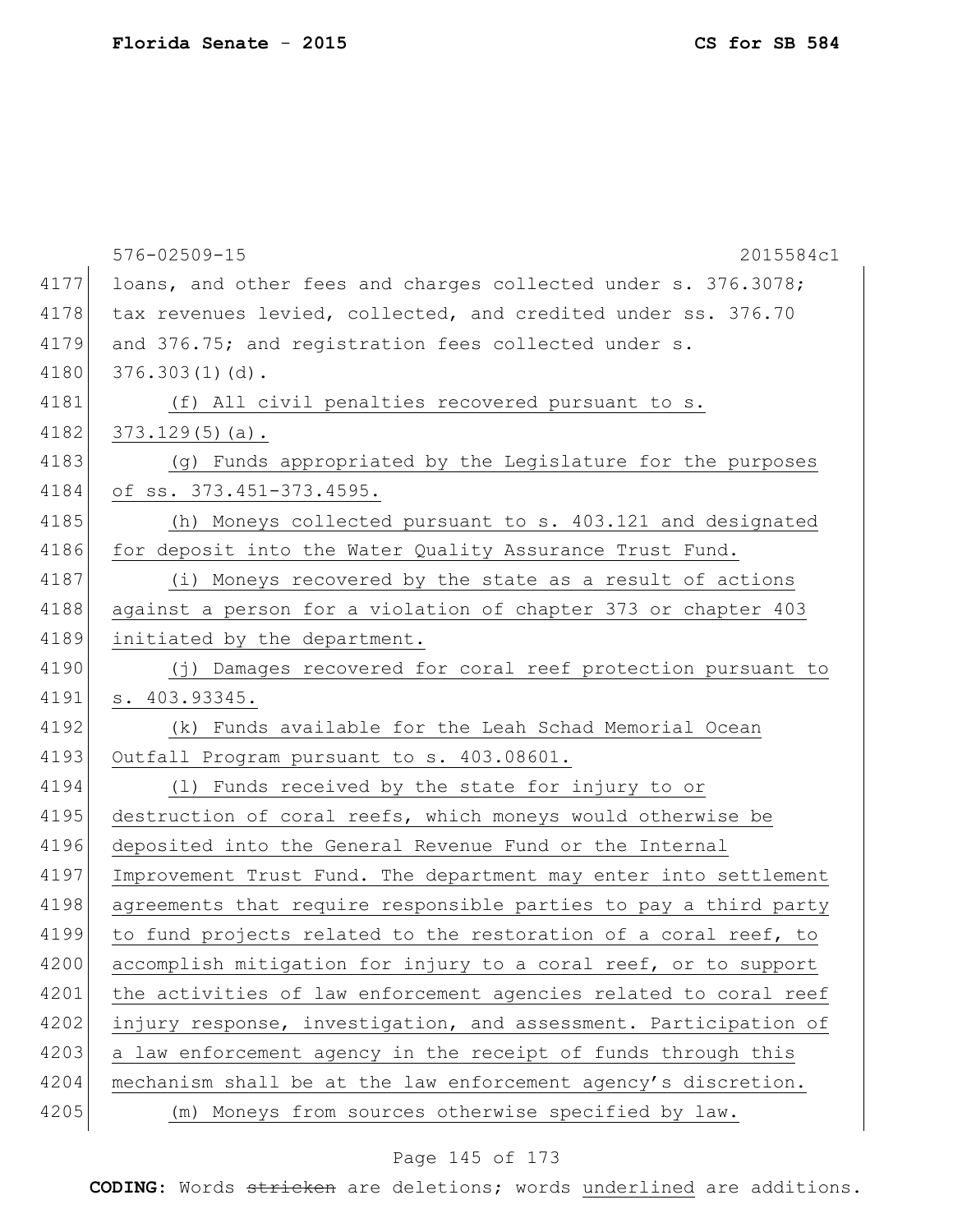576-02509-15 2015584c1 4206 (8) A settlement entered into by the department may not 4207 limit the Legislature's authority to appropriate moneys from the 4208 trust fund; however, the department may enter into a settlement 4209 in which the department agrees to request that moneys received 4210 pursuant to the settlement will be included in its legislative 4211 budget request for purposes set out in the settlement; and 4212 further, the department may enter into a settlement in cases 4213 involving joint enforcement with the Hillsborough County 4214 pollution control program, as a program approved by the 4215 department pursuant to s. 403.182, in which the department 4216 agrees that moneys are to be deposited into that local program's 4217 pollution recovery fund and used for projects directed toward 4218 addressing the environmental damage that was the cause of action 4219 for which funds were received. 4220 Section 56. Subsection (4) of section 376.40, Florida 4221 Statutes, is amended to read: 4222 376.40 Petroleum exploration and production; purposes;  $4223$  funding. 4224 (4) FUNDING.—There shall be deposited in the Minerals Trust 4225 Fund: 4226 (a) All fees charged permittees under ss. 377.24(1), 4227 377.2408(1), and 377.2425(1)(b). 4228 (b) All penalties, judgments, recoveries, reimbursements, 4229 and other fees and charges related to the implementation of this 4230 section. 4231 (c) Any other funds required to be deposited in the trust 4232 fund under provisions of law. 4233 4234 If moneys on deposit in the trust fund are not sufficient to

## Page 146 of 173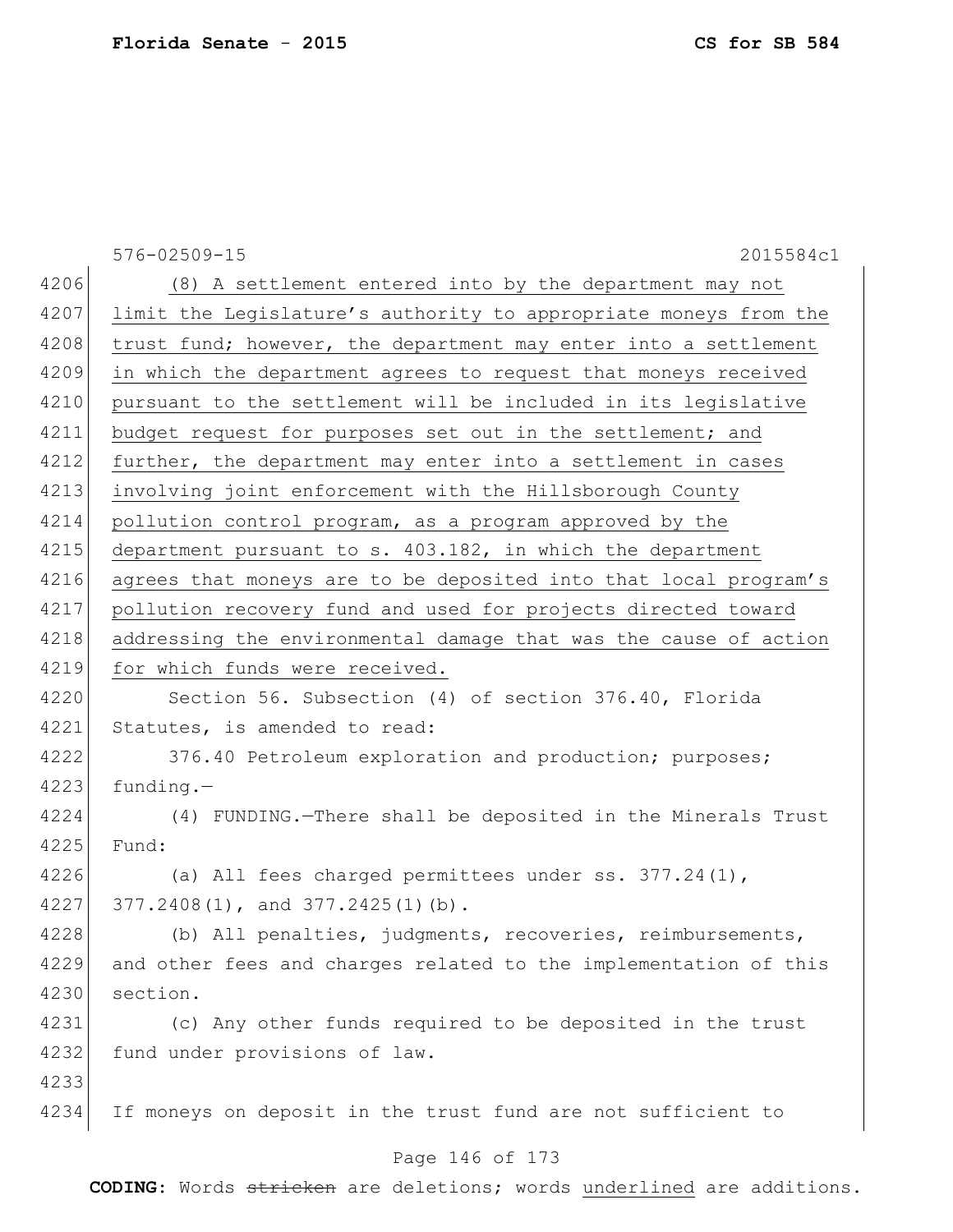|      | 576-02509-15<br>2015584c1                                        |
|------|------------------------------------------------------------------|
| 4235 | satisfy the needed remedial or corrective action, and if the     |
| 4236 | responsible party does not take remedial and corrective action   |
| 4237 | in a timely manner or if a catastrophic event occurs, a          |
| 4238 | temporary transfer of the required amount, or a maximum of \$10  |
| 4239 | million, from the Florida Coastal Protection Trust Fund pursuant |
| 4240 |                                                                  |
| 4241 | Coastal Protection Trust Fund shall be reimbursed immediately    |
| 4242 | upon deposit into the Minerals Trust Fund of moneys referred to  |
| 4243 | in paragraph (b).                                                |
| 4244 | Section 57. Section 379.202, Florida Statutes, is repealed.      |
| 4245 | Section 58. Subsection (2) of section 379.206, Florida           |
| 4246 | Statutes, is amended to read:                                    |
| 4247 | 379.206 Grants and Donations Trust Fund.-                        |
| 4248 | (2) The fund is established for use as a depository for          |
| 4249 | funds to be used for allowable grant and donor agreement         |
| 4250 | activities funded by restricted contractual revenue. Moneys to   |
| 4251 | be credited to the trust fund shall consist of grants and        |
| 4252 | donations from private and public nonfederal sources,            |
| 4253 | development-of-regional-impact wildlife mitigation               |
| 4254 | contributions, interest earnings, and cash advances from other   |
| 4255 | trust funds.                                                     |
| 4256 | Section 59. Section 379.212, Florida Statutes, is amended        |
| 4257 | to read:                                                         |
| 4258 | 379.212 Land Acquisition Trust Fund.-                            |
| 4259 | (1) (a) There is established within the Fish and Wildlife        |
| 4260 | Conservation Commission the Land Acquisition Trust Fund to       |
| 4261 | implement s. 28, Art. X of the State Constitution for the        |
| 4262 | purpose of acquiring, assisting other agencies or local          |
| 4263 | governments in acquiring, or managing lands important to the     |
|      |                                                                  |

# Page 147 of 173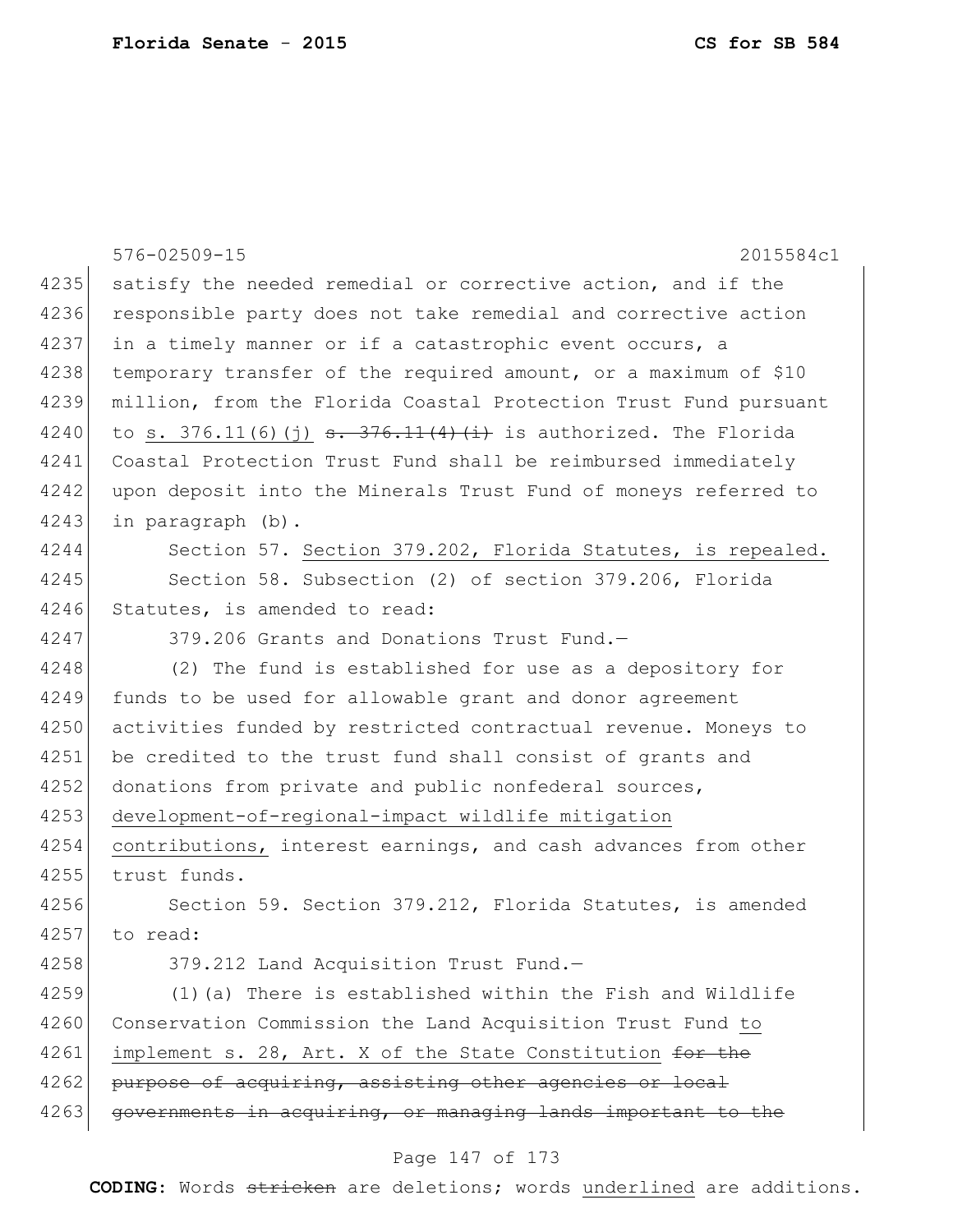## 576-02509-15 2015584c1

4264 conservation of fish and wildlife.

4265 (b) The Fish and Wildlife Conservation Commission or its 4266 designee shall manage such lands for the primary purpose of 4267 maintaining and enhancing their habitat value for fish and 4268 wildlife. Other uses may be allowed that are not contrary to 4269 this purpose.

4270 (c) If Where acquisition pursuant to this section will 4271 result in state ownership of land, title shall be vested in the 4272 Board of Trustees of the Internal Improvement Trust Fund as 4273 required in chapter 253. Land acquisition pursuant to this  $4274$  section shall be voluntary, negotiated acquisition and, if where 4275 title is to be vested in the Board of Trustees of the Internal 4276 Improvement Trust Fund, is subject to the acquisition procedures 4277 of s. 253.025.

4278 (d) Acquisition costs shall include purchase prices and 4279 costs and fees associated with title work, surveys, and 4280 appraisals required to complete an acquisition.

4281 (2) The fund may be credited with funds transferred from 4282 the Land Acquisition Trust Fund within the Department of 4283 Environmental Protection as provided in s. 375.041 Moneys which 4284 may be deposited into the Land Acquisition Trust Fund for the 4285 purposes of this section may include, but not be limited to, 4286 donations, grants, development-of-regional-impact wildlife 4287 mitigation contributions, or legislative appropriations. 4288 Preservation 2000 acquisition moneys and Conservation and 4289 Recreation Lands management moneys shall not be deposited into  $4290$  this fund.

4291 (3) The Fish and Wildlife Conservation Commission shall 4292 maintain the integrity of such moneys transferred from the

## Page 148 of 173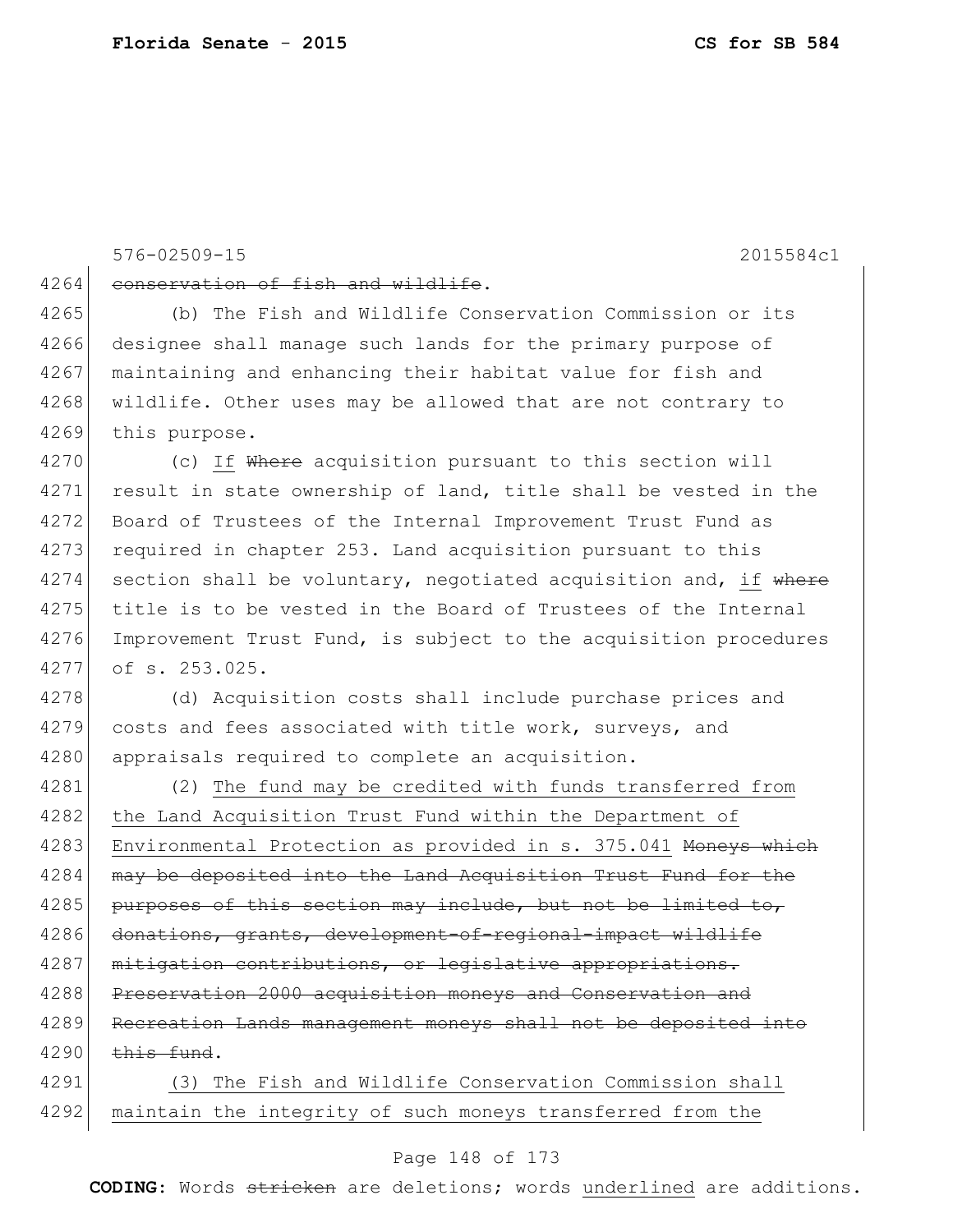|      | $576 - 02509 - 15$<br>2015584c1                                   |
|------|-------------------------------------------------------------------|
| 4293 | Department of Environmental Protection. Any transferred moneys    |
| 4294 | available from reversions and reductions in budget authority      |
| 4295 | shall be transferred back to the Land Acquisition Trust Fund in   |
| 4296 | the Department of Environmental Protection within 15 days after   |
| 4297 | such reversion or reduction and must be available for future      |
| 4298 | appropriation pursuant to s. 28, Art. X of the State              |
| 4299 | Constitution.                                                     |
| 4300 | Section 60. Effective upon becoming a law, all undisbursed,       |
| 4301 | unobligated balances and all certified forward appropriations     |
| 4302 | remaining in the Land Acquisition Trust Fund within the Fish and  |
| 4303 | Wildlife Conservation Commission on June 30, 2015, shall be       |
| 4304 | transferred to the Grants and Donations Trust Fund, FLAIR number  |
| 4305 | 77-2-339, within the Fish and Wildlife Conservation Commission.   |
| 4306 | Section 61. Subsection (2) of section 379.214, Florida            |
| 4307 | Statutes, is amended to read:                                     |
| 4308 | 379.214 Invasive Plant Control Trust Fund.-                       |
| 4309 | (2) Funds to be credited to and uses of the trust fund            |
| 4310 | shall be administered in accordance with the provisions of ss.    |
| 4311 | $201.15$ , 206.606, 328.76, 369.20, 369.22, 369.252, and 379.502. |
| 4312 | Section 62. Subsection (3) of section 379.362, Florida            |
| 4313 | Statutes, is amended to read:                                     |
| 4314 | 379.362 Wholesale and retail saltwater products dealers;          |
| 4315 | requlation.-                                                      |
| 4316 | (3) OYSTER MANAGEMENT AND RESTORATION PROGRAMS. - The             |
| 4317 | Department of Agriculture and Consumer Services shall use or      |
| 4318 | distribute funds appropriated from the Land Acquisition Trust     |
| 4319 | Fund within the department paid into the State Treasury to the    |
| 4320 | eredit of the General Inspection Trust Fund pursuant to s.        |
| 4321 | $201.15$ , less reasonable costs of administration, to fund the   |
|      |                                                                   |

## Page 149 of 173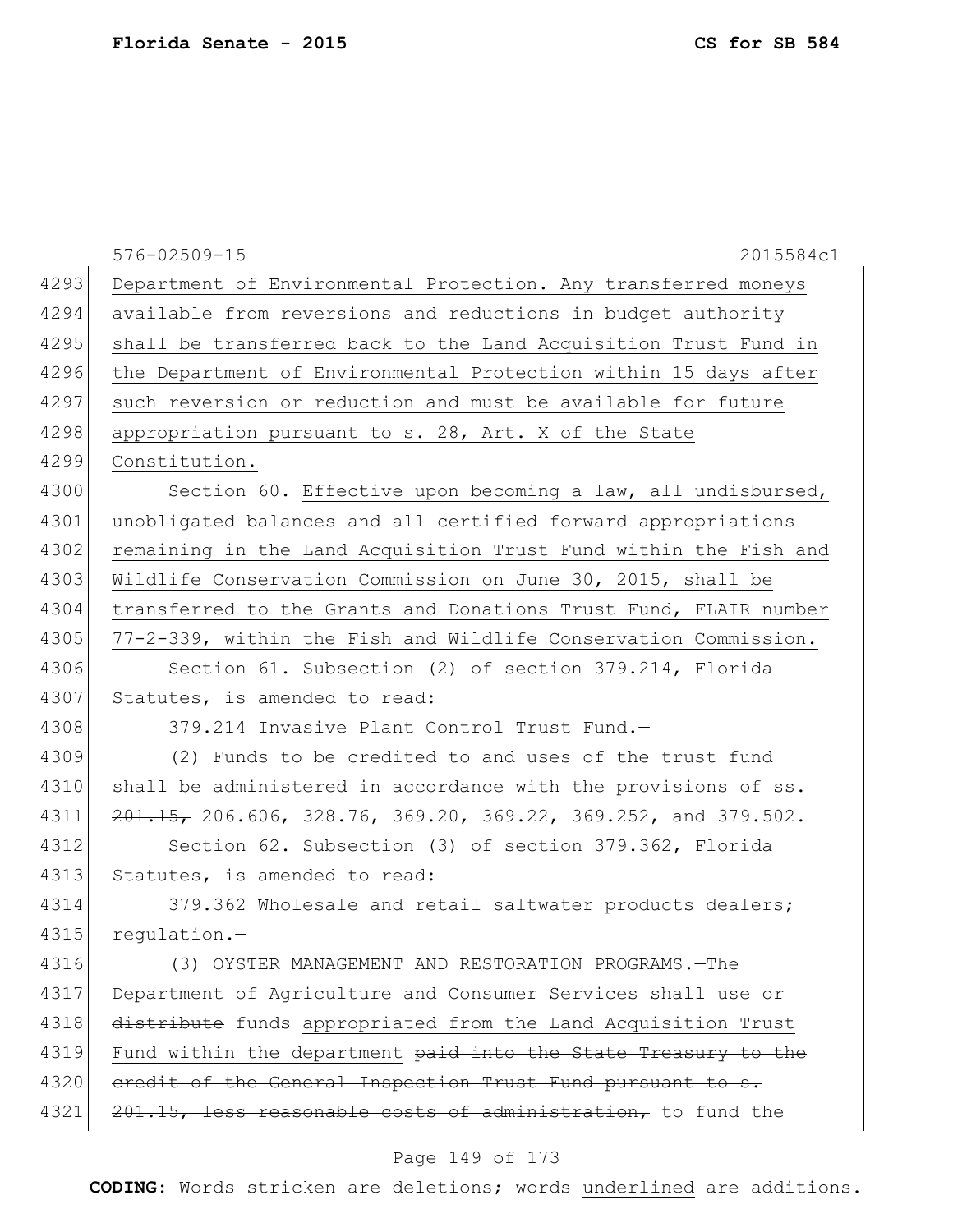576-02509-15 2015584c1 4322 following oyster management and restoration programs in 4323 Apalachicola Bay and other oyster harvest areas in the state: 4324 (a) The relaying and transplanting of live oysters. 4325 (b) Shell planting to construct or rehabilitate oyster 4326 bars. 4327 (c) Education programs for licensed oyster harvesters on 4328 oyster biology, aquaculture, boating and water safety, 4329 sanitation, resource conservation, small business management, 4330 and other relevant subjects. 4331 (d) Research directed toward the enhancement of oyster 4332 production in the bay and the water management needs of the bay. 4333 Section 63. Subsection (12) of section 380.0666, Florida 4334 Statutes, is amended to read: 4335 380.0666 Powers of land authority.—The land authority shall 4336 have all the powers necessary or convenient to carry out and 4337 effectuate the purposes and provisions of this act, including 4338 the following powers, which are in addition to all other powers 4339 granted by other provisions of this act: 4340 (12) To identify parcels of land within the area or areas 4341 of critical state concern that would be appropriate acquisitions 4342 by the state from the Conservation and Recreational Lands Trust 4343 Fund and recommend such acquisitions to the advisory council 4344 established pursuant to s. 259.035 or its successor. 4345 Section 64. Section 380.0677, Florida Statutes, is 4346 repealed. 4347 Section 65. Subsection (11) of section 380.507, Florida 4348 Statutes, is amended to read: 4349 380.507 Powers of the trust.—The trust shall have all the 4350 powers necessary or convenient to carry out the purposes and

#### Page 150 of 173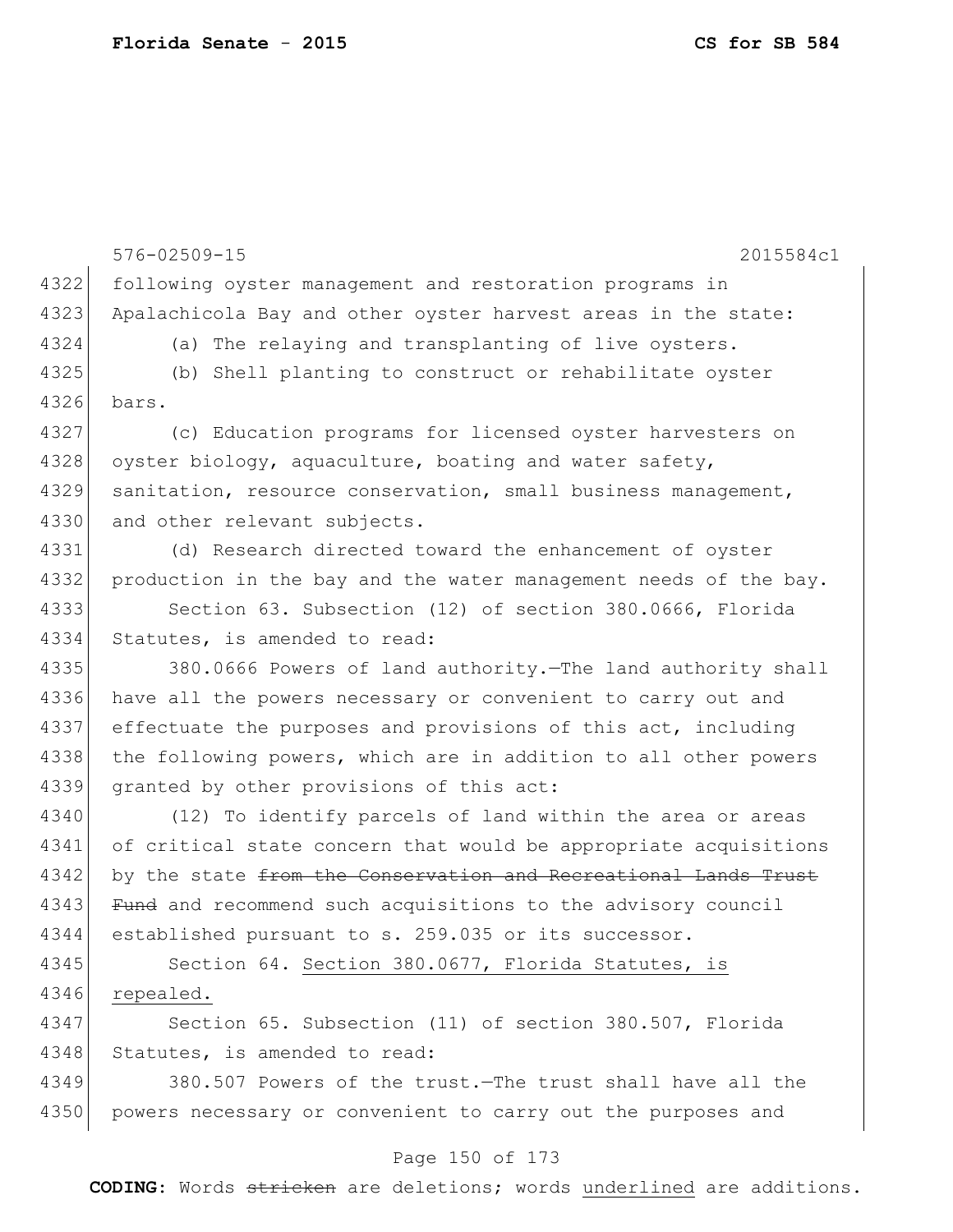|      | $576 - 02509 - 15$<br>2015584c1                                    |
|------|--------------------------------------------------------------------|
| 4351 | provisions of this part, including:                                |
| 4352 | (11) To make rules necessary to carry out the purposes of          |
| 4353 | this part and to exercise any power granted in this part,          |
| 4354 | pursuant to the provisions of chapter 120. The trust shall adopt   |
| 4355 | rules governing the acquisition of lands with using proceeds       |
| 4356 | from the Preservation 2000 Trust Fund and the Florida Forever      |
| 4357 | Trust Fund, consistent with the intent expressed in the Florida    |
| 4358 | Forever Act. Such rules for land acquisition must include, but     |
| 4359 | are not limited to, procedures for appraisals and                  |
| 4360 | confidentiality consistent with ss. 125.355(1)(a) and (b) and      |
| 4361 | $166.045(1)$ (a) and (b), a method of determining a maximum        |
| 4362 | purchase price, and procedures to assure that the land is          |
| 4363 | acquired in a voluntarily negotiated transaction, surveyed,        |
| 4364 | conveyed with marketable title, and examined for hazardous         |
| 4365 | materials contamination. Land acquisition procedures of a local    |
| 4366 | land authority created pursuant to s. 380.0663 or s. 380.0677      |
| 4367 | may be used for the land acquisition programs described in         |
| 4368 | former s. $by$ ss. 259.101(3)(c), Florida Statutes 2014, and in s. |
| 4369 | 259.105 if within areas of critical state concern designated       |
| 4370 | pursuant to s. 380.05, subject to approval of the trust.           |
| 4371 | Section 66. Subsection (4) of section 380.508, Florida             |
| 4372 | Statutes, is amended to read:                                      |
| 4373 | 380.508 Projects; development, review, and approval.-              |
| 4374 | (4) Projects or activities which the trust undertakes,             |
| 4375 | coordinates, or funds in any manner shall comply with the          |
| 4376 | following guidelines:                                              |
| 4377 | (a) The purpose of redevelopment projects shall be to              |
| 4378 | restore areas which are adversely affected by scattered            |
| 4379 | ownership, poor lot layout, inadequate park and open space,        |
|      | $151 \t 177$                                                       |

## Page 151 of 173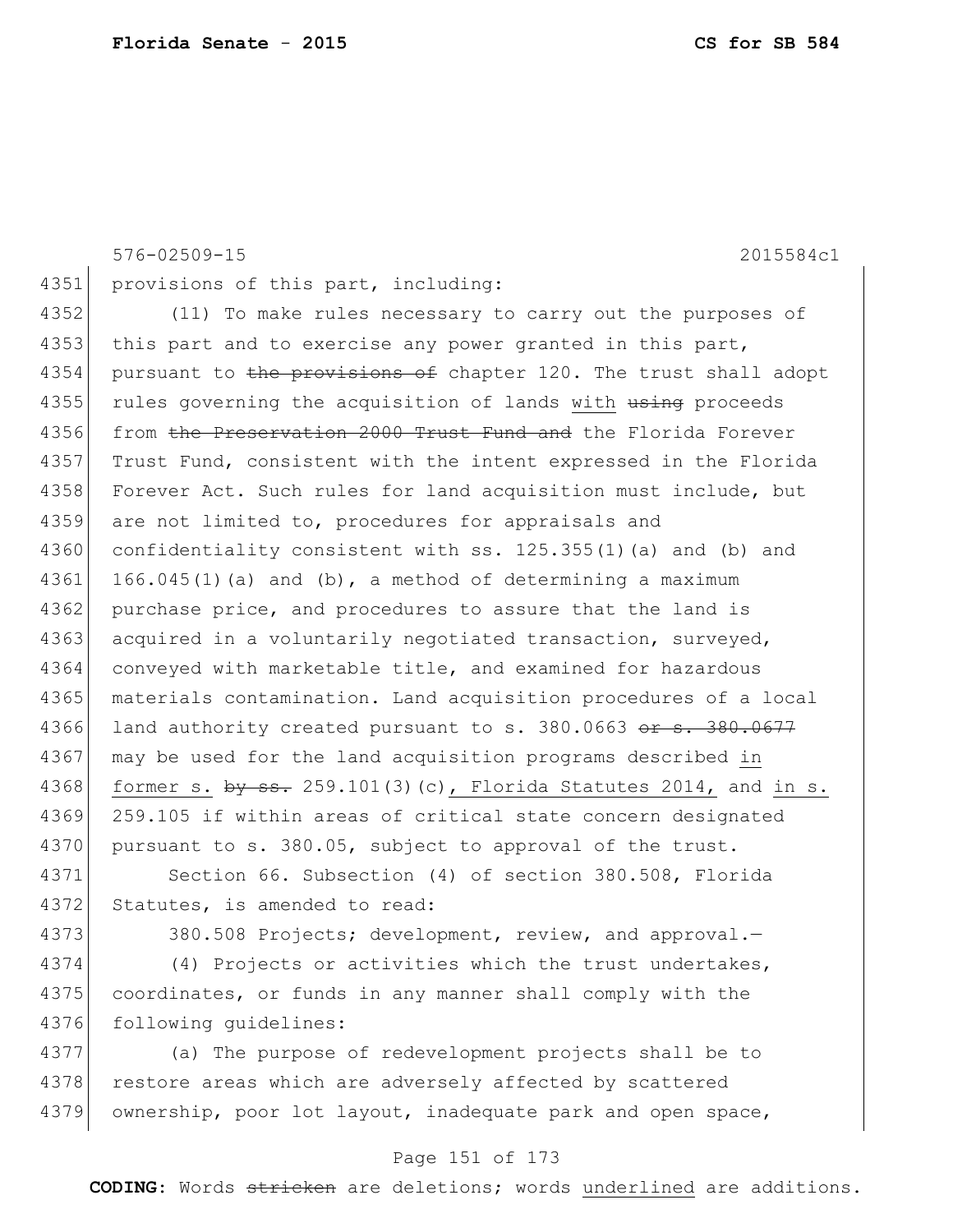576-02509-15 2015584c1 4380 incompatible land uses, or other conditions which endanger the 4381 environment or impede orderly development. Grants and loans 4382 awarded for redevelopment projects shall be used for assembling 4383 parcels of land within redevelopment project areas for the 4384 redesign of such areas and for the installation of public 4385 improvements required to serve such areas. After redesign and 4386 installation of public improvements, if any, lands in 4387 redevelopment projects, with the exception of lands acquired for 4388 public purposes, shall be conveyed to any person for development 4389 in accordance with a redevelopment project plan approved 4390 according to this part.

4391 (b) The purpose of resource enhancement projects shall be 4392 to enhance natural resources which, because of indiscriminate 4393 dredging or filling, improper location of improvements, natural 4394 or human-induced events, or incompatible land uses, have 4395 suffered loss of natural and scenic values. Grants and loans 4396 awarded for resource enhancement projects shall be used for the 4397 assembly of parcels of land to improve resource management, for 4398 relocation of improperly located or designed improvements, and 4399 for other corrective measures which will enhance the natural and 4400 scenic character of project areas.

4401 (c) The purpose of public access projects shall be to 4402 acquire interests in and initially develop lands which are 4403 suitable for and which will be used for public accessways to 4404 surface waters. The trust shall identify local governments and 4405 nonprofit organizations which will accept responsibility for 4406 maintenance and liability for public accessways which are 4407 located outside the state park system. The trust may lease any 4408 public access site developed under this part to a local

## Page 152 of 173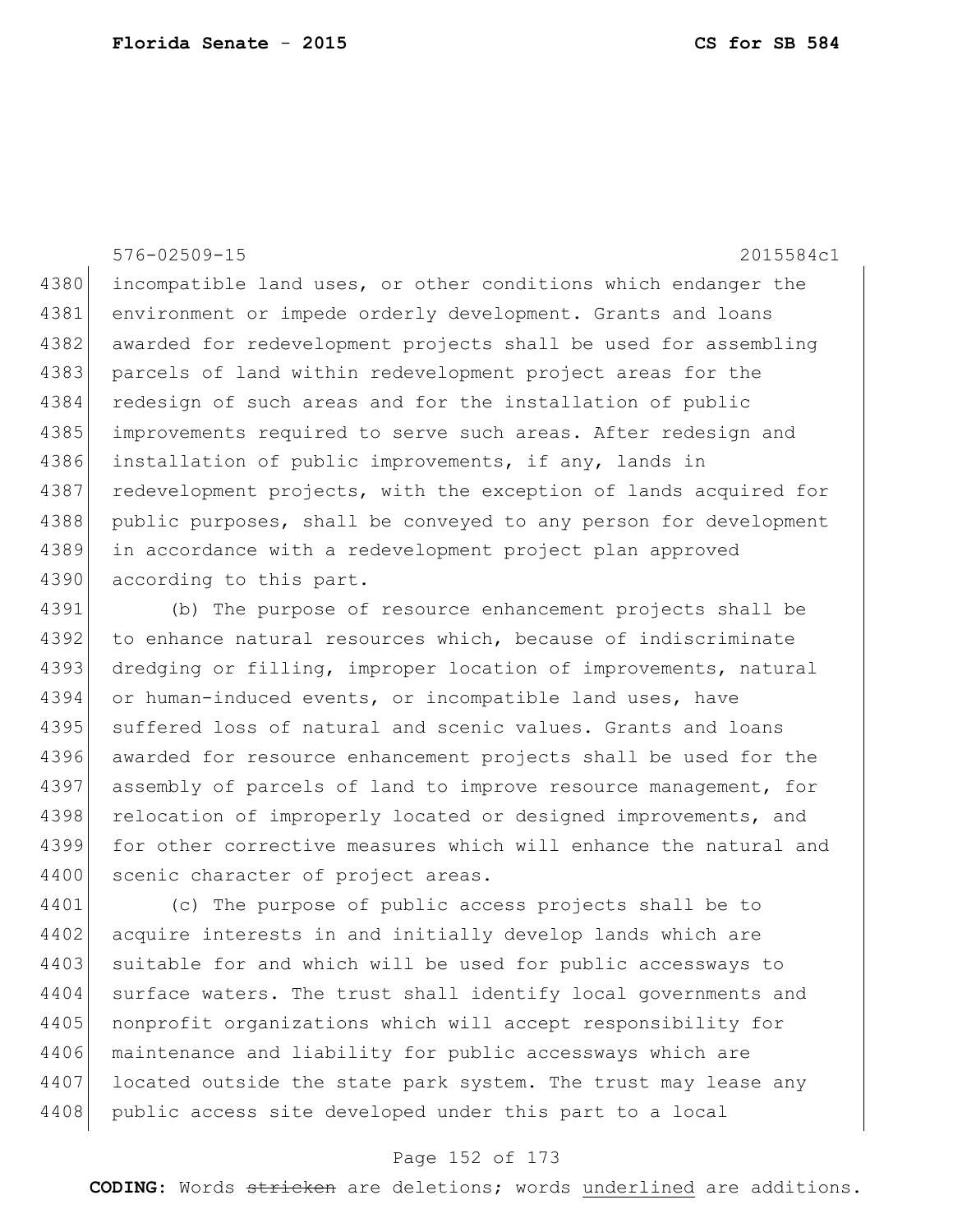576-02509-15 2015584c1 4409 government or nonprofit organization, provided that the 4410 conditions of the lease quarantee public use of the site. The 4411 trust may accept, from any local government or nonprofit 4412 organization, fees collected for providing public access to 4413 surface waters. The trust shall expend any such funds it accepts 4414 only for acquisition, development, and maintenance of such 4415 public accessways. To the maximum extent possible, the trust 4416 shall expend such fees in the general area where they are 4417 collected or in areas where public access to surface waters is 4418 clearly deficient. The trust may transfer funds, including such 4419 fees, to a local government or nonprofit organization to acquire 4420 public access sites. In developing or coordinating public access 4421 projects, the trust shall ensure that project plans involving 4422 beach access are consistent with state laws governing beach 4423 access.

4424 (d) The purpose of urban waterfront restoration projects 4425 shall be to restore deteriorated or deteriorating urban 4426 waterfronts for public use and enjoyment. Urban waterfront 4427 restoration projects shall include public access sites.

4428 (e) The purpose of working waterfront projects shall be to 4429 restore and preserve working waterfronts as provided in s. 4430 380.5105.

4431 (f) The trust shall cooperate with local governments, state 4432 agencies, federal agencies, and nonprofit organizations in 4433 ensuring the reservation of lands for parks, recreation, fish 4434 and wildlife habitat, historical preservation, or scientific 4435 study. If  $\pm n$  the event that any local government, state agency, 4436 federal agency, or nonprofit organization is unable, due to 4437 limited financial resources or other circumstances of a

## Page 153 of 173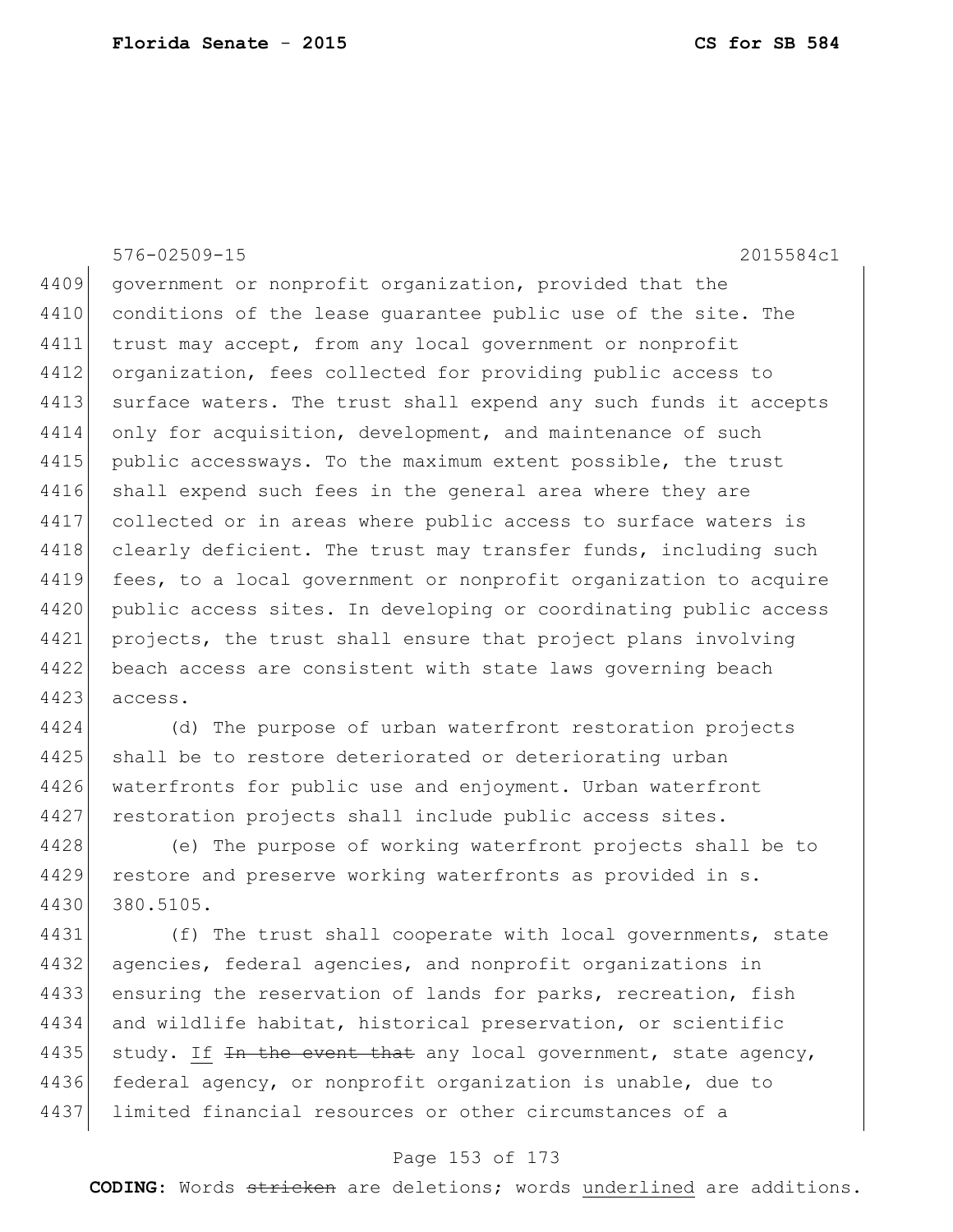|      | $576 - 02509 - 15$<br>2015584c1                                      |
|------|----------------------------------------------------------------------|
| 4438 | temporary nature, to acquire a site for the purposes described       |
| 4439 | in this paragraph, the trust may acquire and hold the site for       |
| 4440 | subsequent conveyance to the appropriate governmental agency or      |
| 4441 | nonprofit organization. The trust may provide such technical         |
| 4442 | assistance as is required to aid local governments, state and        |
| 4443 | federal agencies, and nonprofit organizations in completing          |
| 4444 | acquisition and related functions. The trust may shall not           |
| 4445 | reserve lands acquired in accordance with this paragraph for         |
| 4446 | more than 5 years from the time of acquisition. A local              |
| 4447 | government, federal or state agency, or nonprofit organization       |
| 4448 | may acquire the land at any time during this period for public       |
| 4449 | purposes. The purchase price shall be based upon the trust's         |
| 4450 | cost of acquisition, plus administrative and management costs in     |
| 4451 | reserving the land. The payment of the this purchase price shall     |
| 4452 | be by money, trust-approved property of an equivalent value, or      |
| 4453 | a combination of money and trust-approved property. If, after        |
| 4454 | the 5-year period, the trust has not sold to a governmental          |
| 4455 | agency or nonprofit organization land acquired for site              |
| 4456 | reservation, the trust shall dispose of such land at fair market     |
| 4457 | value or shall trade it for other land of comparable value which     |
| 4458 | will serve to accomplish the purposes of this part. Any proceeds     |
| 4459 | from the sale of such land shall be deposited into in the            |
| 4460 | appropriate Florida Communities trust fund pursuant to s.            |
| 4461 | $253.034(6)(k)$ , $(1)$ , or $(m)$ . All moneys and revenue from the |
| 4462 | operation, management, lease, or other disposition of land,          |
| 4463 | water areas, related resources, and the facilities thereon           |
| 4464 | acquired or constructed under this part shall be credited to or      |
| 4465 | deposited into the Internal Improvement Trust Fund.                  |
| 4466 |                                                                      |
|      |                                                                      |

# Page 154 of 173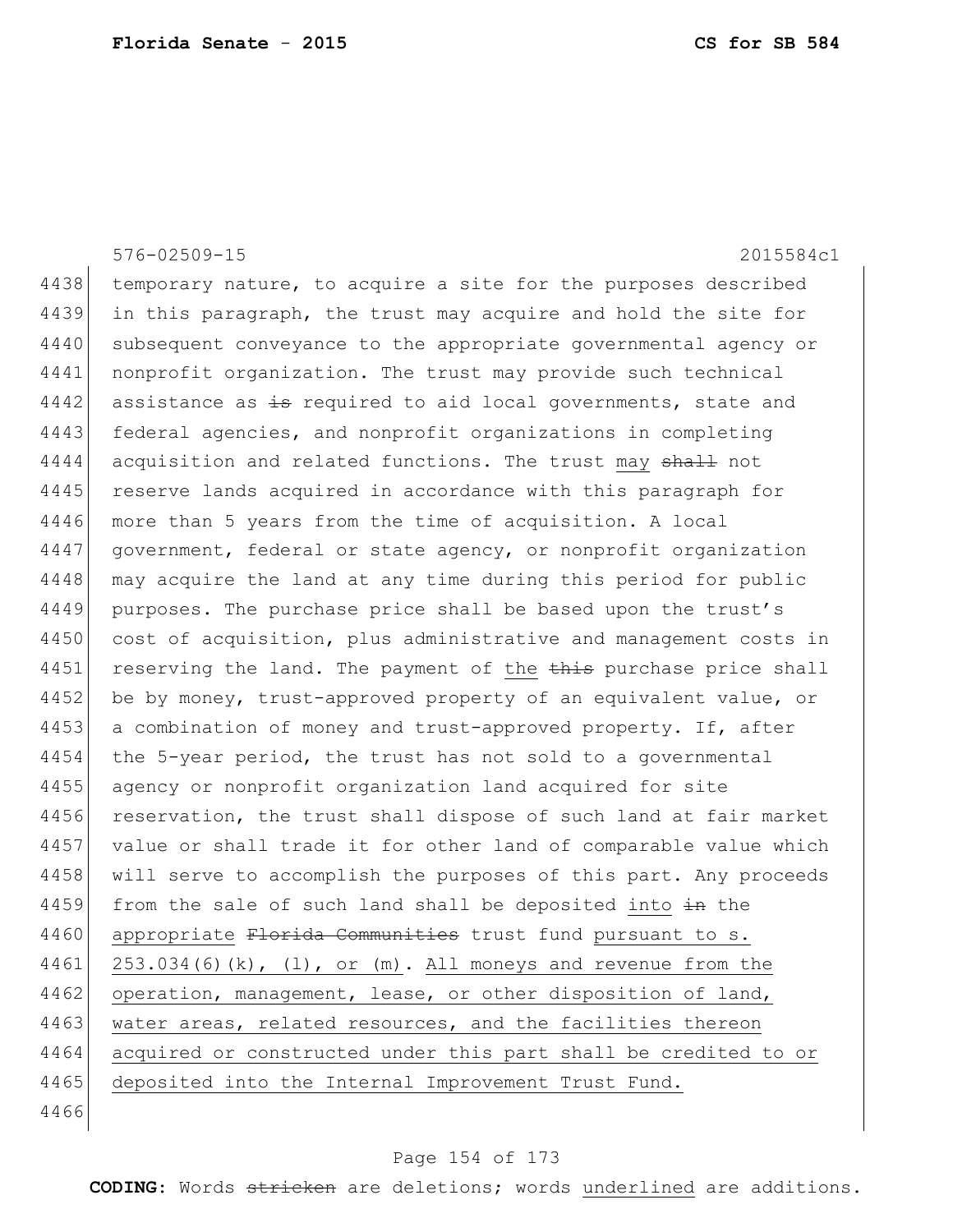|      | 576-02509-15<br>2015584c1                                        |
|------|------------------------------------------------------------------|
| 4467 | Project costs may include costs of providing parks, open space,  |
| 4468 | public access sites, scenic easements, and other areas and       |
| 4469 | facilities serving the public where such features are part of a  |
| 4470 | project plan approved according to this part. In undertaking or  |
| 4471 | coordinating projects or activities authorized by this part, the |
| 4472 | trust shall, when appropriate, use and promote the use of        |
| 4473 | creative land acquisition methods, including the acquisition of  |
| 4474 | less than fee interest through, among other methods,             |
| 4475 | conservation easements, transfer of development rights, leases,  |
| 4476 | and leaseback arrangements. The trust also shall assist local    |
| 4477 | governments in the use of sound alternative methods of financing |
| 4478 | for funding projects and activities authorized under by this     |
| 4479 | part. Any funds over and above eligible project costs, which     |
| 4480 | remain after completion of a project approved according to this  |
| 4481 | part, shall be transmitted to the state and deposited into in    |
| 4482 | the Florida Forever Florida Communities Trust Fund.              |
| 4483 | Section 67. Paragraph (f) of subsection (3) and subsections      |
| 4484 | (5) and (7) of section 380.510, Florida Statutes, are amended to |

4485 read:

4486 380.510 Conditions of grants and loans.-

4487 (3) In the case of a grant or loan for land acquisition, 4488 agreements shall provide all of the following:

4489  $(f)$  The term of any grant using funds received from the 4490 Preservation 2000 Trust Fund, pursuant to s.  $259.101(3)(c)$ , 4491 shall be for a period not to exceed 24 months. The governing 4492 board of the trust may offer a grant with a shorter term and may 4493 extend a grant beyond 24 months when the grant recipient 4494 demonstrates that significant progress is being made toward 4495 closing the project or that extenuating circumstances warrant an

## Page 155 of 173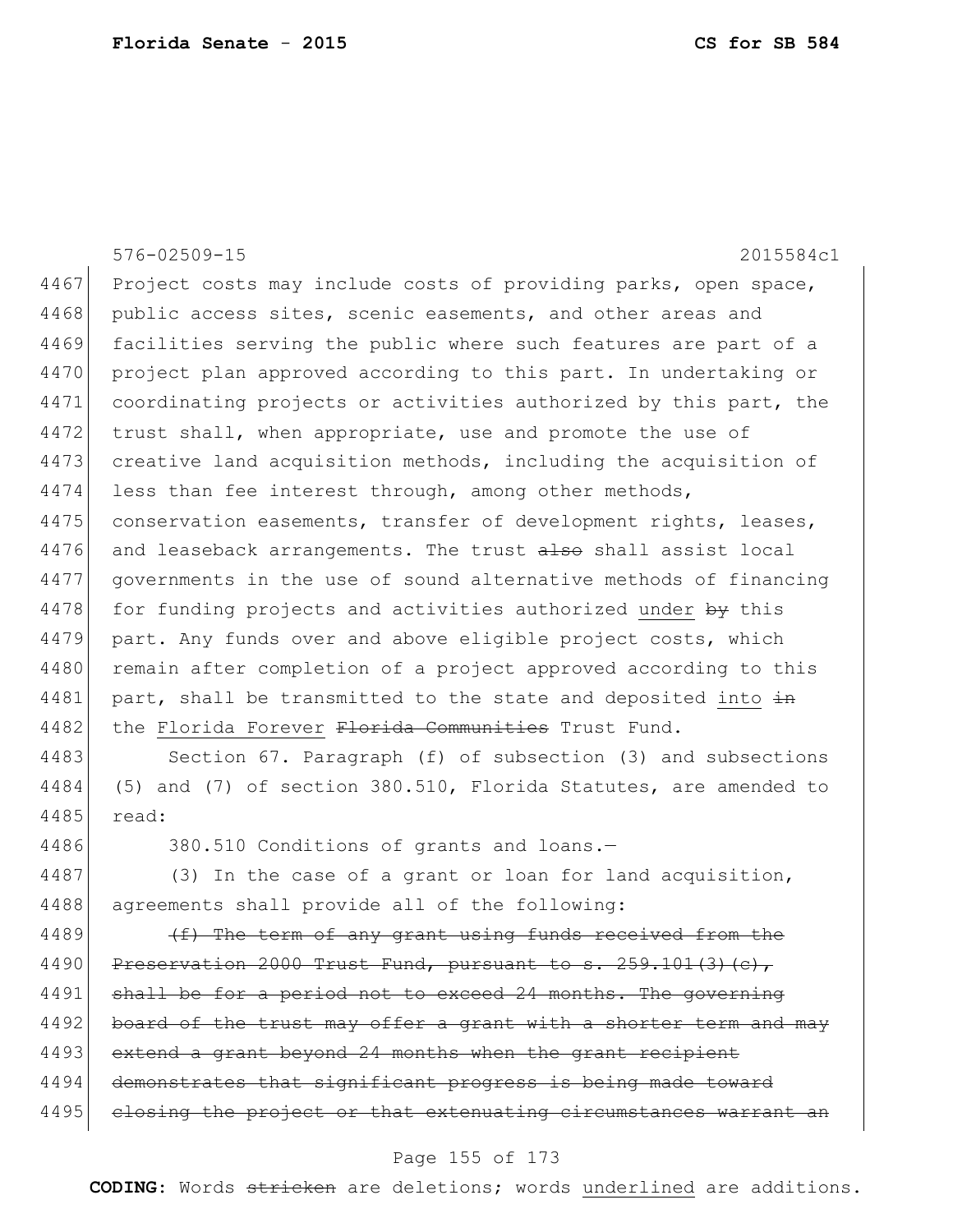|      | $576 - 02509 - 15$<br>2015584c1                                         |
|------|-------------------------------------------------------------------------|
| 4496 | extension of time. If a local government project which was              |
| 4497 | awarded a grant is not closed within 24 months and the governing        |
| 4498 | board of the trust does not grant an extension, the grant               |
| 4499 | reverts to the trust's unencumbered balance of Preservation 2000        |
| 4500 | funds to be redistributed to other eligible projects. The local         |
| 4501 | government may reapply for a grant to fund the project in the           |
| 4502 | trust's next application cycle.                                         |
| 4503 |                                                                         |
| 4504 | Any deed or other instrument of conveyance whereby a nonprofit          |
| 4505 | organization or local government acquires real property under           |
| 4506 | this section shall set forth the interest of the state. The             |
| 4507 | trust shall keep at least one copy of any such instrument and           |
| 4508 | shall provide at least one copy to the Board of Trustees of the         |
| 4509 | Internal Improvement Trust Fund.                                        |
| 4510 | (5) Any funds the trust collects from a nonprofit                       |
| 4511 | organization or local government under a grant or loan agreement        |
| 4512 | shall be deposited into in the Internal Improvement Florida             |
| 4513 | Communities Trust Fund within the Department of Environmental           |
| 4514 | Protection.                                                             |
| 4515 | (7) Any funds received by the trust from the Preservation               |
| 4516 | $2000$ Trust Fund pursuant to s. 259.105(3)(c) or s. 375.041 $\theta$ . |
| 4517 | 259.101(3)(c) and the Florida Forever Trust Fund pursuant to s.         |
| 4518 | 259.105(3) (e) shall be held separate and apart from any other          |
| 4519 | funds held by the trust and shall be used for the land                  |
| 4520 | acquisition purposes of this part. In addition to the other             |
| 4521 | conditions set forth in this section, the disbursement of               |
| 4522 | Preservation 2000 and Florida Forever funds from the trust shall        |
| 4523 | be subject to the following conditions:                                 |
| 4524 | (a) The administration and use of Florida Forever any funds             |

# Page 156 of 173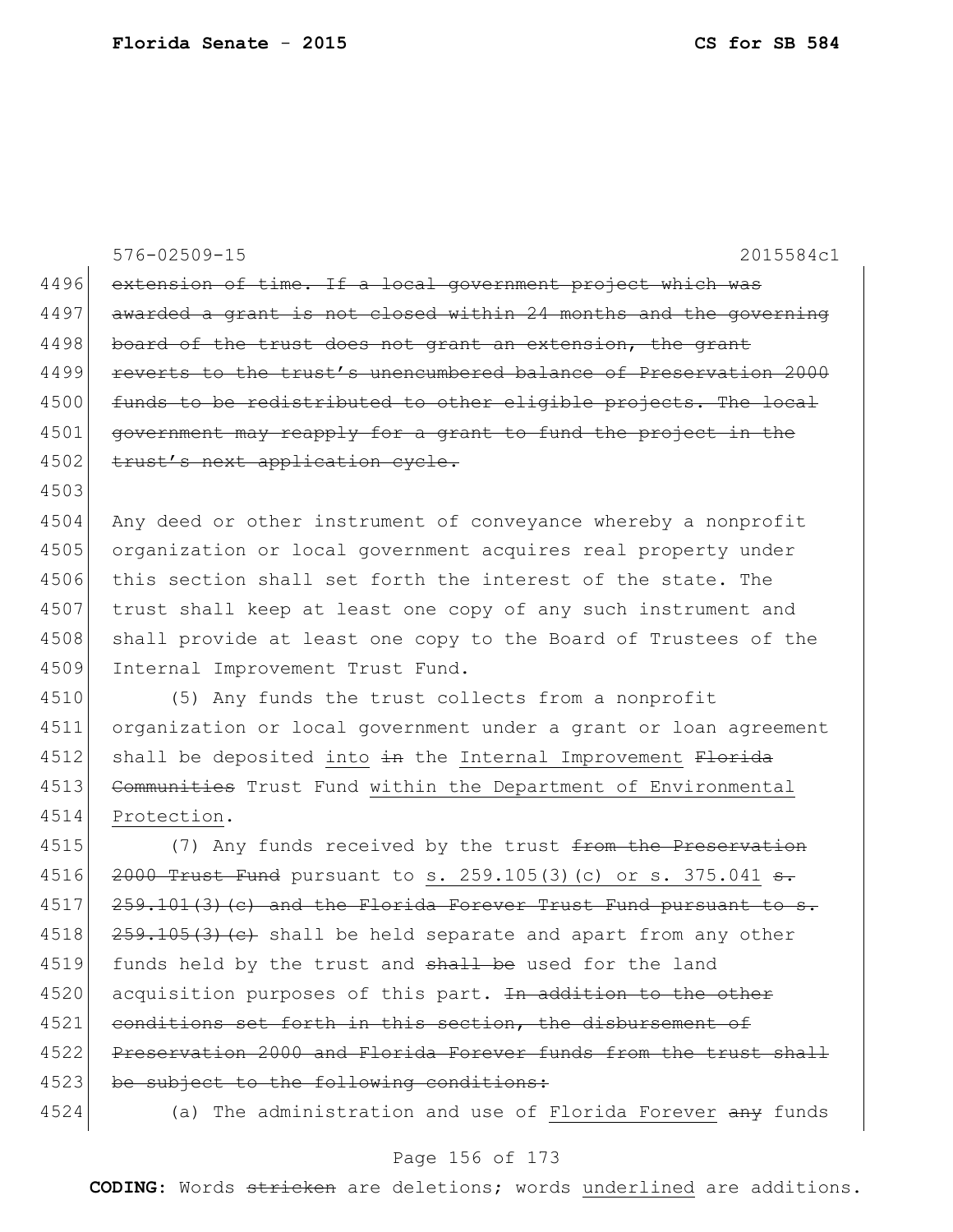576-02509-15 2015584c1 4525 are received by the trust from the Preservation 2000 Trust Fund 4526 and the Florida Forever Trust Fund shall be subject to such 4527 terms and conditions imposed thereon by the agency of the state 4528 | responsible for the bonds, the proceeds of which are deposited 4529 into in the Preservation 2000 Trust Fund and the Florida Forever 4530 Trust Fund, including restrictions imposed to ensure that the 4531 interest on any such bonds issued by the state as tax-exempt 4532 bonds is  $\frac{11}{2}$  not be included in the gross income of the holders 4533 of such bonds for federal income tax purposes. 4534 (b) All deeds or leases with respect to any real property

4535 acquired with funds received by the trust from the Preservation 4536 2000 Trust Fund, the Florida Forever Trust Fund, or the Land 4537 Acquisition Trust Fund must shall contain such covenants and 4538 restrictions as are sufficient to ensure that the use of such 4539 real property at all times complies with s. 375.051 and s. 9, 4540 Art. XII of the State Constitution. Each deed All deeds or lease 4541 <del>leases</del> with respect to any real property acquired with funds 4542 received by the trust from the Florida Forever Trust Fund before 4543 July 1, 2015, must shall contain such covenants and restrictions 4544 as are sufficient to ensure that the use of such real property 4545 at all times complies with s. 11(e), Art. VII of the State 4546 Constitution. Each deed or lease with respect to any real 4547 property acquired with funds received by the trust from the 4548 Florida Forever Trust Fund after July 1, 2015, must contain 4549 covenants and restrictions sufficient to ensure that the use of 4550 such real property at all times complies with s. 28, Art. X of 4551 the State Constitution. Each deed or lease must shall contain a 4552 reversion, conveyance, or termination clause that vests will 4553 vest title in the Board of Trustees of the Internal Improvement

## Page 157 of 173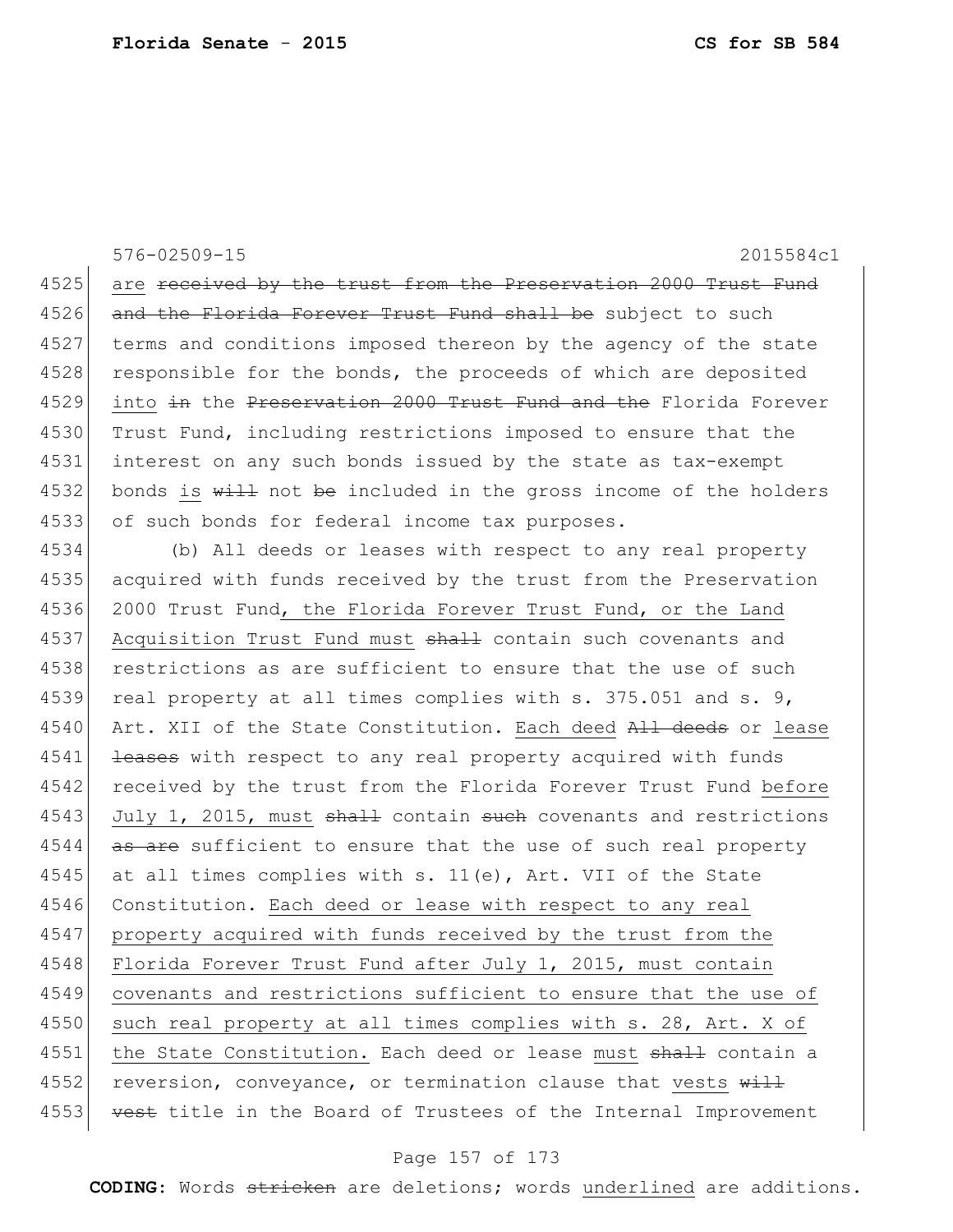|      | $576 - 02509 - 15$<br>2015584c1                                     |
|------|---------------------------------------------------------------------|
| 4554 | Trust Fund if any of the covenants or restrictions are violated     |
| 4555 | by the titleholder or leaseholder or by some third party with       |
| 4556 | the knowledge of the titleholder or leaseholder.                    |
| 4557 | Section 68. Section 380.511, Florida Statutes, is repealed.         |
| 4558 | Section 69. Subsection (2) of section 403.0615, Florida             |
| 4559 | Statutes, is amended to read:                                       |
| 4560 | 403.0615 Water resources restoration and preservation.-             |
| 4561 | (2) Subject to specific legislative appropriation, the              |
| 4562 | department shall establish a program to assist in the               |
| 4563 | restoration and preservation of bodies of water and to enhance      |
| 4564 | existing public access when deemed necessary for the enhancement    |
| 4565 | of the restoration effort. This program shall be funded from the    |
| 4566 | General Revenue Fund, from funds available from the Ecosystem       |
| 4567 | Management and Restoration Trust Fund, and from available           |
| 4568 | federal moneys.                                                     |
| 4569 | Section 70. Section 403.08601, Florida Statutes, is amended         |
| 4570 | to read:                                                            |
| 4571 | 403.08601 Leah Schad Memorial Ocean Outfall Program.-The            |
| 4572 | Legislature declares that as funds become available the state       |
| 4573 | may assist the local governments and agencies responsible for       |
| 4574 | implementing the Leah Schad Memorial Ocean Outfall Program          |
| 4575 | pursuant to s. 403.086(9). Funds received from other sources        |
| 4576 | provided for in law, the General Appropriations Act, from gifts     |
| 4577 | designated for implementation of the plan from individuals,         |
| 4578 | corporations, or other entities, or federal funds appropriated      |
| 4579 | by Congress for implementation of the plan, may be deposited        |
| 4580 | into an account of the Water Quality Assurance <del>Ecosystem</del> |
| 4581 | Management and Restoration Trust Fund ereated pursuant to s.        |
| 4582 | 403.1651.                                                           |
|      |                                                                     |

# Page 158 of 173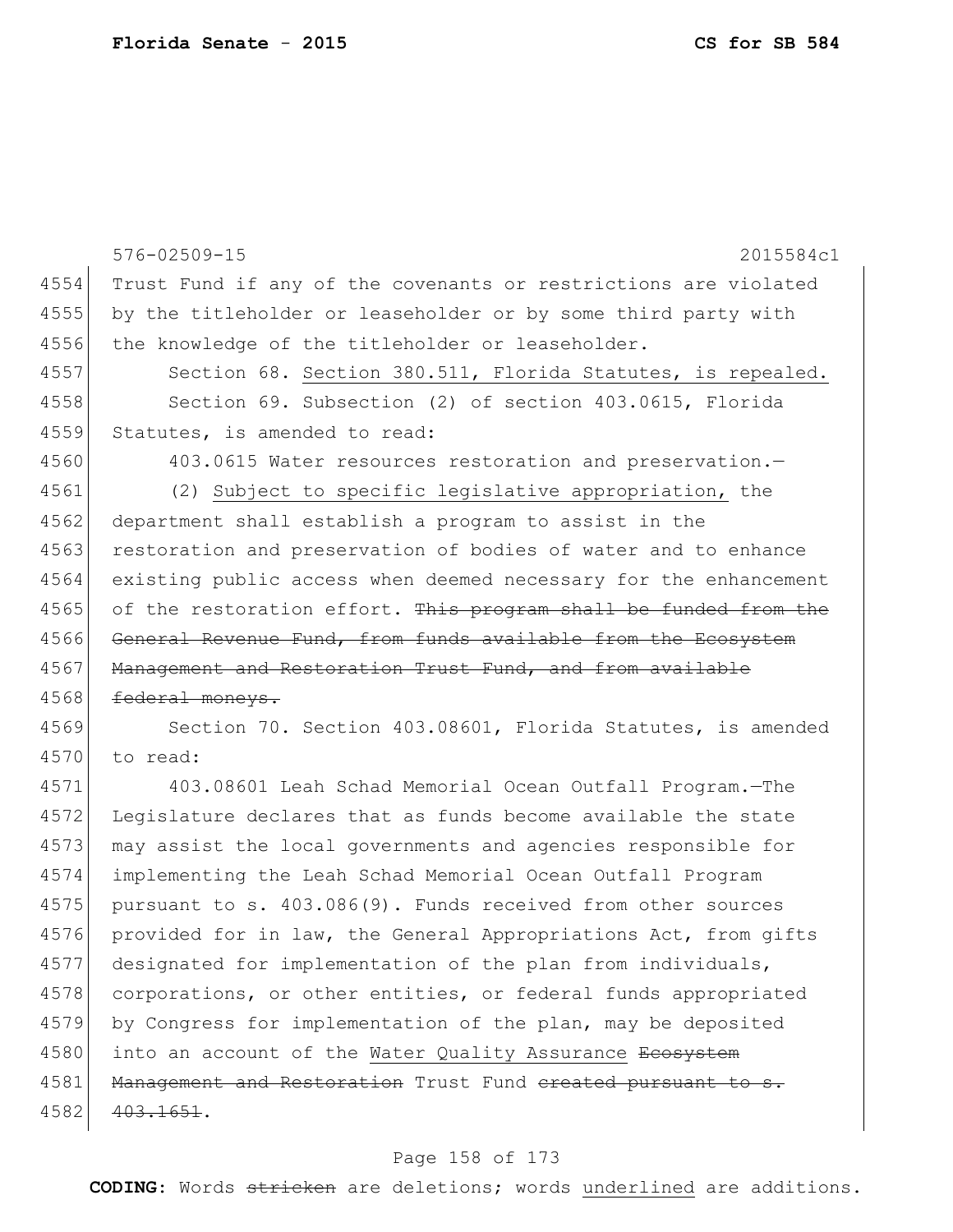576-02509-15 2015584c1 4583 Section 71. Subsection (11) of section 403.121, Florida 4584 Statutes, is amended to read: 4585 403.121 Enforcement; procedure; remedies. The department 4586 shall have the following judicial and administrative remedies 4587 available to it for violations of this chapter, as specified in 4588 s. 403.161(1). 4589 (11) Penalties collected pursuant to this section shall be 4590 deposited into in the Water Quality Assurance Ecosystem 4591 Management and Restoration Trust Fund or other trust fund 4592 designated by statute and shall be used to fund the restoration 4593 of ecosystems, or polluted areas of the state, as defined by the 4594 department, to their condition before pollution occurred. The 4595 Florida Conflict Resolution Consortium may use a portion of the 4596 fund to administer the mediation process provided in paragraph 4597 (2)(e) and to contract with private mediators for administrative 4598 penalty cases. 4599 Section 72. Section 403.1651, Florida Statutes, is 4600 repealed. 4601 Section 73. Subsection (1) of section 403.885, Florida 4602 Statutes, is amended to read: 4603 403.885 Water Projects Grant Program. 4604 (1) The Department of Environmental Protection shall 4605 administer a grant program to use funds transferred pursuant to 4606 s. 212.20 to the Ecosystem Management and Restoration Trust Fund 4607 or other moneys as appropriated by the Legislature for water 4608 quality improvement, stormwater management, wastewater 4609 management, and water restoration and other water projects as 4610 specifically appropriated by the Legislature. Eligible 4611 recipients of such grants include counties, municipalities,

## Page 159 of 173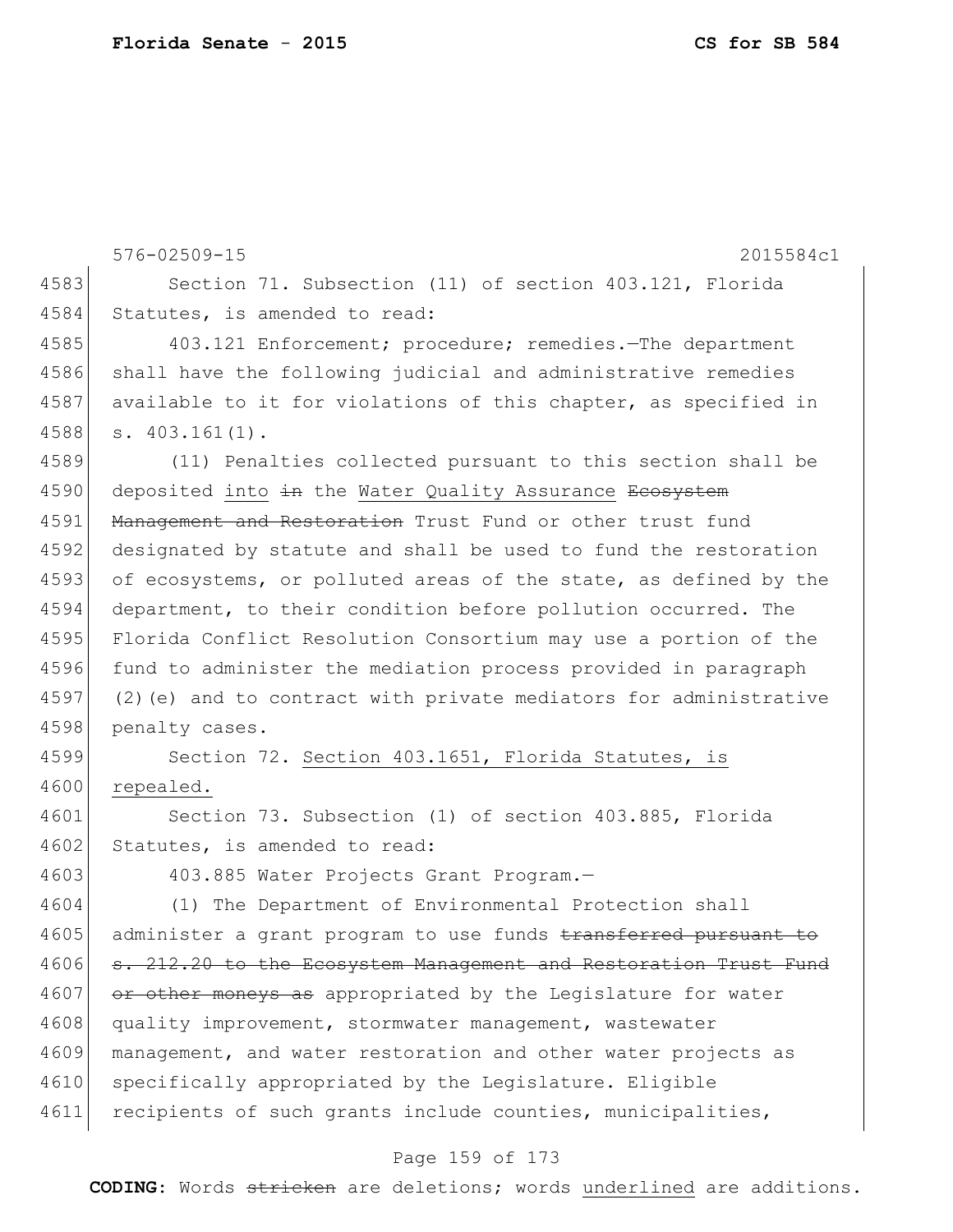|      | 576-02509-15<br>2015584c1                                                       |
|------|---------------------------------------------------------------------------------|
| 4612 | water management districts, and special districts that have                     |
| 4613 | legal responsibilities for water quality improvement, water                     |
| 4614 | management, stormwater management, wastewater management, lake                  |
| 4615 | and river water restoration projects, and drinking water                        |
| 4616 | projects pursuant to this section.                                              |
| 4617 | Section 74. Section 403.8911, Florida Statutes, is                              |
| 4618 | repealed.                                                                       |
| 4619 | Section 75. Subsection (6) of section 403.9325, Florida                         |
| 4620 | Statutes, is amended to read:                                                   |
| 4621 | 403.9325 Definitions.-For the purposes of ss. 403.9321-                         |
| 4622 | 403.9333, the term:                                                             |
| 4623 | (6) "Public lands set aside for conservation or                                 |
| 4624 | preservation" means:                                                            |
| 4625 | (a) Lands and interests acquired with funds deposited into                      |
| 4626 | the Land Acquisition Trust Fund pursuant to s. 28(a), Art. X of                 |
| 4627 | the State Constitution;                                                         |
| 4628 | (b) $(a)$ Conservation and recreation lands under chapter 259;                  |
| 4629 | (c) (b) State and national parks;                                               |
| 4630 | (d) $\left\{ e\right\}$ State and national reserves and preserves, except as    |
| 4631 | provided in s. 403.9326(3);                                                     |
| 4632 | (e) $\frac{d}{dt}$ State and national wilderness areas;                         |
| 4633 | $(f)$ (f) (e) National wildlife refuges (only those lands under                 |
| 4634 | Federal Government ownership);                                                  |
| 4635 | (g) (f) Lands acquired through the former Water Management                      |
| 4636 | Lands Trust Fund, Save Our Rivers Program;                                      |
| 4637 | (h) $\left(\frac{1}{9}\right)$ Lands acquired under the Save Our Coast program; |
| 4638 | $(i)$ $(h)$ Lands acquired under the environmentally endangered                 |
| 4639 | lands bond program;                                                             |
| 4640 | $(j)$ $(i)$ Public lands designated as conservation or                          |
|      |                                                                                 |

# Page 160 of 173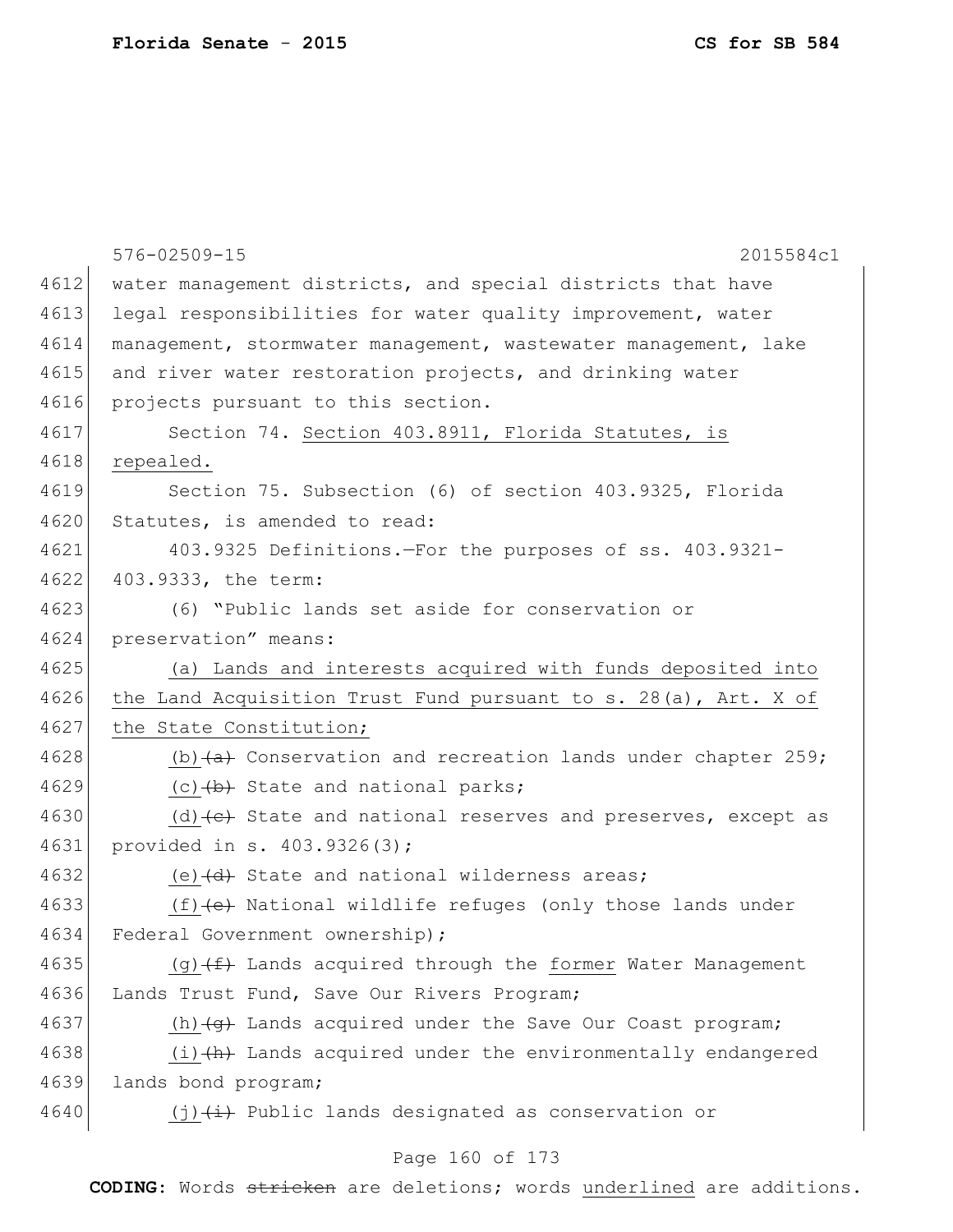|      | $576 - 02509 - 15$<br>2015584c1                                                    |
|------|------------------------------------------------------------------------------------|
| 4641 | preservation under a local government comprehensive plan;                          |
| 4642 | $(k)$ $\overleftrightarrow{+}$ Lands purchased by a water management district, the |
| 4643 | Fish and Wildlife Conservation Commission, or any other state                      |
| 4644 | agency for conservation or preservation purposes;                                  |
| 4645 | $(1)$ $(k)$ Public lands encumbered by a conservation easement                     |
| 4646 | that does not provide for the trimming of mangroves; and                           |
| 4647 | $(m)$ $(1)$ Public lands designated as critical wildlife areas                     |
| 4648 | by the Fish and Wildlife Conservation Commission.                                  |
| 4649 | Section 76. Paragraph (f) of subsection (3) and subsection                         |
| 4650 | (11) of section 403.93345, Florida Statutes, are amended to                        |
| 4651 | read:                                                                              |
| 4652 | 403.93345 Coral reef protection.-                                                  |
| 4653 | (3) As used in this section, the term:                                             |
| 4654 | (f) "Fund" means the Water Quality Assurance <del>Ecosystem</del>                  |
| 4655 | Management and Restoration Trust Fund.                                             |
| 4656 | (11) All damages recovered by or on behalf of this state                           |
| 4657 | for injury to, or destruction of, the coral reefs of the state                     |
| 4658 | that would otherwise be deposited in the general revenue                           |
| 4659 | accounts of the State Treasury or in the Internal Improvement                      |
| 4660 | Trust Fund shall be deposited into in the Water Quality                            |
| 4661 | Assurance Ecosystem Management and Restoration Trust Fund in the                   |
| 4662 | department and shall remain in such account until expended by                      |
| 4663 | the department for the purposes of this section. Moneys in the                     |
| 4664 | fund received from damages recovered for injury to, or                             |
| 4665 | destruction of, coral reefs must be expended only for the                          |
| 4666 | following purposes:                                                                |
| 4667 | (a) To provide funds to the department for reasonable costs                        |
| 4668 | incurred in obtaining payment of the damages for injury to, or                     |

## Page 161 of 173

4669 destruction of, coral reefs, including administrative costs and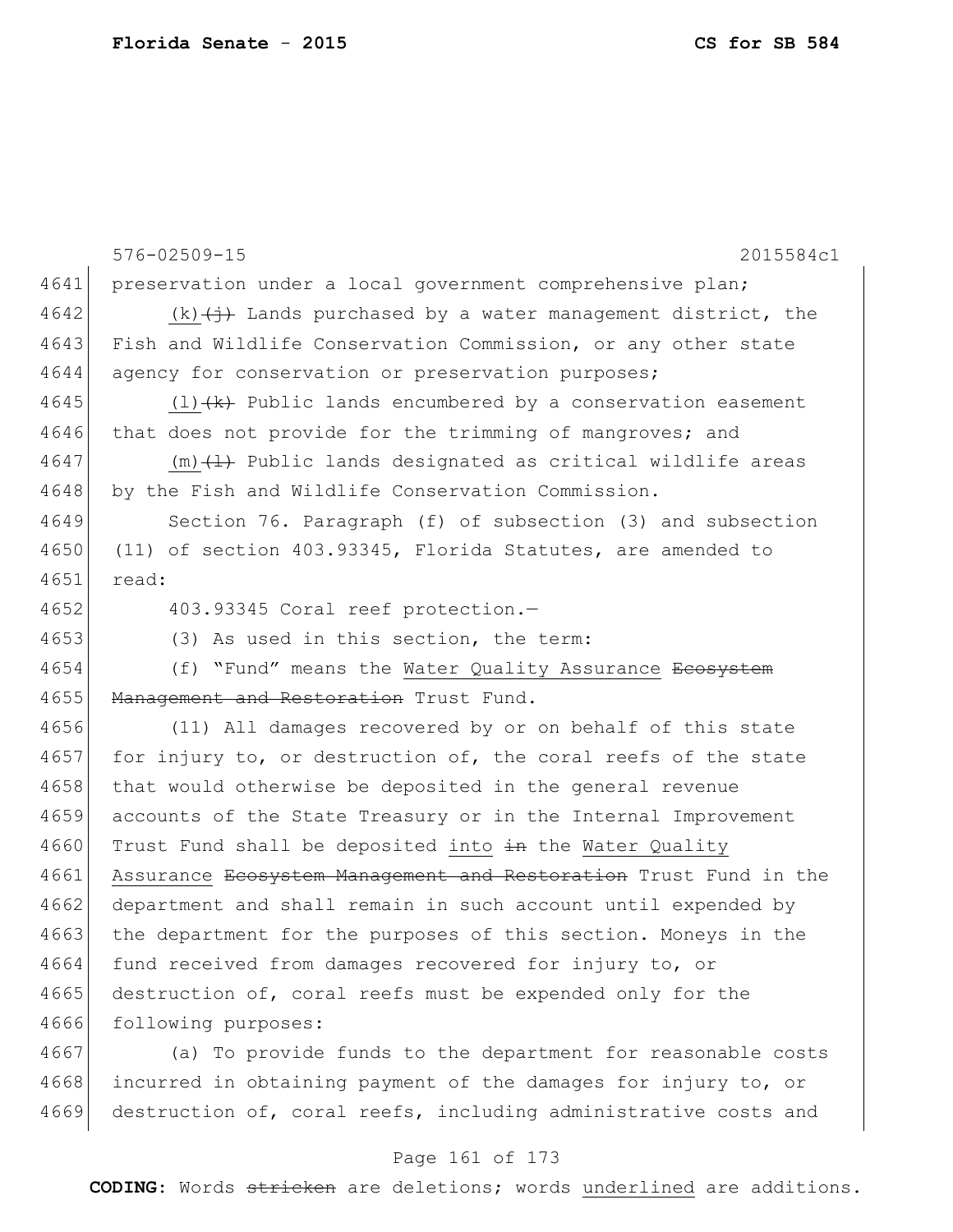576-02509-15 2015584c1 4670 costs of experts and consultants. Such funds may be provided in 4671 advance of recovery of damages. 4672 (b) To pay for restoration or rehabilitation of the injured 4673 or destroyed coral reefs or other natural resources by a state 4674 agency or through a contract to any qualified person. 4675 (c) To pay for alternative projects selected by the 4676 department. Any such project shall be selected on the basis of 4677 its anticipated benefits to the residents of this state who used 4678 the injured or destroyed coral reefs or other natural resources 4679 or will benefit from the alternative project. 4680 (d) All claims for trust fund reimbursements under 4681 paragraph (a) must be made within 90 days after payment of 4682 damages is made to the state. 4683 (e) Each private recipient of fund disbursements shall be 4684 required to agree in advance that its accounts and records of 4685 expenditures of such moneys are subject to audit at any time by 4686 appropriate state officials and to submit a final written report 4687 describing such expenditures within 90 days after the funds have 4688 been expended. 4689 (f) When payments are made to a state agency from the fund 4690 for expenses compensable under this subsection, such 4691 expenditures shall be considered as being for extraordinary 4692 expenses, and no agency appropriation shall be reduced by any 4693 amount as a result of such reimbursement. 4694 Section 77. Subsections (5) and (6) of section 420.5092,

4695 Florida Statutes, are amended to read:

4696 420.5092 Florida Affordable Housing Guarantee Program.

4697 (5) Pursuant to s. 16, Art. VII of the State Constitution, 4698 the corporation may issue, in accordance with  $s. 420.509$ ,

## Page 162 of 173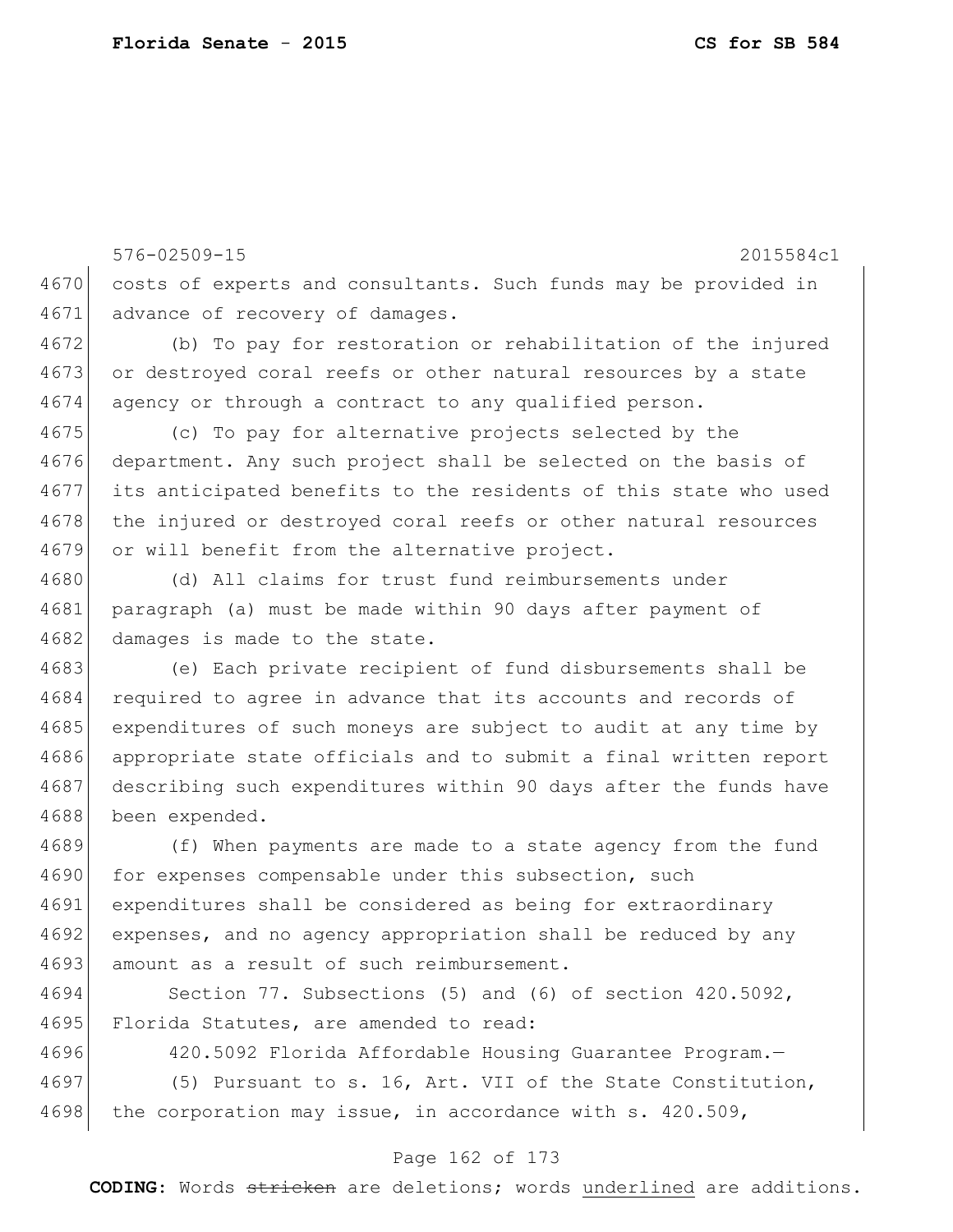## 576-02509-15 2015584c1

4699 revenue bonds of the corporation to establish the guarantee 4700 fund. The Such revenue bonds are shall be primarily payable from 4701 and secured by annual debt service reserves, from interest 4702 earned on funds on deposit in the guarantee fund, from fees, 4703 charges, and reimbursements established by the corporation for 4704 the issuance of affordable housing quarantees, and from any 4705 other revenue sources received by the corporation and deposited 4706 by the corporation into the quarantee fund for the issuance of 4707 affordable housing guarantees. If To the extent such primary 4708 revenue sources are considered insufficient by the corporation, 4709 pursuant to the certification provided in subsection (6), to 4710 fully fund the annual debt service reserve, the certified 4711 deficiency in such reserve is also shall be additionally payable 4712 from the first proceeds of the documentary stamp tax moneys 4713 deposited into the State Housing Trust Fund pursuant to s. 4714 201.15(4)(c) and (d)  $s. 201.15(9)$  (a) and  $(10)$  (a) during the 4715 ensuing state fiscal year.

4716 (6)(a) If the primary revenue sources to be used for 4717 repayment of revenue bonds used to establish the guarantee fund 4718 are insufficient for such repayment, the annual principal and 4719 interest due on each series of revenue bonds is shall be payable 4720 from funds in the annual debt service reserve. The corporation 4721 shall, before June 1 of each year, perform a financial audit to 4722 determine whether at the end of the state fiscal year there will 4723 be on deposit in the quarantee fund an annual debt service 4724 reserve from interest earned pursuant to the investment of the 4725 quarantee fund, fees, charges, and reimbursements received from 4726 issued affordable housing guarantees and other revenue sources 4727 available to the corporation. Based upon the findings in such

## Page 163 of 173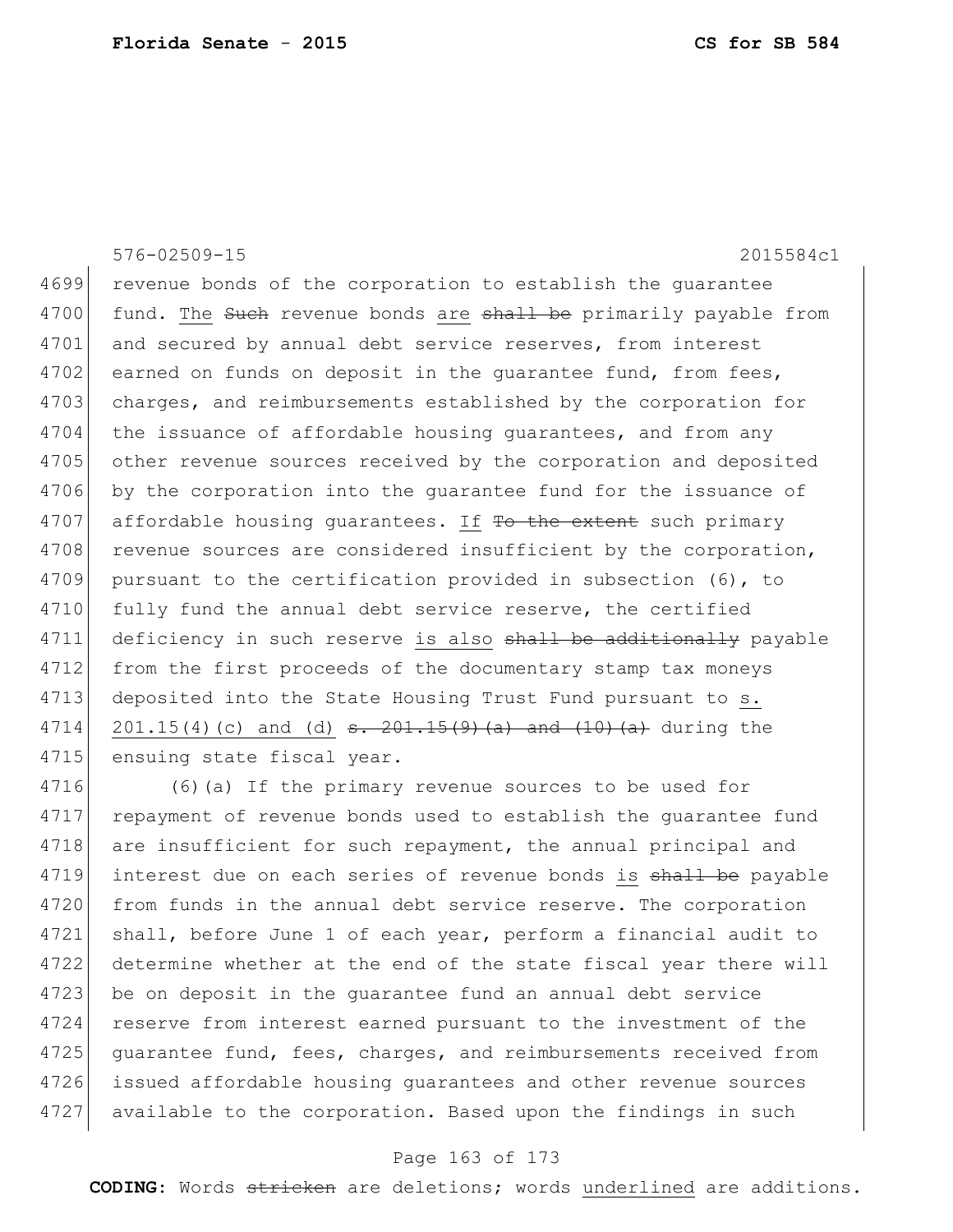## 576-02509-15 2015584c1

4728 guarantee fund financial audit, the corporation shall certify to 4729 the Chief Financial Officer the amount of any projected 4730 deficiency in the annual debt service reserve for any series of 4731 outstanding bonds as of the end of the state fiscal year and the 4732 amount necessary to maintain such annual debt service reserve. 4733 Upon receipt of such certification, the Chief Financial Officer 4734 shall transfer to the annual debt service reserve, from the 4735 first available taxes distributed to the State Housing Trust 4736 Fund pursuant to s. 201.15(4)(c) and (d)  $\frac{1}{5}$ ,  $\frac{201.15(9)}{a}$  and 4737  $(10)$   $(40)$   $(40)$  during the ensuing state fiscal year, the amount 4738 certified as necessary to maintain the annual debt service 4739 reserve.

4740 (b) If the claims payment obligations under affordable 4741 housing guarantees from amounts on deposit in the guarantee fund 4742 would cause the claims paying rating assigned to the quarantee 4743 fund to be less than the third-highest rating classification of 4744 any nationally recognized rating service, which classifications 4745 being consistent with s. 215.84(3) and rules adopted thereto by 4746 the State Board of Administration, the corporation shall certify 4747 to the Chief Financial Officer the amount of such claims payment 4748 obligations. Upon receipt of such certification, the Chief 4749 Financial Officer shall transfer to the guarantee fund, from the 4750 first available taxes distributed to the State Housing Trust 4751 Fund pursuant to s. 201.15(4)(c) and (d) <del>s. 201.15(9)(a) and</del> 4752  $(10)(a)$  during the ensuing state fiscal year, the amount 4753 certified as necessary to meet such obligations, such transfer 4754 to be subordinate to any transfer referenced in paragraph (a) 4755 and not to exceed 50 percent of the amounts distributed to the 4756 State Housing Trust Fund pursuant to s.  $201.15(4)$  (c) and (d)  $\overline{s}$ .

## Page 164 of 173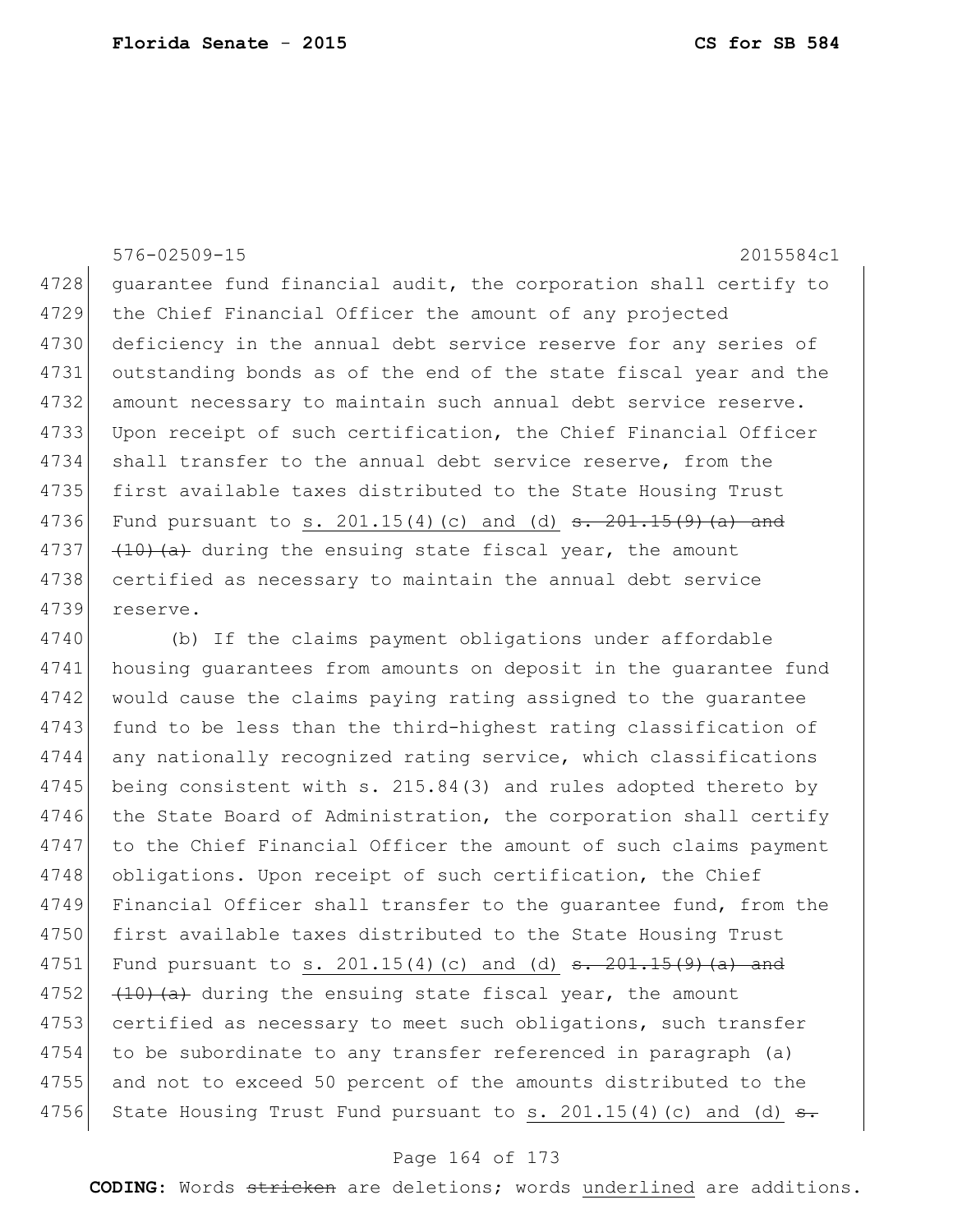576-02509-15 2015584c1 4757  $\left| \frac{201.15(9)}{a} \right|$  and  $\left(10\right)(a)$  during the preceding state fiscal year. 4758 Section 78. Subsections (1), (2), and (3) of section 4759 420.9073, Florida Statutes, are amended to read: 4760 420.9073 Local housing distributions. 4761 (1) Distributions calculated in this section shall be 4762 disbursed on a quarterly or more frequent basis by the 4763 corporation pursuant to s. 420.9072, subject to availability of 4764 funds. Each county's share of the funds to be distributed from 4765 the portion of the funds in the Local Government Housing Trust 4766 Fund received pursuant to s.  $201.15(4)(c)$  s.  $201.15(9)$  shall be 4767 calculated by the corporation for each fiscal year as follows: 4768 (a) Each county other than a county that has implemented 4769 the provisions of chapter 83-220, Laws of Florida, as amended by 4770 chapters  $84-270$ ,  $86-152$ , and  $89-252$ , Laws of Florida, shall 4771 receive the quaranteed amount for each fiscal year. 4772 (b) Each county other than a county that has implemented 4773 the provisions of chapter 83-220, Laws of Florida, as amended by 4774 chapters 84-270, 86-152, and 89-252, Laws of Florida, may 4775 receive an additional share calculated as follows: 4776 1. Multiply each county's percentage of the total state 4777 population excluding the population of any county that has 4778 implemented the provisions of chapter 83-220, Laws of Florida, 4779 as amended by chapters  $84-270$ ,  $86-152$ , and  $89-252$ , Laws of 4780 Florida, by the total funds to be distributed. 4781 2. If the result in subparagraph 1. is less than the

4782 guaranteed amount as determined in subsection (3), that county's 4783 additional share shall be zero.

4784 3. For each county in which the result in subparagraph 1. 4785 is greater than the guaranteed amount as determined in

## Page 165 of 173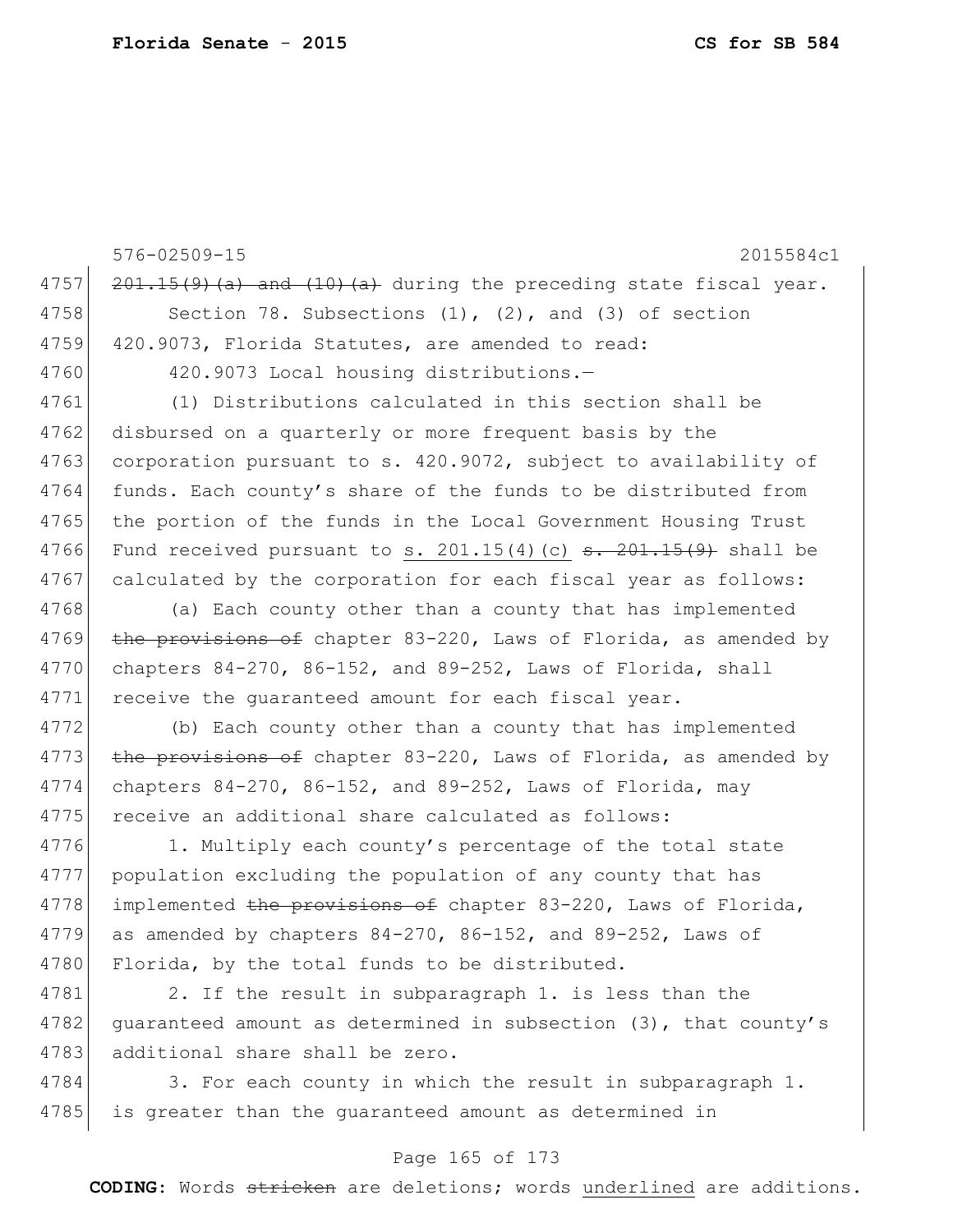576-02509-15 2015584c1  $4786$  subsection (3), the amount calculated in subparagraph 1. shall 4787 be reduced by the quaranteed amount. The result for each such 4788 county shall be expressed as a percentage of the amounts so 4789 determined for all counties. Each such county shall receive an 4790 additional share equal to such percentage multiplied by the 4791 total funds received by the Local Government Housing Trust Fund 4792 pursuant to s. 201.15(4)(c)  $s. 201.15(9)$  reduced by the 4793 guaranteed amount paid to all counties. 4794 (2) Distributions calculated in this section shall be 4795 disbursed on a quarterly or more frequent basis by the 4796 corporation pursuant to s. 420.9072, subject to availability of 4797 funds. Each county's share of the funds to be distributed from 4798 the portion of the funds in the Local Government Housing Trust 4799 Fund received pursuant to s. 201.15(4)(d)  $\frac{1}{15}$  +  $\frac{1}{15}$  +  $\frac{1}{10}$  shall be 4800 calculated by the corporation for each fiscal year as follows: 4801 (a) Each county shall receive the guaranteed amount for 4802 each fiscal year. 4803 (b) Each county may receive an additional share calculated 4804 as follows: 4805 1. Multiply each county's percentage of the total state 4806 population, by the total funds to be distributed. 4807 2. If the result in subparagraph 1. is less than the 4808 guaranteed amount as determined in subsection (3), that county's 4809 additional share shall be zero. 4810 3. For each county in which the result in subparagraph 1. 4811 is greater than the guaranteed amount, the amount calculated in 4812 subparagraph 1. shall be reduced by the quaranteed amount. The 4813 result for each such county shall be expressed as a percentage 4814 of the amounts so determined for all counties. Each such county

## Page 166 of 173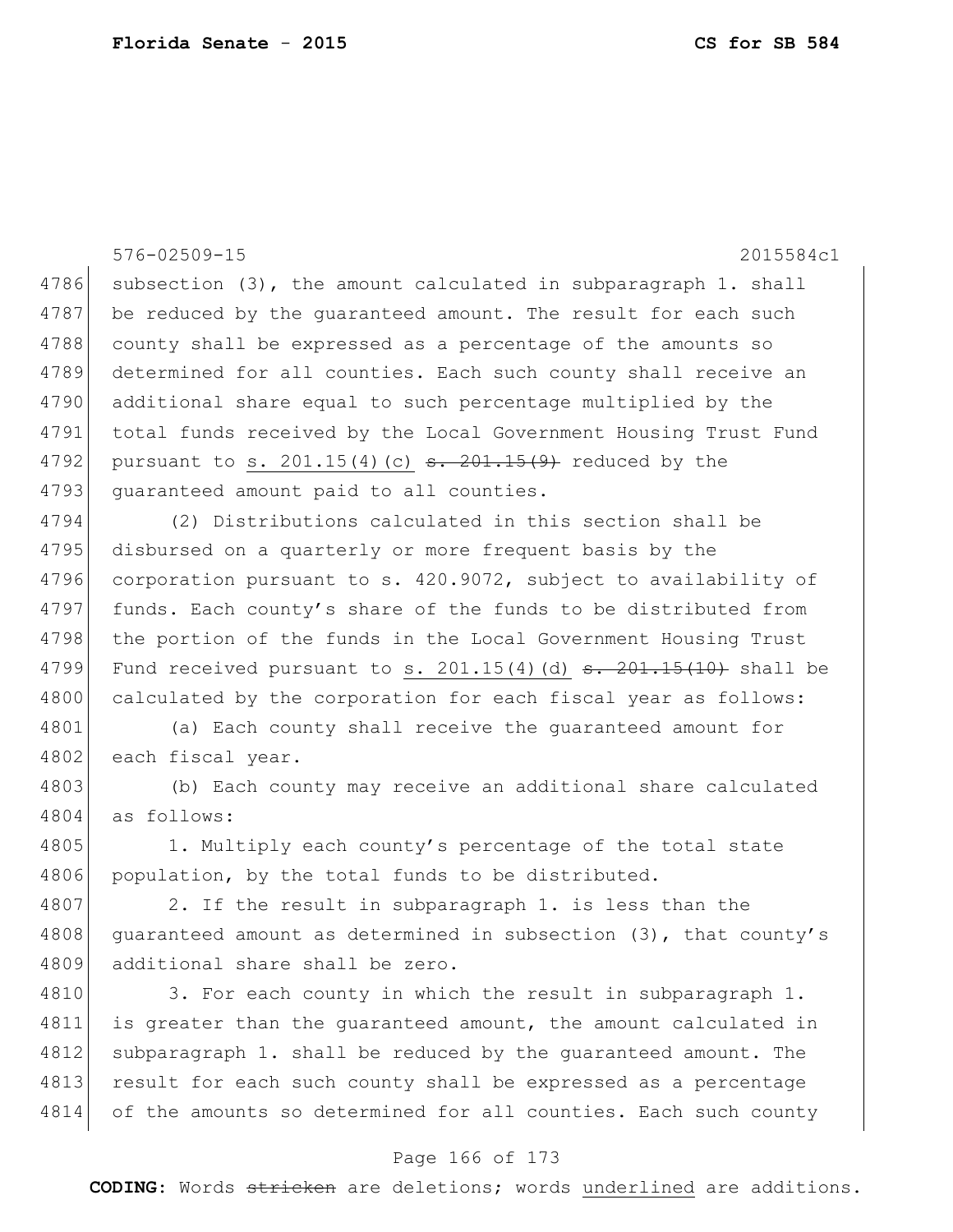|      | 576-02509-15<br>2015584c1                                                                   |
|------|---------------------------------------------------------------------------------------------|
| 4815 | shall receive an additional share equal to this percentage                                  |
| 4816 | multiplied by the total funds received by the Local Government                              |
| 4817 | Housing Trust Fund pursuant to s. $201.15(4)$ (d) $\overline{\phantom{0}5.201.15(10)}$ as   |
| 4818 | reduced by the guaranteed amount paid to all counties.                                      |
| 4819 | (3) Calculation of quaranteed amounts:                                                      |
| 4820 | (a) The quaranteed amount under subsection (1) shall be                                     |
| 4821 | calculated for each state fiscal year by multiplying \$350,000 by                           |
| 4822 | a fraction, the numerator of which is the amount of funds                                   |
| 4823 | distributed to the Local Government Housing Trust Fund pursuant                             |
| 4824 | to s. $201.15(4)$ (c) $\frac{1}{201.15(9)}$ and the denominator of which is                 |
| 4825 | the total amount of funds distributed to the Local Government                               |
| 4826 | Housing Trust Fund pursuant to s. 201.15.                                                   |
| 4827 | (b) The quaranteed amount under subsection (2) shall be                                     |
| 4828 | calculated for each state fiscal year by multiplying \$350,000 by                           |
| 4829 | a fraction, the numerator of which is the amount of funds                                   |
| 4830 | distributed to the Local Government Housing Trust Fund pursuant                             |
| 4831 | to s. 201.15(4) (d) $\frac{1}{2}$ $\frac{201.15(10)}{1000}$ and the denominator of which is |
| 4832 | the total amount of funds distributed to the Local Government                               |
| 4833 | Housing Trust Fund pursuant to s. 201.15.                                                   |
| 4834 | Section 79. Section 570.207, Florida Statutes, is repealed.                                 |
| 4835 | Section 80. Subsection (2) of section 570.321, Florida                                      |
| 4836 | Statutes, is amended to read:                                                               |
| 4837 | 570.321 Plant Industry Trust Fund.-                                                         |
| 4838 | (2) Funds to be credited to and uses of the trust fund                                      |
| 4839 | shall be administered in accordance with ss. 259.032, 581.031,                              |
| 4840 | 581.141, 581.211, 581.212, 586.045, 586.15, 586.16, 593.114, and                            |
| 4841 | 593.117.                                                                                    |
| 4842 | Section 81. Subsection (12) of section 570.71, Florida                                      |
| 4843 | Statutes, is amended to read:                                                               |

# Page 167 of 173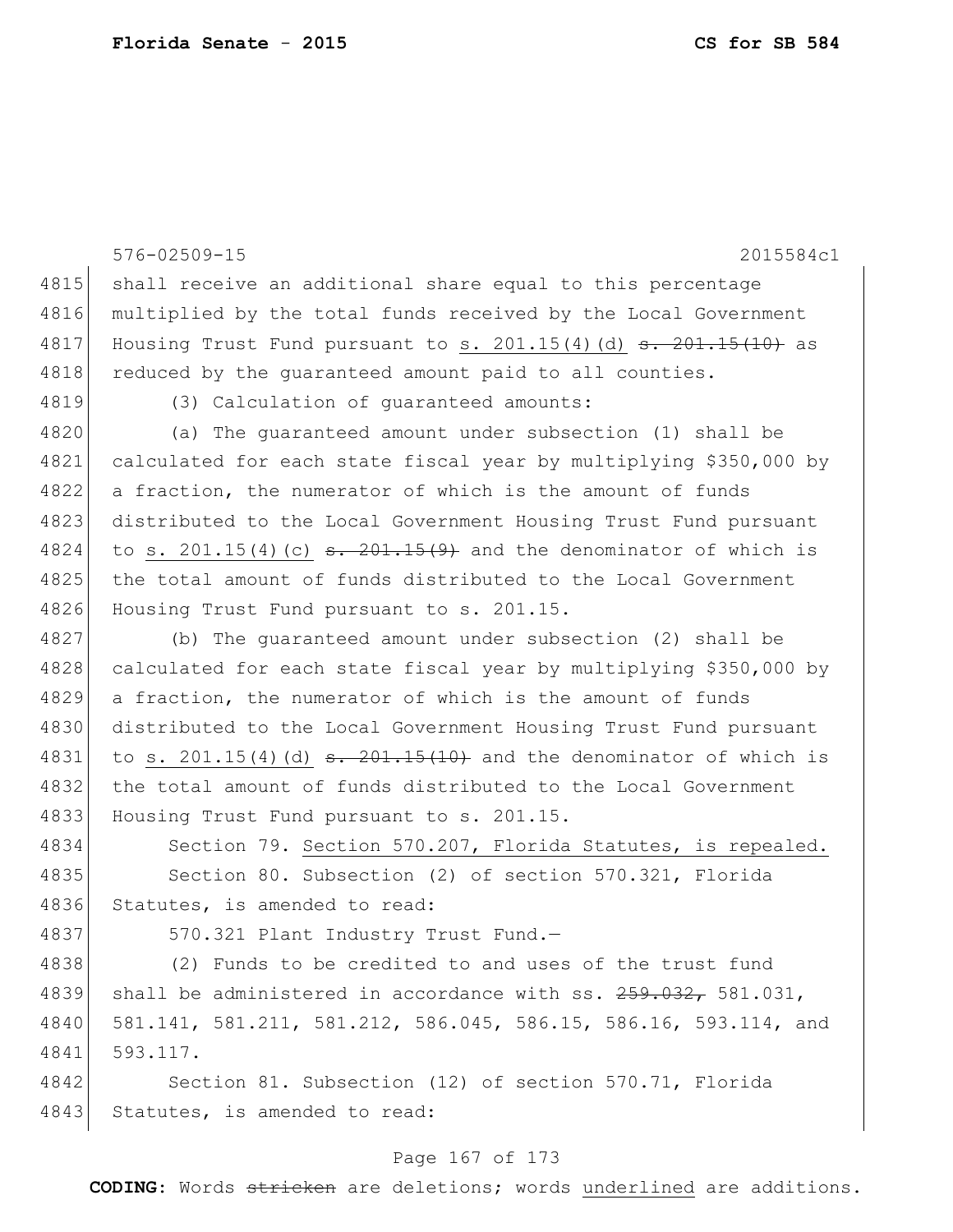576-02509-15 2015584c1 4844 570.71 Conservation easements and agreements.— 4845 (12) The department may use appropriated funds from the 4846 following sources to implement this section: 4847 (a) State funds; 4848 (b) Federal funds; 4849 (c) Other governmental entities; 4850 (d) Nongovernmental organizations; or 4851 (e) Private individuals. 4852 4853 Any such funds provided, other than from the Land Acquisition 4854 Trust Fund, shall be deposited into the Incidental Conservation 4855 and Recreation Lands Program Trust Fund within the Department of 4856 Agriculture and Consumer Services and used for the purposes of 4857 this section, including administrative and operating expenses 4858 related to appraisals, mapping, title process, personnel, and 4859 other real estate expenses. 4860 Section 82. Paragraph (c) of subsection (1) of section 4861 895.09, Florida Statutes, is amended to read: 4862 895.09 Disposition of funds obtained through forfeiture 4863 proceedings.— 4864 (1) A court entering a judgment of forfeiture in a 4865 proceeding brought pursuant to s. 895.05 shall retain 4866 jurisdiction to direct the distribution of any cash or of any 4867 cash proceeds realized from the forfeiture and disposition of 4868 the property. The court shall direct the distribution of the 4869 funds in the following order of priority: 4870 (c) Any claim by the Board of Trustees of the Internal 4871 Improvement Trust Fund on behalf of the Internal Improvement 4872 Trust Fund or the Land Acquisition trust fund used pursuant to

## Page 168 of 173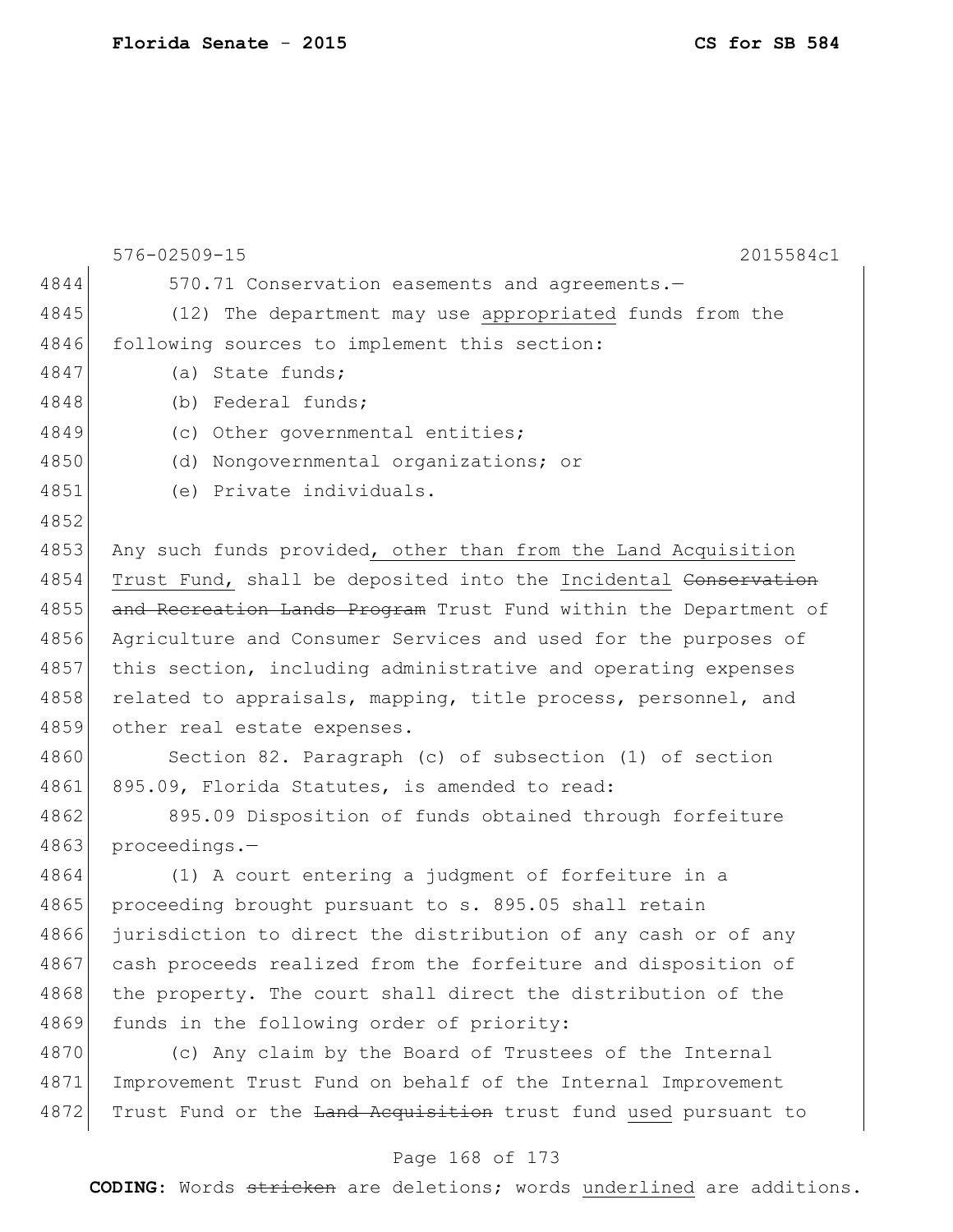576-02509-15 2015584c1 4873 s. 253.03(12), not including administrative costs of the 4874 Department of Environmental Protection previously paid directly 4875 from the Internal Improvement Trust Fund in accordance with 4876 legislative appropriation. 4877 Section 83. For the purpose of incorporating the amendment 4878 made by this act to section 201.15, Florida Statutes, in a 4879 reference thereto, subsection (6) of section 339.2818, Florida 4880 Statutes, is reenacted to read: 4881 339.2818 Small County Outreach Program.-4882 (6) Funds paid into the State Transportation Trust Fund 4883 pursuant to s. 201.15 for the purposes of the Small County 4884 Outreach Program are hereby annually appropriated for 4885 expenditure to support the Small County Outreach Program. 4886 Section 84. For the purpose of incorporating the amendment 4887 made by this act to section 201.15, Florida Statutes, in a 4888 reference thereto, subsection (5) of section 339.2819, Florida 4889 Statutes, is reenacted to read: 4890 339.2819 Transportation Regional Incentive Program.-4891 (5) Funds paid into the State Transportation Trust Fund 4892 pursuant to s. 201.15 for the purposes of the Transportation 4893 Regional Incentive Program are hereby annually appropriated for 4894 expenditure to support that program. 4895 Section 85. For the purpose of incorporating the amendment 4896 made by this act to section 201.15, Florida Statutes, in a

4897 reference thereto, subsection (3) of section 339.61, Florida 4898 Statutes, is reenacted to read:

4899 339.61 Florida Strategic Intermodal System; legislative 4900 findings, declaration, and intent.-

4901 (3) Funds paid into the State Transportation Trust Fund

## Page 169 of 173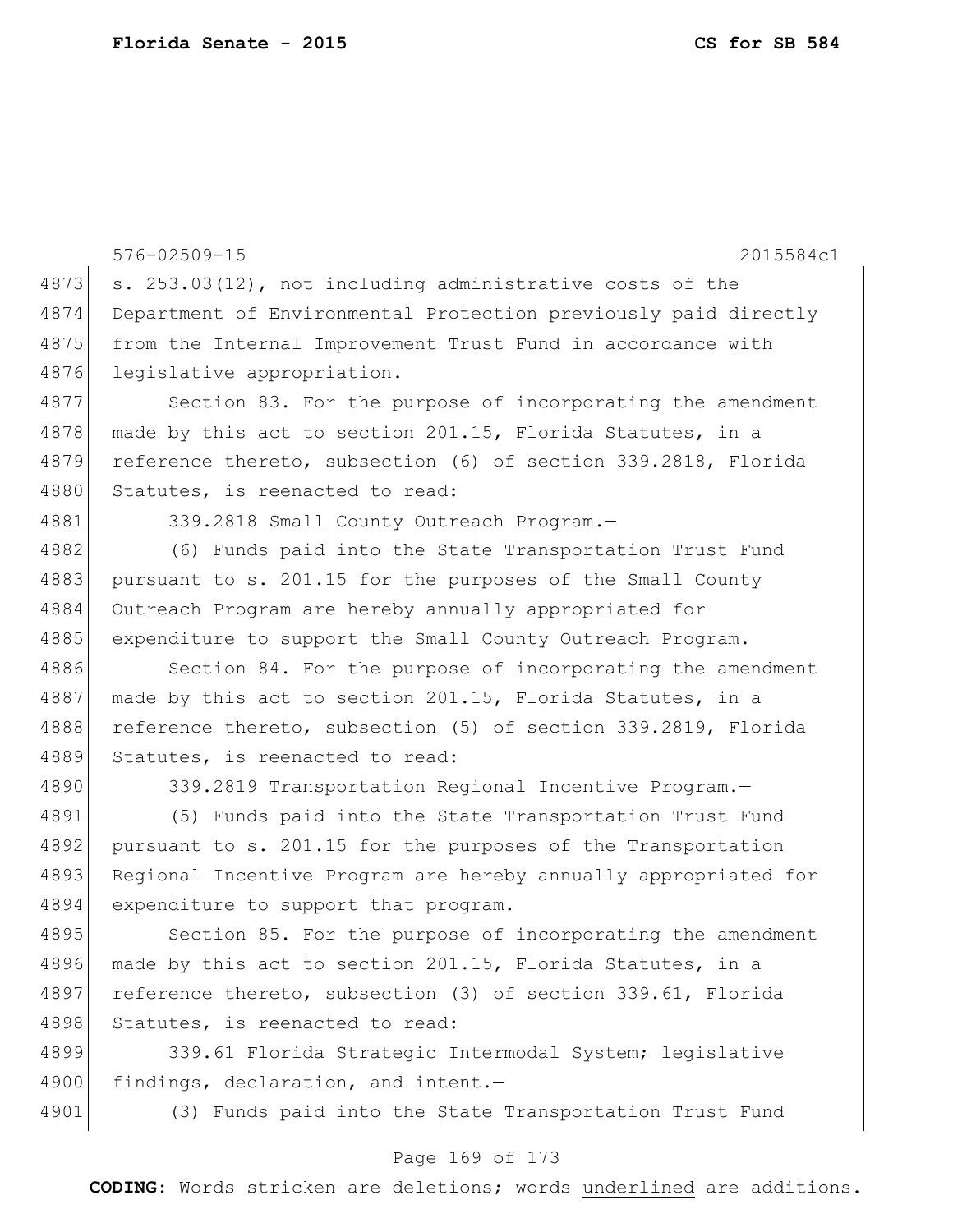576-02509-15 2015584c1 4902 pursuant to s. 201.15 for the purposes of the Florida Strategic 4903 Intermodal System are hereby annually appropriated for 4904 expenditure to support that program. 4905 Section 86. For the purpose of incorporating the amendment 4906 made by this act to section 201.15, Florida Statutes, in a 4907 reference thereto, subsection (6) of section 341.051, Florida 4908 Statutes, is reenacted to read: 4909 341.051 Administration and financing of public transit and 4910 intercity bus service programs and projects.-4911 (6) ANNUAL APPROPRIATION.—Funds paid into the State 4912 Transportation Trust Fund pursuant to s. 201.15 for the New 4913 Starts Transit Program are hereby annually appropriated for 4914 expenditure to support the New Starts Transit Program. 4915 4916 For purposes of this section, the term "net operating costs" 4917 means all operating costs of a project less any federal funds, 4918 fares, or other sources of income to the project. 4919 Section 87. For the purpose of incorporating the amendment 4920 made by this act to section 201.15, Florida Statutes, in a 4921 reference thereto, paragraph (e) of subsection (4) of section 4922 373.470, Florida Statutes, is reenacted to read: 4923 373.470 Everglades restoration.-4924 (4) SAVE OUR EVERGLADES TRUST FUND; FUNDS AUTHORIZED FOR 4925 DEPOSIT.—The following funds may be deposited into the Save Our 4926 Everglades Trust Fund created by s. 373.472 to finance 4927 implementation of the comprehensive plan, the Lake Okeechobee

4928 Watershed Protection Plan, the River Watershed Protection Plans, 4929 and the Keys Wastewater Plan:

4930 (e) Funds made available pursuant to s. 201.15 for debt

## Page 170 of 173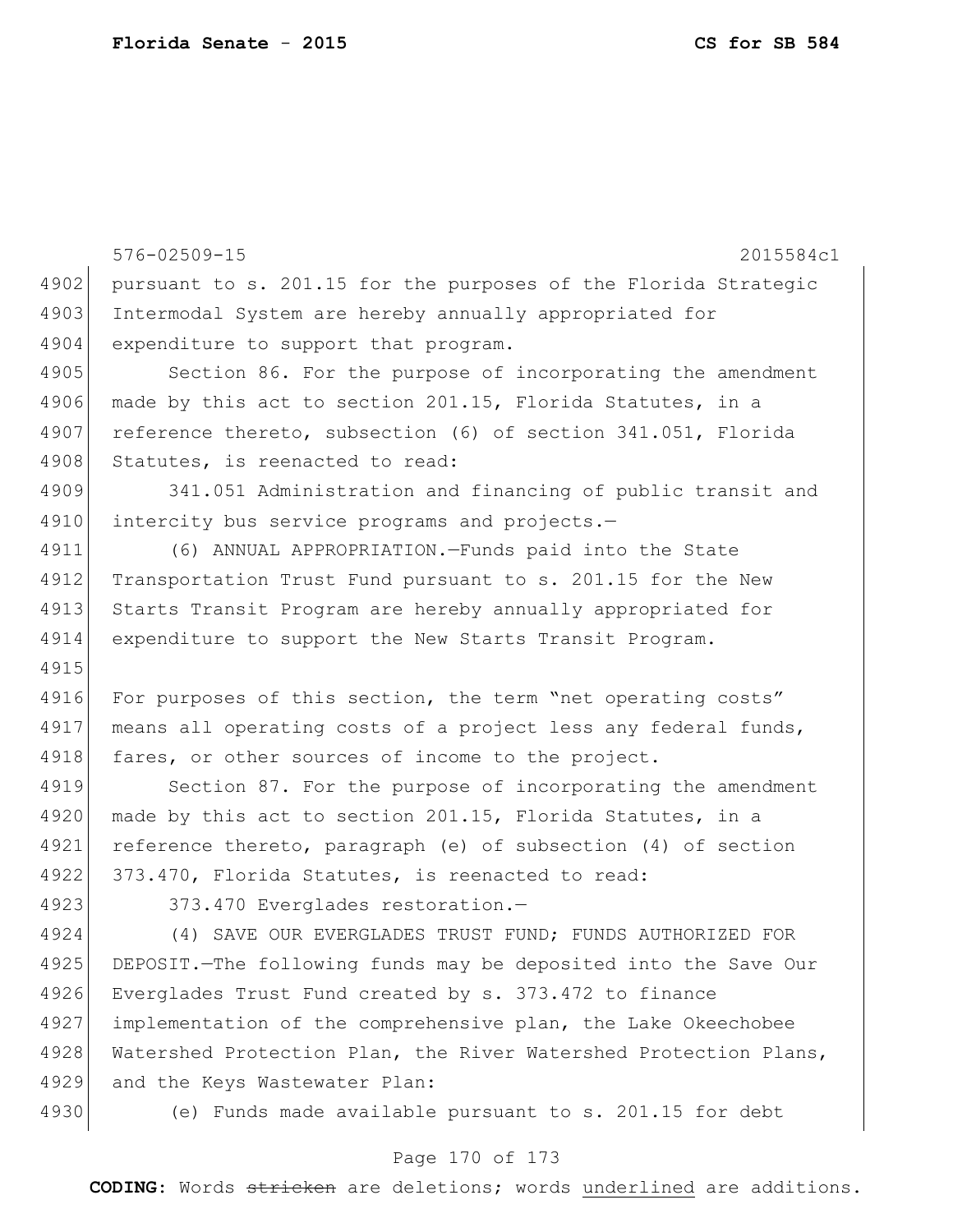576-02509-15 2015584c1 4931 service for Everglades restoration bonds. 4932 Section 88. For the purpose of incorporating the amendment 4933 made by this act to section 201.15, Florida Statutes, in a 4934 reference thereto, subsection (1) of section 420.9079, Florida 4935 Statutes, is reenacted to read: 4936 420.9079 Local Government Housing Trust Fund.— 4937 (1) There is created in the State Treasury the Local 4938 Government Housing Trust Fund, which shall be administered by 4939 the corporation on behalf of the department according to the 4940 provisions of ss. 420.907-420.9076 and this section. There shall 4941 be deposited into the fund a portion of the documentary stamp 4942 tax revenues as provided in s. 201.15, moneys received from any 4943 other source for the purposes of ss. 420.907-420.9076 and this 4944 section, and all proceeds derived from the investment of such 4945 moneys. Moneys in the fund that are not currently needed for the 4946 purposes of the programs administered pursuant to ss. 420.907- 4947 420.9076 and this section shall be deposited to the credit of 4948 the fund and may be invested as provided by law. The interest 4949 received on any such investment shall be credited to the fund. 4950 Section 89. For the purpose of incorporating the amendment 4951 made by this act to section 375.041, Florida Statutes, in a

4952 reference thereto, paragraph (b) of subsection (3) of section 4953 258.015, Florida Statutes, is reenacted to read:

4954 258.015 Citizen support organizations; use of property; 4955 audit.—

4956 (3) PARTNERSHIPS IN PARKS.—

4957 (b) The Legislature may annually appropriate funds from the 4958 Land Acquisition Trust Fund for use only as state matching 4959 funds, in conjunction with private donations in aggregates of at

## Page 171 of 173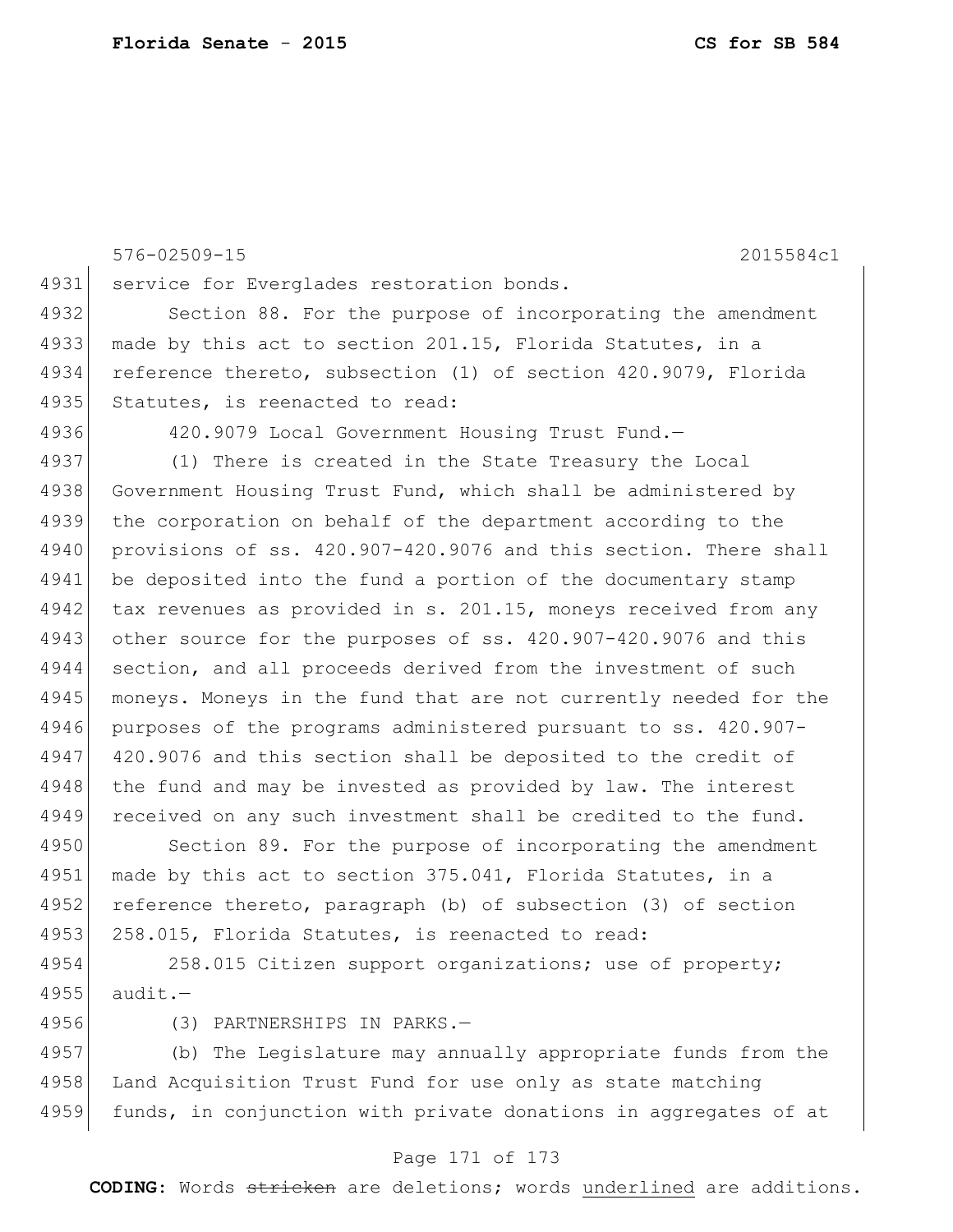|      | $576 - 02509 - 15$<br>2015584c1                                  |
|------|------------------------------------------------------------------|
| 4960 | least \$60,000 matched by \$40,000 of state funds for a total    |
| 4961 | minimum project amount of \$100,000 for capital improvement      |
| 4962 | facility development at state parks, at either individually      |
| 4963 | designated parks or for priority projects within the overall     |
| 4964 | state park system. Not more than 30 percent of the Land          |
| 4965 | Acquisition Trust Fund unencumbered fund balance or \$3 million, |
| 4966 | whichever is less, shall be reserved, available annually for     |
| 4967 | matching private donations. The amount held in reserve for the   |
| 4968 | state match will be no greater than \$6 million for any fiscal   |
| 4969 | year. State funds from the Land Acquisition Trust Fund or other  |
| 4970 | appropriate funding sources shall be used for matching private   |
| 4971 | donations for 40 percent of the projects' costs. Funds held in   |
| 4972 | reserve for the purposes of this subsection shall be available   |
| 4973 | only after the requirements of s. 375.041(3) are met. Citizen    |
| 4974 | support organizations organized and operating for the benefit of |
| 4975 | state parks may acquire private donations pursuant to this       |
| 4976 | section, and matching state funds for approved projects may be   |
| 4977 | provided in accordance with this subsection. The department is   |
| 4978 | authorized to properly recognize and honor a private donor by    |
| 4979 | placing a plaque or other appropriate designation noting the     |
| 4980 | contribution on project facilities or by naming project          |
| 4981 | facilities after the person or organization that provided        |
| 4982 | matching funds. The department is authorized to adopt necessary  |
| 4983 | administrative rules to carry out the purposes of this           |
| 4984 | subsection.                                                      |
| 4985 | Section 90. For the purpose of incorporating the amendment       |

4986 made by this act to section 376.307, Florida Statutes, in a 4987 reference thereto, subsection (2) of section 287.0595, Florida 4988 Statutes, is reenacted to read:

## Page 172 of 173